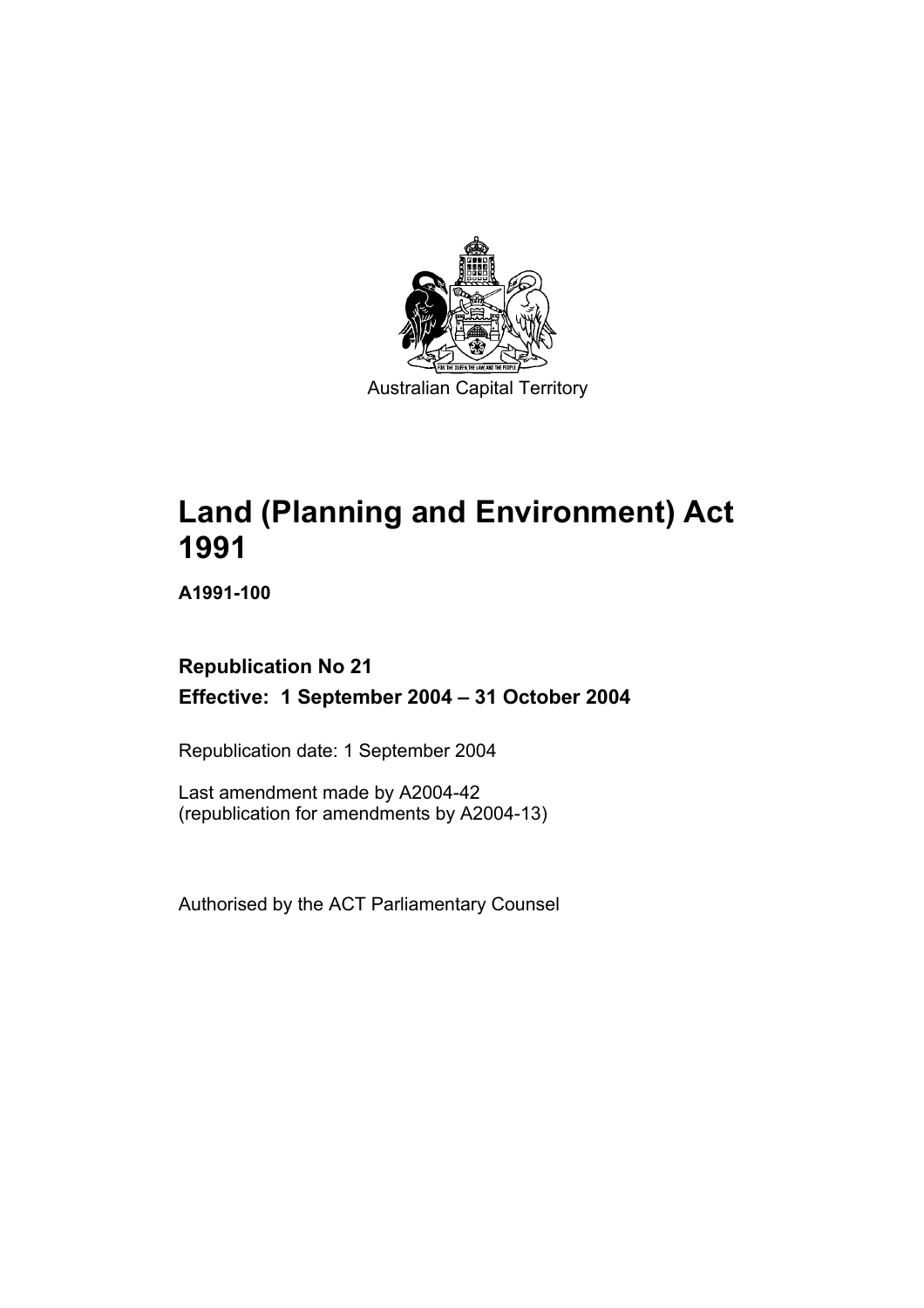#### **About this republication**

#### **The republished law**

This is a republication of the *Land (Planning and Environment) Act 1991* (including any amendment made under the *Legislation Act 2001*, part 11.3 (Editorial changes)) as in force on 1 September 2004*.* It also includes any amendment, repeal or expiry affecting the republished law to 1 September 2004.

The legislation history and amendment history of the republished law are set out in endnotes 3 and 4.

#### **Kinds of republications**

The Parliamentary Counsel's Office prepares 2 kinds of republications of ACT laws (see the ACT legislation register at www.legislation.act.gov.au):

- authorised republications to which the *Legislation Act 2001* applies
- unauthorised republications.

The status of this republication appears on the bottom of each page.

#### **Editorial changes**

The *Legislation Act 2001*, part 11.3 authorises the Parliamentary Counsel to make editorial amendments and other changes of a formal nature when preparing a law for republication. Editorial changes do not change the effect of the law, but have effect as if they had been made by an Act commencing on the republication date (see *Legislation Act 2001*, s 115 and s 117). The changes are made if the Parliamentary Counsel considers they are desirable to bring the law into line, or more closely into line, with current legislative drafting practice.

This republication does not include amendments made under part 11.3 (see endnote 1).

#### **Uncommenced provisions and amendments**

If a provision of the republished law has not commenced or is affected by an uncommenced amendment, the symbol  $\mathbf{U}$  appears immediately before the provision heading. The text of the uncommenced provision or amendment appears only in the last endnote.

#### **Modifications**

If a provision of the republished law is affected by a current modification, the symbol  $\mathbf{M}$ appears immediately before the provision heading. The text of the modifying provision appears in the endnotes. For the legal status of modifications, see *Legislation Act 2001*, section 95.

#### **Penalties**

The value of a penalty unit for an offence against this republished law at the republication date is—

- (a) if the person charged is an individual—\$100; or
- (b) if the person charged is a corporation—\$500.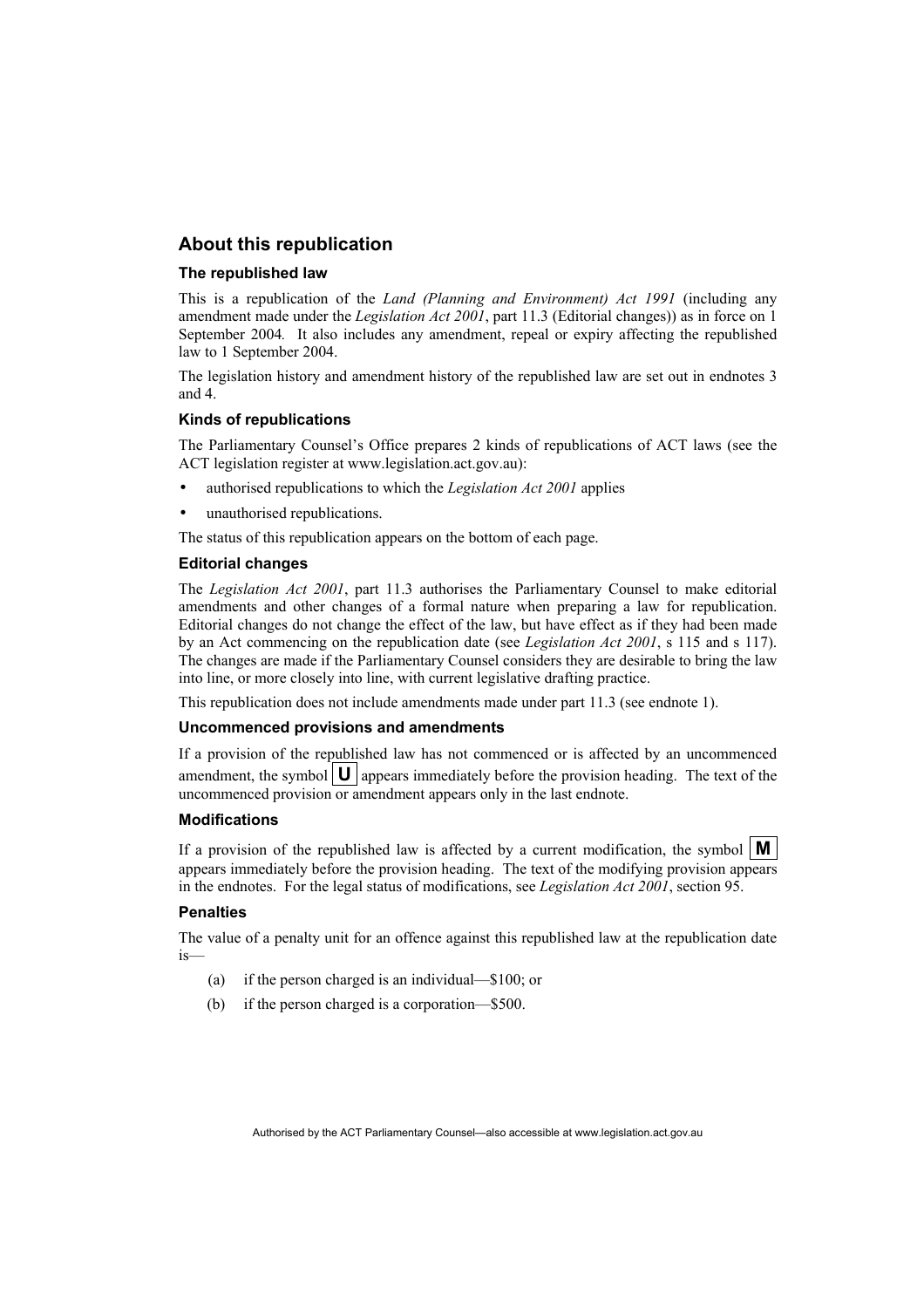

# **Land (Planning and Environment) Act 1991**

# **Contents**

| Part 1              | <b>Preliminary</b>                                    |            |
|---------------------|-------------------------------------------------------|------------|
| 1                   | Name of Act                                           | 2          |
| 2                   | Dictionary                                            | 2          |
| 3                   | <b>Notes</b>                                          | 2          |
| 4                   | Offences against Act—application of Criminal Code etc | 2          |
| Part 2              | <b>Planning</b>                                       |            |
| <b>Division 2.1</b> | Preliminary                                           |            |
| 5                   | Definitions for pt 2                                  | 4          |
| <b>Division 2.2</b> | Territory plan—object and effect                      |            |
| 7                   | Object                                                | 6          |
| 8                   | Effect of plan                                        | 7          |
| R <sub>21</sub>     | Land (Planning and Environment) Act 1991              | contents 1 |
| 01/09/04            | Effective: 01/09/04-31/10/04                          |            |

Page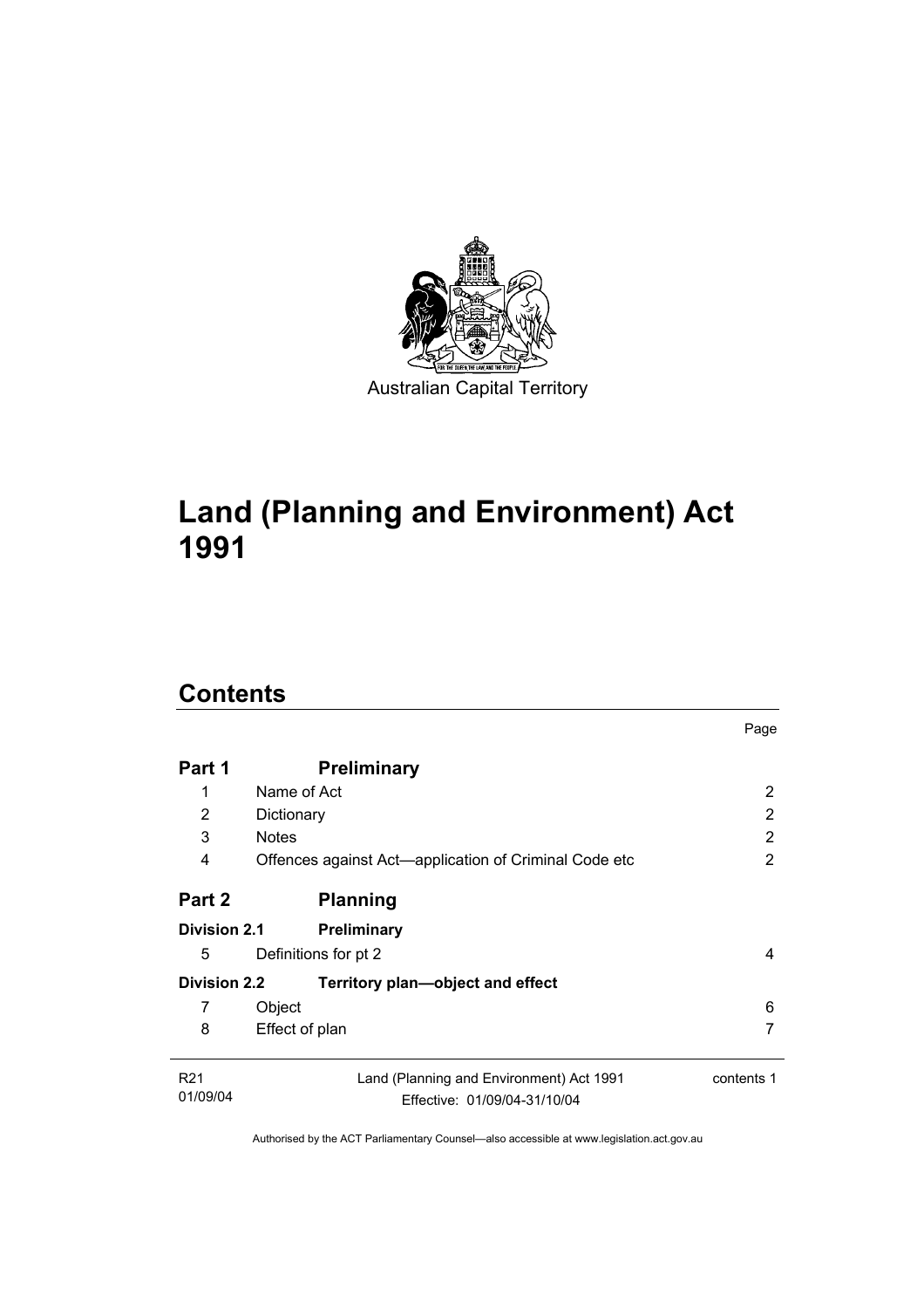#### **Contents**

| 9                   | Effect of draft plan variation                                                          | Page<br>7 |  |
|---------------------|-----------------------------------------------------------------------------------------|-----------|--|
| 10                  | Effect of interim heritage places register                                              | 8         |  |
| 11                  | Draft heritage places register and variations-lack of effect                            |           |  |
| 12                  | Plan not to have retrospective effect                                                   | 9<br>9    |  |
|                     |                                                                                         |           |  |
| <b>Division 2.3</b> | Territory plan-continuation and variation                                               |           |  |
|                     | <b>Subdivision 2.3.1</b><br><b>Territory plan</b>                                       |           |  |
| 13                  | Continuation of plan                                                                    | 10        |  |
|                     | Subdivision 2.3.2 Preparation of variations of Territory plan                           |           |  |
| 14                  | Application of sdiv 2.3.2                                                               | 10        |  |
| 15                  | Preparation of plan variations                                                          | 10        |  |
| 16                  | Consultation with conservator                                                           | 10        |  |
| 17                  | Heritage                                                                                | 11        |  |
| 18                  | Environmental reports and inquiries                                                     | 12        |  |
| 19                  | Public consultation-notification                                                        | 12        |  |
| 19A                 | Public consultation-notice of interim effect etc                                        | 13        |  |
| 19B                 | Public consultation-availability of draft plan variation etc                            | 14        |  |
| 19 <sub>C</sub>     | Draft plan variations that do not affect rights                                         |           |  |
| 20                  | Consultation with national capital authority                                            | 15        |  |
| 21                  | Public inspection of comments                                                           | 15        |  |
| 22                  | Revision, deferral or withdrawal of draft plan variations                               | 16        |  |
|                     | Subdivision 2.3.3 Minister approval and consideration by Legislative<br><b>Assembly</b> |           |  |
| 23                  | Application of sdiv 2.3.3                                                               | 17        |  |
| 24                  | Submission of draft plan variation to Minister                                          | 17        |  |
| 25                  | Consideration by Legislative Assembly committee                                         | 18        |  |
| 26                  | Minister's powers                                                                       | 18        |  |
| 27                  | Return of draft plan variation to authority                                             | 20        |  |
| 28                  | Notice of revival of deferred draft plan variation                                      | 20        |  |
| 29                  | Consideration of plan variation by Legislative Assembly                                 | 21        |  |
| 30                  | Rejection of plan variation by Legislative Assembly                                     | 23        |  |
| 30A                 | Partial rejection of plan variation by Legislative Assembly                             | 24        |  |
| 30 <sub>B</sub>     | Partial rejection of plan variation-newspaper publication etc                           | 24        |  |

| contents 2 | Land (Planning and Environment) Act 1991 | R21      |
|------------|------------------------------------------|----------|
|            | Effective: 01/09/04-31/10/04             | 01/09/04 |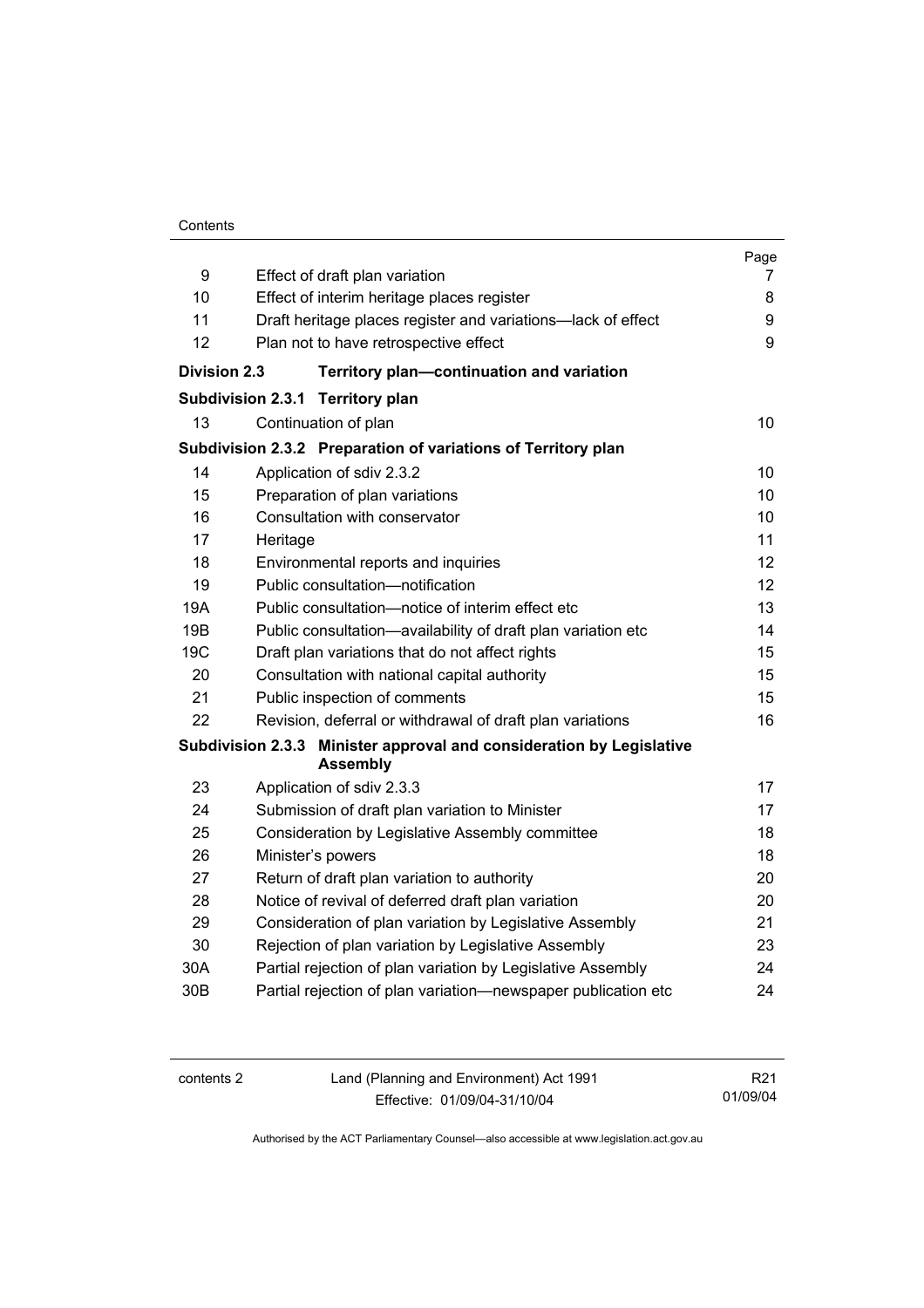|                             |                          |                                                                           | Contents   |
|-----------------------------|--------------------------|---------------------------------------------------------------------------|------------|
|                             |                          |                                                                           | Page       |
|                             |                          | Subdivision 2.3.4 Plan variations-defined land                            |            |
| 31                          |                          | Definition for sdiv 2.3.4                                                 | 25         |
| 32                          |                          | Plan variations in relation to defined land                               | 25         |
| Division 2.5                |                          | <b>Miscellaneous</b>                                                      |            |
| 51                          |                          | Challenge to validity of provisions of plan                               | 26         |
| Part 3                      |                          | <b>Heritage</b>                                                           |            |
| <b>Division 3.1</b>         |                          | Preliminary                                                               |            |
| 52                          |                          | Definitions for pt 3                                                      | 27         |
| 53                          |                          | Compliance with requirements for consultation or notification             | 28         |
| <b>Division 3.2</b>         |                          | Heritage places register                                                  |            |
| 54                          |                          | Content of heritage places register                                       | 29         |
| Division 3.3                |                          | Interim heritage places registers                                         |            |
|                             | Subdivision 3.3.1 Effect |                                                                           |            |
| 55                          |                          | Effect of interim registers                                               | 30         |
|                             |                          | Subdivision 3.3.2 Preparation, notification and submission of registers   |            |
| 56                          |                          | Criteria for preparation                                                  | 31         |
| 57                          |                          | Ministerial directions and declarations under div 3.5                     | 31         |
| 58                          |                          | Public consultation                                                       | 31         |
| 59                          |                          | Application for inclusion of places in interim register                   | 32         |
| 60                          |                          | Public notification                                                       | 32         |
| 61                          |                          | Notification of lessees and occupiers                                     | 33         |
| 62                          |                          | Revision of interim register                                              | 34         |
| 63                          |                          | Submission of interim register to planning and land authority             | 35         |
| Division 3.4                |                          | Acquisition of heritage places and objects                                |            |
| 64                          | Acquisition              |                                                                           | 37         |
| <b>Division 3.5</b>         |                          | <b>Aboriginal heritage</b>                                                |            |
|                             |                          | <b>Subdivision 3.5.1 Preliminary</b>                                      |            |
| 66                          |                          | Definitions for div 3.5                                                   | 38         |
|                             |                          | Subdivision 3.5.2 Reporting discoveries of unregistered Aboriginal places |            |
| 67                          | Reports                  |                                                                           | 38         |
| R <sub>21</sub><br>01/09/04 |                          | Land (Planning and Environment) Act 1991<br>Effective: 01/09/04-31/10/04  | contents 3 |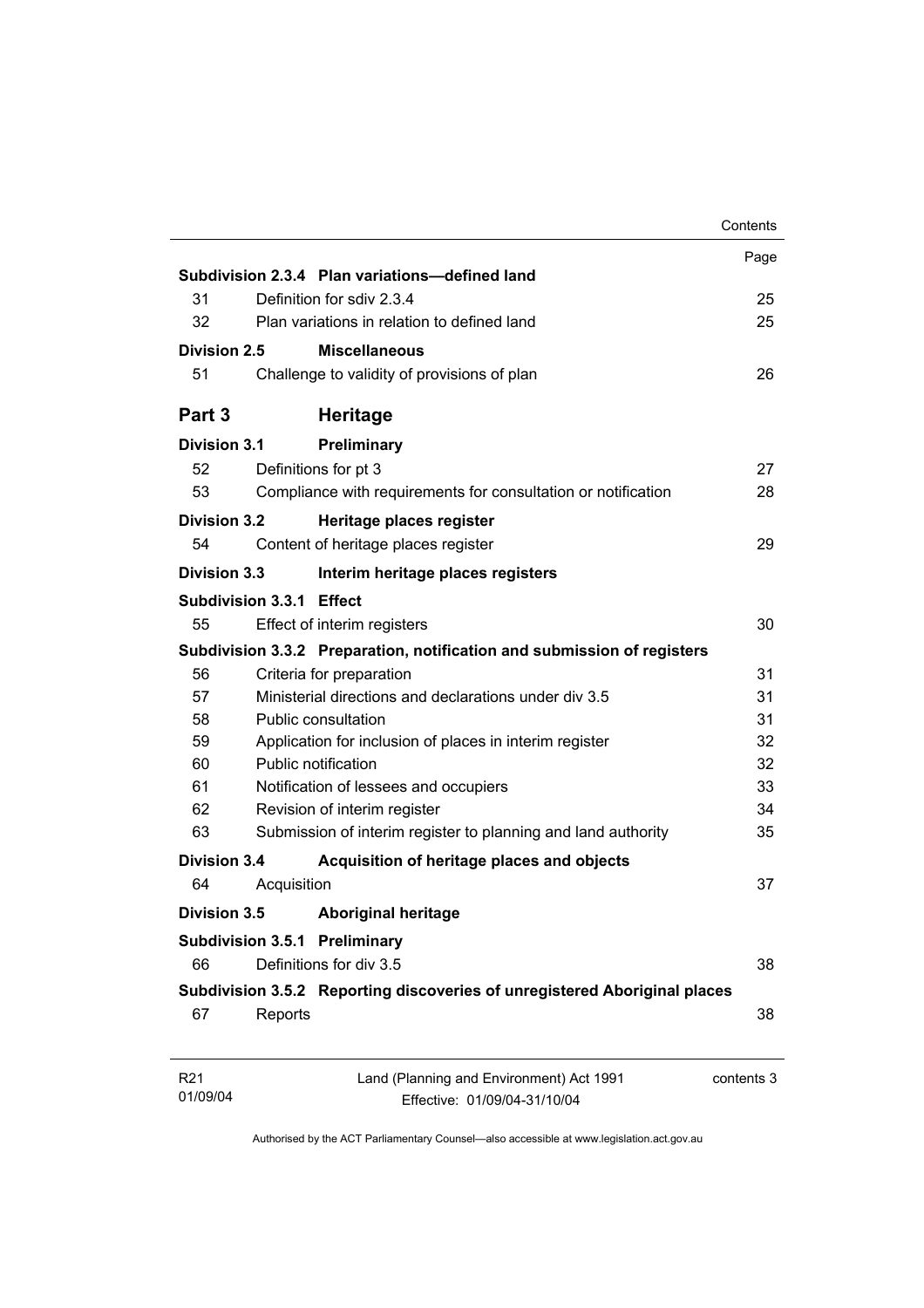#### **Contents**

|                     |                            |                                                                         | Page            |
|---------------------|----------------------------|-------------------------------------------------------------------------|-----------------|
| 68<br>69            |                            | Aboriginal heritage discoveries-consideration of reports                | 39<br>40        |
|                     |                            | Aboriginal heritage discoveries—Ministerial directions and declarations |                 |
|                     |                            | Subdivision 3.5.3 Protection of unregistered Aboriginal heritage        |                 |
| 70                  |                            | Damaging unregistered Aboriginal places                                 | 41              |
| 71                  | pt 6                       | Orders for protection of unregistered Aboriginal places— application of | 42              |
| 72                  |                            | Orders-reports by heritage council                                      | 43              |
| 73                  |                            | Orders—Ministerial directions and declarations                          | 43              |
|                     |                            | <b>Subdivision 3.5.4 Compensation claims</b>                            |                 |
| 74                  | Definitions for sdiv 3.5.4 |                                                                         | 44              |
| 75                  | Application of sdiv 3.5.4  |                                                                         | 45              |
| 76                  | Right to compensation      |                                                                         | 45              |
| 77                  |                            | Loss for which compensation is recoverable                              | 46              |
| 78                  | Amount of compensation     |                                                                         | 47              |
| 79                  |                            | Consultation with applicants                                            | 47              |
| 80                  |                            | Notice of decisions about compensation                                  | 48              |
|                     |                            | Subdivision 3.5.5 Consultation in relation to registers                 |                 |
| 81                  |                            | Consultation with Aboriginal organisations                              | 48              |
|                     |                            | Subdivision 3.5.6 Restricted information                                |                 |
| 82                  | Restricted information     |                                                                         | 48              |
| 83                  |                            | Publication of restricted information by public officials               | 49              |
| 84                  |                            | Publication of restricted information generally                         | 50              |
| 85                  |                            | Access to restricted information                                        | 51              |
| <b>Division 3.6</b> |                            | Public access to heritage information                                   |                 |
|                     |                            | Subdivision 3.6.1 Information about administrative action               |                 |
| 87                  | Application of sdiv 3.6.1  |                                                                         | 51              |
| 88                  |                            | Searching administrative records                                        | 52              |
|                     |                            | Subdivision 3.6.2 Access to heritage registers                          |                 |
| 89                  |                            | Searching heritage registers                                            | 53              |
| <b>Division 3.7</b> |                            | <b>Australian Capital Territory Heritage Council</b>                    |                 |
| 90                  | Definitions for div 3.7    |                                                                         | 54              |
| 91                  |                            | Establishment of heritage council                                       | 54              |
| 92                  | Constitution               |                                                                         | 54              |
| contents 4          |                            | Land (Planning and Environment) Act 1991                                | R <sub>21</sub> |
|                     |                            | Effective: 01/09/04-31/10/04                                            | 01/09/04        |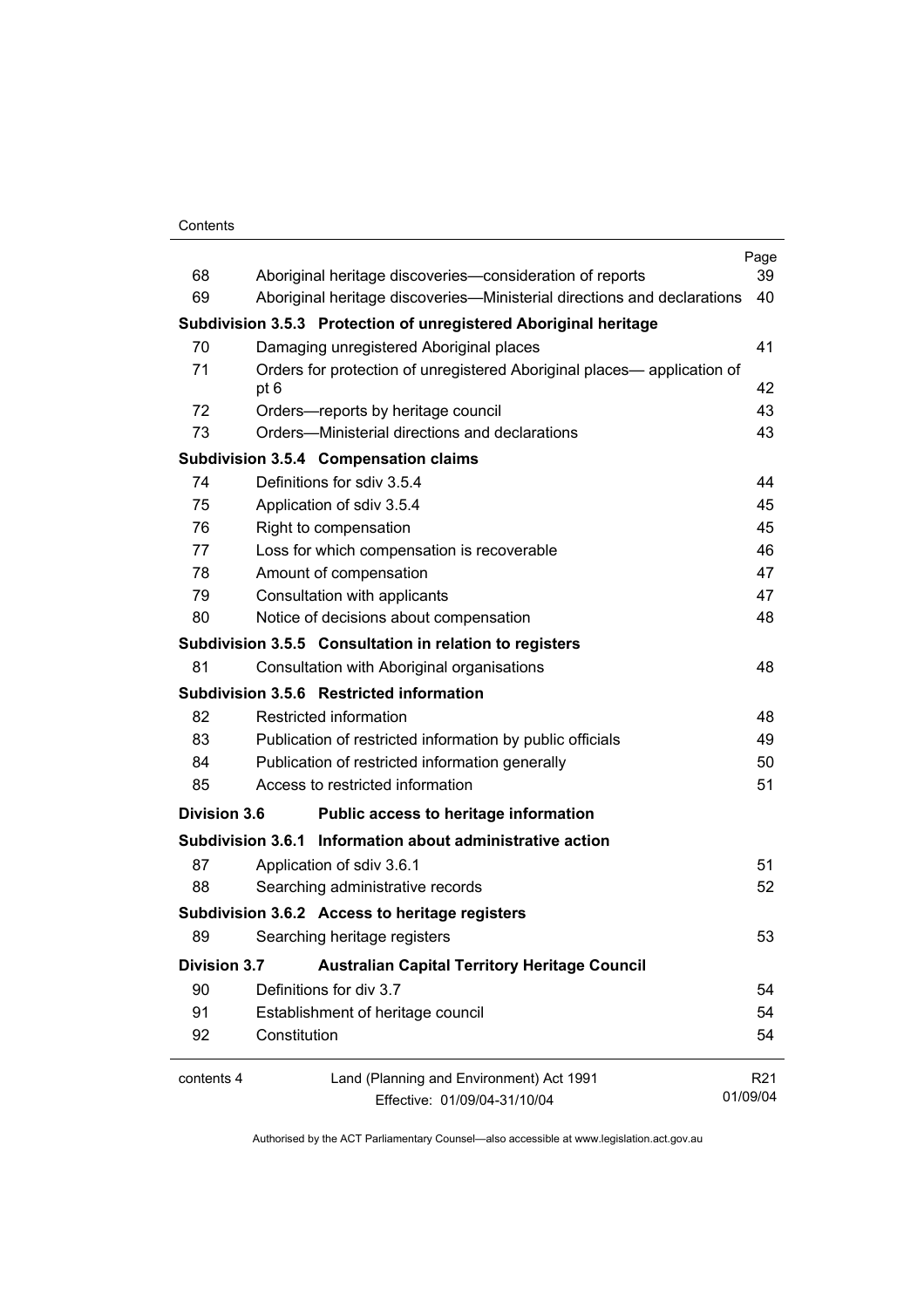| 93                  | Functions of heritage council                      |                                                                | Page<br>55 |
|---------------------|----------------------------------------------------|----------------------------------------------------------------|------------|
| 94                  | <b>Ministerial directions</b>                      |                                                                | 55         |
| 95                  | Deputies of permanent members                      |                                                                | 56         |
| 96                  | Appointment of expert members                      |                                                                | 56         |
| 97                  | Term of appointment of expert members              |                                                                | 57         |
| 98                  |                                                    | Conditions of appointment of expert members generally          | 57         |
| 99                  | Chairperson, deputy chairperson and secretary      |                                                                | 57         |
| 100                 | Leave of absence                                   |                                                                | 58         |
| 101                 | Disclosure of interests                            |                                                                | 58         |
| 102                 | Ending of appointments                             |                                                                | 58         |
| 103                 | Calling meetings                                   |                                                                | 59         |
| 104                 | Procedure at meetings                              |                                                                | 59         |
| 105                 | Delegation to secretary                            |                                                                | 60         |
| Part 4              |                                                    | <b>Environmental assessments and inquiries</b>                 |            |
| <b>Division 4.1</b> | Preliminary                                        |                                                                |            |
| 111                 | Definitions for pt 4                               |                                                                | 61         |
| 112                 | Proponents                                         |                                                                | 63         |
|                     |                                                    |                                                                |            |
| <b>Division 4.2</b> | <b>Preliminary assessments</b>                     |                                                                |            |
| 113                 | <b>Directions</b>                                  |                                                                | 63         |
| 114                 | Mandatory preliminary assessments                  |                                                                | 63         |
| 115                 | Content                                            |                                                                | 64         |
| 116                 | Submission to Minister                             |                                                                | 64         |
| 117                 | Public inspection                                  |                                                                | 64         |
| 118                 | Exclusion of material                              |                                                                | 65         |
| Division 4.3        | <b>Assessments</b>                                 |                                                                |            |
|                     | Subdivision 4.3.1 Form and content                 |                                                                |            |
| 119                 | Form                                               |                                                                | 66         |
| 120                 | statements                                         | Content of public environment reports and environmental impact | 66         |
|                     | <b>Subdivision 4.3.2 Direction of assessments</b>  |                                                                |            |
| 121                 | Decisions to direct assessments                    |                                                                | 66         |
| 122                 | Environment Minister's power to direct assessments |                                                                | 67         |
| R <sub>21</sub>     |                                                    | Land (Planning and Environment) Act 1991                       | contents 5 |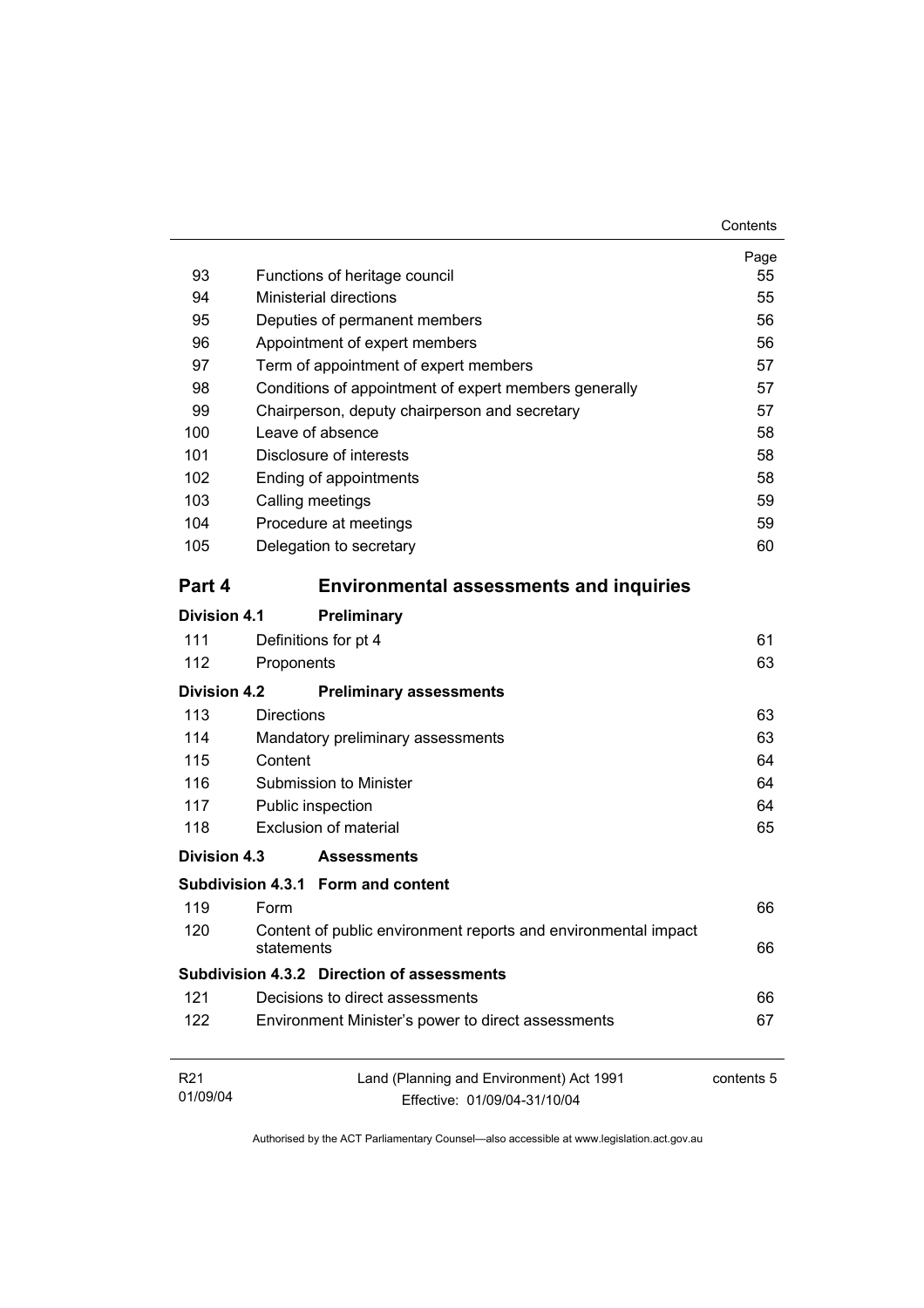|                     |                   |                                                                                               | Page            |
|---------------------|-------------------|-----------------------------------------------------------------------------------------------|-----------------|
| 123                 | <b>Directions</b> |                                                                                               | 67              |
|                     |                   | Subdivision 4.3.3 Preparation, evaluation and consideration by Legislative<br><b>Assembly</b> |                 |
| 124                 |                   | Public environment reports--preparation                                                       | 69              |
| 125                 |                   | Environmental impact statements-consultation and public inspection                            | 69              |
| 126                 | and reports       | Environmental impact statements-consideration of relevant comments                            | 71              |
| 127                 |                   | Submission of reports and statements to Environment Minister                                  | 71              |
| 128                 | Consultation      |                                                                                               | 71              |
| 129                 |                   | Further information                                                                           | 72              |
| 130                 |                   | Further revision                                                                              | 73              |
| 131                 |                   | <b>Evaluation by Environment Minister</b>                                                     | 73              |
| 132                 |                   | Presentation to Legislative Assembly and public inspection                                    | 74              |
| 133                 |                   | Exclusion of material                                                                         | 75              |
| 134                 | Exemptions        |                                                                                               | 75              |
| <b>Division 4.4</b> |                   | <b>Inquiries</b>                                                                              |                 |
|                     |                   | Subdivision 4.4.1 Establishment of panels and terms of reference                              |                 |
| 135                 | Constitution      |                                                                                               | 76              |
| 136                 |                   | Combined inquiries                                                                            | 77              |
| 138                 |                   | Terms of reference                                                                            | 77              |
| 139                 | Notification      |                                                                                               | 78              |
|                     |                   | Subdivision 4.4.2 Inquiry reports                                                             |                 |
| 140                 | Inquiry reports   |                                                                                               | 78              |
| 141                 |                   | Presentation to Legislative Assembly and public inspection                                    | 78              |
| 142                 |                   | <b>Exclusion of material</b>                                                                  | 79              |
|                     |                   | Subdivision 4.4.3 Procedures and powers                                                       |                 |
| 143                 |                   | Definitions for sdiv 4.4.3                                                                    | 79              |
| 144                 |                   | Notice of inquiry hearings                                                                    | 80              |
| 145                 |                   | Public hearings                                                                               | 80              |
| 146                 |                   | General procedure                                                                             | 81              |
| 147                 |                   | Special hearings-consultation with interested persons                                         | 82              |
| 148                 |                   | Assessments for purpose of inquiries                                                          | 82              |
| 149                 |                   | Witnesses-summons to appear                                                                   | 83              |
|                     |                   |                                                                                               |                 |
| contents 6          |                   | Land (Planning and Environment) Act 1991                                                      | R <sub>21</sub> |

Effective: 01/09/04-31/10/04

Authorised by the ACT Parliamentary Counsel—also accessible at www.legislation.act.gov.au

01/09/04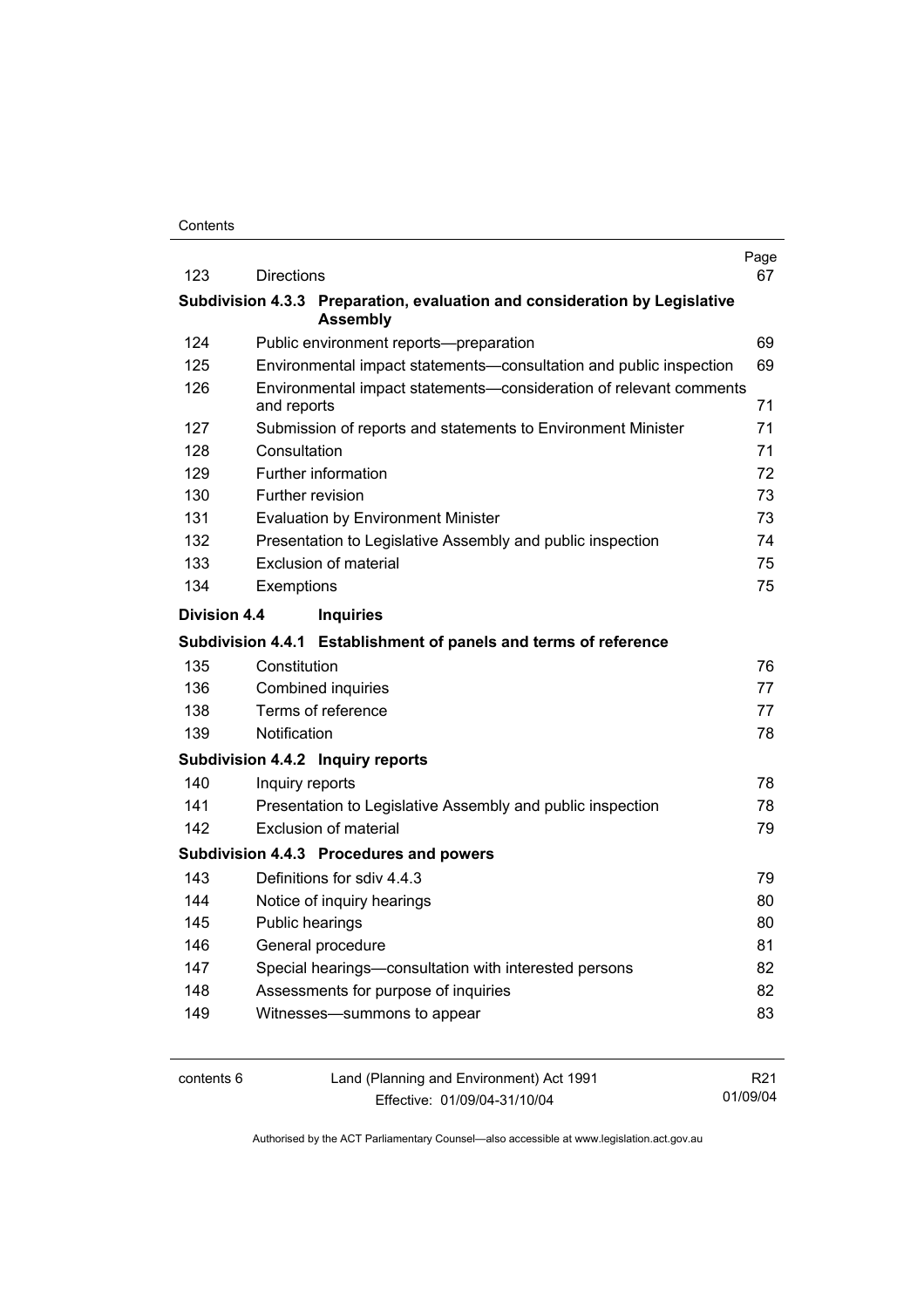| 150                 | Victimisation of witnesses                                           | Page<br>84 |
|---------------------|----------------------------------------------------------------------|------------|
| 151                 | Inspection of books and documents                                    | 85         |
| 152                 | Power of entry                                                       | 85         |
| 153                 | Search warrants                                                      | 86         |
| 154                 | Powers of search and inspection                                      | 87         |
| 156                 | Contempt                                                             | 88         |
| 157                 | Protection of panel members and witnesses                            | 88         |
| Part 5              | <b>Land administration</b>                                           |            |
| <b>Division 5.1</b> | <b>Preliminary</b>                                                   |            |
| 159                 | Definitions for pt 5                                                 | 90         |
| 160                 | Application of pt 5                                                  | 92         |
| <b>Division 5.2</b> | <b>Leases</b>                                                        |            |
| 160A                | <b>Effect qualified</b>                                              | 92         |
| 160B                | Planning and land authority may grant leases                         | 92         |
| 161                 | Granting of leases                                                   | 92         |
| 163                 | Leases to community organisations                                    | 93         |
| 164                 | Special leases                                                       | 94         |
| 166                 | Inquiries and assessments in relation to granting of leases          | 96         |
| 166A                | Grants of leases after inquiries or assessments                      | 96         |
| 167                 | Eligibility for certain classes of leases                            | 97         |
| 168                 | Authority need not grant lease                                       | 98         |
| 169                 | Payment for leases                                                   | 99         |
| 170                 | Failure to accept and execute lease                                  | 99         |
| 171                 | Grant of further residential leases                                  | 100        |
| 171A                | Grant of further rural leases                                        | 101        |
| 172                 | Grant of further leases for purposes other than residential or rural | 102        |
| 172A                | Grant of further lease-unit titles                                   | 103        |
| 172B                | Grant of further lease-community title                               | 104        |
| 172C                | No right to use, flow and control of water                           | 104        |
| 173                 | Lessee's rights in relation to improvements                          | 105        |
| 174                 | Determination of value of improvements                               | 107        |
| 175                 | Use of land for leased purpose                                       | 109        |
| 176                 | Variation of rent                                                    | 109        |
|                     |                                                                      |            |

**Contents** 

| R21      | Land (Planning and Environment) Act 1991 | contents 7 |
|----------|------------------------------------------|------------|
| 01/09/04 | Effective: 01/09/04-31/10/04             |            |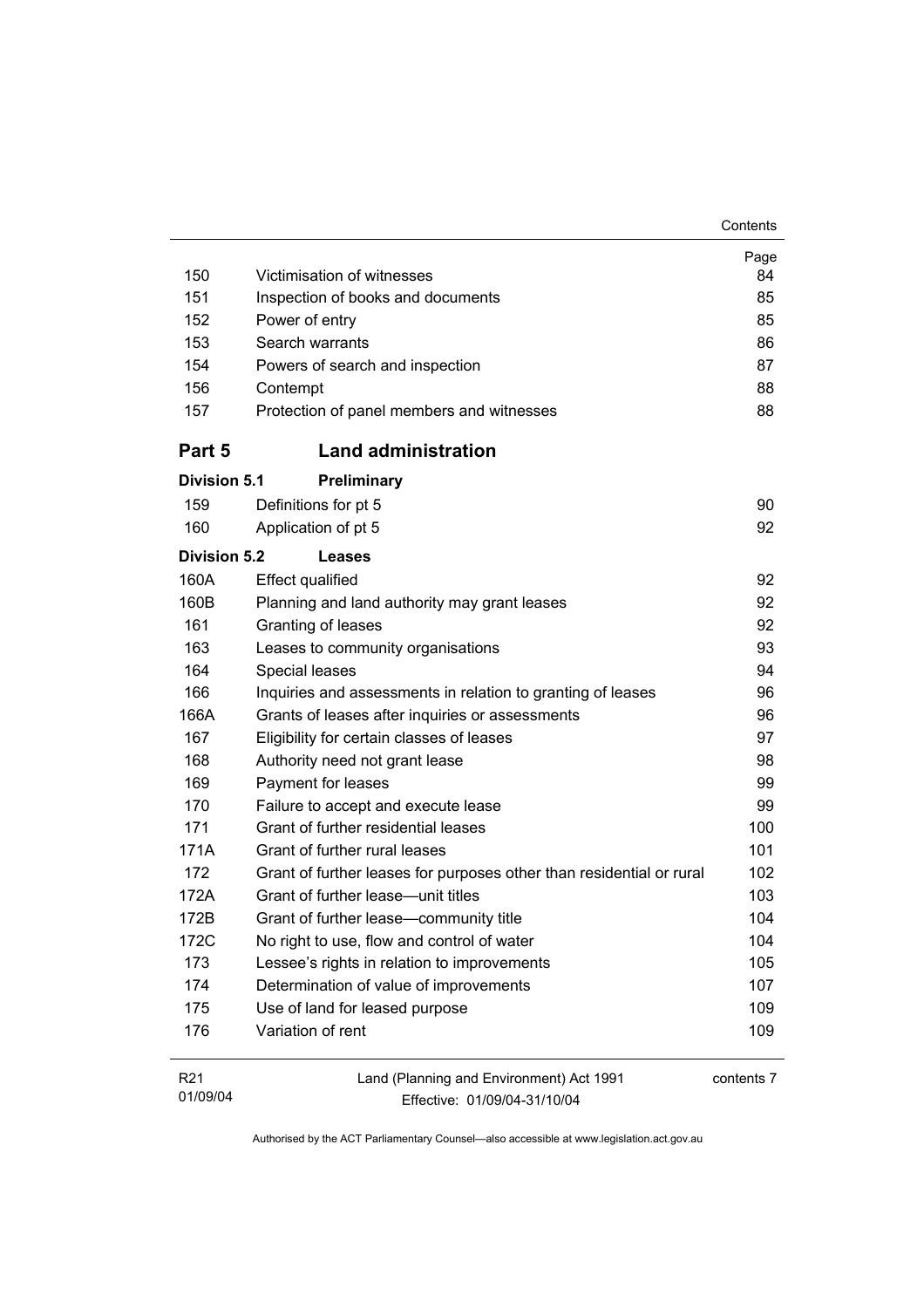| Contents |
|----------|
|          |

|                     |                                                                     | Page            |
|---------------------|---------------------------------------------------------------------|-----------------|
| 177                 | Review of variations of rent                                        | 110             |
| 178                 | Refund of amount paid for grant of lease                            | 110             |
| 179                 | Certificates of compliance                                          | 111             |
| 180                 | Transfer of land subject to building and development provision      | 112             |
| 181                 | Mortgage of leasehold subject to building and development provision | 113             |
| 182                 | Land leased to be held as undivided parcel                          | 114             |
| 183                 | Power of lessee to sublet part of building or land in certain cases | 114             |
| <b>Division 5.3</b> | <b>Variation of leases</b>                                          |                 |
| 183A                | <b>Effect qualified</b>                                             | 115             |
| 184                 | Application to surrender and regrant of leases                      | 115             |
| 184A                | Variation of nominal rent lease-change of use charge                | 115             |
| 184C                | Change of use charge for variations of nominal rent leases          | 117             |
| 184D                | Variation of rental leases                                          | 117             |
| 185                 | Advice of rent payable on variation of lease                        | 118             |
| 186                 | Variation of lease to pay out rent                                  | 119             |
| 186A                | No variations to extend term                                        | 119             |
| <b>Division 5.4</b> | <b>Restrictions on rural leases</b>                                 |                 |
| 186B                | Definitions for div 5.4                                             | 120             |
| 186C                | Land management agreements                                          | 121             |
| 186D                | Dealings with rural leases                                          | 122             |
| 186E                | Discharge amount                                                    | 123             |
| 186F                | Discharge amount-special Pialligo leases                            | 124             |
| 186G                | Index numbers                                                       | 125             |
| 186H                | No subdivision or consolidation                                     | 126             |
| <b>Division 5.5</b> | <b>Consolidation and subdivision</b>                                |                 |
| 187AA               | <b>Effect qualified</b>                                             | 126             |
| 187                 | Application-nominal rent leases of Territory land                   | 126             |
| 187A                | Consolidation and subdivision--change of use charge                 | 126             |
| 187C                | Change of use charge for consolidations and subdivisions            | 128             |
| <b>Division 5.6</b> | <b>Recovery of land</b>                                             |                 |
| 188                 | <b>Termination of leases</b>                                        | 128             |
| 189                 | How land may be recovered                                           | 129             |
| 190                 | Evidence of ending of lease                                         | 131             |
|                     |                                                                     |                 |
| contents 8          | Land (Planning and Environment) Act 1991                            | R <sub>21</sub> |
|                     | Effective: 01/09/04-31/10/04                                        | 01/09/04        |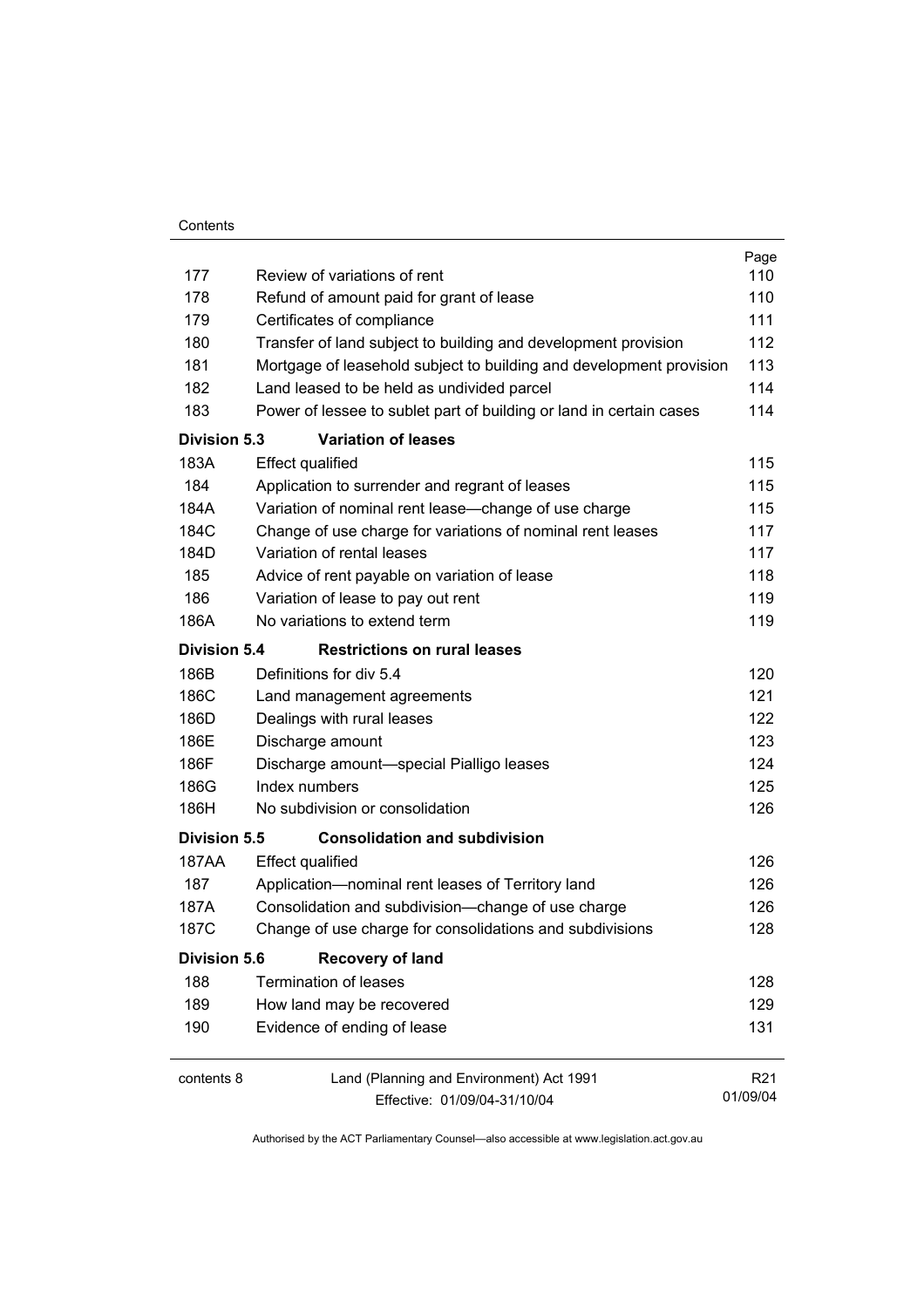|                             |                                                             |                                                                          | Contents   |
|-----------------------------|-------------------------------------------------------------|--------------------------------------------------------------------------|------------|
|                             |                                                             |                                                                          | Page       |
| Division 5.7                |                                                             | <b>Public land</b>                                                       |            |
|                             |                                                             | <b>Subdivision 5.7.1 Preliminary</b>                                     |            |
| 191                         |                                                             | Definitions for div 5.7                                                  | 131        |
|                             |                                                             | Subdivision 5.7.2 Public land                                            |            |
| 192                         |                                                             | Recommendations to planning and land authority                           | 131        |
|                             |                                                             | Subdivision 5.7.3 Management of public land                              |            |
| 193                         | Reserved areas                                              |                                                                          | 132        |
| 194                         | Management                                                  |                                                                          | 132        |
| 195                         |                                                             | Management objectives                                                    | 132        |
|                             |                                                             | Subdivision 5.7.4 Plans of management                                    |            |
| 196                         | Content                                                     |                                                                          | 133        |
| 197                         | Preparation                                                 |                                                                          | 134        |
| 198                         | Variations                                                  |                                                                          | 134        |
| 199                         |                                                             | Environmental assessments and inquiries                                  | 134        |
| 200                         |                                                             | <b>Public consultation</b>                                               | 134        |
| 201                         | Revision                                                    |                                                                          | 135        |
| 202                         | Submission to Minister                                      |                                                                          | 135        |
| 203                         | committee                                                   | Consideration of plan of management by Legislative Assembly              | 136        |
| 204                         | Minister's powers                                           |                                                                          | 136        |
| 205                         |                                                             | Referral back to conservator                                             | 137        |
| 206                         |                                                             | Notice of revival of deferred draft plan of management                   | 137        |
| 207                         | Notification, presentation, disallowance and date of effect |                                                                          |            |
|                             |                                                             | Subdivision 5.7.5 Leases and licences                                    |            |
| 208                         |                                                             | Leases-generally                                                         | 138        |
| 209                         | Grant of leases                                             |                                                                          | 139        |
| 210                         | Licences                                                    |                                                                          | 139        |
| 211                         |                                                             | Miner's rights in relation to public land                                | 140        |
| <b>Division 5.8</b>         |                                                             | <b>Miscellaneous</b>                                                     |            |
| 214                         |                                                             | Lessee may surrender lease or part of lease                              | 141        |
| 215                         |                                                             | Reduction of rent and relief from provisions of lease                    | 141        |
| 216                         |                                                             | Access to leased land from roads and road related areas                  | 142        |
| 216A                        |                                                             | Notification of certain leases                                           | 143        |
| R <sub>21</sub><br>01/09/04 |                                                             | Land (Planning and Environment) Act 1991<br>Effective: 01/09/04-31/10/04 | contents 9 |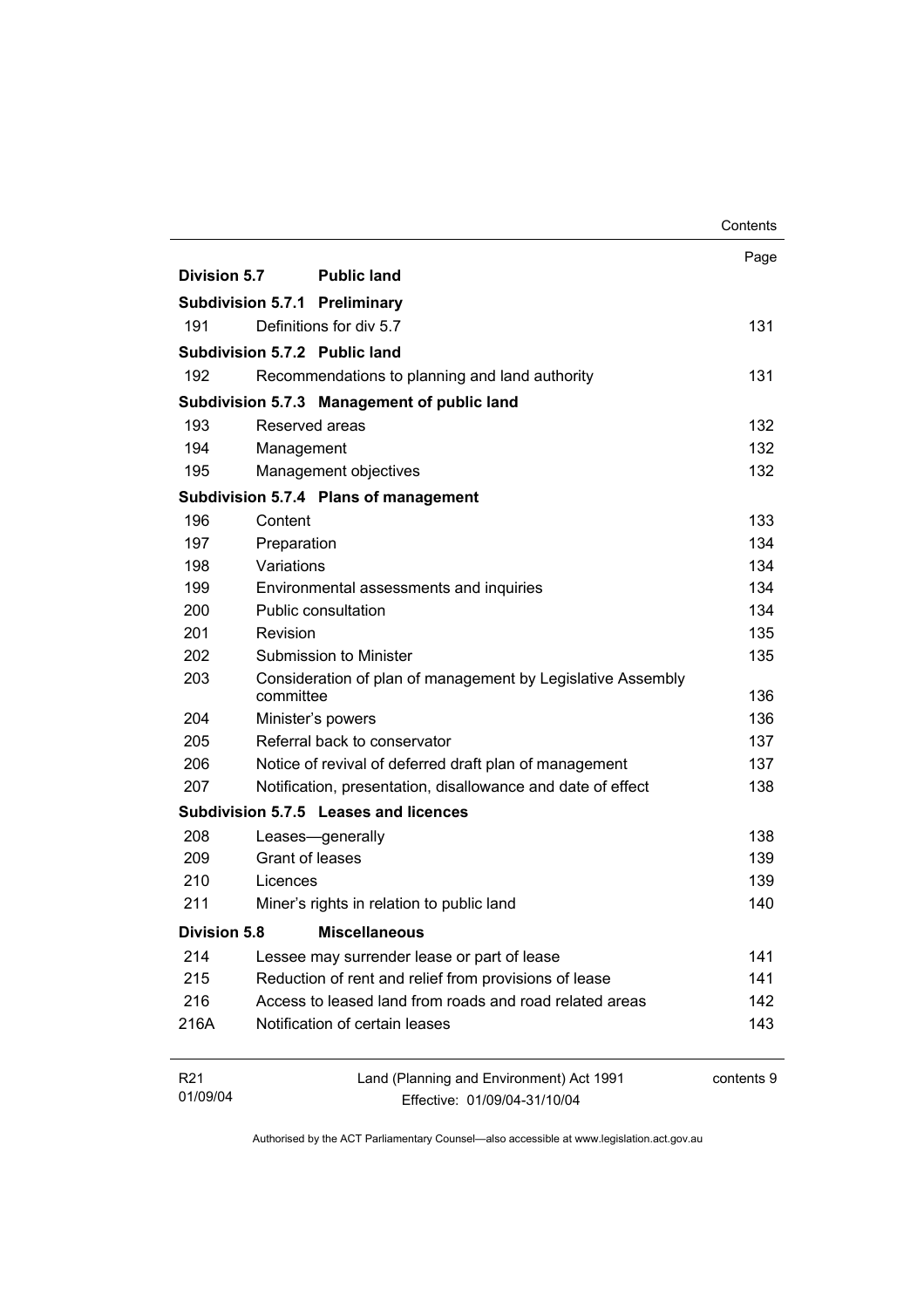| 217                 | Licences in relation to land that is not public land                                | Page<br>144     |
|---------------------|-------------------------------------------------------------------------------------|-----------------|
| 218                 | Reservation of minerals                                                             | 145             |
| 219                 | Rights to extract minerals                                                          | 145             |
| 220                 | Access to lease documents and development agreements                                | 146             |
| Part 6              | <b>Approvals and orders</b>                                                         |                 |
| <b>Division 6.1</b> | Preliminary                                                                         |                 |
| 222                 | Definitions for pt 6                                                                | 147             |
| 223                 | Meaning of variation for pt 6                                                       | 149             |
| <b>Division 6.2</b> | <b>Approvals</b>                                                                    |                 |
|                     | <b>Subdivision 6.2.1</b><br>General                                                 |                 |
| 225                 | Offence-development                                                                 | 150             |
| 226                 | Application to undertake development                                                | 150             |
| 227                 | Register of applications, approvals, orders and lease and development<br>conditions | 153             |
| 228                 | Restrictions on inspection of applications                                          | 154             |
| 229                 | Notice of application                                                               | 155             |
| 229A                | Direction that applications be submitted to Minister                                | 157             |
| 229B                | Minister may decide some applications                                               | 158             |
| 230                 | Approvals                                                                           | 159             |
| 231                 | Matters to be considered                                                            | 160             |
| 232                 | Duty of applicants                                                                  | 161             |
| 233                 | More information                                                                    | 162             |
| 234                 | Effect of failure to give further information                                       | 162             |
| 236                 | Environmental assessments and inquiries                                             | 162             |
|                     | <b>Subdivision 6.2.2 Objections</b>                                                 |                 |
| 237                 | Objections-general                                                                  | 163             |
| 238                 | Inspection of objections                                                            | 163             |
| 239                 | Identity of objectors                                                               | 164             |
|                     | <b>Subdivision 6.2.3 Approvals</b>                                                  |                 |
| 242                 | Approvals-notices to applicants and registrar-general                               | 164             |
| 243                 | Notification of approval or refusal of application                                  | 164             |
| 244                 | Notification if more than 1 objector                                                | 166             |
| contents 10         | Land (Planning and Environment) Act 1991                                            | R <sub>21</sub> |
|                     | Effective: 01/09/04-31/10/04                                                        | 01/09/04        |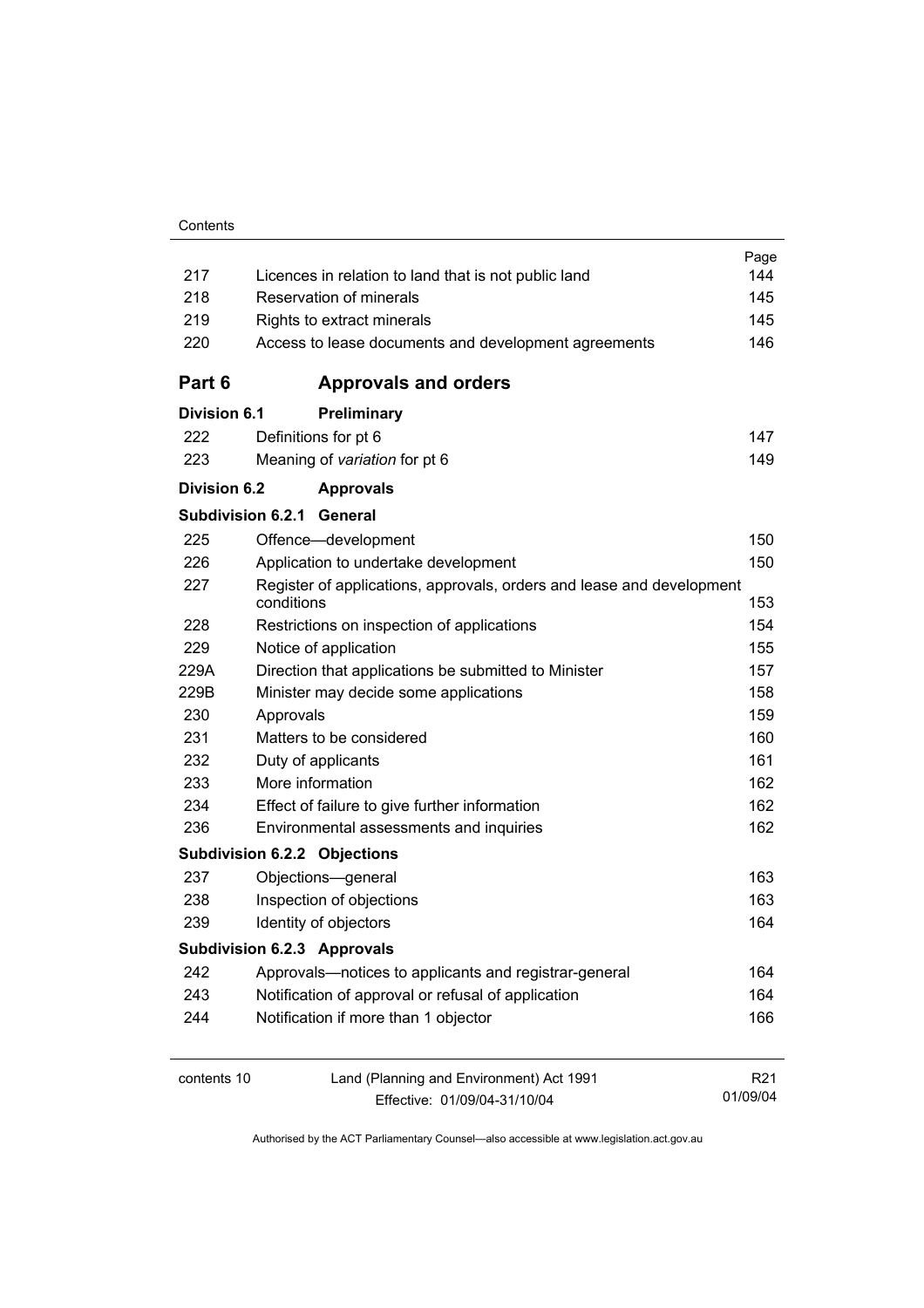|                             |                                                                               | Contents    |
|-----------------------------|-------------------------------------------------------------------------------|-------------|
| 245                         |                                                                               | Page        |
|                             | Conditional approvals                                                         | 166         |
|                             | Subdivision 6.2.4 Reconsideration of applications for approval                |             |
| 245A                        | Definitions for sdiv 6.2.4                                                    | 168         |
| 246                         | Applications for reconsideration                                              | 168         |
| 246A                        | Reconsideration of decisions                                                  | 169         |
| 246B                        | No action by planning and land authority within time                          | 170         |
| 246C                        | Notice of decision on reconsideration                                         | 170         |
|                             | Subdivision 6.2.5 Approvals-miscellaneous                                     |             |
| 247                         | Minor amendments                                                              | 171         |
| 248                         | Corrections                                                                   | 172         |
| 249                         | When approvals take effect                                                    | 172         |
| 250                         | Execution of approvals for variations of leases                               | 173         |
| 251                         | End of approvals                                                              | 173         |
| 252                         | Extension of time                                                             | 173         |
| 253                         | Revocation of approval                                                        | 174         |
|                             | Subdivision 6.2.6 Powers of Supreme Court                                     |             |
| 253A                        | Injunctions to require compliance with approvals                              | 174         |
| Division 6.3                | <b>Orders</b>                                                                 |             |
|                             | <b>Making of orders</b><br><b>Subdivision 6.3.1</b>                           |             |
| 254                         | Applications to planning and land authority for orders                        | 175         |
| 254A                        | Decision on application to planning and land authority for order              | 176         |
| 255                         | Proposed orders on planning and land authority's own initiative               | 178         |
| 256                         | Decision on proposed order on planning and land authority's own<br>initiative | 179         |
| 257                         | Content of orders                                                             | 180         |
| 257A                        | Notice of making of orders                                                    | 182         |
| 257B                        | Who is bound by an order?                                                     | 183         |
| 258                         | Contravening orders                                                           | 183         |
| 258A                        | Ending of orders                                                              | 184         |
| 258B                        | Notice ending orders                                                          | 184         |
| 258C                        | Effect of orders about pest animals or plants                                 | 185         |
|                             | Subdivision 6.3.2 Rectification work                                          |             |
| 259                         | Definitions for sdiv 6.3.2                                                    | 185         |
| R <sub>21</sub><br>01/09/04 | Land (Planning and Environment) Act 1991<br>Effective: 01/09/04-31/10/04      | contents 11 |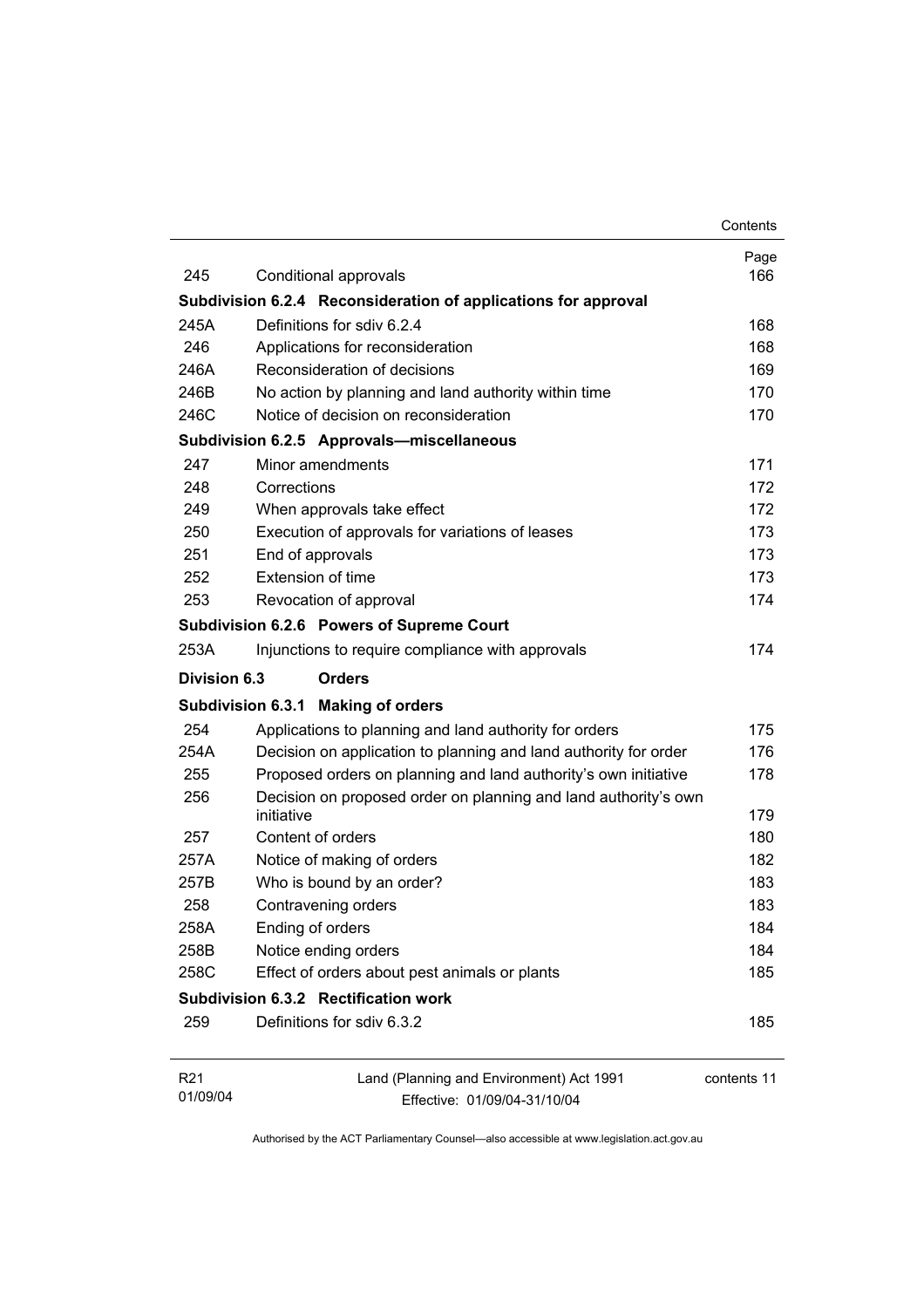#### **Contents**

|                     |                                                                        | Page            |
|---------------------|------------------------------------------------------------------------|-----------------|
| 259A                | Direction to carry out rectification work                              | 185             |
| 259B                | Contravening direction to carry out rectification work                 | 187             |
| 259C                | Authorisation to carry out rectification work                          | 187             |
| 259D                | Obstructing etc authorised people                                      | 188             |
| 259E                | Liability for cost of rectification work                               | 188             |
| 259F                | Determination of criteria for deferral of rectification work cost      | 188             |
| 259G                | Application for deferral of rectification work cost                    | 188             |
| 259H                | Deferral of rectification work cost                                    | 189             |
| 2591                | Security for deferred rectification work cost                          | 189             |
| 259J                | Payment of deferred rectification work cost                            | 190             |
|                     | Subdivision 6.3.3 Prohibition notices and injunctions                  |                 |
| 260                 | Prohibition notices-making                                             | 190             |
| 260A                | Contravening prohibition notices                                       | 192             |
| 260B                | Prohibition notices-ending                                             | 193             |
| 260C                | Injunctions to restrain contravention of orders or prohibition notices | 193             |
|                     | Subdivision 6.3.4 Other matters                                        |                 |
| 261                 | Declaration of pest animal or pest plant                               | 194             |
| <b>Division 6.4</b> | Inspection and seizure powers                                          |                 |
|                     | <b>Subdivision 6.4.1 Preliminary</b>                                   |                 |
| 262                 | Definitions for div 6.4                                                | 195             |
| 263                 | Appointment of inspectors                                              | 196             |
| 264                 | Identity cards                                                         | 196             |
| 265                 | Power not to be exercised before identity card shown                   | 197             |
|                     | Subdivision 6.4.2 Inspection                                           |                 |
| 266                 | Inspections etc                                                        | 197             |
| 267                 | Consent to entry                                                       | 198             |
| 269                 | Powers of inspection                                                   | 198             |
| 271                 | Taking samples                                                         | 199             |
| 272                 | Disposal of seized items                                               | 200             |
| 273                 | Search warrants                                                        | 201             |
| <b>Division 6.6</b> | <b>Miscellaneous</b>                                                   |                 |
|                     | Subdivision 6.6.1 Review of decisions                                  |                 |
| 275                 | AAT review-general                                                     | 202             |
| contents 12         | Land (Planning and Environment) Act 1991                               | R <sub>21</sub> |
|                     | Effective: 01/09/04-31/10/04                                           | 01/09/04        |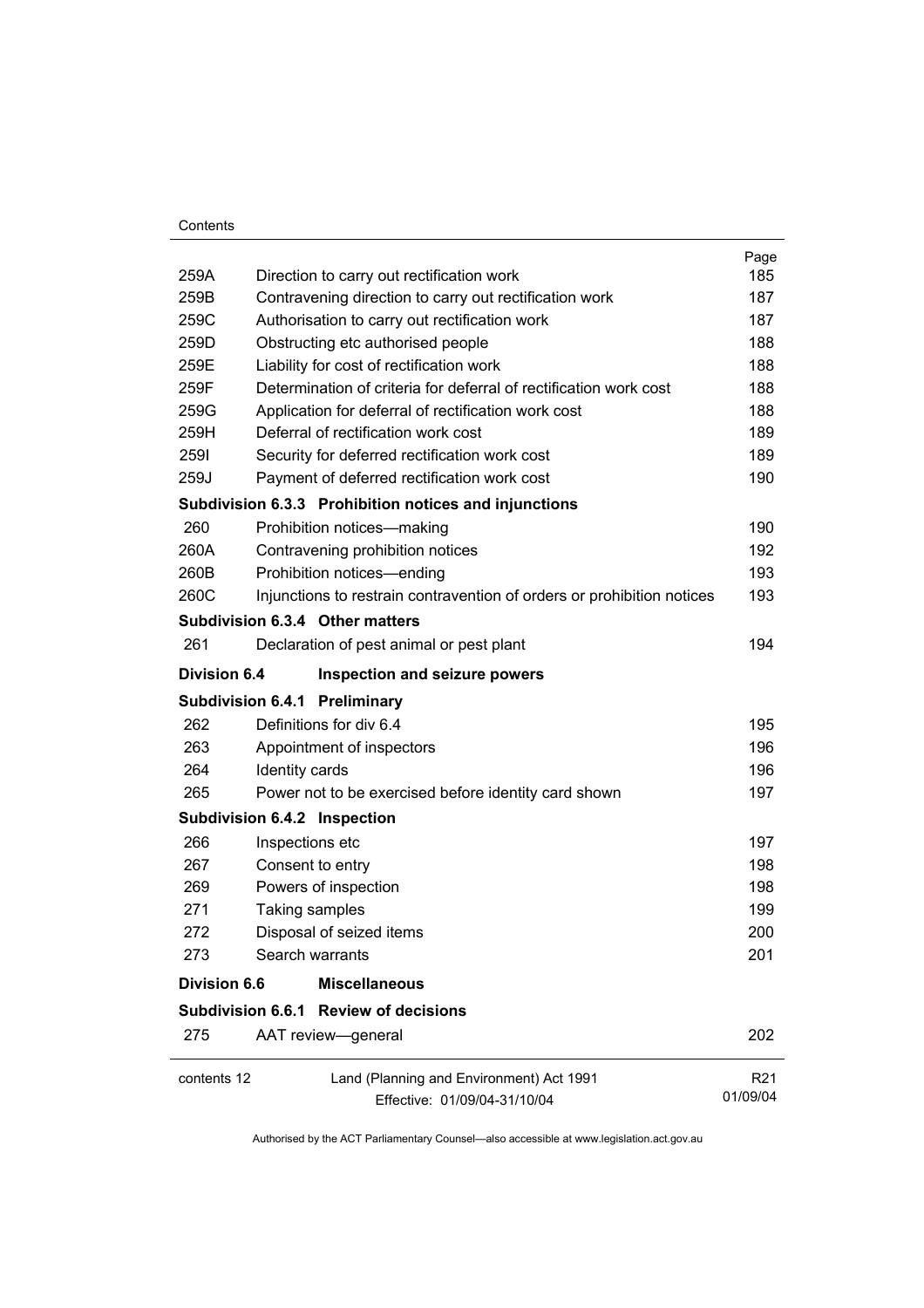|        |                                                                | Contents |
|--------|----------------------------------------------------------------|----------|
|        |                                                                | Page     |
| 275A   | Approvals subject to entity's satisfaction                     | 202      |
| 276    | Review of decisions-objectors and third parties to approvals   | 203      |
| 277    | Review of decisions-orders and prohibition notices             | 204      |
| 278    | Notification of objectors                                      | 205      |
| 279    | Application for review by objectors—notification to applicants | 206      |
| 279A   | Challenge to validity of certain decisions                     | 206      |
|        | <b>Subdivision 6.6.2 General</b>                               |          |
| 282    | Regulations for pt 6                                           | 206      |
| Part 7 | <b>Administrative appeals</b>                                  |          |
| 282A   | AAT review of decisions                                        | 208      |
| Part 8 | <b>Miscellaneous</b>                                           |          |
| 283    | People authorised to exercise powers of Executive              | 209      |
| 284    | Power of administrative appeals tribunal and Supreme Court     | 209      |
| 286    | Acts and omissions of representatives                          | 210      |
| 287    | Determination of fees                                          | 211      |
| 287A   | Approved forms                                                 | 211      |
| 288    | Regulation-making power                                        | 212      |
| Part 9 | Transitional                                                   |          |
| 289    | Status of leases and licences                                  | 213      |
| 290    | Continued application of certain repealed Acts and provisions  | 213      |
| 291    | <b>Conversion of Commonwealth leases</b>                       | 215      |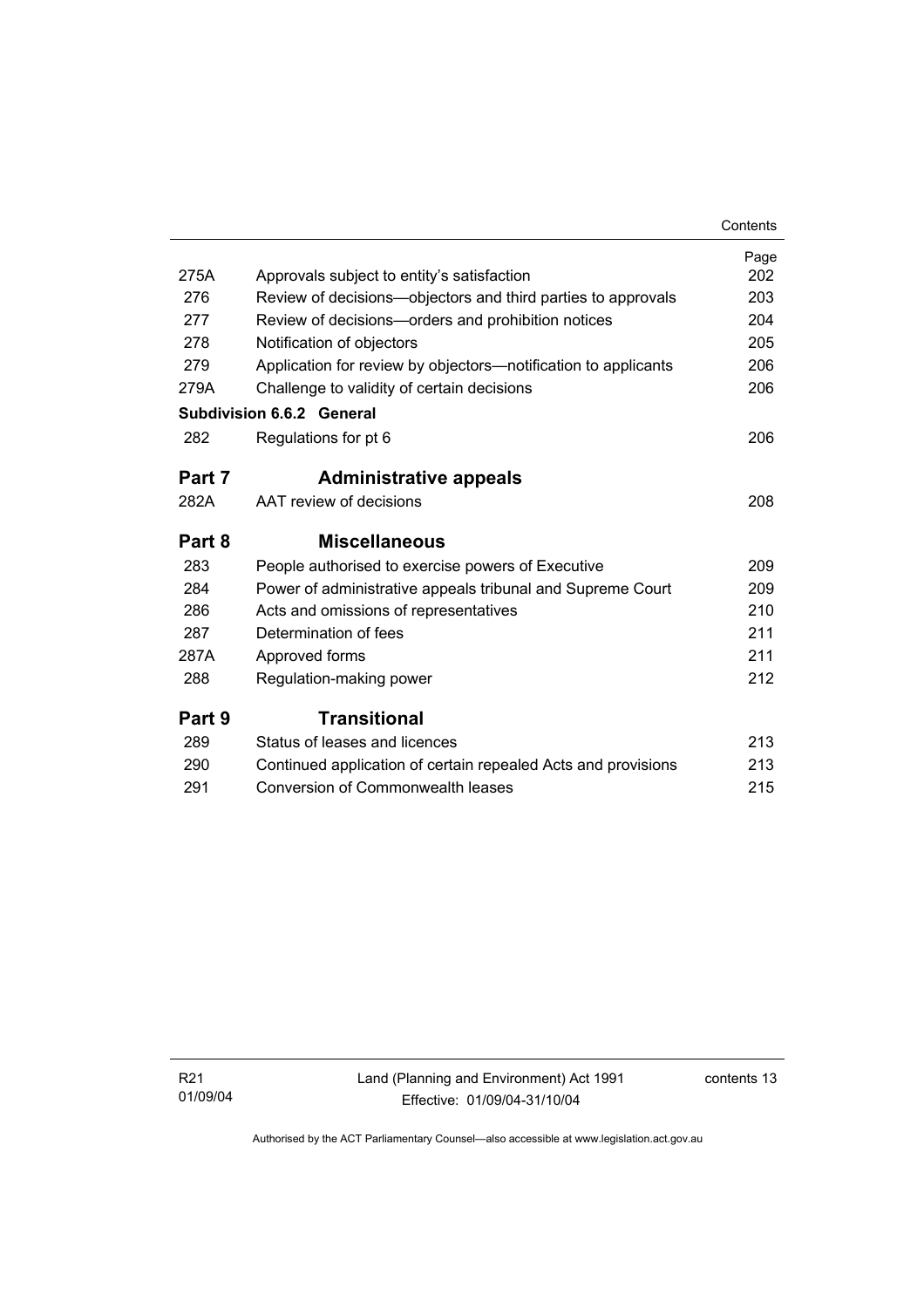| <b>Schedule 1</b> |                        | <b>Management objectives for public land</b>                  | Page<br>217 |
|-------------------|------------------------|---------------------------------------------------------------|-------------|
| <b>Schedule 2</b> |                        | Criteria for assessment of heritage significance<br>of places | 219         |
| <b>Schedule 3</b> |                        | <b>Content of preliminary assessments</b>                     | 221         |
| <b>Schedule 4</b> |                        | Decisions reviewable by AAT                                   | 223         |
| <b>Part 4.1</b>   |                        | Reviewable decisions under part 6                             | 223         |
| <b>Part 4.2</b>   |                        | Other reviewable decisions                                    | 224         |
| <b>Schedule 5</b> |                        | <b>Activities subject to orders</b>                           | 229         |
| <b>Dictionary</b> |                        |                                                               | 231         |
| <b>Endnotes</b>   |                        |                                                               |             |
| 1                 |                        | About the endnotes                                            | 240         |
| $\overline{2}$    |                        | Abbreviation key                                              | 240         |
| 3                 |                        | Legislation history                                           | 241         |
| 4                 |                        | Amendment history                                             | 249         |
| 5                 | Earlier republications |                                                               | 285         |

contents 14 Land (Planning and Environment) Act 1991 Effective: 01/09/04-31/10/04

R21 01/09/04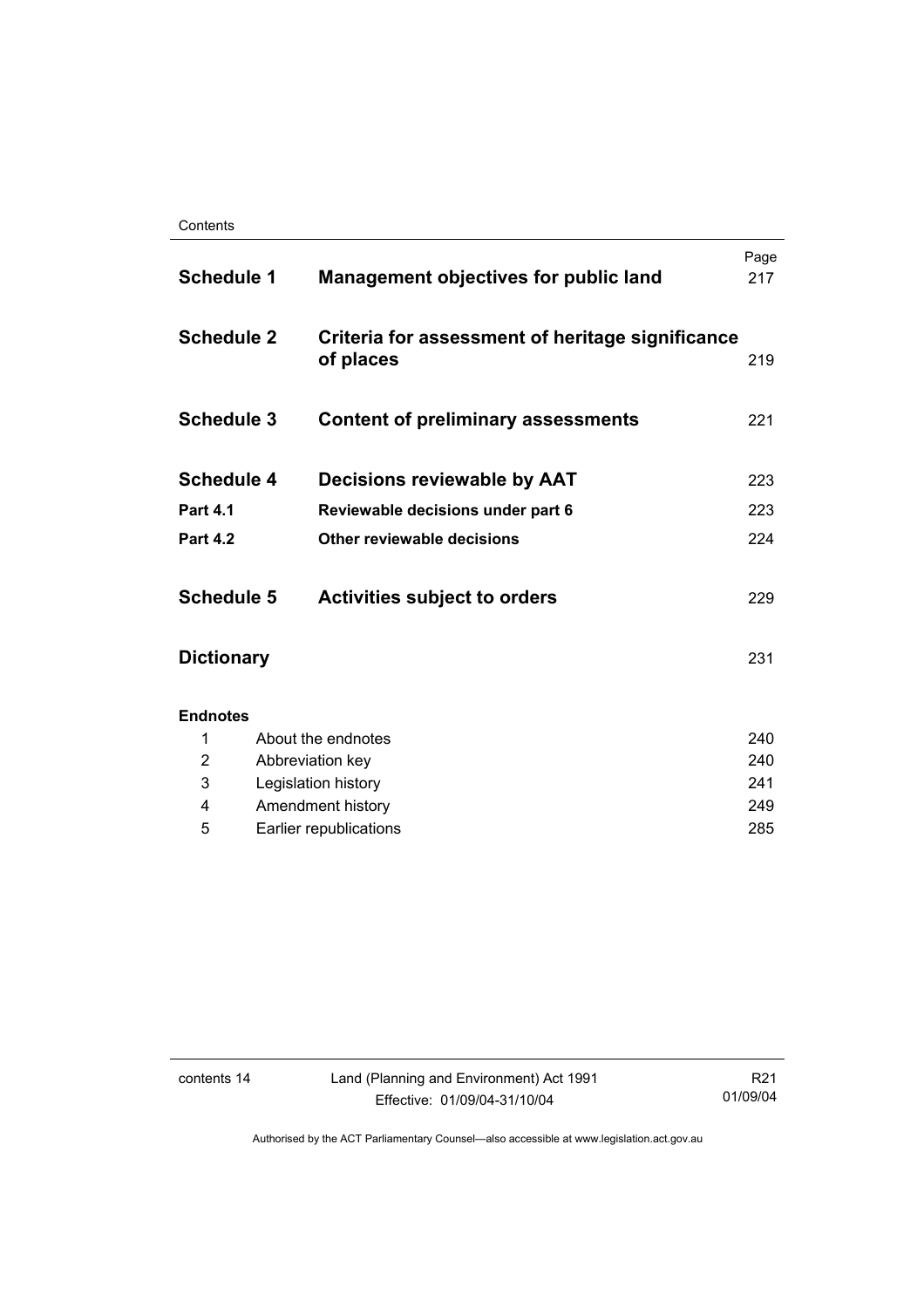

# **Land (Planning and Environment) Act 1991**

An Act relating to the use of land in the Territory, and for related purposes

R21 01/09/04

I

Land (Planning and Environment) Act 1991 Effective: 01/09/04-31/10/04

page 1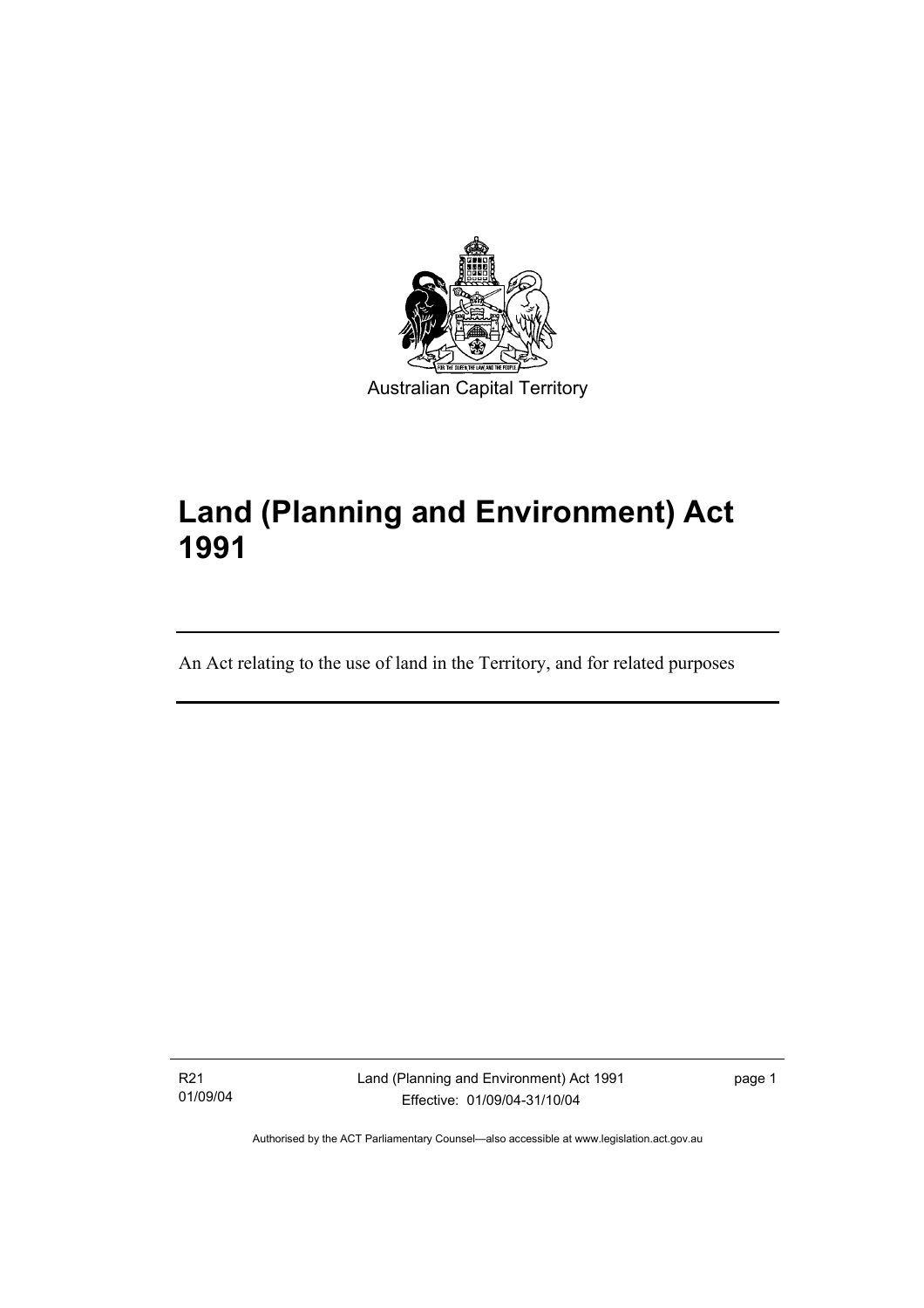#### **Part 1** Preliminary

Section 1

## **Part 1** Preliminary

#### **1 Name of Act**

This Act is the *Land (Planning and Environment) Act 1991*.

#### **2 Dictionary**

The dictionary at the end of this Act is part of this Act.

*Note 1* The dictionary at the end of this Act defines certain words and expressions used in this Act, and includes references (*signpost definitions*) to other words and expressions defined elsewhere in this Act.

> For example, the signpost definition '*order*, for part 6 (Approvals and orders)—see section 222.' means that the expression 'order' is defined in that section and the definition applies to this Act, part 6.

*Note 2* A definition in the dictionary (including a signpost definition) applies to the entire Act unless the definition, or another provision of the Act, provides otherwise or the contrary intention otherwise appears (see Legislation Act, s  $155$  and s  $156$  (1)).

#### **3 Notes**

A note included in this Act is explanatory and is not part of this Act.

*Note* See Legislation Act, s 127 (1), (4) and (5) for the legal status of notes.

**4 Offences against Act—application of Criminal Code etc** 

Other legislation applies in relation to offences against this Act.

*Note 1 Criminal Code* 

 The Criminal Code, ch 2 applies to the following offences against this Act (see Code, pt 2.1):

- s 258 (Contravening orders)
- s 259B (Contravening direction to carry out rectification work)
- s 259D (1) (Obstructing etc authorised people)

| page 2 | Land (Planning and Environment) Act 1991 | R <sub>21</sub> |
|--------|------------------------------------------|-----------------|
|        | Effective: 01/09/04-31/10/04             | 01/09/04        |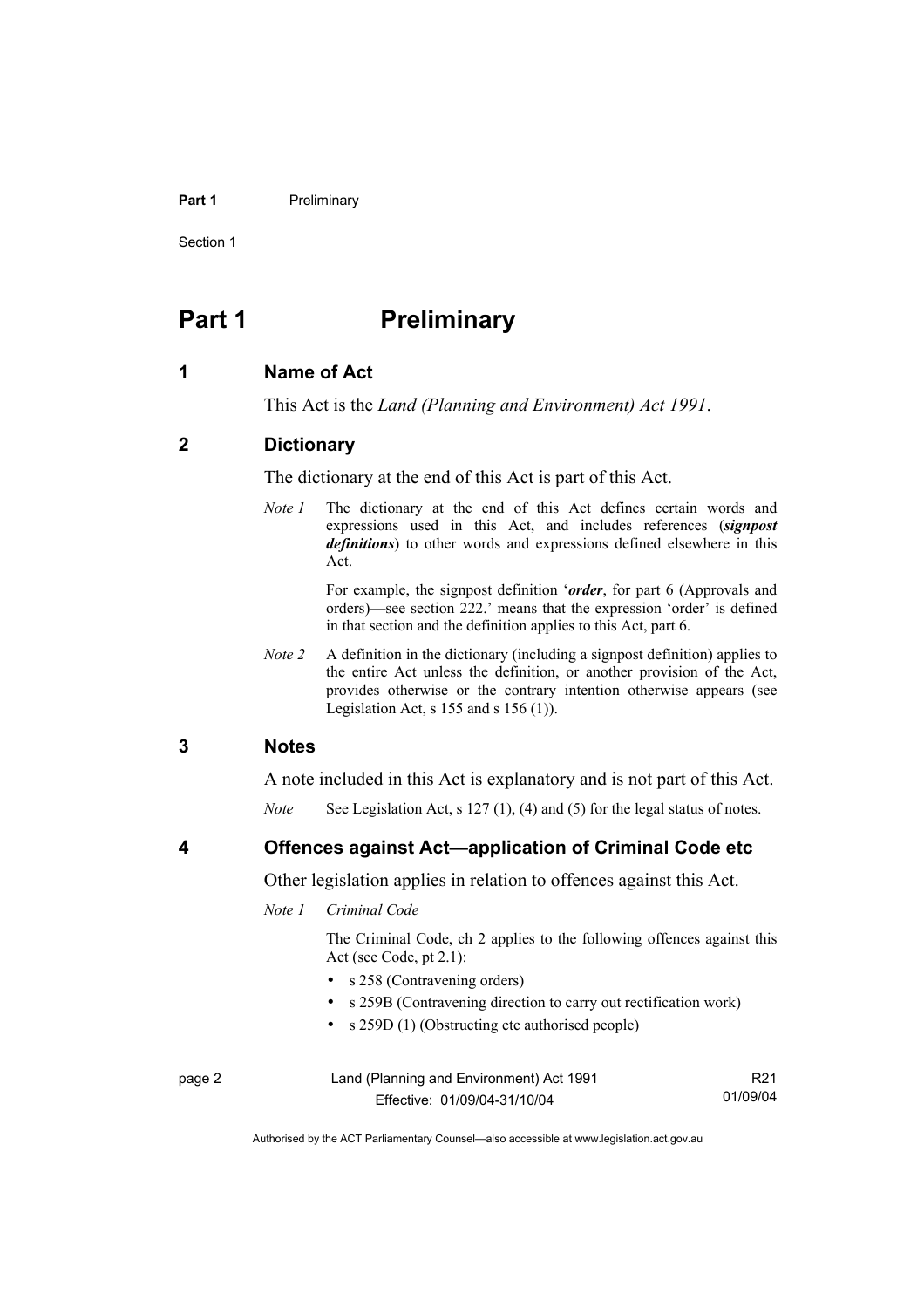- s 260A (Contravening prohibition notices)
- $s$  264 (2) (Identity cards).

 The chapter sets out the general principles of criminal responsibility (including burdens of proof and general defences), and defines terms used for offences to which the Code applies (eg *conduct*, *intention*, *recklessness* and *strict liability*).

*Note 2 Penalty units*

 The Legislation Act, s 133 deals with the meaning of offence penalties that are expressed in penalty units.

R21 01/09/04 page 3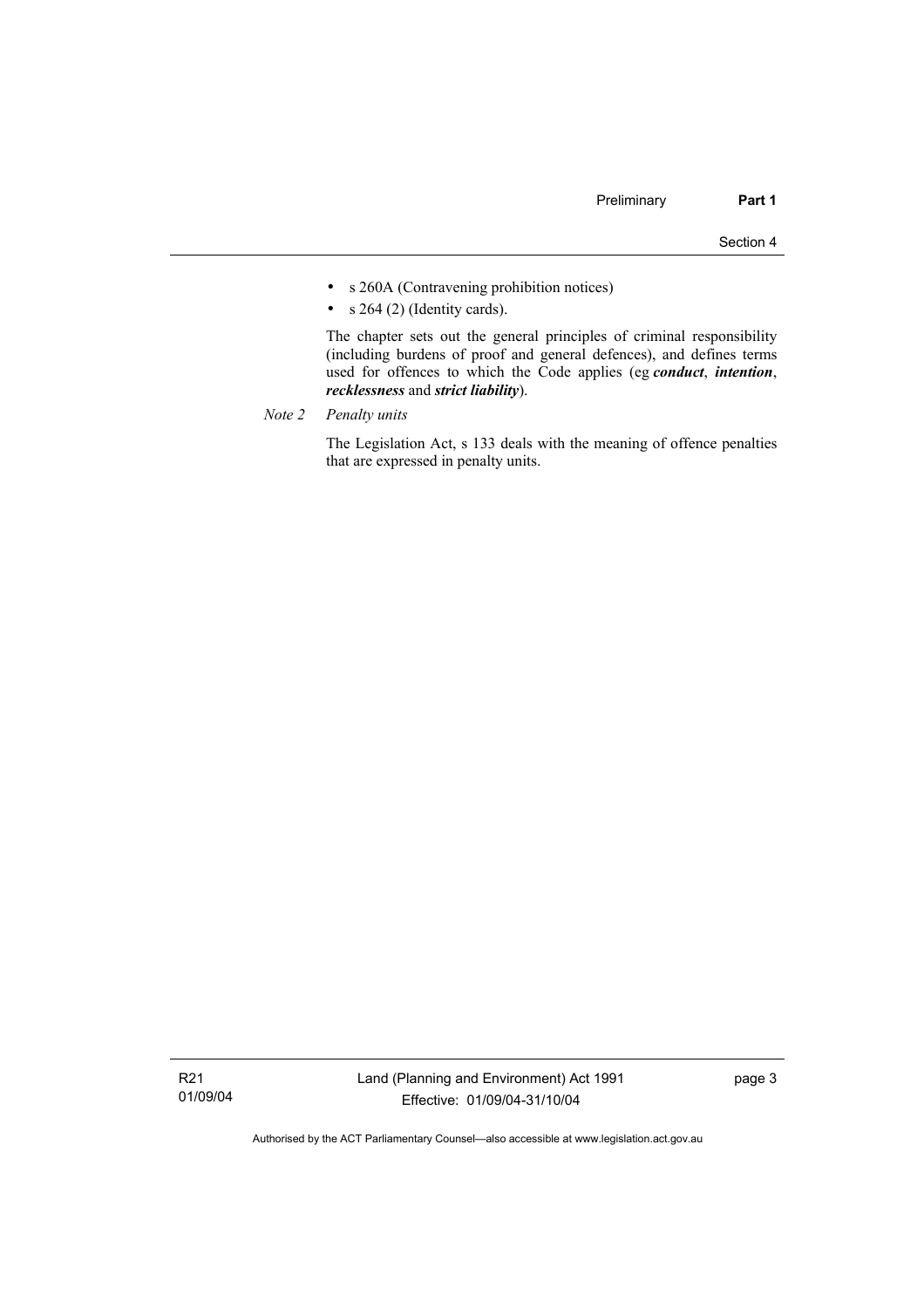**Part 2** Planning<br>**Division 2.1** Prelimina **Division 2.1** Preliminary Section 5

# **Part 2 Planning**

## **Division 2.1 Preliminary**

#### **5 Definitions for pt 2**

In this part:

*background papers*, in relation to a draft plan variation or a plan variation means—

- (a) an explanatory statement; and
- (b) a copy of—
	- (i) any relevant direction of the Minister; and

*Note* The Minister may give directions under this Act, s 26 and s 94 (1) (b) and the *Planning and Land Act 2002*, s 12 (1) (b).

- (ii) any submission of the conservator referred to in section 16, including any preliminary draft plan of management (prepared under subdivision 5.7.4) accompanying such a submission; and
- (iii) any interim heritage places register referred to in section 17; and
- (iv) any relevant environmental report; and
- (v) the report of any relevant inquiry; and
- (vi) the report of any other inquiry relating to the variation; and
- (c) a statement, by the planning and land authority, of the reasons for any inconsistency between the draft plan and—
	- (i) a relevant direction of the Minister; or

page 4 Land (Planning and Environment) Act 1991 Effective: 01/09/04-31/10/04

R21 01/09/04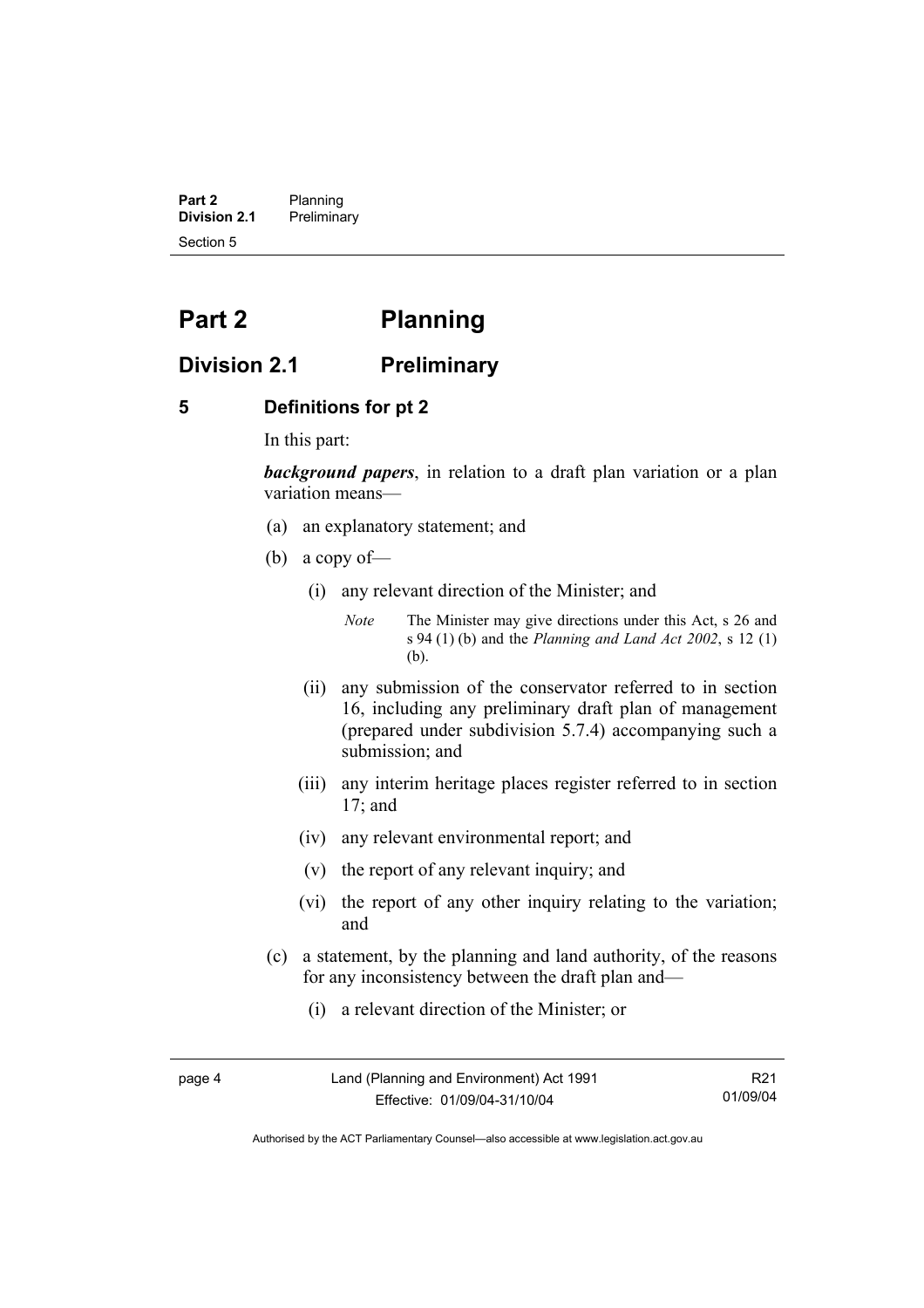- (ii) a submission of the conservator mentioned in paragraph (b) (ii); or
- (iii) an interim heritage places register submitted to the authority; or

*Note* Sections 17 and 63 provide for the submission by the heritage council of an interim heritage places register.

- (iv) a recommendation in a report mentioned in paragraph (b)  $(iv)$ ,  $(v)$  or  $(vi)$ ; and
- (d) for a draft plan variation of the kind referred to in section 17 (3)—a copy of any written response of the heritage council submitted in accordance with section 17 (4), together with a statement by the planning and land authority commenting on that response; and
- (e) any other documents—
	- (i) considered by the authority to be necessary or useful in explaining the draft plan variation; and
	- (ii) designated by the authority in writing as background papers.

*consultation notice*—see section 19 (Public consultation notification).

*development*, in relation to land, means—

- (a) the erection, alteration or demolition of a building on that land; or
- (b) the carrying on of work on that land; or
- (c) the use or change of use of that land; or
- (d) the use or change of use of a building or works on that land; or
- (e) the subdivision or consolidation of that land; or
- (f) the display of signs or advertising material on that land.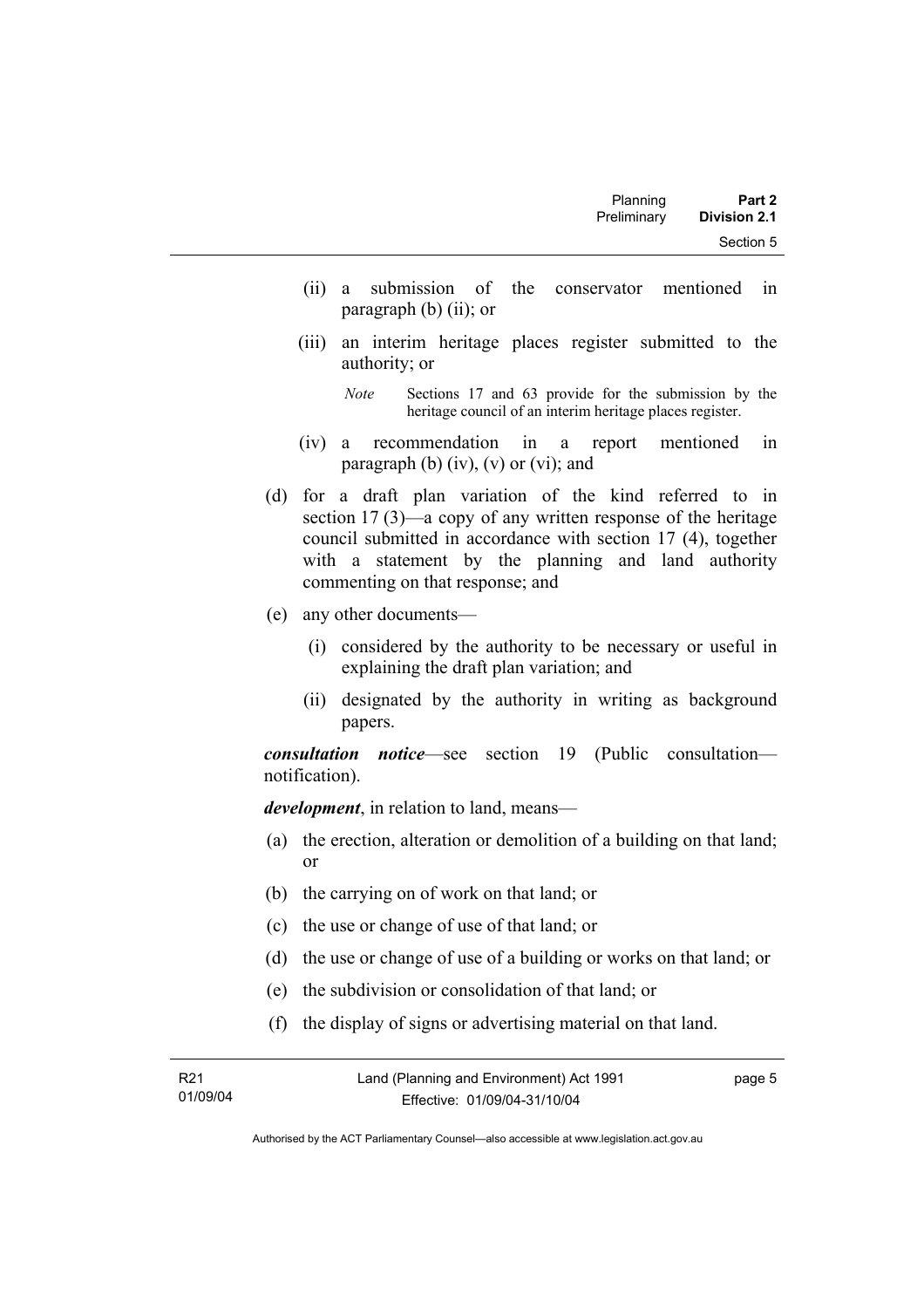#### *draft plan variation*—

- (a) means a draft plan variation prepared by the planning and land authority under section 15 (Preparation of plan variations) and—
	- (i) if section 19C (Draft plan variations that do not affect rights) does not apply—notified under section 19 (Public consultation—notification); or
	- (ii) if section 19C applies—notified in the legislation register under section 19C (2); and
- (b) for a draft plan variation that has been revised under section 22 (1) (a) or 27—includes the draft plan variation as revised.

*environmental report* means—

- (a) a preliminary assessment under division 4.2; or
- (b) a report under section 128; or
- (c) an assessment.

*land* includes water.

*national capital plan* means the plan approved under the *Australian Capital Territory (Planning and Land Management) Act 1988* (Cwlth), section 19.

*Note* A reference to an instrument under a law includes a reference to the instrument as amended from time to time (see Legislation Act, s 102)

*variation*, in relation to the plan, includes the revocation of the plan and its substitution with a new plan.

## **Division 2.2 Territory plan—object and effect**

#### **7 Object**

 (1) The object of the plan shall be to ensure, in a manner not inconsistent with the national capital plan, that the planning and

| page 6 | Land (Planning and Environment) Act 1991 | R21      |
|--------|------------------------------------------|----------|
|        | Effective: 01/09/04-31/10/04             | 01/09/04 |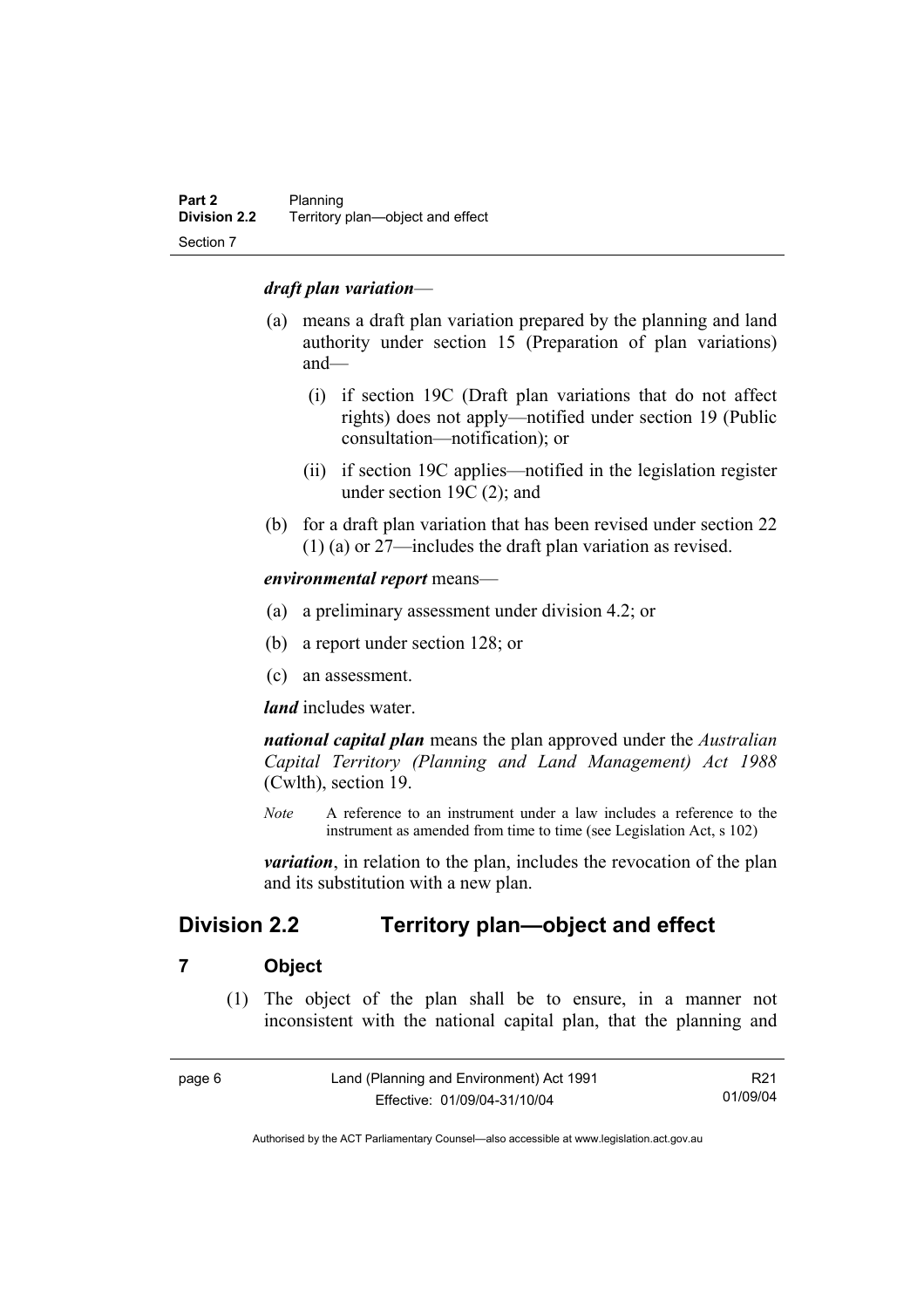development of the ACT provides the people of the ACT with an ecologically sustainable, healthy, attractive, safe and efficient environment in which to live, work and have their recreation.

- (2) The plan shall set out the planning principles and policies for giving effect to its object.
- (3) For giving effect to the object of the plan and the principles and policies referred to in subsection (2), the plan may—
	- (a) set out specific objectives and policies; and
	- (b) specify purposes for which land may be used; and
	- (d) incorporate a register of heritage places known as the heritage places register; and
	- (e) identify land for subdivision 2.3.4, specifying in addition the principles and policies for its development; and
	- (f) for division 5.7—identify an area of land as public land and reserve it for a purpose specified in section 193; and
	- (g) provide for other matters relevant to the exercise of the powers of the Territory, the Executive or a Territory authority under a Territory law, or the administrative review of the exercise of those powers; and
	- (h) provide for other matters that are necessary or convenient.

## **8 Effect of plan**

The Territory, the Executive, a Minister or a Territory authority shall not do any act, or approve the doing of any act, that is inconsistent with the plan.

## **9 Effect of draft plan variation**

 (1) This section applies to a draft plan variation if a consultation notice states that it applies.

page 7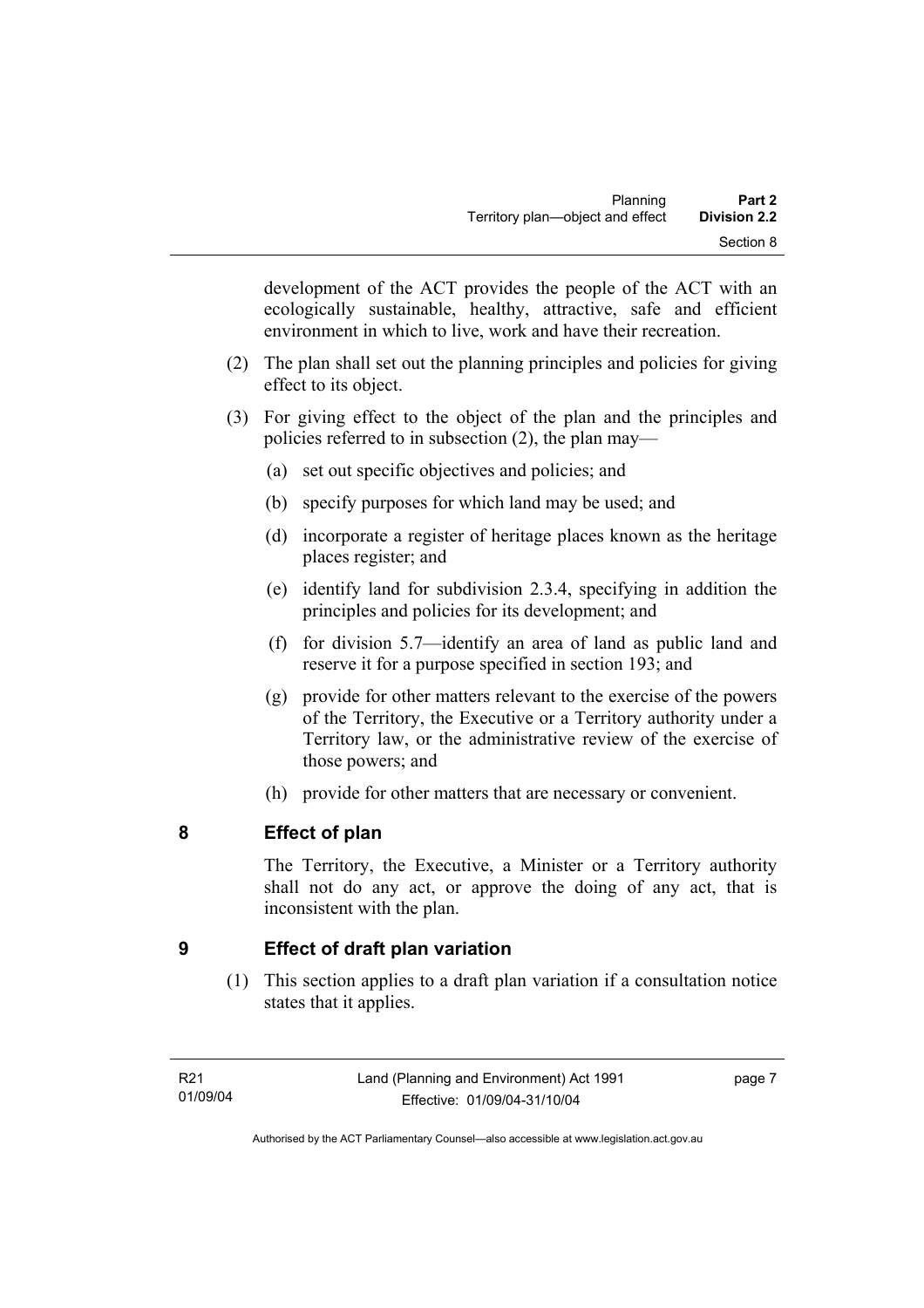- (2) The Territory, the Executive, a Minister or a Territory authority must not, during the defined period or a period stated in the consultation notice, whichever is shorter, do or approve the doing of anything that—
	- (a) would be inconsistent with the plan if it were varied in accordance with the draft variation; or
	- (b) is inconsistent with the plan.
- (3) Subsection (2) is subject to section 11 (Draft heritage places register and variations—lack of effect).
- (4) If a draft plan variation to which this section applies is deferred under section 22 (1) (b) or section 27 (a), this section does not apply in relation to that draft variation during the period of its deferral.
- (5) In this section:

*defined period* means the period beginning on the day when the draft plan variation is notified under the Legislation Act (see section 19 (Public consultation—notification)) and ending at the end of the day before—

- (a) the date the draft variation comes into effect; or
- (b) the date the corresponding plan variation is rejected by the Legislative Assembly; or
- (c) the date the draft variation, or the corresponding plan variation, is withdrawn under section 22 (1) (c), section 27 (a) or section  $30A(3)(b)$ ;

as the case requires.

*draft plan variation* includes a provision of a draft plan variation.

#### **10 Effect of interim heritage places register**

 (1) If an interim heritage places register that has been submitted to the planning and land authority under section 63 is not submitted to the

| page 8 | Land (Planning and Environment) Act 1991 | R21      |
|--------|------------------------------------------|----------|
|        | Effective: 01/09/04-31/10/04             | 01/09/04 |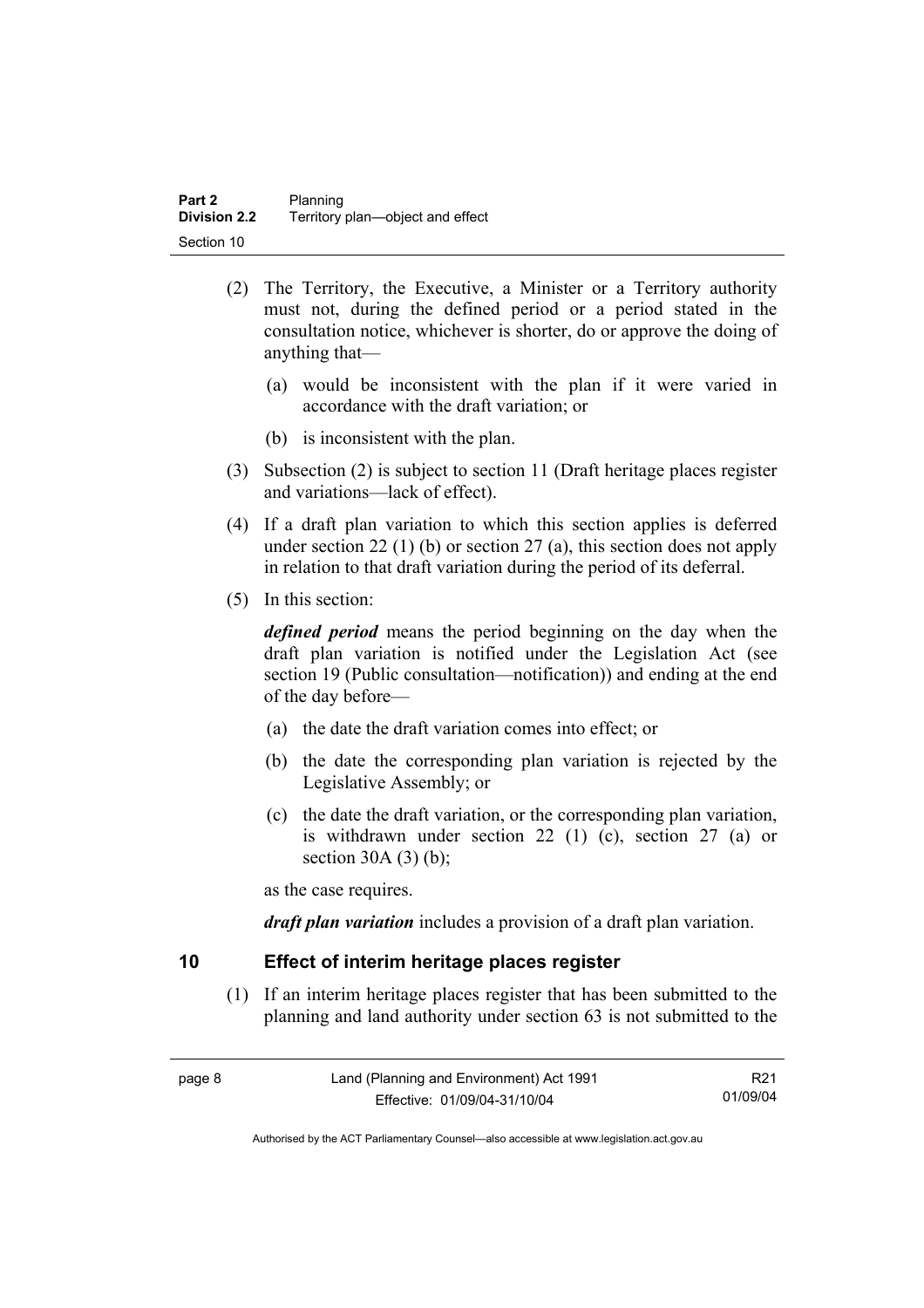Minister in a draft plan variation before the expiration of the applicable period, it ceases to have effect on the expiration of that period.

- (2) For this section, the applicable period in relation to an interim heritage places register is the period of 4 months beginning on the day when the register is submitted to the planning and land authority pursuant to section 63 or such longer period beginning on that day as the Minister, by writing, allows.
- (3) If an interim heritage places register that has been submitted to the planning and land authority under section 63 is not submitted to the Minister in a draft plan variation before the expiration of the applicable period, the authority shall, within 28 days after the expiration of that period, submit a written statement to the Minister setting out the reasons why the authority did not include the register in a draft plan variation.

## **11 Draft heritage places register and variations—lack of effect**

- (1) A draft heritage places register, or a draft variation to the heritage places register, notified under section 19 as a draft plan variation, or as part of a draft plan variation, has no effect.
- (2) Subsection (1) does not apply in relation to an interim heritage places register.

## **12 Plan not to have retrospective effect**

If, immediately before the plan comes into effect under this Act, it would be lawful to use any land in a particular way in the exercise of a right derived from an estate in that land, the plan does not prevent the use of that land in that way during the term of the estate.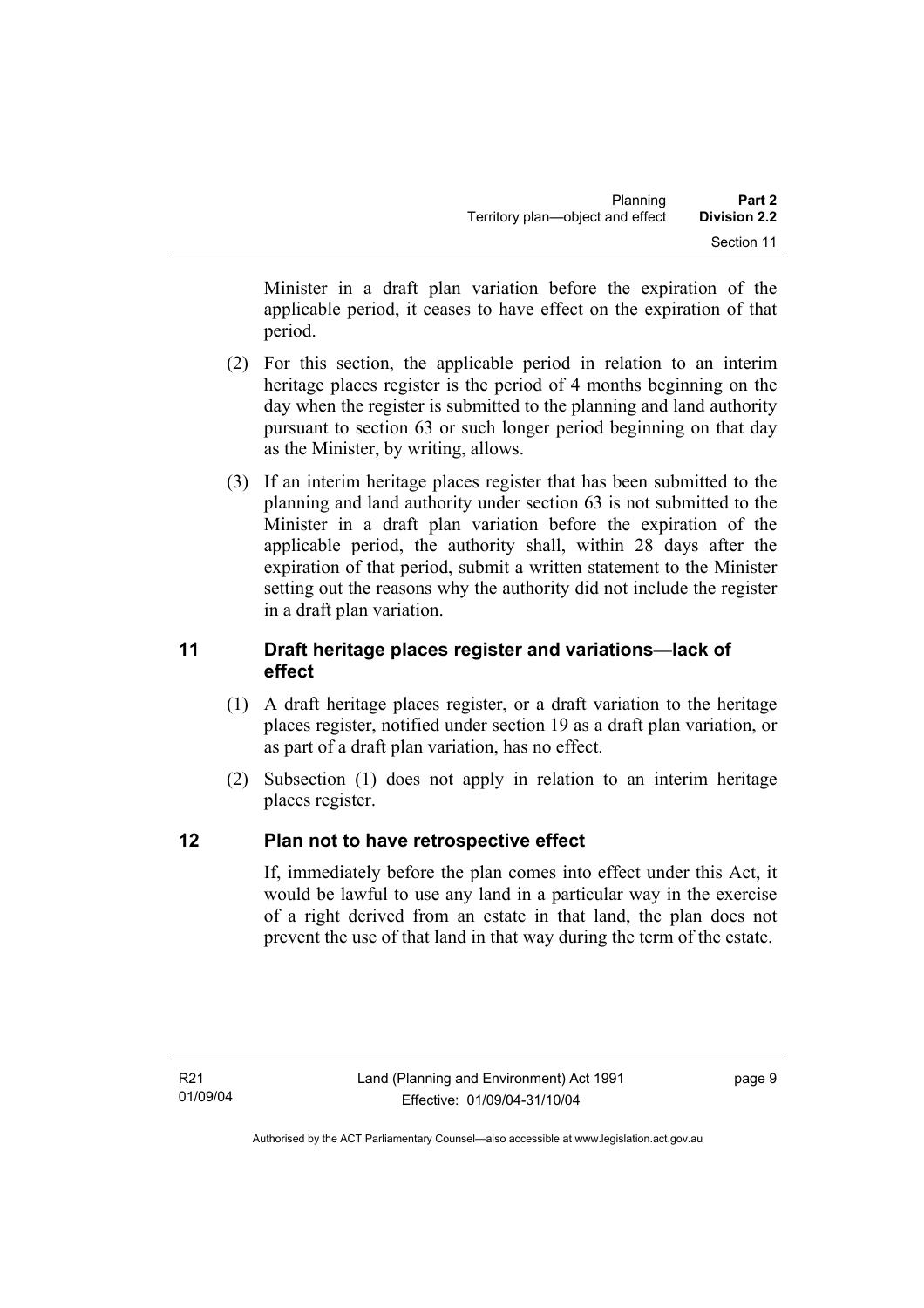## **Division 2.3 Territory plan—continuation and variation**

## **Subdivision 2.3.1 Territory plan**

## **13 Continuation of plan**

The plan established under the *Interim Planning Act 1990*, part 3, being that plan as in effect under that Act immediately before the commencement of this section, continues in effect under this Act as the Territory plan and may be varied in accordance with this part.

## **Subdivision 2.3.2 Preparation of variations of Territory plan**

## **14 Application of sdiv 2.3.2**

This subdivision does not apply in relation to a variation to the plan under subdivision 2.3.4.

## **15 Preparation of plan variations**

- (1) The planning and land authority may prepare variations to the plan.
- (2) A plan variation may be prepared in separate stages or parts.

## **16 Consultation with conservator**

In preparing a draft plan variation, the planning and land authority shall—

- (a) consider any recommendation or submission made by the conservator in relation to the draft variation, including any preliminary draft plan of management under subdivision 5.7.4 accompanying the recommendation or submission; and
- (b) if the draft variation is to identify or affect public land consult with the conservator, unless the draft gives effect to a recommendation of the conservator under section 192.

| page 10 | Land (Planning and Environment) Act 1991 | R21      |
|---------|------------------------------------------|----------|
|         | Effective: 01/09/04-31/10/04             | 01/09/04 |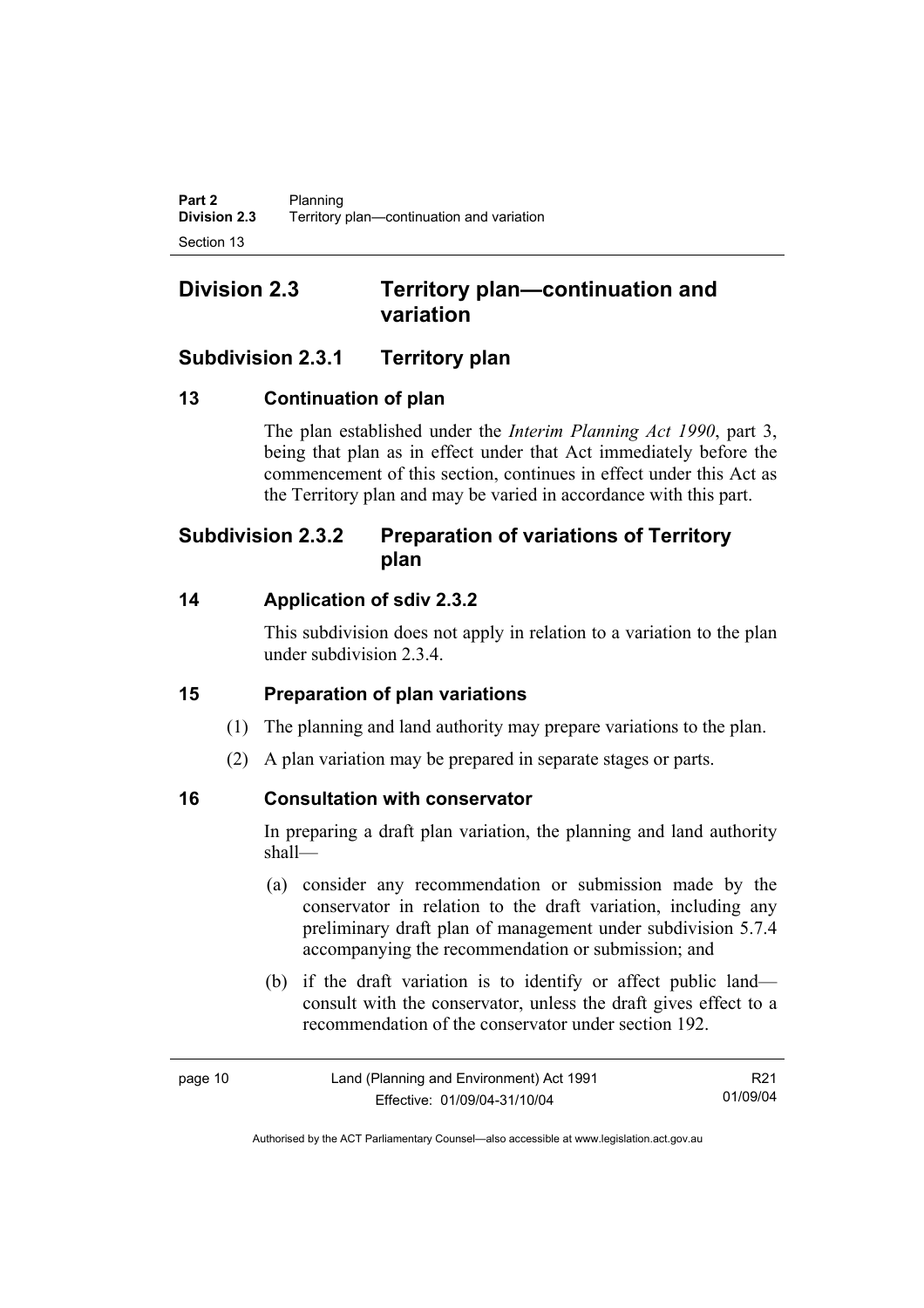## **17 Heritage**

- (1) If the heritage council submits an interim heritage places register to the planning and land authority under section 63, the authority shall consider the interim register and, if it agrees with any of the proposals in the interim register—
	- (a) if it agrees with all the proposals—include the interim register in a draft plan variation; or
	- (b) if it does not agree with all the proposals—prepare a draft heritage places register, or a draft variation to the heritage places register, that contains the proposals with which it agrees and include the draft register, or the draft variation of the register, prepared by the authority in a draft plan variation.
- (2) A draft heritage places register, or a draft variation to the heritage places register, included in a draft plan variation is not to include any provision that would have the effect of including in the heritage places register any entry in addition to the entries—
	- (a) proposed, in any relevant interim heritage places register, for inclusion in the heritage places register; or
	- (b) for a draft variation to the heritage places register—included in that register.
- (3) If the planning and land authority—
	- (a) prepares a draft variation to the heritage places register in the absence of a relevant interim heritage places register; or
	- (b) prepares a draft heritage places register, or a draft variation to that register, that is different from any relevant interim heritage places register;

the authority must give written notice to the heritage council no later than 28 days before the day (the *intended notification day*), stated in the notice, when the authority intends to notify the relevant draft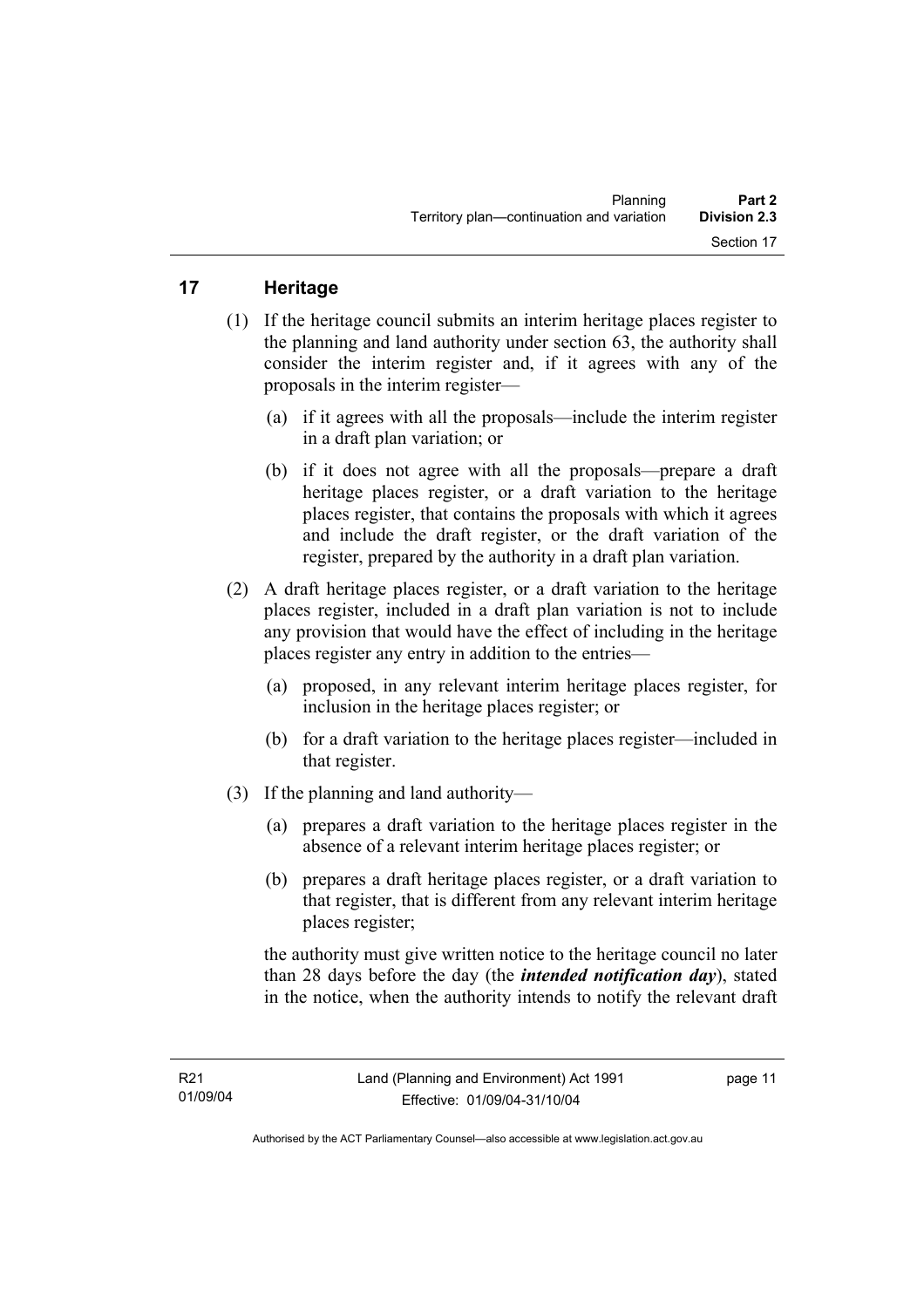plan variation under the Legislation Act (see section 19 (Public consultation—notification)).

*Note* For how documents may be given, see Legislation Act, pt 19.5.

- (4) In preparing a draft plan variation mentioned in subsection (3), the planning and land authority must consider any written response given by the heritage council within 7 days before the intended notification day.
- (5) In this section:

*relevant interim heritage places register* means an interim heritage places register that has effect under part 3, as revised under that part.

#### **18 Environmental reports and inquiries**

- (1) In preparing a draft plan variation, the planning and land authority shall consider—
	- (a) any relevant environmental report; and
	- (b) the report of any relevant inquiry; and
	- (c) any relevant report required to be prepared by the plan.
- (2) The Minister may direct that an assessment be made, or establish a panel to conduct an inquiry, about any aspect of a draft plan variation or a proposed draft plan variation.
- (3) The Minister may initiate action under subsection (2) or act on written request by the planning and land authority.

#### **19 Public consultation—notification**

- (1) Before submitting a draft plan variation to the Minister, the planning and land authority must prepare a notice (a *consultation notice*)—
	- (a) stating that copies of the draft plan variation and the background papers are available for public inspection and purchase during a stated period of not less than 15 business days at stated places; and

| page 12 | Land (Planning and Environment) Act 1991 | R21      |
|---------|------------------------------------------|----------|
|         | Effective: 01/09/04-31/10/04             | 01/09/04 |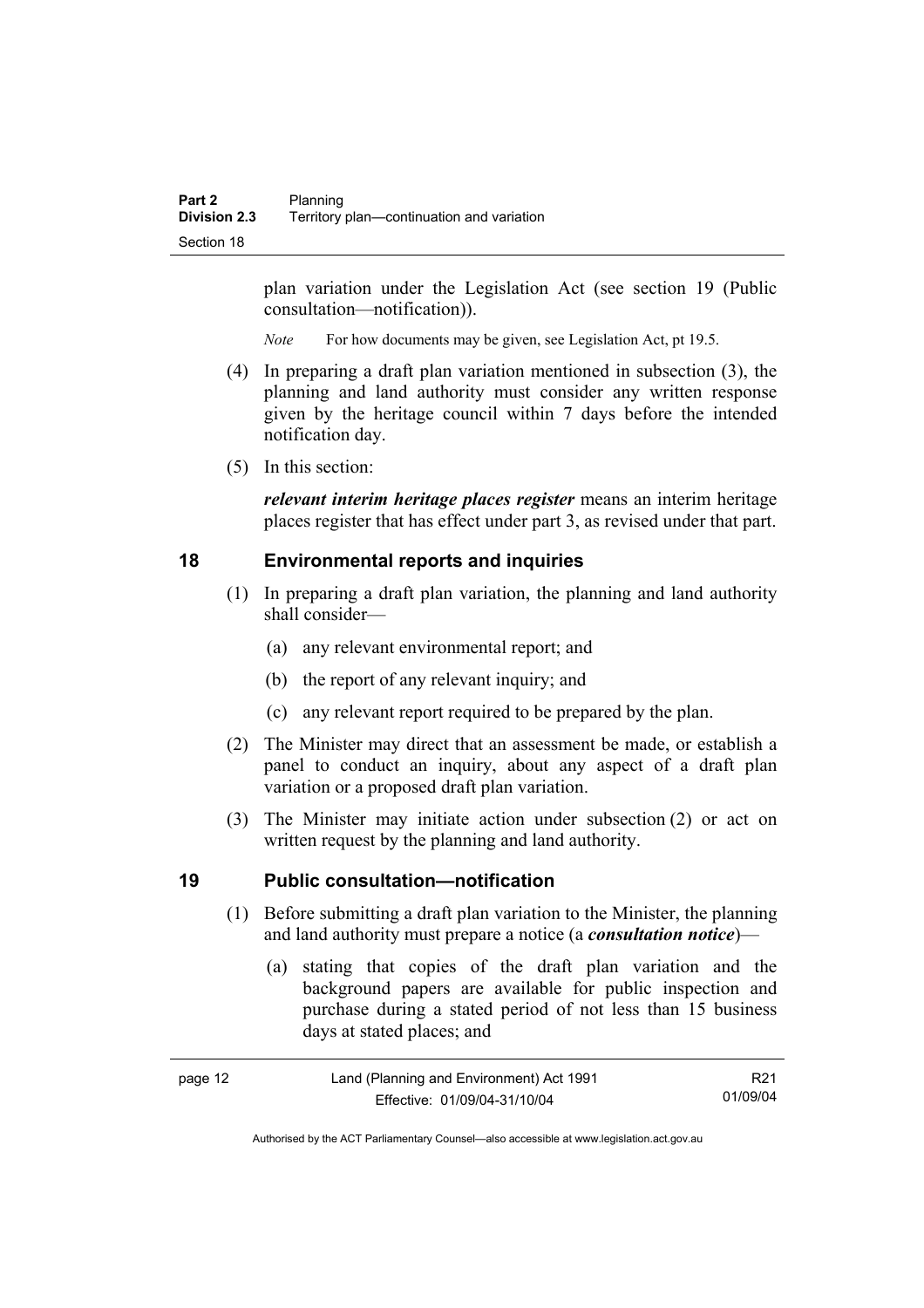- (b) inviting interested people to give written comments about the draft variation to the authority at a stated address during a stated period of not less than 15 business days; and
- (c) stating that copies of written comments about the draft variation, given in response to the invitation in paragraph (b) or otherwise, or received from the national capital authority, will be made available for public inspection for a period of 15 business days after the end of the period mentioned in paragraph (b), at stated places; and
- (d) complying with section 19A (as applicable).
- (2) The planning and land authority may, in writing (by an *extension notice*), extend or further extend the consultation period mentioned in subsection  $(1)$   $(a)$  or  $(b)$ .
- (3) An extension notice may be given after the end of the period to be extended.
- (4) The following are notifiable instruments:
	- (a) the consultation notice;
	- (b) any extension notice.
	- *Note* A notifiable instrument must be notified under the Legislation Act.
- (5) The planning and land authority must also publish the consultation notice and any extension notice in a daily newspaper.
- (6) This section does not apply in relation to a draft plan variation that has been revised by the planning and land authority in accordance with a direction under section 26 (1) (b) (Minister's powers).

#### **19A Public consultation—notice of interim effect etc**

- (1) A consultation notice must state—
	- (a) whether or not section 9 (Effect of draft plan variation) applies in relation to the draft variation; and

page 13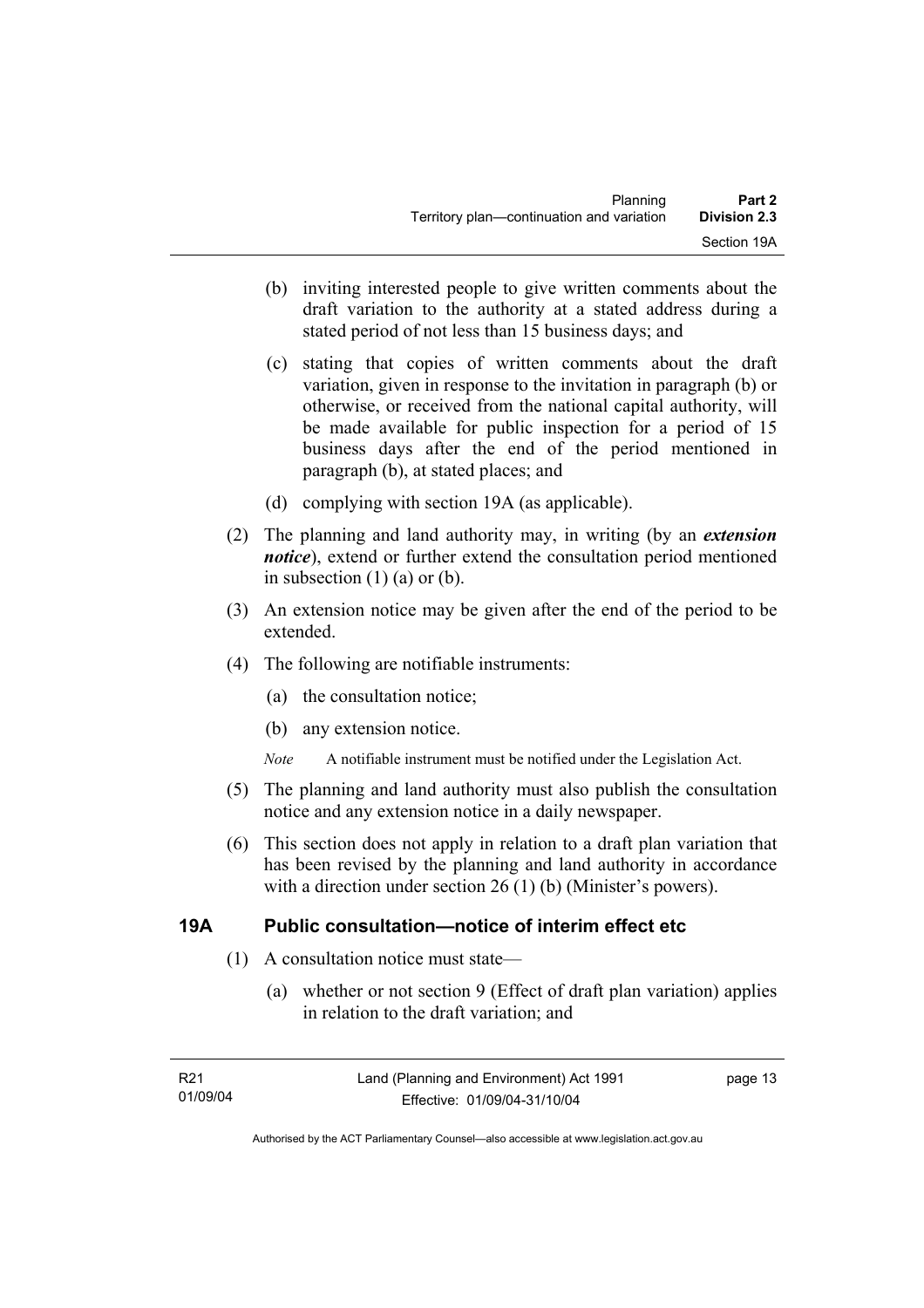- (b) either—
	- (i) if the draft variation would vary the heritage places register—that section 11 (Draft heritage places register and variations—lack of effect) applies; or
	- (ii) if the draft variation would not vary the heritage places register—that section 11 does not apply.
- (2) A consultation notice that states that section 9 applies must also state—
	- (a) for section 9 (2) (b), a period not longer than 1 year that is the maximum period during which the draft variation is to have interim effect; and
	- (b) the effect of section 9.
- (3) A consultation notice that states that section 11 applies must state the effect of that section.

### **19B Public consultation—availability of draft plan variation etc**

- (1) The planning and land authority must make copies of the draft plan variation and the background papers mentioned in a consultation notice available for public inspection and purchase during office hours during the period, and at the places, stated in the notice.
- (2) If, in the planning and land authority's opinion, it would not be in the public interest for part of the draft plan variation or of any background paper to be published, the authority must exclude that part from each copy of the document made available under subsection  $(1)$ .
- (3) If part of the draft plan variation or a background paper is excluded from the copies of the document made available for public inspection or purchase under subsection (1), each copy of the document must include a statement to the effect that an unspecified part of the document has been excluded in the public interest.

|--|--|

R21 01/09/04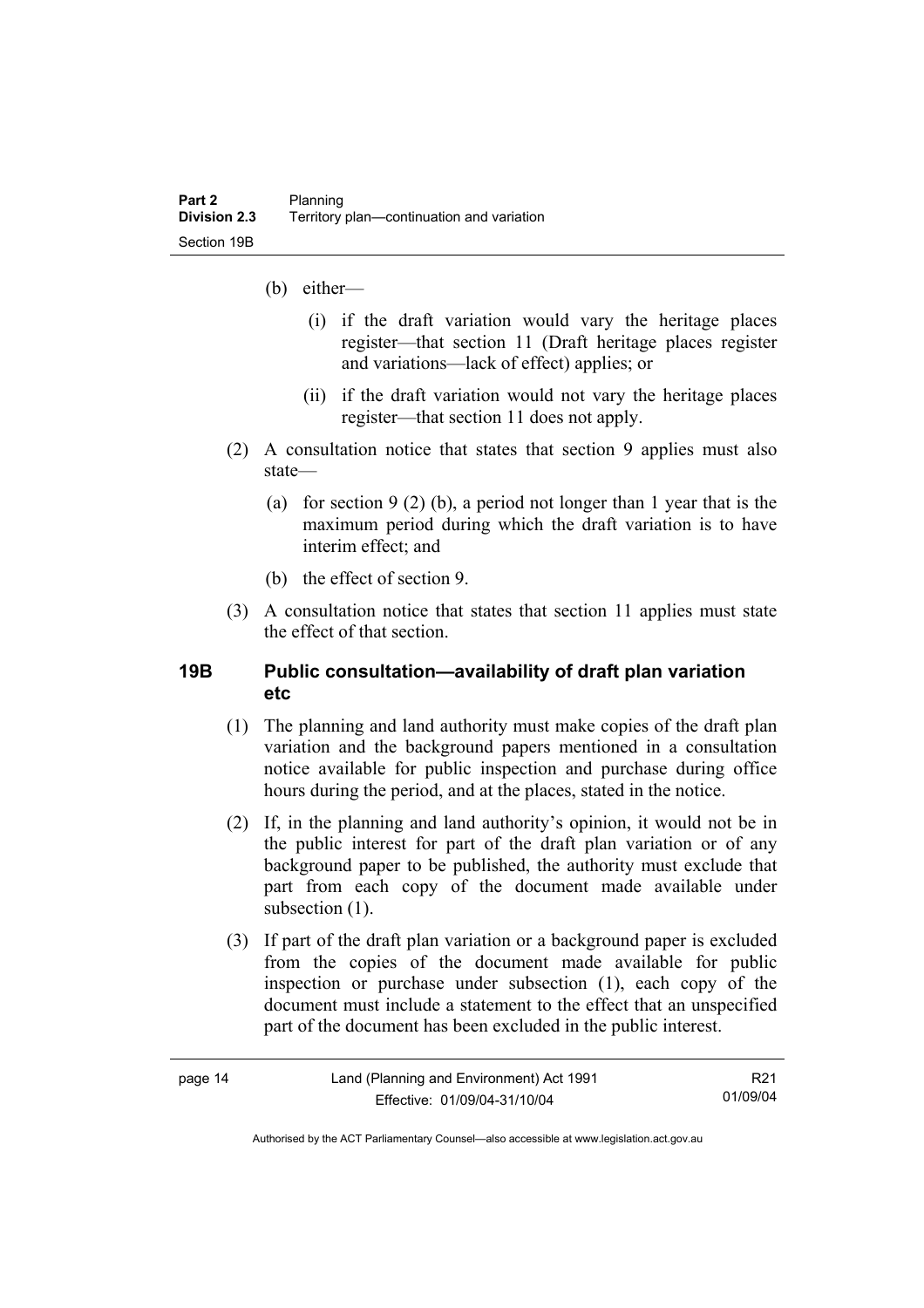## **19C Draft plan variations that do not affect rights**

- (1) This section applies if the planning and land authority is satisfied that a draft plan variation—
	- (a) would, if approved, not affect adversely anybody's rights; or
	- (b) has as its only object the correction of a formal error in the plan.
- (2) The draft plan variation is a notifiable instrument.

*Note* A notifiable instrument must be notified under the Legislation Act.

 (3) Section 19 and section 19B do not apply to the draft plan variation, but the planning and land authority must take reasonable steps to inform itself about public attitudes to the draft plan variation.

### **20 Consultation with national capital authority**

Before giving a draft plan variation to the Minister, the planning and land authority must consult with the national capital authority.

#### **21 Public inspection of comments**

- (1) The planning and land authority must make copies of any comments mentioned in section 19 (1) (c) available for public inspection during office hours during the period, and at the places, mentioned in the consultation notice under section 19 that refers to the relevant draft plan variation.
- (2) The planning and land authority may omit from the copy of a comment made available under subsection (1) information that would identify the person who had made the comment if—
	- (a) the person has asked that the information be omitted; and
	- (b) the authority is reasonably satisfied that it would not be in the public interest for the information to be published.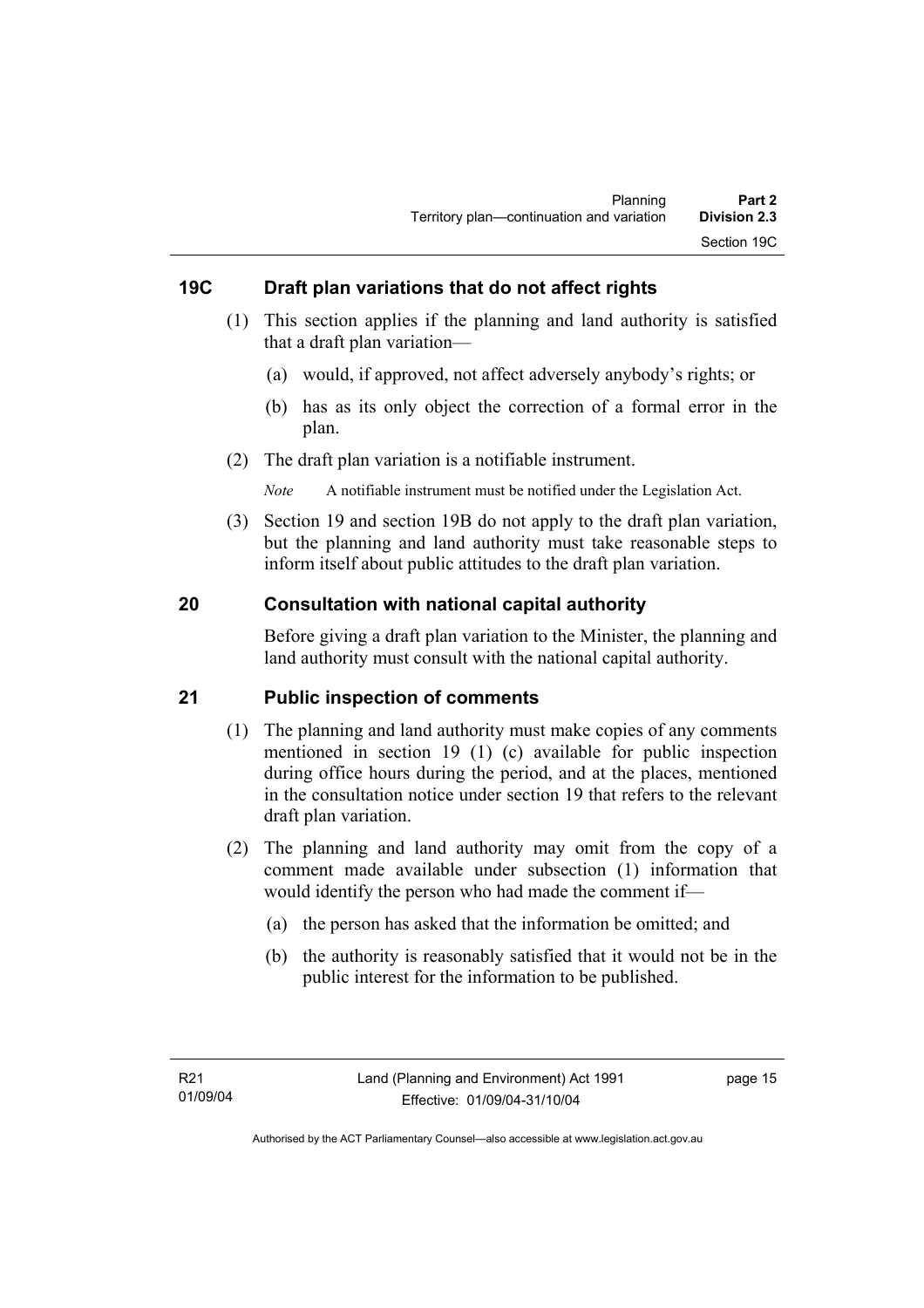### **22 Revision, deferral or withdrawal of draft plan variations**

- (1) After the expiration of the period specified in the notice under section 19 (1) (b) the planning and land authority may, in writing—
	- (a) revise the draft plan variation; or
	- (b) defer until a specified date, or until the occurrence of a specified event, the submission of the draft plan variation to the Minister; or
	- (c) withdraw the draft plan variation.
- (2) A deferral or withdrawal of a draft plan variation must include a statement of the effect of section 9 (Effect of draft plan variation) in relation to the deferral or withdrawal.
- (3) A deferral or withdrawal of a draft plan variation is a notifiable instrument.

*Note* A notifiable instrument must be notified under the Legislation Act.

- (4) The planning and land authority must also publish a deferral or withdrawal of a draft plan variation in a daily newspaper on the same day, or as soon as practicable after the day, the deferral or withdrawal is notified under the Legislation Act.
- (5) In revising, deferring or withdrawing a draft plan variation under subsection (1), the planning and land authority shall consider written comments about the draft variation received from any person or the national capital authority.
- (6) In addition to its power under subsection (1), the planning and land authority may, at any time before the submission or resubmission of a draft plan variation to the Minister, revise the draft variation to correct any formal error.
- (7) If the planning and land authority defers a draft plan variation, on the day stated in the deferral, or as soon as practicable after the event mentioned in the deferral, the authority must prepare a notice stating—

| page 16 | Land (Planning and Environment) Act 1991 | R21      |
|---------|------------------------------------------|----------|
|         | Effective: 01/09/04-31/10/04             | 01/09/04 |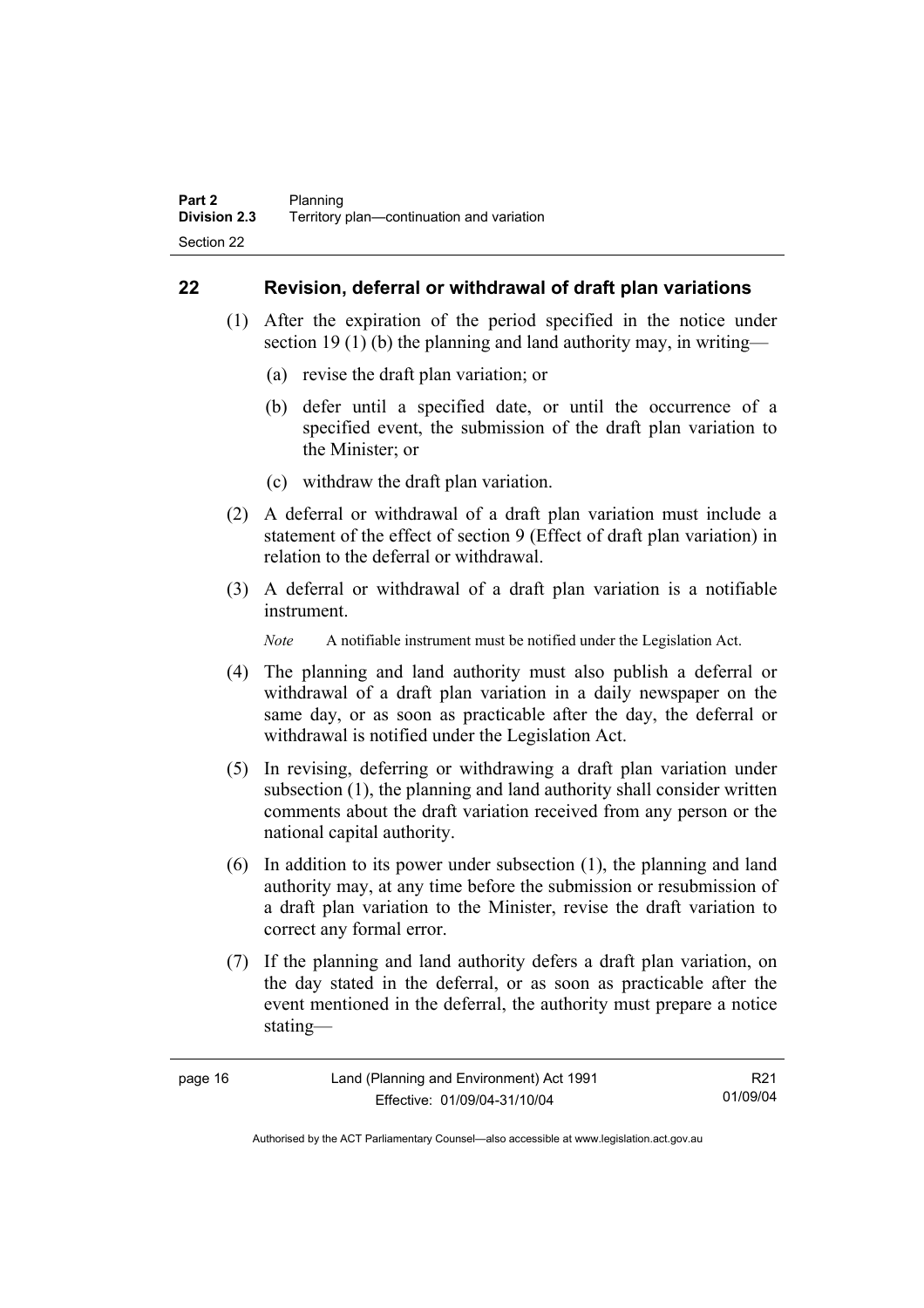- (a) that the draft plan variation is revived; and
- (b) the effect of section 9 in relation to the revival.
- (8) The notice under subsection (7) is a notifiable instrument.

*Note* A notifiable instrument must be notified under the Legislation Act.

(9) The planning and land authority must also publish the notice in a daily newspaper as soon as practicable after preparing it.

## **Subdivision 2.3.3 Minister approval and consideration by Legislative Assembly**

## **23 Application of sdiv 2.3.3**

This subdivision does not apply in relation to a plan variation under subdivision 2.3.4.

### **24 Submission of draft plan variation to Minister**

- (1) After the expiration of the period specified in the notice under section 19 (1) (b), the planning and land authority shall submit a draft plan variation (as revised, if at all, under section 22) to the Minister for approval, together with—
	- (a) the background papers; and
	- (b) a written report setting out the issues raised in any written comments concerning the draft variation submitted under the invitation in the notice under section 19 (1) or otherwise; and
	- (c) a written report about its consultation with the public and the national capital authority; and
	- (d) a written report about any consultation between the authority and the heritage council relating to the draft variation that specifies any difference between the views of the authority and the heritage council in relation to any site of heritage significance; and

page 17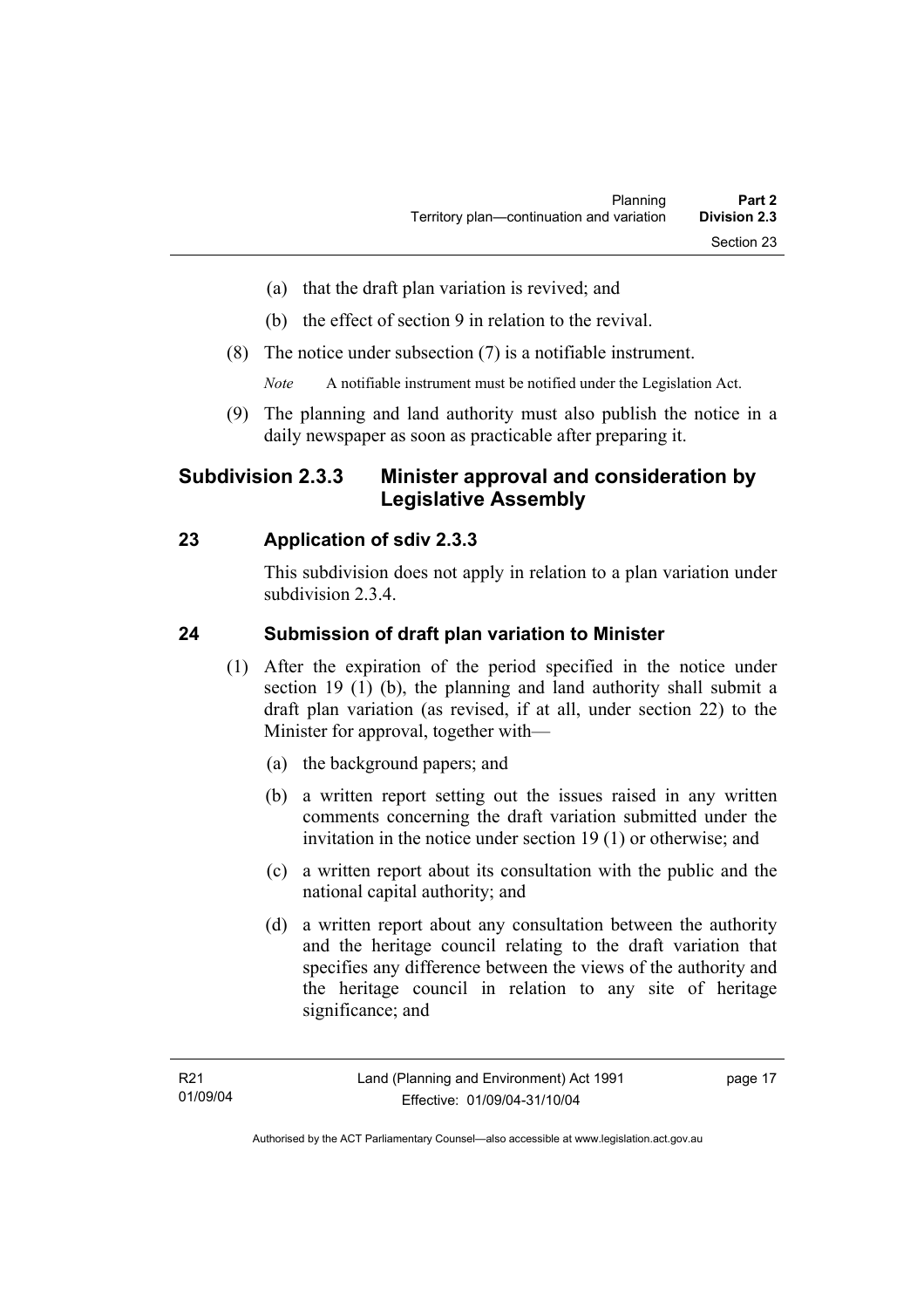- (e) a copy of any written comments submitted to the authority by the national capital authority or the heritage council in relation to the draft variation.
- (2) The planning and land authority must give the Executive a written report about the authority's consultation with the national capital authority.
- (3) The planning and land authority must prepare a written notice stating that the documents mentioned in subsection (1) are available for public inspection.
- (4) The notice is a notifiable instrument.

*Note* A notifiable instrument must be notified under the Legislation Act.

- (5) The planning and land authority must also publish the notice in a daily newspaper.
- (6) The planning and land authority must make copies of the documents mentioned in subsection (1) available for public inspection during office hours during the period, and at the places, stated in the notice.

## **25 Consideration by Legislative Assembly committee**

The Minister shall, within 28 days of receiving a draft plan variation under section 24, refer—

- (a) the draft plan variation; and
- (b) the documents referred to in section 24 (1) that relate to the draft plan variation;

to an appropriate committee of the Legislative Assembly together with a request that the committee report on the draft plan to the Legislative Assembly.

## **26 Minister's powers**

 (1) On receipt of a draft plan variation submitted or resubmitted for approval, the Minister must—

R21 01/09/04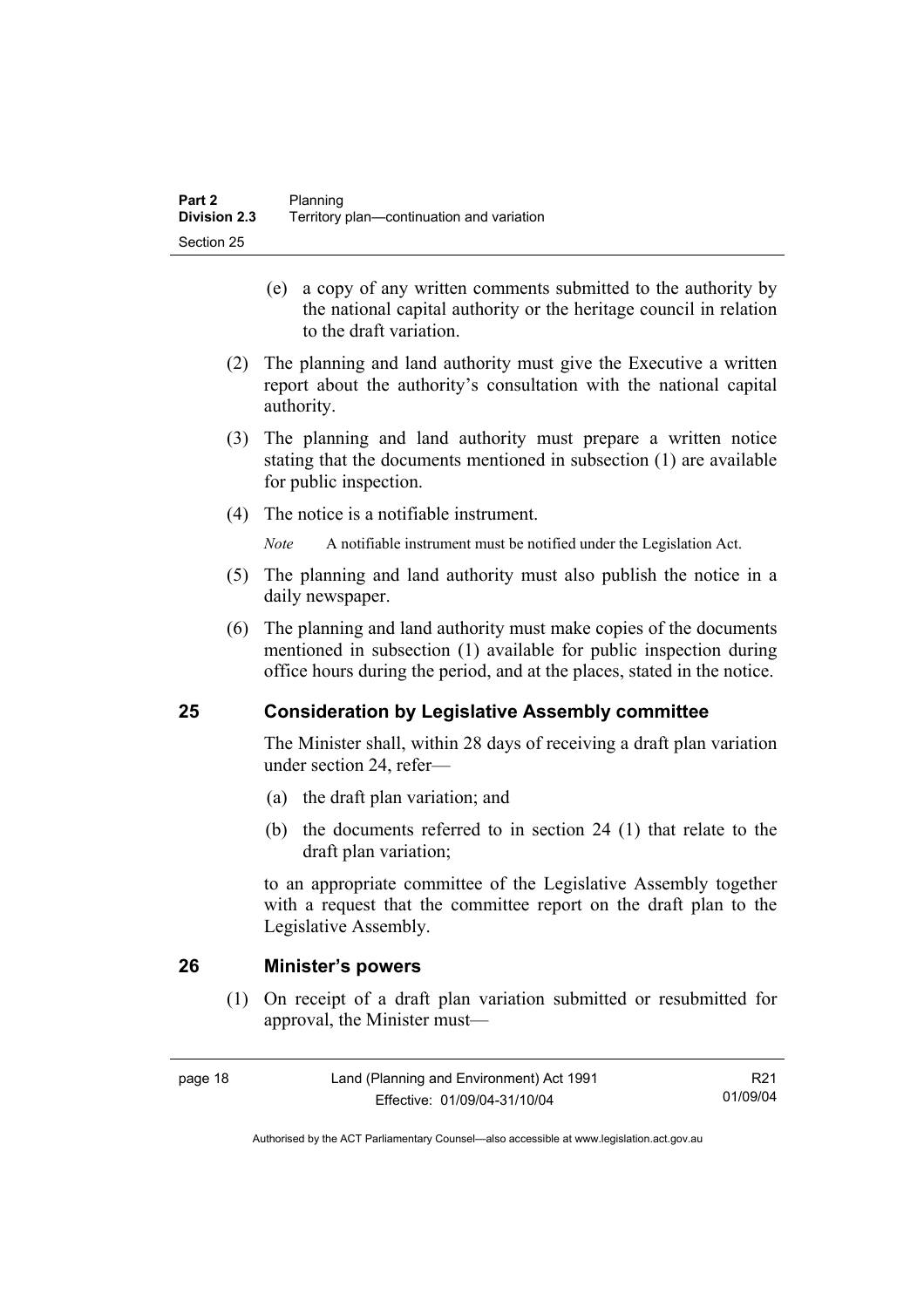- (a) approve the draft variation in the form in which it is submitted or resubmitted; or
- (b) return the draft variation to the planning and land authority together with any or all of the following written directions:
	- (i) to conduct further specified consultation;
	- (ii) to consider any relevant environmental report, the report of any relevant inquiry, or any other relevant report;
	- (iii) to consider any revision suggested by the Minister;
	- (iv) to revise the draft variation in a specified way;
	- (v) to defer, in writing, the resubmission of the draft variation to the Minister until a specified date or the occurrence of a specified event;
	- (vi) to withdraw the draft variation in writing.
- (2) Before taking action under subsection (1), the Minister must consider any recommendation made by a committee of the Legislative Assembly in relation to the draft variation, or related documents, referred to the committee under section 25.
- (3) A deferral or withdrawal directed under subsection (1) (b) (v) or (vi) shall state the effect of section 9 in relation to the deferral or withdrawal of the draft plan variation.
- (4) The following are notifiable instruments:
	- (a) a direction under subsection (1) (b);
	- (b) a deferral directed under subsection  $(1)$  (b)  $(v)$ ;
	- (c) a withdrawal directed under subsection (1) (b) (vi).
	- *Note* A notifiable instrument must be notified under the Legislation Act.
- (5) The authority must also publish a deferral or withdrawal directed under subsection  $(1)$  (b)  $(v)$  or  $(vi)$  in a daily newspaper on the same

page 19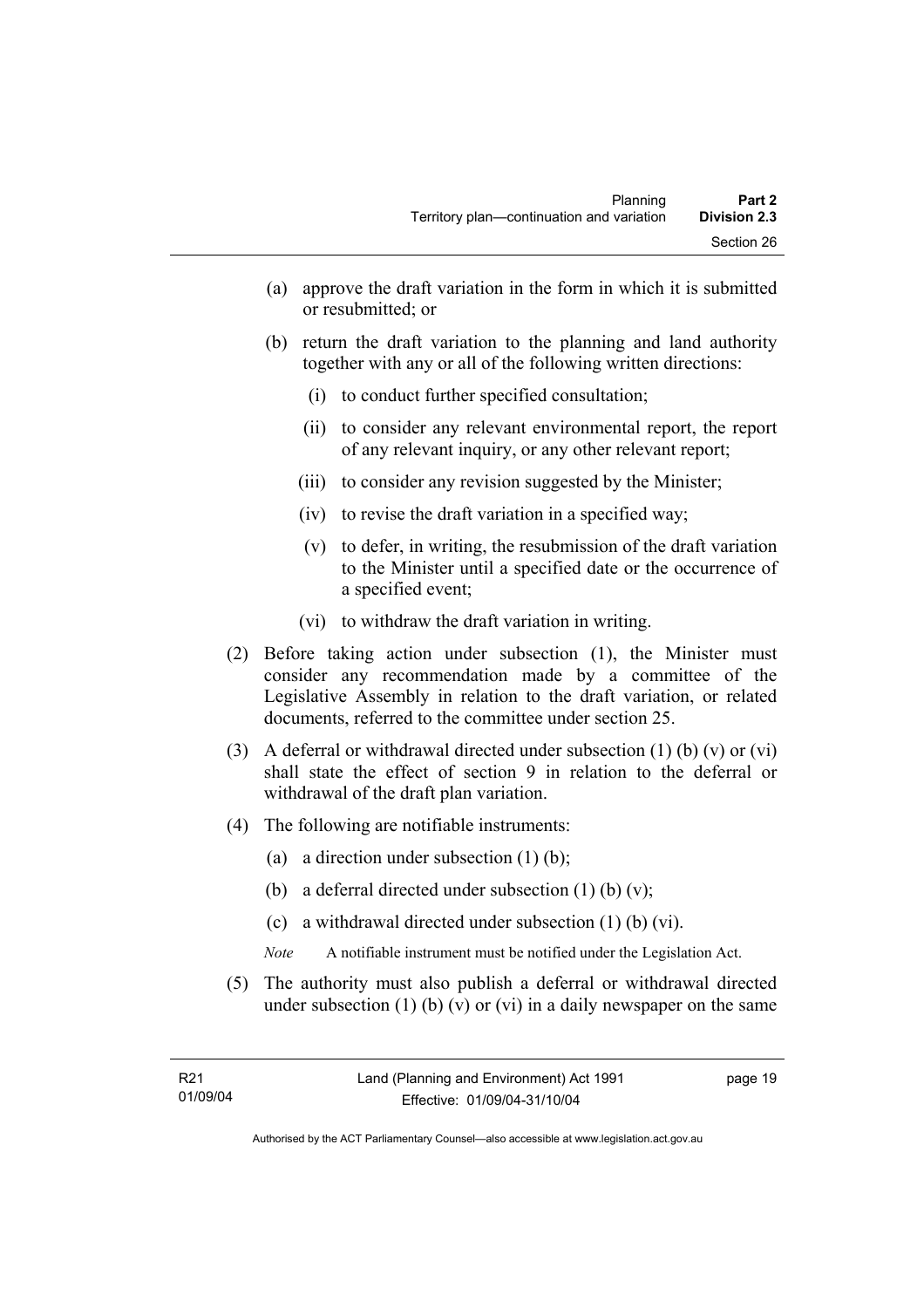day, or as soon as practicable after, the deferral or withdrawal is notified under the Legislation Act.

 (6) After approving a draft plan variation under subsection (1) (a), the Minister may, before the draft variation is presented to the Legislative Assembly, revoke the approval and return the draft variation to the planning and land authority under subsection (1) (b).

## **27 Return of draft plan variation to authority**

- (1) This section applies if the Minister returns a draft plan variation to the authority with directions under section 26 (1) (b).
- (2) The authority must comply with each direction.
- (3) If a direction is given under section 26 (1) (b) (i), (ii) or (iii), the authority may revise the draft variation and resubmit it to the Minister for approval together with a written report about the authority's compliance with the Minister's direction and any further revision of the draft variation under section 22 (6).
- (4) If a direction is given under section 26 (1) (b) (iv), the authority must resubmit the draft variation (as revised) together with a written report about any further revision of the draft variation under section 22 (6).

## **28 Notice of revival of deferred draft plan variation**

- (1) If the planning and land authority defers a draft plan variation as directed under section 26 (1) (b) (v) (Minister's powers), on the day stated in the deferral, or as soon as practicable after the event mentioned in the deferral, the authority must—
	- (a) prepare a notice stating—
		- (i) that the draft plan variation is revived; and
		- (ii) the effect of section 9 (Effect of draft plan variation) in relation to the revival; and

page 20 Land (Planning and Environment) Act 1991 Effective: 01/09/04-31/10/04

R21 01/09/04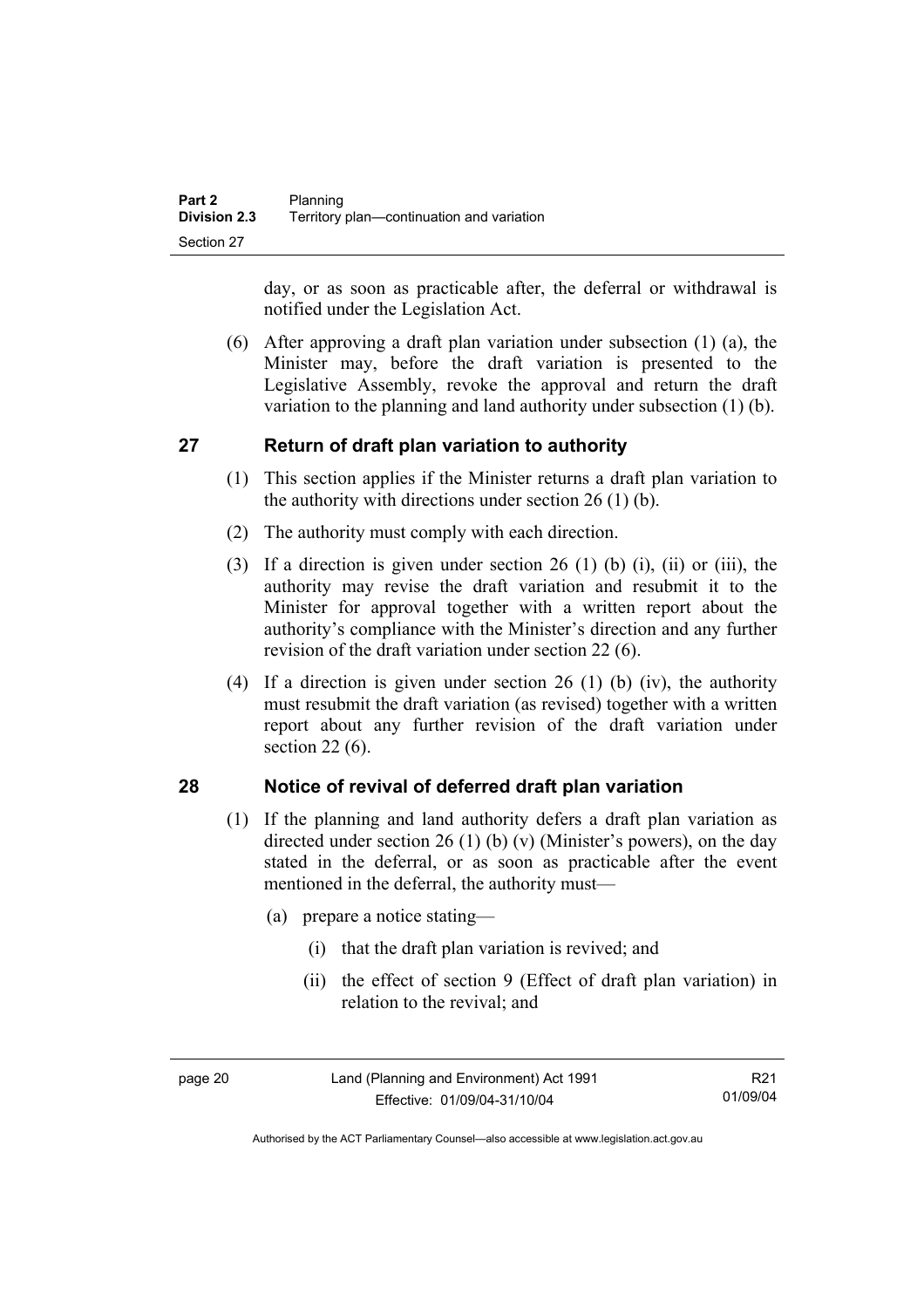- (iii) the effect of any revision under section 22 (6) (Revision, deferral or withdrawal of draft plan variations); and
- (b) resubmit the draft variation to the Minister; and
- (c) advise the Legislative Assembly.
- (2) A notice under subsection (1) (a) is a notifiable instrument.

*Note* A notifiable instrument must be notified under the Legislation Act.

(3) The planning and land authority must also publish the notice in a daily newspaper.

### **29 Consideration of plan variation by Legislative Assembly**

- (1) A plan variation must be presented to the Legislative Assembly within 5 sitting days after the day it is approved by the Minister, together with copies of the following documents in relation to the variation:
	- (a) the background papers;
	- (b) the summaries and reports mentioned in section 24 (1) (b), (c) and (d);
	- (c) any direction under section  $26 (1) (b)$ ;
	- (d) any report mentioned in section  $26(1)$  (b) (ii);
	- (e) any report mentioned in section 27 (c).
- (2) Subsection (1) is subject to section 26 (6) (Minister's powers).
- (3) If a plan variation is not presented to the Legislative Assembly in accordance with subsection (1), it does not come into effect.
- (4) The Legislative Assembly may, on a motion of which notice has been given within 5 sitting days after a plan variation has been presented to it, by resolution reject the variation or any provision of it.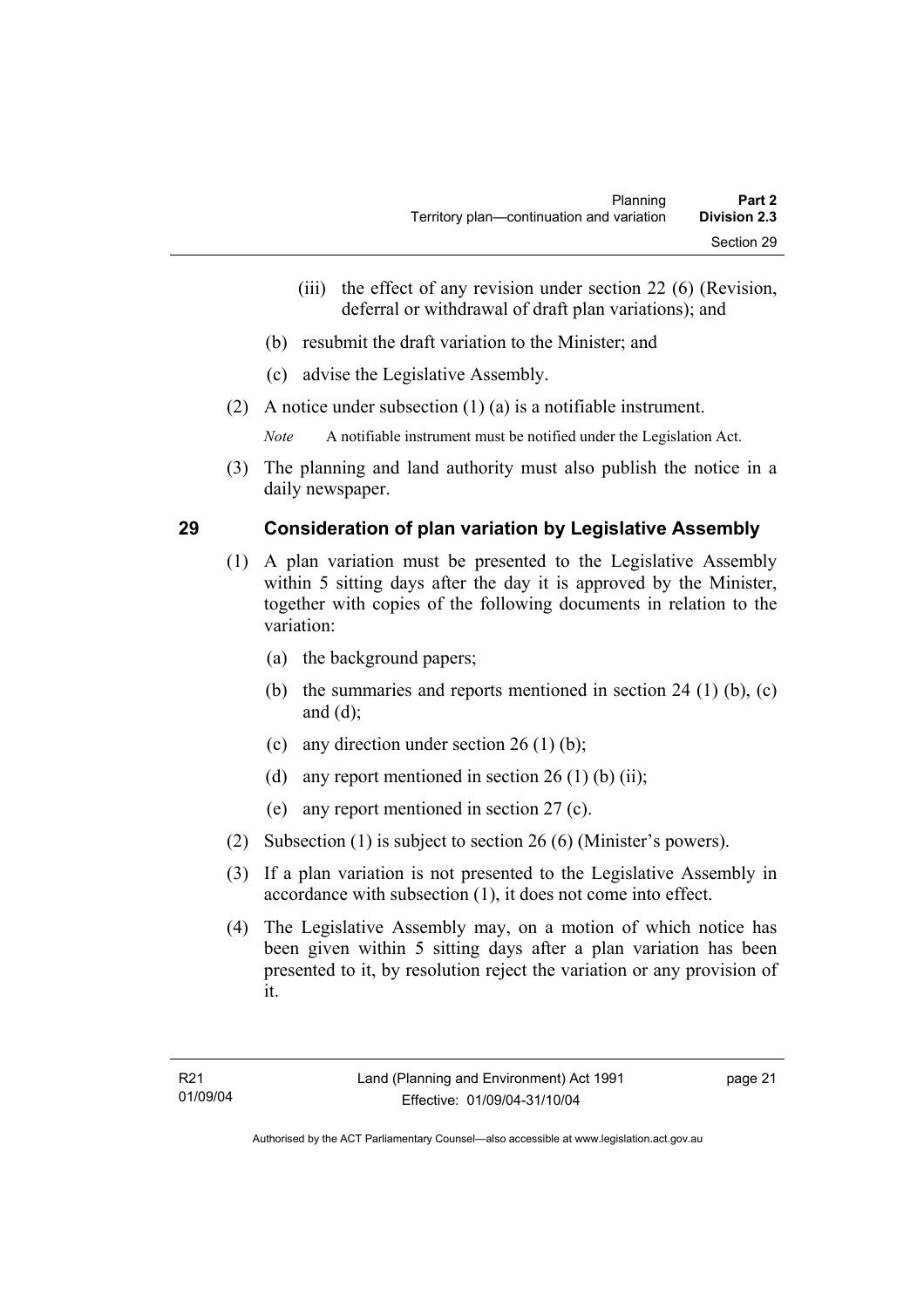- (5) If, at the end of 5 sitting days after notice of a motion to reject a plan variation or a provision of a plan variation has been given in the Legislative Assembly (being notice given within 5 sitting days after the variation was presented to the Legislative Assembly)—
	- (a) the notice has not been called on; or
	- (b) the motion has been called on and moved and has not been withdrawn or otherwise disposed of;

the plan variation or provision specified in the motion is taken to have been rejected by the Legislative Assembly.

- (6) If, before the end of 5 sitting days after a notice of motion to disallow a plan variation or a provision of a plan variation has been given in the Legislative Assembly (being notice given within 5 sitting days after the variation was presented to the Legislative Assembly)—
	- (a) the Legislative Assembly is dissolved or expires; and
	- (b) at the time of dissolution or expiry—
		- (i) the notice has not been withdrawn and the motion has not been called on; or
		- (ii) the motion has been called on and moved and has not been withdrawn or otherwise disposed of;

the plan variation is taken, for subsections (4) and (5), to have been presented to the Legislative Assembly on the first sitting day of the Legislative Assembly after the next general election of members of the Assembly.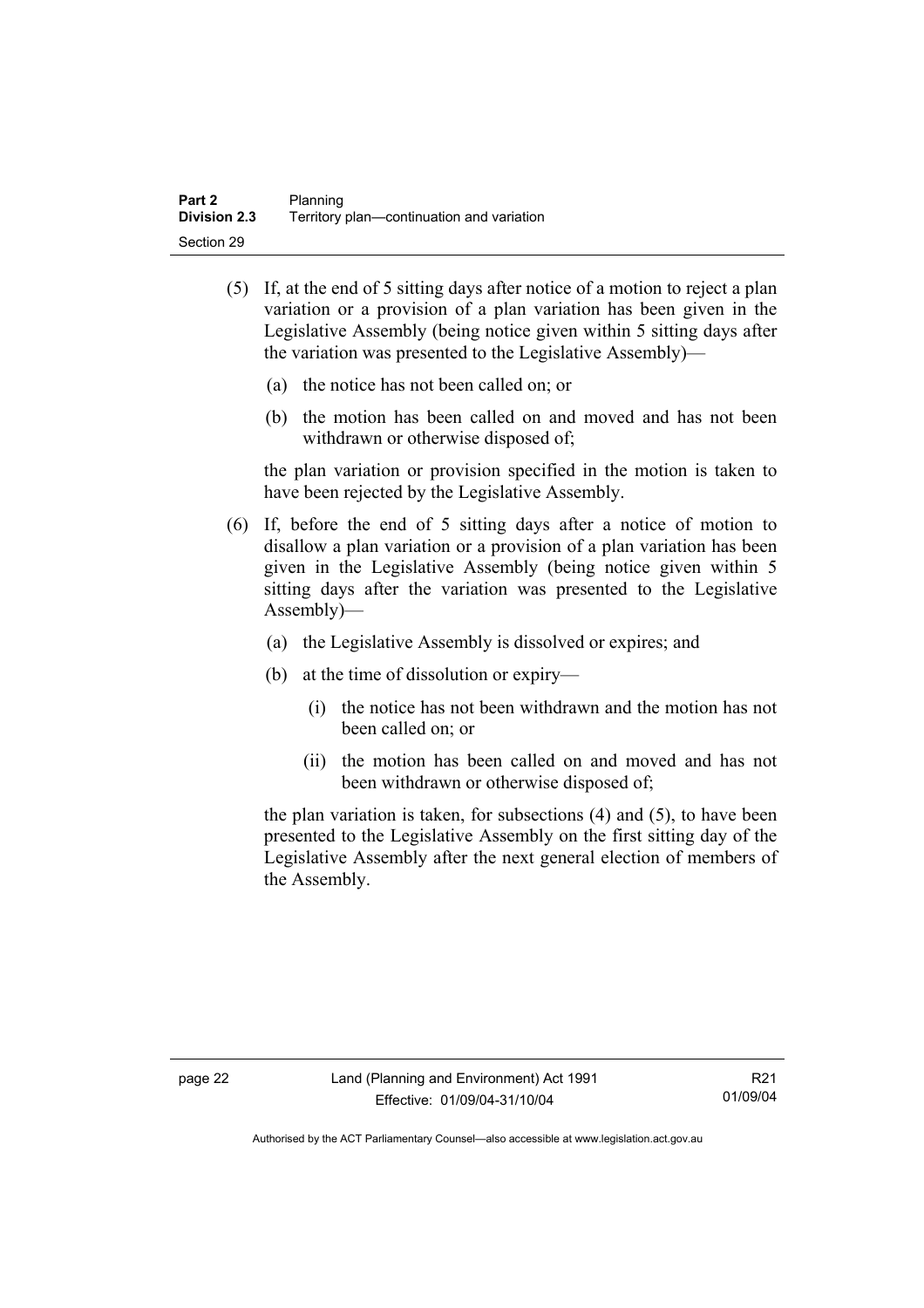- (7) If, at the end of 5 sitting days after a plan variation is presented to the Legislative Assembly, the Assembly has not passed a resolution rejecting the variation or any provision of it and is not, under subsection (5), taken to have rejected the variation or any provision of it, the Minister must, in writing, fix a day when the plan variation is to commence.
	- *Note* An instrument under this subsection is a *commencement notice* (see Legislation Act, s 11). A commencement notice must be notified under the Legislation Act.
- (8) The planning and land authority must publish in a daily newspaper details of—
	- (a) the commencement notice under subsection (7); and
	- (b) where copies of the plan variation may be inspected or purchased.
- (9) The planning and land authority must make copies of the plan variation available for inspection or purchase during office hours at the places, and during the period, published in the newspaper under subsection (8) (b).
- (10) A plan variation notified under subsection (7) commences on the day fixed by the notice.

# **30 Rejection of plan variation by Legislative Assembly**

- (1) This section applies if a plan variation is completely rejected under section 29 (4) (Consideration of plan variation by Legislative Assembly), or taken to be completely rejected under section 29 (5).
- (2) The plan variation does not come into force if this section applies.
- (3) The planning and land authority must prepare a notice stating that the plan variation has been rejected.
- (4) The notice is a notifiable instrument.

*Note* A notifiable instrument must be notified under the Legislation Act.

page 23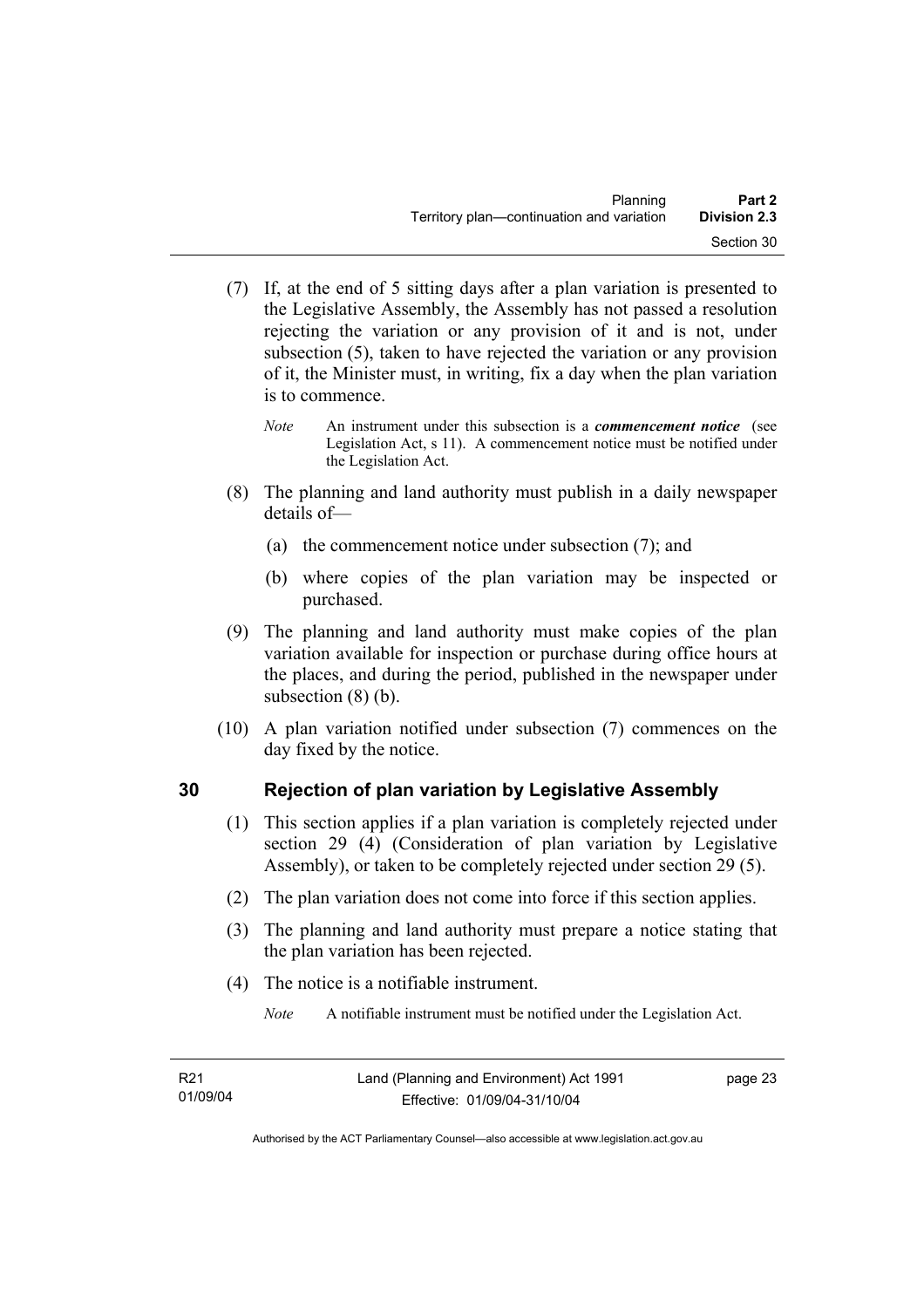(5) The planning and land authority must also publish the notice in a daily newspaper.

#### **30A Partial rejection of plan variation by Legislative Assembly**

- (1) This section applies if a plan variation is partly rejected under section 29 (4) (Consideration of plan variation by Legislative Assembly), or taken to be partly rejected under section 29 (5).
- (2) A provision of a plan variation does not come into force if—
	- (a) it is rejected by the Legislative Assembly under section 29 (4) or  $(5)$ ; or
	- (b) it is withdrawn under subsection (3) (b).
- (3) The Minister must, in relation to each provision of the plan that is not rejected under section 29 (4) or (5), in writing—
	- (a) fix a day when the provision (an *approved provision*) is to commence; or
	- (b) withdraw the provision.
	- *Note* An instrument under par (a) is a *commencement notice* (see Legislation Act, s 11). A commencement notice must be notified under the Legislation Act.
- (4) A withdrawal under subsection (3) (b) is a notifiable instrument.
	- *Note* A notifiable instrument must be notified under the Legislation Act.

#### **30B Partial rejection of plan variation—newspaper publication etc**

- (1) The planning and land authority must publish in a daily newspaper details of—
	- (a) a commencement notice under section 30A (3) (a) for a provision (an *approved provision*); or
	- (b) a withdrawal notice under section 30A (3) (b).

| page 24 | Land (Planning and Environment) Act 1991 | R21      |
|---------|------------------------------------------|----------|
|         | Effective: 01/09/04-31/10/04             | 01/09/04 |

Authorised by the ACT Parliamentary Counsel—also accessible at www.legislation.act.gov.au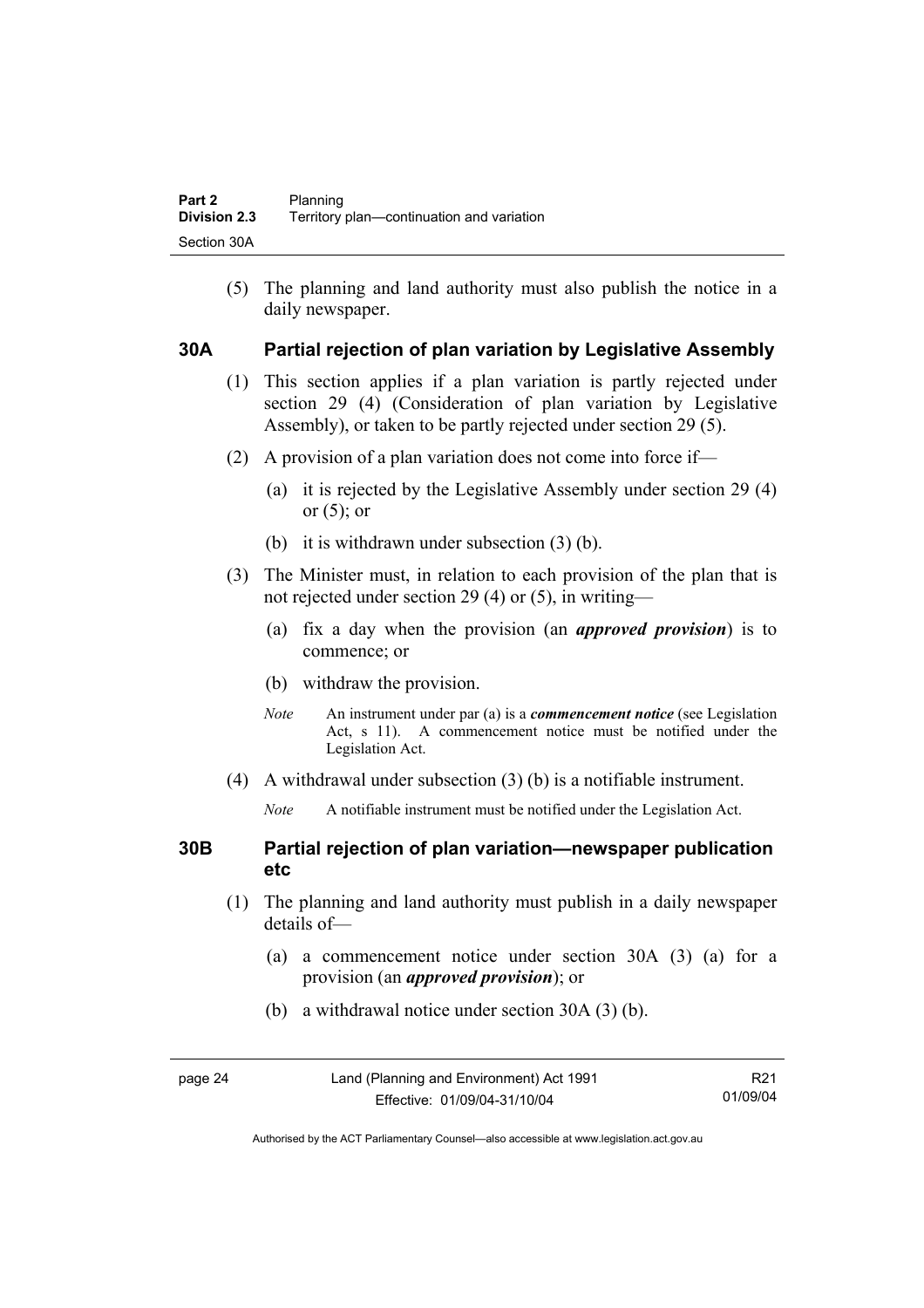- (2) The details of a commencement notice published under subsection (1) (a) for an approved provision must include details of where, and for what period, copies of the provision may be inspected or purchased.
- (3) The planning and land authority must make copies of each approved provision available for inspection or purchase during office hours at the place or places, and during the period, mentioned in subsection (2).

# **Subdivision 2.3.4 Plan variations—defined land**

## **31 Definition for sdiv 2.3.4**

In this subdivision:

*defined land* means land identified in the plan pursuant to section  $7(3)$  (e).

## **32 Plan variations in relation to defined land**

- (1) On approval of the subdivision of a parcel or part of a parcel of defined land, the planning and land authority shall, in writing, vary the plan to specify the purposes for which that land may be used.
- (2) A variation of the plan under subsection (1) in relation to a parcel, or part of a parcel, of land shall include a map of that parcel or part showing the purposes for which identified parts of that land may be used.
- (3) A variation of the plan under subsection (1) is to be consistent with—
	- (a) the relevant subdivision and any conditions subject to which that subdivision is approved; and
	- (b) the principles and policies specified in the plan for the development of the relevant defined land.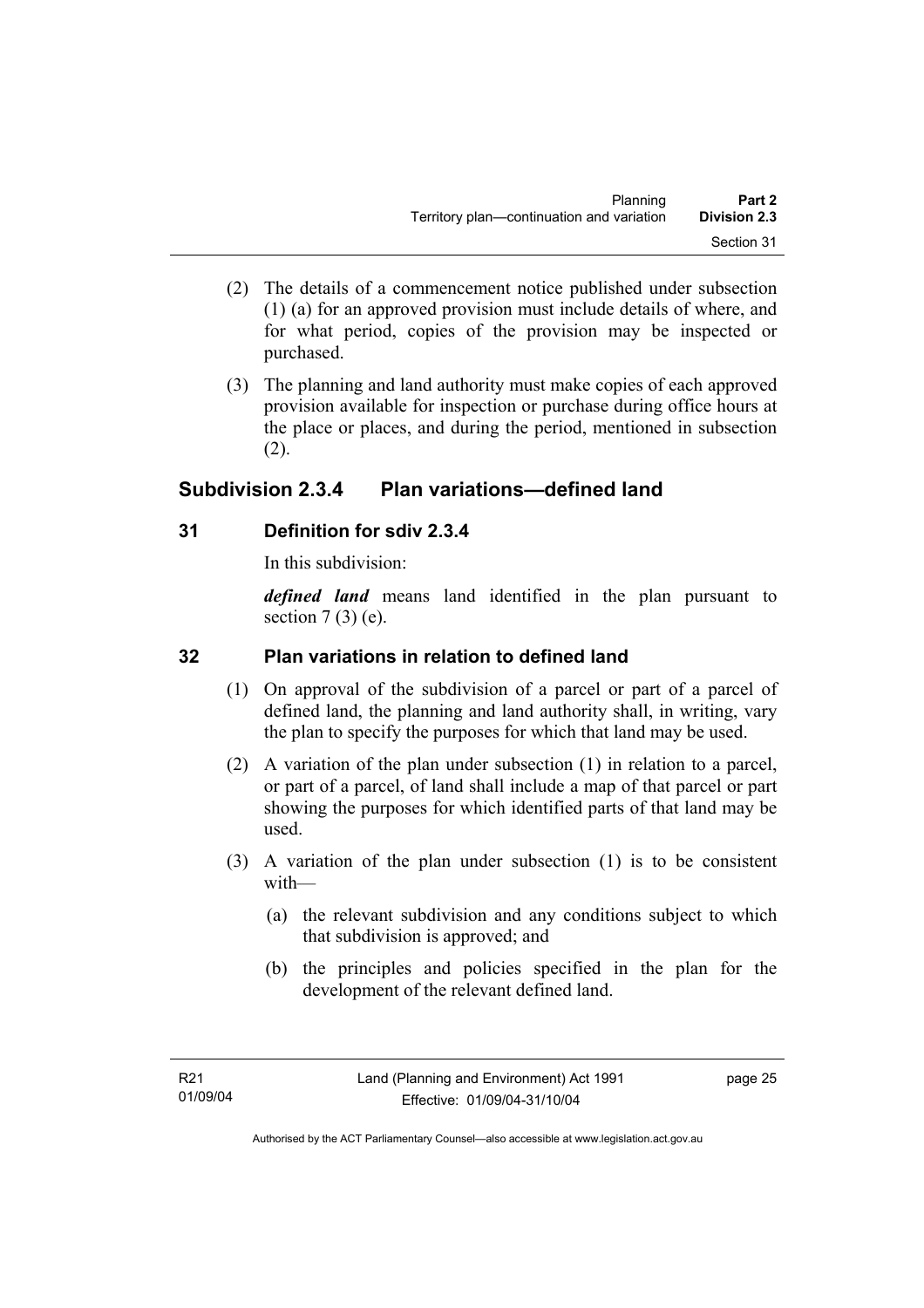(4) A variation of the plan under subsection (1) is a notifiable instrument.

*Note* A notifiable instrument must be notified under the Legislation Act.

- (5) A variation of the plan under subsection (1) has the effect of the parcel, or part of a parcel, of land which is subdivided ceasing to be defined land.
- (6) Within 7 days after a variation of the plan under subsection (1) is notified under the Legislation Act, the planning and land authority must publish a notice in a daily newspaper that—
	- (a) specifies the variation made to the plan; and
	- (b) includes a copy of the map that was included in the variation; and
	- (c) specifies when the variation to the plan took effect or is to take effect.

# **Division 2.5 Miscellaneous**

### **51 Challenge to validity of provisions of plan**

The validity of a provision of the plan shall not be questioned in any legal proceedings except those commenced within 3 months after the date of the commencement of the provision or of a variation of the provision.

page 26 Land (Planning and Environment) Act 1991 Effective: 01/09/04-31/10/04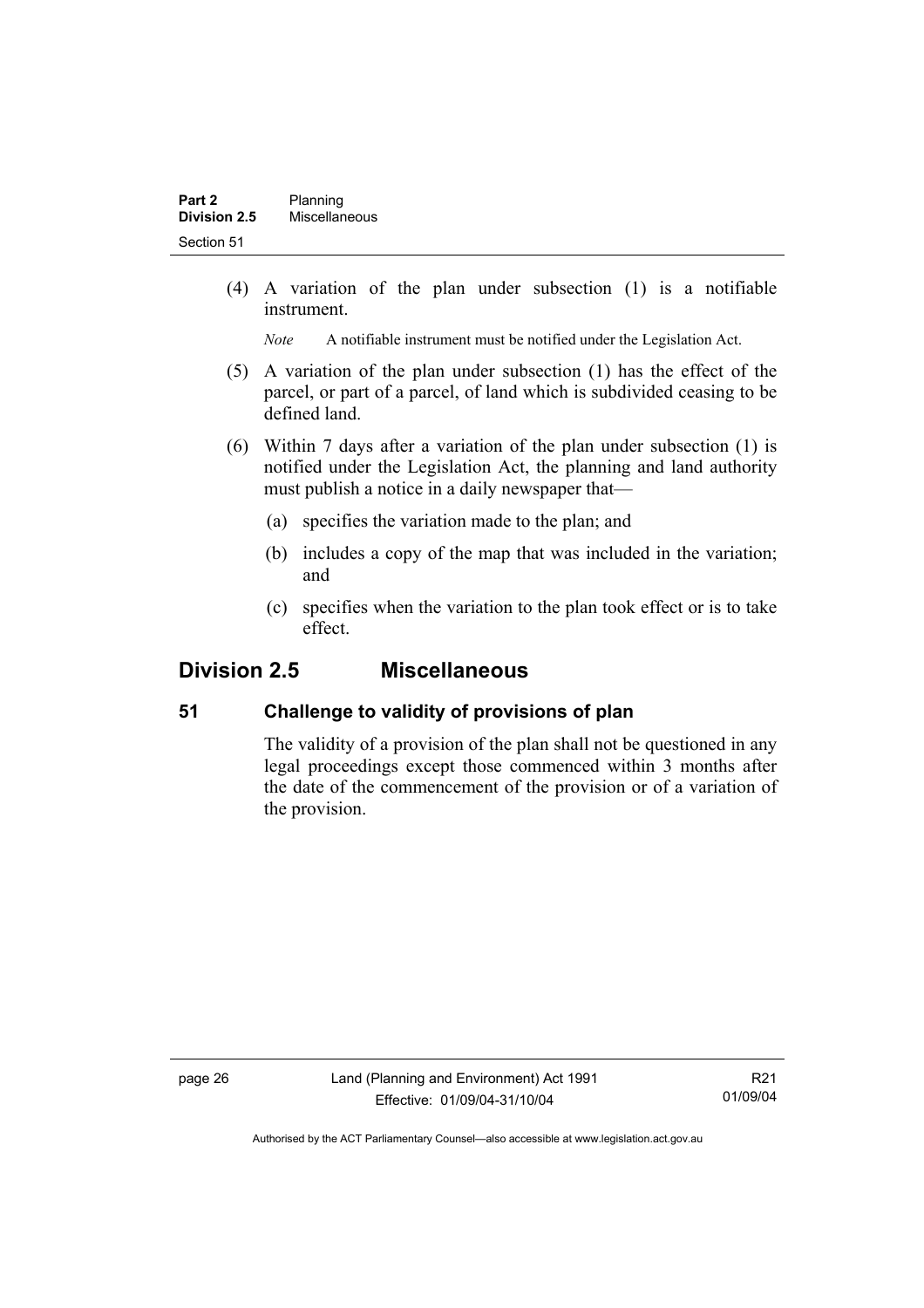Section 52

# **Part 3 Heritage**

# **Division 3.1 Preliminary**

## **52 Definitions for pt 3**

In this part:

*Aboriginal object* means—

- (a) a natural or manufactured object; or
- (b) human remains not buried in accordance with a law of the Territory, a State or another Territory;

that is, or are, of significance in Aboriginal tradition.

*Aboriginal place* means a place that is of significance in Aboriginal tradition.

*Aboriginal tradition* means the traditions, observances, customs or beliefs of the people who inhabited Australia before European colonisation, and include traditions, observances, customs and beliefs that have evolved or developed from that tradition since European colonisation.

*conservation* includes preservation, protection, maintenance, restoration and enhancement.

*heritage object* means a natural or manufactured object, including an Aboriginal object, of heritage significance in relation to the ACT.

*heritage place* means a place in the ACT of heritage significance.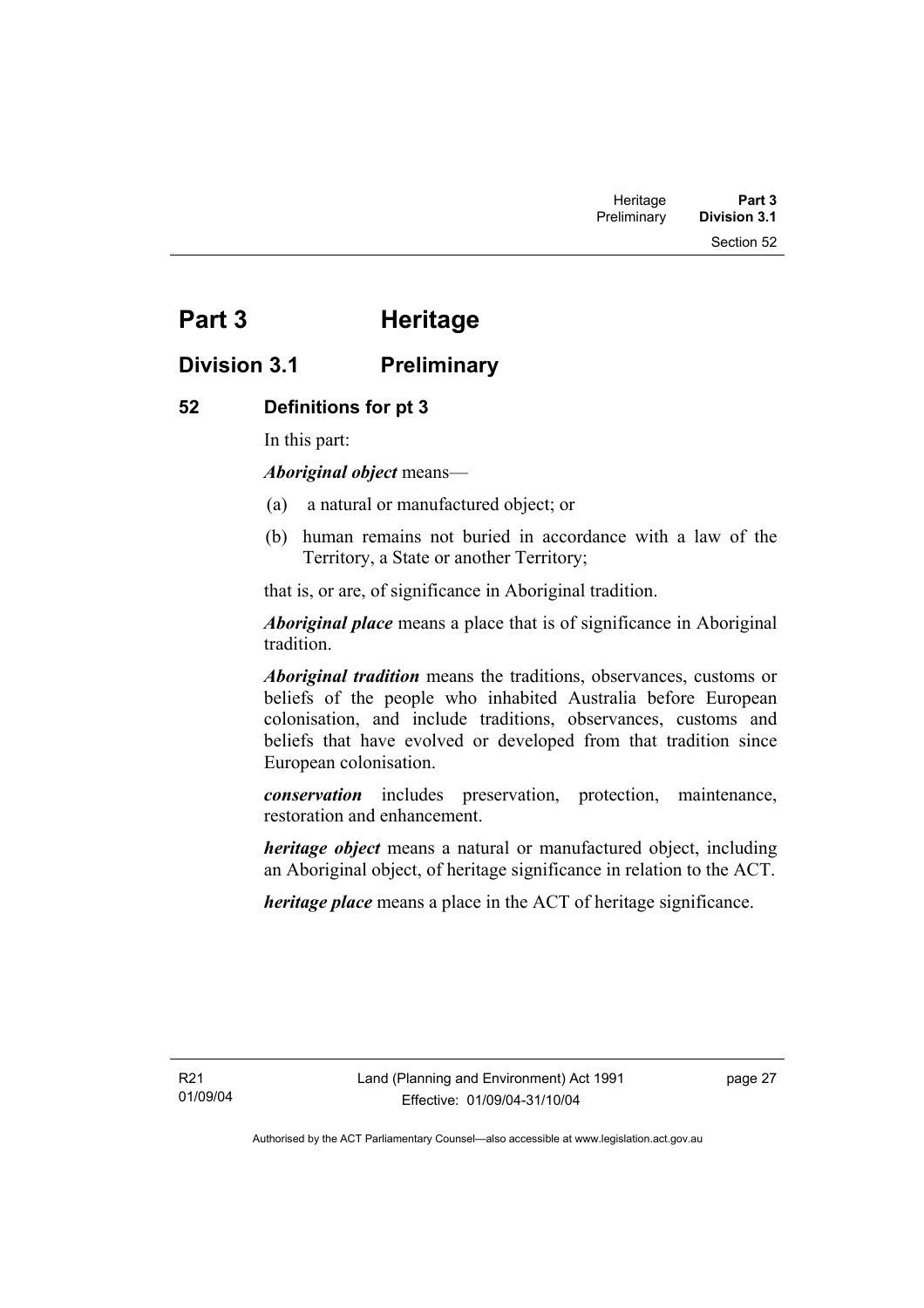| Part 3              | Heritage    |  |
|---------------------|-------------|--|
| <b>Division 3.1</b> | Preliminary |  |
| Section 53          |             |  |

*interim heritage places register* means a proposed heritage places register, or an interim variation to the heritage places register, notified under the Legislation Act (see section 60 (Public notification)), as revised, if at all, under section 62 (Revision of interim register).

*Note* The heritage places register means the register of heritage places incorporated in the plan (see dict, def *heritage places register*).

*interim variation*, in relation to the heritage places register, means a proposed variation to that register notified under the Legislation Act (see section 60 (Public notification)).

*relevant Aboriginal organisation*, in relation to a proposed action by the Territory, the Executive, the Minister or a Territory authority, means an organisation or association (whether corporated or unincorporated)—

- (a) comprised substantially of Aboriginal persons; and
- (b) having among its principal objects the conservation of Aboriginal tradition in the Territory; and
- (c) that the person or body proposing the action believes on reasonable grounds to have an object or interest directly relevant to, or directly affected by, that action.

*restricted information*, in relation to an Aboriginal place, means information that is the subject of a declaration under section 82 (1).

*variation* includes revocation and substitution.

#### **53 Compliance with requirements for consultation or notification**

If the Executive, the Minister or the heritage council is required under this part to consult or notify an entity, the requirement is taken to be complied with if the Executive, the Minister or the heritage council takes all reasonable steps to consult or notify the entity.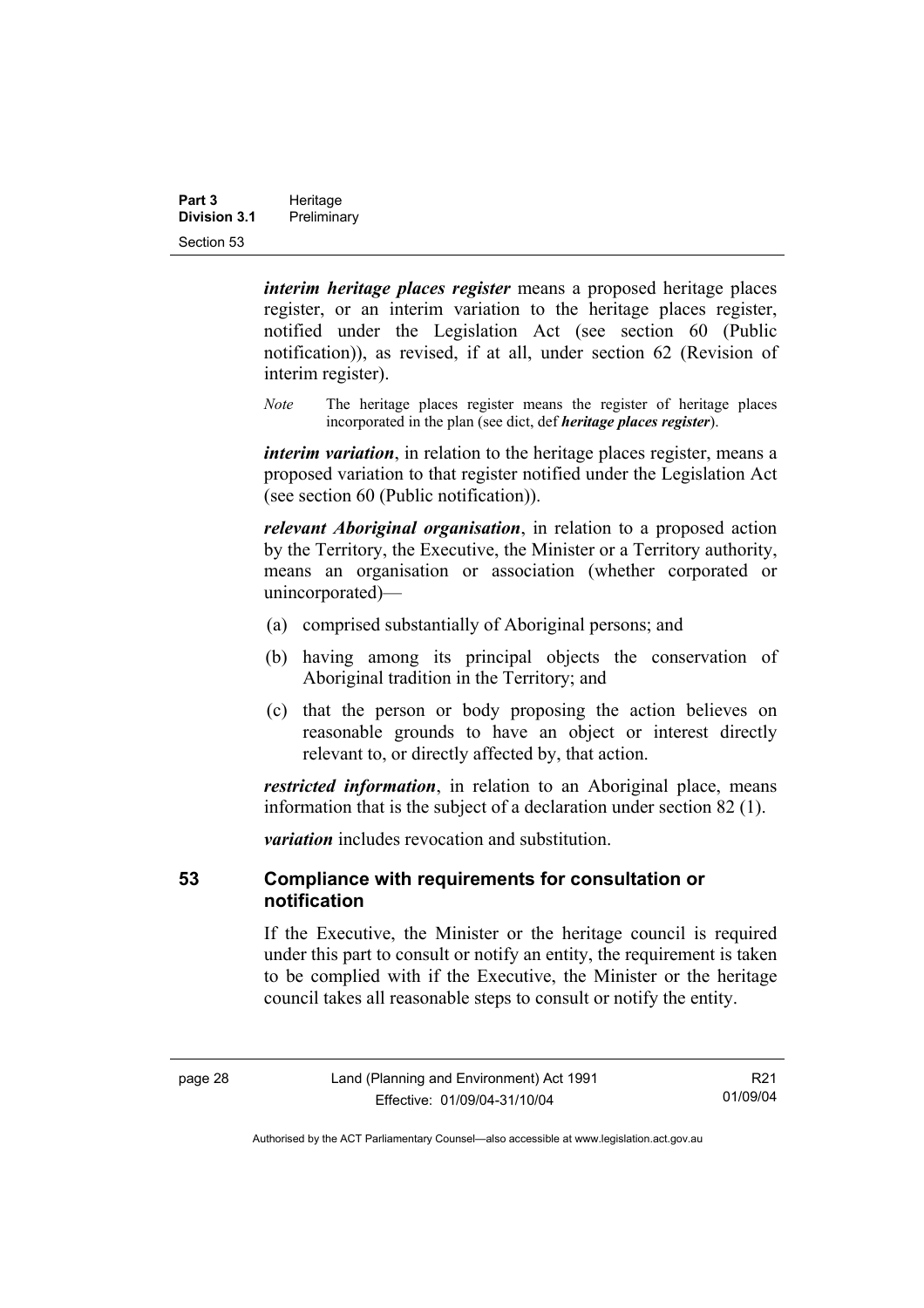Section 54

# **Division 3.2 Heritage places register**

#### **54 Content of heritage places register**

The heritage places register must—

- (a) identify heritage places, specifying any that are Aboriginal places; and
- (b) identify—
	- (i) each structure or group of structures; or
	- (ii) each object or group of objects, specifying any that are Aboriginal objects; or
	- (iii) each landform or group of landforms; or
	- (iv) each plant or group of plants; or
	- (v) each animal habitat; or
	- (vi) each other feature (whether manufactured or natural);

that is located on each identified heritage place and that is intrinsic to the heritage significance of the place; and

- (c) include a statement of the heritage significance of each identified heritage place; and
- (d) specify requirements for the conservation of the heritage significance of each identified heritage place, including any requirements for the conservation of features identified as intrinsic to that heritage significance; and
- (e) specify any restricted information in the register in relation to an Aboriginal place referred to in the register.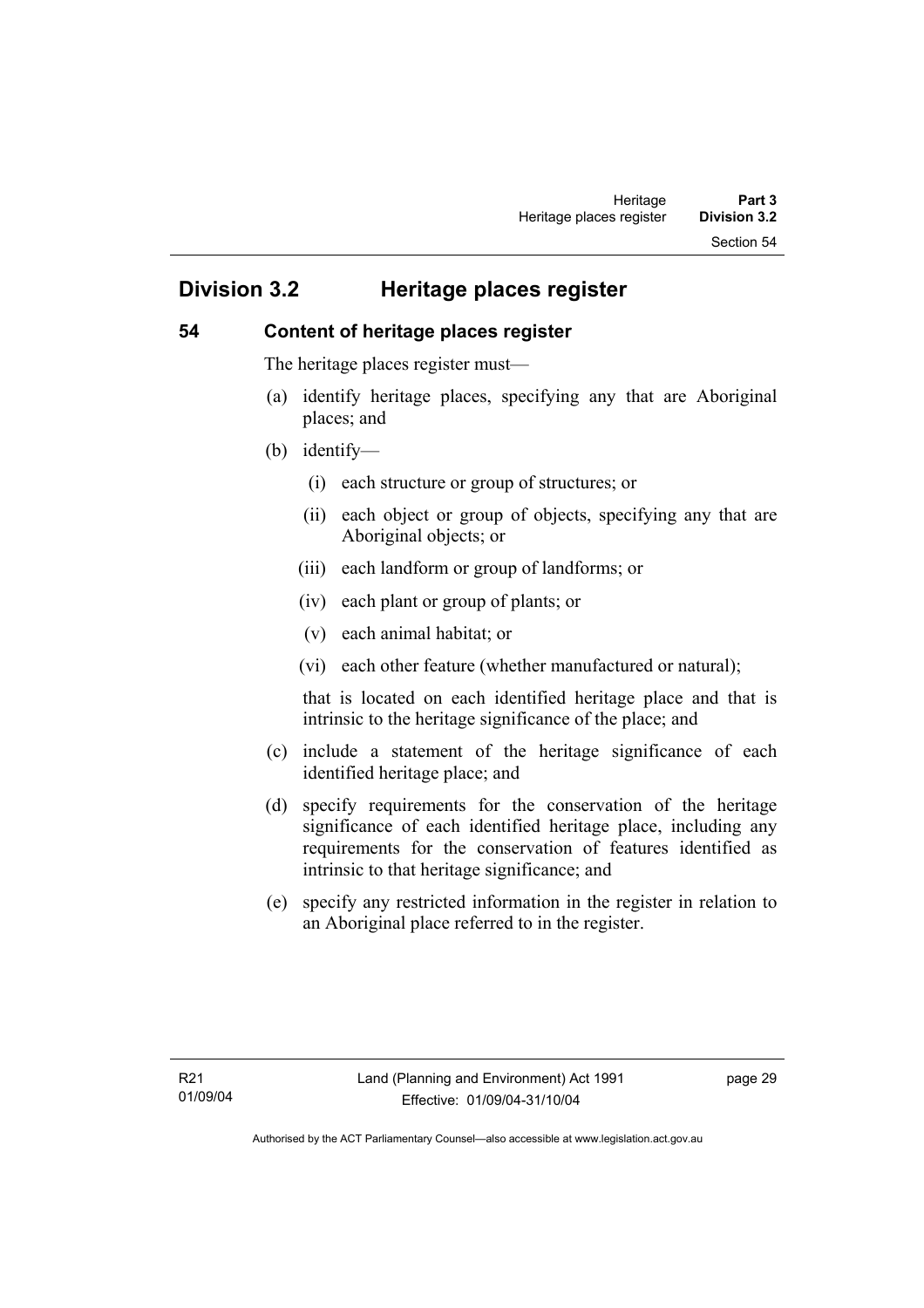# **Division 3.3 Interim heritage places registers**

# **Subdivision 3.3.1 Effect**

### **55 Effect of interim registers**

- (1) If there is no heritage places register, during the defined period an interim heritage places register has effect as if it were the heritage places register.
- (2) If an interim heritage places register is in the form of an interim variation to the heritage places register, during the defined period the Territory, the Executive, a Minister or a Territory authority shall not do any act, or approve the doing of any act, that—
	- (a) would be inconsistent with the heritage places register if it were varied in accordance with the interim variation; or
	- (b) is inconsistent with the heritage places register.
- (3) In this section:

*defined period* means the period beginning on the day the interim heritage places register is notified (other than in a newspaper) as required by section 60 (Public notification) and ending at the end of the earlier of—

- (a) the day before the heritage places register prepared in consideration of the interim register commences under section 29 (7) (Consideration of plan variation by Legislative Assembly) or section 30A (5) (Partial rejection of plan variation by Legislative Assembly); or
- (b) the last day of the period specified in the notification of the interim register as required by section 60 (1) (b).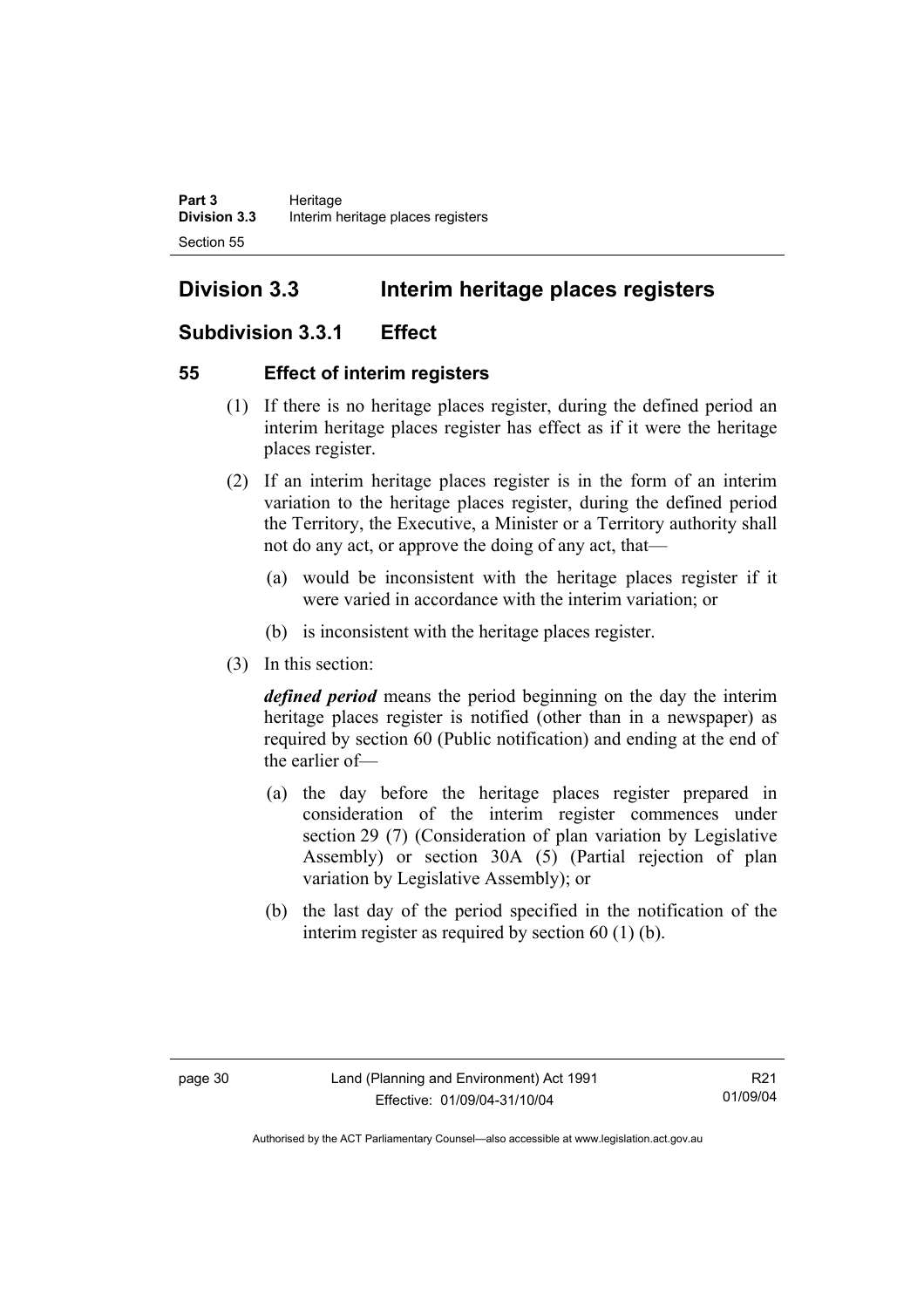# **Subdivision 3.3.2 Preparation, notification and submission of registers**

#### **56 Criteria for preparation**

In preparing an interim heritage places register, the heritage council shall—

- (a) assess the heritage significance of a place in accordance with the criteria specified in schedule 2; and
- (b) consider the need to take measures that are prudent and feasible to conserve the heritage significance of each heritage place.

## **57 Ministerial directions and declarations under div 3.5**

- (1) If the Minister issues a direction under section 69 (1) (a) or section 73 (1) (a) to the heritage council to notify an interim heritage places register in relation to a place, the heritage council shall comply with that direction.
- (2) While a declaration of the Minister under section 69 (1) (b) or section 73 (1) (b) is in force, the heritage council shall not notify an interim heritage places register that would have the effect of listing that place on the heritage places register.

# **58 Public consultation**

- (1) In preparing an interim heritage places register, the heritage council shall—
	- (a) obtain the information about the public attitude to its proposals that the heritage council considers appropriate; and
	- (b) consider that information.
- (2) Before notifying an interim heritage places register under section 60, the heritage council shall consult with, and consider the views of, any person whose interests, in the opinion of the heritage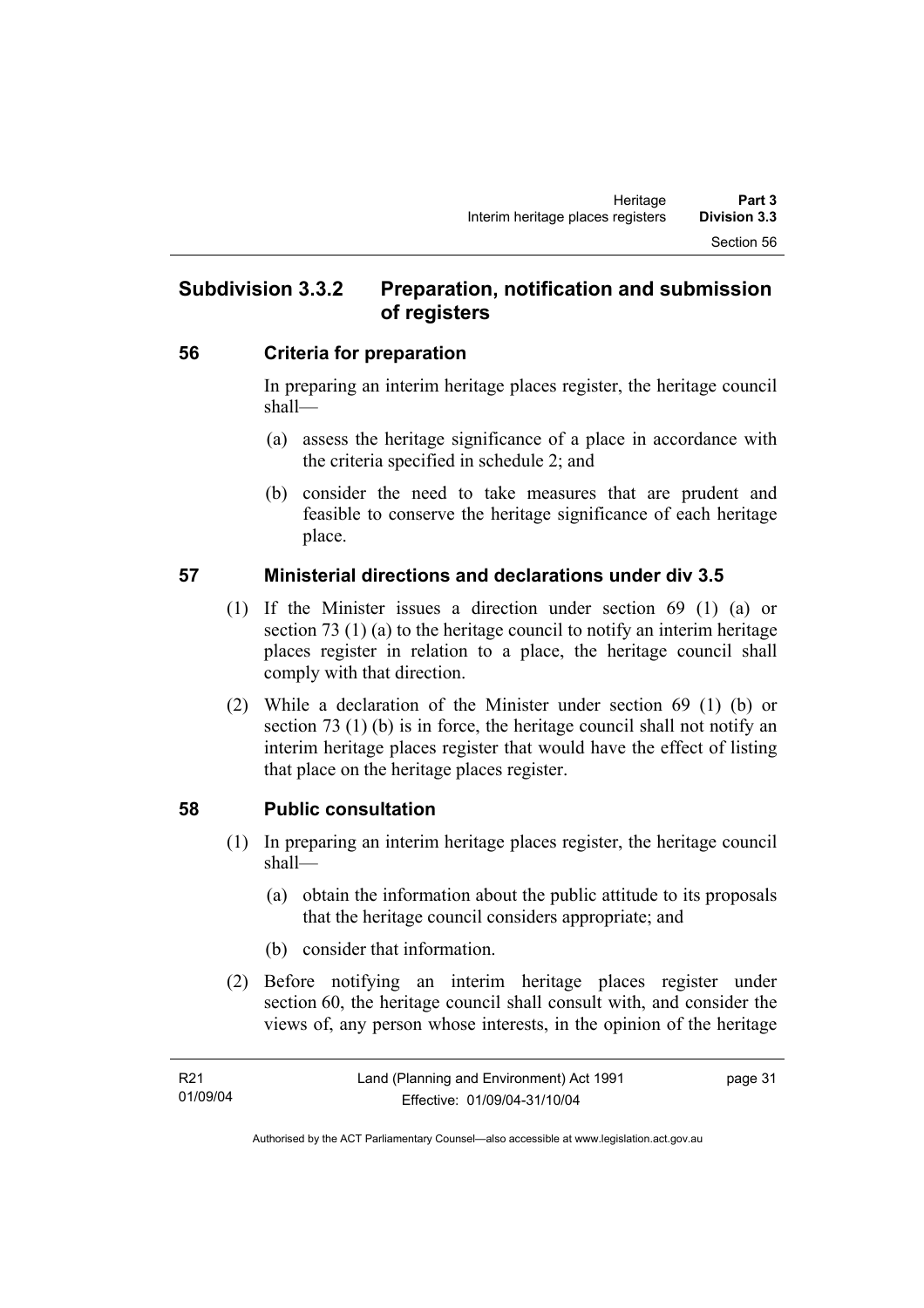council based on reasonable grounds, would be affected by its proposals.

(3) This section does not apply if section 57 (1) applies.

## **59 Application for inclusion of places in interim register**

- (1) A person may apply in writing to the heritage council for the inclusion of a provision in an interim heritage places register that would have the effect of including an entry in relation to that place on the heritage places register.
- (2) An application shall be accompanied by a statement of the reasons why the applicant considers that the place should be included on the heritage places register.
- (3) On application in accordance with this section, the heritage council may, in consideration of the matters referred to in section 56—
	- (a) include a provision in an interim heritage places register that would have the effect of including an entry in relation to the relevant place in the heritage places register; or
	- (b) refuse to approve the application.
- (4) This section is not to be read as limiting the power of the heritage council to prepare interim heritage places registers.

### **60 Public notification**

- (1) After preparing an interim heritage places register, the heritage council must prepare a written notice—
	- (a) stating that copies of the interim register are available for public inspection at specified places; and
	- (b) specifying, for section 55, the maximum period during which the interim register, or each part of it, is to have effect under that section; and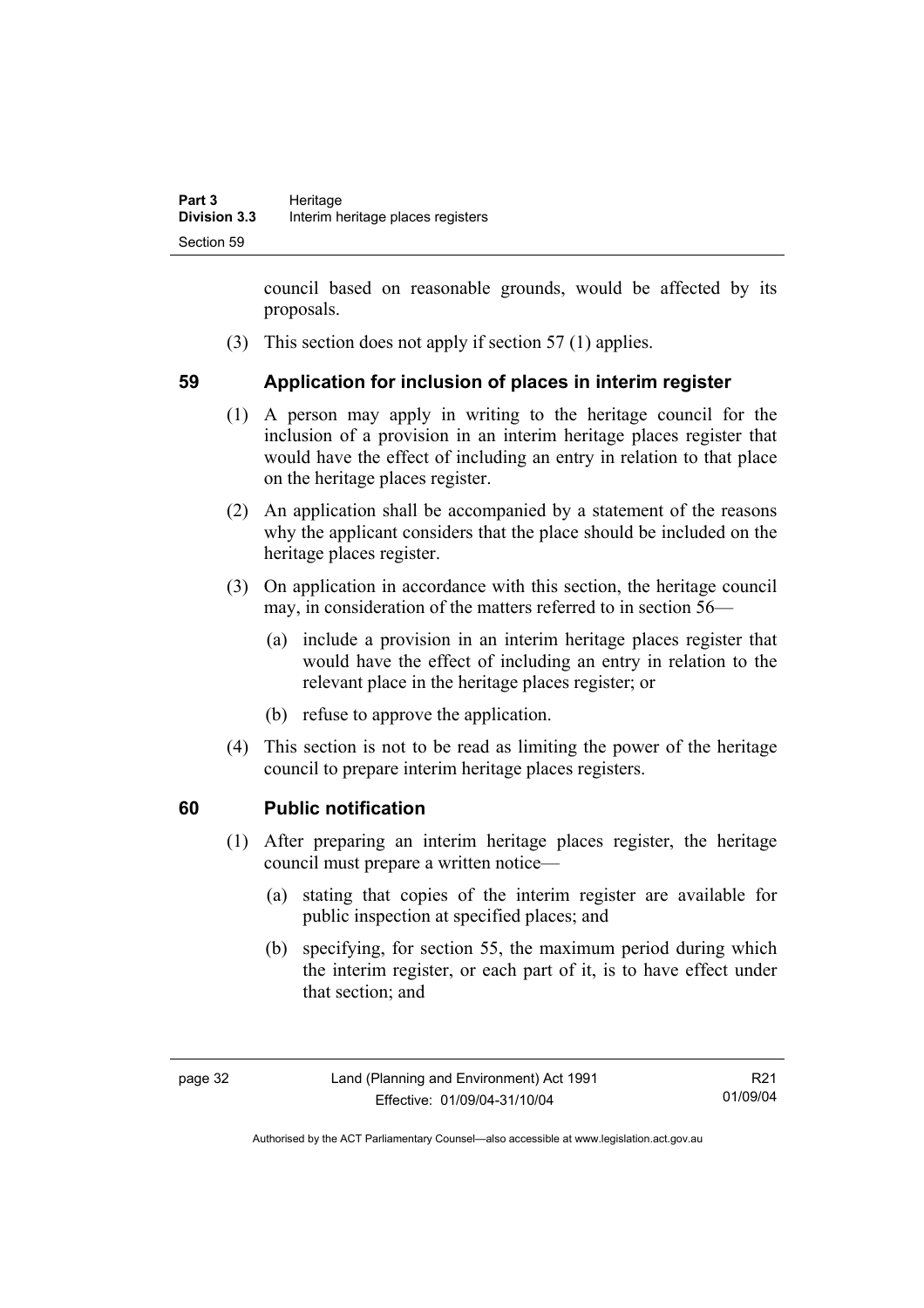- (c) including—
	- (i) a statement of the effect of section 55; and
	- (ii) a statement to the effect that, subject to the *Administrative Appeals Tribunal Act 1989*, a person whose interests in relation to land are affected may apply to the administrative appeals tribunal for a review of a decision of the heritage council to include a provision in the interim register.
- (2) A notice under subsection (1) is a notifiable instrument.

*Note* A notifiable instrument must be notified under the Legislation Act.

- (3) The heritage council must also publish the notice under subsection (1) in a daily newspaper.
- (4) The heritage council shall make copies of the interim register available for public inspection during office hours at the places specified in the notice under subsection (1).
- (5) A copy of an interim register made available for public inspection under subsection (4) shall not include any restricted information in relation to an Aboriginal place.
- (6) The validity of a decision of the heritage council to include a provision in an interim heritage places register is not affected by a failure to comply with subsection  $(1)$   $(a)$  or  $(c)$ ,  $(4)$  or  $(5)$ .

# **61 Notification of lessees and occupiers**

- (1) As soon as practicable after an interim heritage places register is notified (other than in a newspaper) as required by section 60 (Public notification), the heritage council shall give each lessee, and each occupier, of land affected by a decision of the heritage council to include a provision in the interim register a notice—
	- (a) specifying that provision; and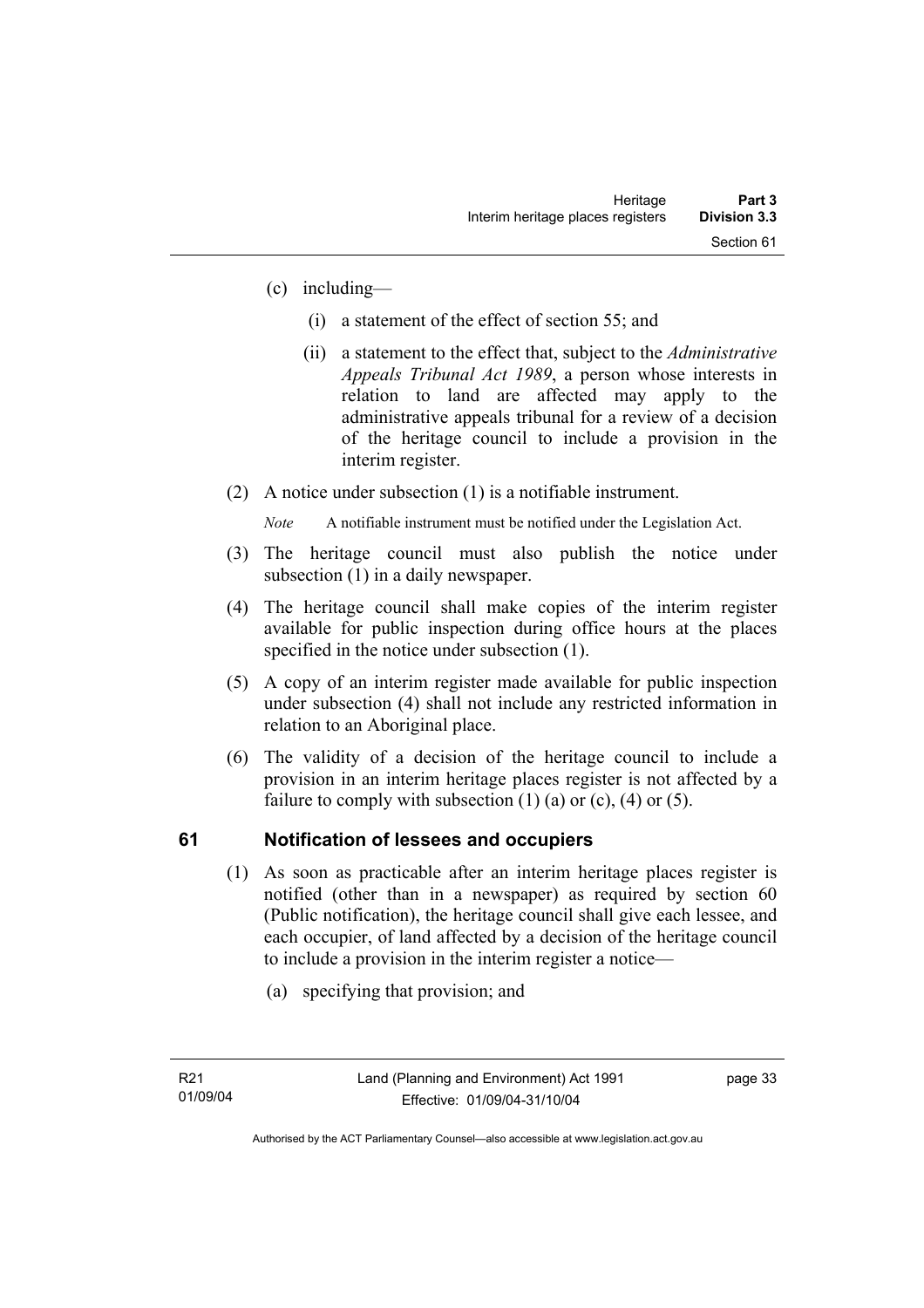- (b) specifying, and identifying as such, any relevant restricted information about Aboriginal places on that land; and
- (c) including the statements referred to in section 60 (1) (c) in relation to the interim register; and
- (d) including a statement of the effect of section 84 in relation to the publication of restricted information.
- *Note* For how documents may be given, see Legislation Act, pt 19.5.
- (2) The validity of a decision of the heritage council to include a provision in an interim heritage places register is not affected by a failure to comply with subsection (1).

### **62 Revision of interim register**

- (1) After the notification of an interim heritage places register under section 60, the heritage council may, in writing, revise the interim register—
	- (a) to correct a formal error; or
	- (b) except if section 57 (1) applies—to provide for the removal of a provision of the interim register that would have had the effect of including an entry in the heritage places register.
- (2) A revision under subsection (1) is a notifiable instrument.

*Note* A notifiable instrument must be notified under the Legislation Act.

- (3) The heritage council shall publish a copy of a revision under subsection (1) in a daily newspaper.
- (4) A revision under subsection (1) (b) shall include—
	- (a) a statement that copies of the interim register, as revised, are available for public inspection at specified places; and
	- (b) a statement of the effect of section 55 in relation to the interim register as revised; and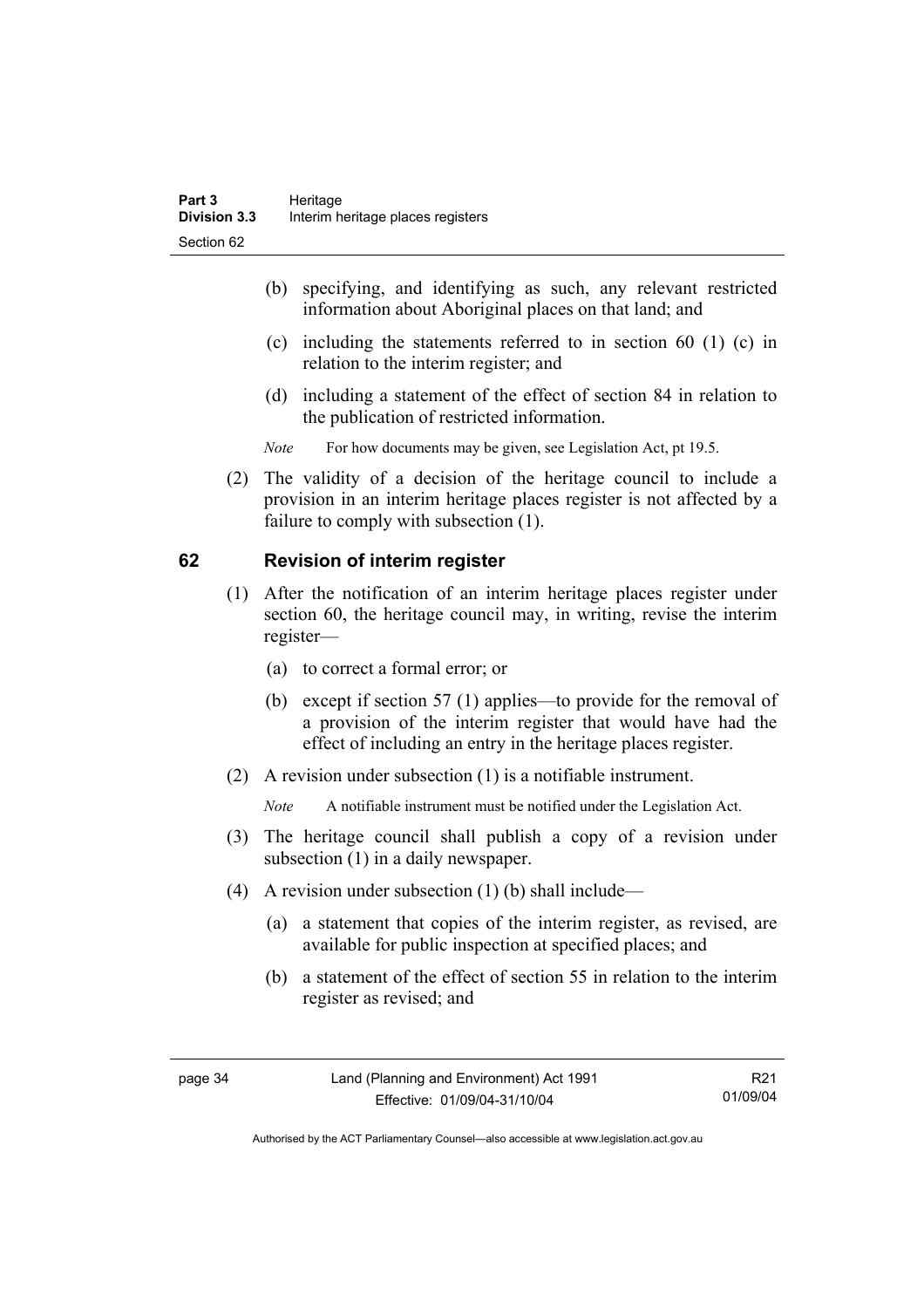- (c) a statement to the effect that, subject to the *Administrative Appeals Tribunal Act 1989*, a person whose interests in relation to land are affected may apply to the administrative appeals tribunal for a review of the heritage council's decision to revise a provision of the interim register.
- (5) The heritage council shall make copies of the interim register, as revised, available for public inspection during office hours at the places specified in the revision under subsection (4).
- (6) If subsection (1) (b) applies, the heritage council shall give each lessee, and each occupier, of land affected by the decision of the heritage council to revise the interim register a notice—
	- (a) specifying the revision; and
	- (b) including the statements referred to in subsection (4).
	- *Note* For how documents may be given, see Legislation Act, pt 19.5.
- (7) The validity of a decision of the heritage council to revise a provision of an interim heritage places register under subsection (1) (b) is not affected by a failure to comply with subsection (3), (4), (5) or (6).

## **63 Submission of interim register to planning and land authority**

- (1) For section 17, the heritage council shall submit an interim heritage places register to the planning and land authority in accordance with this section.
- (2) The heritage council shall submit an interim heritage places register to the planning and land authority after the end of 28 days after the interim register is notified (other than in a newspaper) as required by section 60 (Public notification), except if there is an application for review of a decision referred to in section 282A (1) (a) or (3) (b) in relation to the interim register.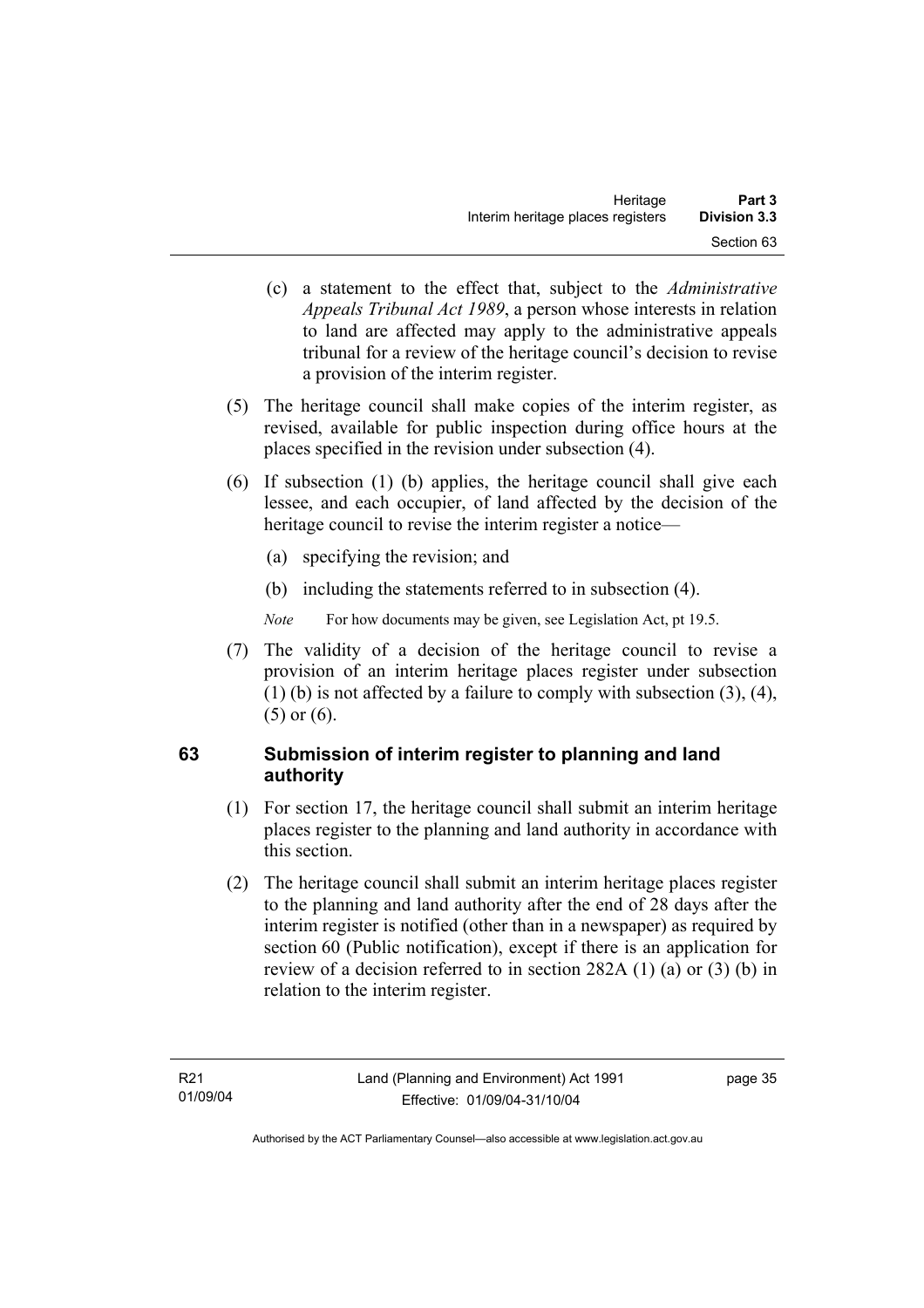- (3) If there is an application for review of a decision referred to in section 282A (1) (a) or (3) (b) in relation to an interim heritage places register, the heritage council shall—
	- (a) in relation to those provisions of the interim register that are not the subject of such an application—submit those provisions to the planning and land authority after the end of 28 days after the interim register is notified (other than in a newspaper) as required by section 60 (Public notification); and
	- (b) in relation to each provision of the interim register that is the subject of such an application—if appropriate, submit that provision to the authority, as varied (if at all) to reflect the administrative appeals tribunal's decision, after the resolution of the application.
- (4) If there is an application under section 282A (AAT Review of decisions) for the review of a decision of the heritage council to refuse to approve an application under section 59 for the inclusion of a provision in an interim heritage places register—
	- (a) subsection (1) applies notwithstanding the application for review; and
	- (b) if the application for review is successful—the heritage council shall submit that provision to the planning and land authority in the form approved by the administrative appeals tribunal in its decision.
- (5) If there is an application under section 282A (AAT Review of decisions) for the review of a decision of the heritage council to revise an interim heritage places register to remove a provision—
	- (a) subsection (1) applies notwithstanding the application; and
	- (b) if the application is successful—the heritage council shall submit that provision to the planning and land authority as reinstated in the interim register in accordance with the decision of the administrative appeals tribunal.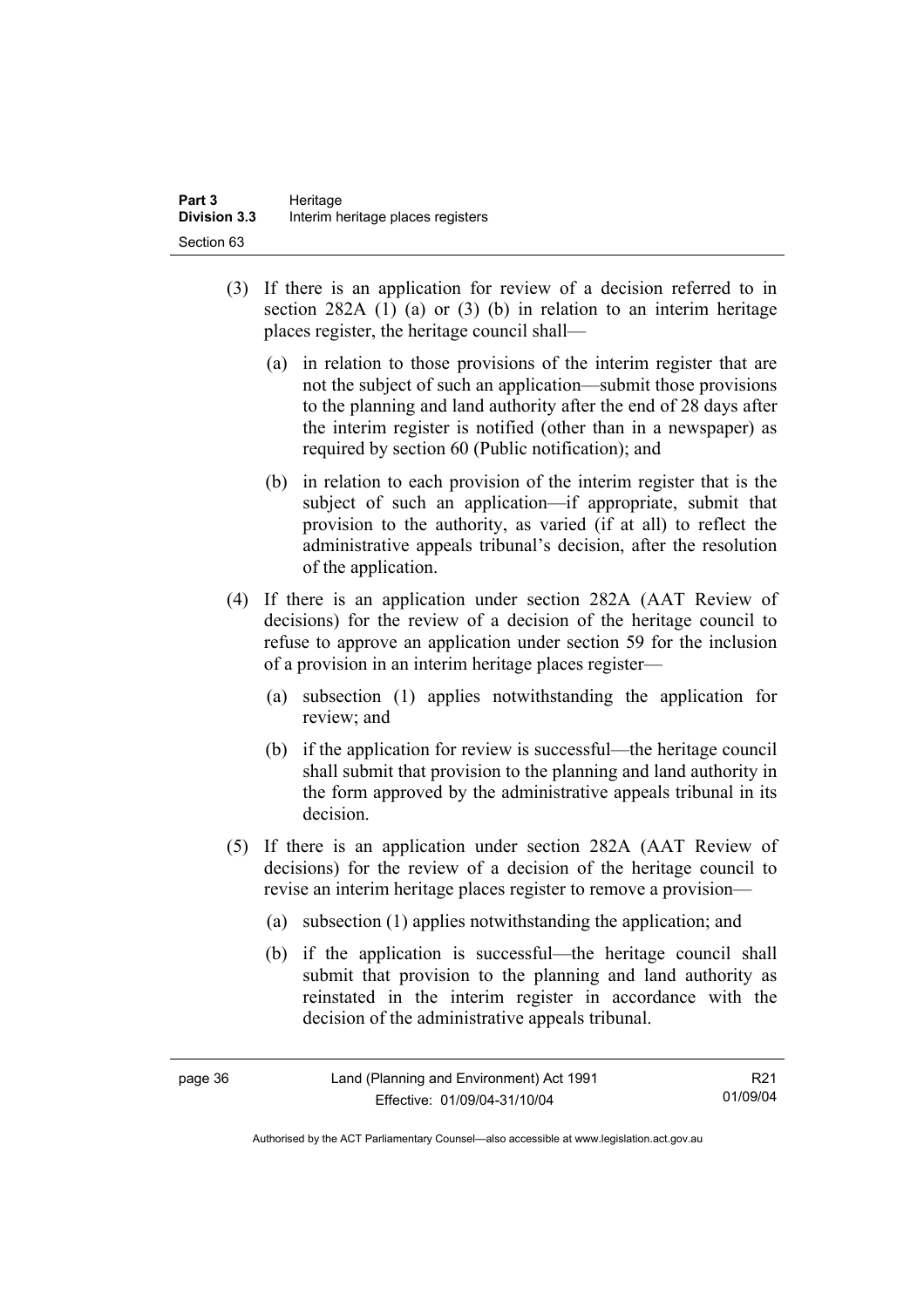# **Division 3.4 Acquisition of heritage places and objects**

### **64 Acquisition**

- (1) The Minister may, on behalf of the Territory, acquire a place listed on the heritage places register if the Minister is satisfied that—
	- (a) the place has substantial heritage significance; and
	- (b) acquisition is the most prudent and feasible means to ensure the conservation of the heritage significance; and
	- (c) it is in the public interest for the Territory to acquire the place.
- (2) If subsection (1) applies in relation to a place, the Minister may acquire an object identified in the heritage places register as intrinsic to the heritage significance of that place.
- (3) The Minister shall acquire a place or an object under this section on just terms.
- (4) The Minister shall not acquire a place or an object under this section without first consulting with, and considering the views of—
	- (a) the lessee and the occupier of the place; and
	- (b) if an object is to be acquired—the owner and the possessor of the object; and
	- (c) the heritage council; and
	- (d) any relevant Aboriginal organisation;

about the proposed acquisition.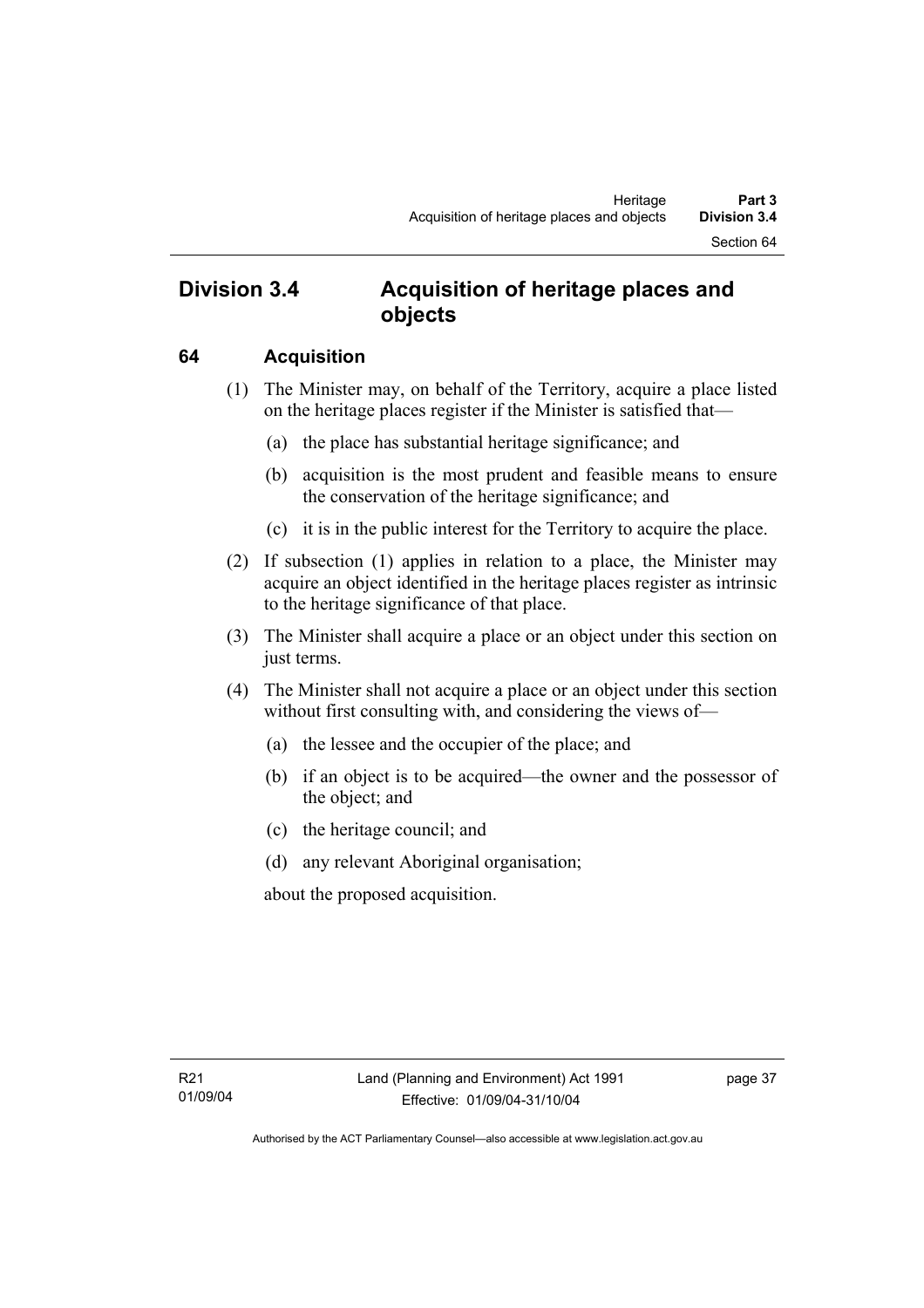Part 3 **Heritage Division 3.5** Aboriginal heritage Section 66

# **Division 3.5 Aboriginal heritage**

# **Subdivision 3.5.1 Preliminary**

### **66 Definitions for div 3.5**

In this division:

*registered*, in relation to a place, means a place for which—

- (a) there is an entry in the heritage places register; or
- (b) there is a provision in an interim heritage places register that has the effect of including an entry for the place in the heritage places register.

*registration*, in relation to a place, means—

- (a) making an entry for the place in a heritage places register; or
- (b) including a provision in an interim heritage places register that has the effect of including an entry for the place in a heritage places register.

*unregistered*, in relation to a place, means a place that is not a registered place.

# **Subdivision 3.5.2 Reporting discoveries of unregistered Aboriginal places**

#### **67 Reports**

- (1) A person who discovers a place that he or she believes on reasonable grounds to be an unregistered Aboriginal place shall, within 7 days, report that discovery to the Minister in accordance with subsection  $(2)$ .
- (2) A report under subsection (1) shall—
	- (a) be in writing; and

Authorised by the ACT Parliamentary Counsel—also accessible at www.legislation.act.gov.au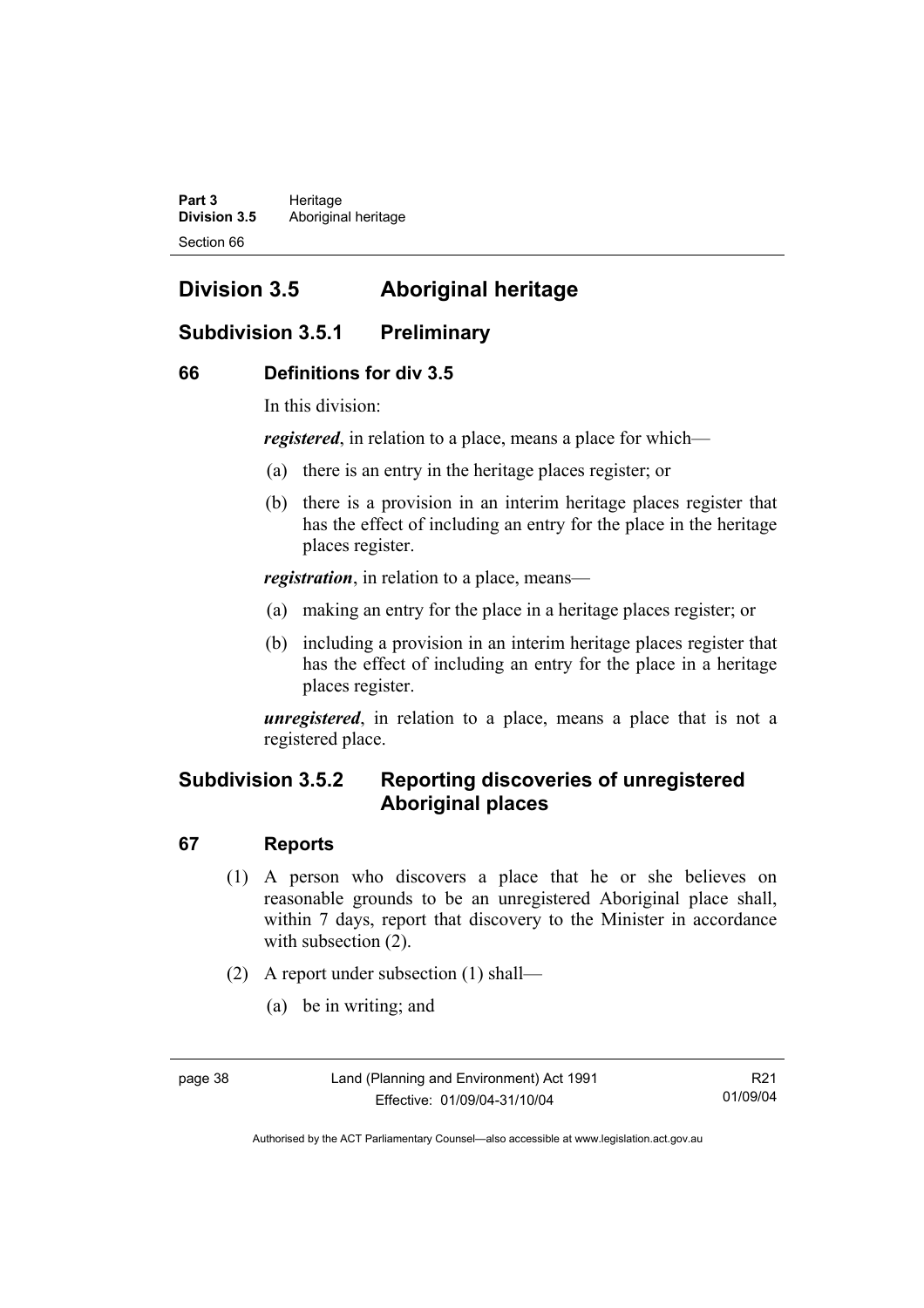- (b) specify the name and address of—
	- (i) the person giving the report; and
	- (ii) the lessee and each occupier of the land where the place is located (if the identity of those persons is known to the person giving the report); and
- (c) specify the nature and location of the discovery.
- (3) A person shall not, without reasonable excuse, fail to comply with subsection  $(1)$ .

Maximum penalty: 5 penalty units.

- (4) This section does not apply in relation to a person who—
	- (a) in accordance with Aboriginal tradition, has traditional affiliations with the land where the place is located; or
	- (b) believes on reasonable grounds that a declaration under section 69 (1) (b) or section 73 (1) (b) (that the place is not to be registered) is in force; or
	- (c) believes on reasonable grounds that the place has previously been registered.
- (5) Notwithstanding subsection (4) (a), a person who, in accordance with Aboriginal tradition, has traditional affiliations with particular land may, for this subdivision, report the discovery of an Aboriginal place on that land in accordance with subsection (1).

#### **68 Aboriginal heritage discoveries—consideration of reports**

- (1) On receiving a report of a discovery under section 67, the Minister shall—
	- (a) if the place is registered, or has previously been registered give the lessee and the occupier of the land where the place was discovered written notice of the details of that registration, including any relevant restricted information, together with a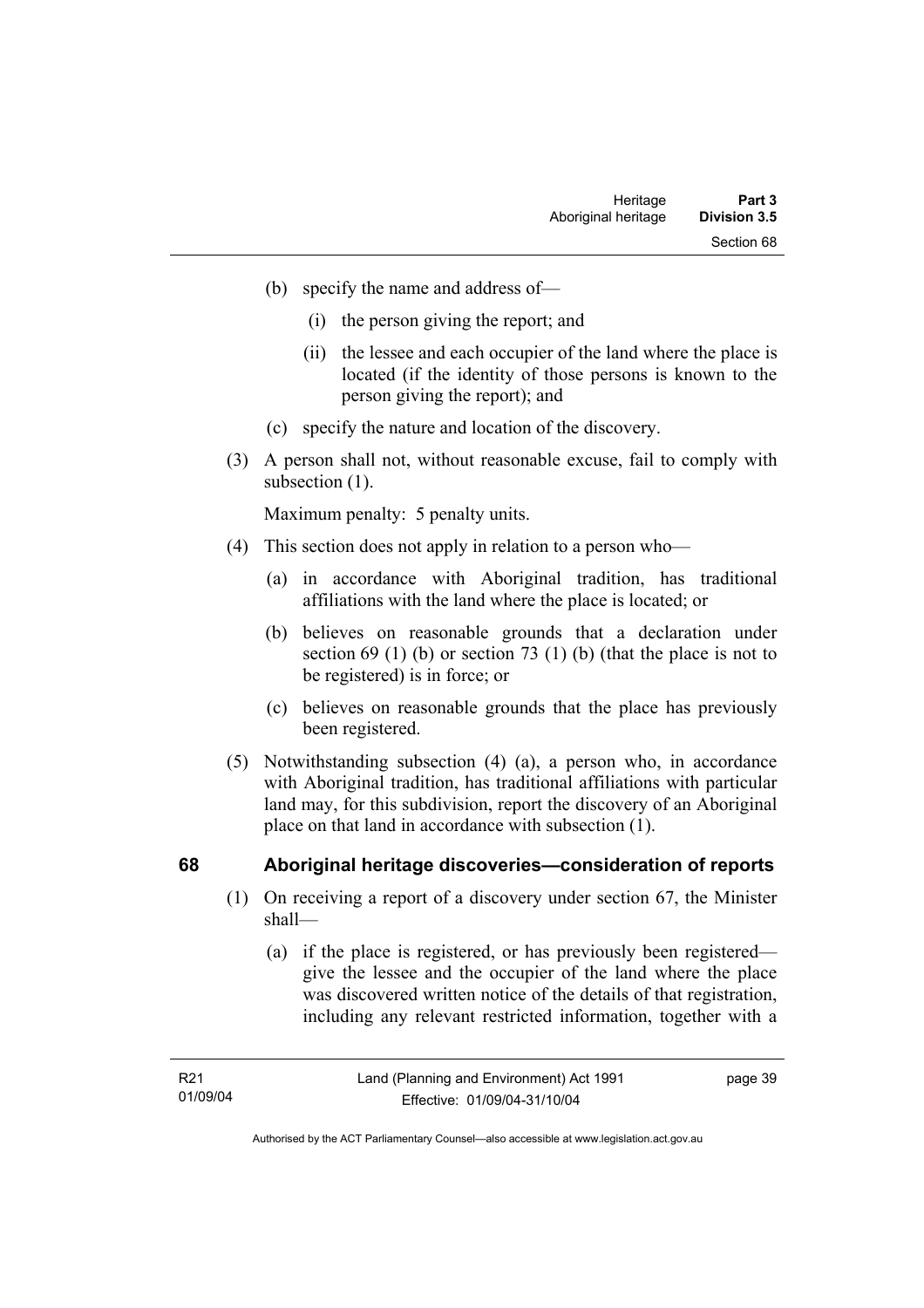statement of the effect of that registration (if it is still in force); or

- (b) if the place has never been registered—direct the heritage council to report to the Minister within 21 days about the heritage significance of the place or object.
- *Note* For how documents may be given, see Legislation Act, pt 19.5.
- (2) The heritage council shall—
	- (a) prepare a report for submission to the Minister in compliance with a direction under subsection (1) (b); and
	- (b) in preparing that report, consult with, and consider the views of—
		- (i) the lessee and the occupier of the place; and
		- (ii) the person who reported the discovery; and
		- (iii) any relevant Aboriginal organisation.

#### **69 Aboriginal heritage discoveries—Ministerial directions and declarations**

- (1) Within 14 days after receiving a report from the heritage council under section 68, the Minister must, in writing—
	- (a) direct the heritage council to notify an interim heritage places register under section 60 that would have the effect of registering the place on particular terms; or
	- (b) declare that the place is not to be registered, and give written notice of the declaration to—
		- (i) the lessee and the occupier of the land where the place was discovered; and
		- (ii) the person who reported the discovery; and
		- (iii) any relevant Aboriginal organisation.

page 40 Land (Planning and Environment) Act 1991 Effective: 01/09/04-31/10/04

R21 01/09/04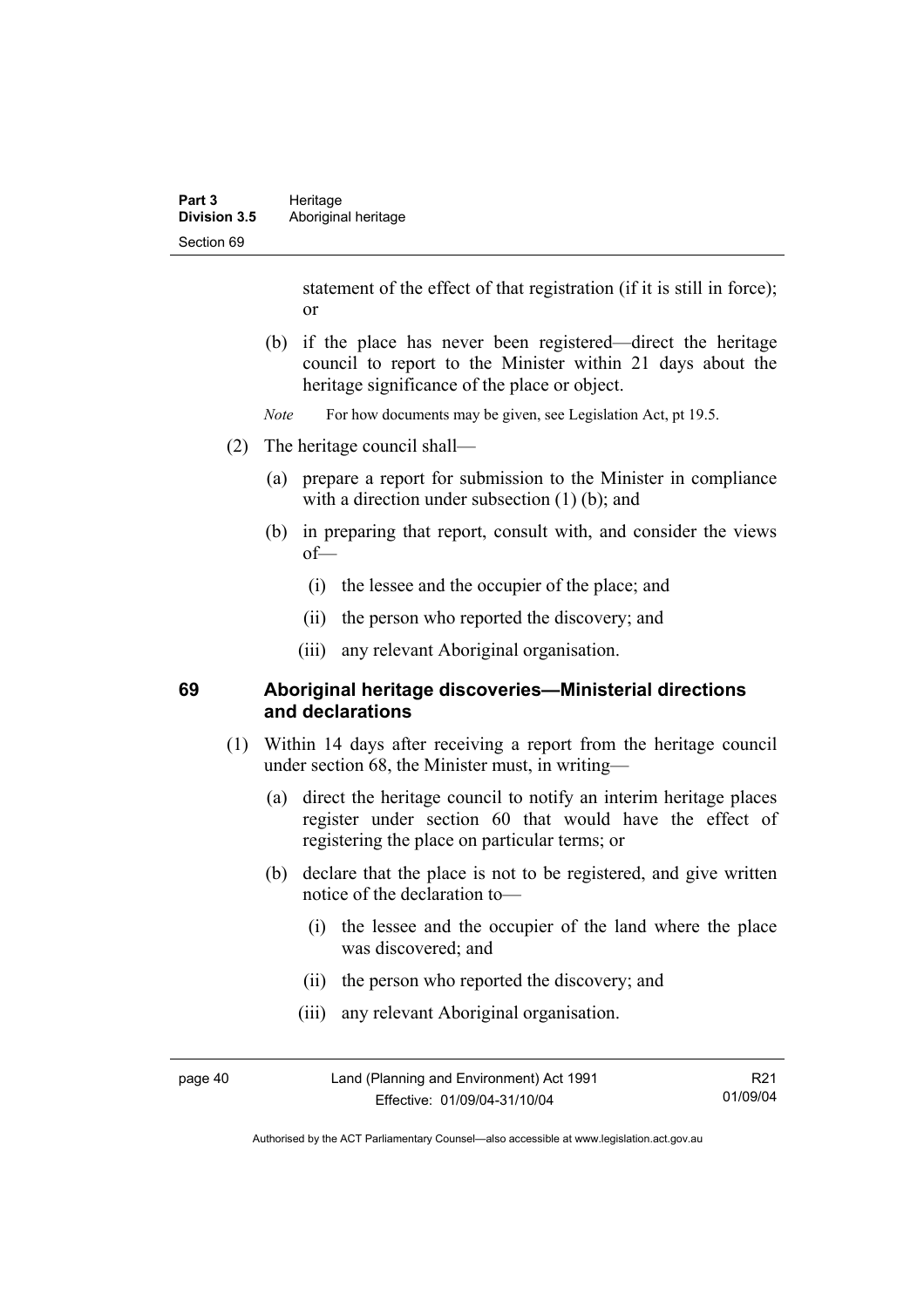- (2) Before making a decision under subsection (1), the Minister shall consult with the people mentioned in subsection (1) (b).
- (3) In making a decision under subsection (1), the Minister shall—
	- (a) after taking into account the report of the heritage council consider whether the place is of sufficient heritage significance to be registered; and
	- (b) after taking into account the views of the people consulted under subsection (2), consider the effect of registration on their interests.
- (4) If the Minister makes a decision under subsection (1) (a), section 60 and section 61 apply in relation to a decision of the Minister under subsection (1) (a) as if the references in those sections to a decision of the heritage council to include a provision in an interim heritage places register were references to that decision of the Minister.
- (5) The following are notifiable instruments:
	- (a) a direction under subsection (1) (a);
	- (b) a declaration under subsection (1) (b).
	- *Note* A notifiable instrument must be notified under the Legislation Act.
- (6) A direction or declaration must be notified under the Legislation Act within 14 days after it is made.

# **Subdivision 3.5.3 Protection of unregistered Aboriginal heritage**

### **70 Damaging unregistered Aboriginal places**

A person shall not without reasonable excuse, disturb, damage or destroy or cause or permit to be disturbed, damaged or destroyed an unregistered Aboriginal place, unless—

(a) that place has previously been registered; and

page 41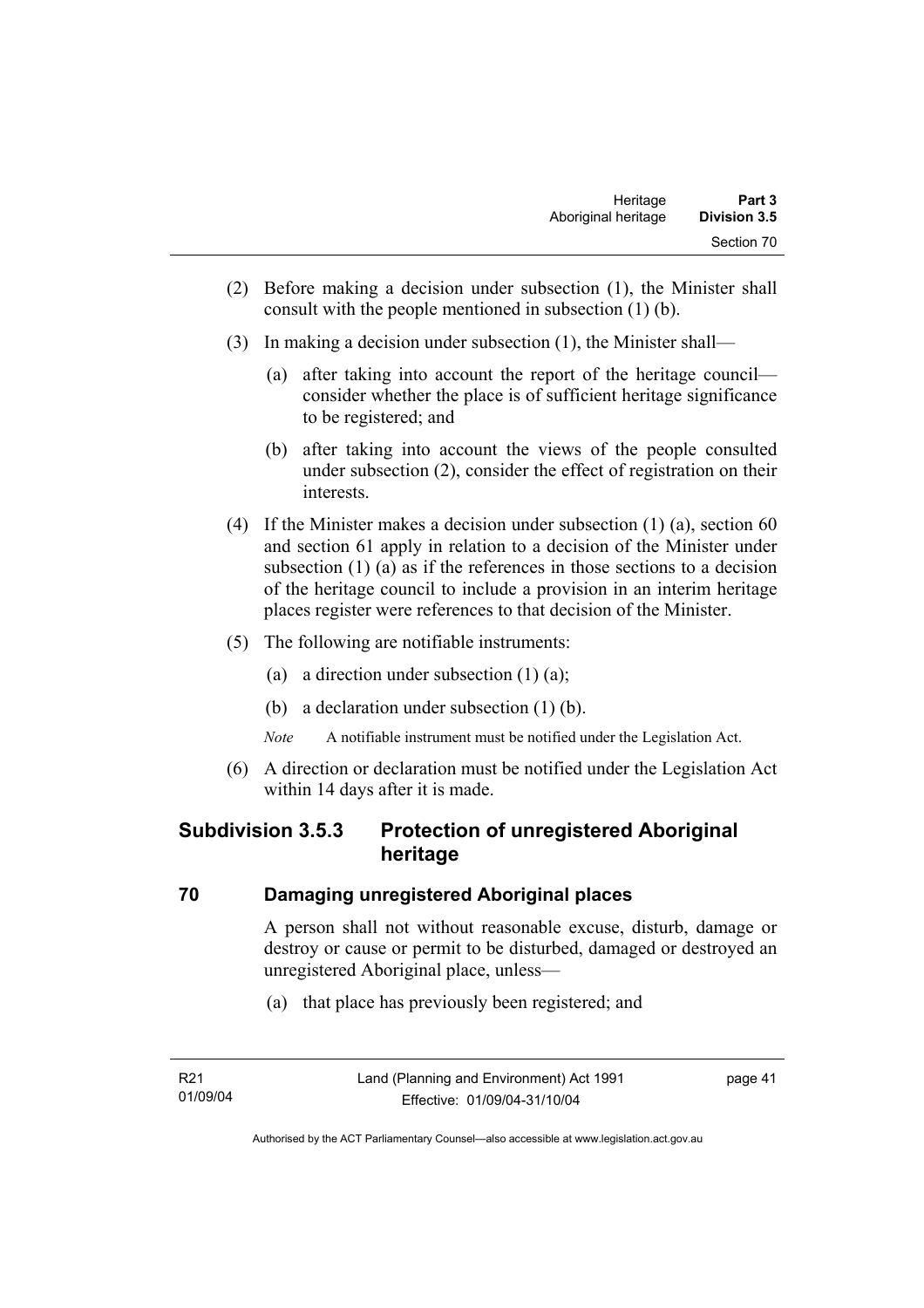(b) that registration has been cancelled.

Maximum penalty: 50 penalty units, imprisonment for 6 months or both.

### **71 Orders for protection of unregistered Aboriginal places application of pt 6**

(1) In this section:

*order* means an order referred to in subsection (2).

- (2) The Minister may make an order under division 6.3 in relation to the disturbance, damage or destruction of an unregistered Aboriginal place except if—
	- (a) a declaration under section  $69 (1) (b)$  or section  $73 (1) (b)$  is in force in relation to that place; or
	- (b) the place has previously been registered.
- (3) For division 6.3 in its application to an order, the disturbance, damage or destruction referred to in subsection (2) is to be taken to be a controlled activity.
- (4) In deciding whether to make an order, the Minister shall consider whether the relevant controlled activity is likely to affect adversely the heritage significance of the place.
- (5) An order—
	- (a) shall specify the grounds on which the order is made; and
	- (b) may direct any person against whom it is made—
		- (i) to stop disturbing, damaging or destroying an unregistered Aboriginal place; or
		- (ii) not to begin disturbing, damaging or destroying such a place.

Authorised by the ACT Parliamentary Counsel—also accessible at www.legislation.act.gov.au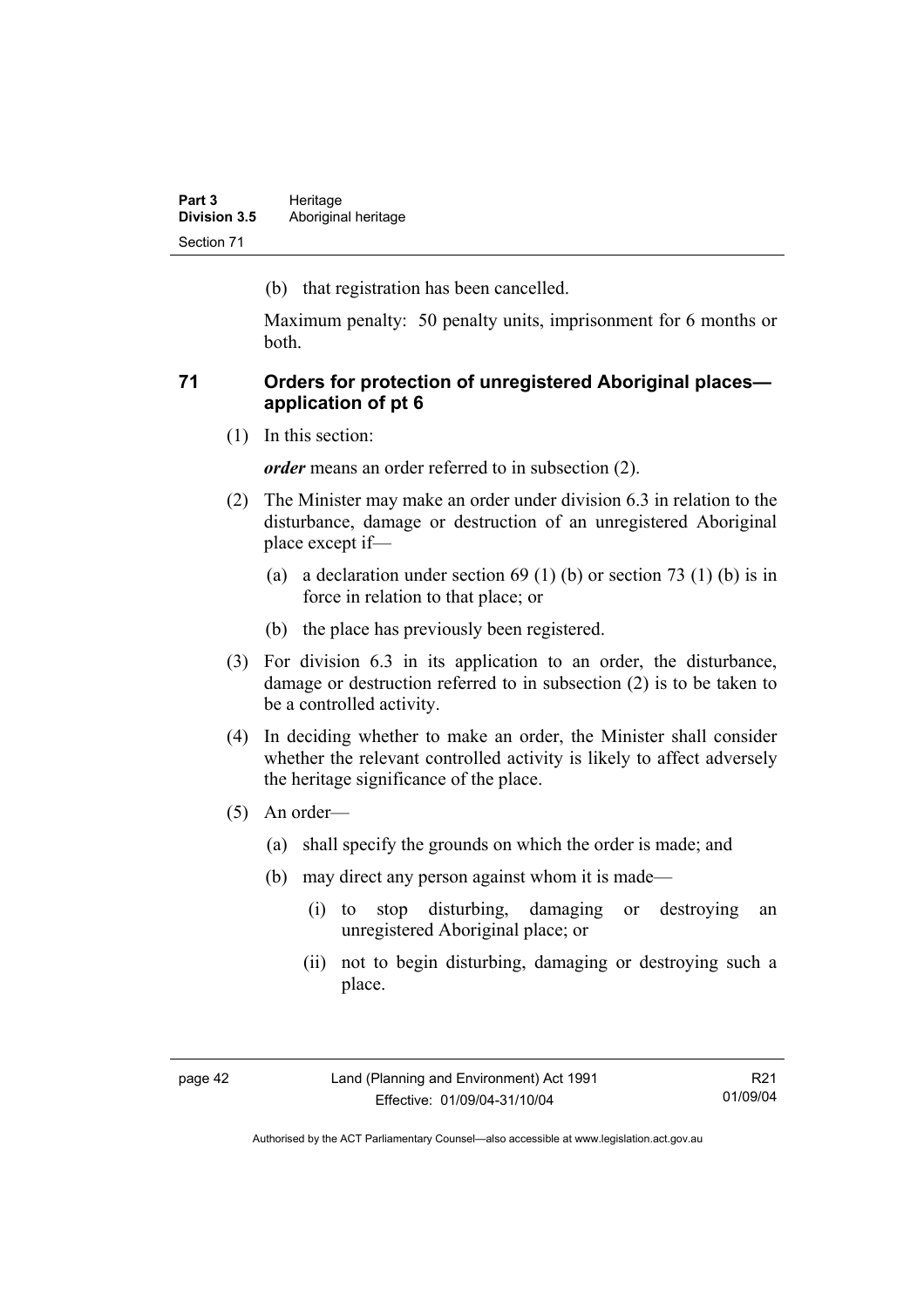- (6) An order shall remain in force for the period, not longer than 35 days, specified in the order.
- (7) Section 257 (Content of orders) does not apply to an order made for this section.

#### **72 Orders—reports by heritage council**

- (1) If the Minister makes an order for section 71, he or she shall direct the heritage council to report within 21 days about the heritage significance of the relevant place.
- (2) The heritage council shall—
	- (a) prepare a report for submission to the Minister in compliance with a direction under subsection (1); and
	- (b) in preparing that report, consult with, and consider the views of—
		- (i) the lessee and the occupier of the place; and
		- (ii) the person who reported the discovery; and
		- (iii) any relevant Aboriginal organisation.

#### **73 Orders—Ministerial directions and declarations**

- (1) Within 14 days after receiving a report from the heritage council under section 72, the Minister must, in writing—
	- (a) direct the heritage council to notify an interim heritage places register under section 60 that would have the effect of registering the place on particular terms; or
	- (b) declare that the place is not to be registered, and give written notice of the declaration to—
		- (i) the lessee and the occupier of the land where the place was discovered; and
		- (ii) any relevant Aboriginal organisation.

| R <sub>21</sub> | Land (Planning and Environment) Act 1991 | page 43 |
|-----------------|------------------------------------------|---------|
| 01/09/04        | Effective: 01/09/04-31/10/04             |         |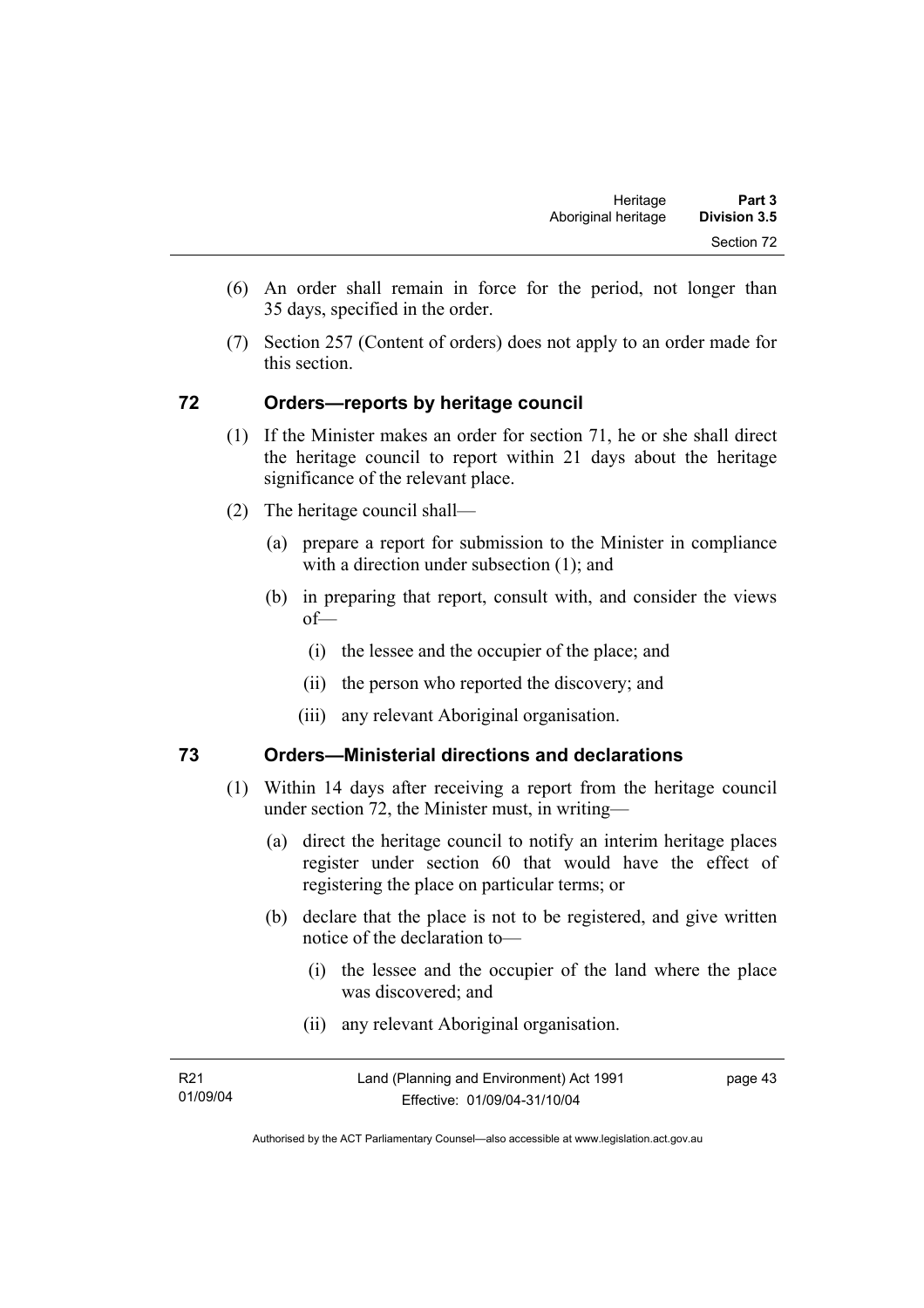- (2) Before making a decision under subsection (1), the Minister shall consult with the persons referred to in subsection (1) (b).
- (3) In making a decision under subsection (1), the Minister shall—
	- (a) taking into account the report of the heritage council, consider whether the place is of sufficient heritage significance to be registered; and
	- (b) taking into account the views of the people consulted under subsection (2), consider the effect of registration on their interests; and
	- (c) taking into account that report and those views, consider whether there is any prudent and feasible alternative to the activity in relation to which the order is in force.
- (4) If the Minister makes a decision under subsection (1) (a), section 60 and section 61 apply in relation to a decision of the Minister under subsection (1) (a) as if the references in those sections to a decision of the heritage council to include a provision in an interim heritage places register were references to that decision of the Minister.
- (5) The following are notifiable instruments:
	- (a) a direction under subsection  $(1)$   $(a)$ ;
	- (b) a declaration under subsection (1) (b).
	- *Note* A notifiable instrument must be notified under the Legislation Act.
- (6) A direction or declaration must be notified under the Legislation Act within 14 days after it is made.

# **Subdivision 3.5.4 Compensation claims**

#### **74 Definitions for sdiv 3.5.4**

In this subdivision:

*compensation* means compensation under section 78.

Land (Planning and Environment) Act 1991 Effective: 01/09/04-31/10/04

R21 01/09/04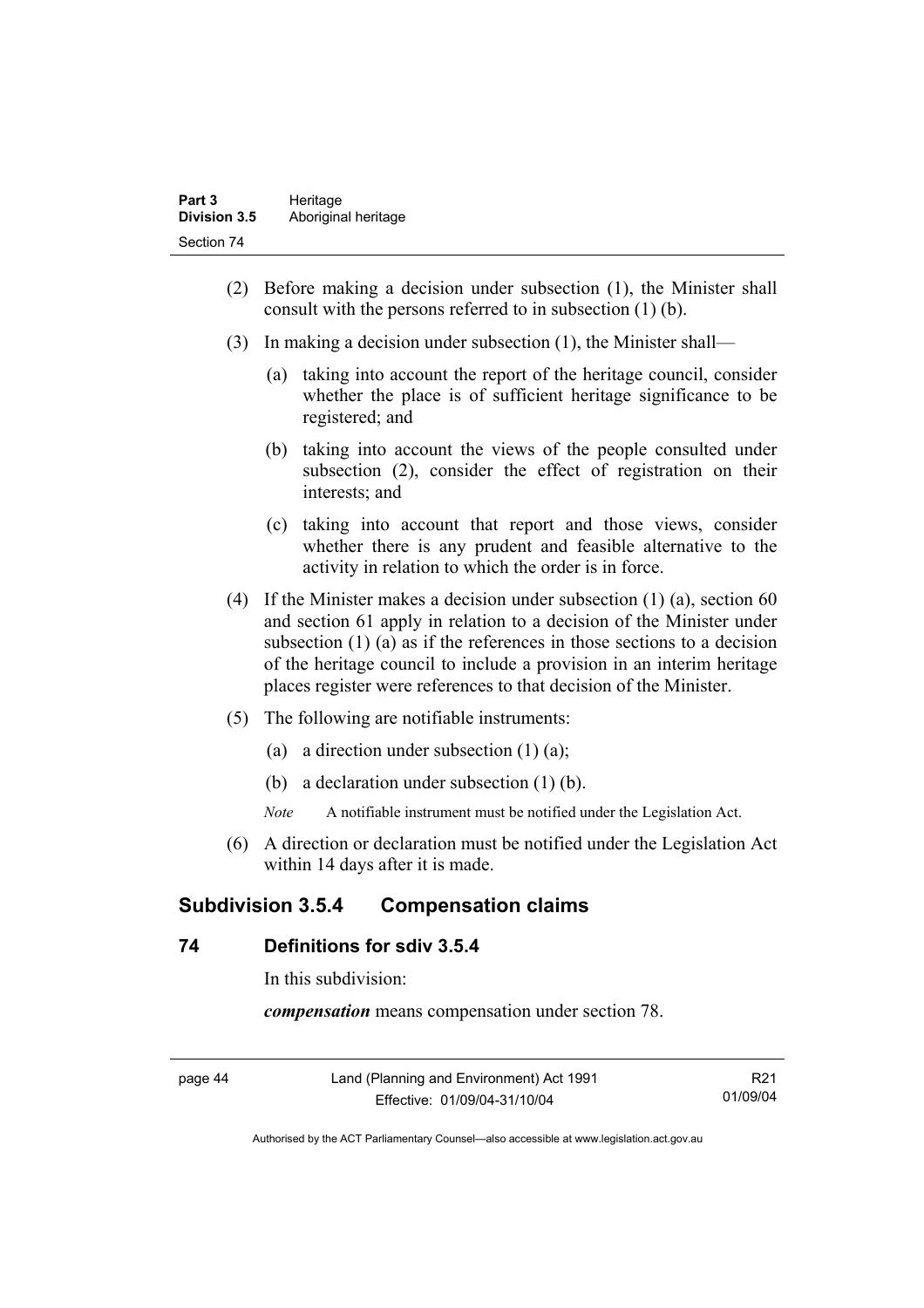#### **75 Application of sdiv 3.5.4**

This subdivision applies if—

- (a) a person reports the discovery of an unregistered place in accordance with section 67; or
- (b) an order referred to in section 71 (2) is made in relation to a place; or
- (c) a place is registered in an interim heritage places register under a direction under section 69 (1) (a) or section 73 (1) (a) following a report or order mentioned in paragraph (a) or (b); or
- (d) a place is registered in the heritage places register because of its registration in an interim heritage places register under a direction under section 69 (1) (a) or section 73 (1) (a).

### **76 Right to compensation**

- (1) In a circumstance in which this subdivision applies, on application in accordance with subsection (4) the Minister shall, on behalf of the Territory, compensate the applicant for loss or damage—
	- (a) directly attributable to that circumstance; and
	- (b) that arises out of any contractual or statutory obligations incurred by the applicant before the occurrence of that circumstance.
- (2) If this subdivision applies in relation to more than 1 circumstance relating to the same land—
	- (a) the Minister may compensate the applicant under subsection (1) for the combined loss or damage directly attributable to that combination of circumstances; and
	- (b) such compensation is only payable for loss or damage in relation to contractual or statutory obligations incurred by the

page 45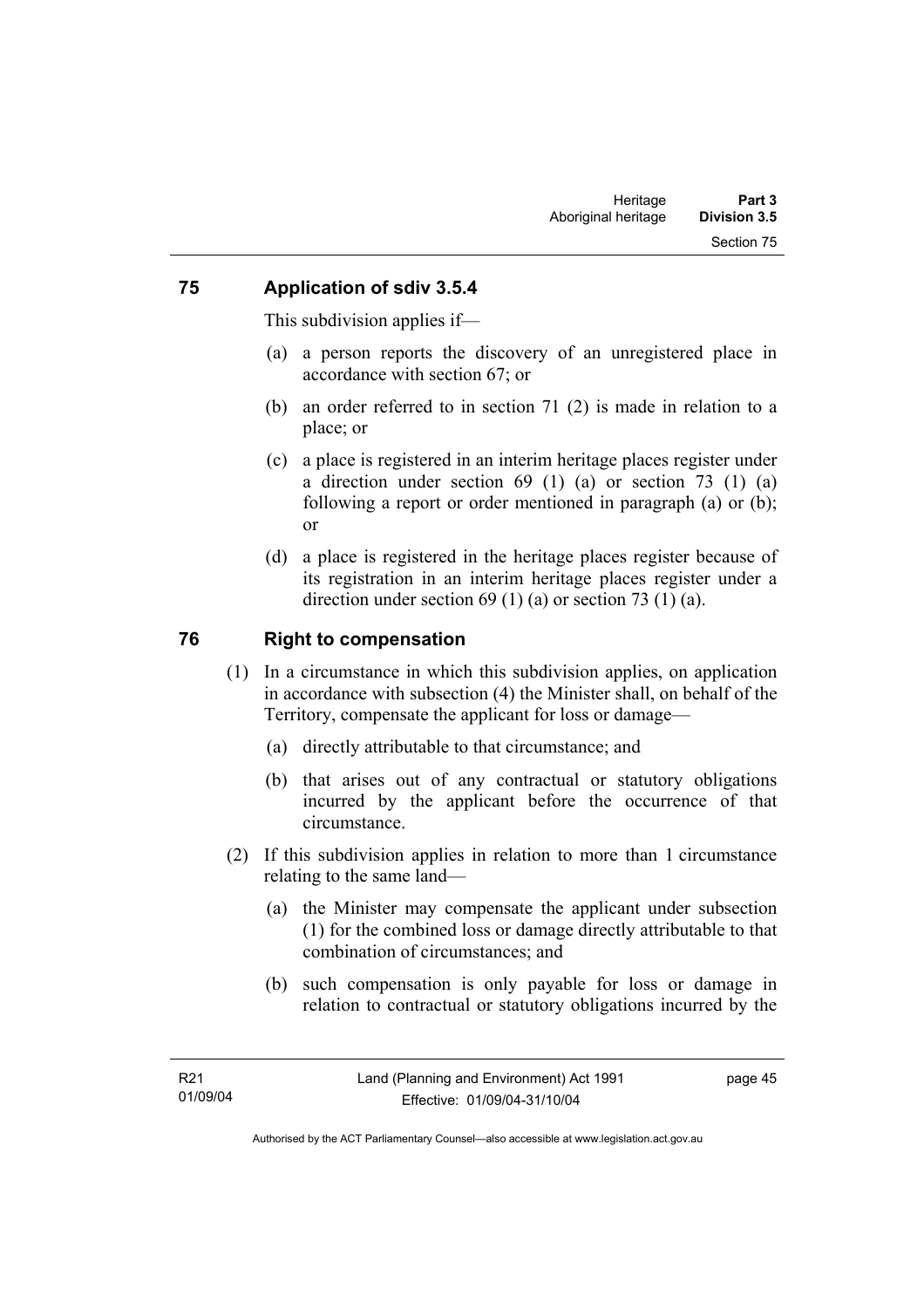| Part 3              | Heritage            |
|---------------------|---------------------|
| <b>Division 3.5</b> | Aboriginal heritage |
| Section 77          |                     |

applicant before the occurrence of the earliest of those circumstances.

- (3) If an order referred to in section 71 is made against a person, no compensation is payable to that person for any loss or damage attributable to that order being made, or to any subsequent registration of the relevant place, that arises out of an obligation incurred by the applicant if, at the time the obligation was incurred, the applicant believed that the relevant place was an Aboriginal place.
- (4) An application for compensation shall be made within 1 year of the date of occurrence of the latest of the relevant circumstances because of which this subdivision applies.
- (5) If this subdivision applies, no amount for damages or compensation is payable to any person only because of the circumstances of that application, except under this subdivision.

#### **77 Loss for which compensation is recoverable**

- (1) Compensation is only payable for loss or damage attributable to the application of this subdivision that—
	- (a) is capable of being assessed by way of a liquidated amount; and
	- (b) takes into account any opportunity for recovery of taxes or diminution of tax liabilities; and
	- (c) is not otherwise capable of recovery or mitigation, or further recovery or mitigation.
- (2) Loss for which compensation is payable includes—
	- (a) expenditure incurred in the preparation of plans for the purposes of any work in relation to which the compensation is sought; and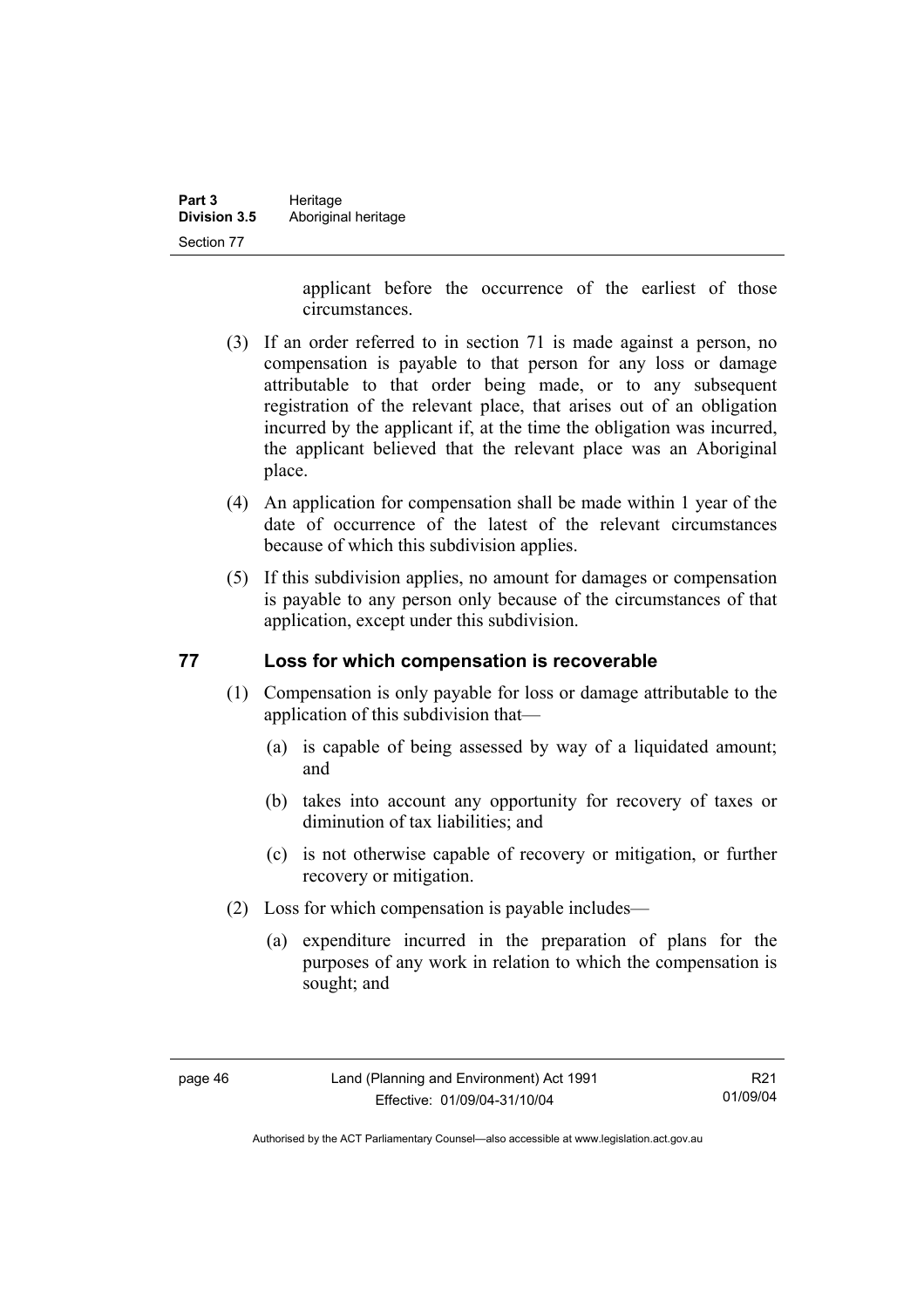- (b) any other expenditure necessarily preparatory to carrying out that work; and
- (c) the cost of acquisition of any land or object, including any incidental costs.
- (3) Loss for which compensation is payable does not include—
	- (a) any capital costs or capital depreciation except for expenditure or costs referred to in subsection (2); or
	- (b) any amount in relation to the prospective use of the land in relation to which this subdivision applies, except if—
		- (i) that land is registered in the heritage places register; and
		- (ii) that use is consistent with the requirements of the register.

### **78 Amount of compensation**

- (1) Subject to section 77, if the Minister decides that compensation should be paid to an applicant, the Territory shall pay the applicant the amount determined by the Minister by written notice to the applicant.
- (2) If an applicant, by written notice to the Minister, disputes the amount of compensation determined under subsection (1), the Minister may, by written notice to the applicant, revise that determination in accordance with a determination—
	- (a) of a valuer appointed by agreement between the Minister and the applicant; or
	- (b) arrived at by another method agreed between the Minister and the applicant.

### **79 Consultation with applicants**

Before giving an applicant for compensation a notice in accordance with section 282A (1) (b), the Minister shall—

page 47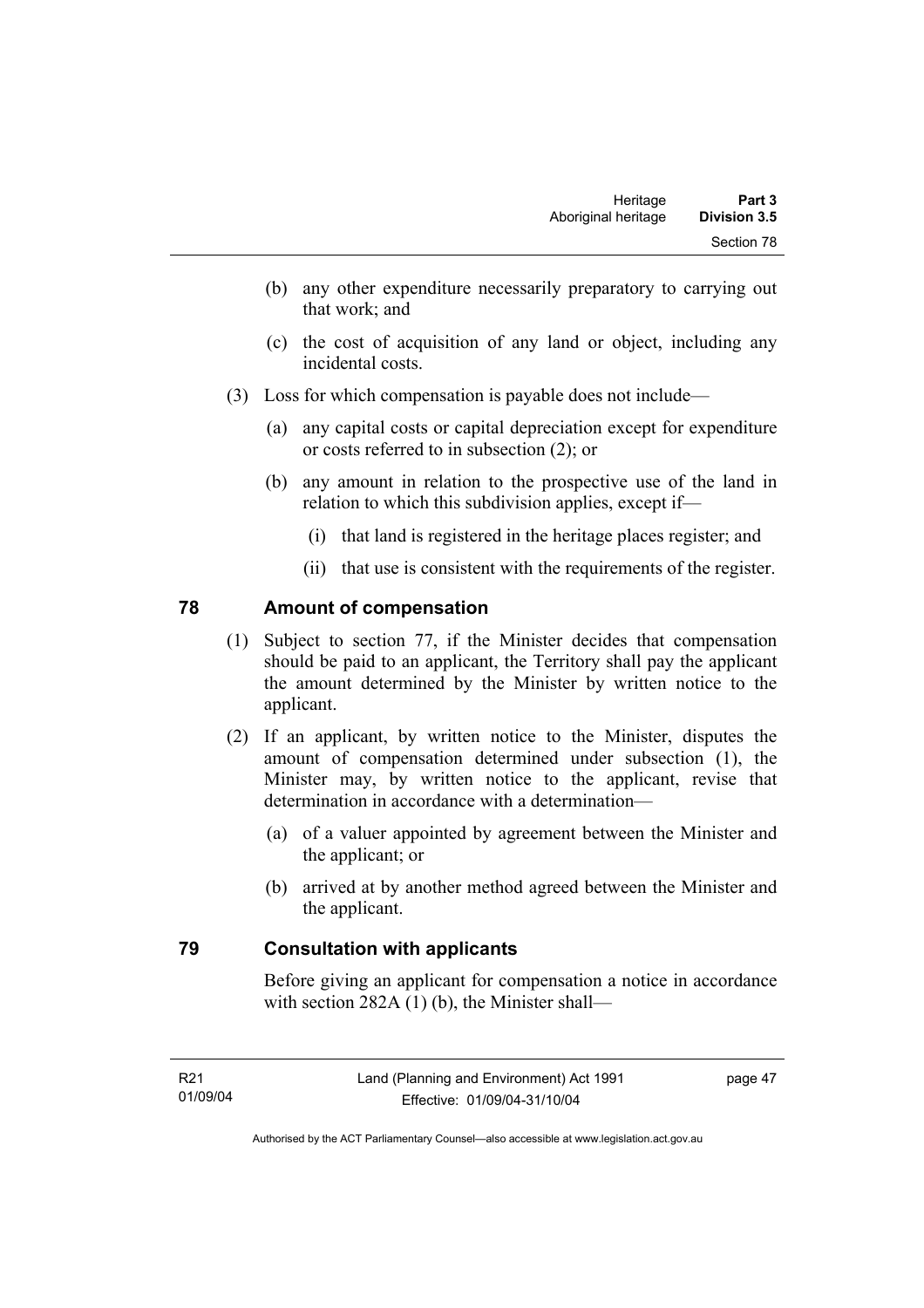- (a) consult with the applicant; and
- (b) consider the views of the applicant;

about the Minister's proposed decision.

#### **80 Notice of decisions about compensation**

- (1) If the Minister decides to grant an applicant compensation, he or she shall notify the applicant within 60 days after receiving the application.
- (2) Notice in accordance with section 282A (1) (b) shall be given within 60 days of receiving the application to which the notice relates.

# **Subdivision 3.5.5 Consultation in relation to registers**

### **81 Consultation with Aboriginal organisations**

- (1) This section applies if the heritage council is preparing an interim heritage places register, or a revision of such a register, that relates to an Aboriginal place.
- (2) If this section applies, the heritage council shall consult with, and consider the views of, any relevant Aboriginal organisation about the effect of the interim register or revision on Aboriginal tradition.
- (3) In this section:

*Aboriginal place* includes a place that the heritage council at one time considered to be an Aboriginal place, but that the heritage council no longer considers to be an Aboriginal place.

# **Subdivision 3.5.6 Restricted information**

### **82 Restricted information**

 (1) If, in the Minister's opinion, the public disclosure of particular information about the location or nature of an Aboriginal place would be likely to have a significant adverse effect on—

R21 01/09/04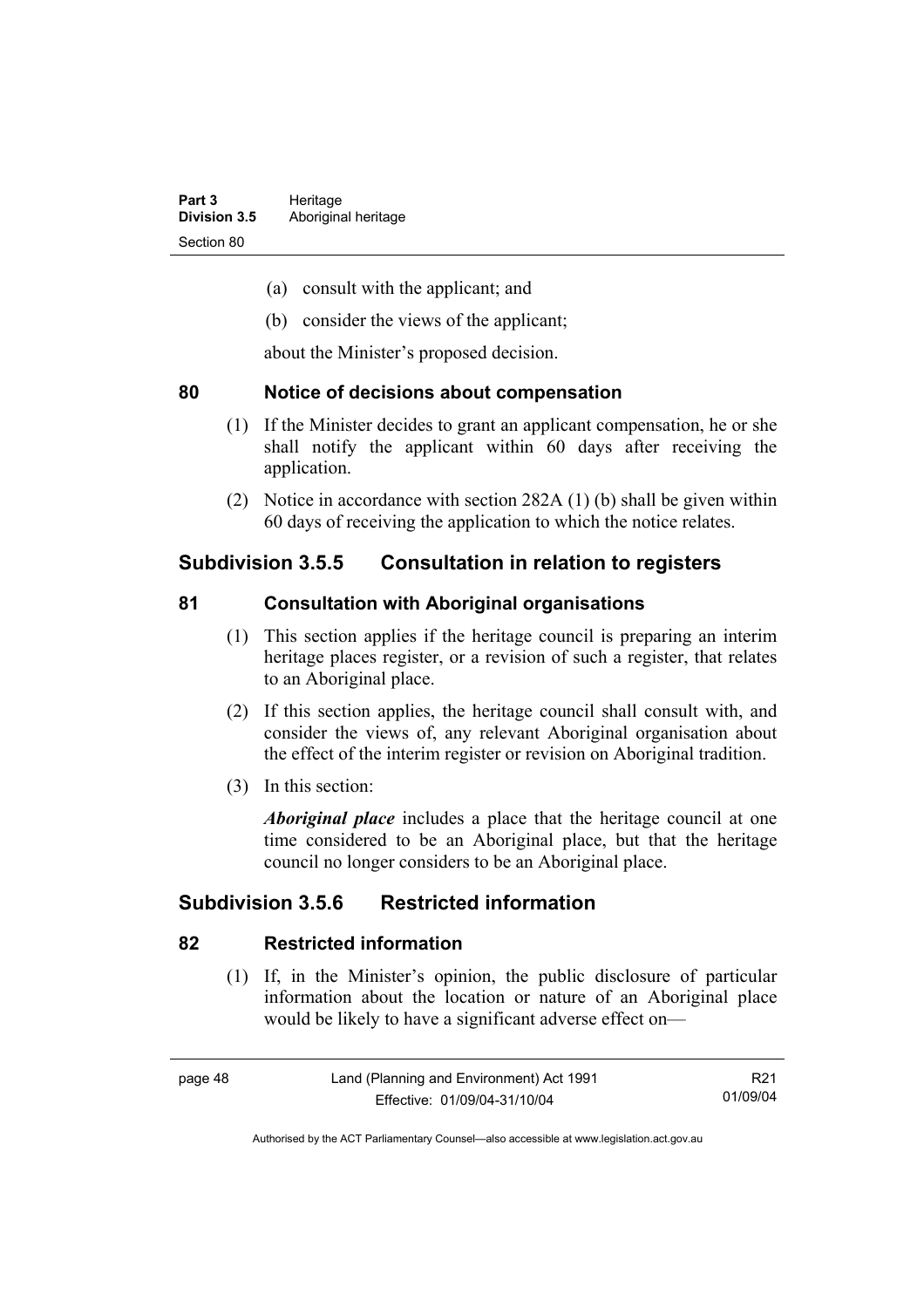- (a) Aboriginal tradition; or
- (b) the heritage significance of the place;

the Minister shall, in writing, declare that information to be restricted information for this Act.

- (2) The Minister shall not make a declaration under subsection (1) without first consulting with, and considering the views of—
	- (a) the heritage council; and
	- (b) any relevant Aboriginal organisation;

about the relevant information.

- (3) The Minister shall give a copy of a declaration under subsection (1)  $to$ —
	- (a) the lessee and the occupier of any land in relation to which the declaration is given; and
	- (b) the heritage council; and
	- (c) any relevant Aboriginal organisation.
	- *Note* For how documents may be given, see Legislation Act, pt 19.5.
- (4) A copy of a declaration given under subsection (3) (a) to the lessee or occupier of any land must be accompanied by a notice under section 282A (1) (Review of decisions).
- (5) The validity of a decision of the Minister to make a declaration under subsection (1) is not affected by a failure to comply with subsections  $(2)$ ,  $(3)$  and  $(4)$ .

#### **83 Publication of restricted information by public officials**

- (1) The Territory, the Executive, a Minister or a Territory authority shall not publish or cause to be published any restricted information about an Aboriginal place except—
	- (a) for this part or part 2; or

page 49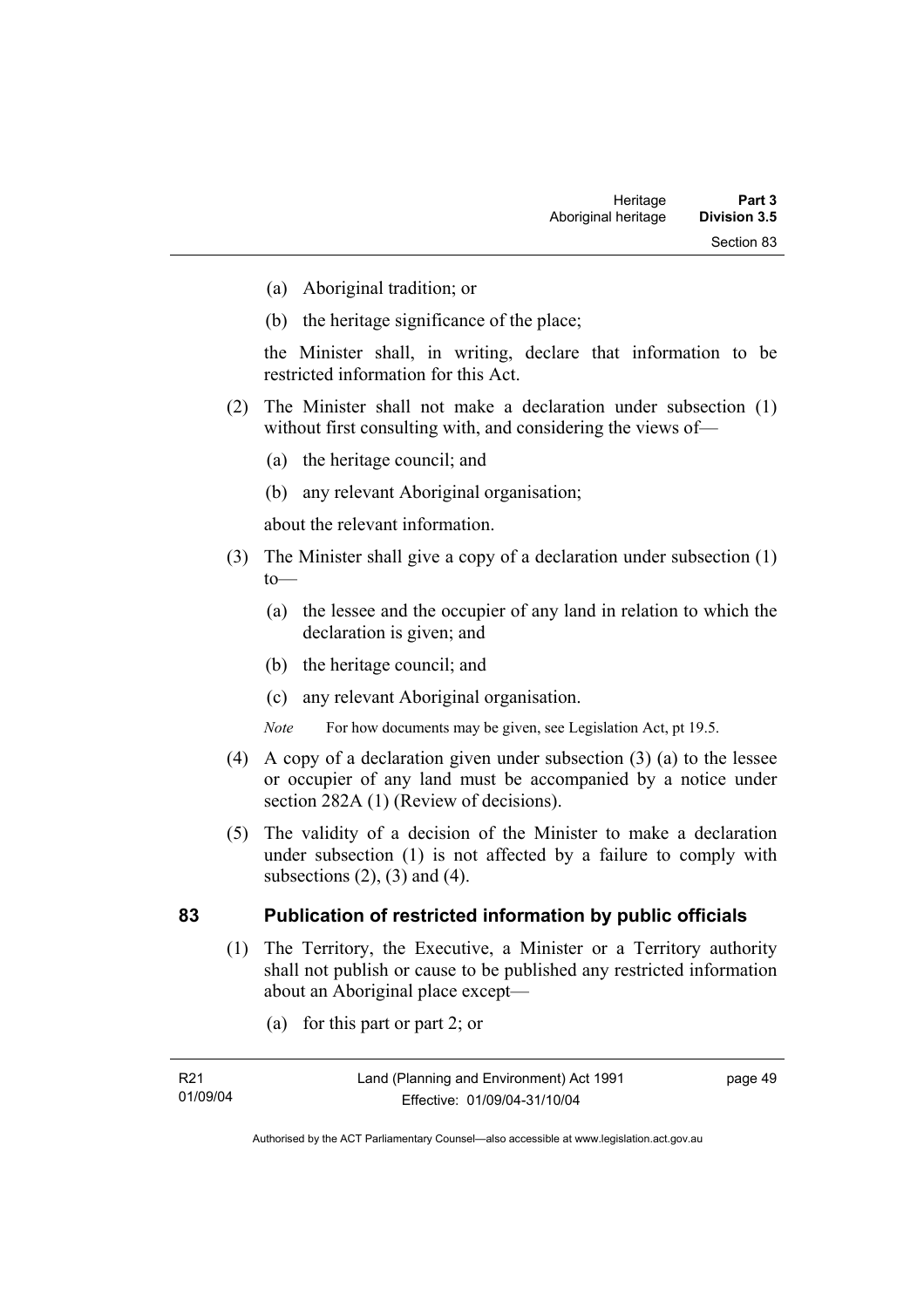- (b) in accordance with subsection (2); or
- (c) in accordance with the prescribed procedures.
- (2) For subsection (1) (b), restricted information may be published if the person or body responsible for its publication is satisfied on reasonable grounds that the publication would not have a significant adverse effect on—
	- (a) Aboriginal tradition; or
	- (b) the heritage significance of the relevant place.

#### **84 Publication of restricted information generally**

- (1) A person (other than a person referred to in section 83 (1)) shall not, without reasonable excuse, publish or cause to be published restricted information about an Aboriginal place except—
	- (a) in accordance with an approval under subsection (2); and
	- (b) if that publication is accompanied by a written statement in the form referred to in section 82 (4) (a).

Maximum penalty: 50 penalty units, imprisonment for 6 months or both.

- (2) On application in accordance with subsection (3), the heritage council shall, by written notice to the applicant, approve the publication of restricted information about an Aboriginal place if it is satisfied on reasonable grounds that the publication would not have a significant adverse effect on—
	- (a) Aboriginal tradition; or
	- (b) the heritage significance of the relevant place.
- (3) An application under subsection (2) shall be in writing specifying—
	- (a) the nature of the restricted information; and
	- (b) the reason for the proposed publication; and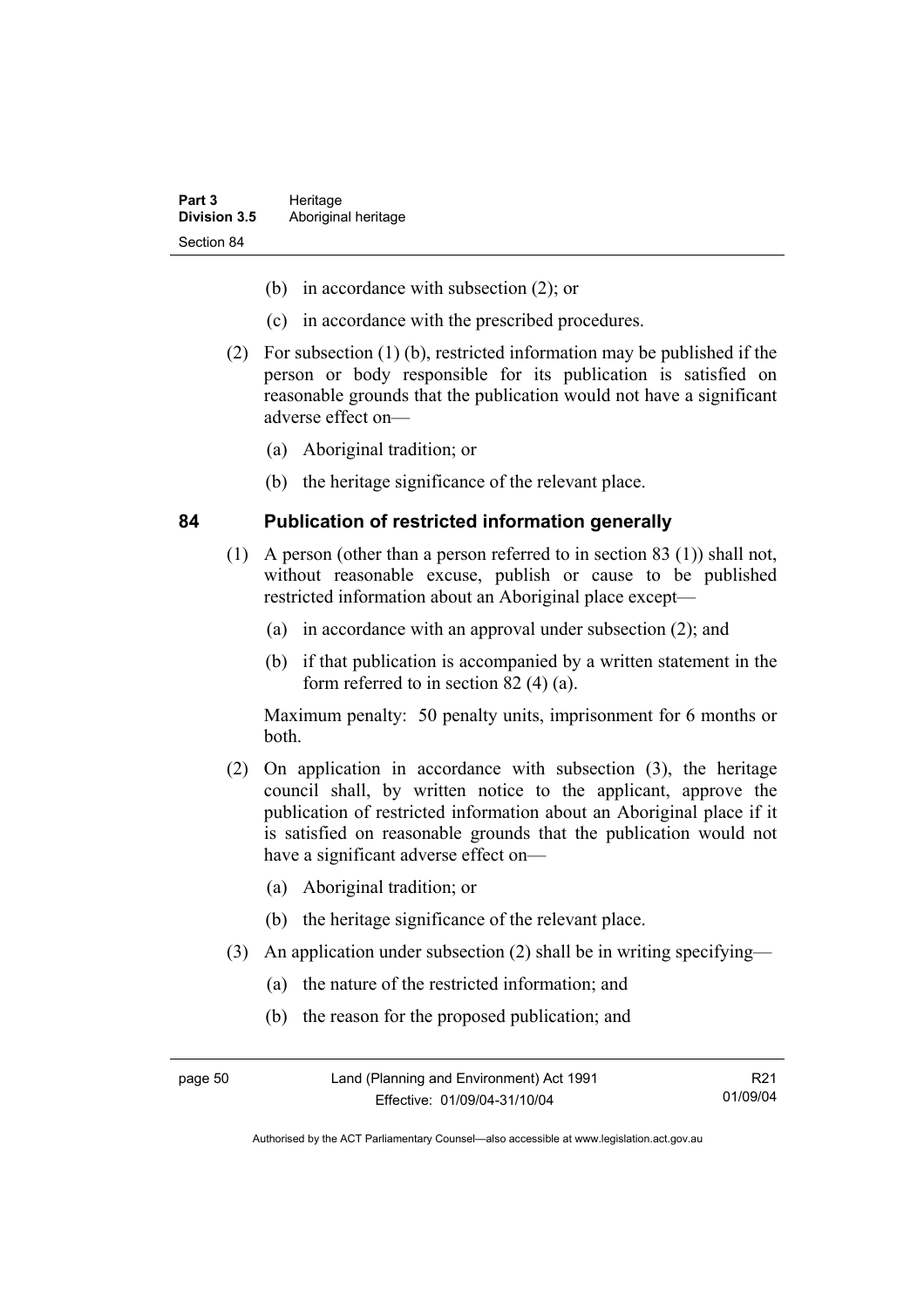(c) the nature of the proposed publication, including the person, persons or class of persons to whom or to which it is directed.

### **85 Access to restricted information**

- (1) On application in accordance with subsection (2) by—
	- (a) a lessee or an occupier of land; or
	- (b) if an interest in relation to land is being offered for sale—a person who is considering purchasing that interest;

the heritage council shall publish to that person any restricted information relevant to the conservation and use of that land.

- (2) An application shall be in writing accompanied by a written declaration—
	- (a) for subsection (1) (a)—specifying the capacity in which the applicant is applying; or
	- (b) for subsection (1) (b)—specifying the interest being offered for sale, and stating that the applicant is considering the purchase of that interest.
- (3) If the heritage council publishes restricted information to a person under subsection (1), the council shall give the person a written statement explaining the effect of the Minister's declaration that information is restricted information for this Act.

# **Division 3.6 Public access to heritage information**

# **Subdivision 3.6.1 Information about administrative action**

### **87 Application of sdiv 3.6.1**

This subdivision applies in relation to the following documents:

(a) reports under section 67;

page 51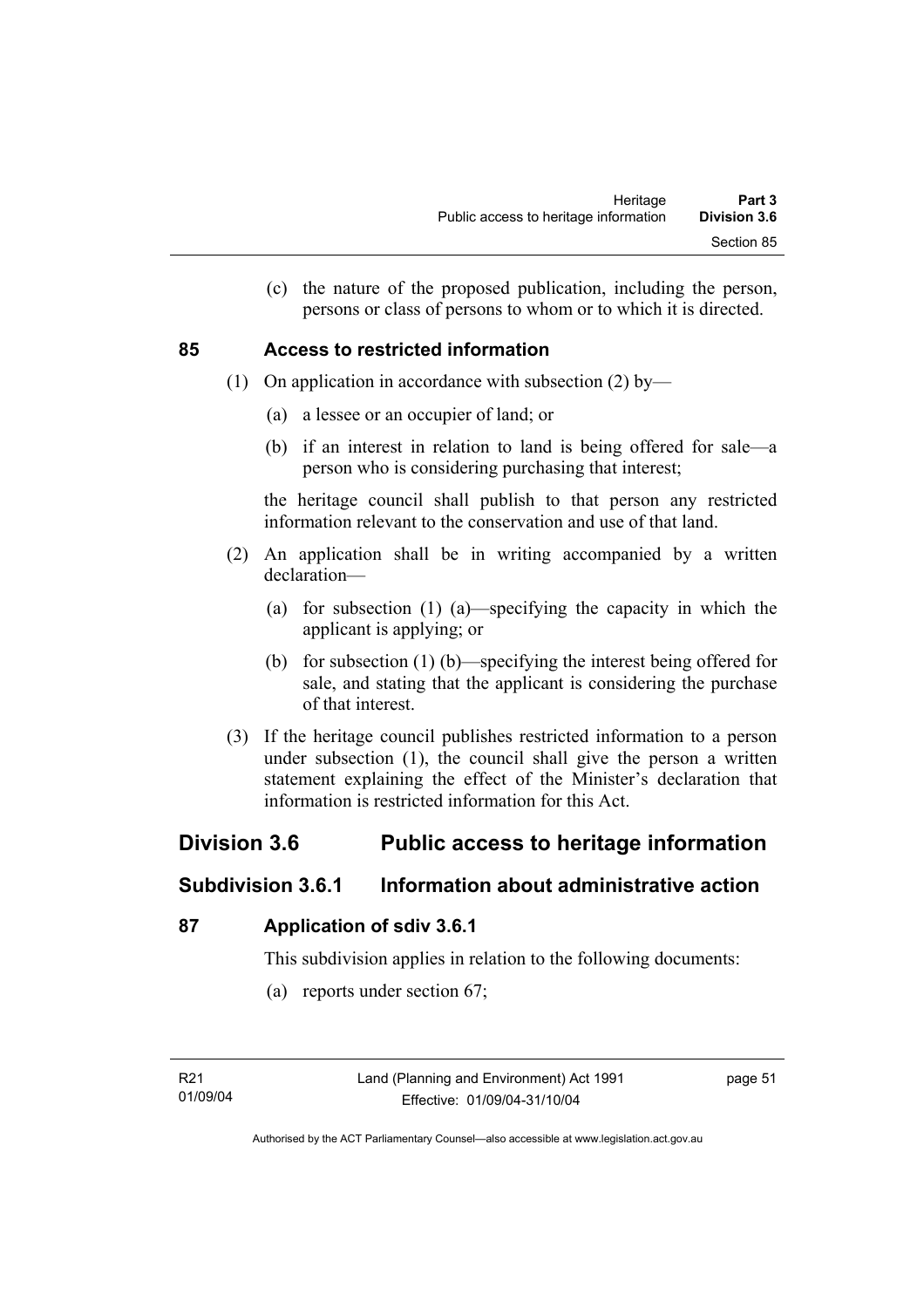- (b) declarations under section 69 (1) (b), while the declarations are in force;
- (c) orders referred to in section 71, while the orders are in force;
- (d) declarations under section 73 (1) (b), while the declarations are in force.

#### **88 Searching administrative records**

- (1) A person may, during office hours, inspect a document to which this subdivision applies, excluding any part of the document that—
	- (a) contains restricted information; or
	- (b) contains information that is the subject of a declaration under subsection (3).
- (2) On application by a person, the Minister shall give the person a copy of a document to which this subdivision applies, or any part of such document, excluding any part of the document that—
	- (a) contains restricted information; or
	- (b) contains information that is the subject of a declaration under subsection (3).
	- *Note* A fee may be determined under s 287 for this subsection.
- (3) The Minister may, by written notice to the applicant, declare that a document to which this subdivision applies, or a specified part of such a document, is not to be available for public inspection under subsection  $(1)$  or  $(2)$ .
- (4) The Minister shall only make a declaration under subsection (3) if he or she is satisfied that—
	- (a) information in the relevant application or part—
		- (i) relates to the personal or business affairs of a person; and
		- (ii) was supplied to the Minister in confidence; and

| page 52 | Land (Planning and Environment) Act 1991 | R21      |
|---------|------------------------------------------|----------|
|         | Effective: 01/09/04-31/10/04             | 01/09/04 |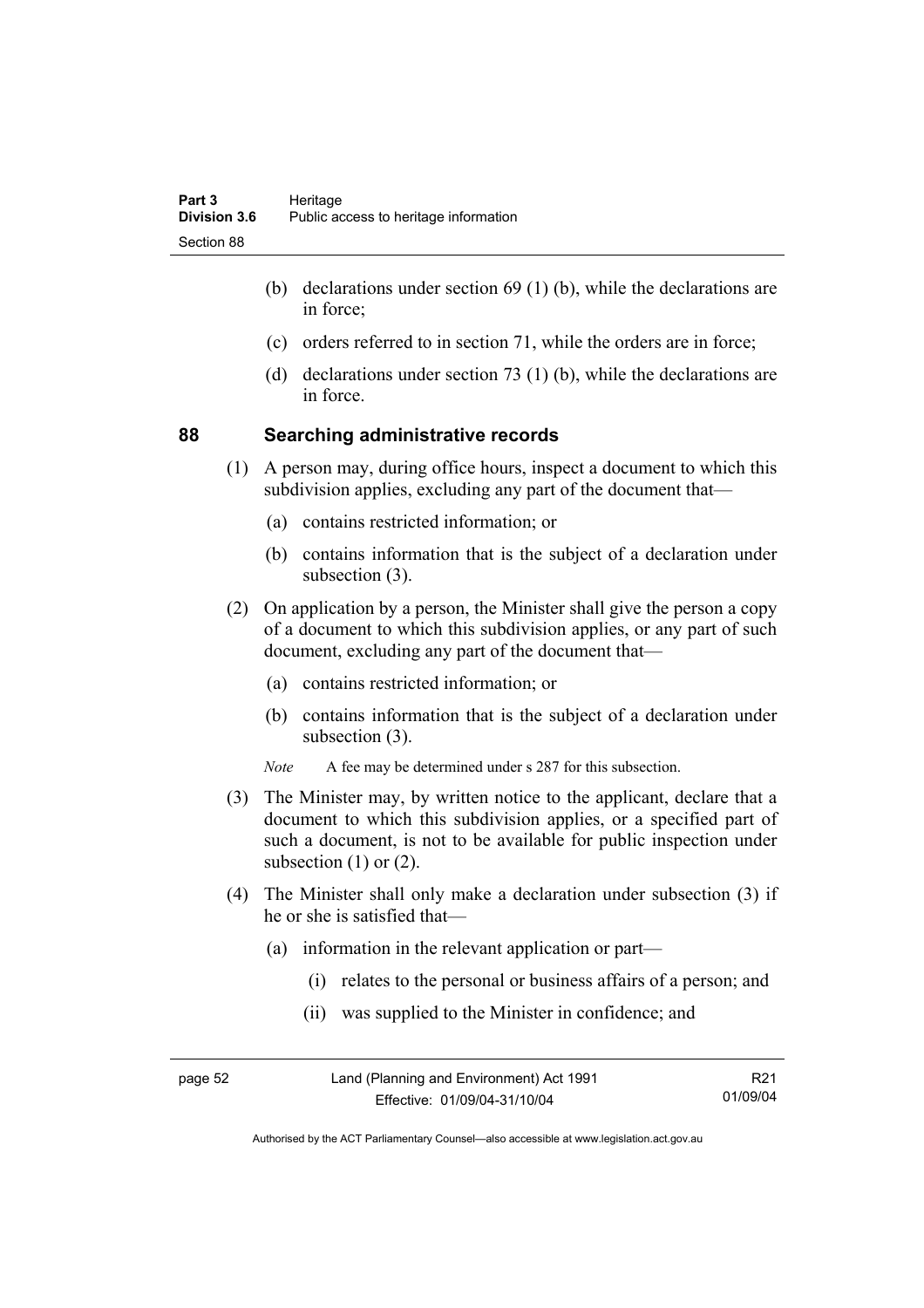(b) the publication of that information would not be in the public interest.

# **Subdivision 3.6.2 Access to heritage registers**

### **89 Searching heritage registers**

- (1) Anyone may, during office hours, inspect the heritage places register or interim heritage places register, other than any part that contains restricted information.
- (2) On application, the heritage council must give the applicant a copy of, or of any part of, the heritage places register or interim heritage places register, other than a part that contains restricted information.

- (3) On application to the heritage council in relation to a place mentioned in subsection (4), the heritage council must give the applicant a certificate stating—
	- (a) whether a declaration in relation to the place is in force under section 69 (1) (a) or section 73 (1) (a); or
	- (b) whether the place has previously been so listed, or proposed to be so listed.
- (4) Subsection (3) applies to a place that—
	- (a) is not listed in the heritage places register or an interim heritage places register; and
	- (b) is not, in an interim heritage places register, proposed to be listed in the corresponding heritage places register.

*Note* A fee may be determined under s 287 for this subsection and subsection (3).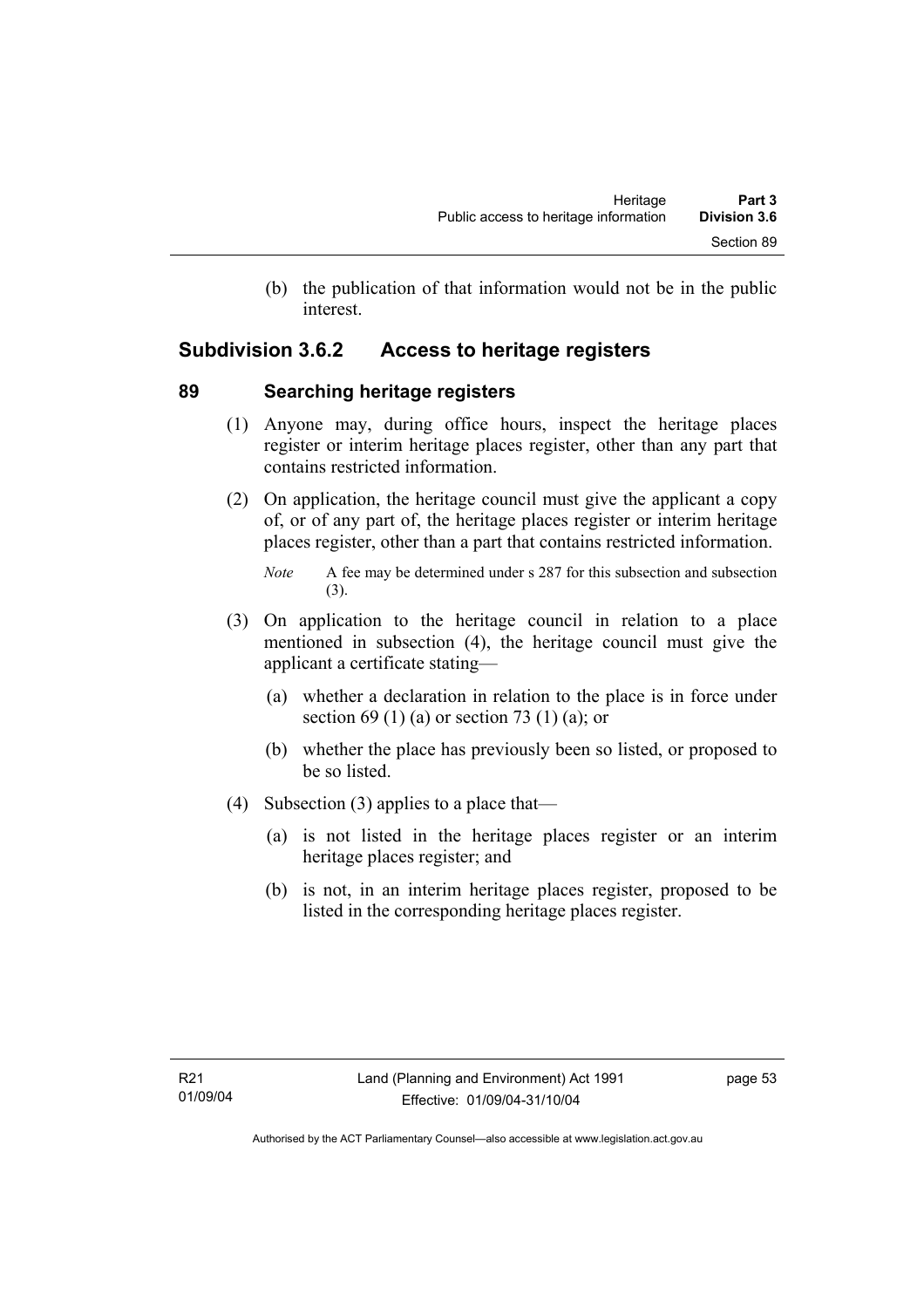# **Division 3.7 Australian Capital Territory Heritage Council**

#### **90 Definitions for div 3.7**

In this division:

*chairperson* means the chairperson of the heritage council appointed under section 99 (1).

*deputy chairperson* means the deputy chairperson of the heritage council appointed under section 99 (1).

*expert member* means a member appointed under section 96 (1).

*heritage objects register*—see the *Heritage Objects Act 1991*, section 4.

*member* means a member of the heritage council.

*permanent member* means a member mentioned in section 92 (a), and includes a deputy of a permanent member appointed under section 95 (1).

*secretary* means the secretary to the heritage council appointed under section 99 (2).

### **91 Establishment of heritage council**

The Australian Capital Territory Heritage Council is established.

#### **92 Constitution**

The heritage council consists of—

- (a) the planning and land authority and the conservator as permanent members; and
- (b) not more than 9 expert members.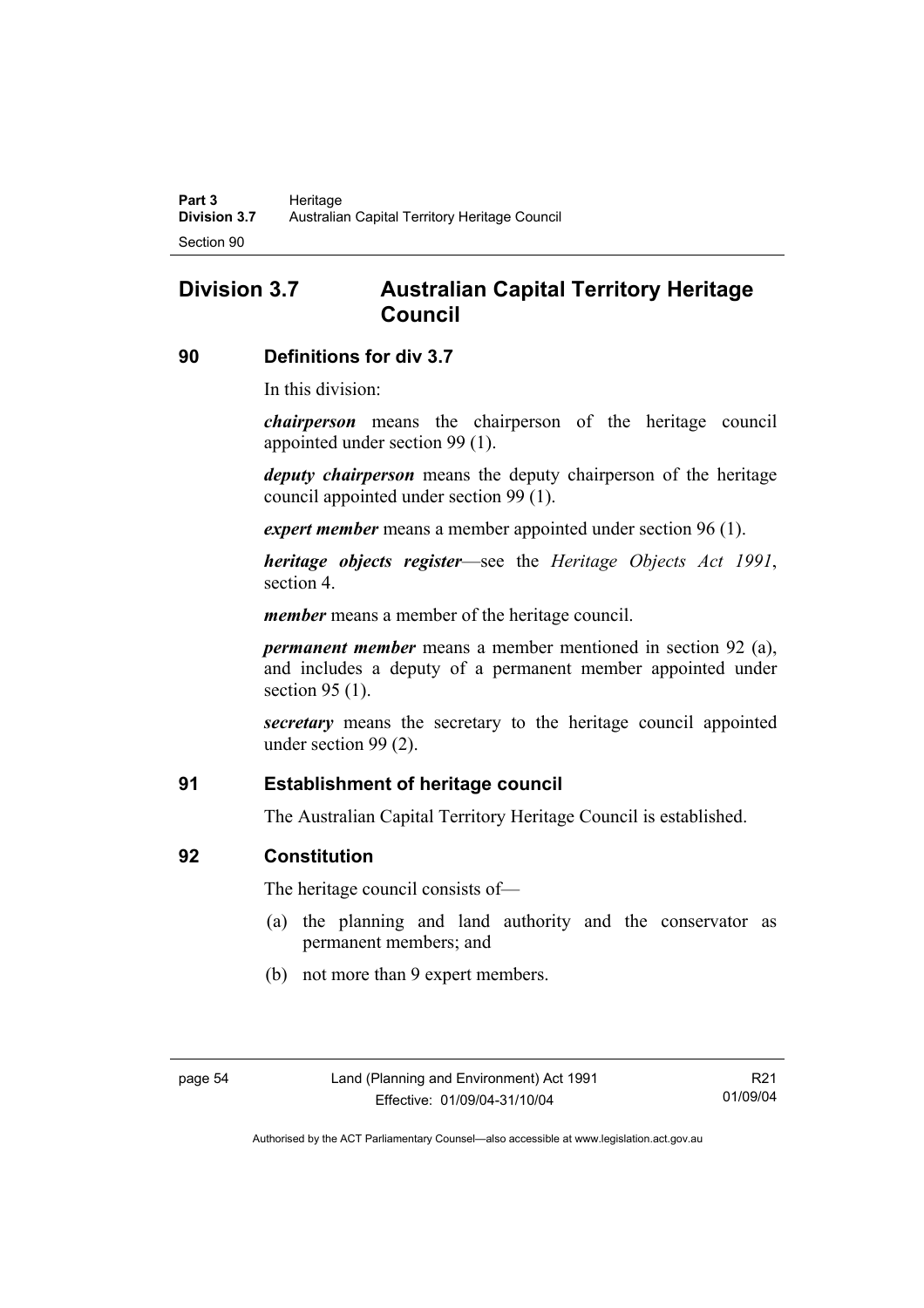#### **93 Functions of heritage council**

The heritage council has the following functions:

- (a) to advise the Minister about—
	- (i) the criteria for this part and the *Heritage Objects Act 1991* for deciding the heritage significance of places and objects; and
	- (ii) incentives for the conservation of the heritage significance of heritage places and heritage objects; and
	- (iii) the promotion of public awareness of heritage places and heritage objects; and
	- (iv) other matters about heritage significance in the ACT;
- (b) at the request of a Territory authority, to advise the authority about the matters mentioned in paragraph (a) as they relate to the exercise of the authority's functions under this Act or another Territory law;
- (c) to prepare an initial interim heritage places register and an initial interim heritage objects register and, subsequently, to prepare interim variations to the heritage places register and the heritage objects register;
- (d) any other function given to it under this Act or another Territory law.
- *Note* A provision of a law that gives an entity (including a person) a function also gives the entity powers necessary and convenient to exercise the function (see Legislation Act, s 196 and dict, pt 1, def of *entity*).

### **94 Ministerial directions**

- (1) The Minister may give the heritage council written directions—
	- (a) about the policy and objectives it should pursue in the exercise of its functions; or

page 55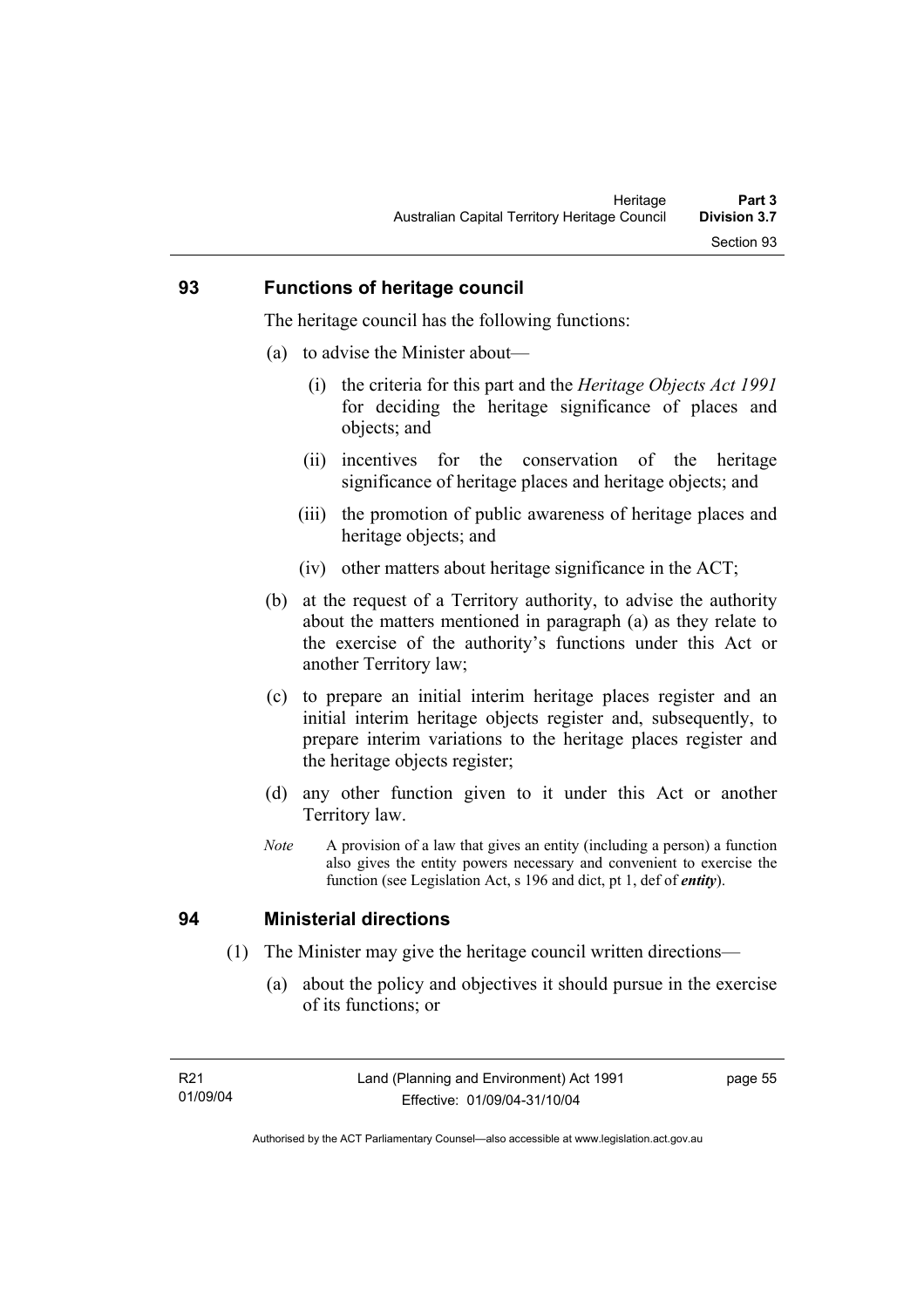- (b) to review the heritage places register or the heritage objects register in consideration of any stated matters.
- (2) A direction is a notifiable instrument.

*Note* A notifiable instrument must be notified under the Legislation Act.

 (3) A direction must be notified under the Legislation Act within 14 days after the day it is made.

#### **95 Deputies of permanent members**

- (1) The Minister may appoint a person to be the deputy of a permanent member.
- *Note 1* For the making of appointments (including acting appointments), see Legislation Act, pt 19.3.
- *Note 2* In particular, an appointment may be made by naming a person or nominating the occupant of a position (see Legislation Act, s 207).
- (2) If a permanent member is absent from a heritage council meeting, the member's deputy may exercise the member's functions.

#### **96 Appointment of expert members**

- (1) The Minister may appoint a person to be an expert member of the heritage council.
	- *Note 1* For the making of appointments (including acting appointments), see Legislation Act, pt 19.3.
	- *Note 2* In particular, a person may be appointed for a particular provision of a law (see Legislation Act, s 7 (3)) and an appointment may be made by naming a person or nominating the occupant of a position (see s 207).
- (2) In making appointments under subsection (1), the Minister must endeavour to ensure that the following disciplines and areas of expertise are represented among the people appointed:
	- (a) archaeology;
	- (b) Aboriginal tradition;

page 56 Land (Planning and Environment) Act 1991 Effective: 01/09/04-31/10/04

Authorised by the ACT Parliamentary Counsel—also accessible at www.legislation.act.gov.au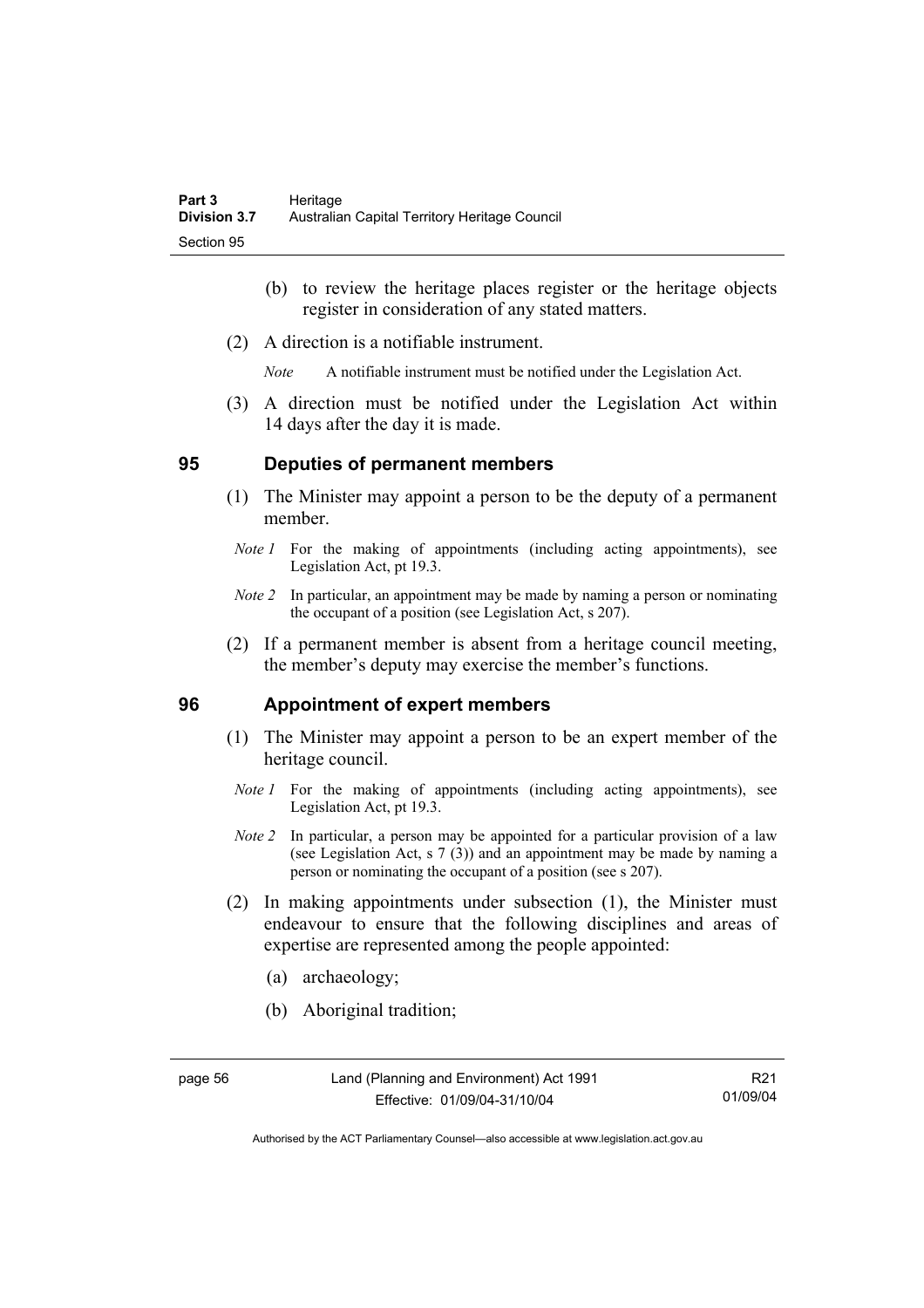- (c) local history;
- (d) town planning;
- (e) engineering;
- (f) architectural history and conservation;
- (g) landscape architecture;
- (h) the natural environment and its conservation;
- (i) archivism;
- (j) librarianship;
- (k) preservation of Australian material culture;
- (l) knowledge of objects in an Australian context.

# **97 Term of appointment of expert members**

An expert member must not be appointed for a term longer than 3 years.

*Note* A person may be reappointed to a position if the person is eligible to be appointed to the position (see Legislation Act, s 208 and dict, pt 1, def *appoint*).

# **98 Conditions of appointment of expert members generally**

An expert member holds office on the conditions decided by the **Minister** 

## **99 Chairperson, deputy chairperson and secretary**

- (1) The Minister must appoint members of the heritage council as the chairperson and the deputy chairperson of the heritage council.
- (2) The Minister must appoint a public servant as the secretary to the heritage council.
- (3) However, a member must not be appointed as the secretary.

page 57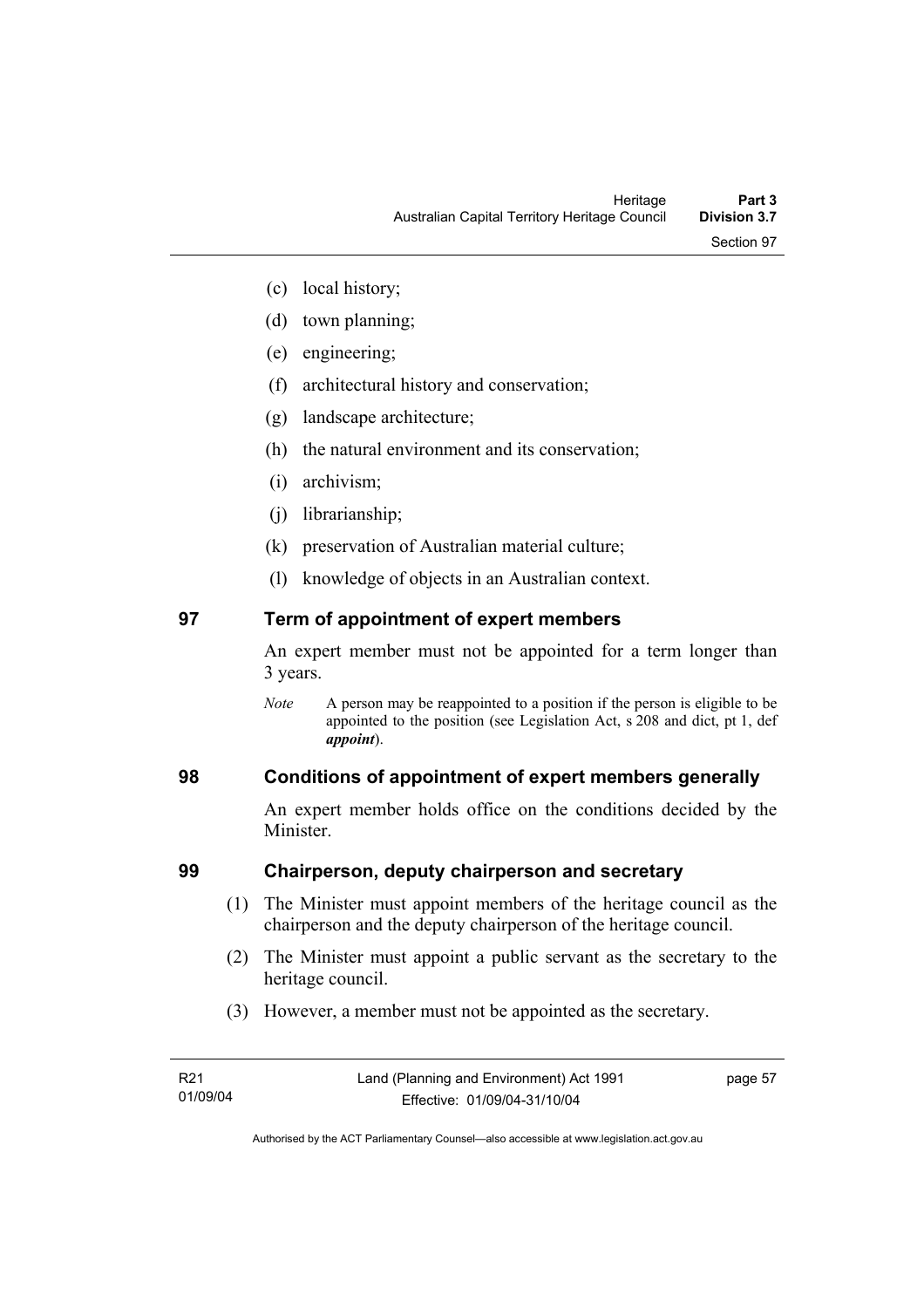### **100 Leave of absence**

The Minister may give a member leave of absence on conditions about remuneration and other matters decided by the Minister.

### **101 Disclosure of interests**

- (1) A member who has a direct or indirect financial interest in a matter being considered or about to be considered by the heritage council must, as soon as practicable after the relevant facts have come to the member's knowledge, disclose the nature of the interest at a heritage council meeting.
- (2) A disclosure must be recorded in the minutes of the meeting and, unless the Minister otherwise decides, the member must not—
	- (a) be present during any deliberation of the heritage council about the matter; or
	- (b) take part in any decision of the heritage council about the matter.

### **102 Ending of appointments**

- (1) The Minister may end the appointment of a member for misbehaviour or physical or mental incapacity.
- (2) The Minister must end the appointment of a member if the member—
	- (a) is absent from 3 consecutive meetings of the committee, except on leave granted under section 100 (Leave of absence); or
	- (b) contravenes section 101 (Disclosure of interests) without reasonable excuse.
	- *Note* A person's appointment also ends if the person resigns (see Legislation Act, s 210).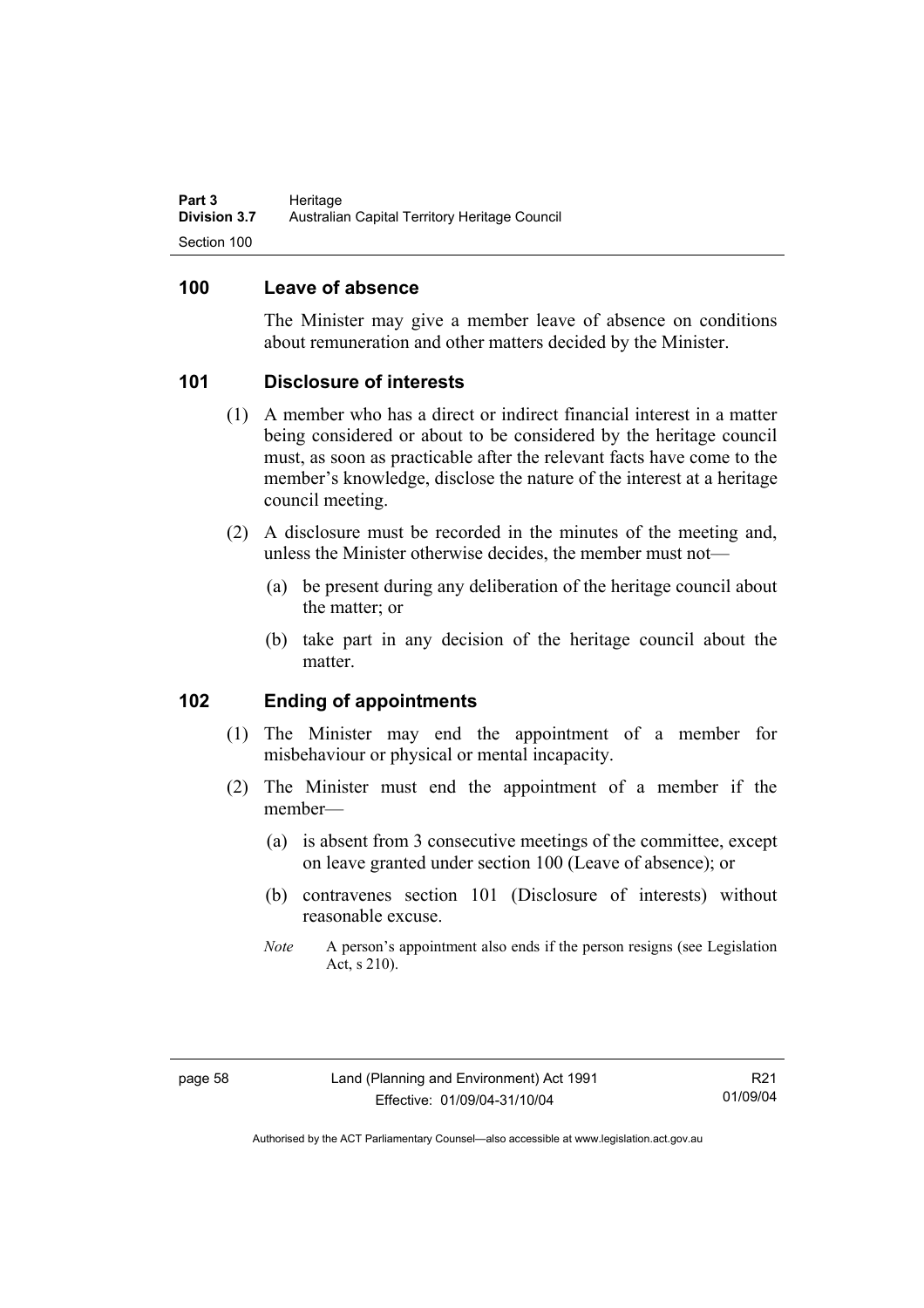### **103 Calling meetings**

- (1) The chairperson, or if the chairperson cannot do so, the deputy chairperson—
	- (a) may at any time call a meeting of the heritage council; and
	- (b) must call a meeting of the heritage council if asked by the **Minister**
- (2) The person who calls a meeting of the heritage council must, at least 5 days before the day of the meeting, give the other members written notice of—
	- (a) the date, time and place of the meeting; and
	- (b) the matters to be considered at the meeting.

### **104 Procedure at meetings**

- (1) The chairperson presides at all heritage council meetings at which the chairperson is present.
- (2) If the chairperson is absent, the deputy chairperson presides.
- (3) If both the chairperson and deputy chairperson are absent from a meeting, the member chosen by the member's present presides.
- (4) The presiding member may give directions about the procedure to be followed in relation to the meeting.
- (5) Business may be carried out at a meeting only if a majority of members are present.
- (6) At a meeting each member has a vote on each question to be decided.
- (7) However, a permanent member must not vote on a question that relates to an interim heritage places register.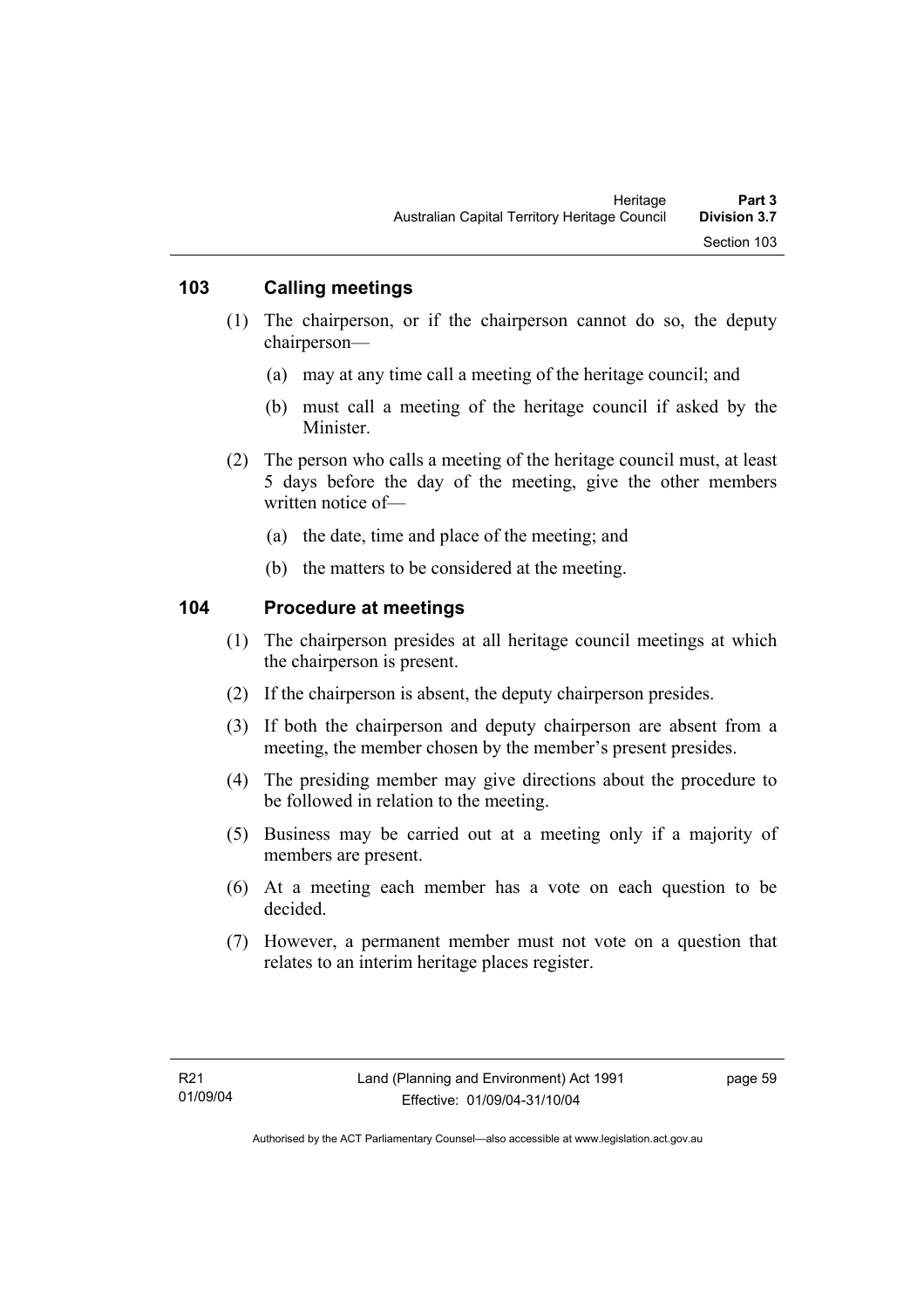| Part 3              | Heritage                                      |
|---------------------|-----------------------------------------------|
| <b>Division 3.7</b> | Australian Capital Territory Heritage Council |
| Section 105         |                                               |

- (8) A question is to be decided by a majority of the votes of the members present and voting, but, if the votes are equal the member presiding has a casting vote.
- (9) The heritage council must keep minutes of its meetings.

### **105 Delegation to secretary**

The heritage council may delegate the council's functions under this Act to the secretary.

*Note* For the making of delegations and the exercise of delegated functions, see Legislation Act, pt 19.4.

page 60 Land (Planning and Environment) Act 1991 Effective: 01/09/04-31/10/04

R21 01/09/04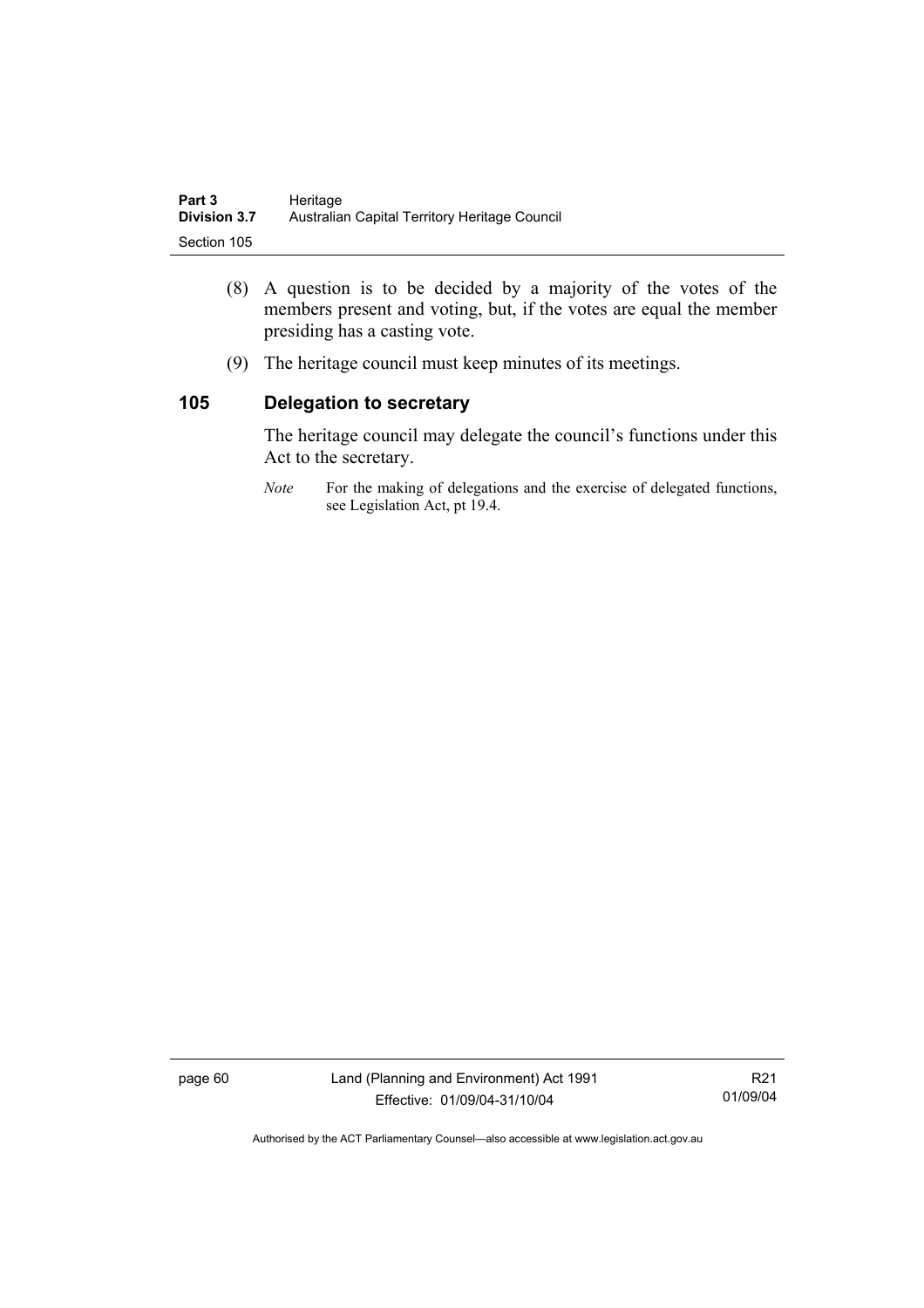# **Part 4 Environmental assessments and inquiries**

# **Division 4.1 Preliminary**

*Note* The Environment Minister may delegate a function of the Environment Minister under this part to the planning and land authority (see Legislation Act, s 254A).

# **111 Definitions for pt 4**

In this part:

*defined decision* means a decision of the Territory, the Executive, a Minister or a Territory authority about a proposal, being a proposal in relation to which a Minister is empowered under part 2, part 5 or part 6, an Act other than this Act or a subordinate law—

- (a) to direct that an assessment be made; or
- (b) to establish a panel to conduct an inquiry.

*environmental impact*, in relation to a proposal that is the subject of a defined decision, includes the following potential effects of the proposal (if carried out), either by itself or in combination with the potential effects of another such proposal:

- (a) environmental effect on a community;
- (b) physical, biological or cultural transformation of an area;
- (c) environmental effect on the social system or the ecosystems of an area;
- (d) change to the aesthetic, recreational, scientific or other environmental qualities, or values, of an area;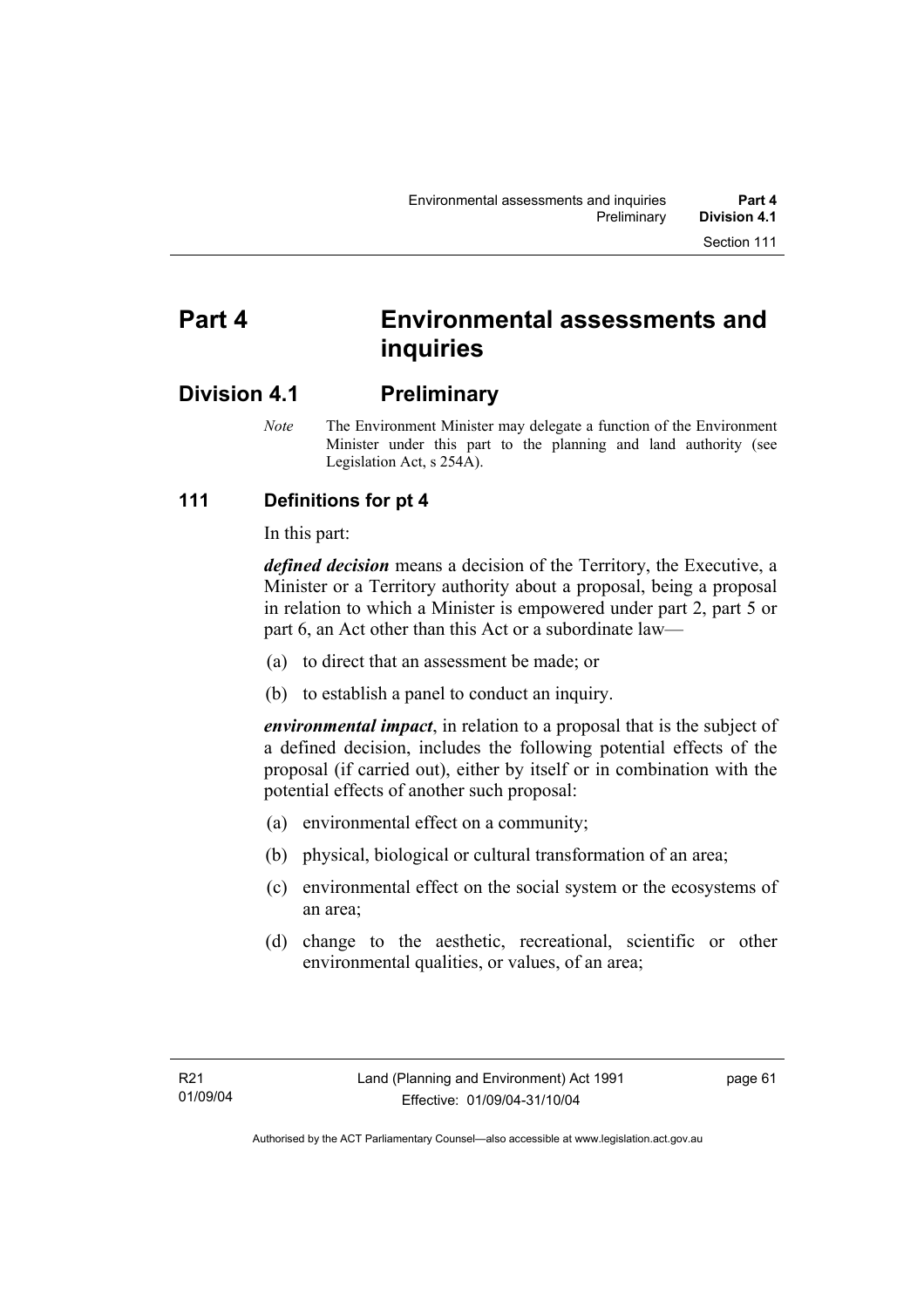- (e) environmental effect on any premises or land or the surroundings of any premises or land, that has heritage significance;
- (f) the endangering, or further endangering, of a community or an area;
- (g) the endangering, or further endangering, of any species of fauna or flora;
- (h) long-term environmental effects including those with potential to place demands on the social system;
- (i) curtailing of the range of beneficial uses of the environment;
- (j) pollution;
- (k) problems associated with the disposal of waste;
- (l) increased demands on natural resources that are, or are likely to be, in short supply;
- (m) change to the values or lifestyles of particular groups and communities or to existing social relationships;
- (n) socioeconomic effect.

*environmental impact statement* means an environmental impact statement prepared in accordance with division 4.3.

*land* includes water.

*panel* means a panel established to conduct an inquiry.

*preliminary assessment* means an assessment made under division 4.2.

*proponent*, in relation to a defined decision, means the person designated as the proponent under section 112.

*public environment report* means a public environment report prepared in accordance with division 4.3.

page 62 Land (Planning and Environment) Act 1991 Effective: 01/09/04-31/10/04

R21 01/09/04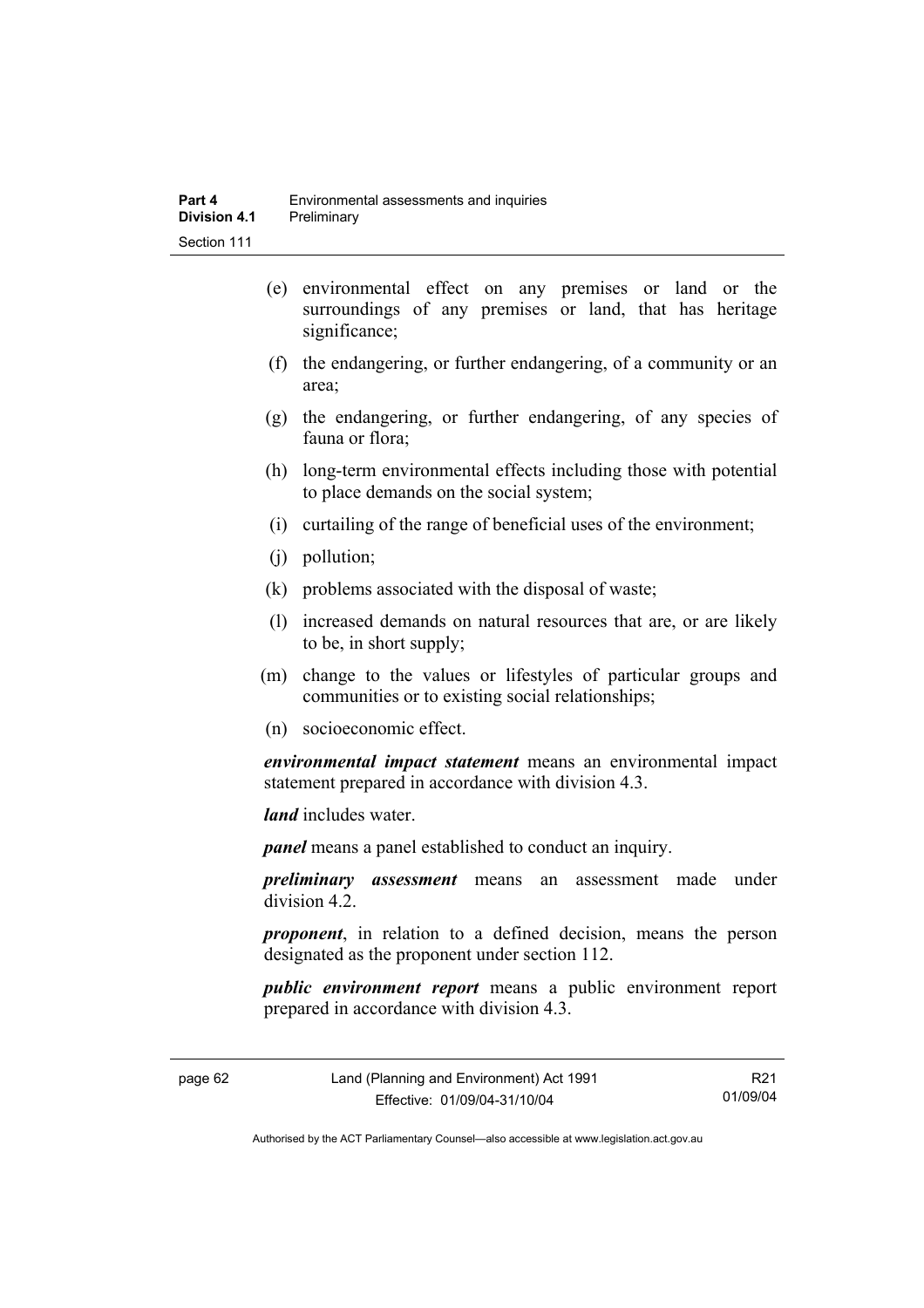*relevant Minister*, means the Minister responsible for the administration of the Act or subordinate law under which—

- (a) in relation to an assessment or inquiry—that assessment or inquiry is authorised to be made or conducted; or
- (b) in relation to a defined decision—the relevant decision is authorised to be made.

## **112 Proponents**

- (1) For this part, the relevant Minister in relation to a defined decision may, in writing, designate a person or Territory authority as the proponent in relation to the decision.
- (2) The relevant Minister shall designate, as the proponent in relation to a defined decision, the person or Territory authority whose interests would be most directly affected by the decision, unless, in the opinion of that Minister, the public interest requires otherwise.

# **Division 4.2 Preliminary assessments**

## **113 Directions**

The relevant Minister in relation to a defined decision, or the Environment Minister, may, by written notice to the relevant proponent within 28 days after the day when the decision that a preliminary assessment be required is made, direct the proponent to prepare a preliminary assessment of the environmental impact of the relevant proposal.

### **114 Mandatory preliminary assessments**

If a defined decision is of a class prescribed by the plan, the relevant Minister shall, within the period referred to in section 113, issue a notice under that section in relation to the relevant proposal.

page 63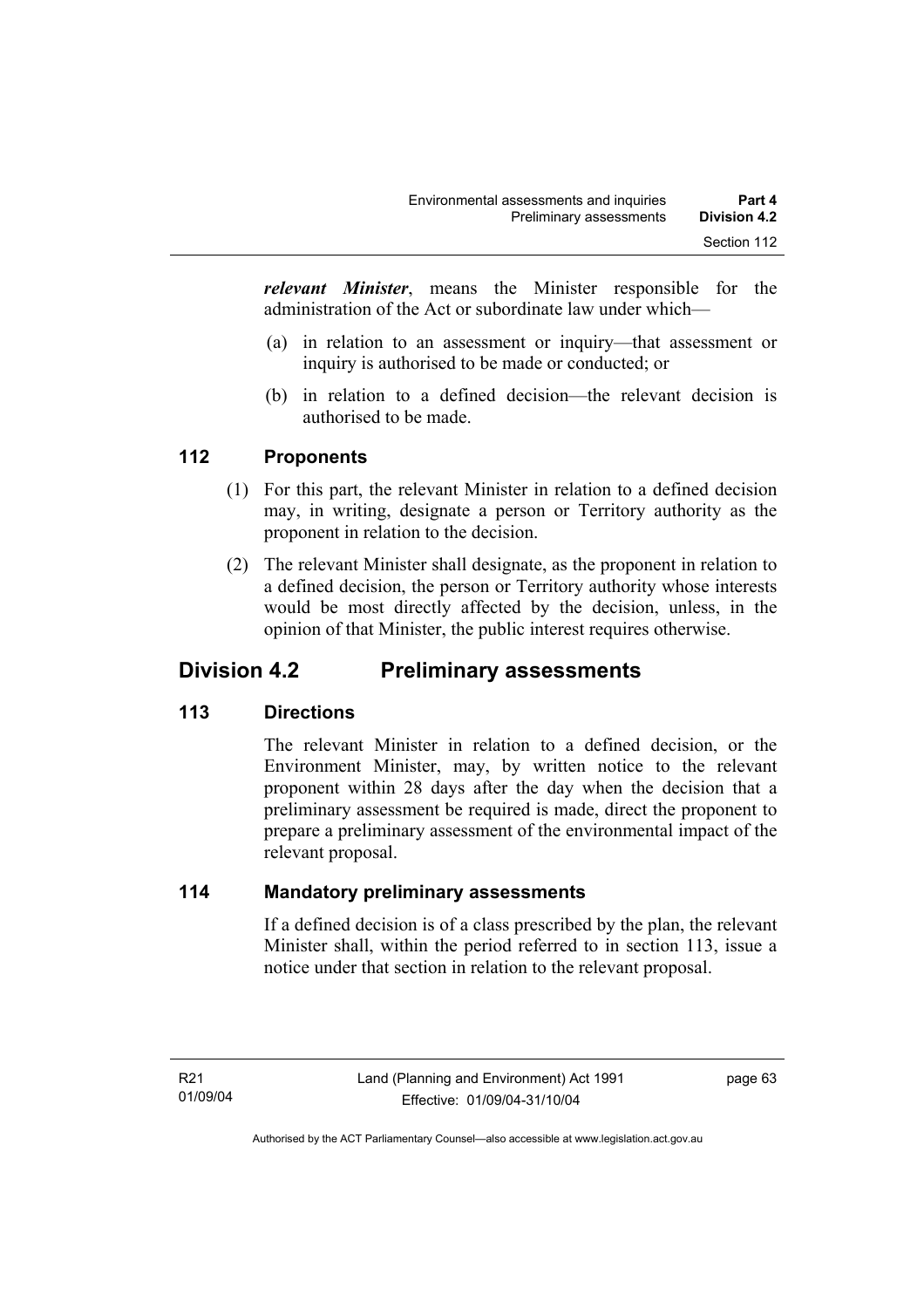## **115 Content**

A preliminary assessment shall consist of the matters specified in schedule 3.

### **116 Submission to Minister**

 (1) On notice under section 113, the proponent shall submit a preliminary assessment to the Environment Minister in accordance with the notice.

*Note* A fee may be determined under s 287 for this subsection.

 (2) If the Environment Minister is not the relevant Minister in relation to a preliminary assessment, the Environment Minister shall forward the preliminary assessment to the relevant Minister.

### **117 Public inspection**

- (1) After a preliminary assessment is submitted to the Environment Minister under section 116, the Environment Minister must prepare a written notice stating that copies of the preliminary assessment are available for public inspection during a specified period of not less than 15 business days at specified places.
- (2) The Environment Minister may, in writing, extend or further extend the period stated in the notice.
- (3) The power under subsection (2) may be exercised after the end of the period to be extended.
- (4) The following are notifiable instruments:
	- (a) a notice under subsection (1);
	- (b) an extension or further extension under subsection (2).
	- *Note* A notifiable instrument must be notified under the Legislation Act.
- (5) The planning and land authority must also publish a notice under subsection (1), or an extension or further extension under subsection (2), in a daily newspaper.

| page 64 | Land (Planning and Environment) Act 1991 | R <sub>21</sub> |
|---------|------------------------------------------|-----------------|
|         | Effective: 01/09/04-31/10/04             | 01/09/04        |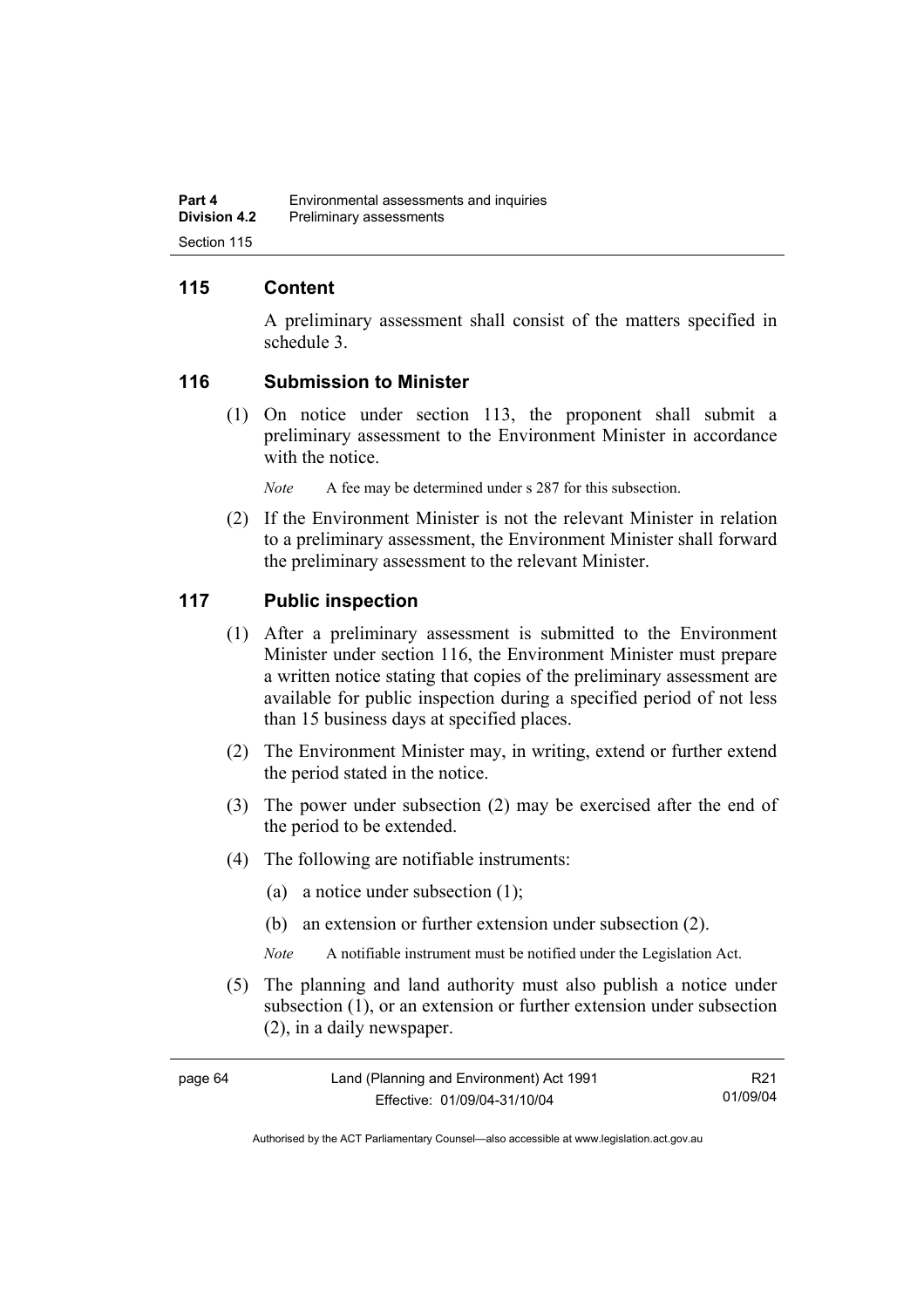- (6) The Environment Minister shall, at the places, and within the period, specified in a notice under subsection (1)—
	- (a) make copies of the preliminary assessment mentioned in the notice available for public inspection; and
	- (b) give a copy of the preliminary assessment to any person on request.

*Note* A fee may be determined under s 287 for par (b).

 (7) The Environment Minister shall send a copy of the preliminary assessment mentioned in the notice under subsection (1), without charge, to the Conservation Council of the South-East Region and Canberra (Inc.).

### **118 Exclusion of material**

- (1) If, in the opinion of the Environment Minister based on reasonable grounds—
	- (a) a part of a preliminary assessment contains information related to the personal or business affairs of a person, being information—
		- (i) supplied to the proponent or the Minister in confidence; or
		- (ii) the publication of which would reveal a trade secret; or
		- (iii) the disclosure of which would, or would reasonably be expected to, adversely affect a person in relation to the lawful business affairs of that person; and
	- (b) it would not be in the public interest for that part to be published;

the Environment Minister shall exclude that part from each copy of the preliminary assessment made available to the public or for public inspection.

page 65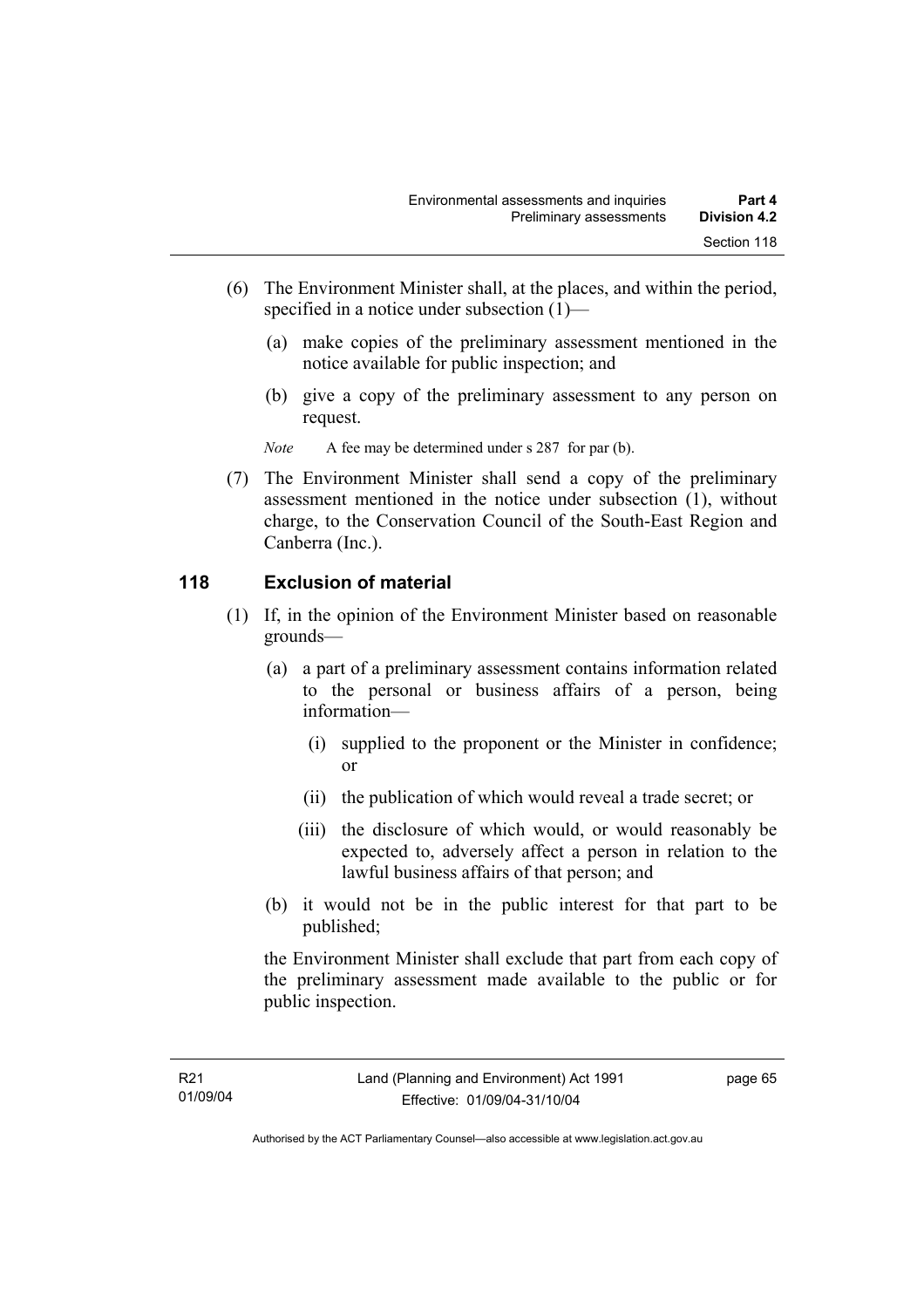| Part 4              | Environmental assessments and inquiries |
|---------------------|-----------------------------------------|
| <b>Division 4.3</b> | Assessments                             |
| Section 119         |                                         |

 (2) If a part of a preliminary assessment is excluded from the copies of that assessment made available to the public or for public inspection, each copy shall include a statement to the effect that an unspecified part of the assessment has been excluded for the purpose of protecting the confidentiality of information included in that part.

# **Division 4.3 Assessments**

### **Subdivision 4.3.1 Form and content**

### **119 Form**

Unless otherwise specified in the Act or subordinate law under which it is directed, an assessment consists of—

- (a) a public environment report; or
- (b) an environmental impact statement;

about the proposal that is the subject of a defined decision, together with the report under section 131 evaluating that public environment report or environmental impact statement.

## **120 Content of public environment reports and environmental impact statements**

Public environment reports and environmental impact statements are each to include the matters that are—

- (a) prescribed; and
- (b) directed under section 123.

# **Subdivision 4.3.2 Direction of assessments**

#### **121 Decisions to direct assessments**

 (1) The relevant Minister may direct that an assessment be made of the proposal if, in the opinion of the relevant Minister based on

| page 66 | Land (Planning and Environment) Act 1991 | R <sub>21</sub> |
|---------|------------------------------------------|-----------------|
|         | Effective: 01/09/04-31/10/04             | 01/09/04        |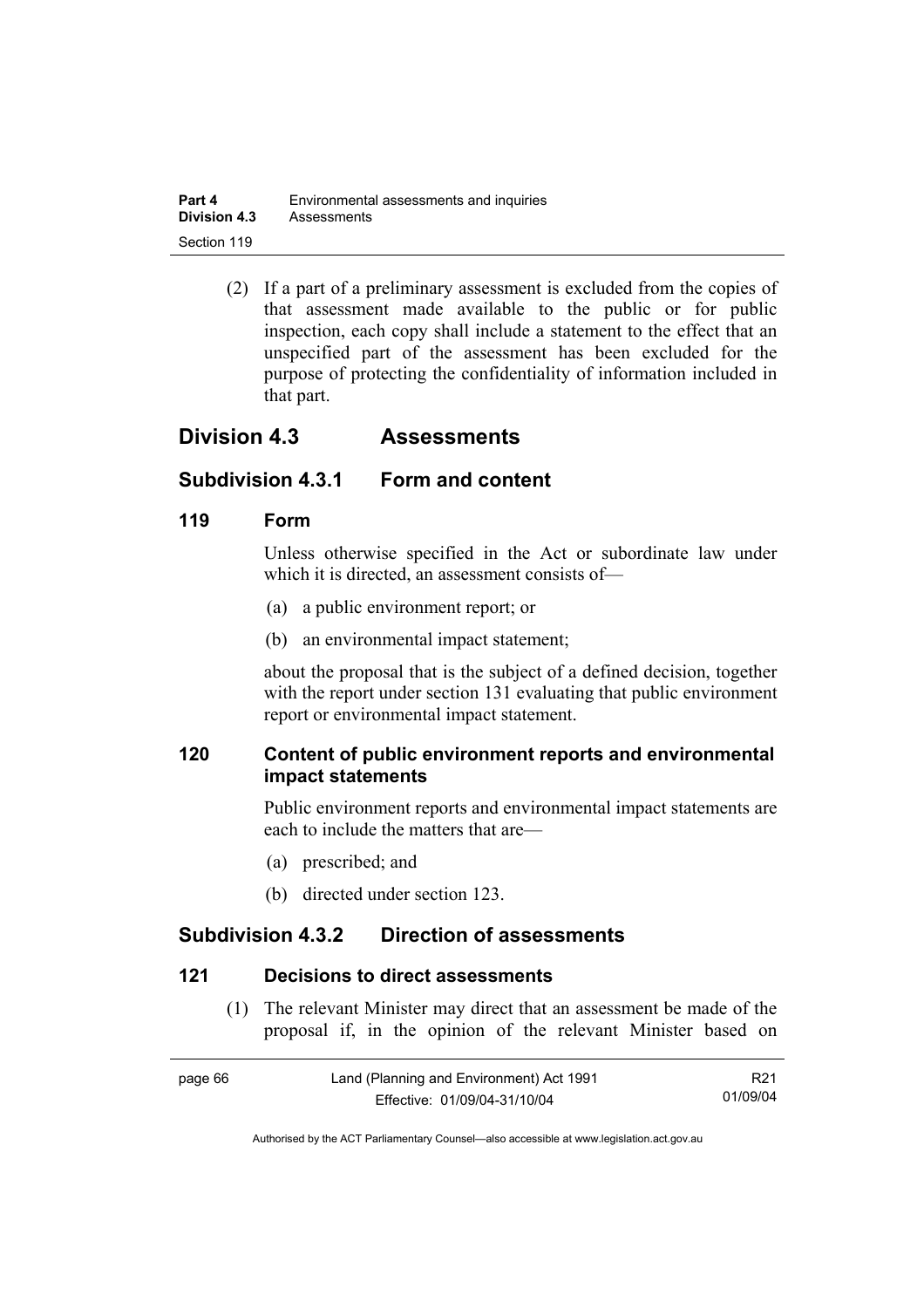reasonable grounds, the environmental impact of the proposal would be of sufficient significance.

- (2) A direction may only be given within the prescribed time after a proponent submits a preliminary assessment to the Environment Minister or such further time as the Minister administering this Act allows.
- (3) In making a decision under subsection (1), the relevant Minister shall consider—
	- (a) the preliminary assessment; and
	- (b) the report of any meeting called under section 128; and
	- (c) whether any aspect of the environmental impact of that proposal is, or could be, the subject of—
		- (i) an inquiry or another assessment; or
		- (ii) any environmental assessment action taken by or on behalf of the Commonwealth, a State or the Northern Territory.
- (4) This section does not apply if a Minister is required under an Act or subordinate law to direct that an assessment be made.

## **122 Environment Minister's power to direct assessments**

If a Minister other than the Environment Minister has the power under an Act or subordinate law to direct that an assessment be made, the Environment Minister also has that power.

## **123 Directions**

- (1) A direction by a Minister that an assessment be made in relation to a defined decision shall be in writing given to the proponent.
- (2) Within 14 days after a direction by a Minister under subsection (1) that an assessment is to be made in relation to a defined decision,

page 67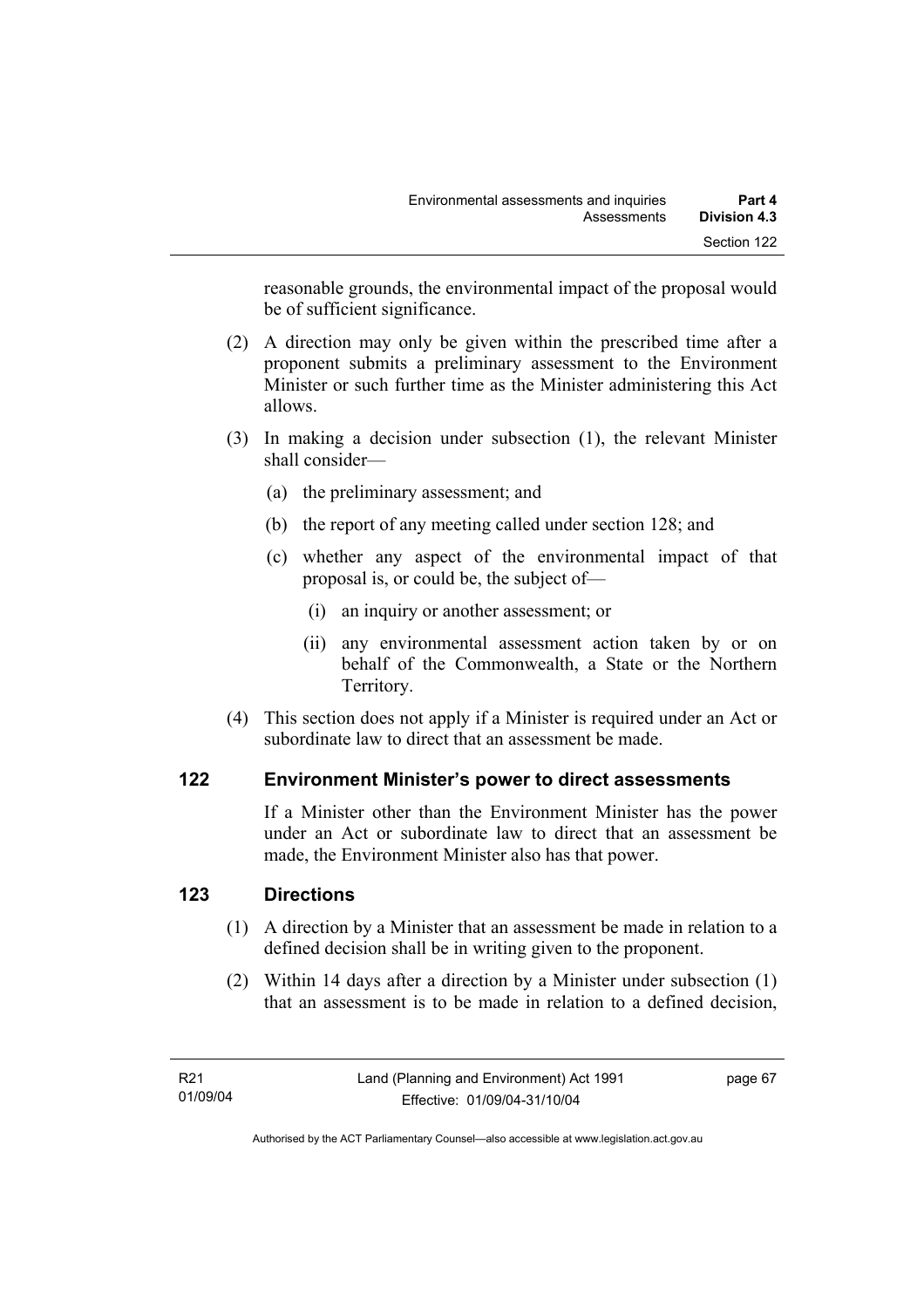the Minister shall give the proponent detailed directions specifying the following:

- (a) the form of the assessment;
- (b) the matters to be included in the public environment report or the environmental impact statement (as the case requires) and the relative emphasis to be given to each such matter;
- (c) subject to section 124 or section 125 and section 126, as the case requires—how the report or statement is to be prepared;
- (d) if, in the opinion of the Environment Minister based on reasonable grounds, the environmental impact of a proposal that is the subject of another defined decision is relevant to the environmental impact of the relevant proposal—sufficient details of the firstmentioned proposal to enable the proponent to assess the potential combined effects of the proposals.
- (3) The Environment Minister shall, in consultation with the relevant Minister, determine the matters to be specified under subsection (2).
- (4) If a Minister gives detailed directions for an assessment under subsection (2), that Minister must prepare a written notice that sets out—
	- (a) the name of the proponent; and
	- (b) the matters specified in the directions; and
	- (c) the name of any consultant nominated by the Minister under subsection (7) to assist in the preparation of the assessment.
- (5) The notice is a notifiable instrument.

*Note* A notifiable instrument must be notified under the Legislation Act.

- (6) The Minister who prepared the notice must also publish it in a daily newspaper.
- (7) A Minister who directs that an assessment be made may, under subsection (2) (c), direct the proponent in relation to an assessment

| page 68 | Land (Planning and Environment) Act 1991 | R21      |
|---------|------------------------------------------|----------|
|         | Effective: 01/09/04-31/10/04             | 01/09/04 |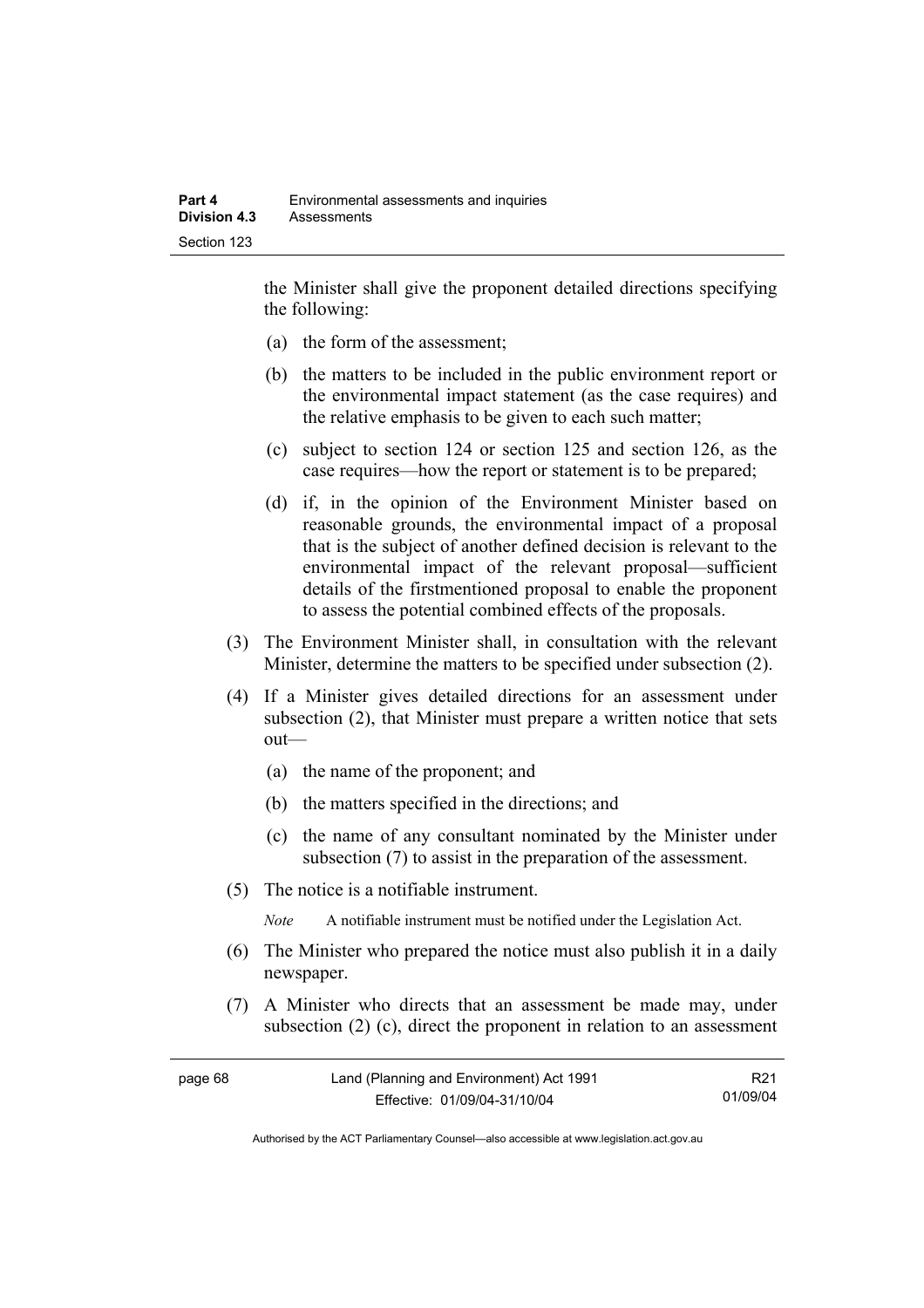to engage the services of a consultant specified by the Minister in accordance with the prescribed criteria to assist the proponent in the preparation of the assessment.

# **Subdivision 4.3.3 Preparation, evaluation and consideration by Legislative Assembly**

## **124 Public environment reports—preparation**

- (1) The Environment Minister may, in writing, direct the proponent in relation to a public environment report—
	- (a) to undertake the consultation in relation to the preparation of the report that is specified; and
	- (b) after any such consultation—to make the report available, in a specified way and form, for public inspection, with the notice of that availability that is specified.
- (2) The proponent in relation to a public environment report shall comply with a direction under subsection (1).
- (3) This section does not apply in relation to the preparation of a public environment report for the purposes of an assessment that will be—
	- (a) a background paper within the meaning of part 2; or
	- (b) notified together with a draft plan of management under division 5.7.

## **125 Environmental impact statements—consultation and public inspection**

- (1) The proponent in relation to an environmental impact statement must prepare a written notice approved in writing by the Environment Minister—
	- (a) stating that copies of the draft environmental impact statement are available for public inspection and purchase from the proponent at specified places and times; and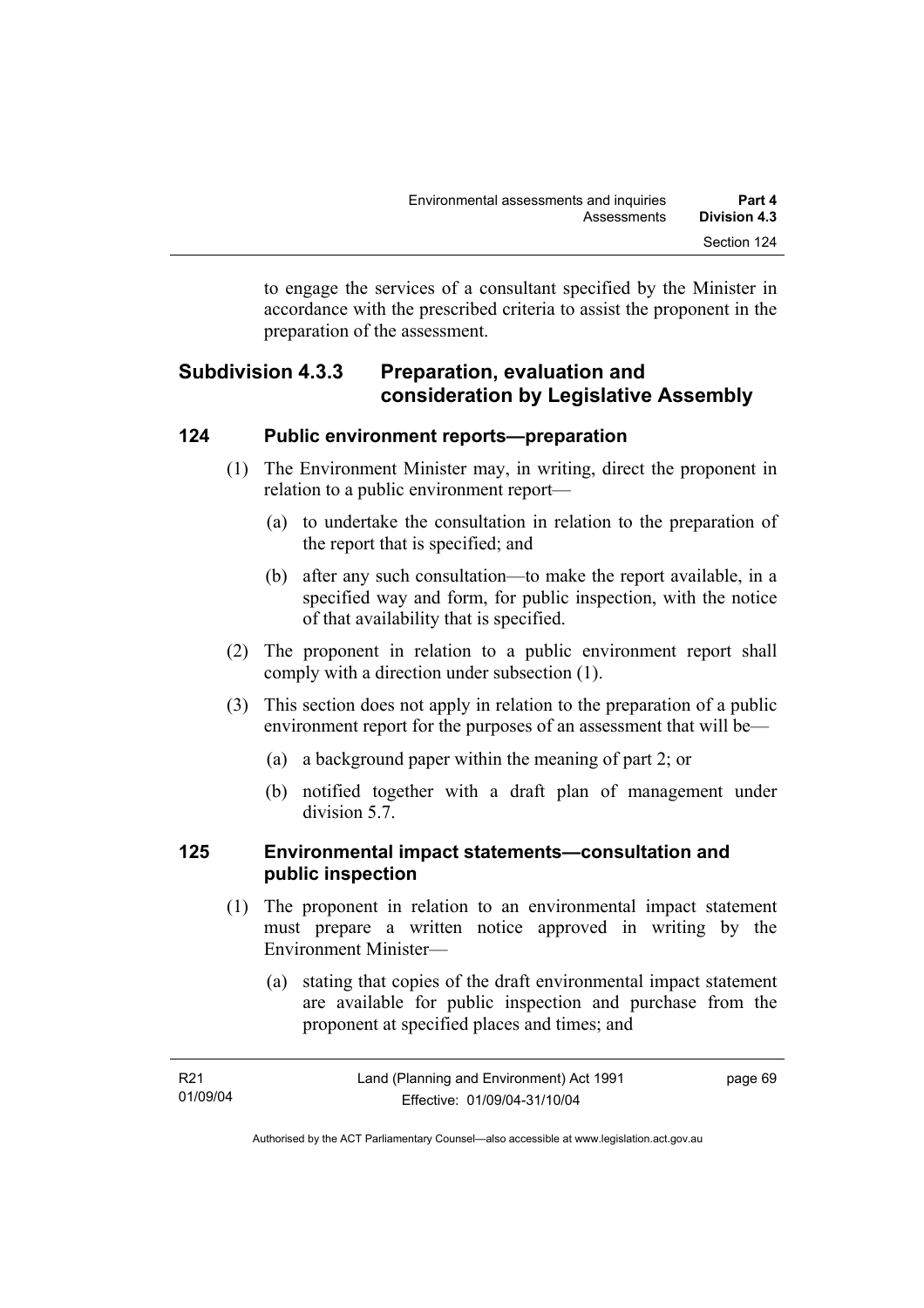- (b) inviting interested persons to submit written comments about the draft to the proponent at a specified address and within a period of 20 business days or the longer period directed in writing by the relevant Minister.
- (2) The notice approved by the Environment Minister is a notifiable instrument.

*Note* A notifiable instrument must be notified under the Legislation Act.

- (3) The proponent must also publish the notice approved by the Environment Minister in a daily newspaper.
- (4) The proponent in relation to an environmental impact statement shall make copies of the draft statement available for inspection and purchase at the places and times specified in the notice under subsection  $(1)$ .
- (5) A proponent shall not sell a copy of a draft environmental impact statement that he or she has made available for purchase under subsection (4) at a price that exceeds a price fixed by the Environment Minister as the maximum price for the sale of a copy of the statement.
- (6) In fixing a maximum price at which a proponent may sell a copy of a draft environmental impact statement, the Environment Minister shall fix a price that will reimburse the proponent for the cost of producing the copy but not for the expense incurred by the proponent in preparing the draft statement.
- (7) A notice under section 282A (3) (AAT Review of decisions) must include particulars of the calculation of the amount fixed as the maximum price that the proponent may charge for a copy of the draft environmental impact statement.
- (8) This section does not apply in relation to the preparation of an environmental impact statement for the purposes of an assessment which will be—
	- (a) a background paper within the meaning of part 2; or

| page 70 | Land (Planning and Environment) Act 1991 | R <sub>21</sub> |
|---------|------------------------------------------|-----------------|
|         | Effective: 01/09/04-31/10/04             | 01/09/04        |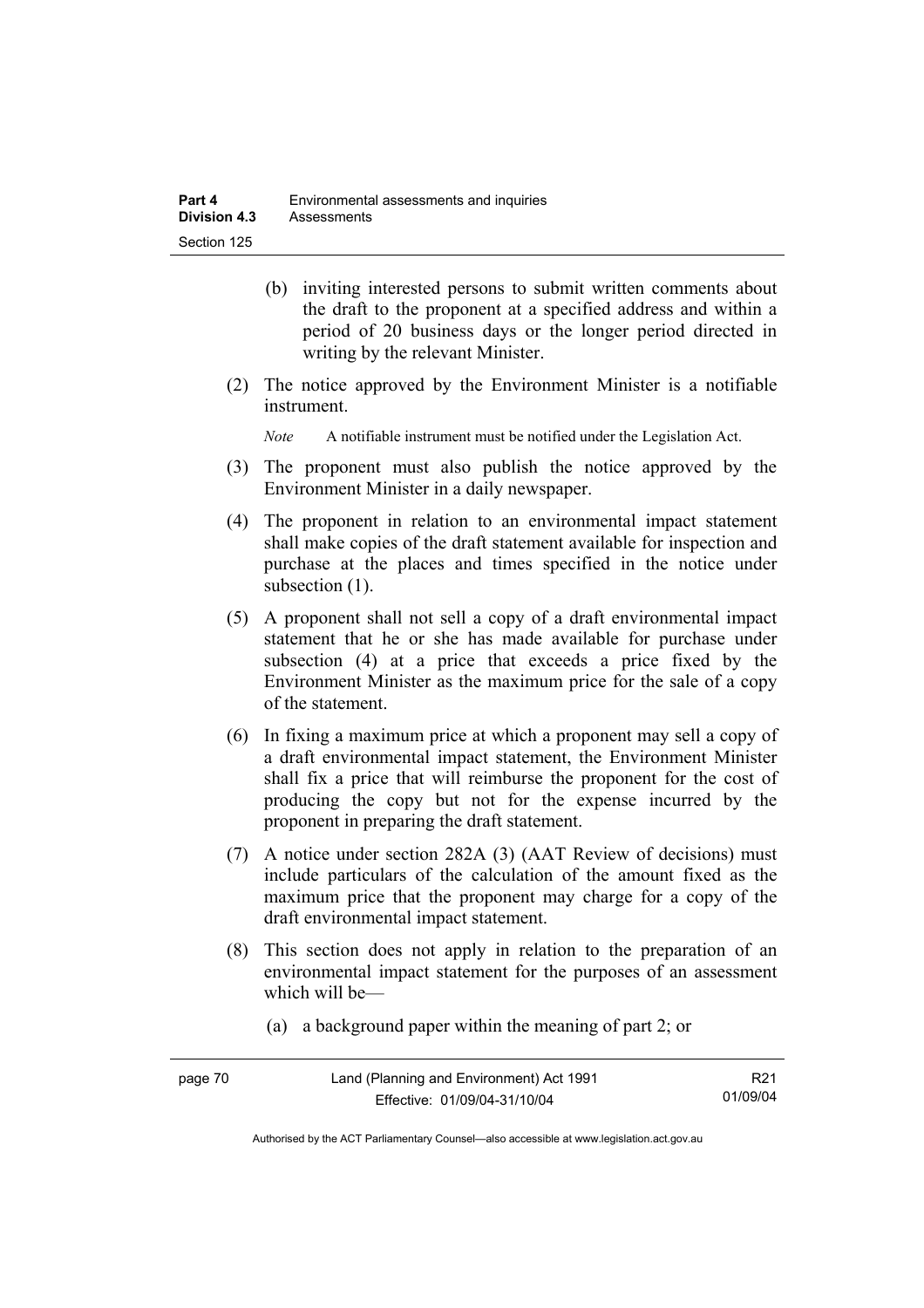(b) notified together with a draft plan of management under division 5.7.

### **126 Environmental impact statements—consideration of relevant comments and reports**

The proponent in relation to an environmental impact statement shall, in preparing the statement, consider any written comments from any person or Territory authority, and any reports, related to the environmental impact of the relevant proposal.

## **127 Submission of reports and statements to Environment Minister**

The proponent shall submit the relevant public environment report or environmental impact statement to the Environment Minister, together with—

- (a) a written report about the proponent's consultation in relation to the report or statement; and
- (b) a copy of each written comment about the report or statement received by the proponent; and
- (c) a copy of each report referred to in section 126 that is not available to the public.

## **128 Consultation**

- (1) The Environment Minister may, by giving reasonable notice to—
	- (a) the proponent of a proposal that has an environmental impact;
	- (b) any other person that the Environment Minister believes on reasonable grounds to have an interest directly affected by the proposal; and
	- (c) any other person that the Environment Minister considers appropriate;

R21 01/09/04 Land (Planning and Environment) Act 1991 Effective: 01/09/04-31/10/04 page 71

call a meeting of such persons for the purposes of—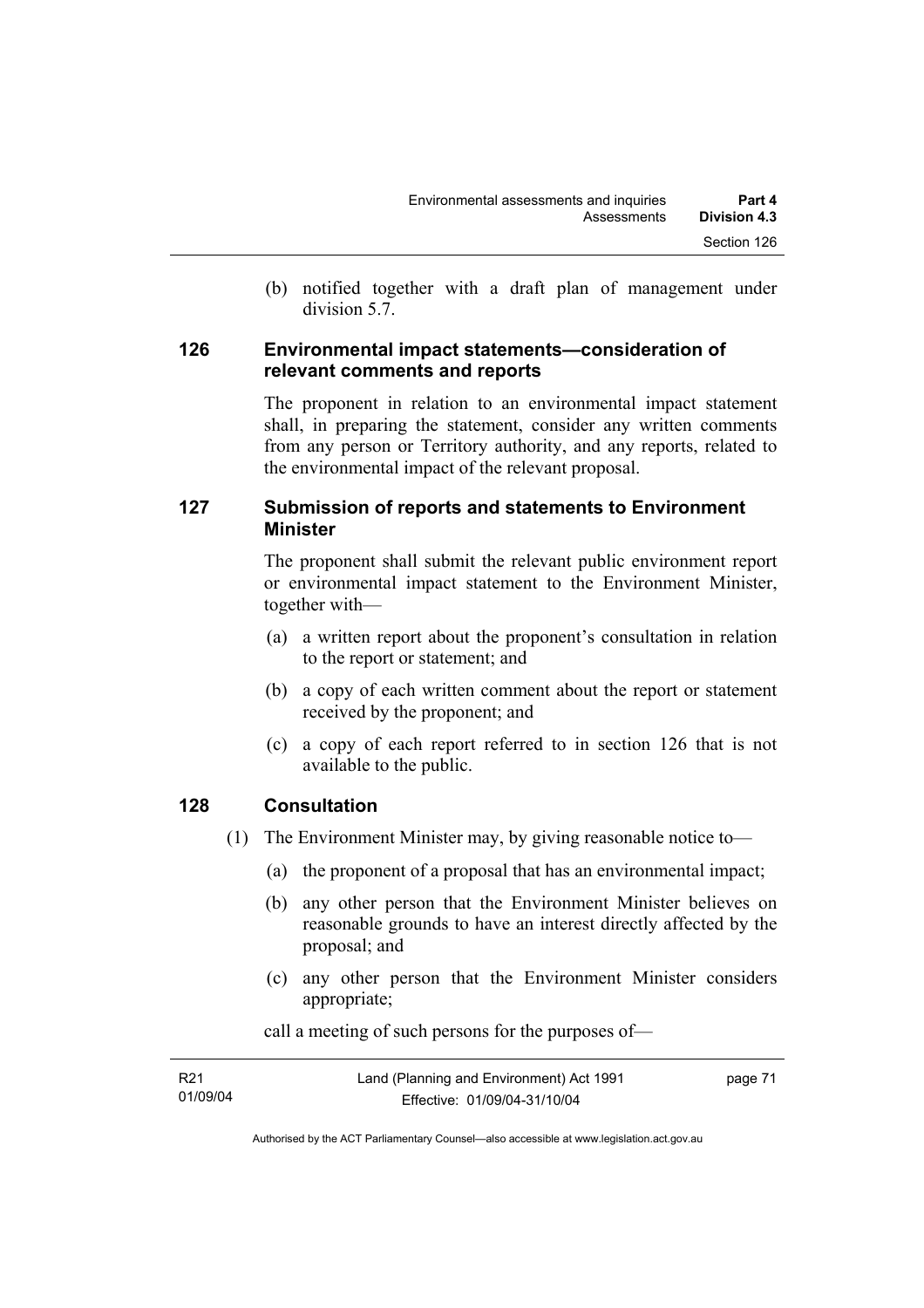- (d) clarifying the proposal or concerns relating to the proposal; or
- (e) clarifying the report of a panel established to conduct an inquiry into the proposal; or
- (f) discussing any ways in which the proposal could be modified to reduce or eliminate any potential adverse environmental impact.
- (2) The Environment Minister shall give a written report to each participant in the meeting stating—
	- (a) the outcome of the meeting; and
	- (b) any recommendations that the Environment Minister intends to include in his or her report under section 131 as a result of the meeting.
- (3) If a meeting recommends that a proposal be varied, the Environment Minister shall make copies of the report prepared in relation to the meeting for subsection (2) available for public inspection at times and places determined, in writing, by the Environment Minister.
- (4) The determination is a notifiable instrument.

*Note* A notifiable instrument must be notified under the Legislation Act.

(5) The Environment Minister must also publish the determination in a daily newspaper.

## **129 Further information**

- (1) Within the prescribed period after the submission of a public environment report or an environmental impact statement to the Environment Minister, that Minister may, by written notice to the proponent, direct the proponent to provide further specified information in relation to the proposal, report or statement.
- (2) On notice under subsection (1), the proponent shall, in writing, provide the specified information to the Environment Minister.

R21 01/09/04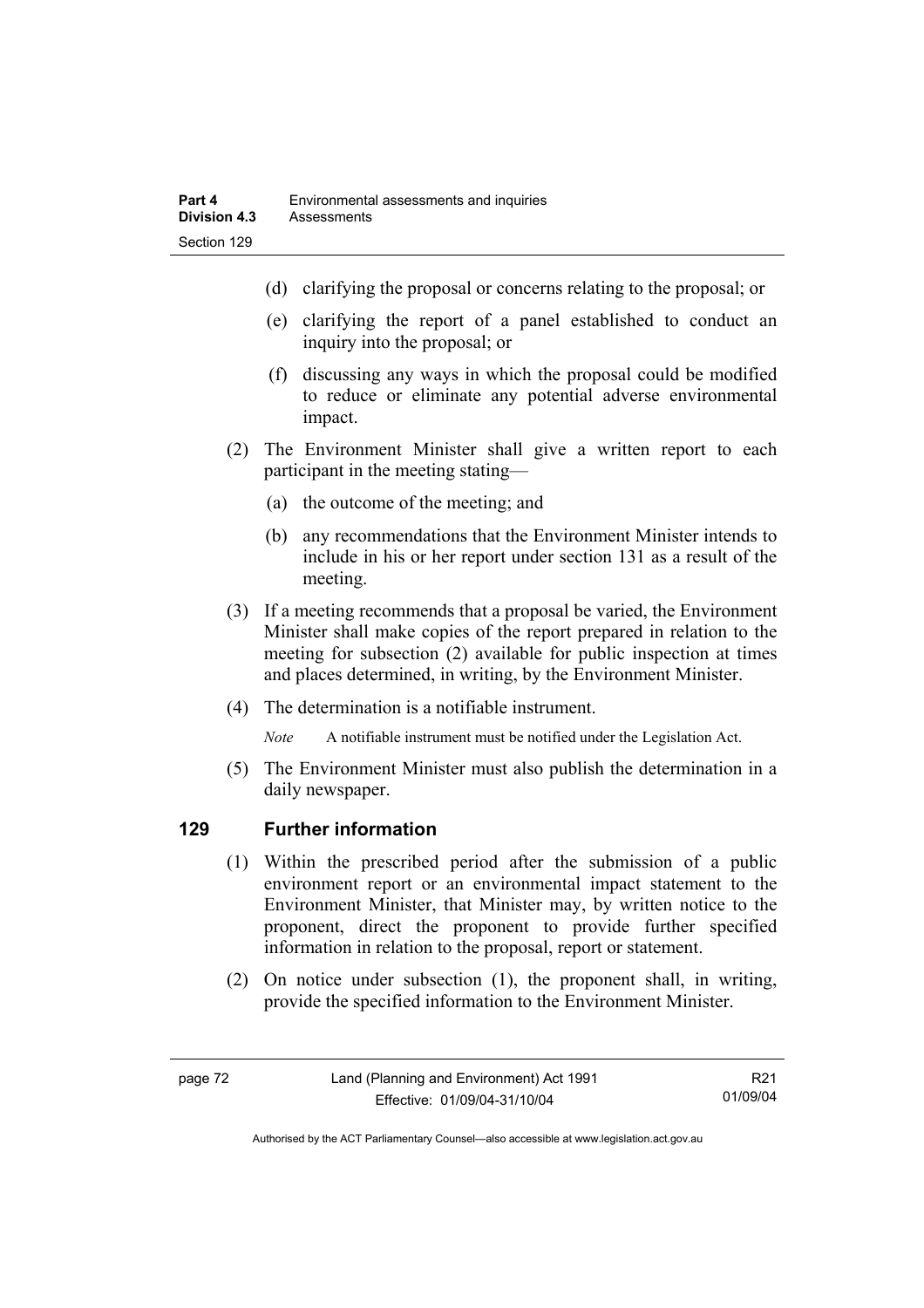### **130 Further revision**

- (1) Within the prescribed period after the submission of a public environment report or an environmental impact statement to the Environment Minister, that Minister may, by written notice to the proponent, request the proponent to revise the report or statement in consideration of specified matters.
- (2) On notice under subsection (1), the proponent may revise the report or statement in consideration of the specified matters.
- (3) The proponent shall—
	- (a) if the report or statement is revised—resubmit the revised report or statement to the Environment Minister; or
	- (b) if the report or statement is not revised—submit a written report to the Environment Minister stating the reasons why the proponent has not revised the report or statement.

## **131 Evaluation by Environment Minister**

- (1) Unless subsection (2) applies, within the prescribed period after the submission of a public environment report or environmental impact statement to the Environment Minister, he or she shall prepare a written report evaluating it.
- (2) If the Environment Minister gives a notice to a proponent under section 130 (1), that Minister shall prepare a written report evaluating a public environment report or statement within the prescribed period after the proponent—
	- (a) resubmits the report or statement under section 130 (3) (a); or
	- (b) submits a report under section  $130(3)$  (b);

as the case requires.

page 73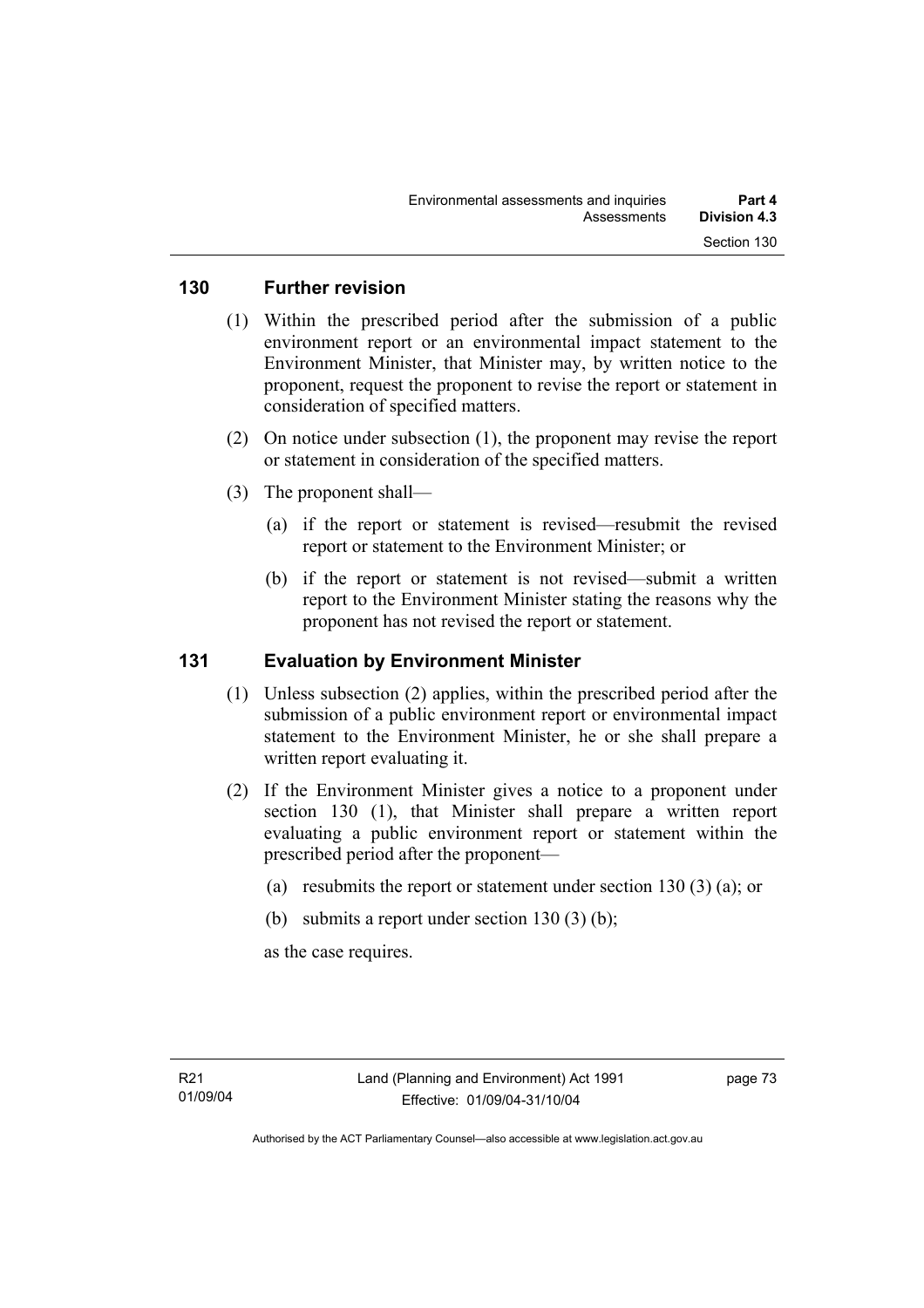- (3) A report under subsection (1) shall include—
	- (a) a statement about whether, in the opinion of the Environment Minister, the public environment report or environmental impact statement has been prepared in accordance with this division, and with the relevant directions under this division; and
	- (b) any comment by that Minister about the environmental impact of the relevant proposal; and
	- (c) if that Minister has called a meeting under section 128—the report of that meeting referred to in section 128 (2); and
	- (d) any recommendation of that Minister about the conditions subject to which the proposal should be approved.

### **132 Presentation to Legislative Assembly and public inspection**

- (1) Within 6 sitting days after the completion of a report referred to in section 131, the relevant Minister shall present to the Legislative Assembly a copy of—
	- (a) the relevant assessment; and
	- (b) any notice given by the Environment Minister under section 129 or section 130; and
	- (c) any report, comment or written information submitted to the Environment Minister under section 127, section 129 or section 130.
- (2) After an assessment is finished, the relevant Minister must make copies of the assessment, together with copies of any documents mentioned in subsection (1) (c), available to the public during office hours at places stated in a written notice prepared by the relevant Minister.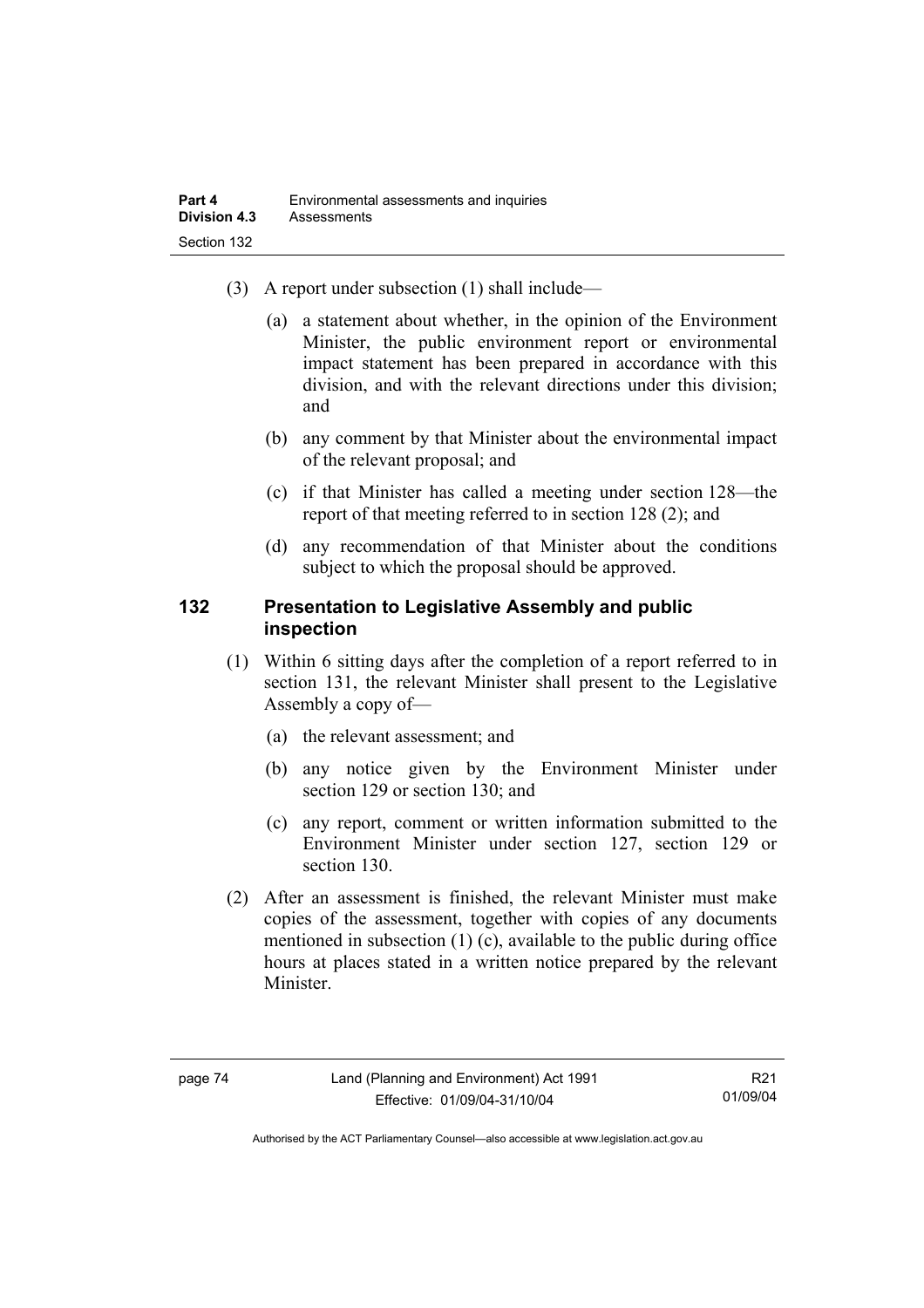(3) The notice under subsection (2) is a notifiable instrument.

*Note* A notifiable instrument must be notified under the Legislation Act.

(4) The relevant Minister must also publish the notice under subsection (2) in a daily newspaper.

### **133 Exclusion of material**

- (1) If, in the relevant Minister's opinion, based on reasonable grounds—
	- (a) a part of an assessment contains information related to the personal or business affairs of a person, being information—
		- (i) supplied to the proponent or that Minister in confidence; or
		- (ii) the publication of which would reveal a trade secret; and
	- (b) it would not be in the public interest for that part to be published;

the relevant Minister must exclude that part from the copy of the assessment presented to the Legislative Assembly, and from any copy of the assessment made available to the public or for public inspection.

 (2) If a part of an assessment is excluded from the copies of that assessment made available to the public or for public inspection, each copy shall include a statement to the effect that an unspecified part of the assessment has been excluded for the purpose of protecting the confidentiality of information included in that part.

## **134 Exemptions**

- (1) The Environment Minister may, in writing (by an *exemption*)—
	- (a) exempt a specified defined decision, or defined decisions of a specified class, from being the subject of an assessment directed under any Act or subordinate law; or

page 75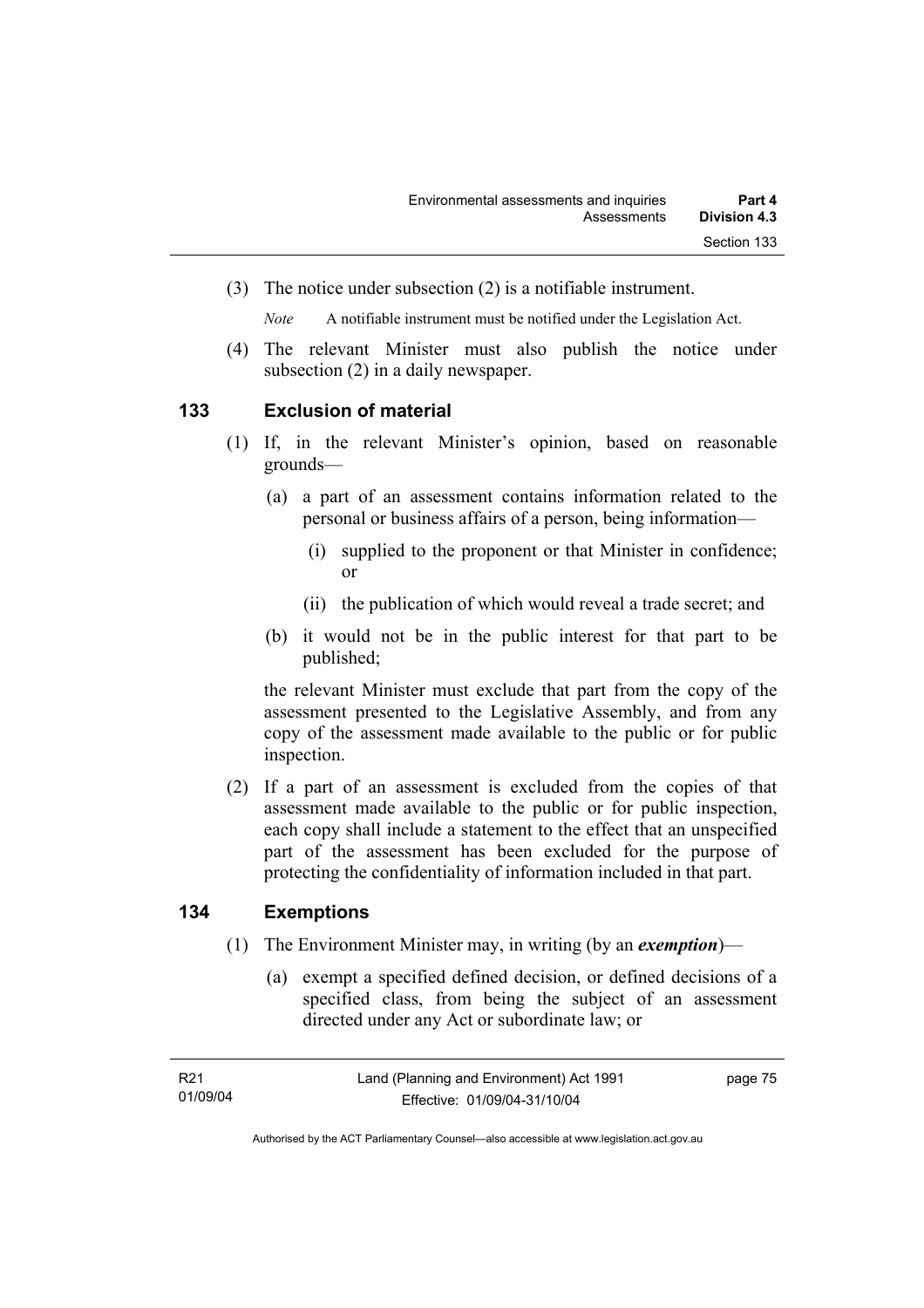- (b) declare that specified provisions of this division are not to apply in relation to a specified assessment, or to assessments of a specified class.
- (2) An exemption is a disallowable instrument.
	- *Note* A disallowable instrument must be notified, and presented to the Legislative Assembly, under the Legislation Act.
- (3) The Legislation Act, chapter 7 (Presentation, amendment and disallowance of subordinate laws and disallowable instruments) applies to an exemption as if each reference in that chapter to 6 sitting days were a reference to 5 sitting days.
- (4) Subject to any disallowance under the Legislation Act, chapter 7, the exemption commences—
	- (a) on the day after the 5th sitting day after the day it is presented to the Legislative Assembly under that chapter; or
	- (b) if the exemption provides for a later date or time of commencement—on that date or at that time.
- (5) The Environment Minister shall notify an exemption in a daily newspaper.
- (6) The validity of an exemption is not affected by a failure to comply with subsection  $(5)$ .

# **Division 4.4 Inquiries**

# **Subdivision 4.4.1 Establishment of panels and terms of reference**

## **135 Constitution**

 (1) If the relevant Minister in relation to a defined decision decides to establish a panel to inquire into the proposal that is the subject of that decision he or she shall, in writing, appoint a person or persons to constitute a panel to conduct the inquiry.

| page 76 | Land (Planning and Environment) Act 1991 | R21      |
|---------|------------------------------------------|----------|
|         | Effective: 01/09/04-31/10/04             | 01/09/04 |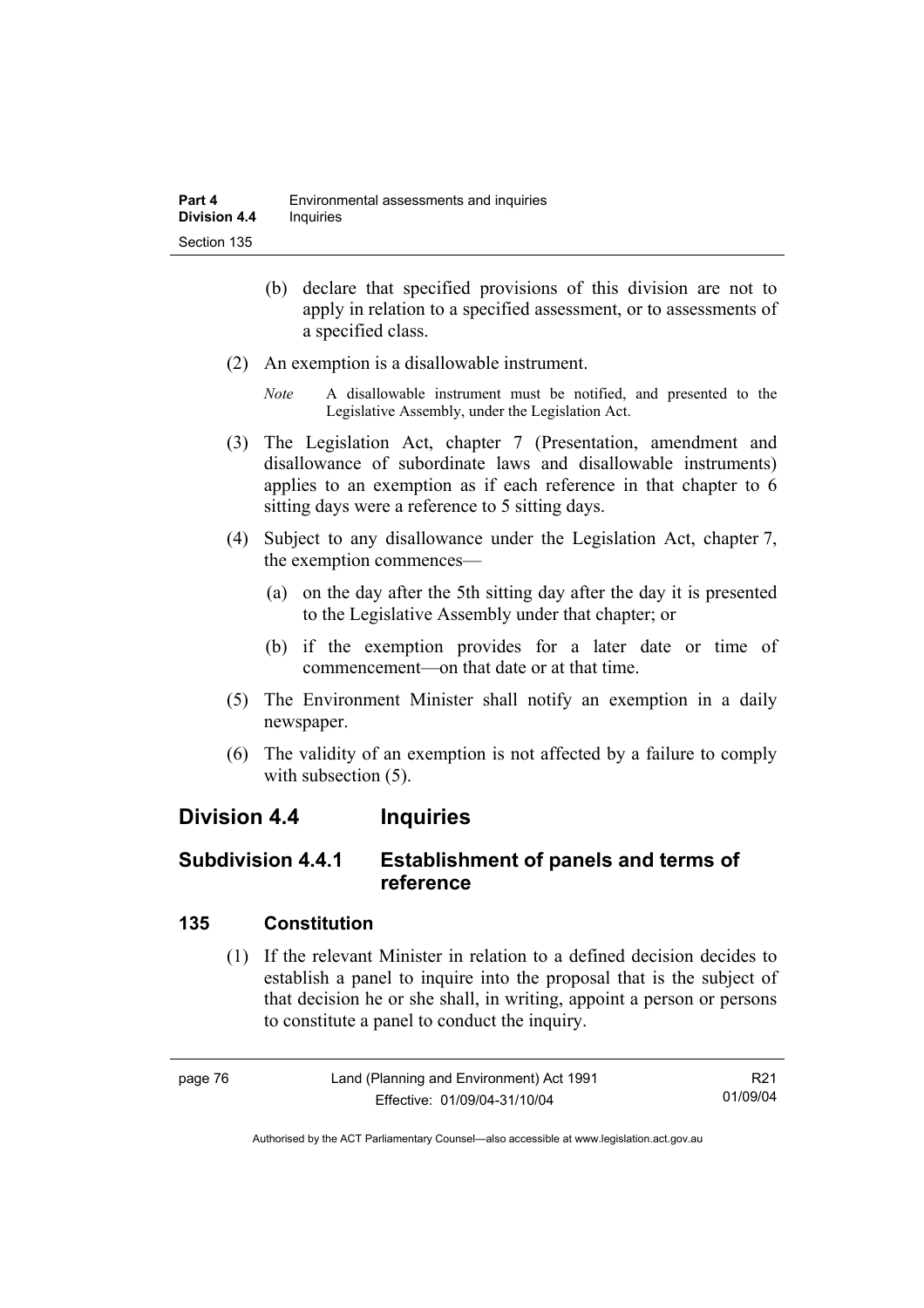(2) The relevant Minister shall nominate 1 member (or, in the case of a panel constituted by 1 member, that member) of the panel as the presiding member.

## **136 Combined inquiries**

If 2 or more proposals, being the subject of 2 or more defined decisions, would in the opinion of the Environment Minister have substantially interconnected effects, he or she may, under section 135, with the consent of the relevant Minister in relation to each decision, establish a panel to conduct an inquiry into the potential combined effect of those proposals.

## **138 Terms of reference**

- (1) The relevant Minister shall, in writing, determine the terms of reference of an inquiry.
- (2) The terms of reference of an inquiry—
	- (a) shall—
		- (i) specify the defined decision; and
		- (ii) require the panel to assess the potential costs and benefits to the community and to the Territory of the proposal that is the subject of that decision; and
		- (iii) specify a reasonable period within which the panel is to report; and
	- (b) may require the panel—
		- (i) to investigate specified aspects of that proposal; or
		- (ii) to consider any specified report.
- (3) The relevant Minister may, at the request of a panel, or on his or her own initiative, in writing, vary the terms of reference of the relevant inquiry.

page 77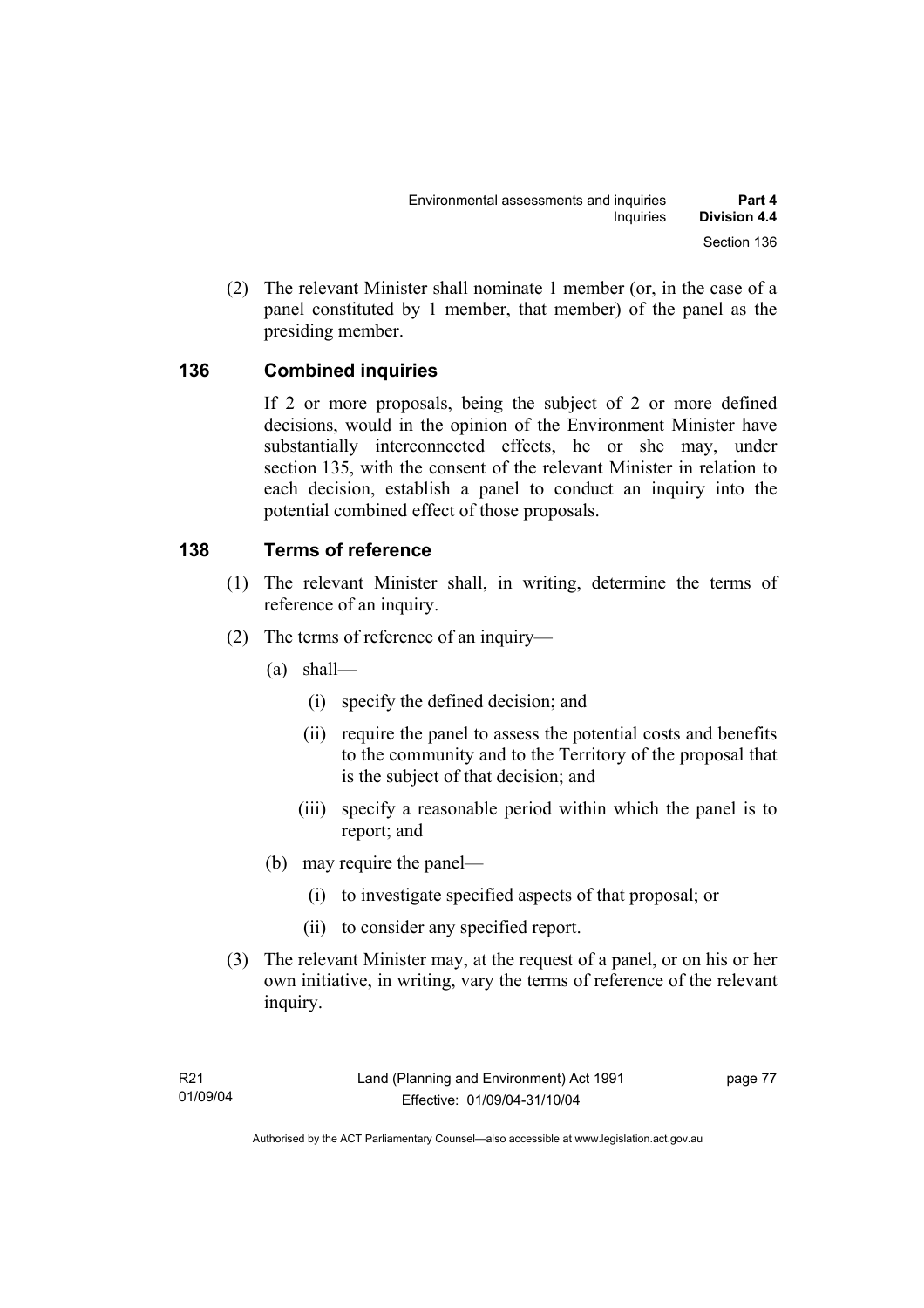(4) A variation of terms of reference is a notifiable instrument. *Note* A notifiable instrument must be notified under the Legislation Act.

### **139 Notification**

- (1) The relevant Minister for an inquiry must, in writing, determine—
	- (a) the members of the panel, and the presiding member; and
	- (b) the terms of reference of the inquiry; and
	- (c) the period within which the panel is to report; and
	- (d) the other matters that Minister considers necessary.
- (2) A determination is a notifiable instrument.

*Note* A notifiable instrument must be notified under the Legislation Act.

# **Subdivision 4.4.2 Inquiry reports**

## **140 Inquiry reports**

A panel shall report its findings and recommendations in writing to the relevant Minister in accordance with the terms of reference determined under section 138.

# **141 Presentation to Legislative Assembly and public inspection**

- (1) The relevant Minister must present a copy of the report of a panel's findings and recommendations to the Legislative Assembly within 6 sitting days after the day the Minister receives the report.
- (2) After a report is completed, the relevant Minister must make copies of the report available to the public during office hours at places stated in a written notice prepared by the relevant Minister.
- (3) The notice is a notifiable instrument.

*Note* A notifiable instrument must be notified under the Legislation Act.

R21 01/09/04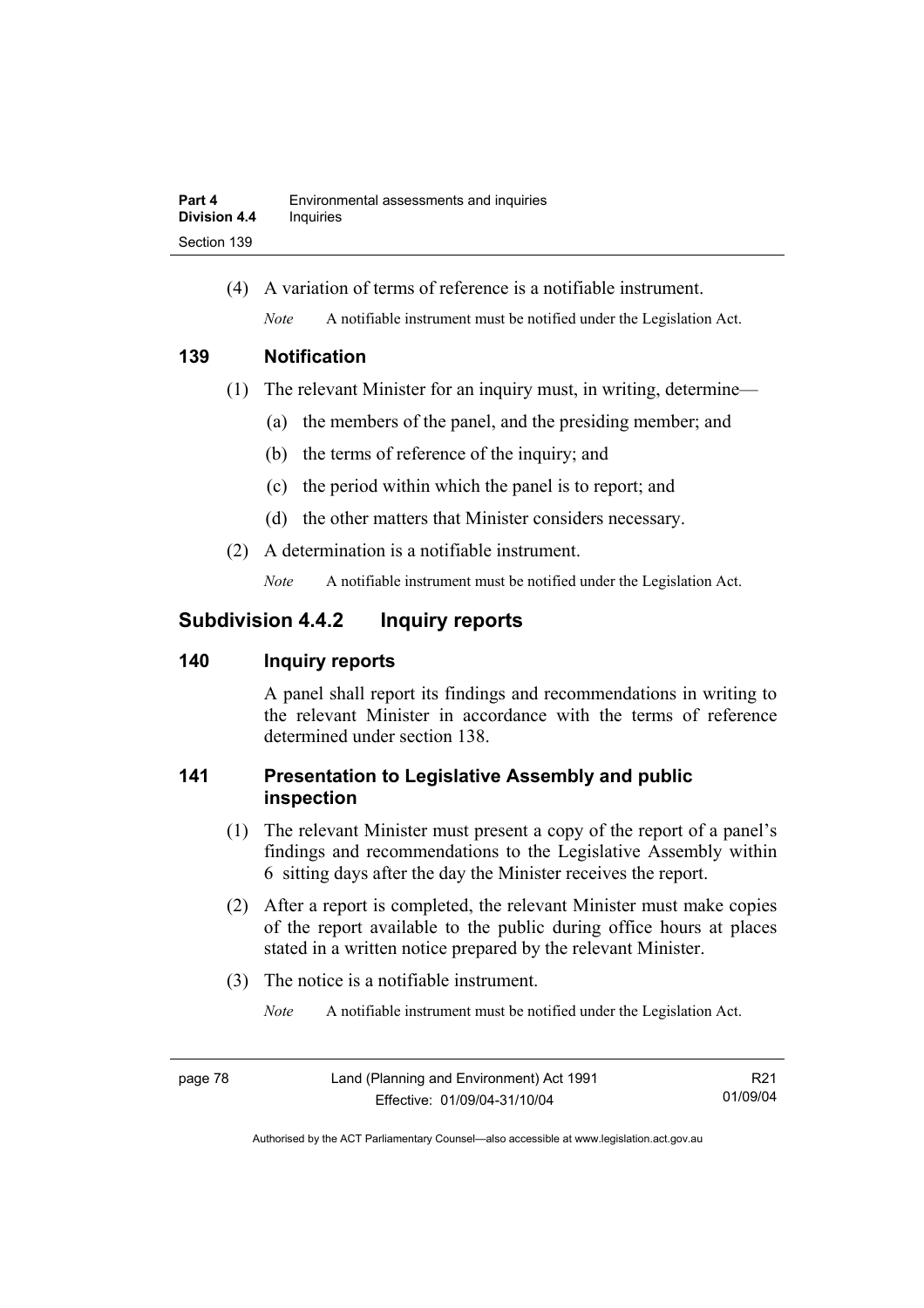(4) The relevant Minister must also publish the notice in a daily newspaper.

## **142 Exclusion of material**

- (1) If, in the panel's opinion based on reasonable grounds and expressed in its report—
	- (a) a part of a report contains information related to the personal or business affairs of a person, being information—
		- (i) supplied to the panel in confidence; or
		- (ii) the publication of which would reveal a trade secret; and
	- (b) it would not be in the public interest for that part to be published;

the relevant Minister may exclude that part from the copy of the report presented to the Legislative Assembly, and from any copy made available to the public or for public inspection.

 (2) If a part of a report is excluded under subsection (1), each copy of the report presented to the Legislative Assembly or made available to the public or for public inspection shall include a statement to the effect that an unspecified part of the report has been excluded for the purpose of protecting the confidentiality of information included in that part.

# **Subdivision 4.4.3 Procedures and powers**

### **143 Definitions for sdiv 4.4.3**

In this subdivision:

#### *authorised person* means—

- (a) a panel member; or
- (b) a person assisting a panel member in a way authorised in writing by the member.

page 79

Authorised by the ACT Parliamentary Counsel—also accessible at www.legislation.act.gov.au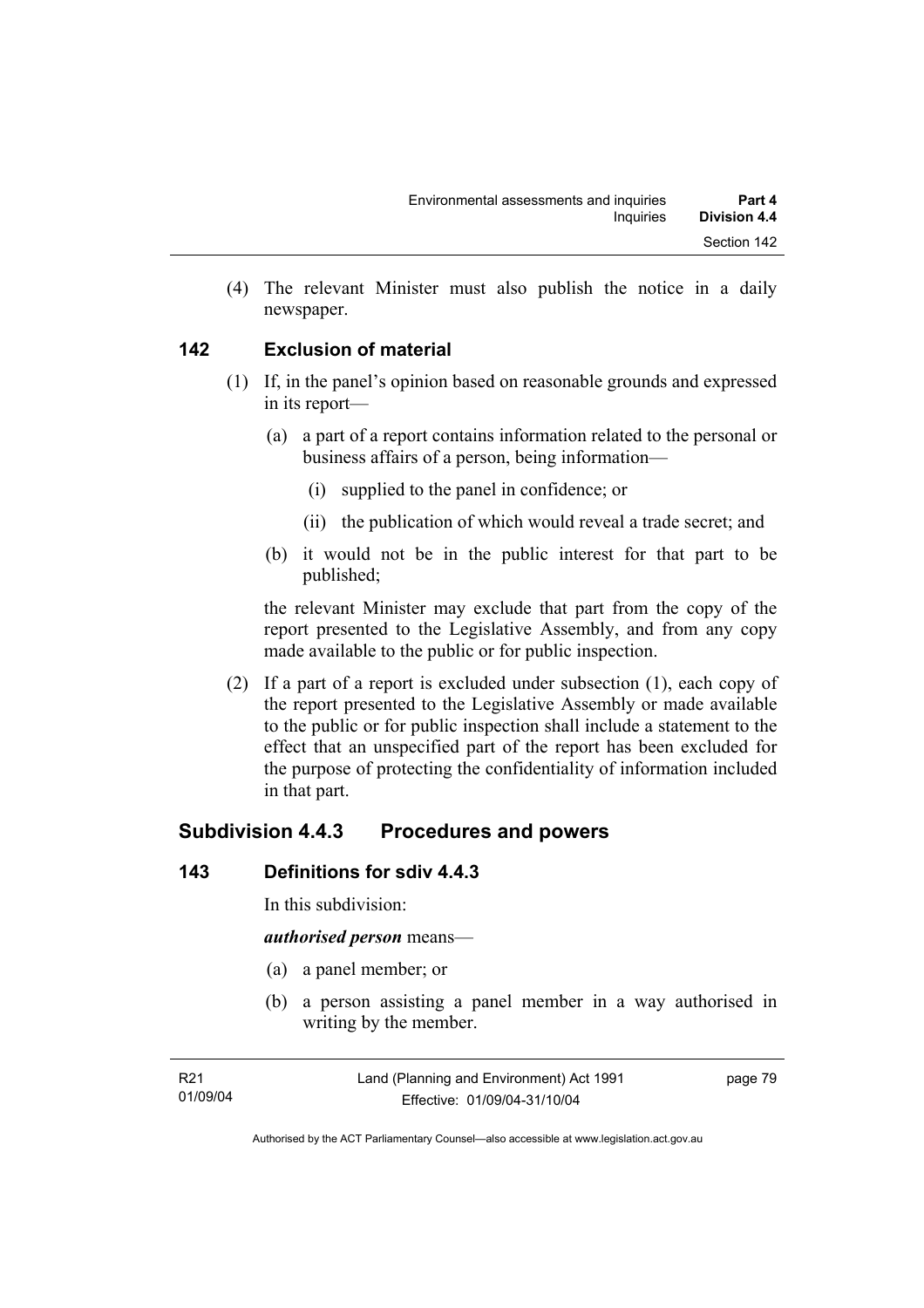*occupier*, of a place, includes—

- (a) a person believed, on reasonable grounds, to be an occupier of the place; and
- (b) a person apparently in charge of the place.

*place* includes premises, land, vehicle, aircraft or vessel.

### **144 Notice of inquiry hearings**

- (1) At a reasonable time before the beginning of an inquiry, the presiding member of a panel must prepare a notice stating—
	- (a) the subject matter of the inquiry; and
	- (b) the time when, and place where, the inquiry is to begin.
- (2) The notice is a notifiable instrument.

*Note* A notifiable instrument must be notified under the Legislation Act.

(3) The presiding member must also publish the notice in a daily newspaper.

### **145 Public hearings**

- (1) A panel shall conduct its inquiry in public, except as provided by subsection (2).
- (2) A panel may—
	- (a) direct that the inquiry or any part of it be held in private, and give directions about who may be present during any private hearing; or
	- (b) give directions prohibiting or restricting the publication of evidence given before the inquiry, or of matters contained in documents lodged with the inquiry; or
	- (c) give directions prohibiting or restricting the disclosure to any specified person of such evidence or such matters.

R21 01/09/04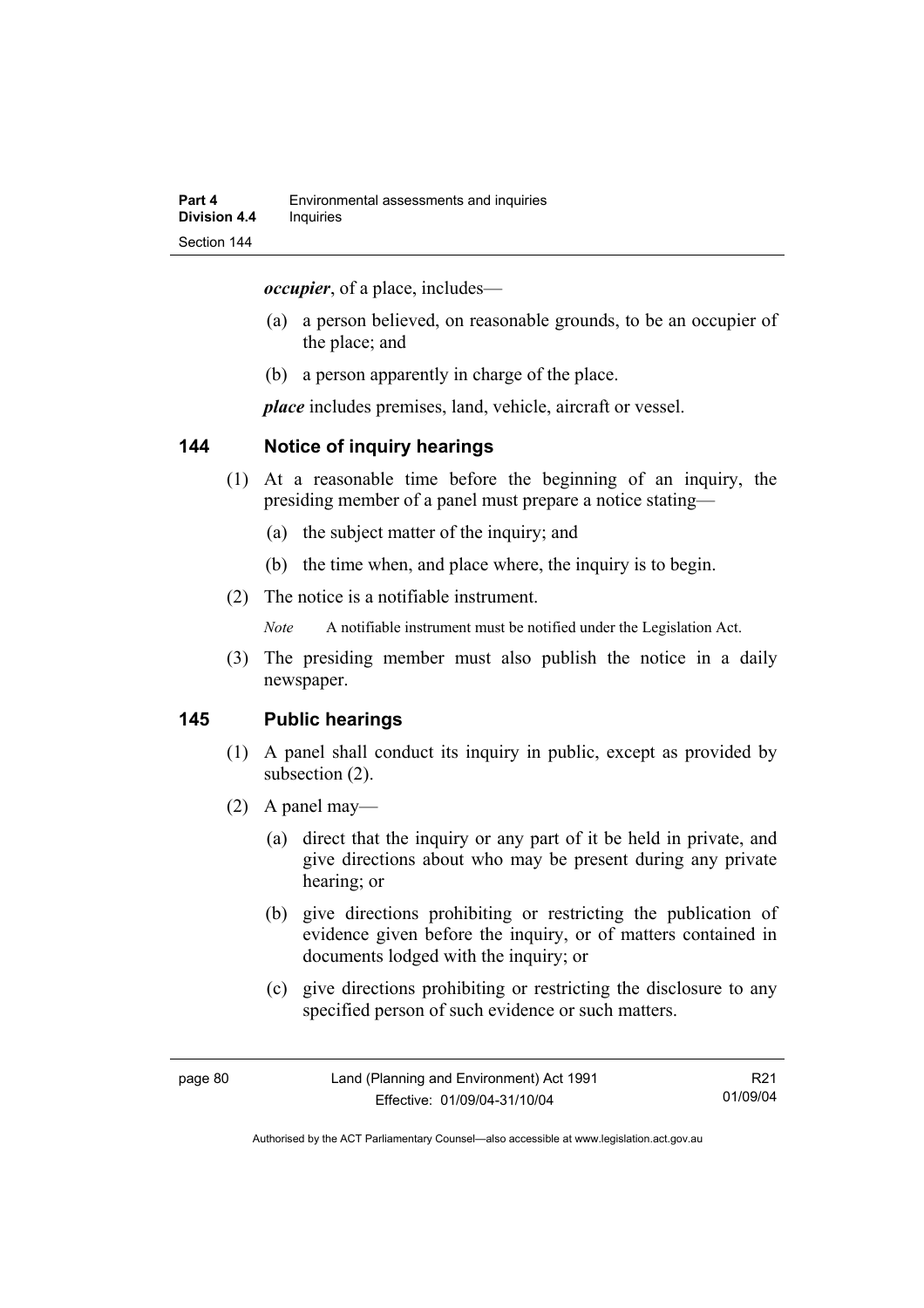- (3) In making a direction under subsection (2), a panel shall consider—
	- (a) the principle that it is desirable that the inquiry should be held in public, and that evidence given before the inquiry, and documents lodged with the inquiry, should be available to interested persons and to the public; and
	- (b) in the circumstances, whether confidentiality is required for the relevant proceedings, evidence or matter.
- (4) A panel may issue a direction under subsection (2) for a special hearing under section 147.

### **146 General procedure**

- (1) At a hearing of an inquiry, the panel—
	- (a) shall not conduct the hearing in an unduly formal way; and
	- (b) is not bound by the rules of evidence, and may inform itself—
		- (i) in any way it considers appropriate; and
		- (ii) without notice to any person who has made a submission to the inquiry; and
	- (c) may take evidence on oath, or affirmation, administered by a member of the panel; and
	- *Note* For the taking of an oath or the making of an affirmation, see the *Oaths and Affirmations Act 1984.*
	- (d) may prohibit or regulate cross-examination; and
	- (e) subject to this subdivision, may otherwise determine its own procedures.
- (2) Unless otherwise required by the panel, a person may make a submission to an inquiry orally or in writing or partly orally and partly in writing.
- (3) The panel may adjourn an inquiry from time to time and from place to place (whether within or outside the ACT).

| R <sub>21</sub> | Land (Planning and Environment) Act 1991 | page 81 |
|-----------------|------------------------------------------|---------|
| 01/09/04        | Effective: 01/09/04-31/10/04             |         |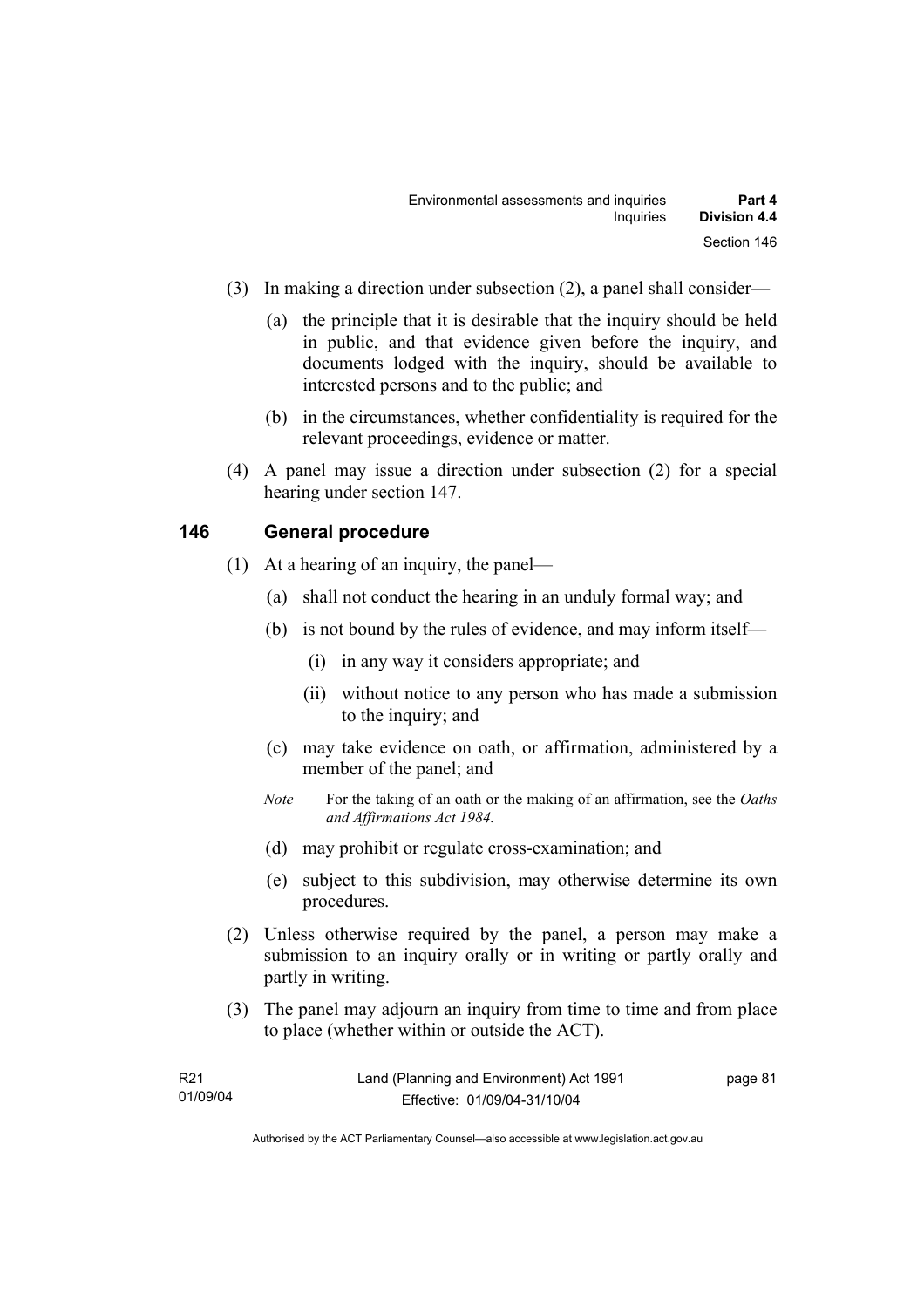### **147 Special hearings—consultation with interested persons**

- (1) A panel may hold a special hearing of the inquiry to consult with—
	- (a) the proponent; and
	- (b) any other person that the panel believes on reasonable grounds to have an interest directly affected by the proposal; and
	- (c) any other person the panel considers appropriate;

for the purposes of—

- (d) clarifying the proposal; and
- (e) discussing ways in which the proposal could be modified to reduce or eliminate any potential environmental impact.
- (2) The panel shall give each person referred to in subsection (1) reasonable written notice of the special hearing.

*Note* For how documents may be given, see Legislation Act, pt 19.5.

- (3) The panel shall conduct a special hearing in an informal way.
- (4) The panel shall include in the report of an inquiry a report stating—
	- (a) the outcome of the special hearing; and
	- (b) any influence the special hearing has had on the panel's recommendations in relation to the proposal.

### **148 Assessments for purpose of inquiries**

- (1) For the purposes of an inquiry, the relevant Minister may, at the written request of the panel, or on his or her own initiative, direct that an assessment be made of the environmental impact of any aspect of the proposal that is the subject of the relevant defined decision.
- (2) An assessment under subsection (1) consists of a public environment report or an environmental impact statement, but does not include a report of the Environment Minister under section 131

| page 82 | Land (Planning and Environment) Act 1991 | R21      |
|---------|------------------------------------------|----------|
|         | Effective: 01/09/04-31/10/04             | 01/09/04 |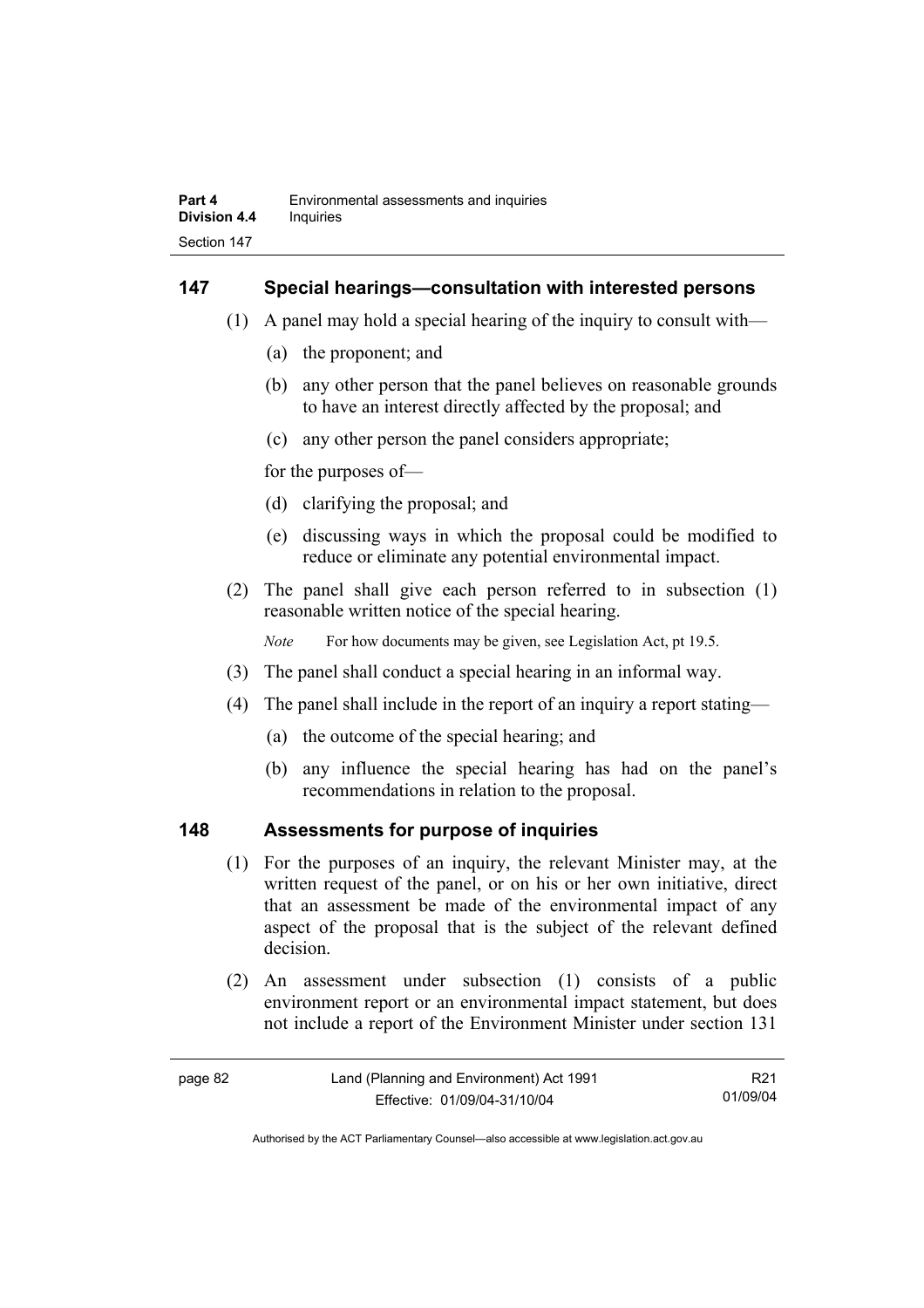evaluating the public environment report or environmental impact statement.

- (3) Sections 127, 128, 129 and 130 apply to an assessment under subsection (1) as if the references to the Environment Minister in those sections were references to the relevant Minister.
- (4) Section 131 does not apply in relation to an assessment under subsection  $(1)$ .
- (5) For section 132 (1), the relevant Minister must present a copy of an assessment under subsection (1), together with any notice, report, comment or information mentioned in section 132 (1) (b) or (c), to the Legislative Assembly within 6 sitting days after—
	- (a) receiving the assessment under section 127; or
	- (b) if he or she issues a notice under section 129, but does not issue a notice under section 130—receiving the relevant information under section 129 (2); or
	- (c) if he or she issues a notice under section 130—receiving the assessment or report under section 130 (3).

### **149 Witnesses—summons to appear**

- (1) The presiding member of a panel may, by writing, summon a person to attend a hearing of the inquiry at a specified time and place to give evidence and to produce the books and documents that are—
	- (a) relevant to any matter at issue in the inquiry; and
	- (b) specified in the summons.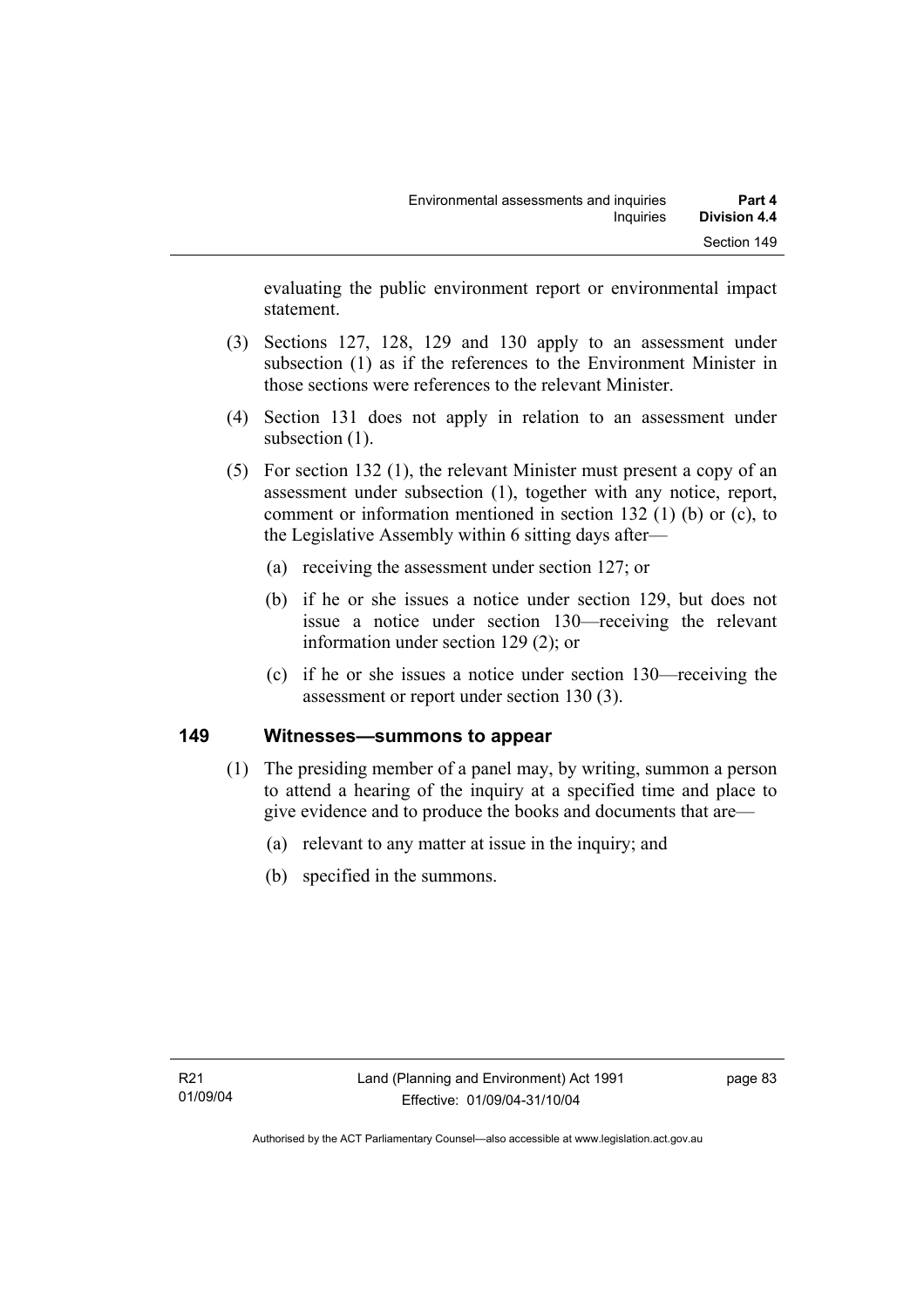| Part 4              | Environmental assessments and inquiries |
|---------------------|-----------------------------------------|
| <b>Division 4.4</b> | Inquiries                               |
| Section 150         |                                         |

 (2) A person served with a summons under subsection (1) shall not, without reasonable excuse, fail to comply with the summons.

Maximum penalty: 50 penalty units, imprisonment for 6 months or both.

 (3) The Territory shall pay a witness summoned to appear at an inquiry the allowances that are prescribed.

### **150 Victimisation of witnesses**

- (1) A person shall not—
	- (a) use violence to or inflict injury on; or
	- (b) cause or procure violence, damage, loss or disadvantage to; or
	- (c) cause or procure the punishment of;

a person on account of the person's giving, or proposing to give, evidence to an inquiry.

Maximum penalty: 100 penalty units, imprisonment for 1 year or both.

- (2) An employer shall not—
	- (a) dismiss an employee from his or her employment, or prejudice an employee in his or her employment, on account of the employee's giving, or proposing to give, evidence to an inquiry; or
	- (b) threaten so to dismiss, or so to prejudice, an employee on account of the employee's proposing to give evidence to an inquiry.

Maximum penalty: 100 penalty units, imprisonment for 1 year or both.

 (3) For subsection (2) (a), in proceedings for an offence against subsection (2), if it is established that an employer dismissed an employee from his or her employment, or prejudiced an employee in

| בנ<br>ĸ |  |
|---------|--|
|---------|--|

R21 01/09/04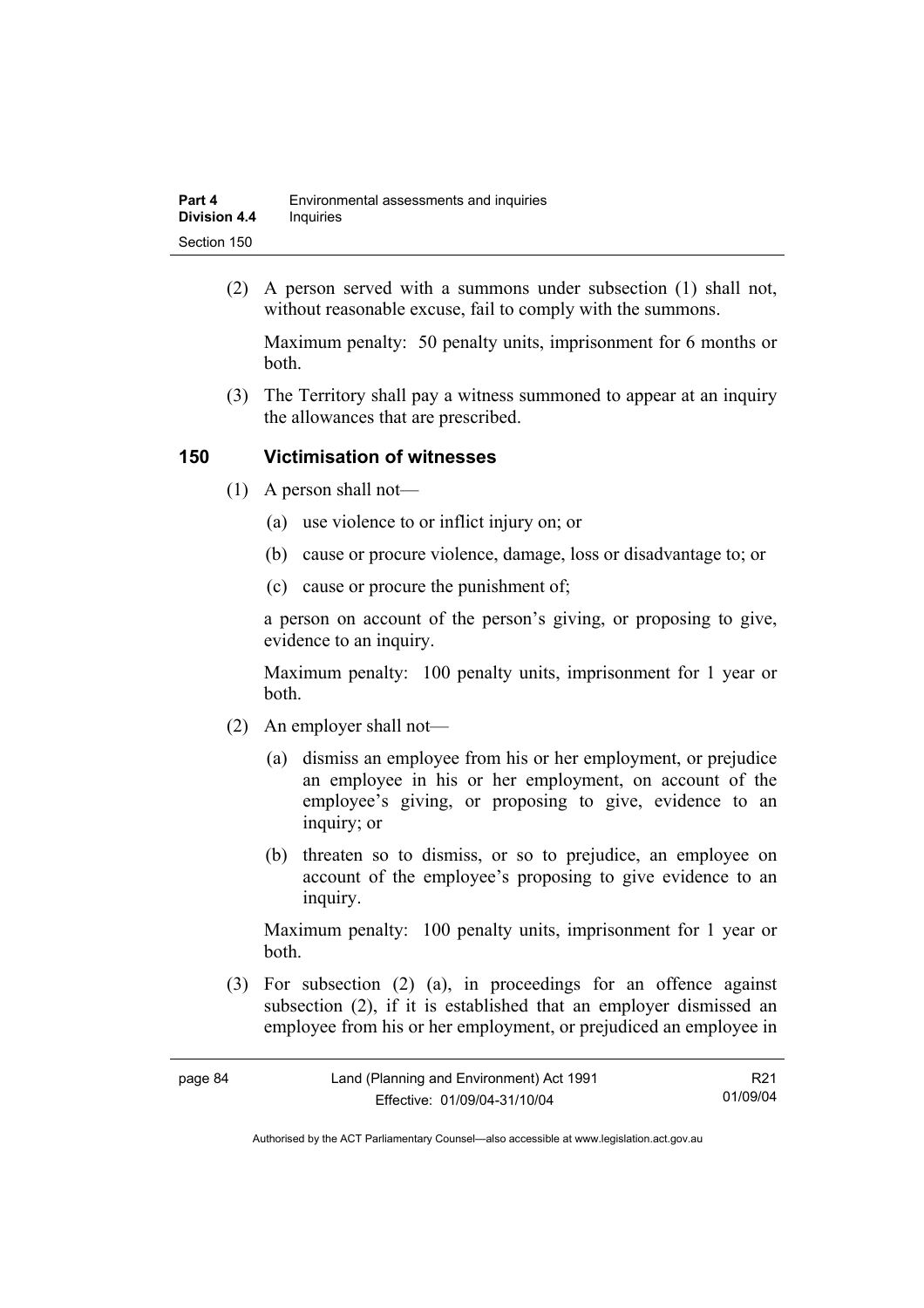his or her employment, after the employee gave, or proposed to give, evidence to an inquiry, it is to be presumed that that dismissal or prejudice was because of the employee's giving, or proposing to give, evidence at the inquiry, but that presumption is rebuttable.

 (4) For subsection (2) (b), in proceedings for an offence against subsection (2), if it is established that an employer threatened to dismiss an employee from his or her employment, or to prejudice an employee in his or her employment, after the employee proposed to give evidence to an inquiry, it is to be presumed that that threat was because of the employee's proposal, but that presumption is rebuttable.

## **151 Inspection of books and documents**

- (1) An authorised person may inspect any book or document given in evidence to the inquiry, and may make copies of, or copy extracts from, such a book or document.
- (2) A book or document given in evidence to an inquiry may be kept by the panel for the reasonable period the panel considers appropriate.
- (3) A panel shall allow the owner of a book or document kept by the panel reasonable access to the book or document.

## **152 Power of entry**

- (1) For an inquiry, an authorised person may enter any place—
	- (a) with the consent of the occupier; or
	- (b) under a warrant issued under section 153.
- (2) Before seeking the consent of the occupier of a place for subsection (1), an authorised person shall—
	- (a) if the authorised person is a panel member—produce written evidence of his or her appointment; and

page 85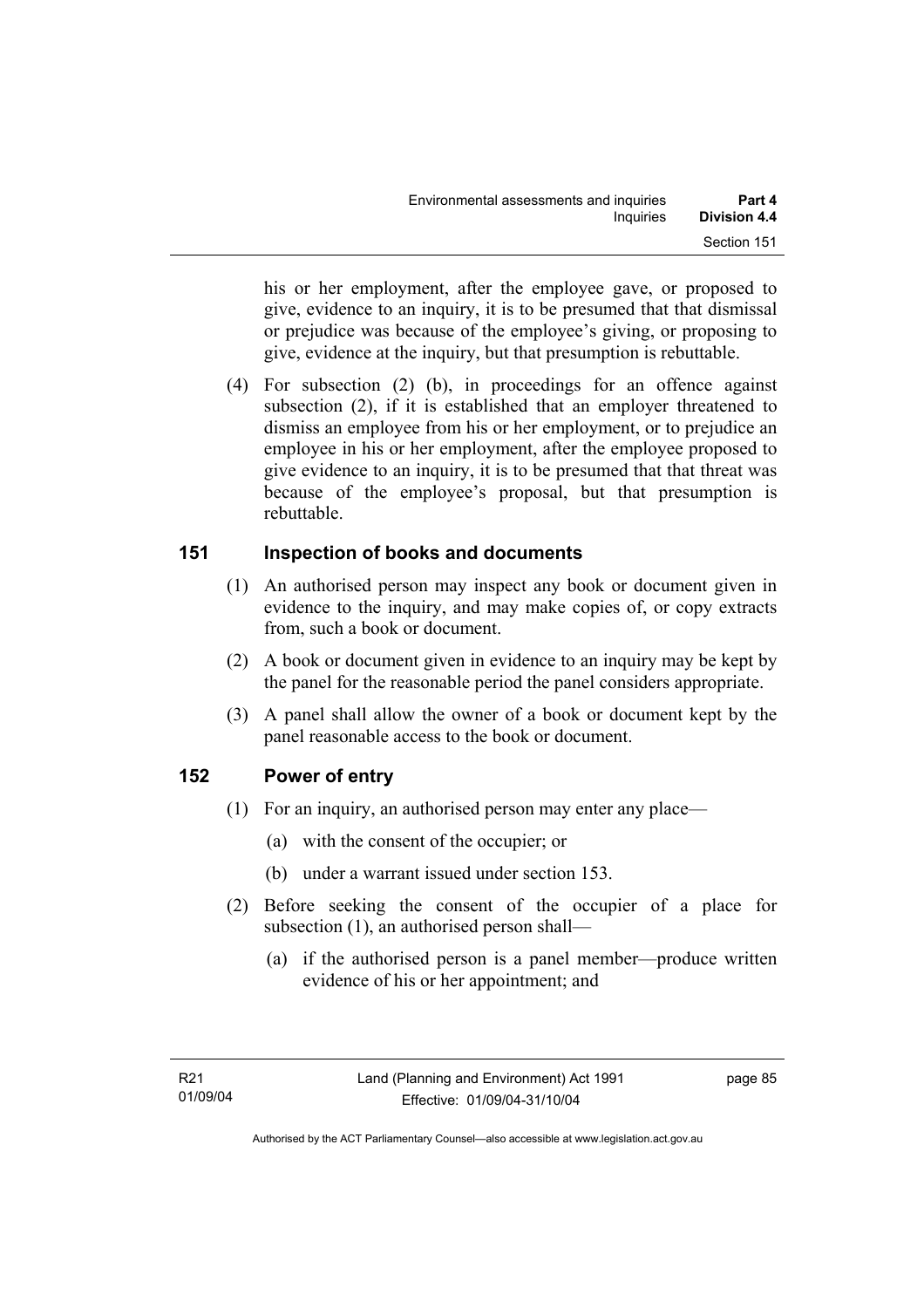- (b) if the authorised person is the assistant of a panel member produce written evidence of his or her authority; and
- (c) inform the occupier that he or she may refuse to give consent.
- (3) If an authorised person obtains the consent of the occupier to enter a place under subsection (1), the authorised person shall ask the occupier to sign a written acknowledgment—
	- (a) that the occupier has been informed that he or she may refuse to so consent; and
	- (b) that the occupier has consented; and
	- (c) of the day and time when the occupier consented.
- (4) If it is material, in any proceedings, for a court to be satisfied that an occupier has consented to the entry of premises by an authorised person under subsection (1) and an acknowledgment in accordance with subsection (3) signed by the occupier is not produced in evidence, it shall be presumed that the occupier did not consent, but that presumption is rebuttable.

## **153 Search warrants**

- (1) If a panel member believes on reasonable grounds that it is necessary, for the inquiry, for an authorised person to enter and inspect any place and to search for and inspect anything or any kind of thing, within the next following 28 days the member may—
	- (a) lay before a magistrate an information on oath setting out those grounds; and
	- (b) apply for the issue of a warrant to search the place for such a thing or things, and to inspect it or them.
- (2) On application under subsection (1), the magistrate may issue a warrant authorising the authorised person named in the warrant, with the assistance and by the force that is necessary and reasonable—

R21 01/09/04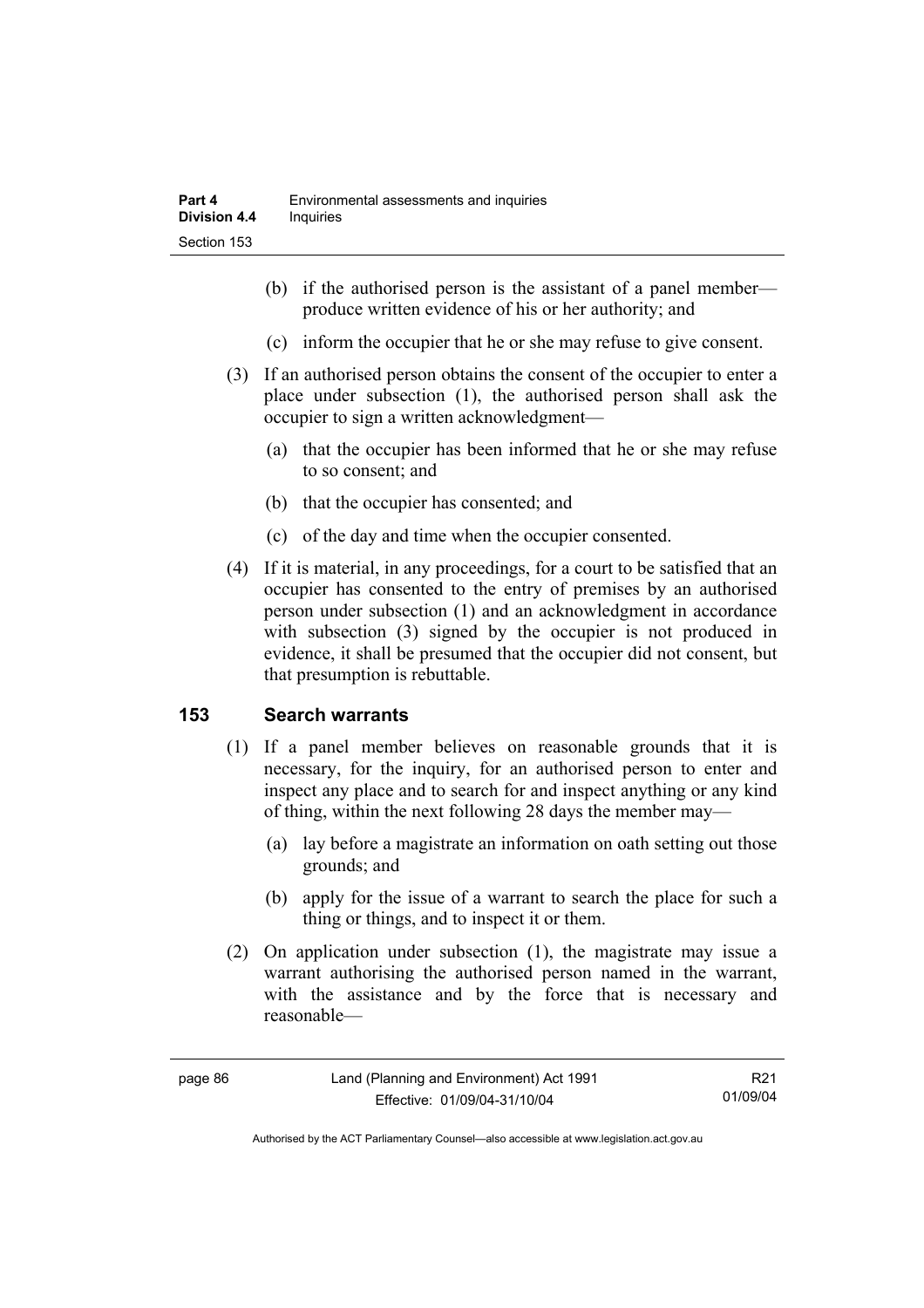- (a) to enter the place; and
- (b) to search for any specified thing or anything of a specified kind; and
- (c) to inspect any such thing.
- (3) A magistrate shall not issue a warrant unless—
	- (a) the applicant or another person has given the magistrate, either orally or by affidavit, any further information that the magistrate requires about the grounds on which the issue of the warrant is sought; and
	- (b) the magistrate is satisfied that there are reasonable grounds for issuing the warrant.
- (4) A warrant shall—
	- (a) specify the inquiry in relation to which the entry, search and inspection are authorised; and
	- (b) state the purpose for which it is issued; and
	- (c) specify particular hours during which the entry is authorised, or state that the entry is authorised at any time of the day or night; and
	- (d) include a description of the things, or kinds of things, in relation to which any power under section 154 may be exercised; and
	- (e) specify a date not later than 28 days after the date of issue of the warrant when the warrant ceases to have effect.

### **154 Powers of search and inspection**

- (1) Subject to the terms of any warrant issued under section 153, if an authorised person enters a place in accordance with section 152, he or she may, for the purposes of the inquiry—
	- (a) inspect the place; or

| R21      |  |
|----------|--|
| 01/09/04 |  |

page 87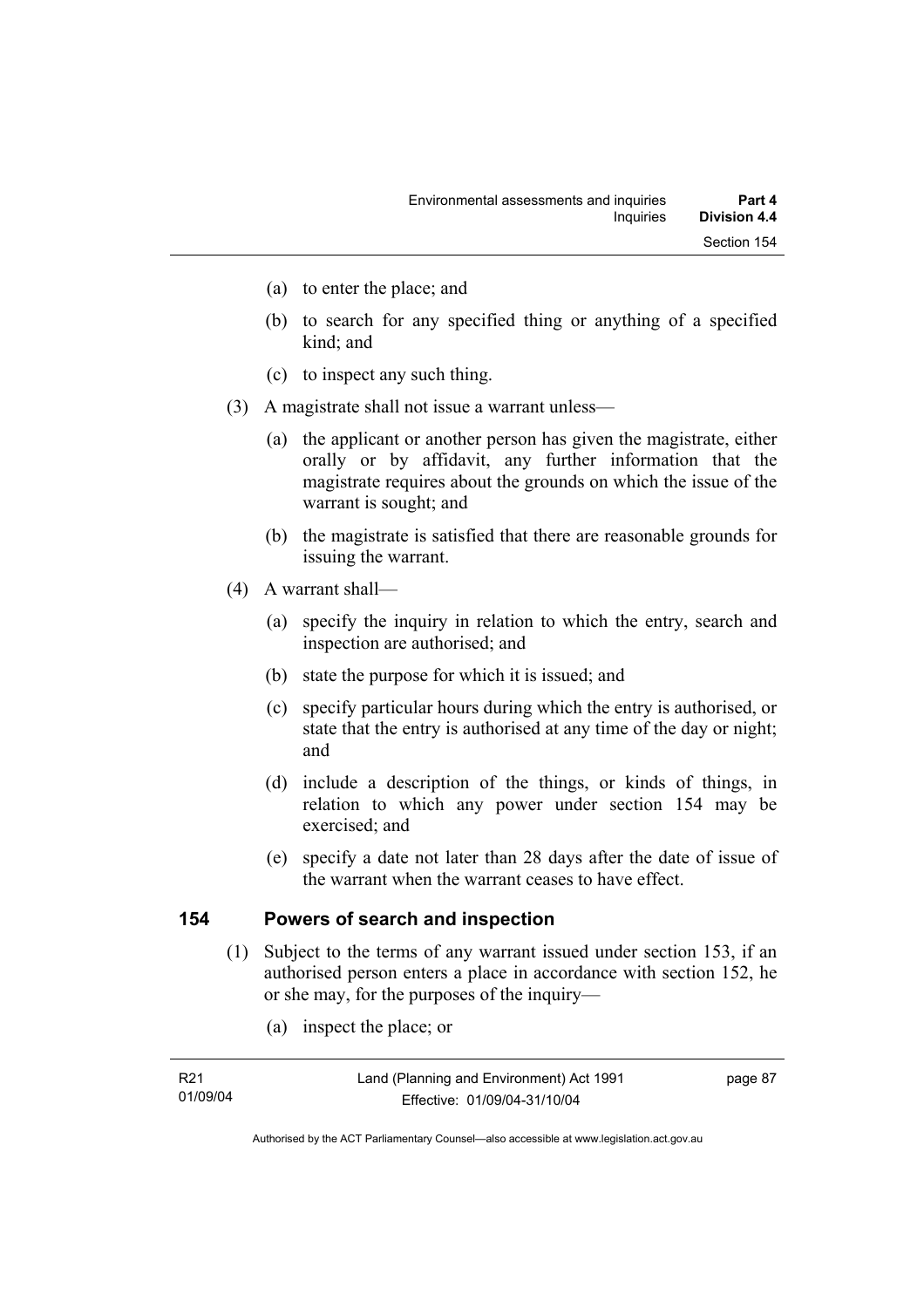- (b) search for and inspect anything; or
- (c) require the occupier to give the authorised person the assistance that is reasonable to enable the authorised person to exercise his or her powers under this section.
- (2) A person shall not, without reasonable excuse, contravene a requirement made of the person under subsection (1) (c).

Maximum penalty: 50 penalty units.

### **156 Contempt**

A person shall not, without reasonable excuse—

- (a) contravene a direction lawfully given by a panel member; or
- (b) disturb a panel member in the exercise of the member's functions; or
- (c) interrupt a hearing of an inquiry; or
- (d) use insulting language, or act in an insulting way, towards a panel member; or
- (e) create a disturbance, or participate in the creation or continuation of a disturbance, in or near a place where a hearing of an inquiry is taking place; or
- (f) do any other act or thing that would, if the panel were a court of record, constitute a contempt of that court.

Maximum penalty: 50 penalty units, imprisonment for 6 months or both.

### **157 Protection of panel members and witnesses**

 (1) A panel member has, in the exercise of the member's functions, the same protection and immunity as a judge of the Supreme Court.

R21 01/09/04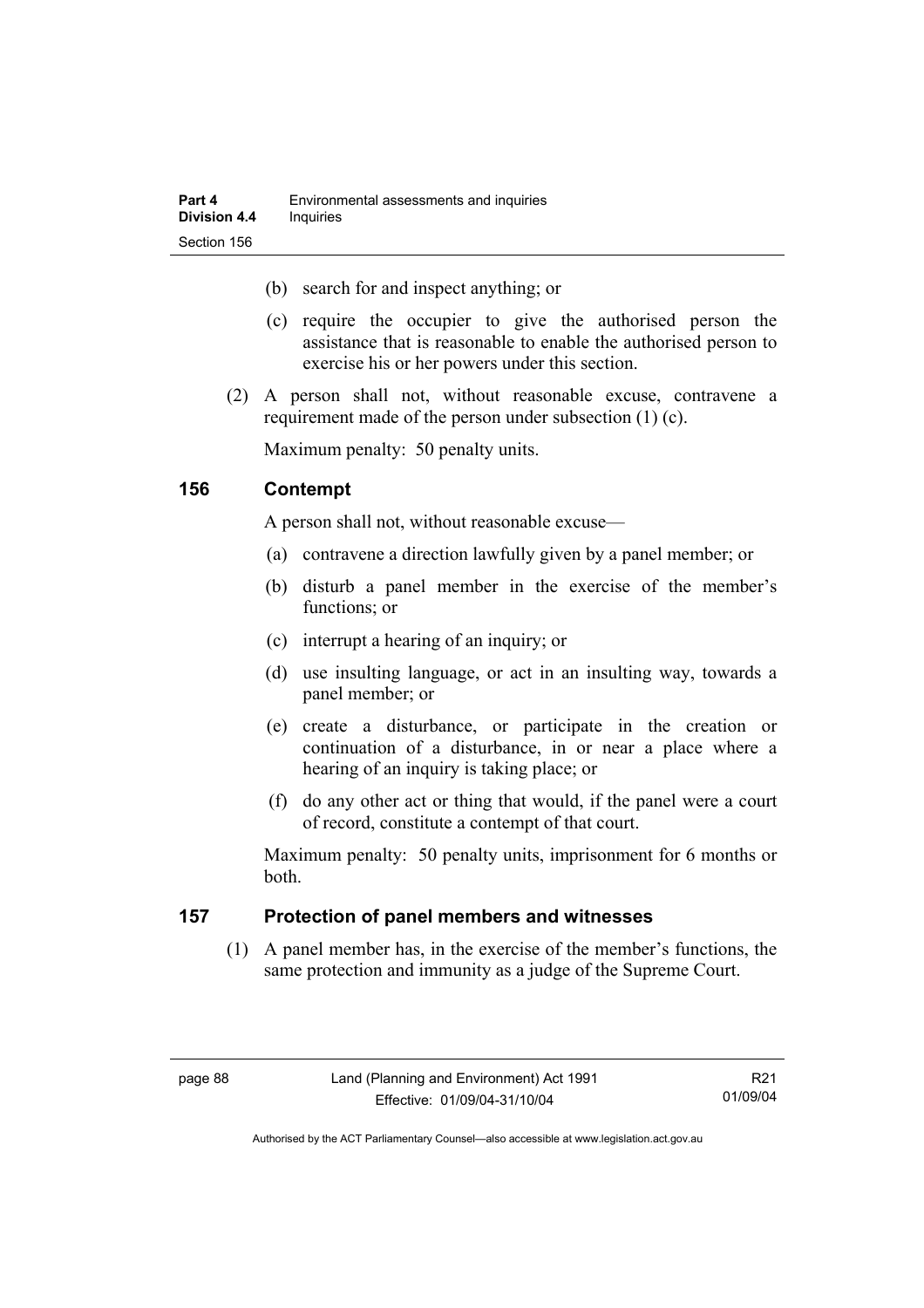| Environmental assessments and inquiries | Part 4              |
|-----------------------------------------|---------------------|
| Inquiries                               | <b>Division 4.4</b> |
|                                         | Section 157         |

 (2) Subject to this division, a person giving evidence to an inquiry has the same protection, and is subject to the same liabilities, in any civil or criminal proceedings as a witness in proceedings in the Supreme Court.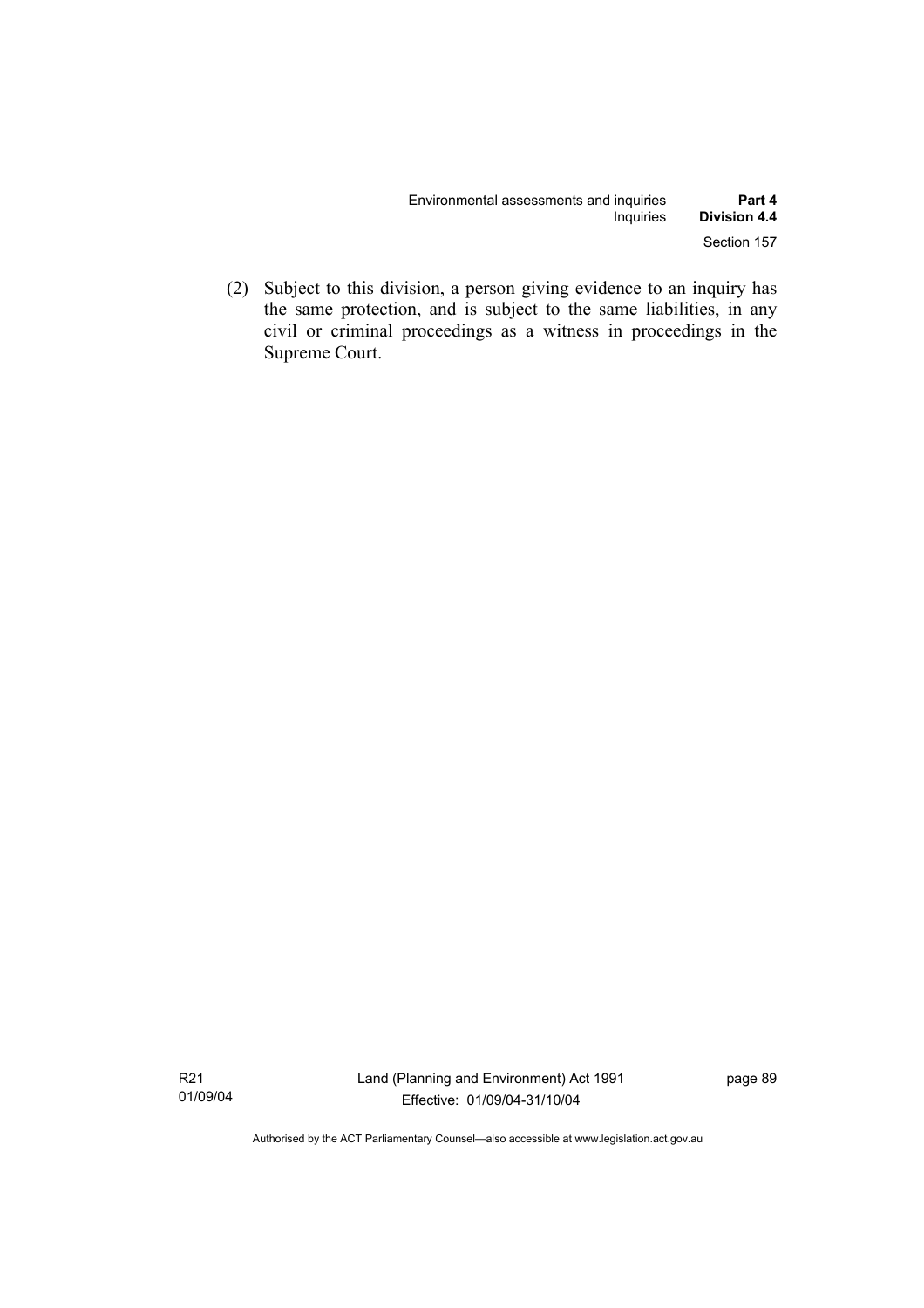**Part 5 Land administration Division 5.1** Preliminary Section 159

# **Part 5 Land administration**

# **Division 5.1 Preliminary**

#### **159 Definitions for pt 5**

In this part:

*building and development provision*, in relation to a lease, means a provision of the lease that requires the lessee to carry out specified works on the land comprised in the lease or on any unleased Territory land.

*consolidation* means the surrender of 2 or more leases held by the same lessee and the grant of a new lease or leases to that lessee for the purpose of consolidating the parcels of land comprised in the surrendered leases.

*lease* means a lease (other than a sublease)—

- (a) granted under this Act; or
- (b) that is taken under section 289 (Status of leases and licences) to have been granted under this Act; or
- (c) granted or arising under the *Unit Titles Act 2001*.

*lessee* means the person who is the proprietor of a lease, whether or not he or she is the registered proprietor of the lease, and whether or not the lease was granted to him or her or the lease passed to him or her by assignment, transfer, devolution or operation of law.

*market value*, of a lease, means the amount that could be expected to be paid for the lease on the open market if it were sold by a willing but not anxious seller to a willing but not anxious buyer.

*nominal rent lease* means a lease of Territory land for nominal rent.

R21 01/09/04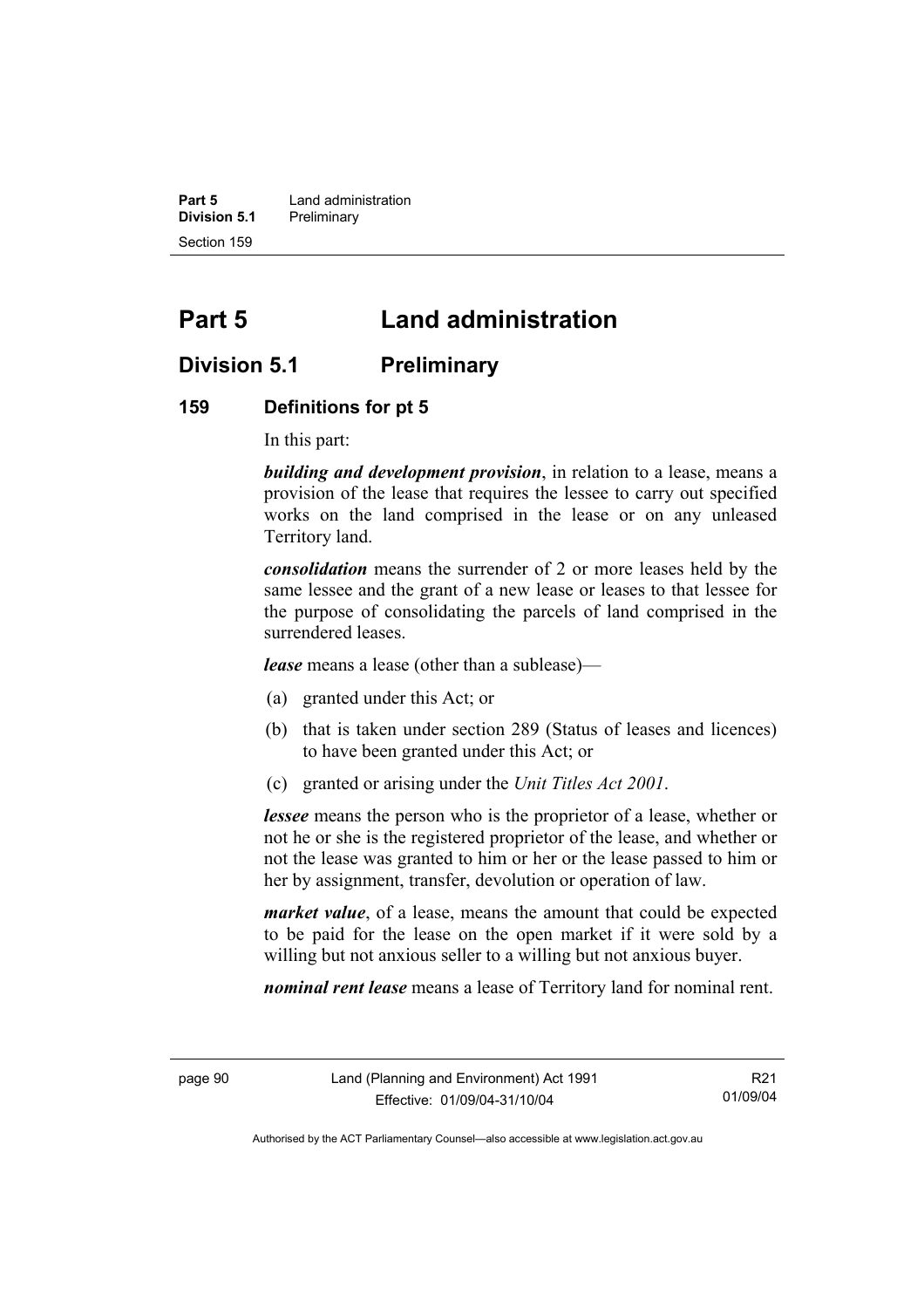*provision*, of a lease, includes a provision incorporated in the lease by reference and any other provision to which the lease is subject.

*public car park* means a road related area within the meaning of the *Road Transport (Safety and Traffic Management) Act 1999*, section 42 (Regulations about parking) that is available for use by the public for parking without the payment of money.

*registered lease* means a lease registered in the register kept under the *Land Titles Act 1925.*

*registered proprietor*, in relation to a lease, means the person who is registered under the *Land Titles Act 1925* as proprietor of the lease.

*rental lease* means a lease of Territory land for rent in excess of nominal rent.

*residential lease* means a lease of Territory land granted for residential purposes only.

*rural lease* means a lease of Territory land granted for rural purposes or purposes including rural purposes.

*subdivision* means the surrender of 1 lease, or the surrender of more than 1 lease, held by the same lessee, and the grant of new leases to that lessee for the purpose of subdividing the parcel or parcels of land comprised in the surrendered lease or leases, but does not include the subdivision of land under the *Unit Titles Act 2001.* 

*sublease* means a sublease of a parcel of land, or part of a parcel of land, subject to a lease, or of a building, or a part of a building, on a parcel of land subject to a lease.

*sublessee* means the person who is the proprietor of a sublease, whether the sublease was granted to him or her or the sublease has passed to him or her by assignment, transfer, devolution or operation of law.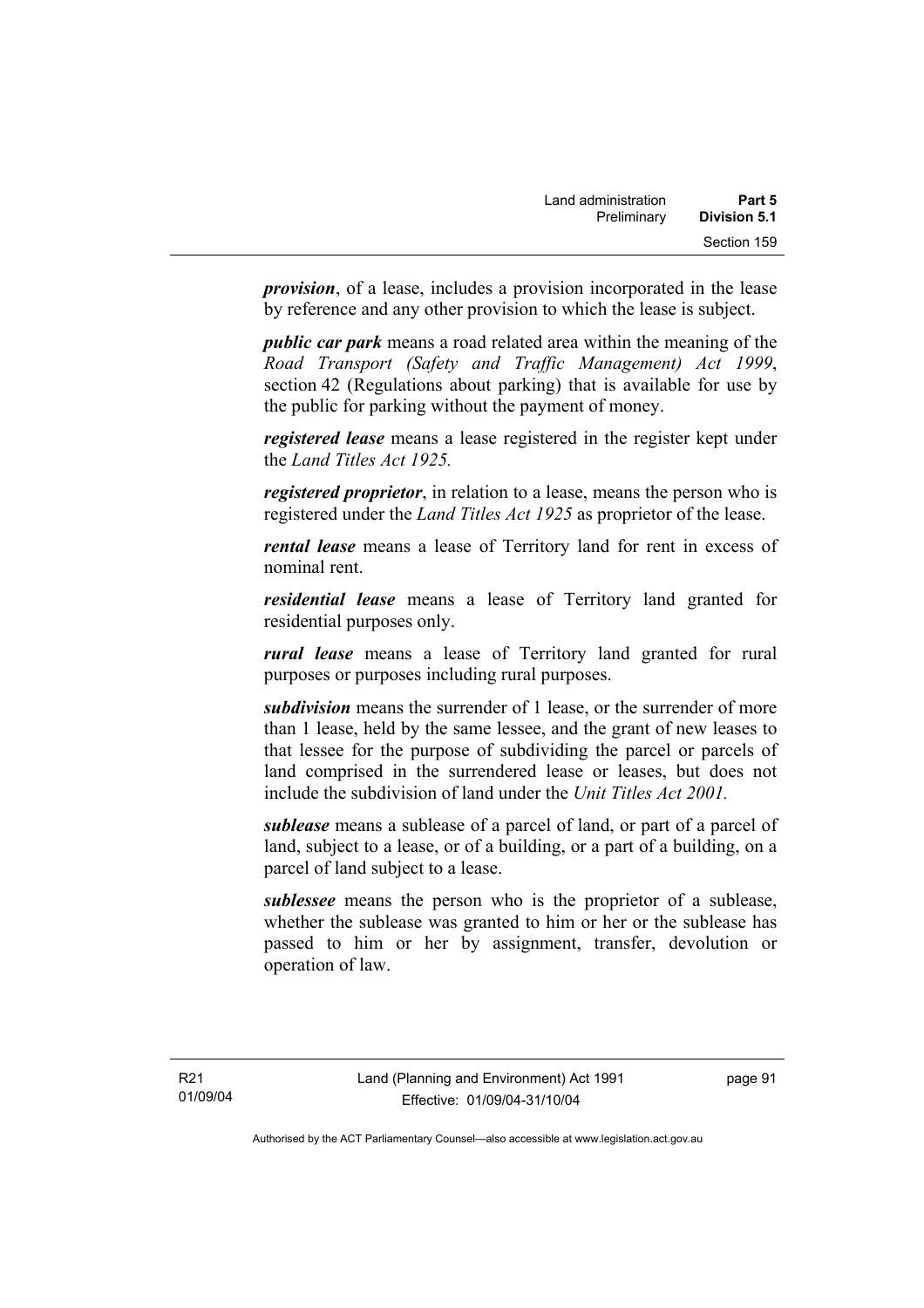| Part 5       | Land administration |
|--------------|---------------------|
| Division 5.2 | Leases              |
| Section 160  |                     |

## **160 Application of pt 5**

- (1) This part applies to the grant of an interest in Territory land by the planning and land authority on behalf of the Executive.
- (2) This part does not apply to a transfer by the Territory of a registered lease of which the Territory is the registered proprietor.

# **Division 5.2 Leases**

### **160A Effect qualified**

This division has effect subject to division 5.4 (Restrictions on rural leases).

## **160B Planning and land authority may grant leases**

- (1) The planning and land authority is authorised to grant, on behalf of the Executive, leases that the Executive may grant on behalf of the Commonwealth.
- (2) In this section:

*lease* means a lease of Territory land.

### **161 Granting of leases**

- (1) The planning and land authority may grant a lease by—
	- (a) auction; or
	- (b) tender; or
	- (c) ballot; or
	- (d) direct grant.

*Note* A fee may be determined under s 287 for this section.

- (2) A lease granted under this section may include provisions—
	- (a) requiring the lessee to develop the land comprised in the lease, or any unleased Territory land, in a specified way; or

| page 92 | Land (Planning and Environment) Act 1991 | R <sub>21</sub> |
|---------|------------------------------------------|-----------------|
|         | Effective: 01/09/04-31/10/04             | 01/09/04        |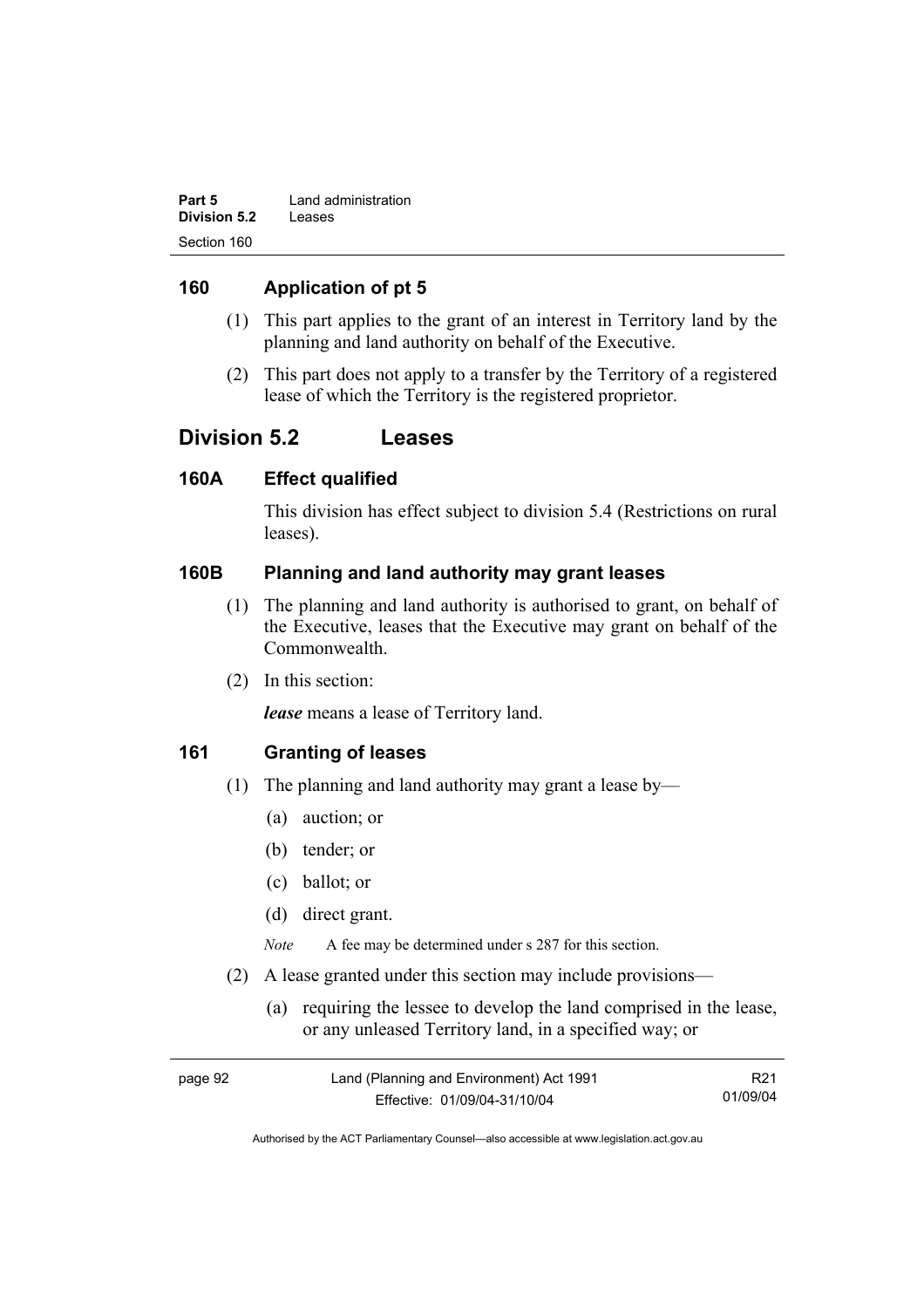- (b) requiring the lessee to give security for the performance of any of his or her obligations under the lease.
- (3) The planning and land authority may restrict the persons eligible for the grant of a lease under subsection  $(1)$   $(a)$ ,  $(b)$  or  $(c)$  by specifying, in the relevant notice of auction, tender or ballot, a class of persons eligible or ineligible for the grant of a lease under the auction, tender or ballot.
- (4) If, under a restriction imposed under subsection (3), only 1 person is eligible for the grant of a lease under subsection  $(1)$   $(a)$ ,  $(b)$  or  $(c)$ , the planning and land authority may grant a lease to that person under subsection (1) (d) without auctioning the lease, calling tenders or conducting a ballot (as the case may be).
- (5) A lease granted under subsection (1) (d) shall be granted subject to the provisions that are agreed between the planning and land authority and the applicant for the lease.
- (6) The planning and land authority shall not grant a lease of Territory land under subsection (1) (d) otherwise than in accordance with criteria specified under subsection (7).
- (7) The Executive may, for this section, in writing—
	- (a) specify criteria for the granting of leases under subsection (1) (d); or
	- (b) amend or revoke criteria so specified.
- (8) An instrument under subsection (7) is a disallowable instrument.
	- *Note* A disallowable instrument must be notified, and presented to the Legislative Assembly, under the Legislation Act.

# **163 Leases to community organisations**

(1) In this section: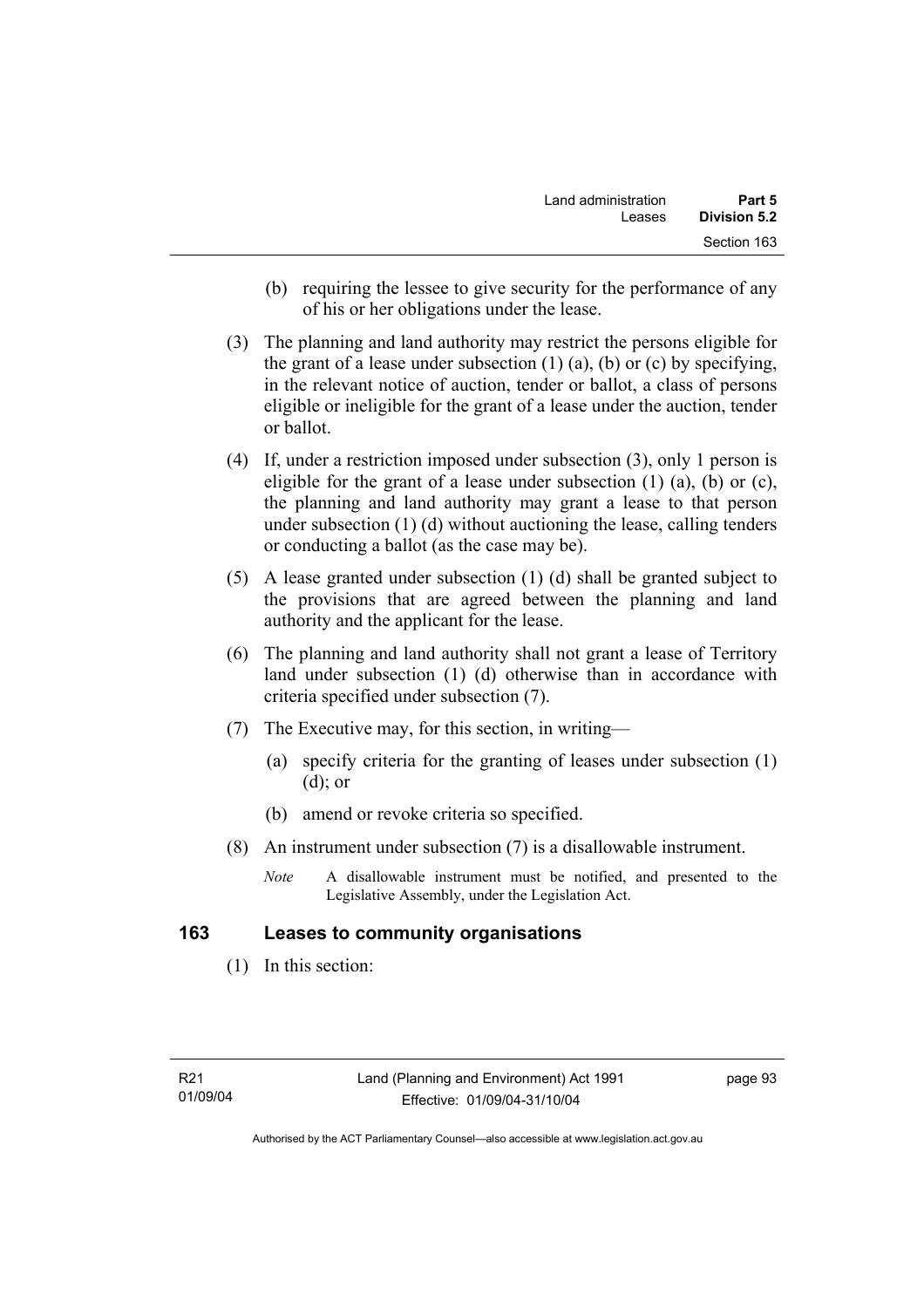*community organisation* means a body corporate that—

- (a) has as its principal purpose the provision of a service, or a form of assistance, to persons living or working in the ACT; and
- (b) is not carried on for the pecuniary profit or gain of its members; and
- (c) does not hold a club licence under the *Liquor Act 1975*.
- (2) The planning and land authority may grant a lease of Territory land to a community organisation without charge or for a charge that is less than the market value of the lease.
- (3) The planning and land authority shall not grant a lease under this section otherwise than in accordance with criteria for the granting of leases to community organisations specified under subsection (4).
- (4) The Executive may, for this section, in writing—
	- (a) specify criteria for the granting of leases to community organisations; or
	- (b) amend or revoke criteria so specified.
- (5) An instrument under subsection (4) is a disallowable instrument.
	- *Note* A disallowable instrument must be notified, and presented to the Legislative Assembly, under the Legislation Act.
- (6) A community organisation shall not transfer a lease granted under this section and a purported transfer of such a lease shall be of no effect.
- (7) This section does not limit the power of the planning and land authority to grant a lease of Territory land to a community organisation otherwise than under this section.

### **164 Special leases**

 (1) The planning and land authority may grant a lease of Territory land for a charge that is less than the market value of the lease if the

R21 01/09/04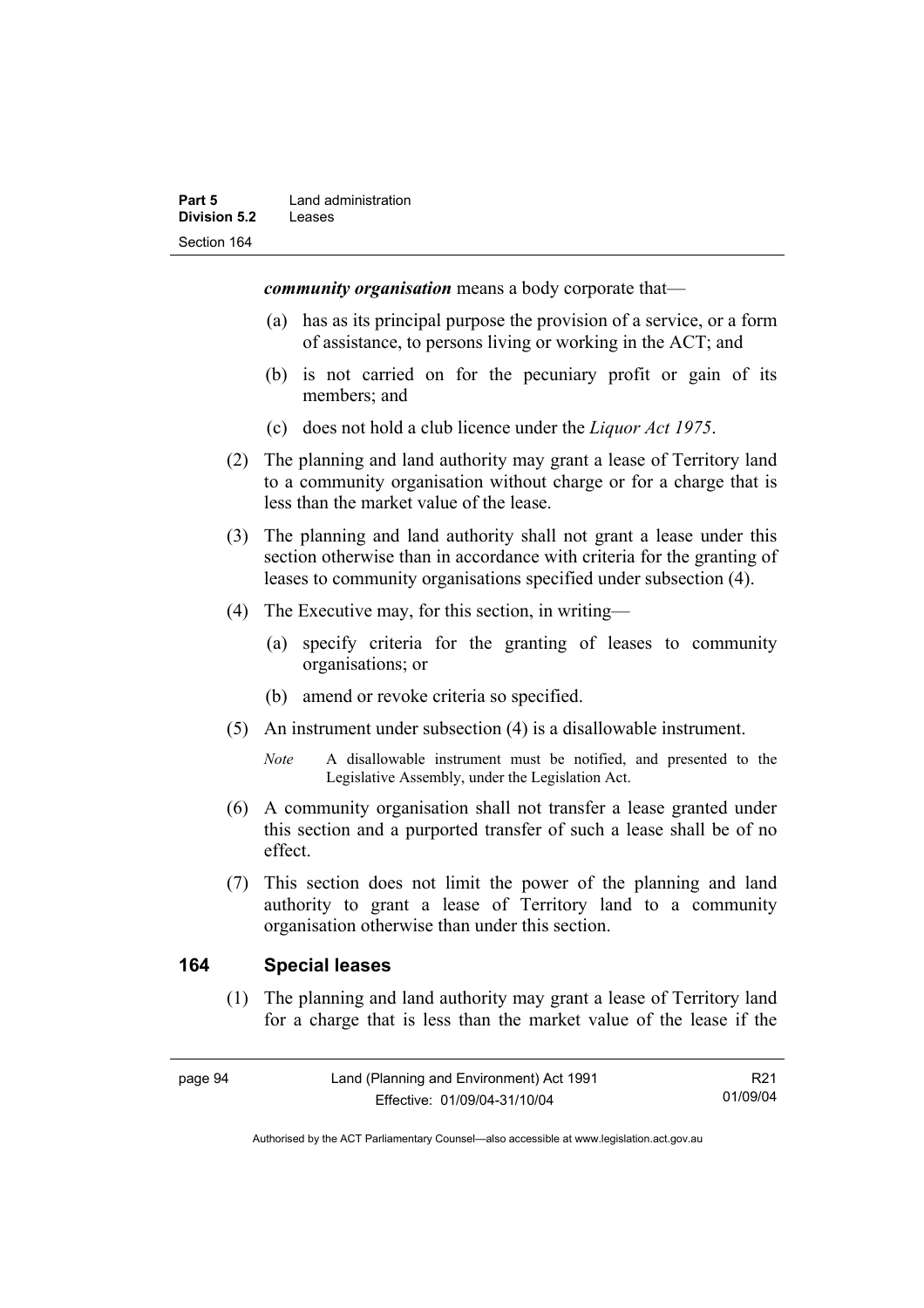authority is satisfied it is desirable and in the public interest to do so to facilitate—

- (a) the economic development of the ACT; or
- (b) the development of business in the ACT.
- (2) The planning and land authority shall not grant a lease of Territory land under this section otherwise than in accordance with criteria for the granting of special leases specified under subsection (3).
- (3) The Executive may, for this section, in writing—
	- (a) specify criteria for the granting of special leases; or
	- (b) amend or revoke criteria so specified.
- (4) An instrument under subsection (3) is a disallowable instrument.

```
Note A disallowable instrument must be notified, and presented to the 
Legislative Assembly, under the Legislation Act.
```
- (5) The lessee under a lease to which this section applies shall not, for a period of 5 years after the day when the lease is granted—
	- (a) assign or transfer the lease; or
	- (b) sublet the land comprised in the lease or any part of it; or
	- (c) part with possession of the land comprised in the lease or any part of it;

without having obtained the written consent of the planning and land authority and any assignment, transfer, sublease, agreement or arrangement made or entered into in contravention of this subsection shall be of no effect.

- (6) The planning and land authority shall not consent to the lessee under a lease to which this section applies—
	- (a) assigning or transferring the lease; or
	- (b) subletting the land comprised in the lease or any part of it; or

page 95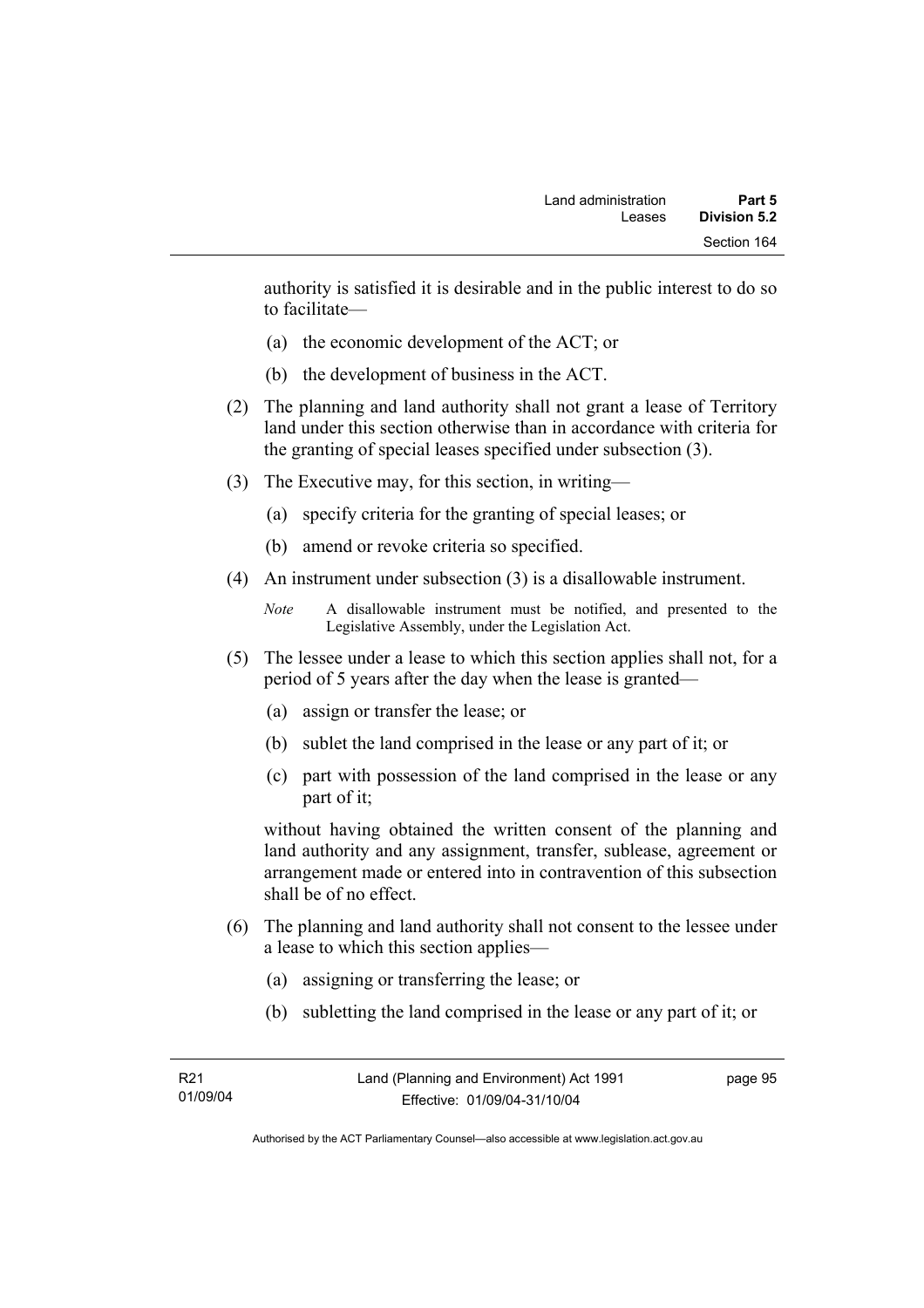| Part 5              | Land administration |  |
|---------------------|---------------------|--|
| <b>Division 5.2</b> | Leases              |  |
| Section 166         |                     |  |

 (c) parting with possession of the land comprised in the lease or any part of it;

unless it is satisfied that the person to whom it is proposed that the lease should be assigned or transferred, the person to whom it is proposed that a sublease should be granted or the person to whom it is proposed that possession of the land should be given, as the case may be, is a person who satisfies the criteria of eligibility specified under subsection (2) in relation to the class of leases in which the lease is included.

### **166 Inquiries and assessments in relation to granting of leases**

If it is proposed that a lease of Territory land be granted, the Minister may—

- (a) establish a panel to conduct an inquiry into whether the proposed lease should be granted; or
- (b) direct that an assessment be made into the possible environmental impact of a decision to grant the lease.

#### **166A Grants of leases after inquiries or assessments**

- (1) This section applies if the Minister, under section 166, establishes a panel to conduct an inquiry, or directs that an assessment be made, in relation to the proposed grant of a lease.
- (2) The Minister must—
	- (a) consider the report of the panel or the assessment; and
	- (b) review the provisions of the proposed lease taking the report or assessment into account; and
	- (c) direct the planning and land authority—
		- (i) to grant the proposed lease; or

Authorised by the ACT Parliamentary Counsel—also accessible at www.legislation.act.gov.au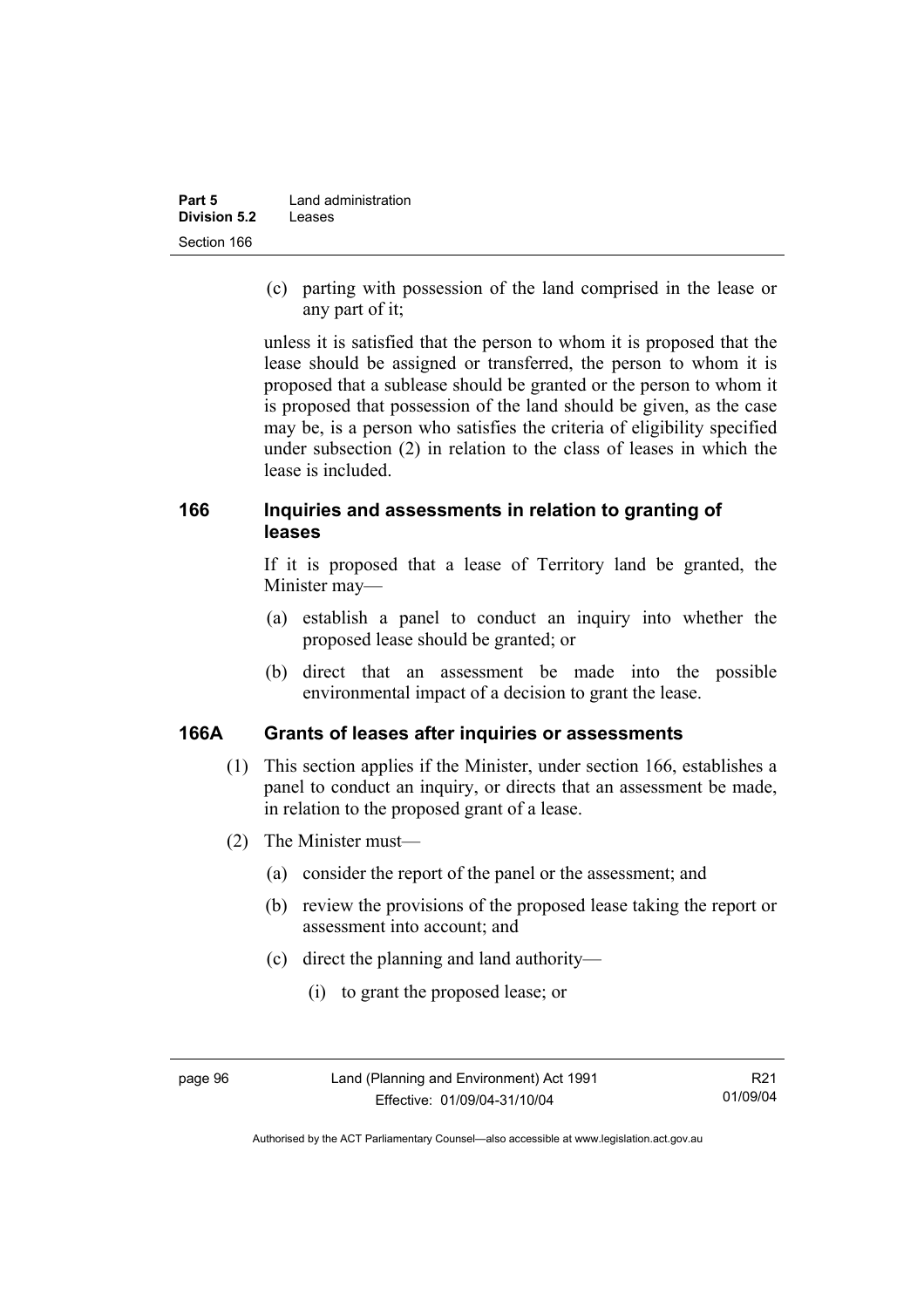- (ii) to grant the proposed lease as varied in accordance with the direction; or
- (iii) to refuse to grant the proposed lease.
- (3) The planning and land authority may grant the proposed lease only in accordance with a direction of the Minister under subsection (2) (c).

# **167 Eligibility for certain classes of leases**

- (1) The Executive may, in writing—
	- (a) declare a specified class of leases to be leases to which this section applies; or
	- (b) specify, in relation to a class of leases declared under paragraph (a) to be leases to which this section applies, criteria for determining whether a person is eligible to hold the land comprised in a lease included in that class; or
	- (c) amend or revoke a declaration under paragraph (a) or criteria specified under paragraph (b).
- (2) An instrument under subsection (1) is a disallowable instrument.
	- *Note* A disallowable instrument must be notified, and presented to the Legislative Assembly, under the Legislation Act.
- (3) The planning and land authority shall not grant a lease to which this section applies to a person who does not satisfy the criteria specified under subsection (1) (b) in relation to the class of leases in which the lease is included.
- (4) The validity of a lease to which this section applies is not to be taken to be affected by a failure to comply with subsection (3).
- (5) The lessee under a lease to which this section applies, or any other person having an interest in such a lease, shall not—
	- (a) assign or transfer the lease; or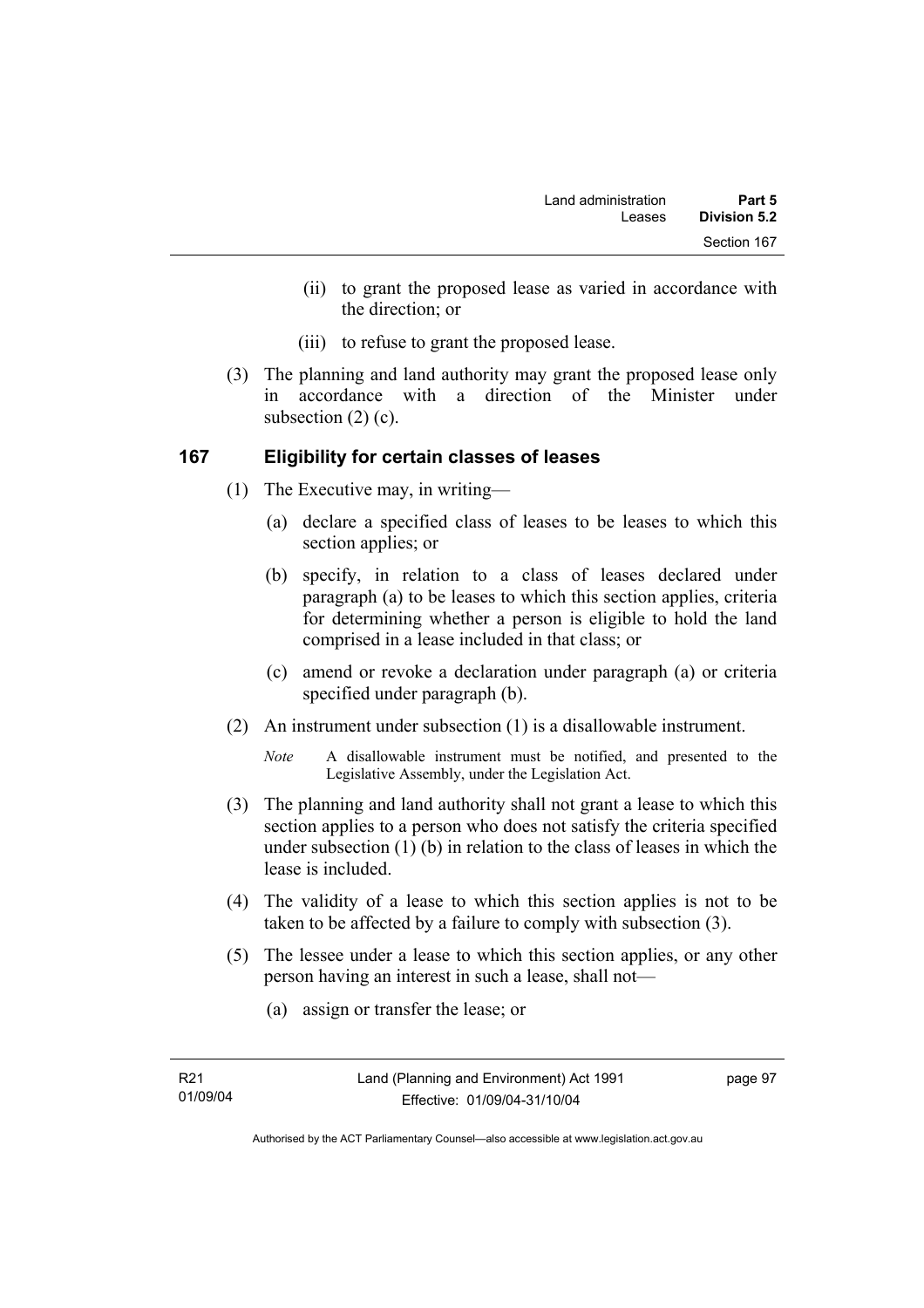- (b) sublet the land comprised in the lease or any part of it; or
- (c) part with possession of the land comprised in the lease or any part of it;

without having obtained the written consent of the planning and land authority and any assignment, transfer, sublease, agreement or arrangement made or entered into in contravention of this subsection shall be of no effect.

- (6) The planning and land authority shall not consent to the lessee under a lease to which this section applies, or to any other person having an interest in such a lease—
	- (a) assigning or transferring the lease; or
	- (b) subletting the land comprised in the lease or any part of it; or
	- (c) parting with possession of the land comprised in the lease or any part of it;

unless it is satisfied that the person to whom it is proposed that the lease should be assigned or transferred, the person to whom it is proposed that a sublease should be granted or the person to whom it is proposed that possession of the land should be given, as the case may be, is a person who satisfies the criteria of eligibility specified under subsection (1) (b) in relation to the class of leases in which the lease is included.

#### **168 Authority need not grant lease**

- (1) The planning and land authority need not grant a lease of Territory land to an applicant, even if applications for the lease have been invited.
- (2) If applications for a lease have been invited subject to conditions, the planning and land authority may, without granting a lease, invite fresh applications for the lease subject to the same or other conditions.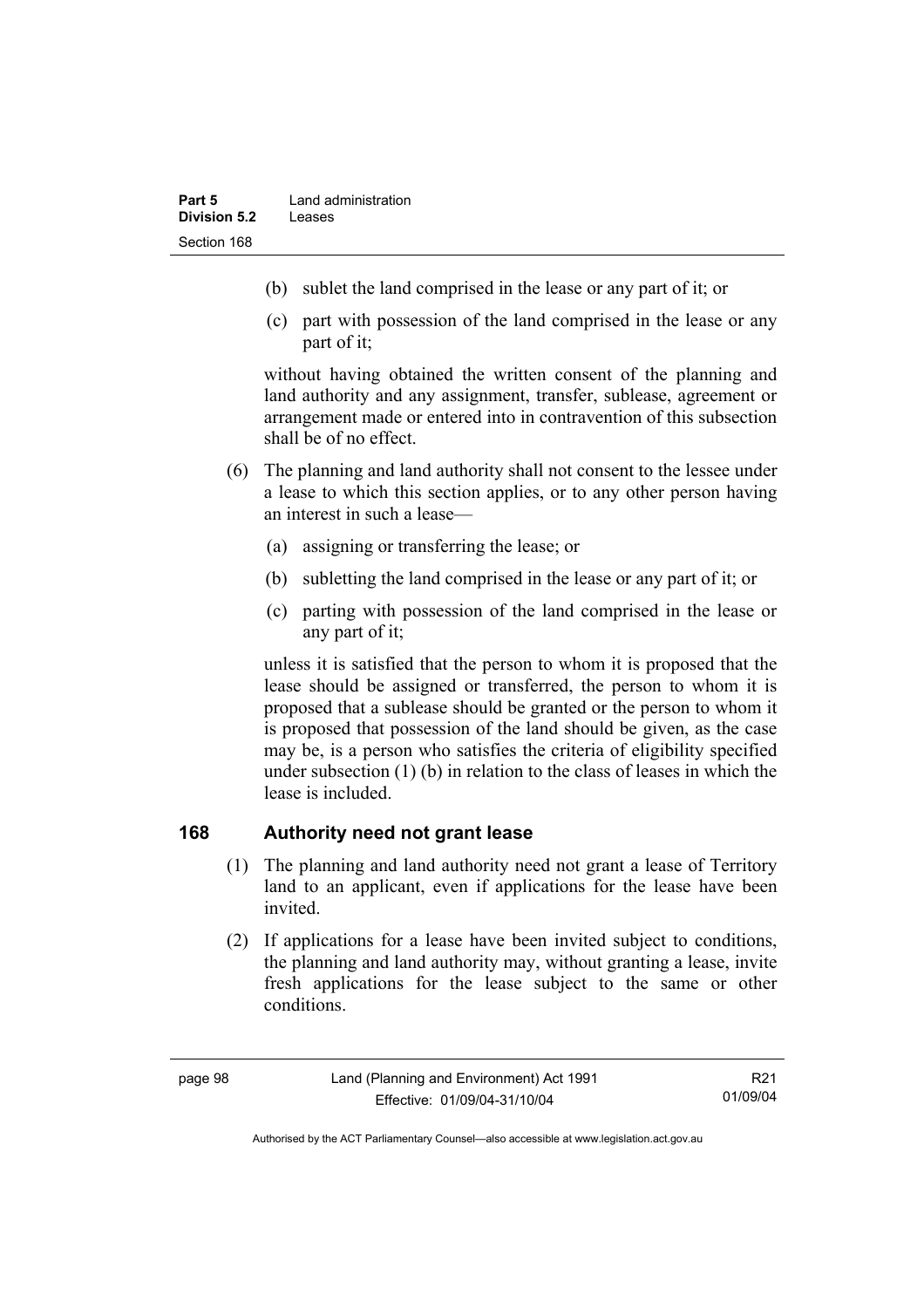#### **169 Payment for leases**

- (1) Subject to subsection (2), the planning and land authority shall not grant a lease of Territory land otherwise than for payment of an amount that is not less than the market value of the lease.
- (2) Subsection (1) does not apply in relation to—
	- (a) a lease granted for a rent that is the full market rental value of the lease; or
	- (b) a lease granted under section 161 (1) (d), 163, 164, 171, 171A or 172.

### **170 Failure to accept and execute lease**

- (1) Subject to subsection (2), if a person who is entitled to the grant of a lease of Territory land under this part fails to—
	- (a) accept and execute the lease; or
	- (b) pay any amount that he or she is required to pay before being granted the lease;

within the prescribed period, the planning and land authority may, by instrument served on the person, terminate his or her right to the grant of the lease.

- (2) An instrument under subsection (1) shall—
	- (a) specify the ground on which it is given; and
	- (b) state that it takes effect on the day 28 days after the day it is served.
- (3) An instrument under subsection (1) may be served on a person by—
	- (a) delivering it to the person personally; or
	- (b) sending it to the person by post; or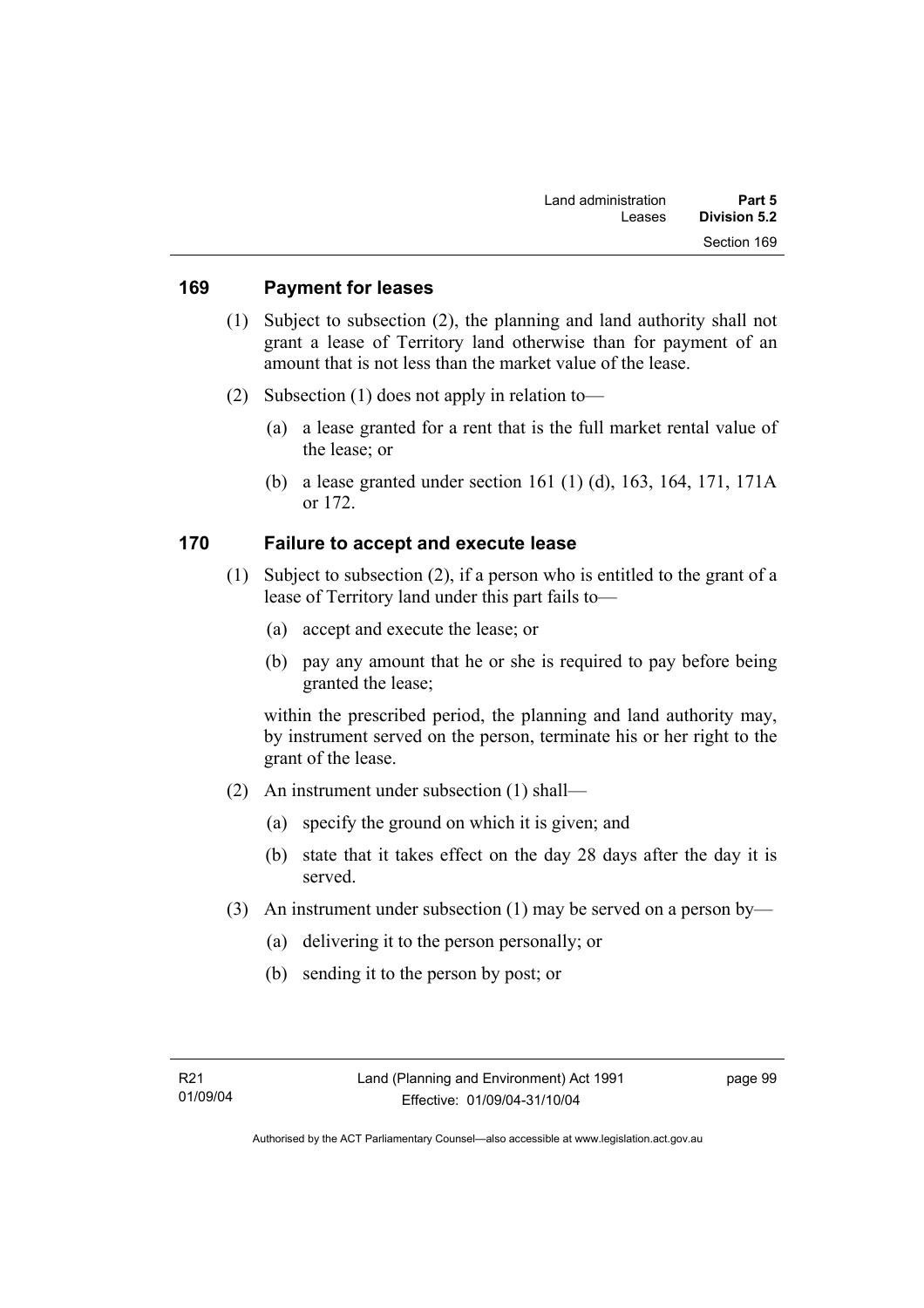| Part 5              | Land administration |
|---------------------|---------------------|
| <b>Division 5.2</b> | Leases              |
| Section 171         |                     |

- (c) if the residential address of the person is not known to the planning and land authority—publishing a copy of the instrument in a daily newspaper.
- (4) An instrument under subsection (1) shall take effect on the day 28 days after the day it is served.
- (5) A person whose right to the grant of a lease has been terminated under this section shall not have any claim for compensation in relation to the termination of the right or for the recovery of any money paid to the planning and land authority in relation to the grant of the lease.

### **171 Grant of further residential leases**

- (1) This section applies if—
	- (a) the holder of a residential lease of land applies to the planning and land authority for the grant of a further residential lease of the land; and
	- (b) neither the Territory nor the Commonwealth needs the land for a public purpose; and
	- (c) the lessee pays the fee worked out under the determination under subsection (3); and
	- (d) the lessee surrenders the existing lease.
- (2) The planning and land authority must grant the lessee a further residential lease of the land for a term not longer than 99 years to begin on the day after the day the existing lease is surrendered.
- (3) The Minister may make a determination, in writing, for subsection (1) (c).
- (4) If the term of a further lease granted under subsection (2) is not longer than the term of the existing lease, the fee payable under subsection (1) (c) must not be more than the cost of granting the lease.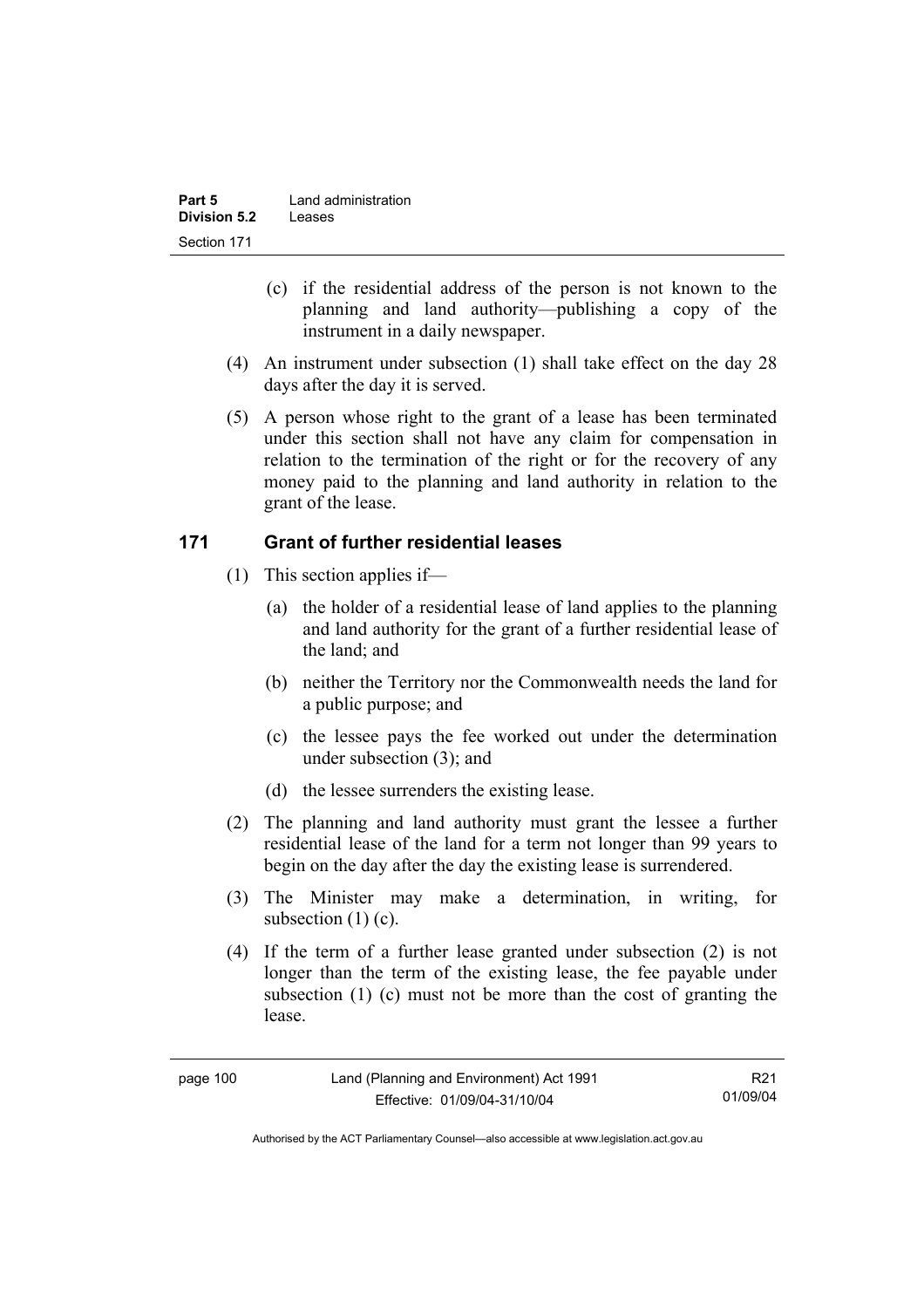- (5) A determination under subsection (3) is a disallowable instrument.
	- *Note* A disallowable instrument must be notified, and presented to the Legislative Assembly, under the Legislation Act.

#### **171A Grant of further rural leases**

- $(1)$  If—
	- (a) the holder of a rural lease applies to the planning and land authority for the grant of a further rural lease of the same land; and
	- (b) neither the Territory nor the Commonwealth requires the land for a public purpose; and
	- (c) all rent due under the existing lease is paid; and
	- (d) the lessee pays the determined fee; and
	- (e) the lessee surrenders the existing lease;

the authority must grant the lessee a further rural lease of that land for a term not exceeding the maximum set out in the determination under subsection (2), and subject to any conditions set out in that determination, to begin on the day immediately following the date of surrender of the existing lease.

- (2) The Minister may make a determination, in writing, for subsection  $(1)$ .
- (3) A determination under subsection (2) may—
	- (a) include a condition that a lessee pays, for the grant of a further lease—
		- (i) an amount stated in, or worked out in accordance with, the determination (an *amount condition*); or
		- (ii) the market value of the lease; and
	- (b) provide that an amount condition ceases to apply to a lessee if the lessee—

| R <sub>21</sub> | Land (Planning and Environment) Act 1991 | page 101 |
|-----------------|------------------------------------------|----------|
| 01/09/04        | Effective: 01/09/04-31/10/04             |          |
|                 |                                          |          |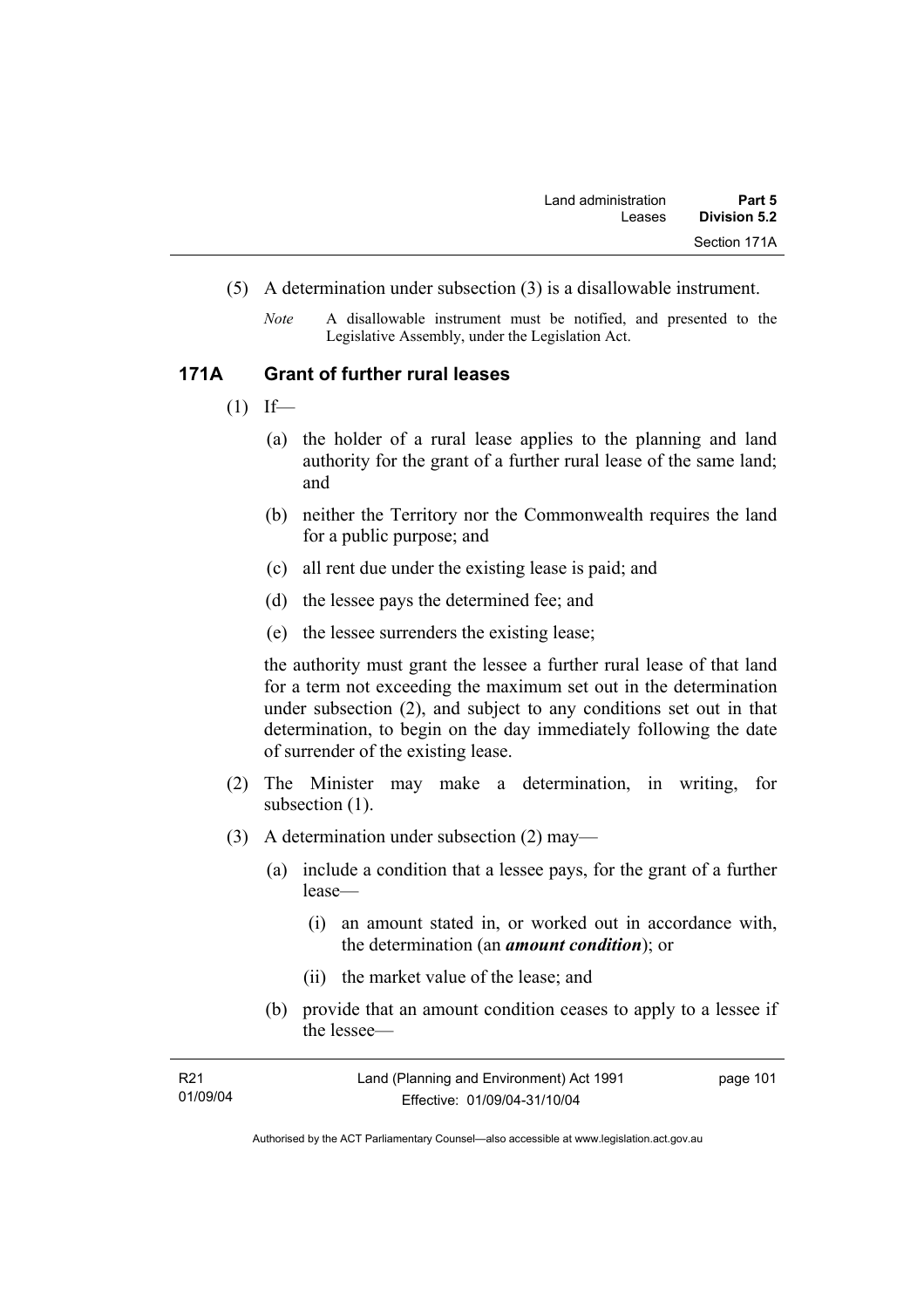| Part 5              | Land administration |  |
|---------------------|---------------------|--|
| <b>Division 5.2</b> | Leases              |  |
| Section 172         |                     |  |

- (i) has not applied for the grant of a further rural lease under subsection (1) within the period stated in the determination for applying for such a grant; and
- (ii) has not accepted in writing an offer for the grant of such a lease within the period stated in the determination for accepting such an offer.
- (4) A provision mentioned in subsection (3) (b) may apply to an amount condition of a determination made before or after the commencement of that subsection.
- (5) If the national capital authority has set a maximum term for a rural lease of land in a designated area, a determination under subsection (2) relating to the land must not set a term for a further rural lease of the land that is longer than the maximum term.
- (6) In subsection (5):

*designated area*—see the *Australian Capital Territory (Planning and Land Management) Act 1988* (Cwlth), section 4.

- (7) If the term of a further lease granted under subsection (1) does not exceed the term of the existing lease, the fee payable under subsection (1) (d) shall not exceed the cost of granting the lease.
- (8) A determination under subsection (2) is a disallowable instrument.
	- *Note* A disallowable instrument must be notified, and presented to the Legislative Assembly, under the Legislation Act.

### **172 Grant of further leases for purposes other than residential or rural**

- (1) This section applies if—
	- (a) the holder of a lease of Territory land other than a residential lease or a rural lease applies to the planning and land authority for the grant of a further lease of the land for the same purposes; and

Authorised by the ACT Parliamentary Counsel—also accessible at www.legislation.act.gov.au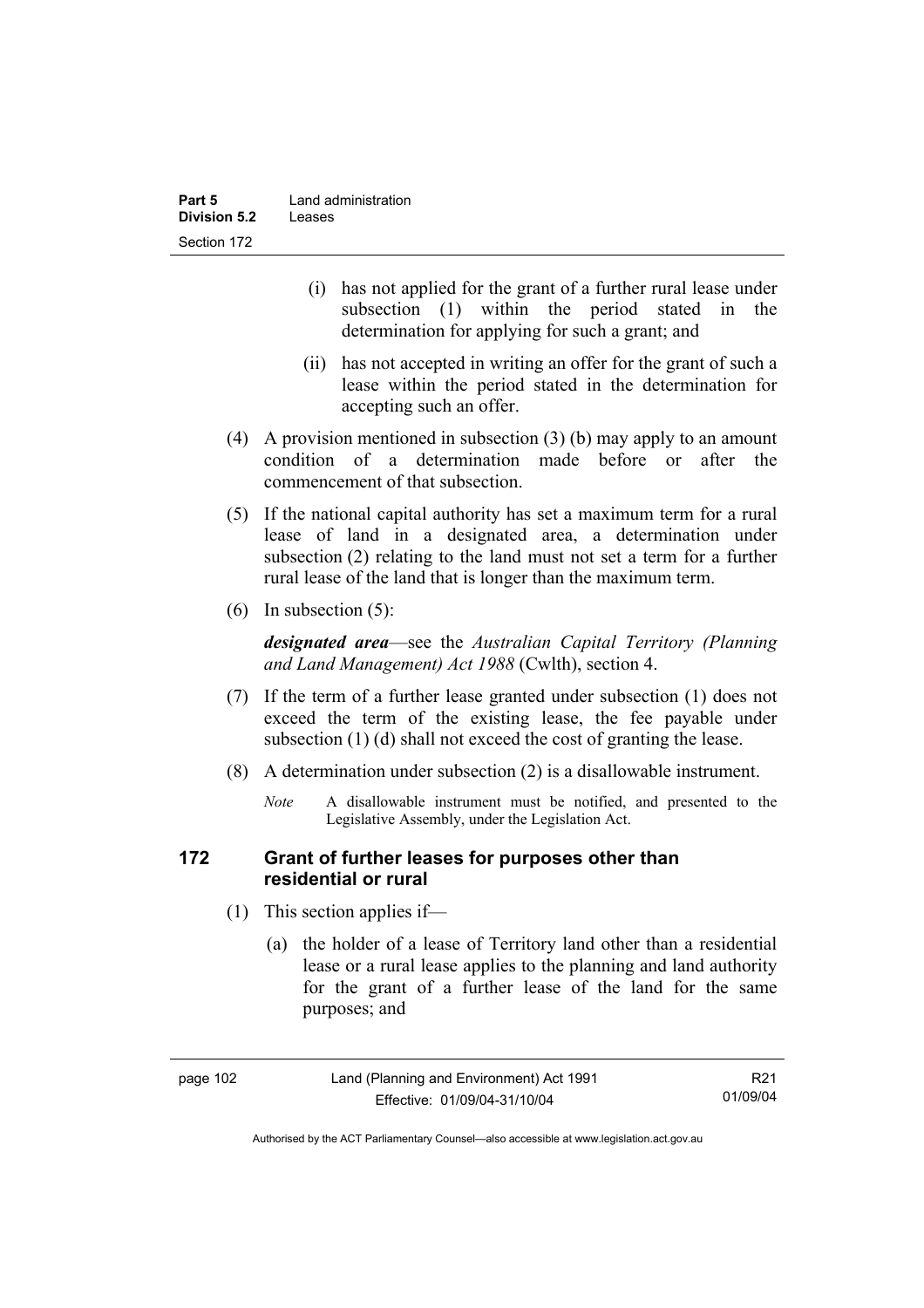- (b) neither the Territory nor the Commonwealth needs the land for a public purpose; and
- (c) all rent due under the existing lease is paid; and
- (d) the lessee pays the fee worked out under the determination under subsection (3); and
- (e) the lessee surrenders the existing lease.
- (2) The planning and land authority must grant the lessee a further lease of the land for the same purposes for a term not longer than 99 years to begin on the day after the day the existing lease is surrendered.
- (3) The Minister may make a determination, in writing, for subsection (1) (d).
- (4) If the term of a further lease granted under subsection (2) is not longer than the term of the existing lease, the fee payable under subsection (1) (d) must not be more than the cost of granting the lease.
- (5) A determination under subsection (3) is a disallowable instrument.
	- *Note* A disallowable instrument must be notified, and presented to the Legislative Assembly, under the Legislation Act.

# **172A Grant of further lease—unit titles**

- (1) The planning and land authority may grant a further lease of a unit, or the common property, under a units plan only on an application by the owners corporation.
- (2) The planning and land authority may grant a further lease of a unit, or the common property, under a units plan only if—
	- (a) the authority grants further leases for all the units and the common property; and
	- (b) the further leases are all granted for the same term.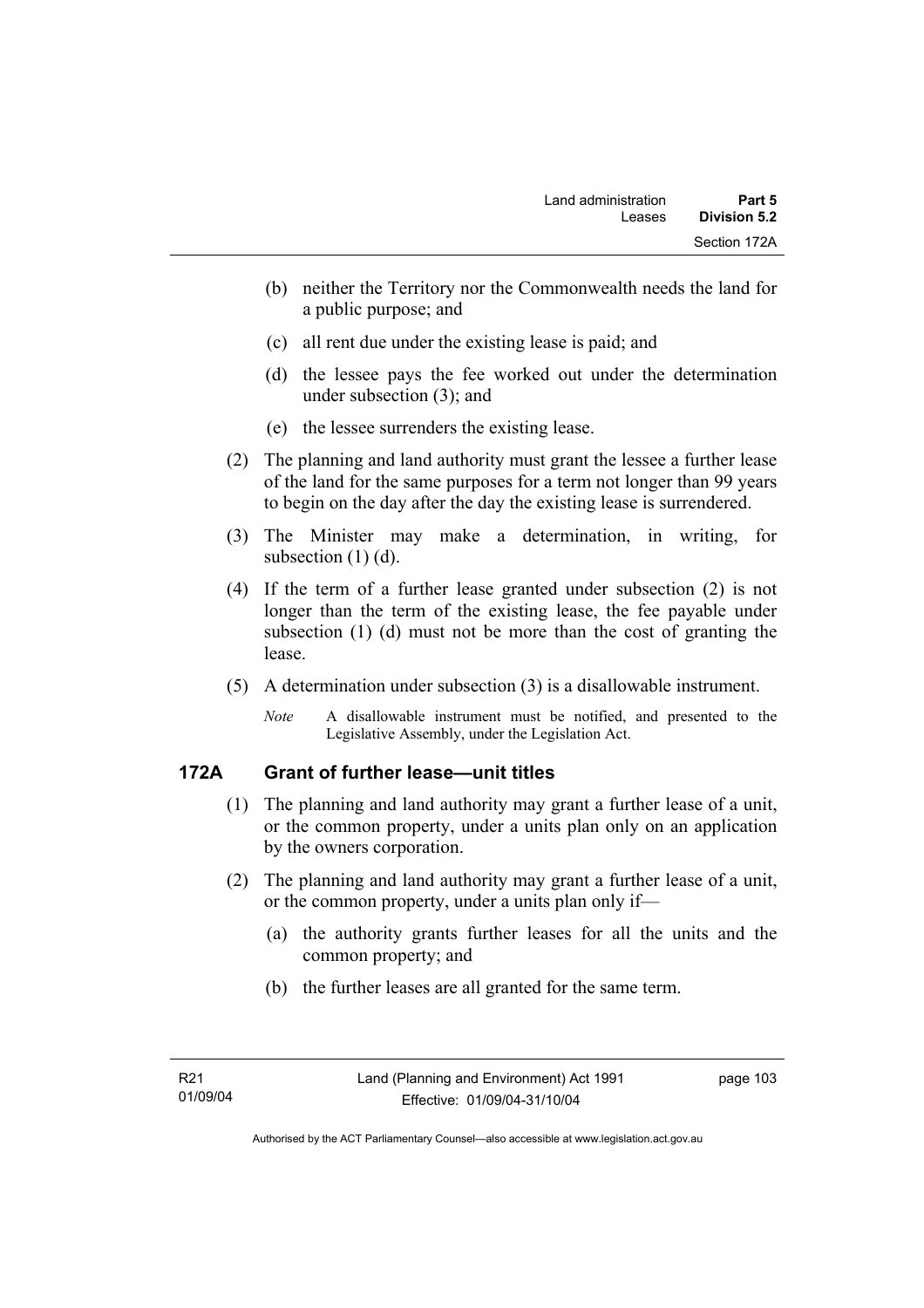| Part 5              | Land administration |
|---------------------|---------------------|
| <b>Division 5.2</b> | Leases              |
| Section 172B        |                     |

- (3) An application must be supported by an ordinary resolution of the owners corporation.
- (4) A certificate under the *Unit Titles Act 2001*, section 109 about the resolution must be attached to the application.
- (5) In this section:

*further lease* means a lease under section 171, section 171A or section 172.

*units plan*—see the *Unit Titles Act 2001*, section 7.

# **172B Grant of further lease—community title**

- (1) The planning and land authority may grant a further lease of a lot in a community title scheme only on an application by the body corporate of the scheme.
- (2) The planning and land authority may grant a further lease of a lot in a community title scheme only if—
	- (a) the authority grants further leases for all the lots in the scheme; and
	- (b) the further leases are all granted for the same term.
- (3) An application must be supported by an ordinary resolution of the body corporate.
- (4) An application must have attached to it a certificate under the seal of the body corporate that states that at a general meeting of the body corporate held on a stated day a resolution was passed for subsection (3) in the terms set out in the certificate.

#### **172C No right to use, flow and control of water**

A lease or further lease of Territory land granted under this division after the commencement of this section shall not be taken to confer a right to the use, flow and control of water (including water containing impurities) under the land the subject of the lease.

| page 104 |  |
|----------|--|
|----------|--|

R21 01/09/04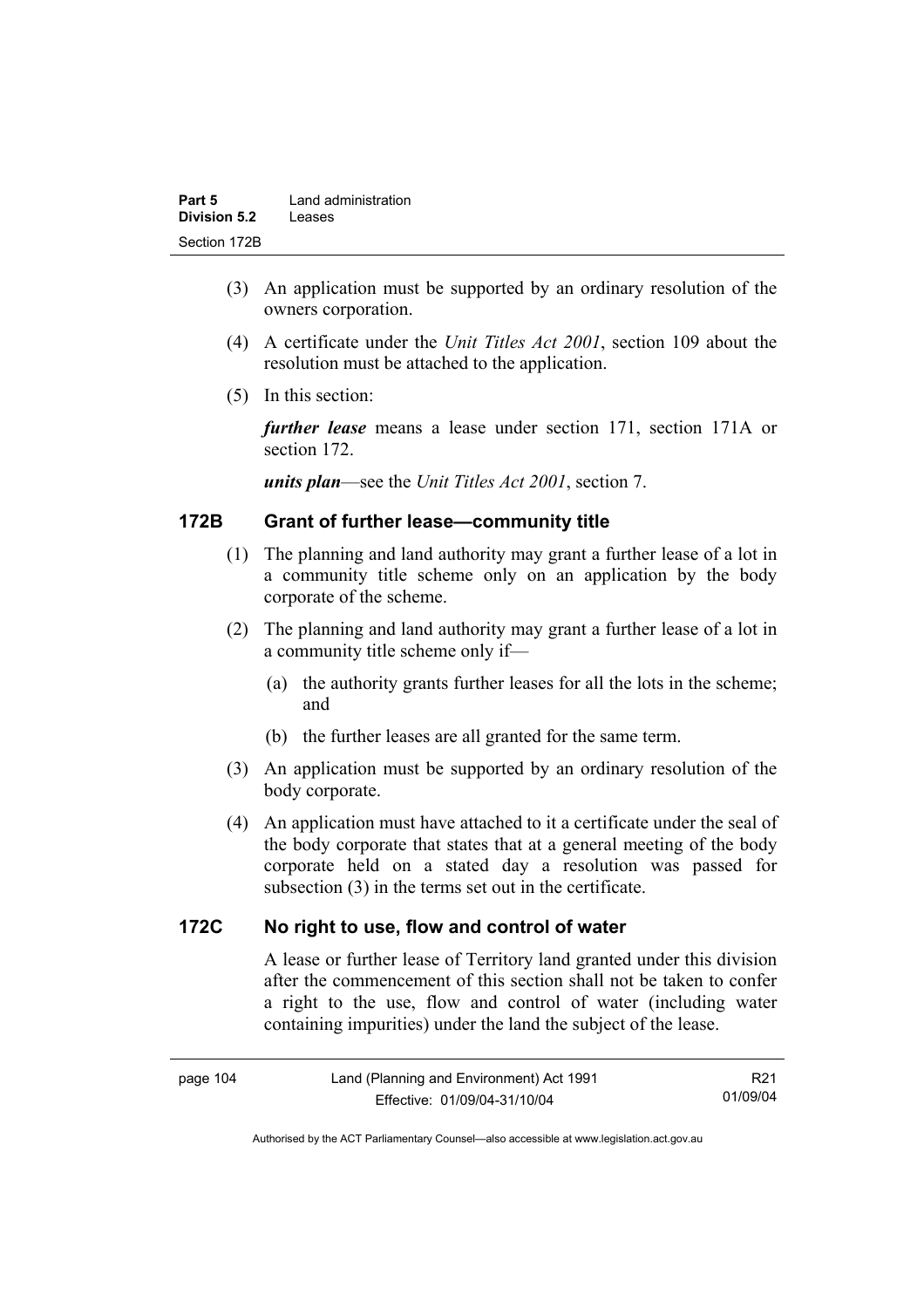### **173 Lessee's rights in relation to improvements**

(1) In this section:

*improvement*, in relation to land, means—

- (a) a building or a structure on the land; or
- (b) in relation to land held under a rural lease—
	- (i) a building or structure on or under the land; or
	- (ii) any improvement to the land reasonably undertaken for rural purposes.

*lessee,* for a lease that has been surrendered or ended, or the term of that has ended, means the person who was the lessee under the lease at the time of the surrender or ending.

*undertaken*, in relation to an improvement that is a building or structure, means the construction, erection or installation of the building or structure.

- (2) This section applies only to the following improvements to land:
	- (a) an improvement undertaken in a way consistent with the law of the Territory, and with any lease over the land, except—
		- (i) an improvement undertaken by the Territory or the Commonwealth (subject to paragraph (b)); or
		- (ii) an improvement acquired by the Territory or the Commonwealth (subject to paragraph (c));
	- (b) an improvement undertaken by the Territory or the Commonwealth, if the Territory or the Commonwealth has received, or is entitled to receive, payment for that improvement;
	- (c) an improvement acquired by the Territory or the Commonwealth, if the Territory or the Commonwealth has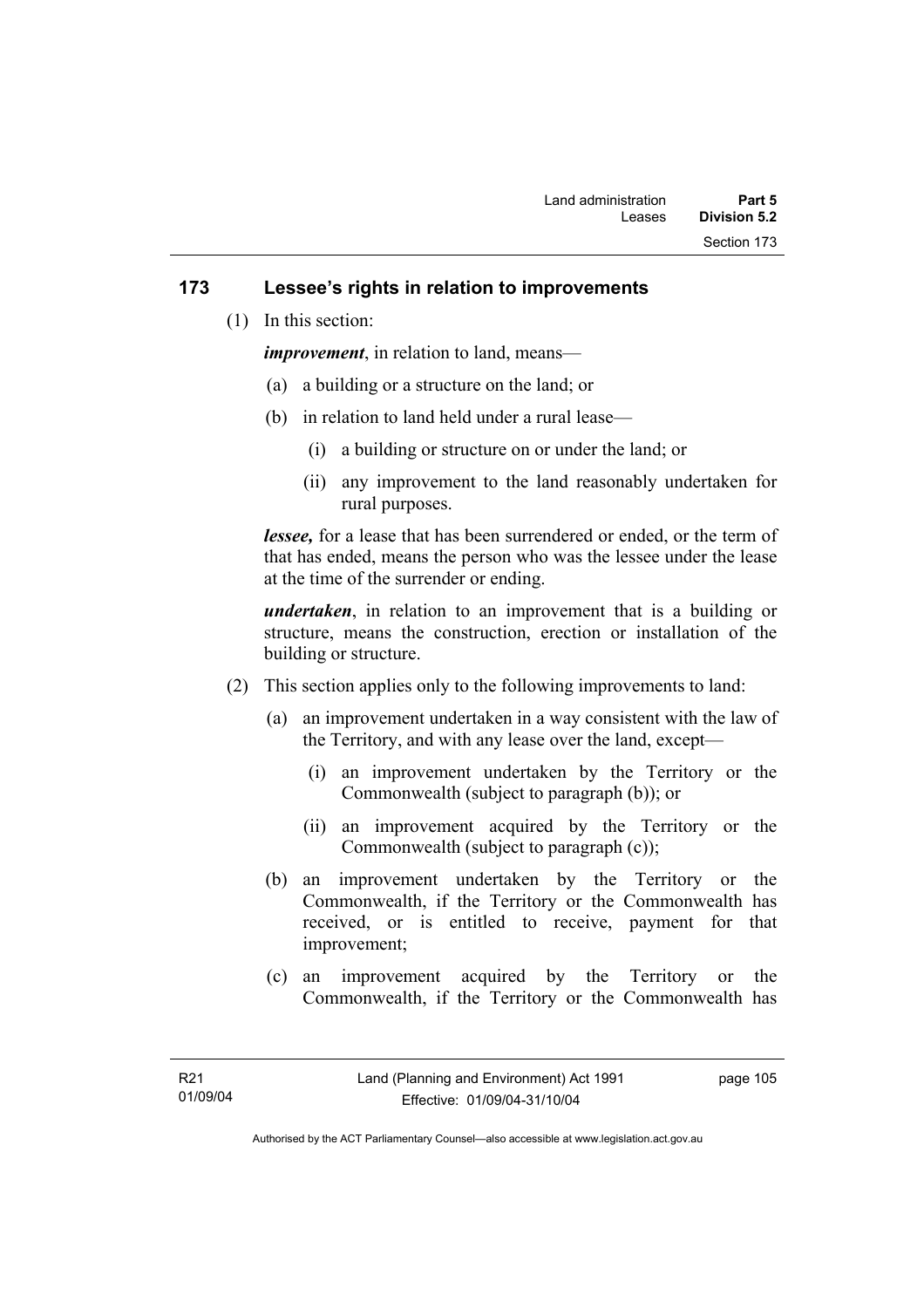| Part 5       | Land administration |  |
|--------------|---------------------|--|
| Division 5.2 | Leases              |  |
| Section 173  |                     |  |

received, or is entitled to receive, payment for the improvement.

- (3) If, on the expiry of the term of a lease of Territory land on which there are improvements to which this section applies, the lessee is granted a further lease of that land or any part of it, he or she shall not be liable to make any payment to the planning and land authority for the improvements on the land or part of the land.
- (4) Subject to subsections (5) and (12), if, on the expiry of the term of a lease of Territory land on which there are improvements to which this section applies, the lessee is not granted a further lease of the land, or is granted a lease of part only of the land, the planning and land authority shall be liable to pay the lessee—
	- (a) if no further lease of the land is granted to the lessee—the amount determined by the planning and land authority to be the value of the improvements on the land; or
	- (b) if a further lease of part only of the land is granted to the lessee—the amount determined by the planning and land authority to be the value of the improvements to which this section applies on the part of the land not so leased.
- (5) Before the end of the term of a lease of Territory land, the planning and land authority may declare that the land comprised in the lease, or part of the land, is available for a further lease.
- (6) If the lessee does not elect to take a further lease of the land, or part of the land, declared to be available within 6 months after the end of the term of the lease, the amount of any expenditure reasonably incurred by the Territory, the planning and land authority or both, in relation to the grant of a lease of the land, or part of the land, to anyone else must be deducted from the amount payable to the lessee under this section.
- (7) Subject to subsections (9), (10) and (12), if a lease is surrendered or ended the provisions of this section relating to the payment to the lessee of the value of the improvements on the land comprised in the

| page 106 | Land (Planning and Environment) Act 1991 | R21      |
|----------|------------------------------------------|----------|
|          | Effective: 01/09/04-31/10/04             | 01/09/04 |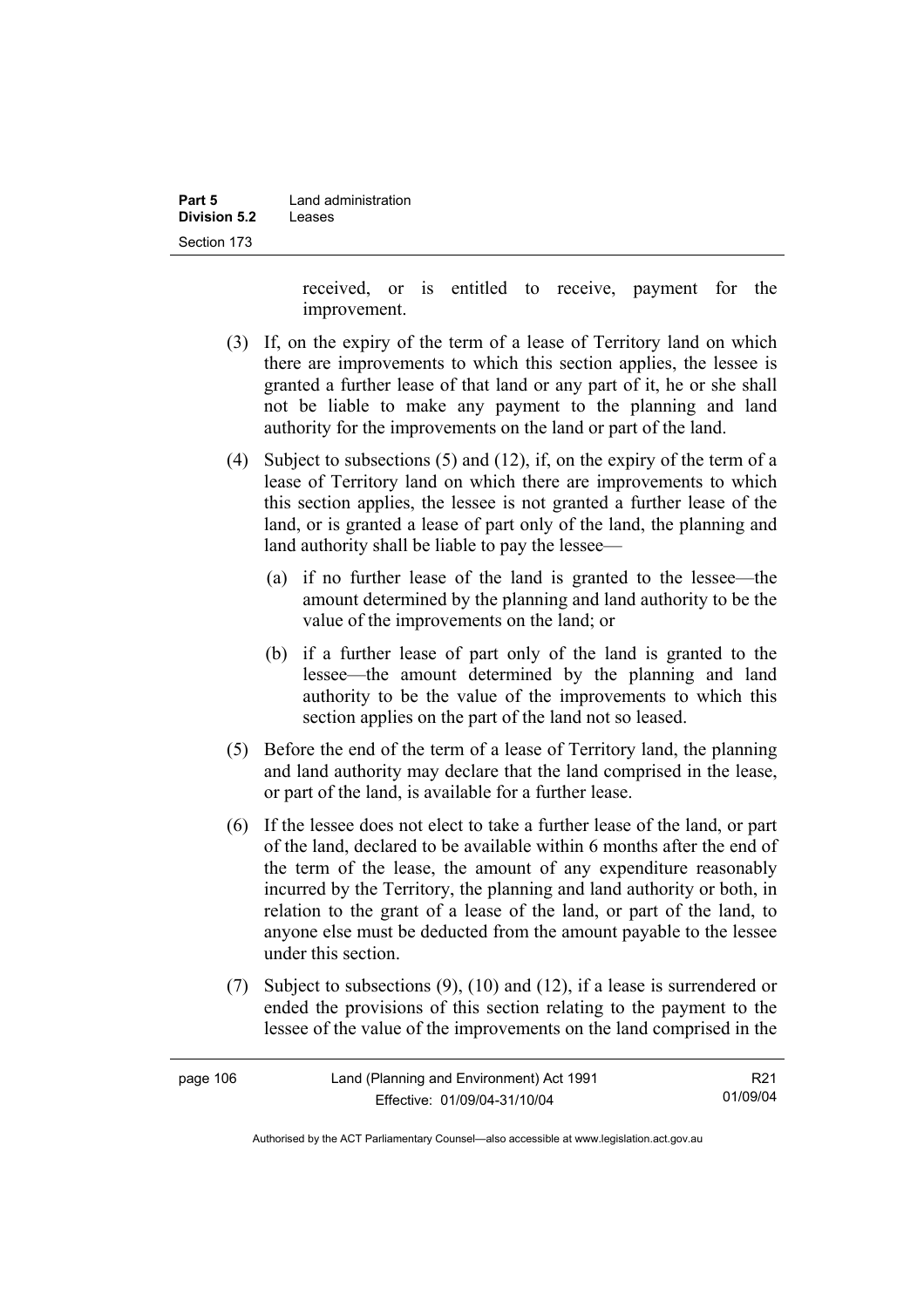lease on the expiration of the term shall (so far as applicable) apply as if the term of the lease had expired on the day of the surrender or ending.

- (8) Subject to subsections (9) and (12), if, before the expiry of the term of a lease of Territory land, the planning and land authority withdraws all or part of the leased land from the lease under a provision of the lease, the provisions of this section relating to the payment to the lessee of the value of the improvements on the land on the expiry of the term shall (so far as applicable) apply as if the term of the lease had expired on the day of the withdrawal.
- (9) Subsection (7) or (8) applies in relation to a lease only if the lessee has fully complied with the provisions (if any) of the lease relating to the erection of a building on the land comprised in the lease.
- (10) If a lease is surrendered or ended, the planning and land authority may work out the amount of the expenditure reasonably incurred by the Territory, the planning and land authority or both, in relation  $to$ —
	- (a) the surrender or ending of the lease; and
	- (b) any grant of a further lease of the land or part of the land.
- (11) The amount worked out under subsection (10) must be deducted from any amount payable under subsection (7) to the lessee of the surrendered or ended lease.
- (12) Subsections (4), (7) and (8) apply in relation to a lease subject to any provisions of the lease that preclude or limit the right of the lessee to payment in relation to improvements on the land comprised in the lease.

# **174 Determination of value of improvements**

(1) In this section: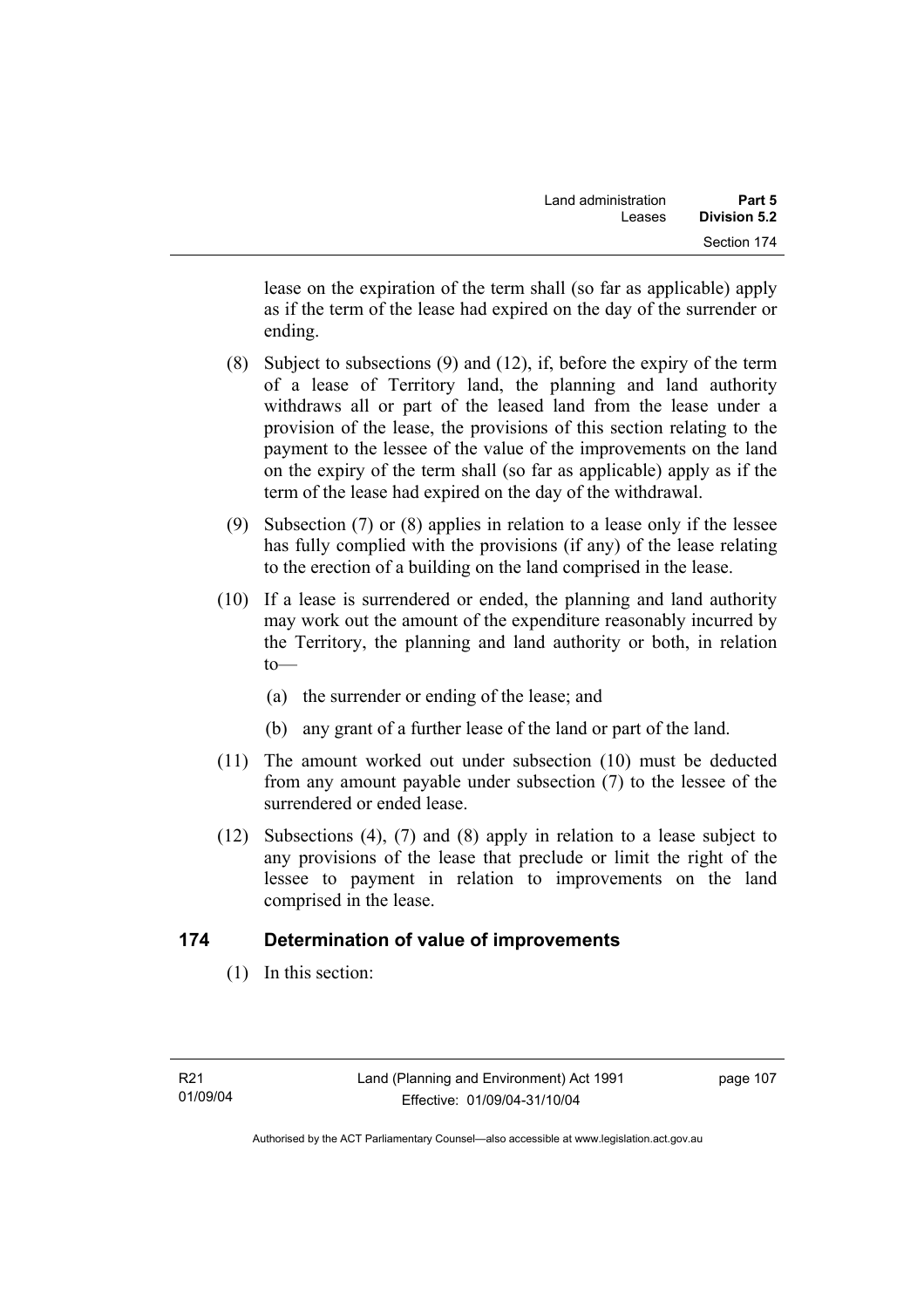#### *assessment day* means—

- (a) in relation to land a lease of which has expired—the day of expiry; or
- (b) in relation to land a lease of which has been terminated or surrendered—the day of termination or surrender, as the case may be; or
- (c) in relation to land that has been withdrawn from a lease—the day of withdrawal.

*lessee*—see section 173.

*market value*, in relation to improvements on land, means the amount by which the improvements increase the value of the lease of the land, assuming that the lease, together with the improvements, were offered for sale on the open market on the day immediately before the prescribed day on the reasonable terms and conditions that a genuine seller might require.

- (2) If compensation is payable under section 173 in relation to improvements, the planning and land authority shall, as soon as practicable after the assessment day in relation to the land on which the improvements are situated, in writing, determine, in accordance with this section, the market value of the improvements on the land as at the assessment day.
- (3) If compensation is payable under section 173 (4), the planning and land authority shall, in valuing the improvements, assume that a further lease of the land had been granted subject to the same provisions, and for the same term, as the lease that has expired.
- (4) If compensation is payable under section 173 (7), the planning and land authority shall, in valuing the improvements, assume that the lease of the land had not been terminated or surrendered.
- (5) If compensation is payable under section 173 (8), the planning and land authority shall, in valuing the improvements, assume that the

R21 01/09/04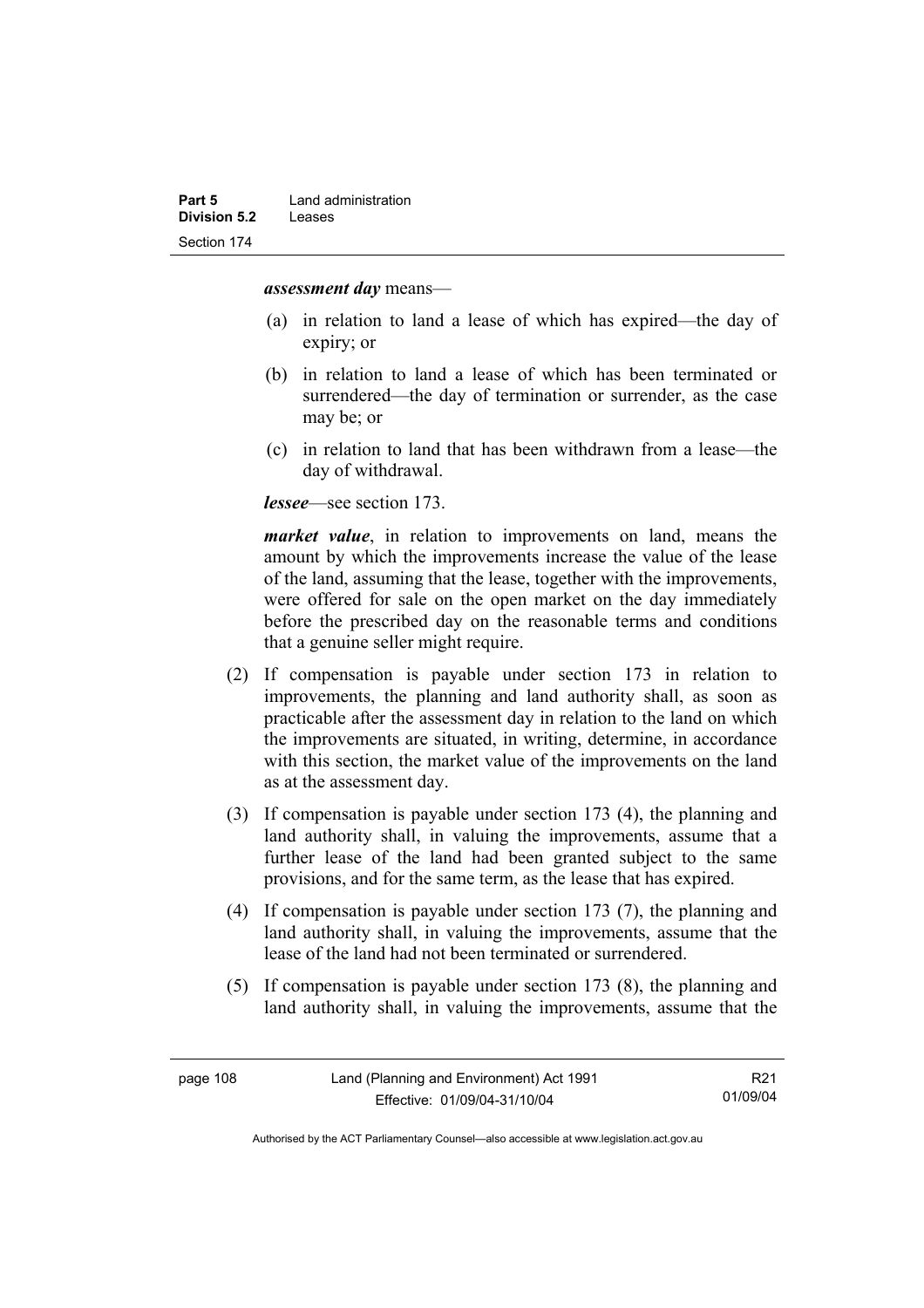leased land or part of the leased land (as the case may be) had not been withdrawn from the lease.

# **175 Use of land for leased purpose**

- (1) Territory land in relation to which a lease has been granted, whether before or after the commencement of this part, shall not be used for any purpose other than a purpose authorised by the lease, subject to this section.
- (2) Notwithstanding the lease of Territory land for residential purposes, such land may also be used—
	- (a) for a home occupation within the meaning of the plan; or
	- (b) for a home business within the meaning of the plan, in accordance with an approval under part 6.
- (3) Notwithstanding the purpose permitted by a lease of Territory land, the land may be used—
	- (a) for a development of a type prescribed by the regulations, in accordance with an approval under part 6; or
	- (b) for any other activity prescribed by the regulations.

# **176 Variation of rent**

- (1) If the rent payable under a lease of Territory land is varied in accordance with the provisions of the lease, the planning and land authority shall give the lessee written notice of the variation by post.
- (2) A variation of rent referred to in a notice under subsection (1) shall come into operation on—
	- (a) the day 28 days after the day the notice is given; or
	- (b) if the lease under which the variation is made provides that the variation shall come into operation on a later day—that later day.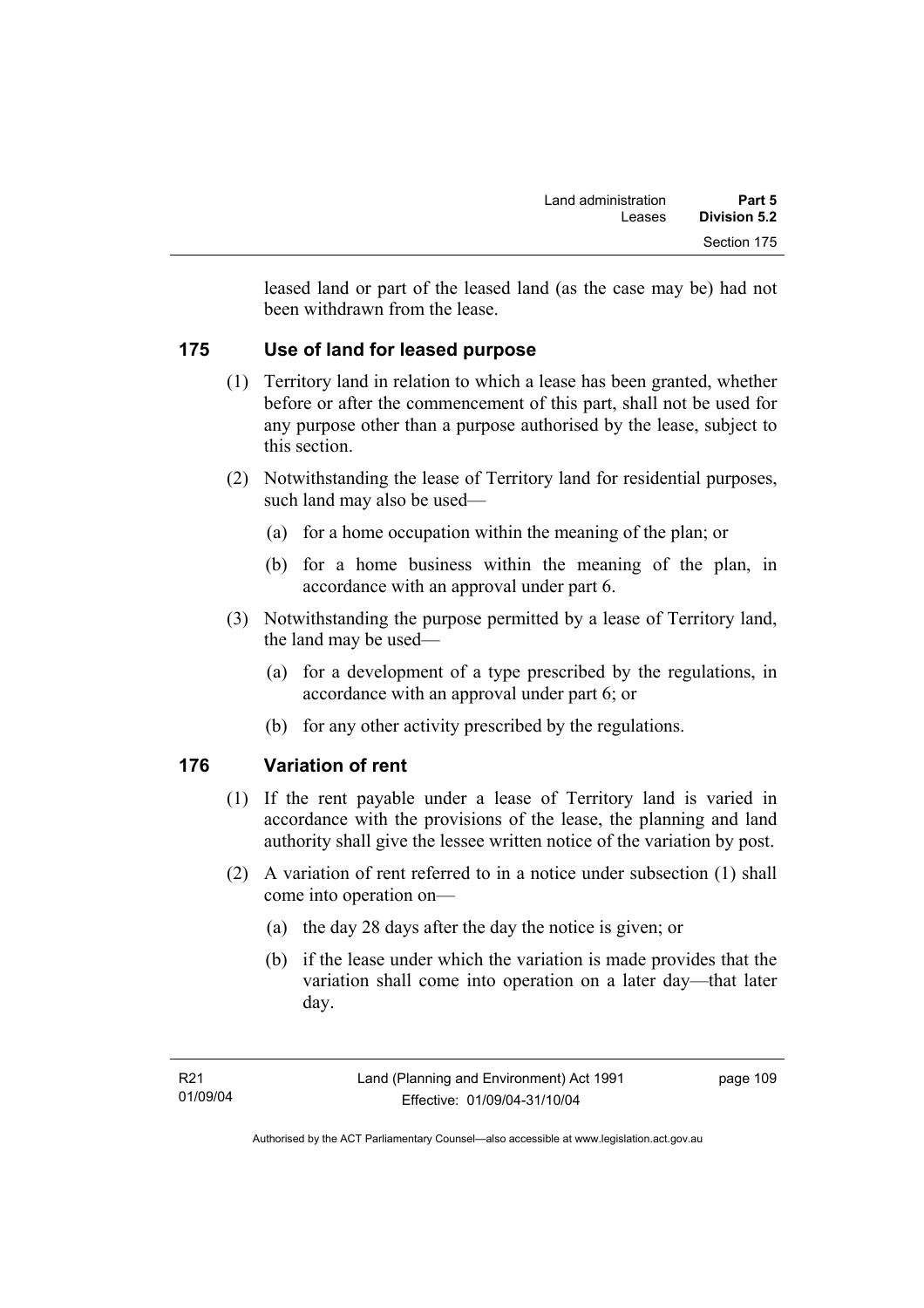# **177 Review of variations of rent**

- $(1)$  If—
	- (a) the rent payable under a lease of Territory land is varied in accordance with the provisions of the lease; and
	- (b) the lease does not provide for the submission to arbitration of differences between the parties to the lease regarding variation of the rent;

the lessee may, within 28 days after receiving the notice under section 176 (1) relating to the variation, serve on the planning and land authority a written request that he or she review the variation.

- (2) The making of a request under subsection (1) does not affect the operation of the variation to which the request relates or prevent the taking of action to implement the variation.
- (3) If a request is made under subsection (1) in relation to a variation, the planning and land authority must review the variation and may confirm the variation or set it aside and substitute any other variation the authority considers appropriate.

# **178 Refund of amount paid for grant of lease**

- (1) Subject to subsection (2), the planning and land authority may authorise the payment to—
	- (a) a person who has surrendered a lease of Territory land; or
	- (b) a person who held a lease of Territory land that has been terminated under this Act;

of an amount that is equal to the amount paid by the person for the grant of the lease less any charge determined for this subsection in relation to the refund of the amount paid for the grant of a lease of that kind.

 (2) The planning and land authority shall not authorise the payment of an amount under this section otherwise than in accordance with

| page 110 | Land (Planning and Environment) Act 1991 | R21      |
|----------|------------------------------------------|----------|
|          | Effective: 01/09/04-31/10/04             | 01/09/04 |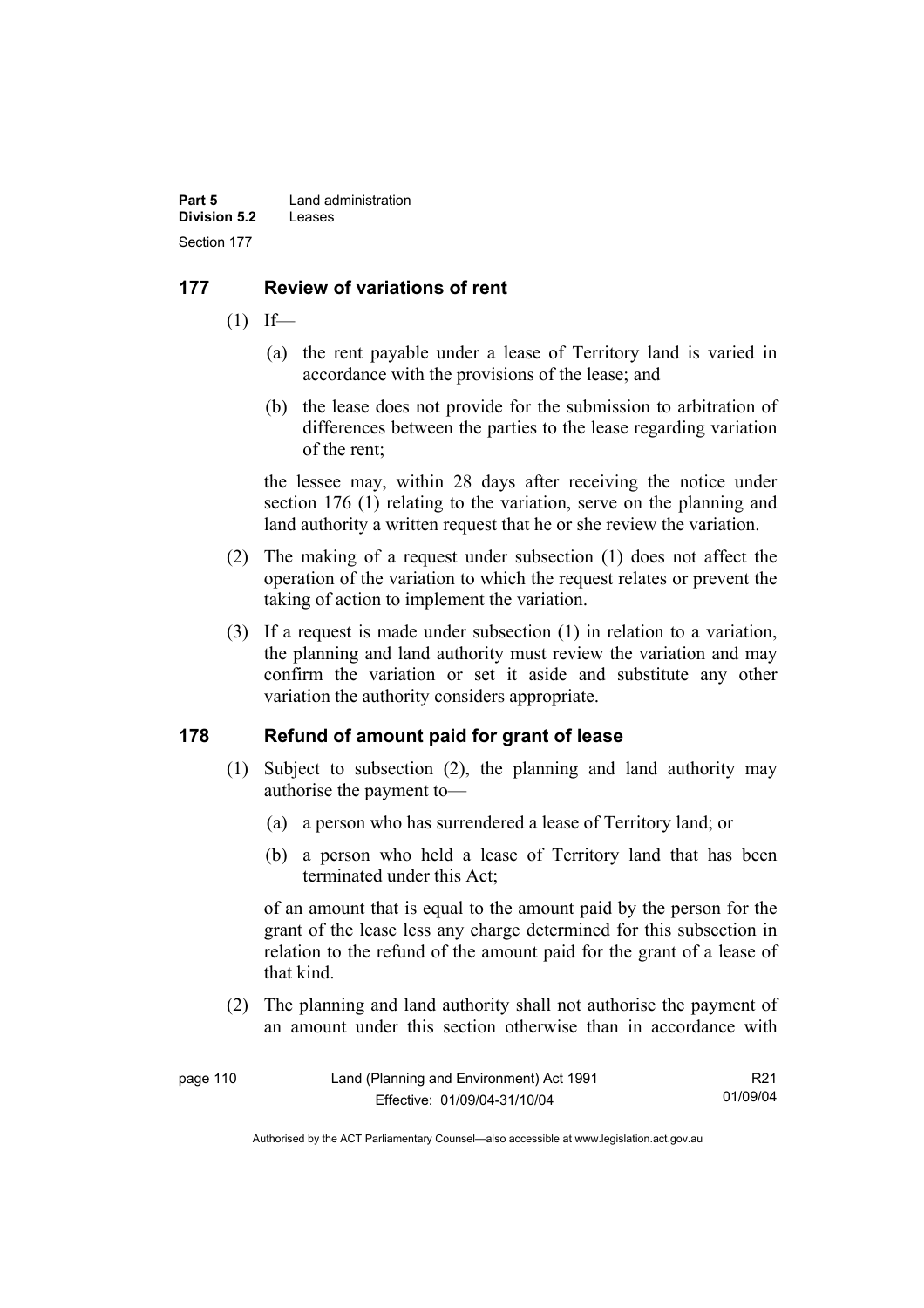criteria for the authorisation of payments specified under subsection (3).

- (3) The Executive may, for this section, in writing—
	- (a) specify criteria for the authorisation of payments under this section; or
	- (b) amend or revoke criteria so specified.
- (4) An instrument under subsection (3) is a disallowable instrument.
	- *Note* A disallowable instrument must be notified, and presented to the Legislative Assembly, under the Legislation Act.

# **179 Certificates of compliance**

 (1) Subject to subsection (4), if a building and development provision of a lease of Territory land has been fully complied with, the planning and land authority shall, on application by the lessee, issue a certificate of compliance to the effect that the provision has been so complied with.

*Note* A fee may be determined under s 287 for this subsection.

- (2) Subject to subsection (4), if a building and development provision of a lease of Territory land has been partially complied with, the planning and land authority may issue a certificate of compliance to that effect.
- (3) A certificate of compliance under subsection (2) may be issued subject to a condition (specified in the certificate) that the lessee provide security in a specified form against failure to complete specified outstanding work.
- (4) The planning and land authority must not issue a certificate of compliance in relation to a building and development provision to which a lease under the *Unit Titles Act 2001* is subject unless the other requirements of this section are satisfied and the authority is satisfied—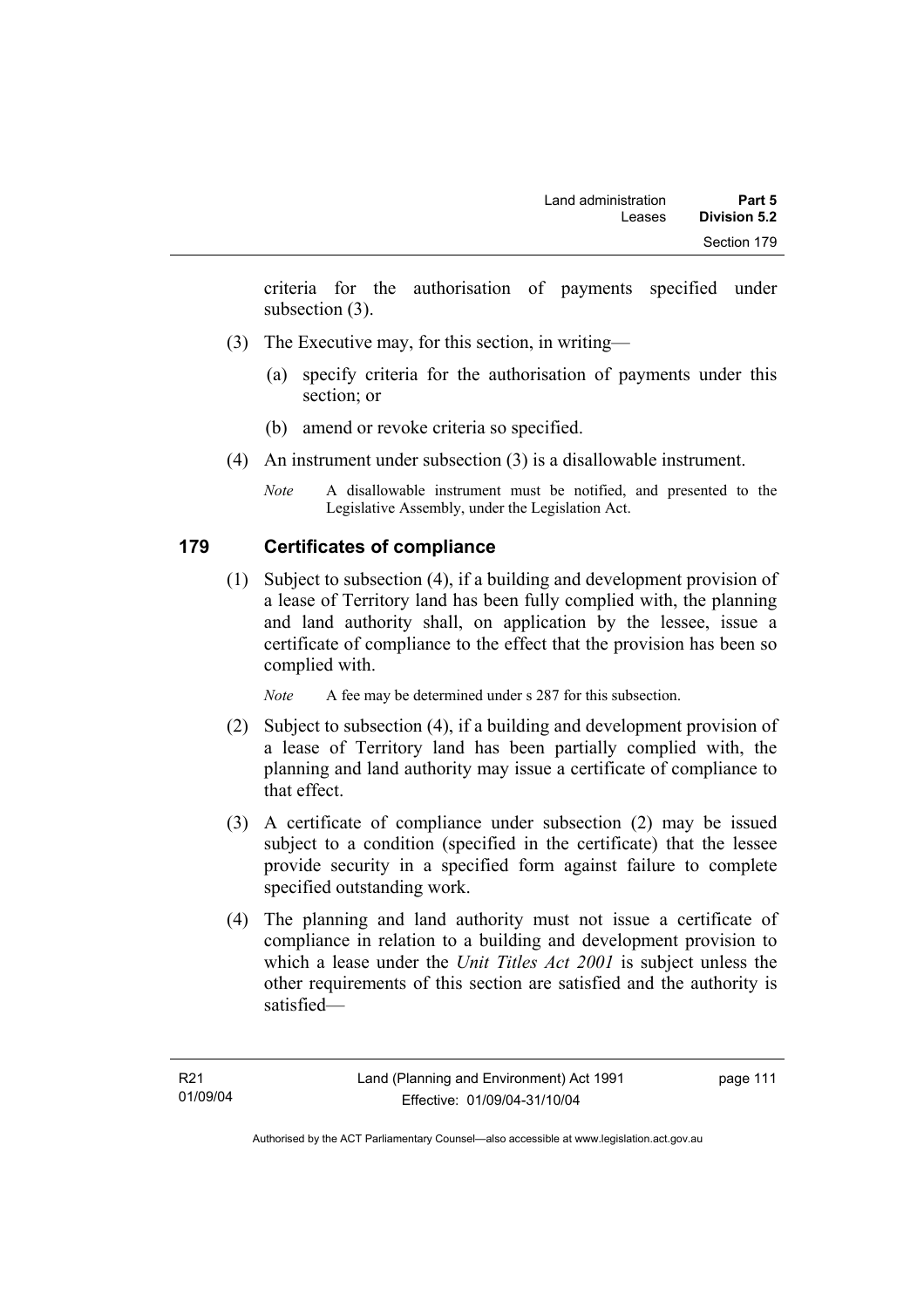| Part 5       | Land administration |  |
|--------------|---------------------|--|
| Division 5.2 | Leases              |  |
| Section 180  |                     |  |

- (a) for every other lease in relation to the same subdivision under the *Unit Titles Act 2001* that is subject to a building and development provision—that the provision has been complied with, or a certificate of compliance has been issued under this section in relation to that provision; or
- (b) that the occupier of the unit that is held under the lease will not, as occupier, be substantially inconvenienced by works being carried out, or that are to be carried out, in compliance with a building and development provision to which the lease of the common property or another unit contained in the same subdivision under the *Unit Titles Act 2001* is subject.

#### **180 Transfer of land subject to building and development provision**

- (1) If a lease of Territory land contains a building and development provision, the lease, or an interest in the lease, is not capable of being assigned or transferred, either at law or in equity unless—
	- (a) the lessee has died; or
	- (b) the transfer or assignment is made under any of the following orders:
		- (i) an order of the Family Court;
		- (ii) an order of another court having jurisdiction under the *Family Law Act 1975* (Cwlth);
		- (iii) an order under the *Domestic Relationships Act 1994,*  part 3.2 adjusting the property interests of the parties in a domestic relationship; or
	- (c) the transfer or assignment occurs by operation of, or under, bankruptcy or insolvency; or
	- (d) the lessee has obtained—
		- (i) a certificate of compliance under section 179; or

| page 112 | Land (Planning and Environment) Act 1991 | R <sub>21</sub> |
|----------|------------------------------------------|-----------------|
|          | Effective: 01/09/04-31/10/04             | 01/09/04        |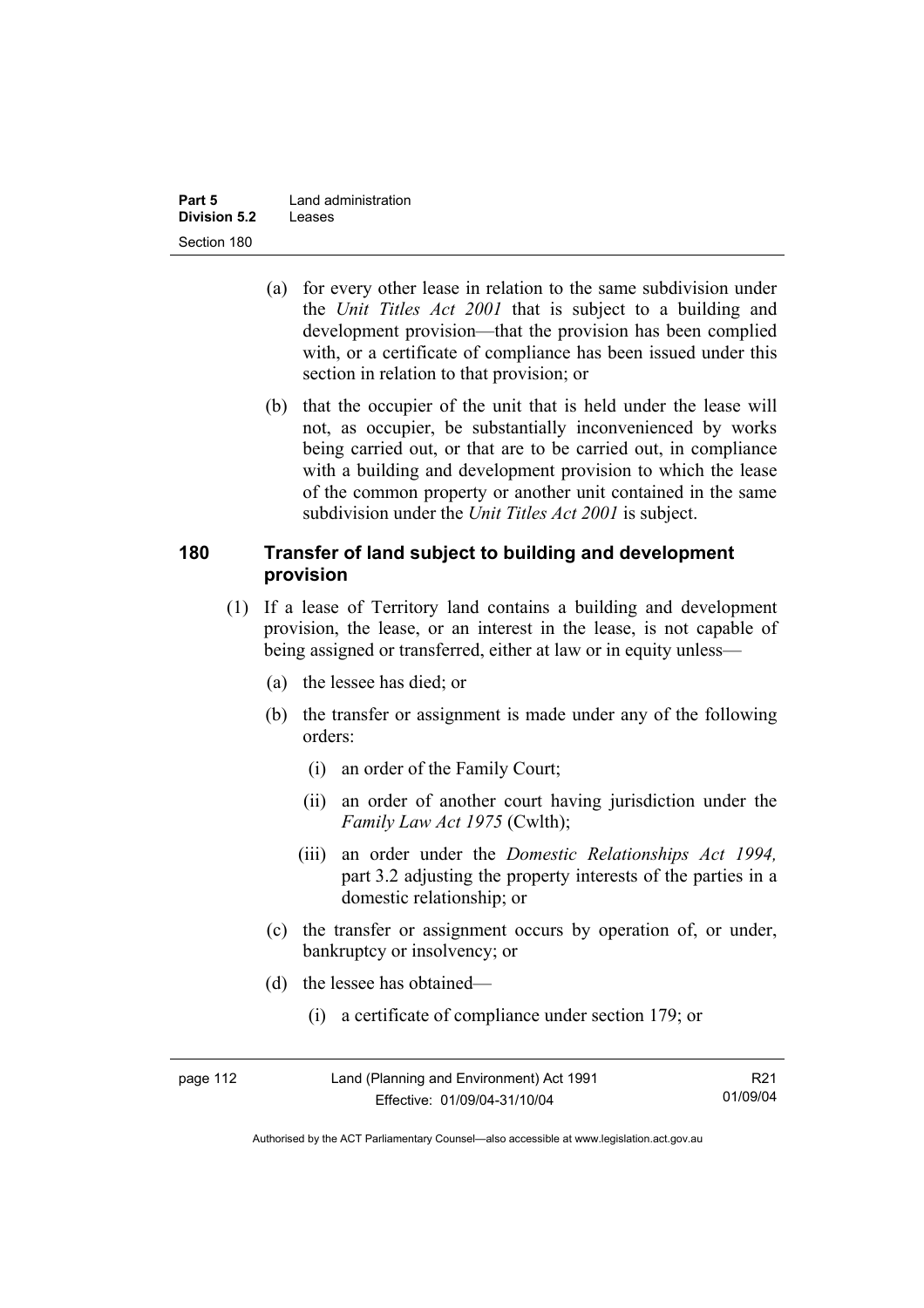- (ii) the consent of the planning and land authority under subsection (2).
- *Note* A consent under the *City Area Leases Ordinance 1936* may be taken to be a consent under s (2) (see s 292).
- (2) The planning and land authority may, in writing, consent to a legal or equitable assignment or transfer of a lease, or an interest in a lease, mentioned in subsection (1) if—
	- (a) the lessee or a proposed assignee or transferee applies for the assignment or transfer; and
	- (b) the authority is satisfied the proposed assignee or transferee intends to comply with the building and development provision; and
	- (c) the authority has been given any security required by the authority for compliance with the provision by the proposed assignee or transferee.

*Note* A fee may be determined under s 287 for this subsection.

- (3) In deciding under subsection (2) whether to consent to an assignment or transfer of a lease, the planning and land authority shall take into consideration any matters determined by the Minister, in writing, for this section.
- (4) A determination under subsection (3) is a disallowable instrument.
	- *Note* A disallowable instrument must be notified, and presented to the Legislative Assembly, under the Legislation Act.

#### **181 Mortgage of leasehold subject to building and development provision**

If a lease contains a building and development provision, the lease, or an interest in the lease, shall not be capable of being mortgaged unless—

 (a) the lessee has obtained a certificate of compliance under section 179; or

| R21      | Land (Planning and Environment) Act 1991 | page 113 |
|----------|------------------------------------------|----------|
| 01/09/04 | Effective: 01/09/04-31/10/04             |          |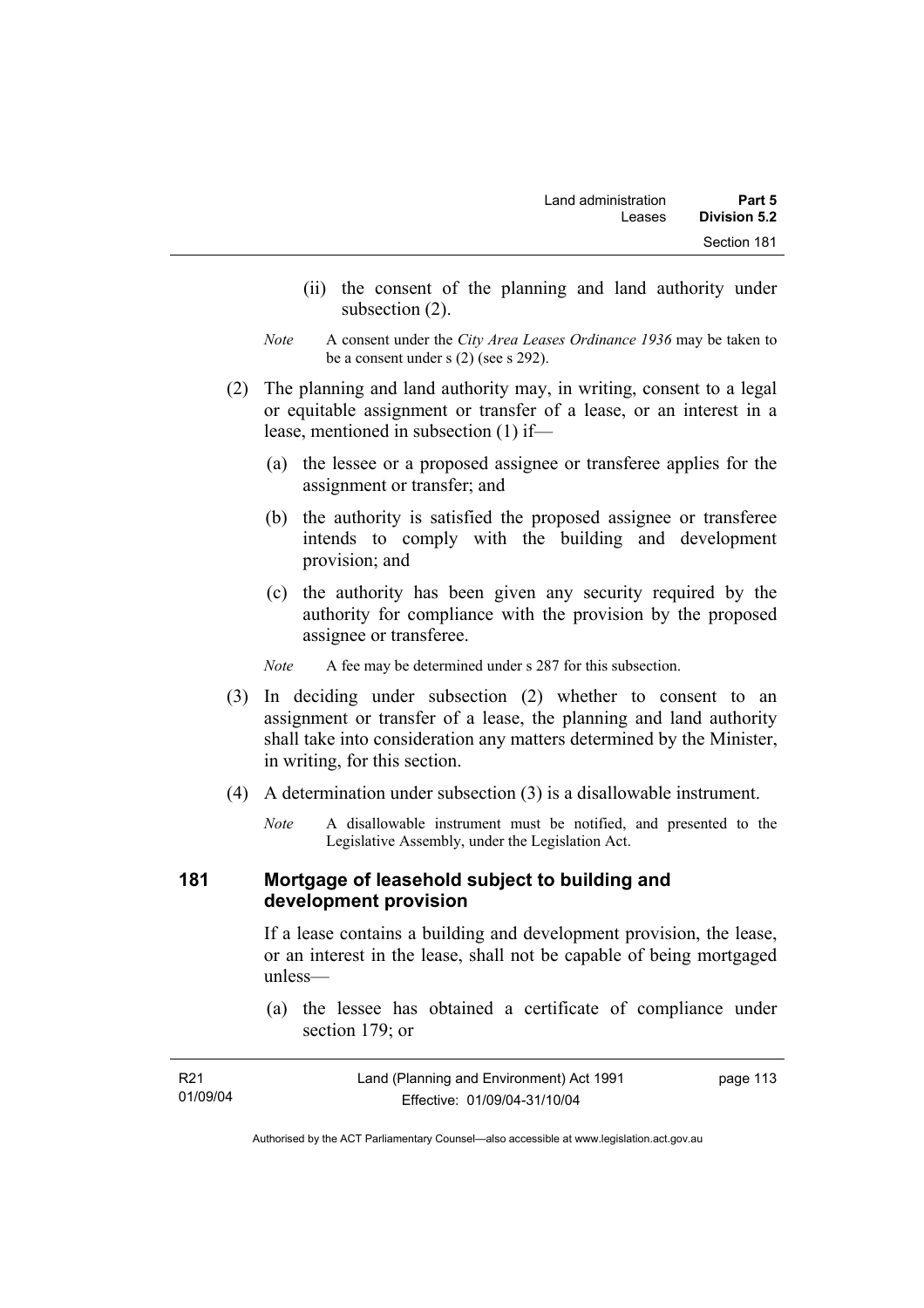| Part 5       | Land administration |
|--------------|---------------------|
| Division 5.2 | Leases              |
| Section 182  |                     |

- (b) the mortgage is required by the lessee—
	- (i) to enable the lessee to repay money borrowed by him or her for the purpose of acquiring the lease or interest; or
	- (ii) to secure money borrowed by the lessee for the purpose of acquiring the lease or interest; or
	- (iii) to enable the lessee to comply with a building and development provision of the lease.

#### **182 Land leased to be held as undivided parcel**

- (1) Subject to section 183, the land comprised in a lease of Territory land shall at all times be held and occupied by or under the lessee as 1 undivided parcel.
- (2) Subject to this part, the land comprised in a lease of Territory land may be sublet and the lease and any interest in it may be assigned, transferred or mortgaged.

#### **183 Power of lessee to sublet part of building or land in certain cases**

- (1) Any part of a building erected on land comprised in a lease of Territory land may, subject to the lease and any sublease of the land, be sublet separately from the remainder of that building.
- (2) If a part of a building is sublet separately from the remainder of the building, any part of the parcel of land where the building is erected may be sublet with the part of the building separately from the remainder of the parcel of land, provided that the part of the parcel of land so sublet adjoins that part of the parcel of land where the building is erected.
- $(3)$  If—
	- (a) a lease of Territory land authorises the use of the land comprised in the lease as a mobile home park; and

| page 114 | Land (Planning and Environment) Act 1991 | R21      |
|----------|------------------------------------------|----------|
|          | Effective: 01/09/04-31/10/04             | 01/09/04 |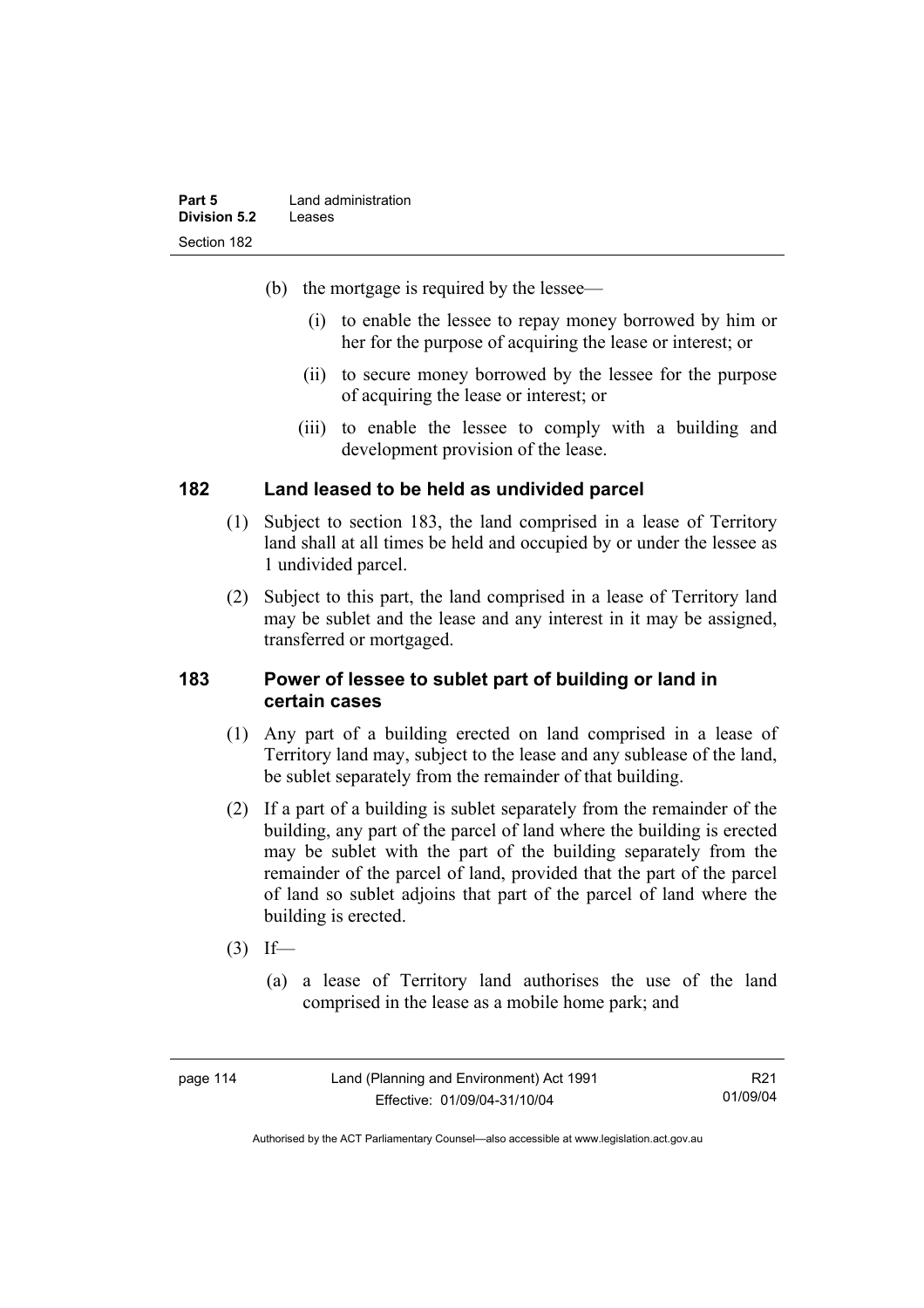(b) any part of the land is being used, or intended to be used, for the siting of a mobile home;

that part may, subject to the lease and any sublease of the land, be sublet separately from the remainder of the land.

(4) In subsection (3):

*mobile home* means a dwelling (whether on wheels or not) capable of being transferred from place to place and re-erected.

*mobile home park* means land used for the purpose of accommodating mobile homes or caravans, and includes a caravan park or camping ground.

# **Division 5.3 Variation of leases**

# **183A Effect qualified**

This division has effect subject to division 5.4 (Restrictions on rural leases).

# **184 Application to surrender and regrant of leases**

A reference in this division to the *variation* of a lease includes a reference to the surrender of a lease and the grant of a new lease to the same lessee, subject to different provisions, over land—

- (a) that is the whole or part of the land comprised in the surrendered lease; and
- (b) that is not defined land within the meaning of subdivision 2.3.4;

except if a lease is surrendered and a further lease is granted under section 171, section 171A or section 172.

# **184A Variation of nominal rent lease—change of use charge**

 (1) The planning and land authority must not execute a variation of a nominal rent lease unless the lessee has paid the Territory any

| R21      | Land (Planning and Environment) Act 1991 | page 115 |
|----------|------------------------------------------|----------|
| 01/09/04 | Effective: 01/09/04-31/10/04             |          |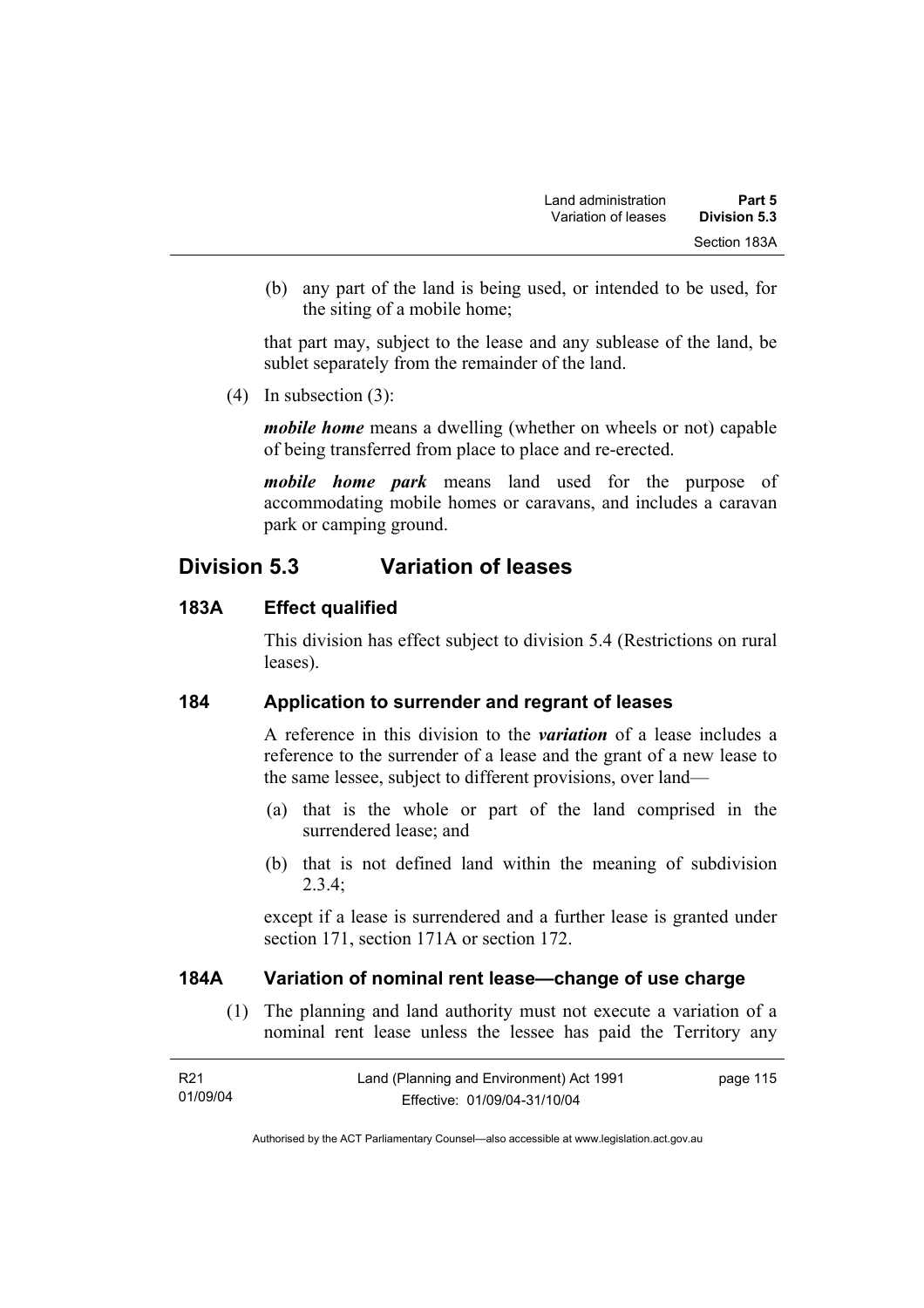| Part 5       | Land administration |  |
|--------------|---------------------|--|
| Division 5.3 | Variation of leases |  |
| Section 184A |                     |  |

change of use charge determined by the authority under subsection (2), subject to any remission or increase under section 184C.

 (2) The planning and land authority shall determine the change of use charge for a variation of a nominal rent lease in accordance with the formula—

$$
CUC = (V_1 - V_2) \times 75\%
$$

(3) In subsection (2):

*CUC* means the change of use charge payable for the variation of the lease.

 $V_1$  means the capital sum that the lease might be expected to realise if—

- (a) the lease were to be varied as proposed; and
- (b) the lease were offered for sale in good faith immediately after the variation on the reasonable terms and conditions that a genuine seller would require; and
- (c) the rent payable throughout the term of the lease were a nominal rent.

 $V_2$  means the capital sum that the lease might be expected to realise if—

- (a) the lease were not to be varied during the remainder of its term; and
- (b) the lease were offered for sale in good faith immediately before the variation on the reasonable terms and conditions that a genuine seller would require; and
- (c) the rent payable throughout the term of the lease were a nominal rent.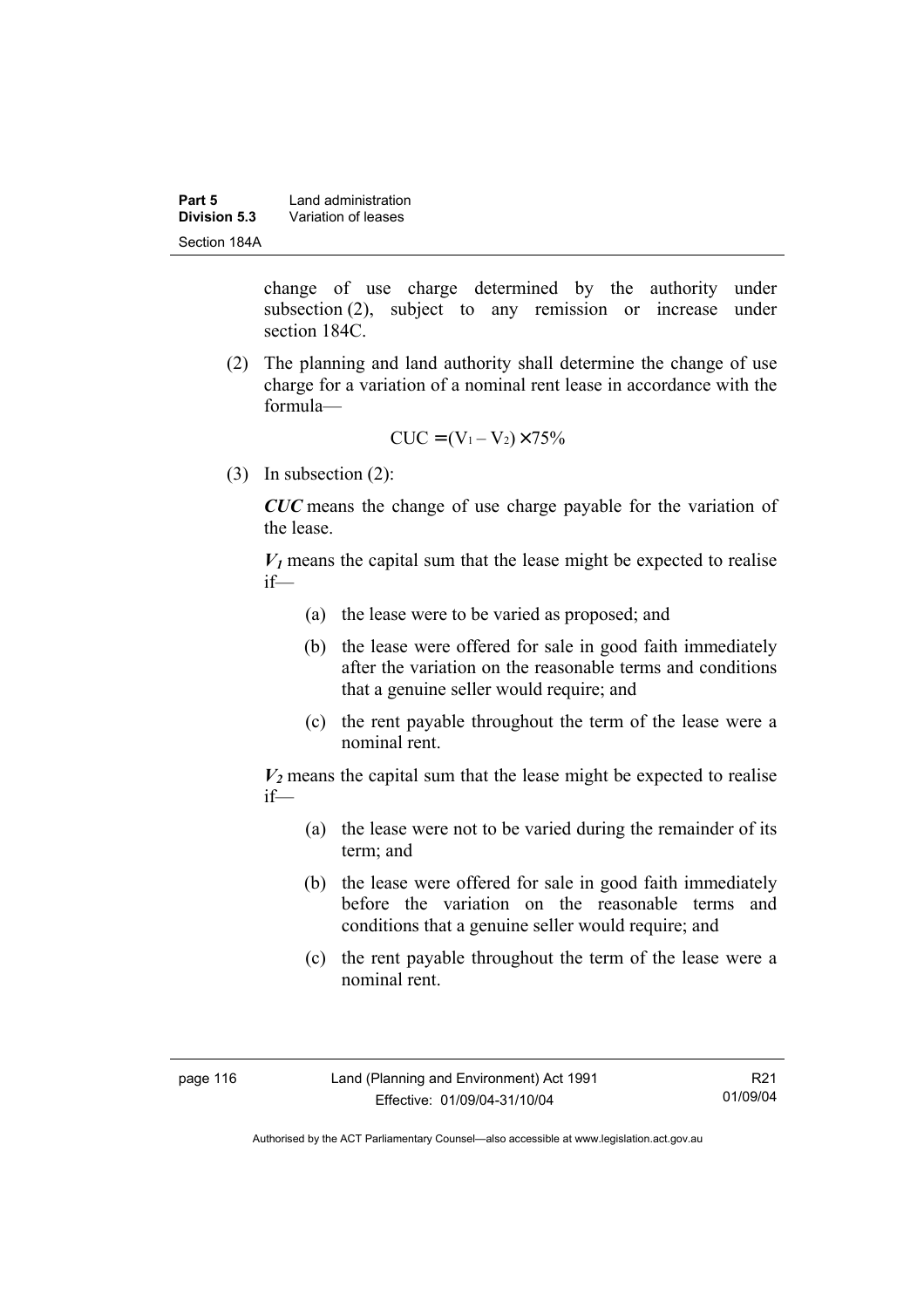- (4) If the capital value assessed as  $V_I$  under subsection (3) is equal to or less than the capital value assessed as  $V_2$  under that subsection, no change of use charge is payable under subsection (1).
- (5) So far as this section applies, because of section 184, to the surrender of a lease and the grant of a new lease—
	- (a) the reference in subsection (3), definition of  $V_I$ , paragraph (c) to the term of the lease is a reference to the term of the new lease; and
	- (b) the reference in subsection (3), definition of  $V_2$ , paragraph (c) to the term of the lease is a reference to the term of the lease to be surrendered.
- (6) A variation of a lease has no effect if the change of use charge payable under subsection (1) for the variation is not paid.

# **184C Change of use charge for variations of nominal rent leases**

- (1) On application by the lessee of a nominal rent lease who applies for a variation of the lease, the planning and land authority must remit a change of use charge under section 184A (Variation of nominal rent lease—change of use charge) in circumstances prescribed under the regulations.
- (2) The planning and land authority must increase a change of use charge under section 184A in circumstances prescribed under the regulations.

# **184D Variation of rental leases**

- (1) The planning and land authority shall not execute a variation of a rental lease unless any rent and additional rent payable under the lease up to the day of variation has been paid.
- (2) If the planning and land authority executes a variation of a rental lease, the authority must reappraise the rent payable under the lease,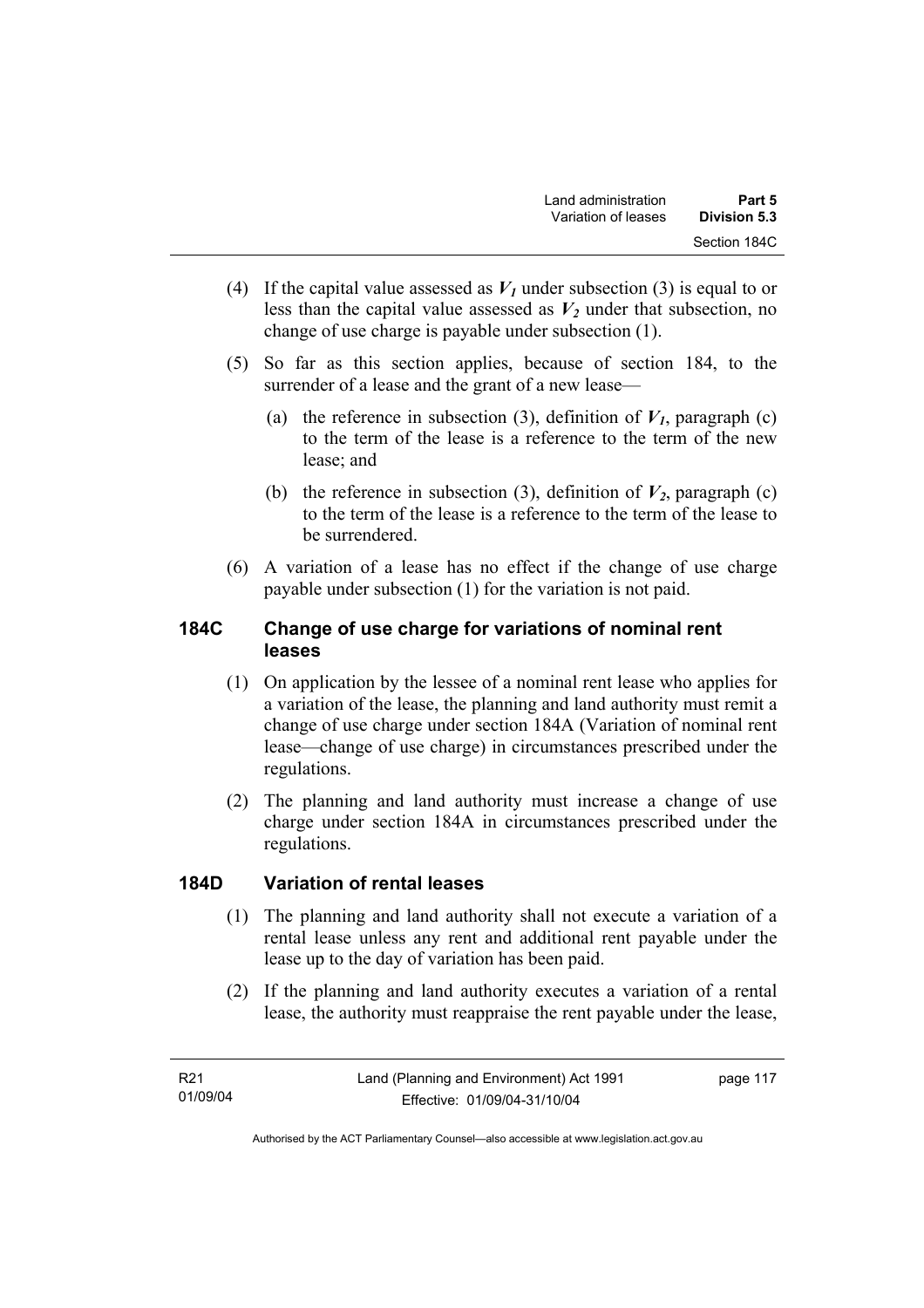| Part 5       | Land administration |  |
|--------------|---------------------|--|
| Division 5.3 | Variation of leases |  |
| Section 185  |                     |  |

following (to the extent possible) the method provided by the rental provisions of the lease.

- (3) If the planning and land authority executes a variation of a rental lease, the rent payable under the lease is to be adjusted in accordance with the reappraisal under subsection (2) with effect from the date of variation.
- (4) Subsections (2) and (3) do not apply to a variation of a rental lease—
	- (a) to reduce the rent payable to a nominal rent; or
	- (b) otherwise affecting the rental provisions of the lease.

#### **185 Advice of rent payable on variation of lease**

If the planning and land authority agrees to a variation of a lease of Territory land, being a lease under which rent or additional rent is payable, it shall—

- (a) calculate the amount that would be payable under the lease for rent and additional rent up to the day when it expects the variation to be executed; and
- (b) give the lessee written notice of—
	- (i) the amount calculated for rent and additional rent under paragraph (a); and
	- (ii) the day up to which the amount payable for rent and additional rent has been calculated; and
	- (iii) the day by which the authority requires payment of the amount specified under subparagraph (i) to enable the variation of the lease to be executed on the day specified under subparagraph (ii).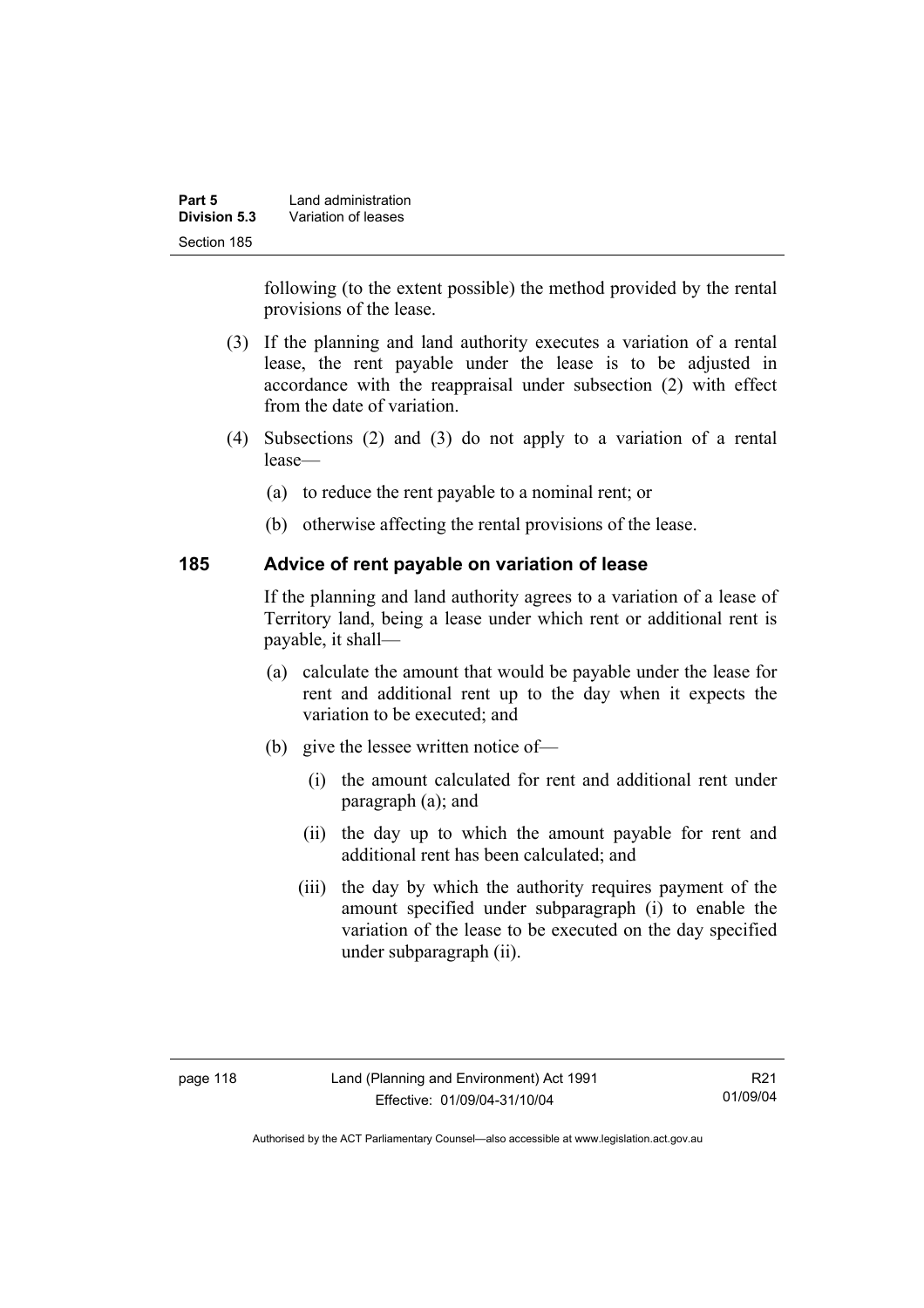#### **186 Variation of lease to pay out rent**

- (1) A lease shall not be varied to reduce the rent payable to a nominal rent unless—
	- (a) the lease is included in a prescribed class of leases; and
	- (b) all amounts payable to the Territory up to the day of variation of the lease for rates and land tax levied in relation to the land comprised in the lease have been paid; and
	- (c) the provisions of the lease requiring the lessee to develop the land comprised in the lease have been complied with up to the day of the variation; and
	- (d) the lessee has paid the Territory an amount determined by the planning and land authority by reference to any policy direction made under subsection (2).
- (2) The Minister may, in writing, make policy directions for subsection (1) (d).
- (3) A policy direction under subsection (2) is a disallowable instrument.

- (4) If a lease of Territory land is varied to reduce the rent payable to a nominal rent, the lease as varied shall provide that the lessee is to pay a rent of 5 cents per annum if and when that rent is demanded.
- (5) The requirements of this section are in addition to, and not in substitution for, the requirements of the other provisions of this Act relating to the variation of leases.

### **186A No variations to extend term**

The planning and land authority shall not execute a variation of a lease of Territory land to extend the term of the lease.

*Note* A disallowable instrument must be notified, and presented to the Legislative Assembly, under the Legislation Act.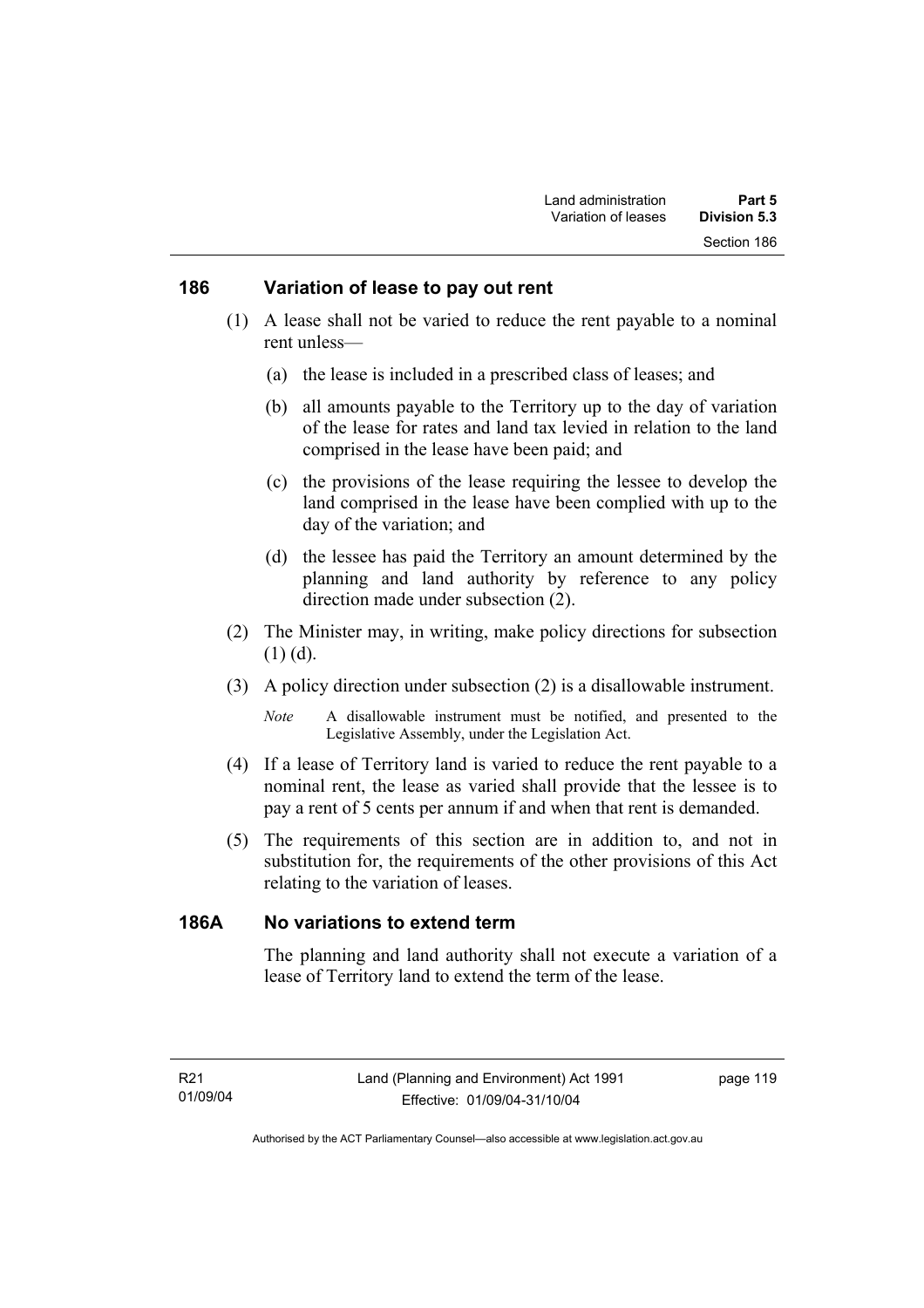**Part 5** Land administration **Division 5.4** Restrictions on rural leases Section 186B

# **Division 5.4 Restrictions on rural leases**

#### **186B Definitions for div 5.4**

In this division:

*dealing*, in relation to a lease, means—

- (a) assigning or transferring the lease; or
- (b) subletting the land comprised in the lease or any part of it; or
- (c) parting with possession of the land comprised in the lease or any part of it.

#### *discharge amount—*

- (a) in relation to a special Pialligo lease—means an amount determined in accordance with section 186F; or
- (b) in any other case—means an amount determined in accordance with section 186E.

*earlier index number***,** for a lease, means the last index number issued before the lease was granted under section 161 or section 171A.

#### *holding period* is a period ending—

- (a) in relation to a long lease—10 years after the lease is granted; or
- (b) in relation to a short lease—at the end of  $\frac{1}{3}$  the term of the lease.

*index number*—see section 186G.

#### *later index number* means—

 (a) for a special Pialligo lease—the last index number issued before the discharge amount is to be paid; or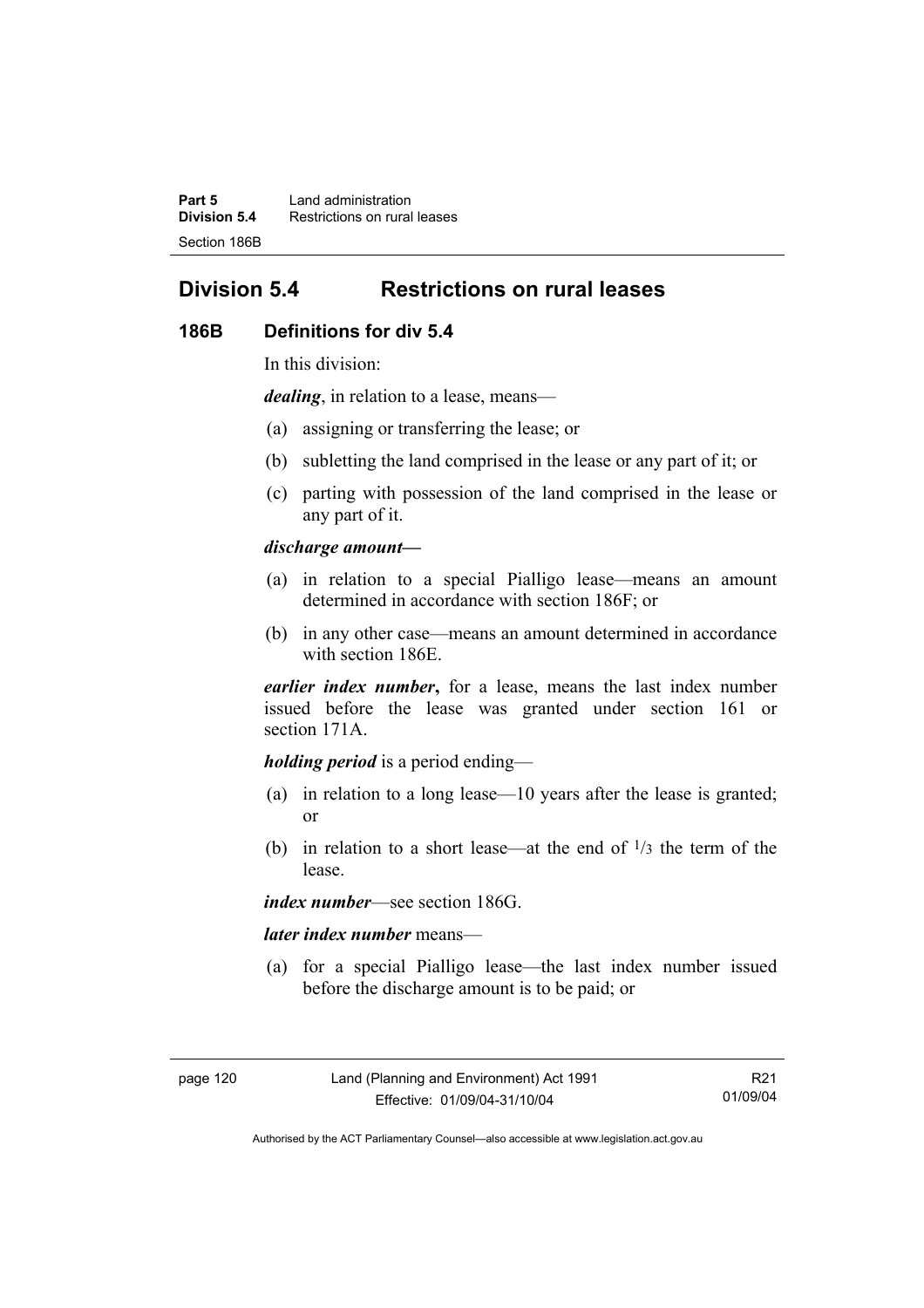(b) for any other lease—the last index number issued before the last amount is worked out under section 186E.

*long lease* means a lease for a term of at least 21 years.

*short lease* means a lease for a term less than 21 years.

*special Pialligo lease* means a lease comprising land in block 6, 12, 13, 14, 15, 19, 20 or 52 of section 2 of the district of Majura.

### **186C Land management agreements**

- (1) The planning and land authority may—
	- (a) grant a rural lease; or
	- (b) grant a further rural lease; or
	- (c) vary a rural lease; or
	- (d) consent to the assignment or transfer of a rural lease;

only if the person to whom the lease is to be granted, assigned or transferred, or the person whose lease is to be varied, (the *relevant person*) has entered into an agreement that complies with this section with the Territory about managing the rural land subject to the lease.

- (2) An agreement complies with this section if it is—
	- (a) in accordance with a form approved by the Minister under section 287A (Approved forms) for this section; and
	- (b) signed by—
		- (i) the conservator; and
		- (ii) the relevant person.
- (3) An agreement may contain a provision allowing the agreement to be varied other than by agreement between the parties.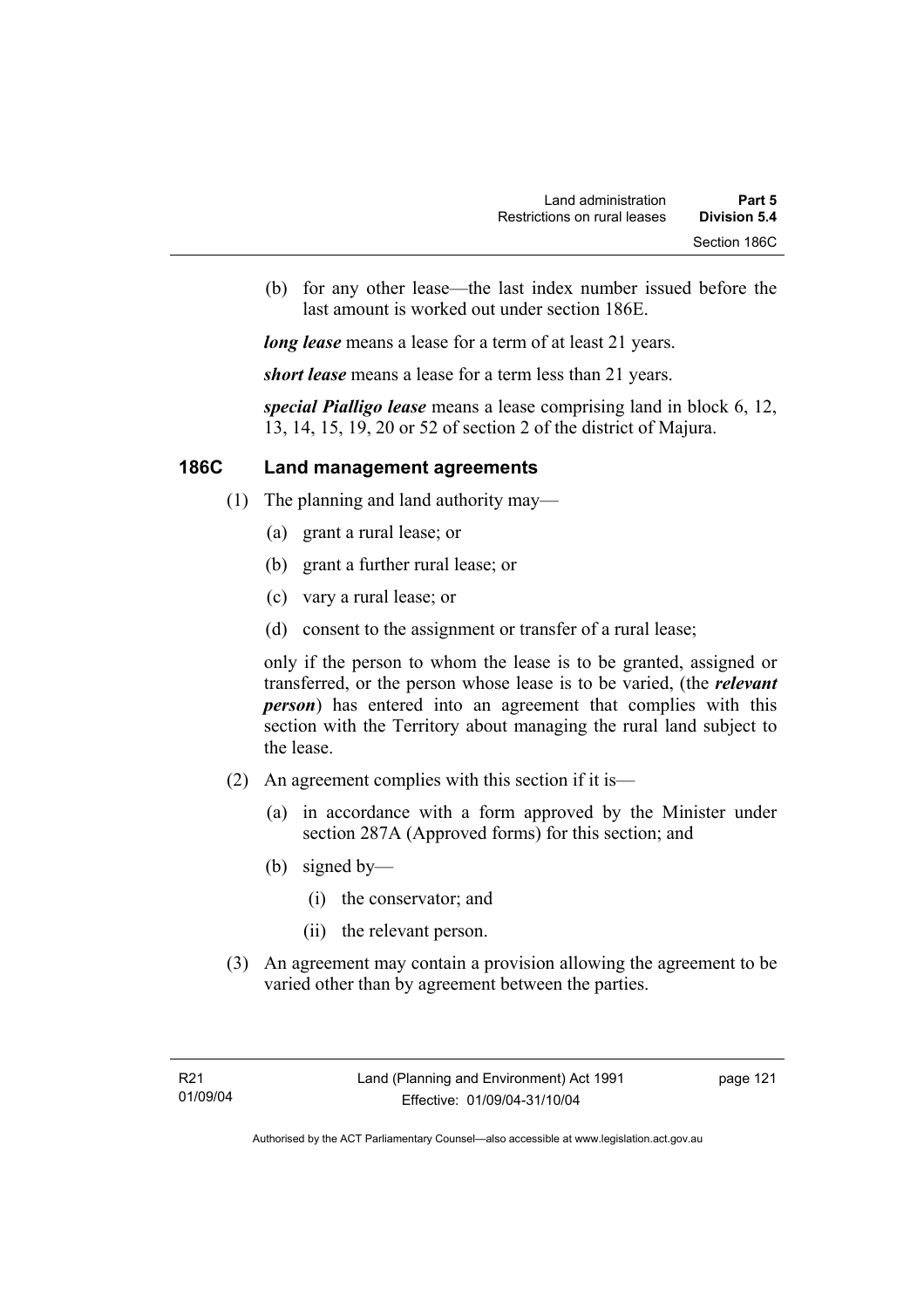### **186D Dealings with rural leases**

- (1) This section applies to—
	- (a) a rural lease granted under section 161 (Granting of leases) after 15 December 1999 for consideration less than the market value of the lease; and
	- (b) a lease granted under section 171A (Grant of further rural leases) after 15 December 1999 on the payment of an amount worked out on the application of an amount condition mentioned in section 171A (3) (a).
- (2) However, this section does not apply to a lease mentioned in subsection (1) (b) that was granted on the surrender of a lease for which a discharge amount had been paid.
- (3) A lessee, or other person with an interest in the lease, may deal with a lease to which this section applies within the holding period only with the written consent of the planning and land authority.
- (4) A dealing in relation to a lease made or entered into without consent has no effect.
- (5) The planning and land authority must consent under this section to a dealing if—
	- (a) the person to whom—
		- (i) the lease is being assigned or transferred; or
		- (ii) the land comprised in the lease, or part of it, is sublet; or
		- (iii) possession of the land comprised in the lease, or part of it, is being given;

is the lessee's domestic partner or child; or

(b) the discharge amount has been paid in relation to the lease;

but may not consent otherwise.

Authorised by the ACT Parliamentary Counsel—also accessible at www.legislation.act.gov.au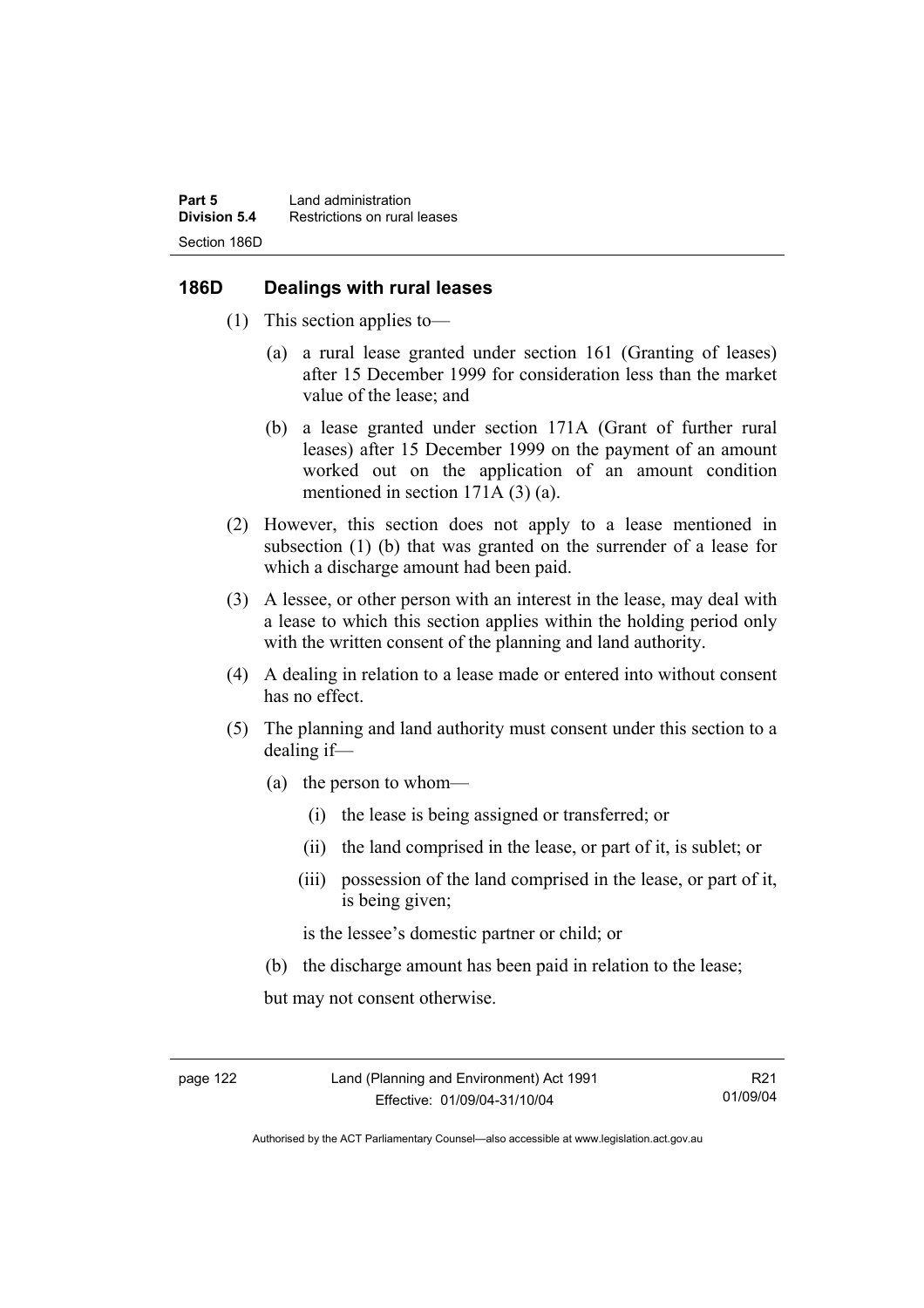- (6) The validity of a dealing made or entered into with the consent of the planning and land authority under subsection (5) is not affected—
	- (a) by a defect or irregularity in relation to the giving of the consent; or
	- (b) because a ground, or all grounds, for the consent had not arisen.
- (7) In this section:

*child*, of a lessee, includes a child of the lessee's domestic partner.

#### **186E Discharge amount**

 (1) The discharge amount for a lease (other than a special Pialligo lease) is the amount determined in accordance with the formula—

 $(y) \times 50\%$  + owed amount earlier index no ((last amount - (first amount  $\times \frac{\text{later index no}}{\text{inter index}}$ )) $\times$  50%) +

(2) In this section:

*earlier index no*—see section 186B, definition of *earlier index number*.

*first amount* means—

- (a) in relation to a nominal rent lease—the consideration for the lease when granted under section 161 or section 171A; or
- (b) in relation to a short lease—the value of the lease determined when the lease was granted under section 161 or section 171A; or
- (c) in relation to any other lease—any consideration for the lease when granted under section 161 or section 171A plus any amount to be paid under the lease;

other than an amount attributable to lessee-owned improvements to the land comprised in the lease.

| R <sub>21</sub> | Land (Planning and Environment) Act 1991 | page 123 |
|-----------------|------------------------------------------|----------|
| 01/09/04        | Effective: 01/09/04-31/10/04             |          |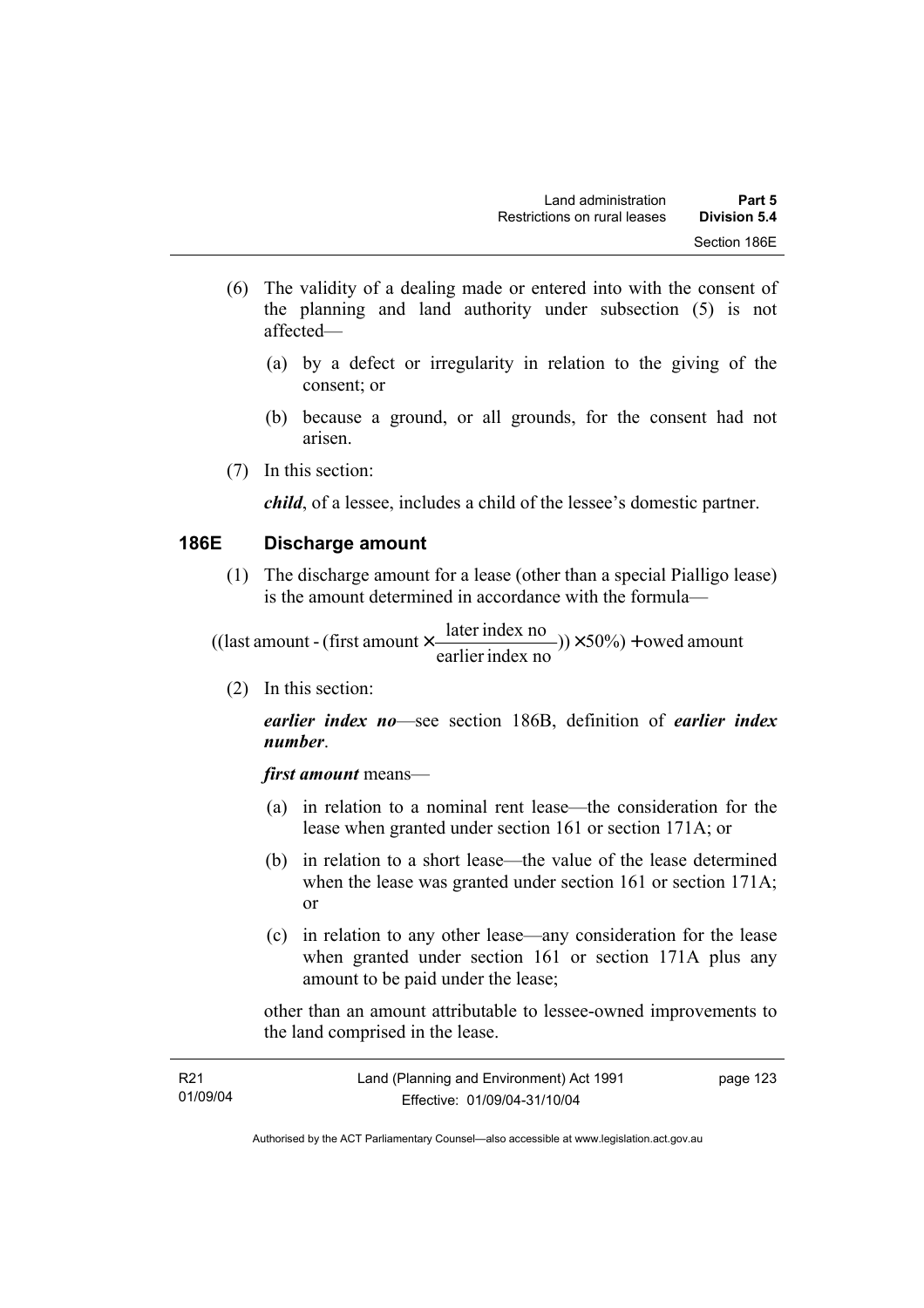*last amount*, in relation to a lease, means—

- (a) the consideration for the dealing with the lease, not including any amount attributable to lessee-owned improvements to the land comprised in the lease; or
- (b) if—
	- (i) there is no consideration; or
	- (ii) the dealing relates to only part of the land comprised in the lease; or
	- (iii) the consideration is less than the market value of the lease;

the market value of the lease, not including any amount attributable to the lessee-owned improvements to the land comprised in the lease.

#### *later index no*—see section 186B, definition of *later index number*.

#### *owed amount* means—

- (a) in relation to a long lease—any amount remaining to be paid under the lease, even if the amount is not due; or
- (b) in relation to a short lease—any rent and additional rent payable under the lease up to the day of the dealing with the lease.

# **186F Discharge amount—special Pialligo leases**

- (1) The discharge amount for a special Pialligo lease granted less than 1 year before the discharge amount is to be paid is an amount equal to the total of the amount paid and the owed amount for the lease.
- (2) The discharge amount for a special Pialligo lease granted at least 1 year before the discharge amount is to be paid is the amount determined in accordance with the formula—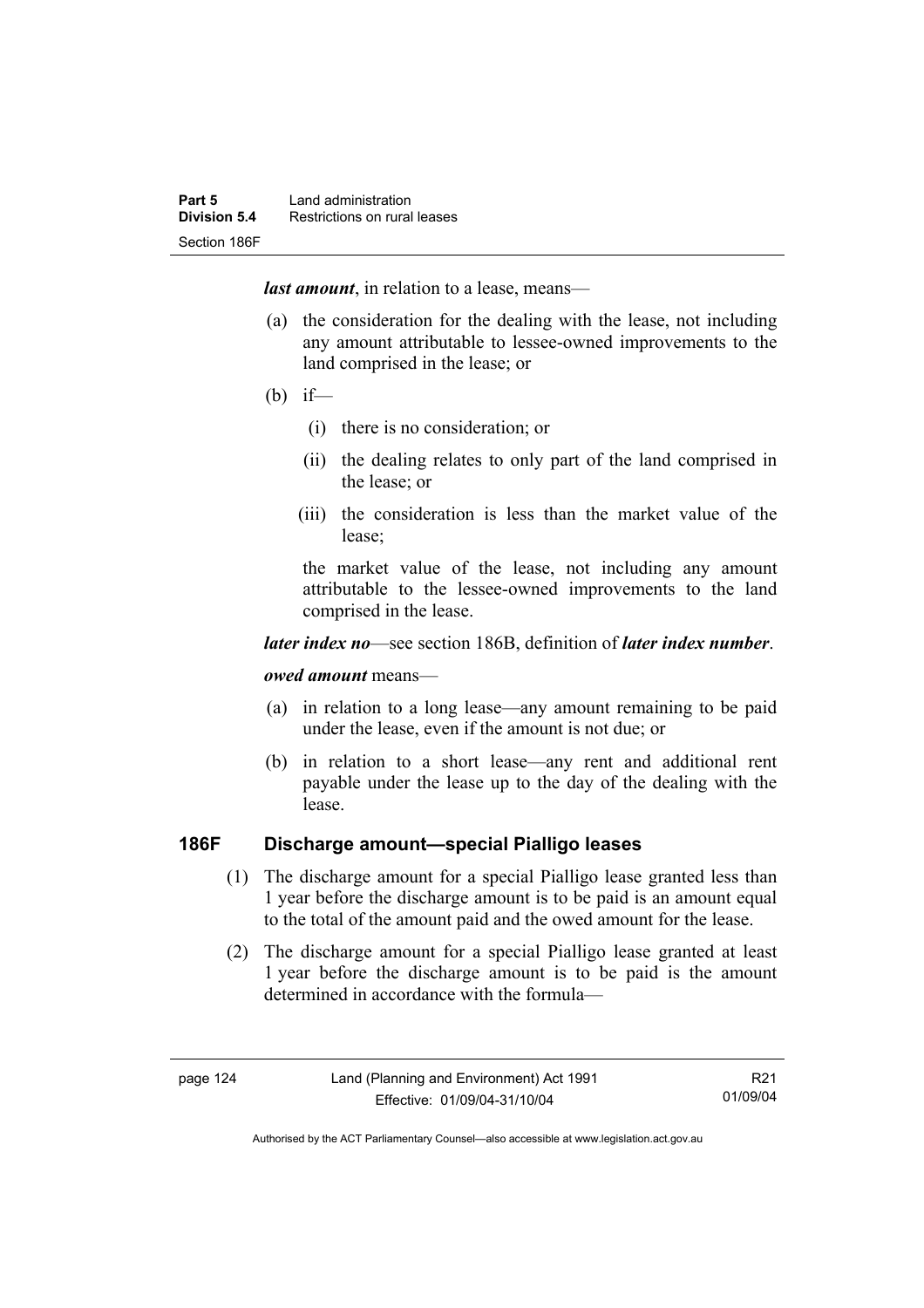$) +$  owed amount 10 amount paid - (cpi adjusted amount  $\times \frac{\text{years since grant}}{10}$ ) +

 (3) The cpi adjusted amount in relation to a lease is the amount determined in accordance with the formula—

> earlier index number amount paid  $\times \frac{\text{later index number}}{\text{lintermax}}$

(4) In this section:

*amount paid* means—

- (a) in relation to a nominal rent lease—the consideration for the lease when granted under section 161 or section 171A; or
- (b) in relation to any other lease—any consideration for the lease when granted under section 161 or section 171A plus any amount to be paid under the lease;

other than an amount attributable to lessee-owned improvements to the land comprised in the lease.

*years since grant*, in relation to a lease, means the number of whole years since the lease was granted under section 161 or section 171A.

*owed amount*, in relation to a lease, means any amount remaining to be paid under the lease, even if the amount is not due.

# **186G Index numbers**

(1) In this division:

*index number* means the All Groups Consumer Price Index number, being the weighted average of the 8 capital cities, published by the Australian Statistician from time to time.

- (2) However, in determining index numbers for this division—
	- (a) if the Australian Statistician revises the calculation of an index number for a reason other than a change in the reference base

page 125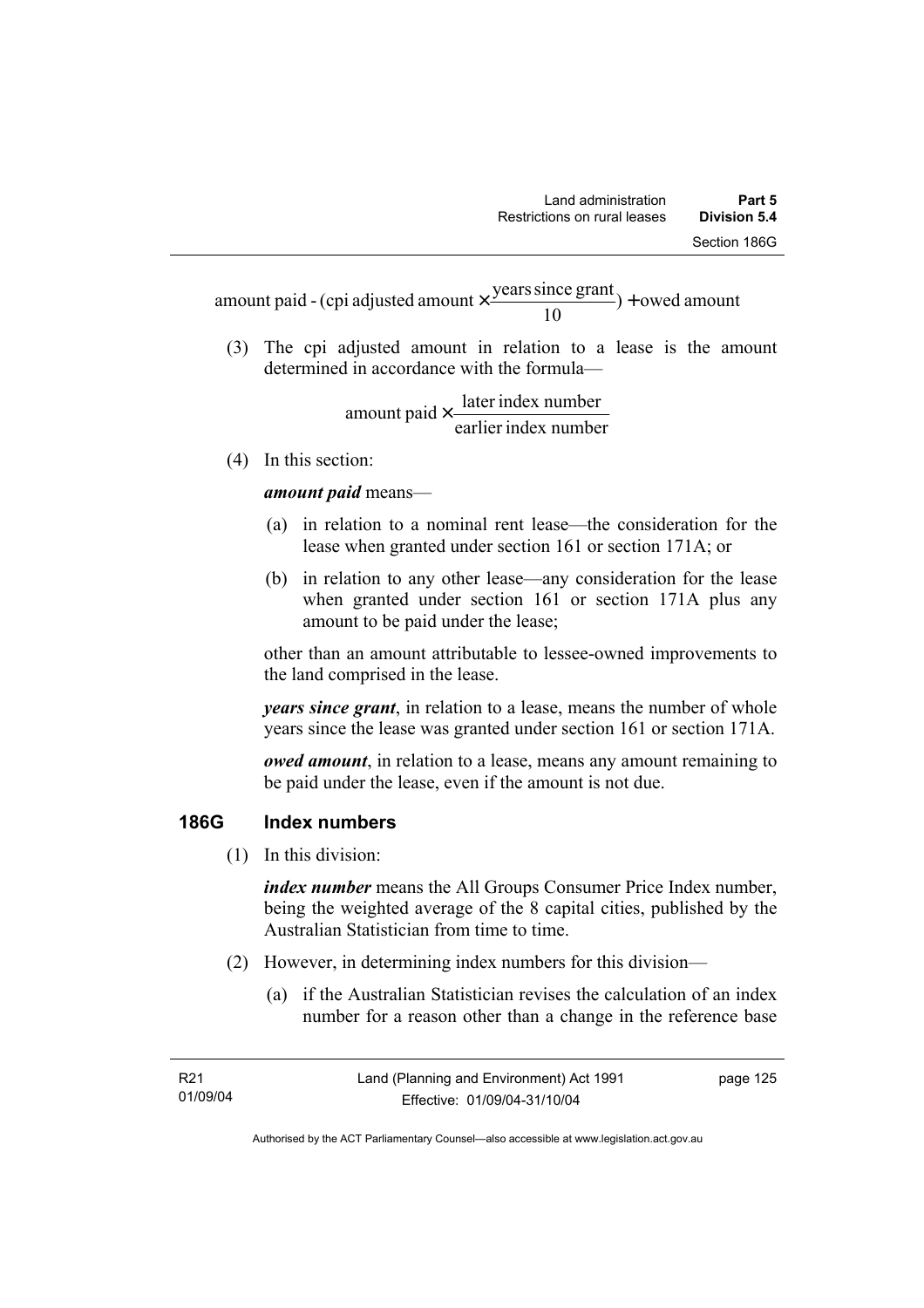for the All Groups Consumer Price Index and, as a result of the calculation, publishes an index number for a period in substitution for the previous index number—the later index number is disregarded; and

 (b) if the Australian Statistician changes the reference base for the consumer price index after the lease is granted but before the calculation of the later index number—the earlier index number is the index number that would have been applicable if the new reference base had been in effect when the lease was granted.

# **186H No subdivision or consolidation**

The planning and land authority may not consent to the consolidation or subdivision of a lease to which section 186D applies during the holding period.

# **Division 5.5 Consolidation and subdivision**

# **187AA Effect qualified**

This division has effect subject to division 5.4 (Restrictions on rural leases).

# **187 Application—nominal rent leases of Territory land**

This division applies only in relation to the consolidation and subdivision of nominal rent leases.

# **187A Consolidation and subdivision—change of use charge**

 (1) The planning and land authority must not execute a consolidation or a subdivision unless the lessee has paid the Territory any change of use charge determined by the authority under subsection (2), subject to any remission or increase under section 187C.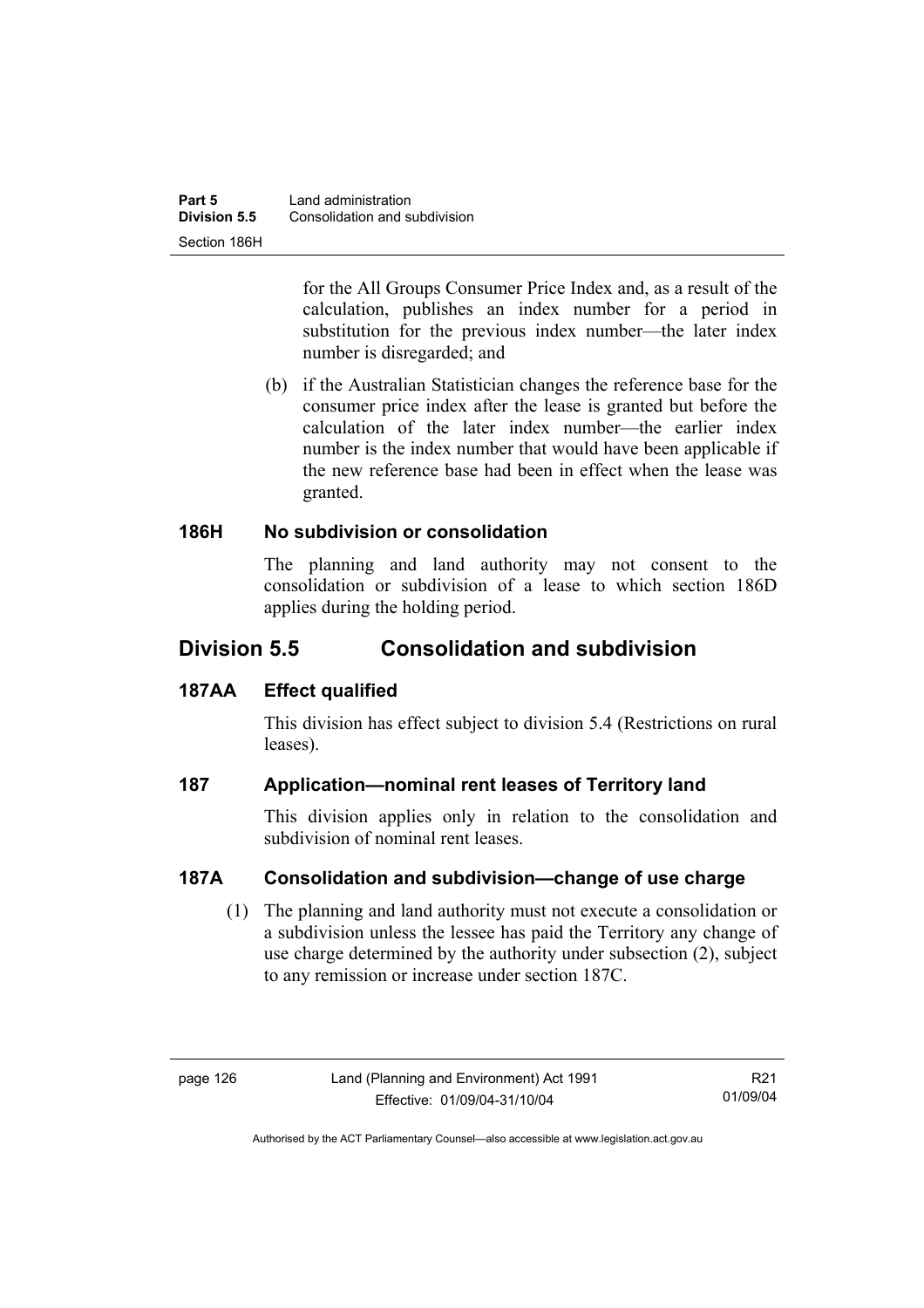(2) The planning and land authority shall determine the change of use charge for a consolidation or a subdivision in accordance with the formula—

$$
CUC = (V_1 - V_2) \times 75\%
$$

(3) In subsection (2):

*CUC* means the change of use charge payable for the consolidation or subdivision.

 $V_1$  means the capital sum that the new lease or leases to be granted under the consolidation or subdivision might be expected to realise if—

- (a) the consolidation or subdivision were to take place as proposed; and
- (b) the new lease or leases were offered for sale in good faith immediately after the variation on the reasonable terms and conditions that a genuine seller would require; and
- (c) the rent payable throughout the term of the new lease or leases were a nominal rent.

 $V_2$  means the capital sum that the lease or leases to be surrendered under the consolidation or subdivision might be expected to realise if—

- (a) no consolidation or subdivision were to take place during the remainder of the term of the surrendered lease or leases; and
- (b) the lease or leases were offered for sale in good faith immediately before the consolidation or subdivision on the reasonable terms and conditions that a genuine seller would require; and
- (c) the rent payable throughout the term of the lease or leases to be surrendered were a nominal rent.

Authorised by the ACT Parliamentary Counsel—also accessible at www.legislation.act.gov.au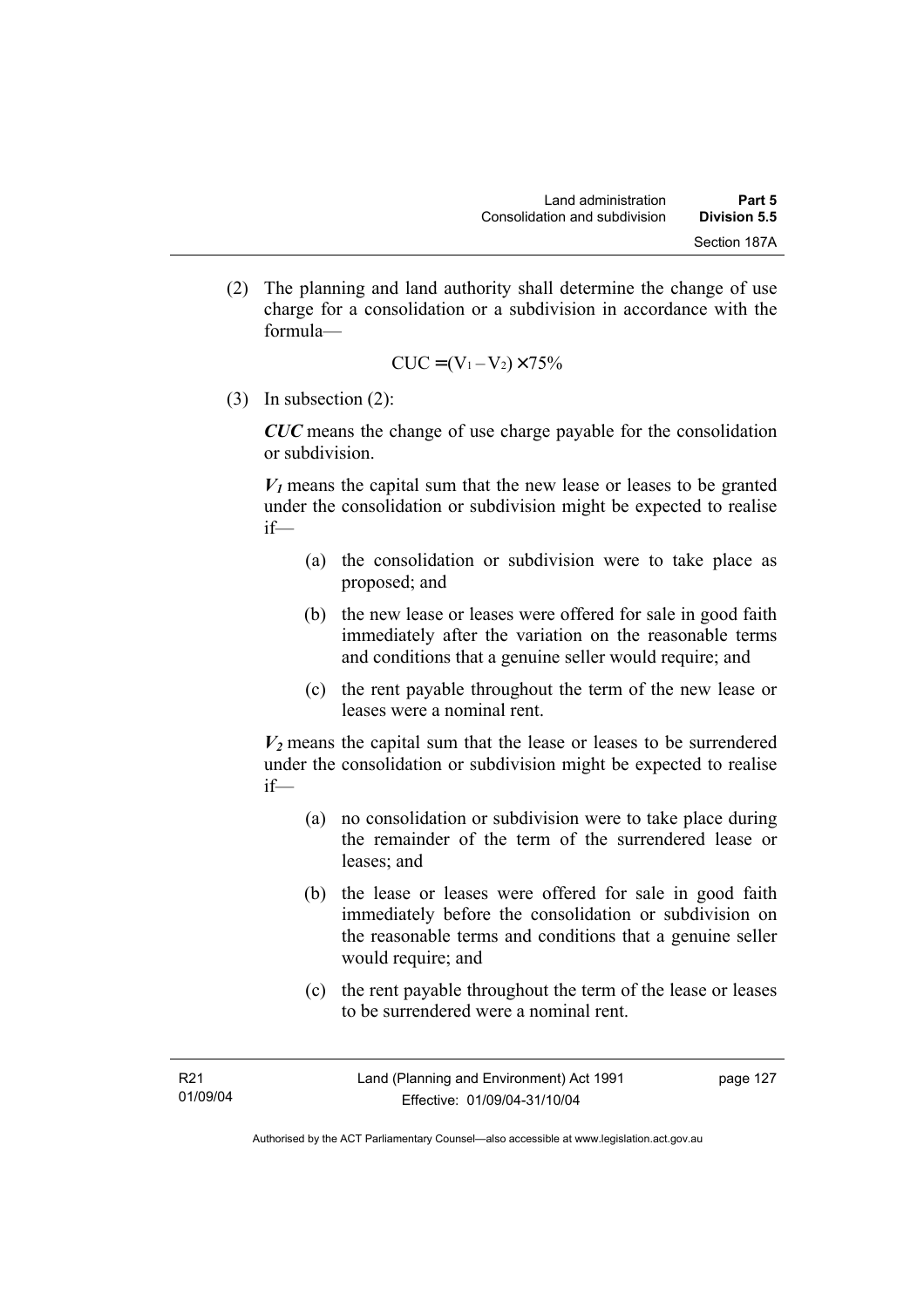| Part 5              | Land administration |
|---------------------|---------------------|
| <b>Division 5.6</b> | Recovery of land    |
| Section 187C        |                     |

- (4) If the capital value assessed as  $V_I$  under subsection (3) is equal to or less than the capital value assessed as  $V_2$  under that subsection, no change of use charge is payable under subsection (1).
- (5) A consolidation or subdivision has no effect if the change of use charge payable under subsection (1) for the consolidation or subdivision is not paid.

### **187C Change of use charge for consolidations and subdivisions**

- (1) On application by a lessee who applies for a consolidation or subdivision of a lease or leases, the planning and land authority must remit a change of use charge under section 187A (Consolidation and subdivision—change of use charge) in circumstances prescribed under the regulations.
- (2) The planning and land authority must increase a change of use charge under section 187A in circumstances prescribed under the regulations.

# **Division 5.6 Recovery of land**

# **188 Termination of leases**

- (1) Subject to subsection (6), if a lessee of Territory land contravenes this part or the lease, the planning and land authority may, by written notice served on the lessee by post, terminate the lease.
- (2) A notice under subsection (1) takes effect on the day 14 days after the day it is served.
- (3) The planning and land authority shall serve a copy of a notice of the termination of a lease of Territory land under subsection (1) on—
	- (a) the registrar-general; and
	- (b) any person having an interest in the land, being an interest registered under the *Land Titles Act 1925*;

| page 128 | Land (Planning and Environment) Act 1991 | R21.     |
|----------|------------------------------------------|----------|
|          | Effective: 01/09/04-31/10/04             | 01/09/04 |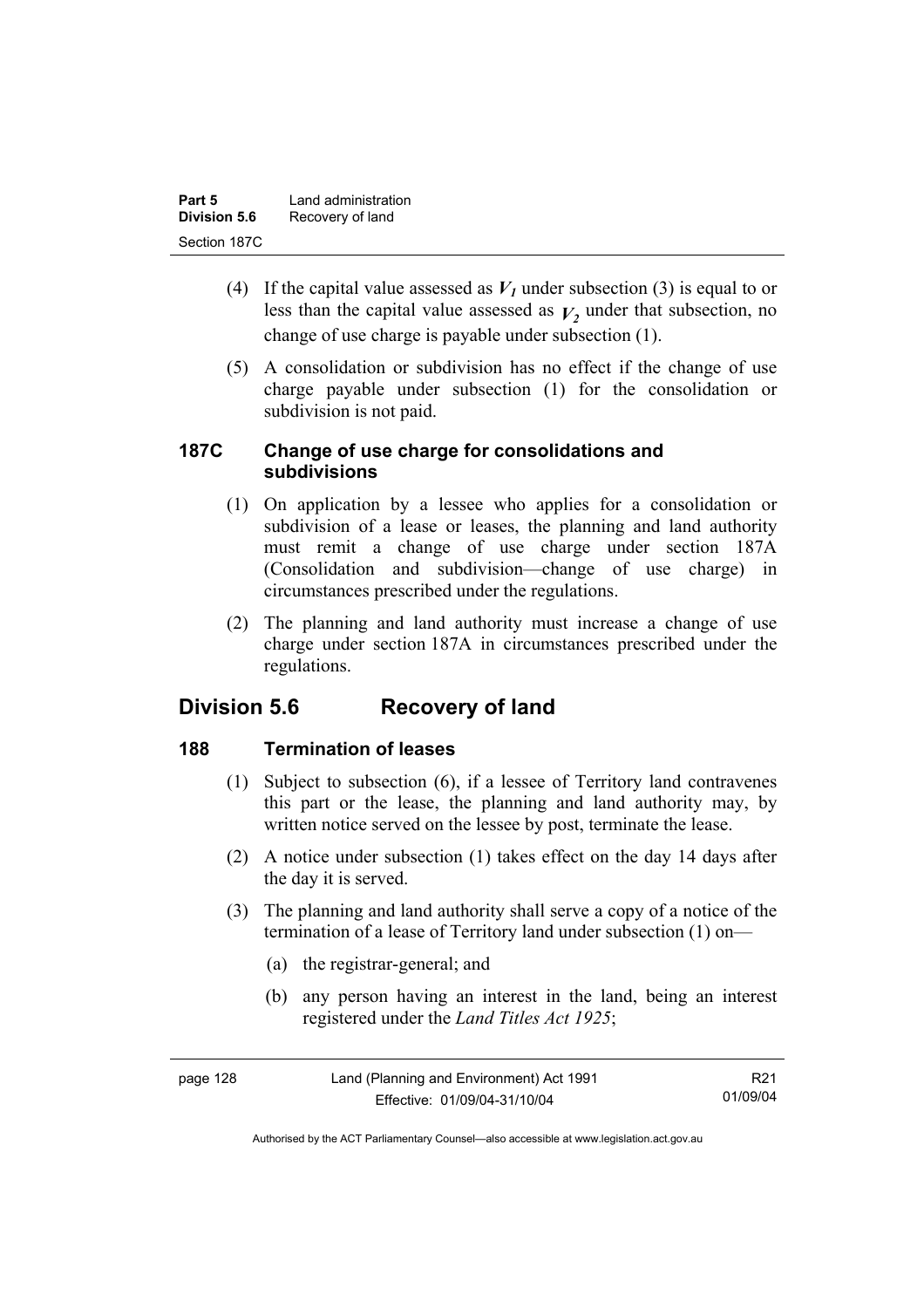at the same time as, or as soon as practicable after, the notice under subsection (1) is served.

- (4) Subject to subsection (6), if a person who occupies Territory land under a licence from the Commonwealth or the Territory contravenes this part or the licence, the planning and land authority may, by written notice served on the licensee by post, terminate the **licence**
- (5) A notice under subsection (4) takes effect on the day 7 days after the day it is served.
- (6) The planning and land authority shall not terminate a lease or a licence under this section unless it has—
	- (a) by written notice served on the lessee or licensee by post—
		- (i) informed the lessee or licensee that it is considering terminating the lease or licence; and
		- (ii) specified the grounds on which it is considering taking that action; and
		- (iii) invited the lessee or licensee to notify the authority in writing within 21 days after the date of the notice of any reasons why the lessee or licensee considers that the lease or licence should not be terminated; and
	- (b) taken into account any reasons for not terminating the lease or licence notified to the authority by the lessee or licensee in accordance with the notice served on him or her under paragraph (a).
- (7) The validity of the termination of a lease is not affected by a failure to comply with subsection (3).

### **189 How land may be recovered**

(1) This section applies if—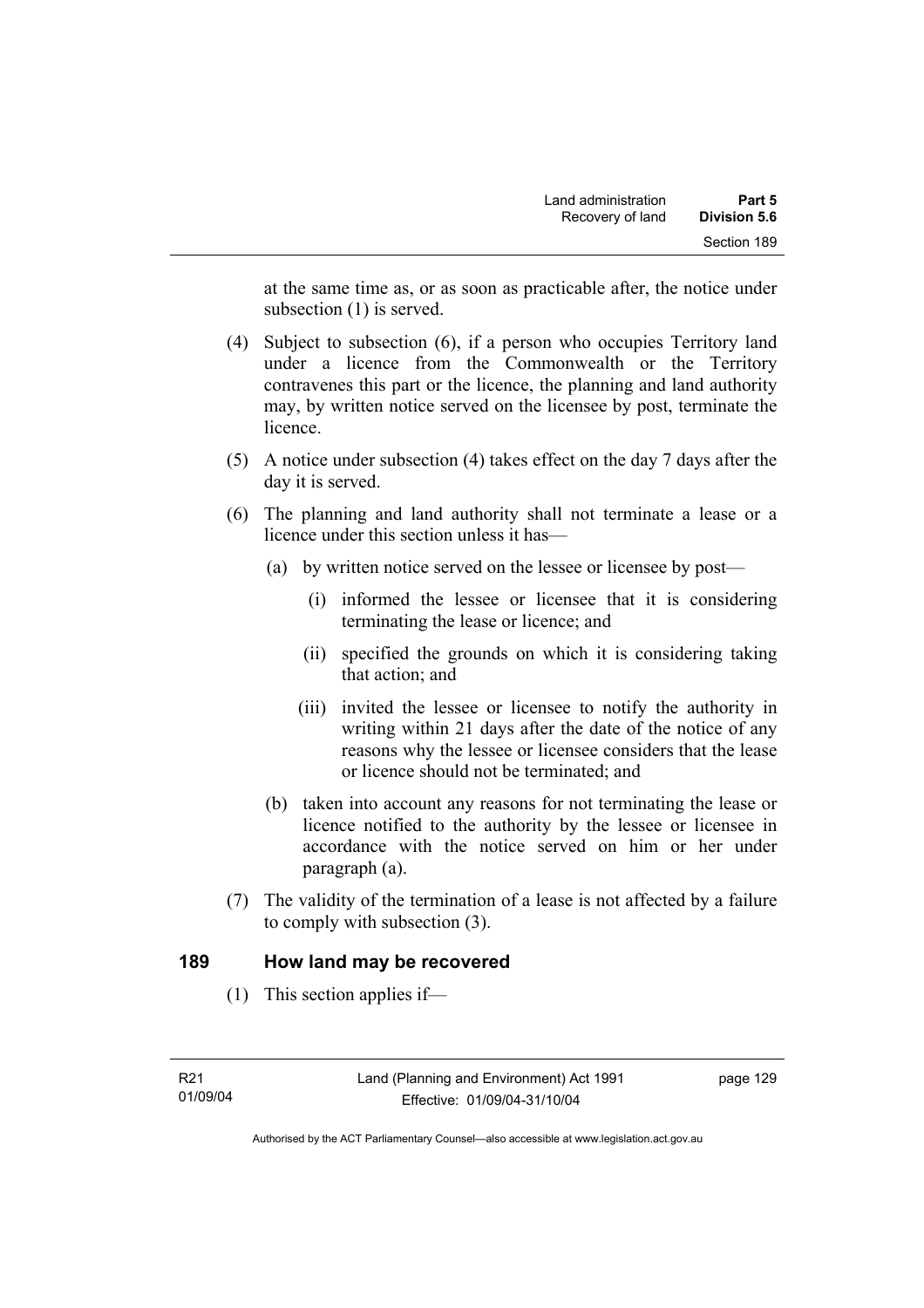- (a) a person who has been a lessee of Territory land remains in possession of the land after—
	- (i) the term of the lease has ended; or
	- (ii) the lease has been surrendered or ended; or
- (b) a person who has been a licensee of Territory land remains in possession of the land after—
	- (i) the term of the licence has ended; or
	- (ii) the licence has been surrendered or ended.
- (2) The Executive may, by written notice to the person (the *unlawful occupier*), demand that the unlawful occupier give possession of the land to the Executive within the reasonable period stated in the demand.
- (3) If a demand is not complied with—
	- (a) the Executive may apply to the Magistrates Court for an order that possession of the land be given to the Executive; and
	- (b) the court may issue a warrant authorising a police officer, within 30 days after the day the warrant is issued, to enter the land with the assistance and by the force that is reasonable, and give possession of the land to the Executive.
- (4) The planning and land authority is authorised to do any of the following on behalf of the Executive:
	- (a) make a demand under subsection (2);
	- (b) make an application to the Magistrates Court under subsection  $(3)$   $(a)$ ;
	- (c) take possession of land under this section.
- (5) In this section:

*licence* means a licence granted by the Territory, the Commonwealth or the planning and land authority.

| page 130 | Land (Planning and Environment) Act 1991 | R <sub>21</sub> |
|----------|------------------------------------------|-----------------|
|          | Effective: 01/09/04-31/10/04             | 01/09/04        |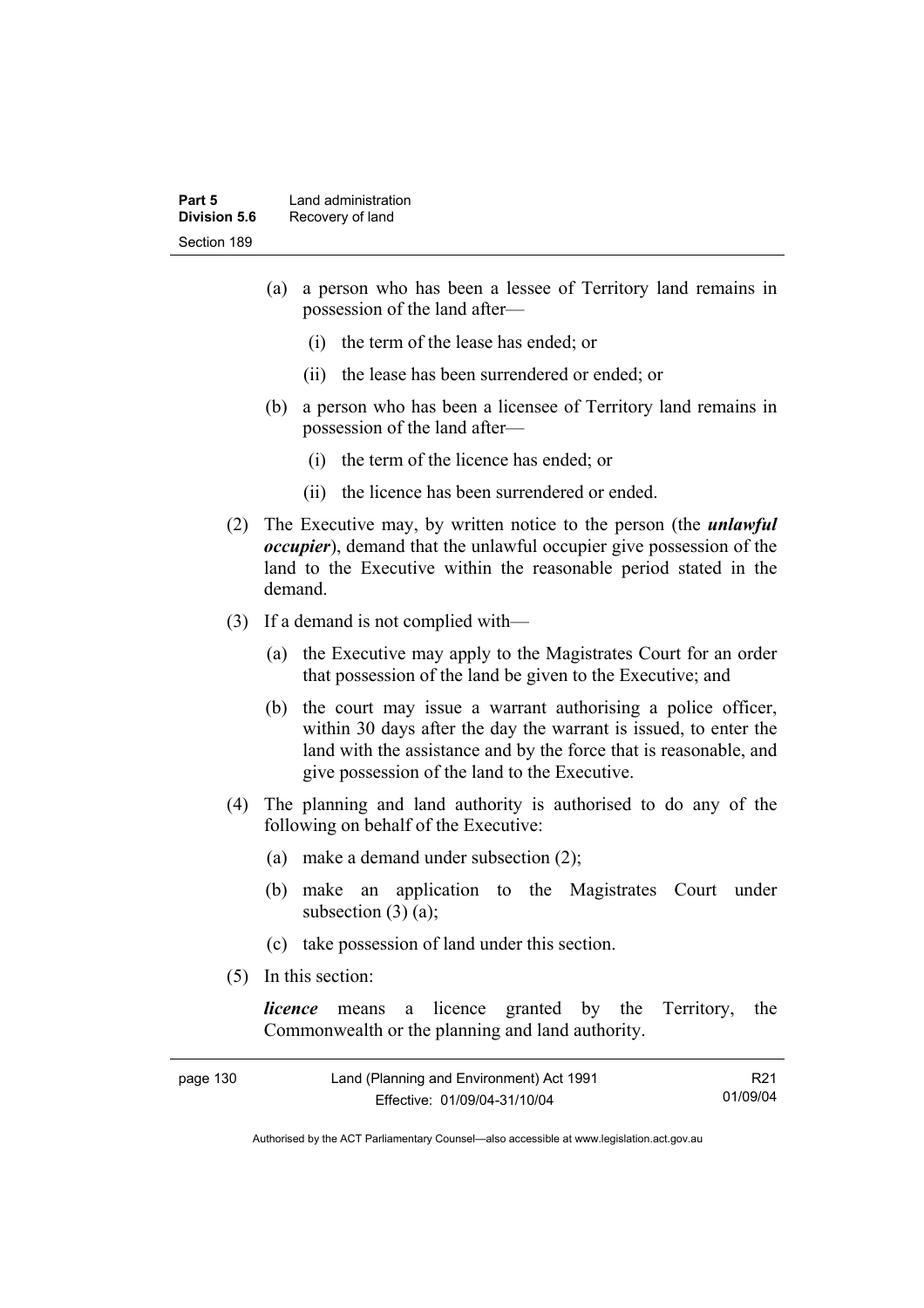#### **190 Evidence of ending of lease**

- (1) The planning and land authority may certify in writing that a lease of Territory land mentioned in the certificate has ended.
- (2) A certificate under subsection (1) is evidence of the matter it states.
- (3) A document that purports to be a certificate under subsection (1) is taken to be such a certificate, unless the contrary is proved.

### **Division 5.7 Public land**

#### **Subdivision 5.7.1 Preliminary**

#### **191 Definitions for div 5.7**

In this division:

*plan of management* means a plan of management prepared under subdivision 5.7.4, as varied and in effect from time to time.

*variation*, in relation to a plan of management, includes the revocation of the plan and its substitution with a new plan.

### **Subdivision 5.7.2 Public land**

### **192 Recommendations to planning and land authority**

The conservator may, in writing, recommend to the planning and land authority that the plan be varied to provide for—

- (a) the identification of an area of land as public land and its reservation for a purpose referred to in section 193; or
- (b) in relation to an area already identified in the plan as public land—
	- (i) the variation of its boundaries to reduce or increase the size or the area, or to alter the shape of the area; or
	- (ii) the variation of the purpose for which it is reserved; or

| R <sub>21</sub> | Land (Planning and Environment) Act 1991 | page 131 |
|-----------------|------------------------------------------|----------|
| 01/09/04        | Effective: 01/09/04-31/10/04             |          |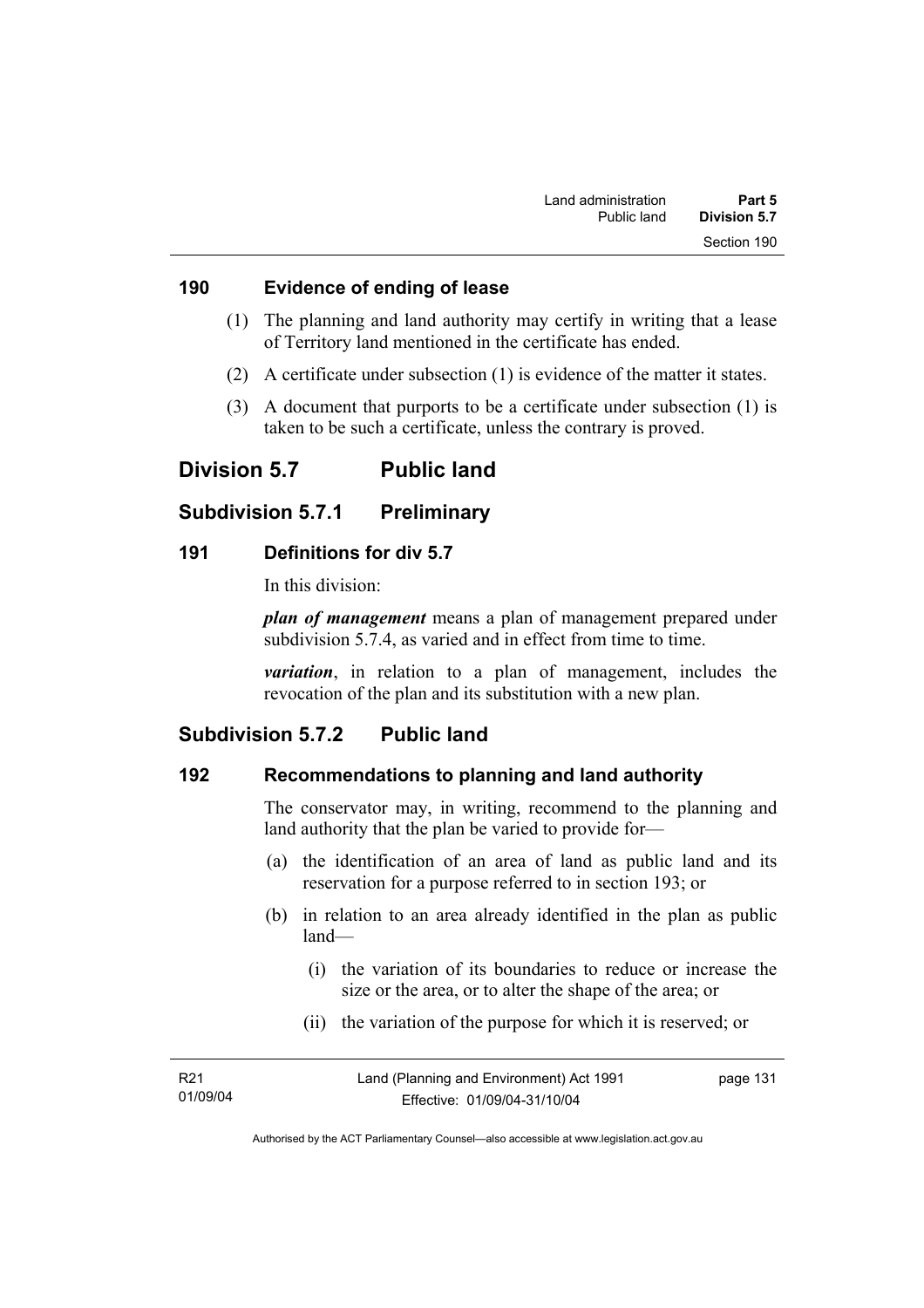| Part 5       | Land administration |
|--------------|---------------------|
| Division 5.7 | Public land         |
| Section 193  |                     |

(iii) the cessation of its designation as public land.

### **Subdivision 5.7.3 Management of public land**

### **193 Reserved areas**

Public land may be reserved by the plan under section 7 (3) (f) for any of the following purposes:

- (a) a wilderness area;
- (b) a national park;
- (c) a nature reserve;
- (d) a special purpose reserve;
- (e) an urban open space;
- (f) a cemetery or burial ground;
- (g) a lake;
- (h) a sport and recreation reserve.

### **194 Management**

An area of public land shall be managed in accordance with—

- (a) the management objectives applying to the area; and
- (b) the plan of management (if any) for the area.

### **195 Management objectives**

- (1) For section 194, the management objectives for an area of public land reserved for a particular purpose are—
	- (a) objectives specified in schedule 1; and
	- (b) objectives specified by the conservator under subsection (2);

in relation to areas of land reserved for that purpose.

page 132 Land (Planning and Environment) Act 1991 Effective: 01/09/04-31/10/04

R21 01/09/04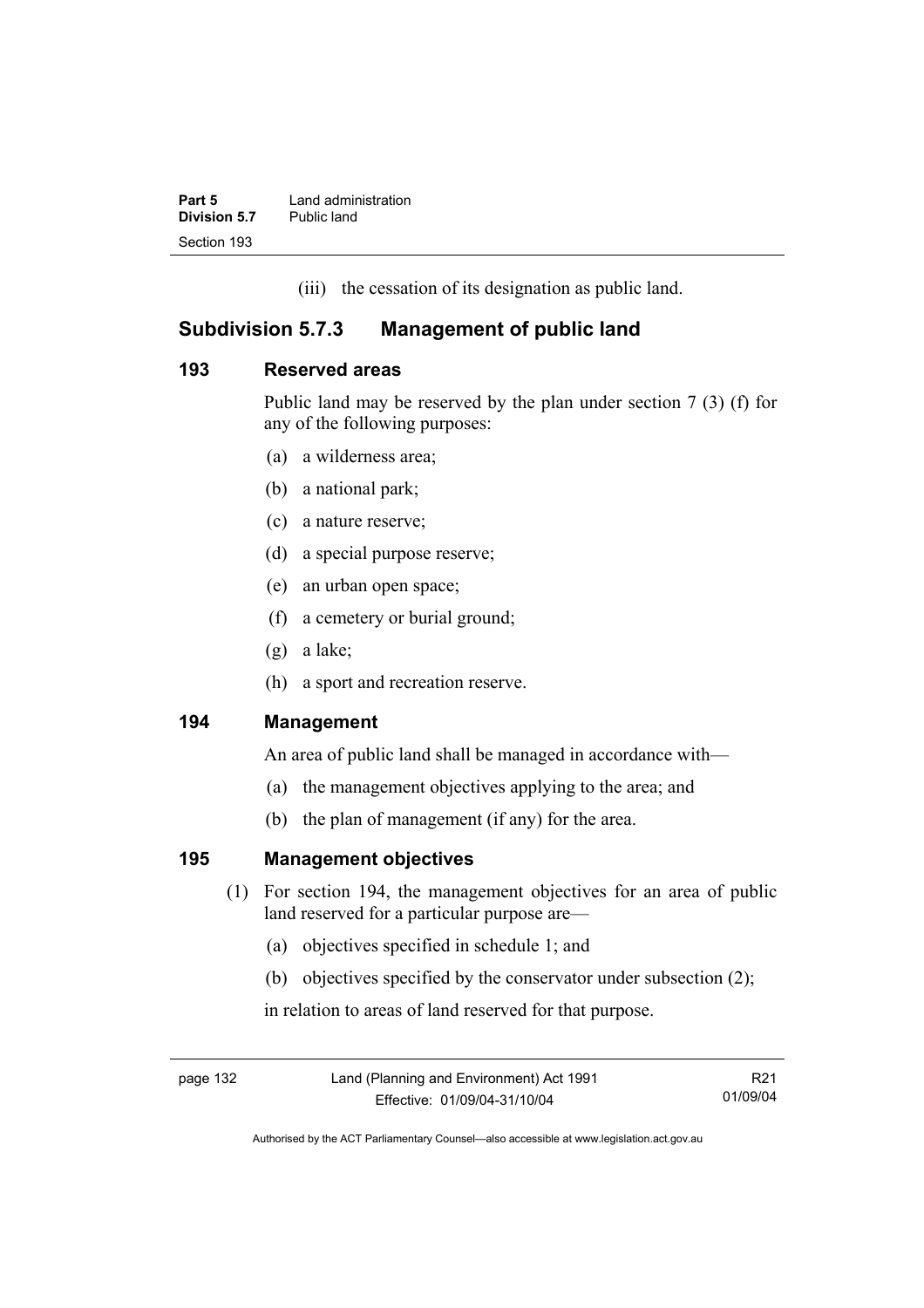- (2) The conservator may, in writing, determine management objectives for an area of public land reserved for a purpose mentioned in schedule 1.
	- *Note* A power given under an Act to make a statutory instrument (including a determination of management objectives) includes power to amend or repeal the instrument (see Legislation Act, s 46 (1)).
- (3) A determination of management objectives is a disallowable instrument.
	- *Note 1* A disallowable instrument must be notified, and presented to the Legislative Assembly, under the Legislation Act.
	- *Note 2* An amendment or repeal of a determination of management objectives is also a disallowable instrument (see Legislation Act, s 46 (2))*.*
- (4) If there is an inconsistency between the application of 2 management objectives specified in schedule 1 in relation to an area of public land, the objective appearing later in the schedule is to be read subject to the other objective.
- (5) If there is an inconsistency between the application of a management objective specified in schedule 1 and a management objective specified by the conservator under subsection (2) in relation to an area of public land, the objective specified by the conservator is to be read subject to the other objective.
- (6) In schedule 1:

*natural environment* means all biological, physical and visual elements of the earth and its atmosphere, whether natural or modified.

### **Subdivision 5.7.4 Plans of management**

#### **196 Content**

A plan of management includes—

(a) a description of the area of public land to which it applies; and

| R21      |  |
|----------|--|
| 01/09/04 |  |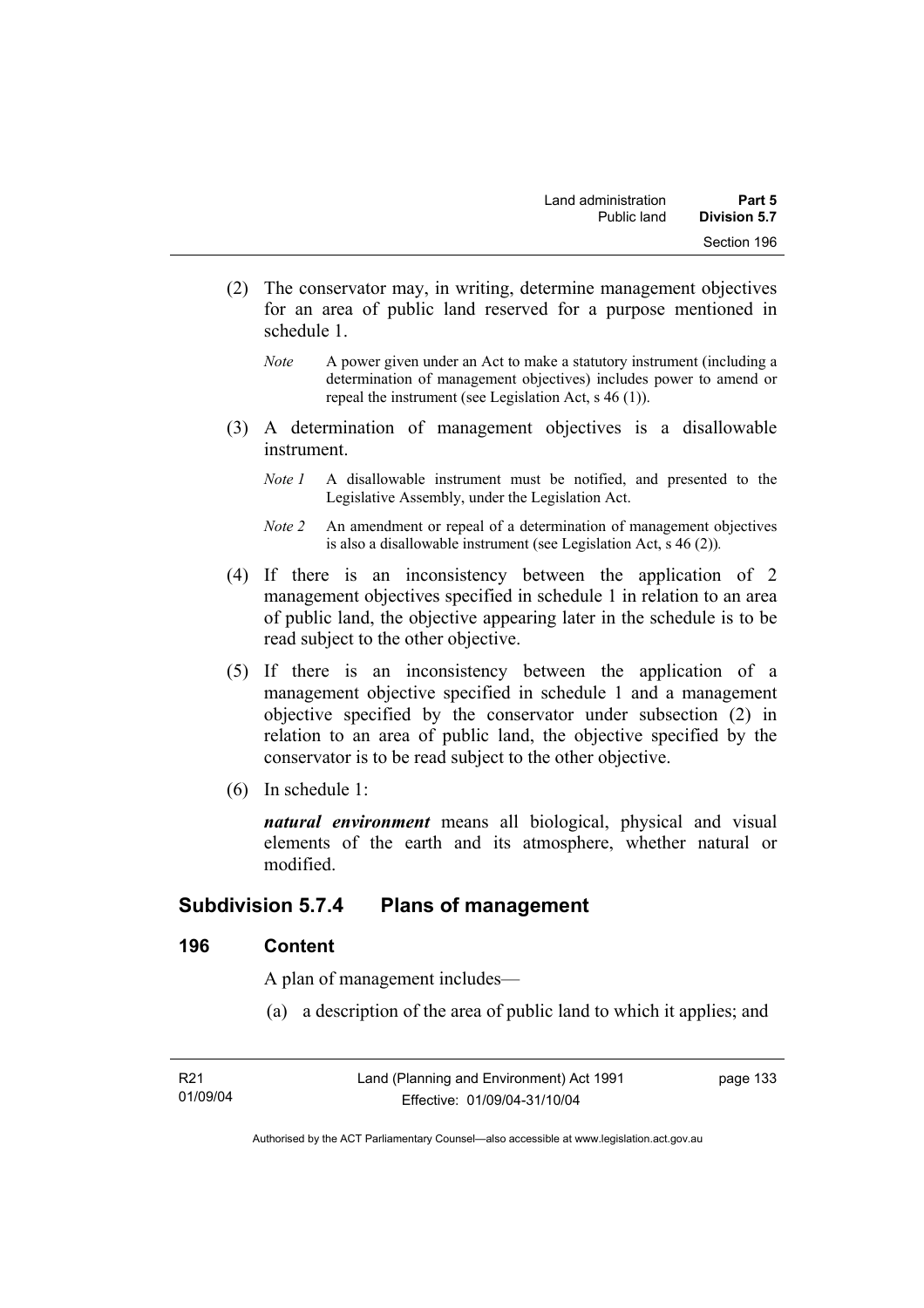| Part 5       | Land administration |
|--------------|---------------------|
| Division 5.7 | Public land         |
| Section 197  |                     |

 (b) how the relevant management objectives referred to in section 195 (1) are to be implemented or promoted in that area.

#### **197 Preparation**

- (1) The conservator shall prepare a draft plan of management for an area of public land as soon as practicable after the area is identified as such in the plan.
- (2) In preparing a draft plan of management, the conservator shall consider any recommendation submitted by the authority.

#### **198 Variations**

- (1) The conservator may prepare a draft variation of a plan of management in the same way as a draft plan of management.
- (2) This subdivision applies to a draft variation of a plan of management as if it were a draft plan of management.

#### **199 Environmental assessments and inquiries**

- (1) At the written request of the conservator, or on his or her own initiative, at any time before a draft plan of management is approved under section 204 (a) the Minister may—
	- (a) direct that an assessment be made; or
	- (b) establish a panel to conduct an inquiry;

about any aspect of the draft plan.

 (2) In preparing or revising a draft plan of management, the conservator shall consider any relevant assessment or the report of any relevant inquiry.

#### **200 Public consultation**

 (1) This section applies to a draft plan of management for an area of public land if—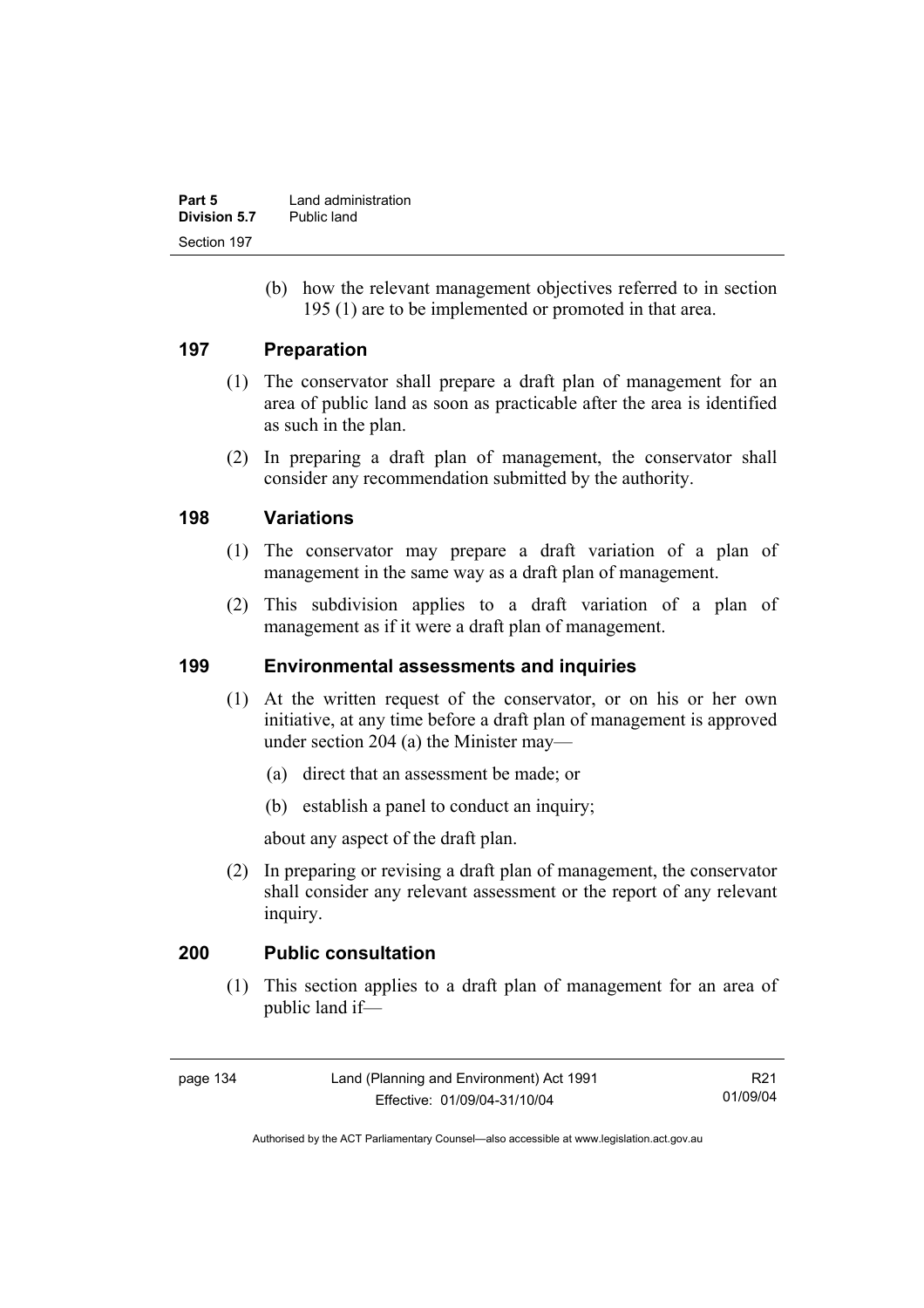- (a) no corresponding preliminary draft plan of management for that area has been notified under section 19; or
- (b) if such a preliminary draft has been so notified—the firstmentioned draft plan of management differs significantly from that preliminary draft.
- (2) The conservator shall make copies of a draft plan of management to which this section applies available to an appropriate committee of the Legislative Assembly.
- (3) The conservator shall make copies of a draft plan of management to which this section applies available for public inspection during office hours at the places specified in a written notice prepared by the conservator.
- (4) A notice under subsection (3) shall include a statement inviting persons to submit written comments about the draft plan of management to the conservator at a specified address and within a specified period of not less than 21 days from the date of the notice.
- (5) A notice under subsection (3) is a notifiable instrument.

*Note* A notifiable instrument must be notified under the Legislation Act.

(6) The conservator must also publish the notice in a daily newspaper.

#### **201 Revision**

The conservator may revise a draft plan of management—

- (a) in consideration of any written comments received from any person about the draft plan; or
- (b) to correct any formal error.

### **202 Submission to Minister**

The conservator shall submit a draft plan of management (as revised under section 201) to the Minister for approval, together with—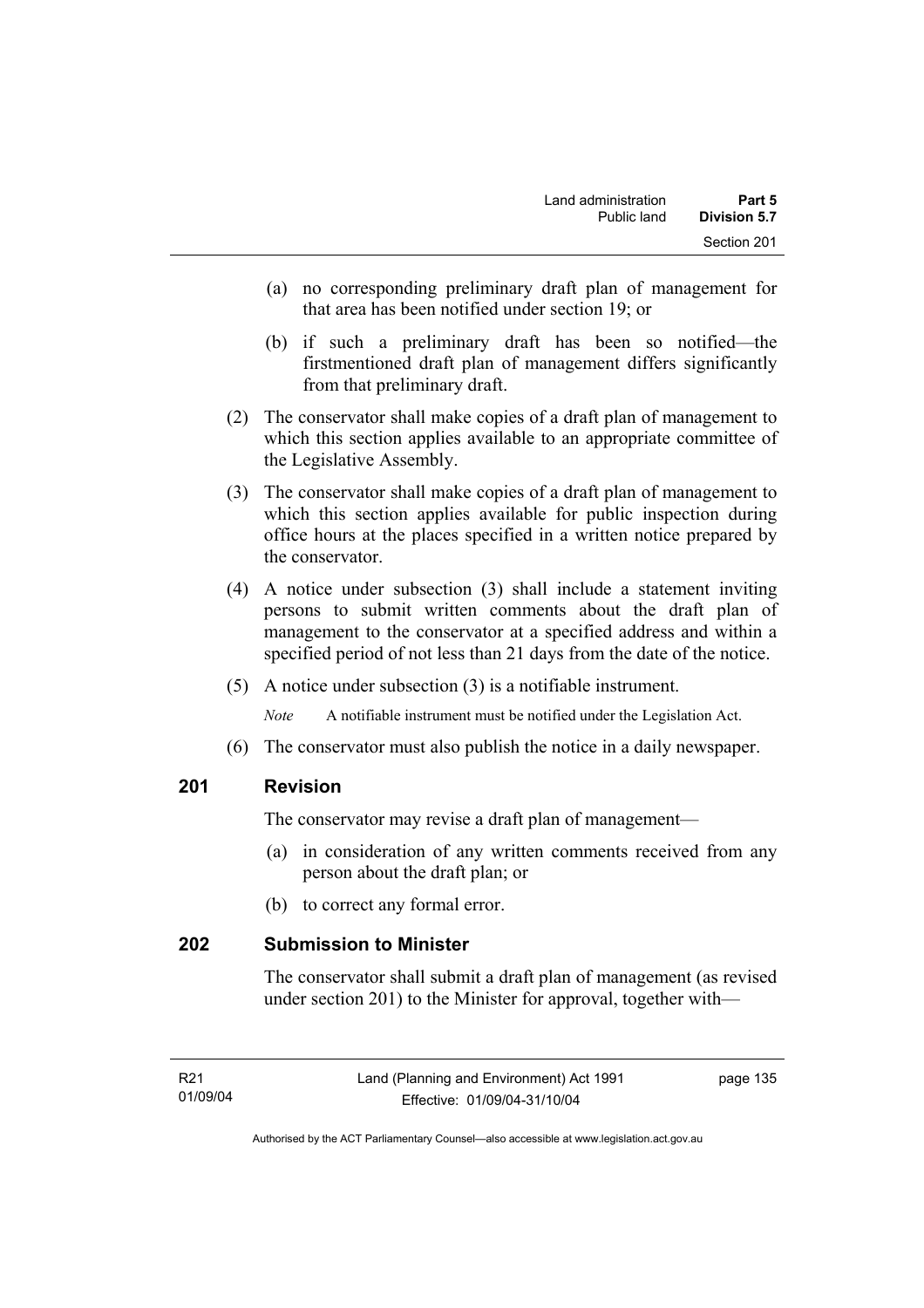| Part 5       | Land administration |
|--------------|---------------------|
| Division 5.7 | Public land         |
| Section 203  |                     |

- (a) a written report setting out the issues raised in any written comments submitted to the conservator in relation to the draft; and
- (b) a written report about the conservator's consultation with the public and with any other person or authority about the draft.

#### **203 Consideration of plan of management by Legislative Assembly committee**

If the conservator submits a draft plan of management to the Minister under section 202, the Minister shall, within 7 days of receiving the draft plan give—

- (a) a copy of the draft plan; and
- (b) a copy of the reports referred to in section 202 (a) and (b) relating to the draft plan; and
- (c) all other documents relating to the draft plan submitted to the Minister by the conservator;

to an appropriate committee of the Legislative Assembly.

#### **204 Minister's powers**

- (1) On receipt of a draft plan of management submitted under section 202 or section 205 for approval, the Minister shall consider any recommendation relating to the draft by a committee of the Legislative Assembly that considers the draft under section 203 and—
	- (a) in writing, approve a plan of management in the form in which the draft is submitted; or
	- (b) refer the draft to the conservator together with any of the following written directions:
		- (i) to conduct further specified consultation;
		- (ii) to consider any revision suggested by the Minister;

| page 136 | Land (Planning and Environment) Act 1991 | R21      |
|----------|------------------------------------------|----------|
|          | Effective: 01/09/04-31/10/04             | 01/09/04 |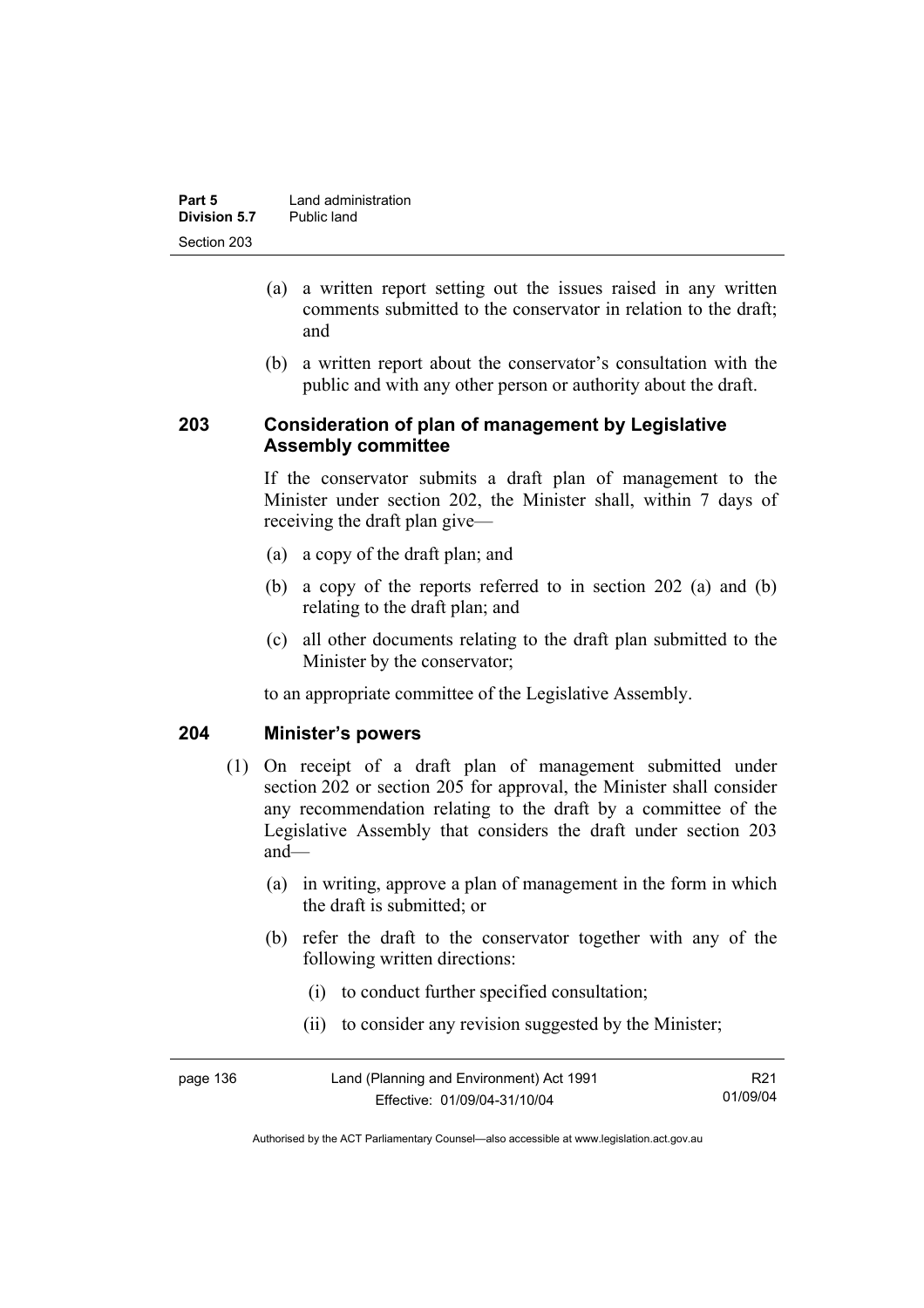- (iii) to revise the draft in a specified way;
- (iv) to defer, in writing, until a specified date or the occurrence of a specified event, the resubmission of the draft to the Minister;
- (v) to withdraw the draft in writing.
- (2) The following are notifiable instruments:
	- (a) a deferral directed under subsection (1) (b) (iv);
	- (b) a withdrawal directed under subsection (1) (b) (v).
	- *Note* A notifiable instrument must be notified under the Legislation Act.

#### **205 Referral back to conservator**

If the Minister refers a draft plan of management to the conservator under section 204 (1) (b), the conservator shall—

- (a) comply with the Minister's directions; and
- (b) if the Minister gives a direction under section 204 (1) (b) (i) or (ii)—if the conservator considers appropriate, revise the draft plan; and
- (c) revise the draft to correct any formal error; and
- (d) resubmit the draft plan of management (as revised) to the Minister for approval together with a written report about the conservator's compliance with the Minister's directions and about any revision of the draft under paragraph (c).

#### **206 Notice of revival of deferred draft plan of management**

(1) If the conservator defers a draft plan of management as directed under section 204 (1) (b) (iv) (Minister's powers), on the day stated in the deferral, or as soon as possible after the event mentioned in the deferral, the conservator must prepare a written notice stating that the draft plan of management is revived.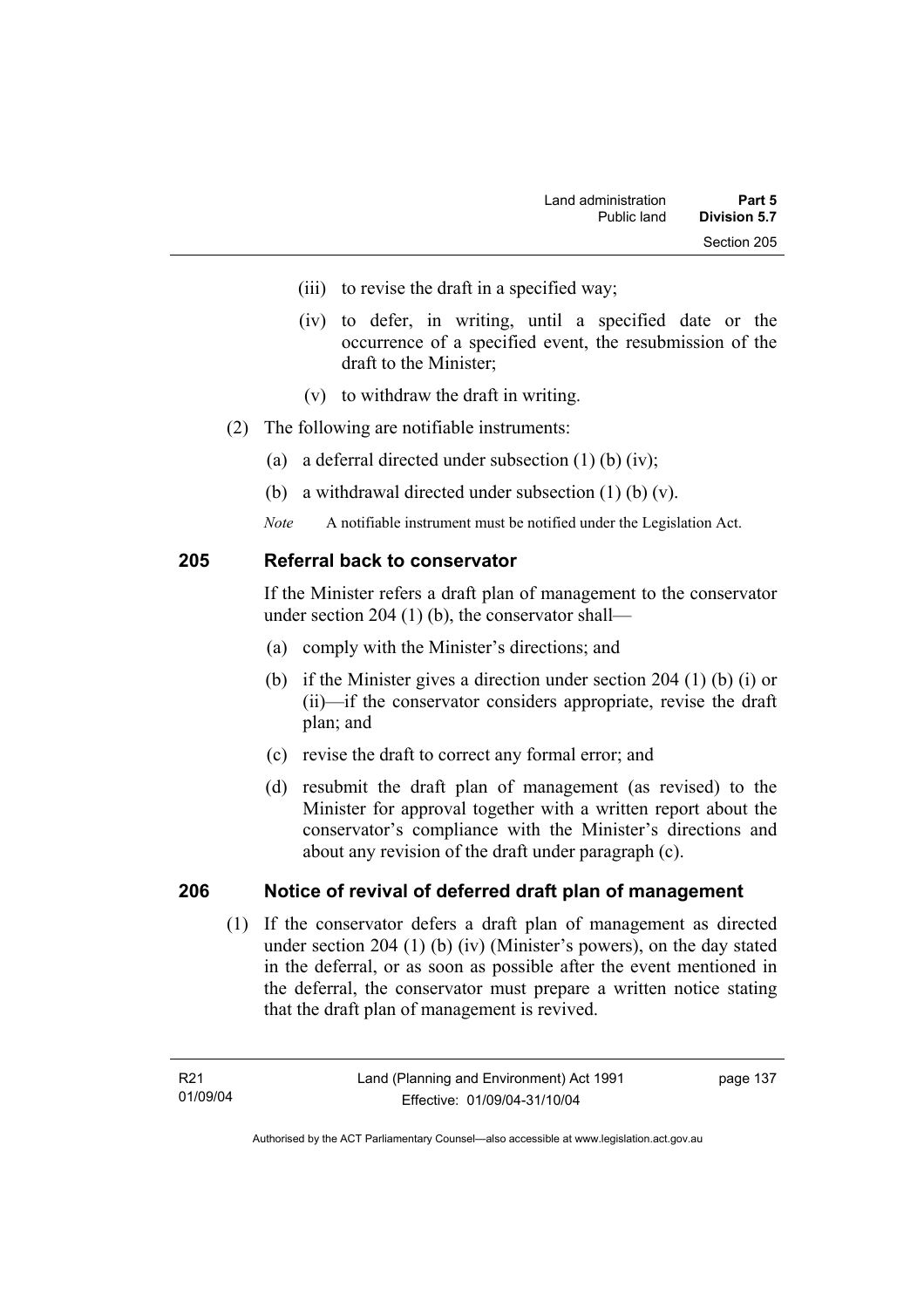(2) A notice is a notifiable instrument.

*Note* A notifiable instrument must be notified under the Legislation Act.

(3) The conservator must also publish the notice in a daily newspaper.

#### **207 Notification, presentation, disallowance and date of effect**

- (1) A plan of management, as approved by the Minister under section 204, is a disallowable instrument.
	- *Note* A disallowable instrument must be notified, and presented to the Legislative Assembly, under the Legislation Act.
- (2) The Legislation Act, chapter 7 (Presentation, amendment and disallowance of subordinate laws and disallowable instruments) applies to a plan of management as if each reference in that chapter to 6 sitting days were a reference to 5 sitting days.
- (3) Subject to any disallowance under the Legislation Act, chapter 7, the plan of management commences—
	- (a) on the day after the 5th sitting day after the day it is presented to the Legislative Assembly under that chapter; or
	- (b) if the plan provides for a later date or time of commencement—on that date or at that time.

### **Subdivision 5.7.5 Leases and licences**

#### **208 Leases—generally**

- (1) Except as provided by section 209, the planning and land authority shall not grant a lease—
	- (a) of public land; or
	- (b) during the defined period, of land designated, in a draft variation of the plan notified under section 19, to become public land.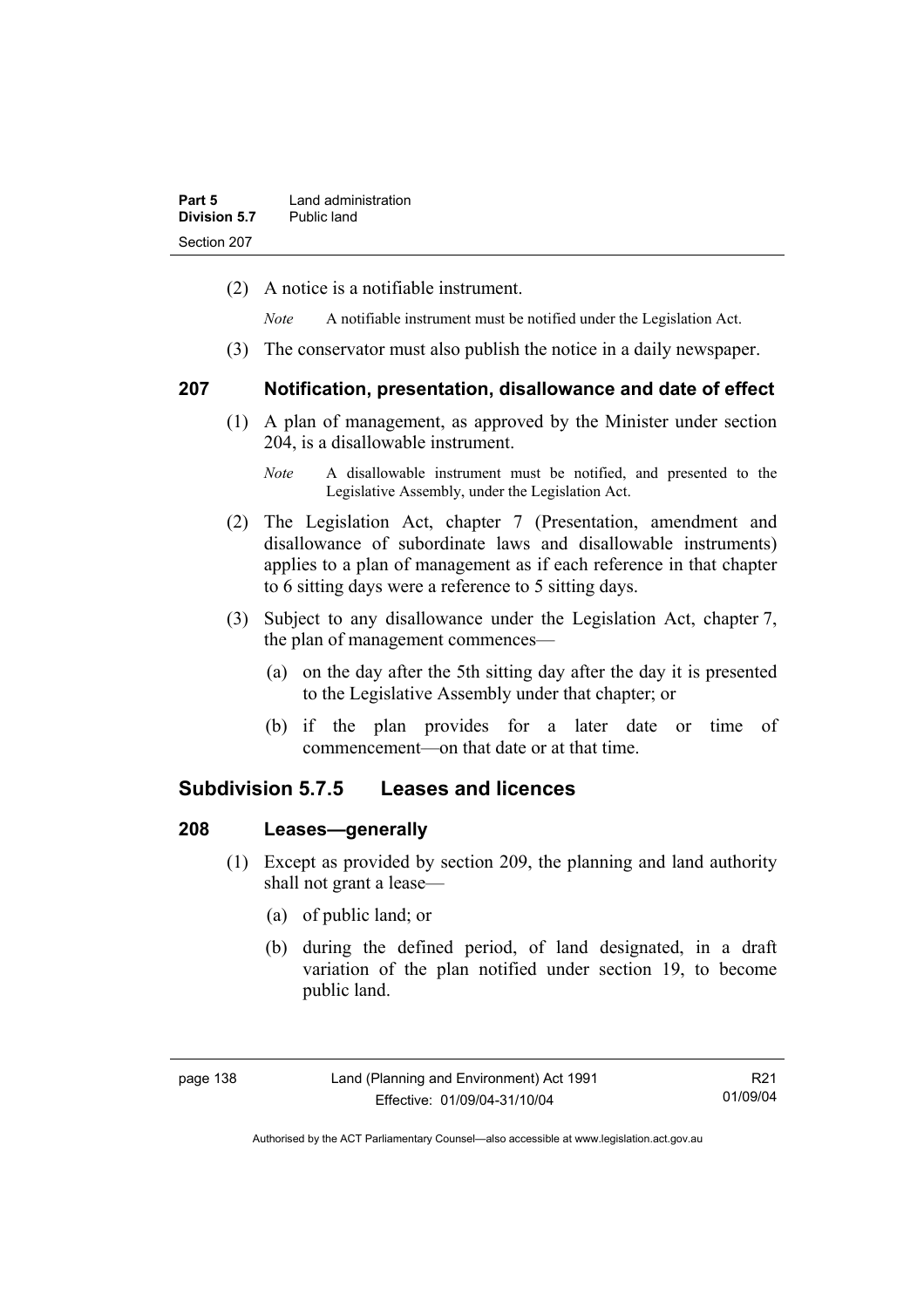(2) In subsection (1):

*defined period*, in relation to land designated, in a draft variation of the plan, to become public land, means the period of interim effect, under part 2, of that draft variation.

#### **209 Grant of leases**

- (1) On the written recommendation of the conservator, the planning and land authority may grant a lease of an area, or part of an area, of public land except if that area is reserved under the plan as a wilderness area.
- (2) On the written recommendation of the conservator, the planning and land authority may during the defined period referred to in section 208 (2), grant a lease of an area, or part of an area, of land designated in a draft variation of the plan to become public land except if it is proposed in that draft variation that the area be reserved as a wilderness area.

### **210 Licences**

 (1) The planning and land authority may, on the written recommendation of the conservator, grant a licence to a person to occupy or use an area of unleased public land.

#### **Example of when a licence might be given to a person**

to allow a building (including a fitting attached to the building) owned or occupied by the person to encroach onto, over or under an area of unleased public land

- *Note* An example is part of the Act, is not exhaustive and may extend, but does not limit, the meaning of the provision in which it appears (see Legislation Act, s 126 and s 132).
- (2) An application for a licence under subsection (1) shall—
	- (a) be in writing signed by the applicant; and
	- (b) specify—
		- (i) the land in relation to which the licence is sought; and

| R21      |  |
|----------|--|
| 01/09/04 |  |

page 139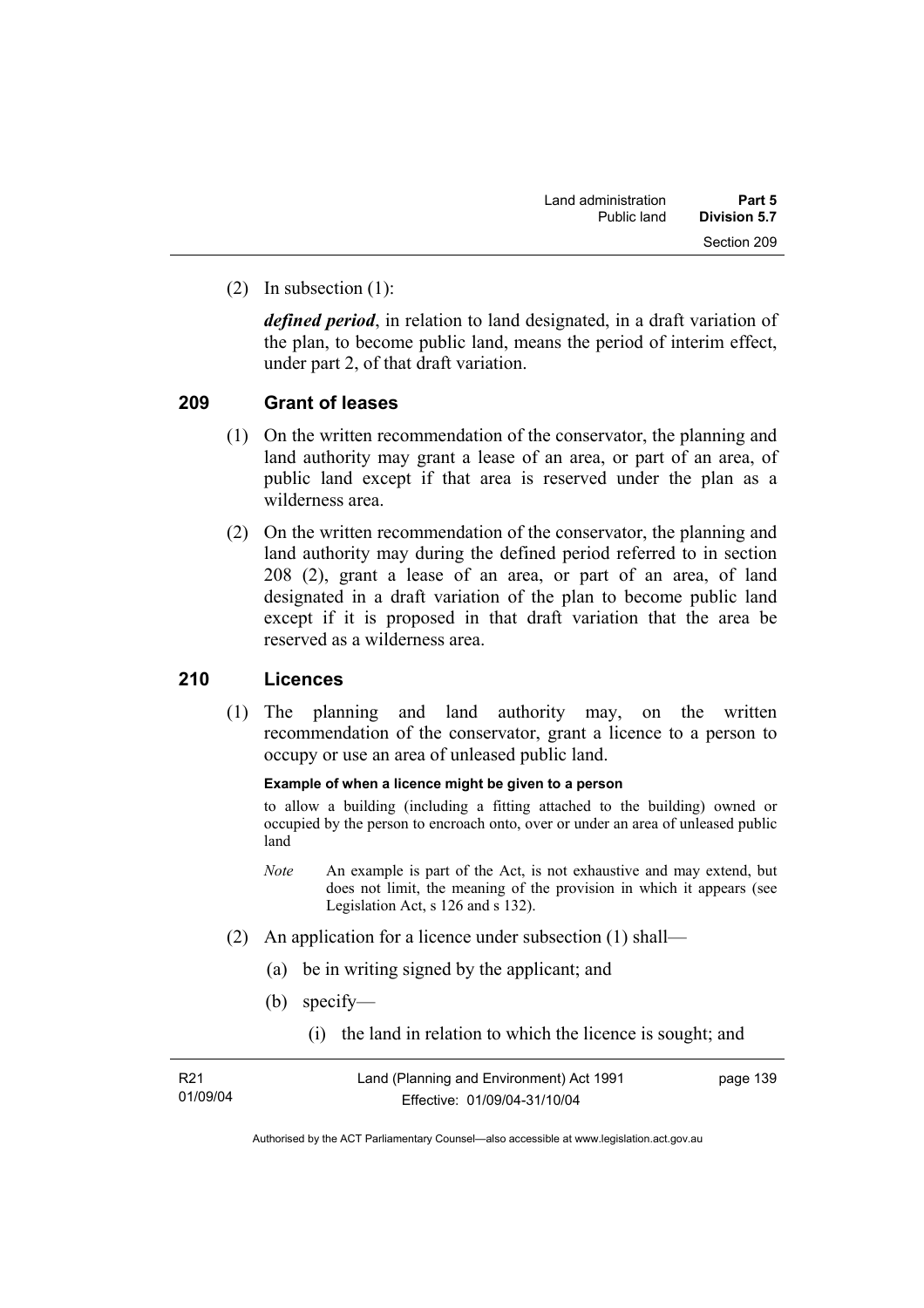- (ii) the period for which the licence is sought; and
- (iii) the purposes for which it is proposed that the land should be used under the licence.
- *Note* A fee may be determined under s 287 for this subsection.
- (3) A licence under subsection (1) shall—
	- (a) be in writing; and
	- (b) apply to the person to whom it is granted and to all other persons to whom it is expressed to apply; and
	- (c) specify the period for which it is granted; and
	- (d) be subject to the conditions (if any) specified in the licence.
- (4) A person is not required to hold a licence under this section to occupy or use an area of unleased public land if—
	- (a) the person holds a permit under the *Roads and Public Places Act 1937* to place an object in, over or across the area; and
	- (b) the area is being occupied or used in accordance with the permit; and
	- (c) for an occupation or use that requires an approval under division 6.2 (Approvals)—
		- (i) the occupation or use has been approved under that division; and
		- (ii) the person is complying with any conditions under section 245 (Conditional approvals) that apply to the approval.

### **211 Miner's rights in relation to public land**

A miner's right must not be granted in relation to public land.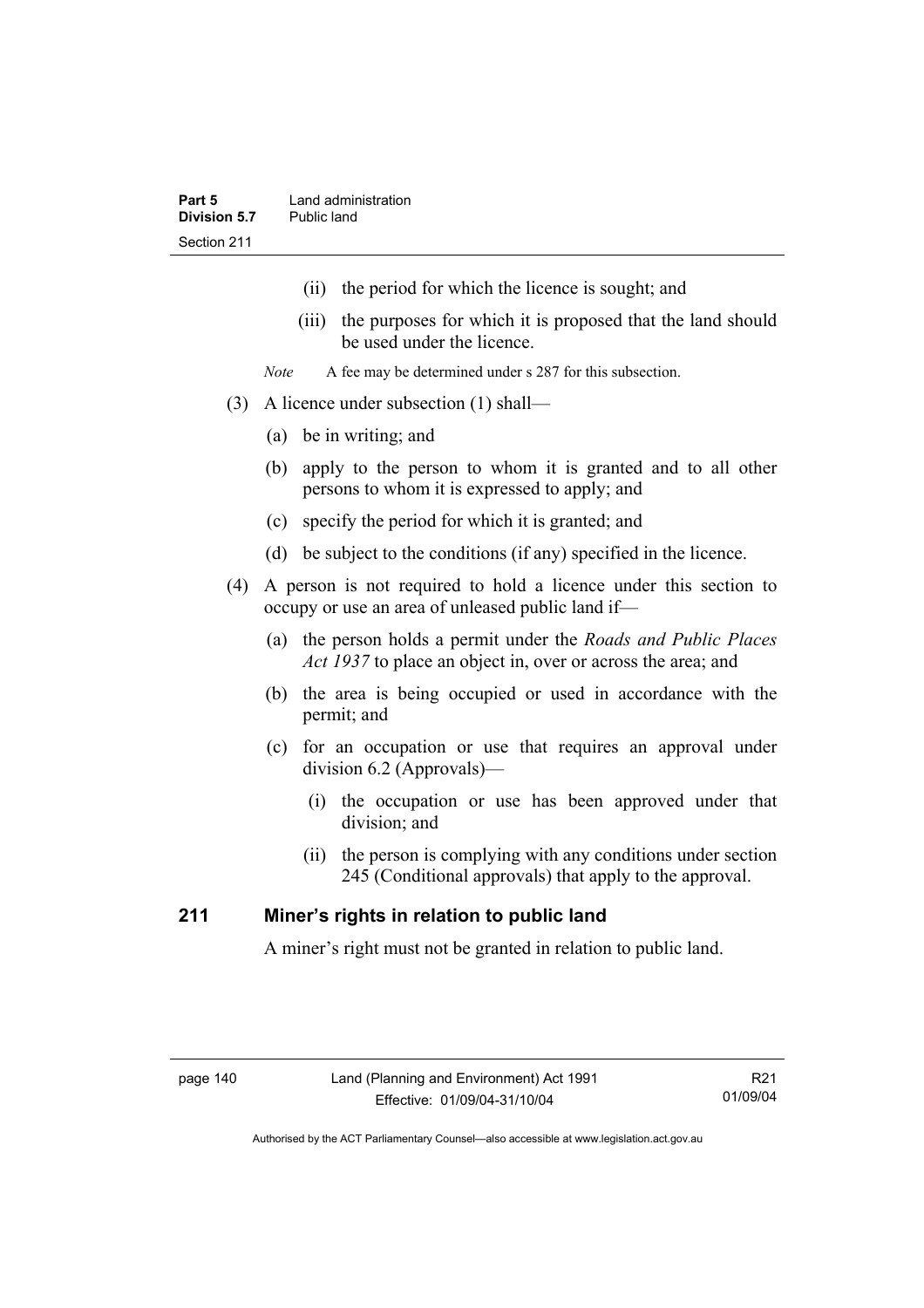### **Division 5.8 Miscellaneous**

#### **214 Lessee may surrender lease or part of lease**

- (1) A person who holds a lease of Territory land may, at any time, with the consent of the planning and land authority, surrender the lease or any part of the land comprised in the lease.
- (2) The planning and land authority may agree to accept the surrender of a lease, or part of the land comprised in a lease, under subsection (1) either unconditionally or subject to any condition the authority considers appropriate.
- (3) The surrender of a lease, or of part of the land comprised in a lease, shall not entitle the lessee to a refund or remission of any rent already paid or due.

### **215 Reduction of rent and relief from provisions of lease**

- (1) The planning and land authority may approve—
	- (a) a reduction of the rent payable under a lease of Territory land, or of the amount payable, in relation to any occupation of Territory land; or
	- (b) the grant of relief, to a lessee or occupier of Territory land, from compliance, completely or partly, with any provision to which the person's lease or occupation is subject.
- (2) The reduction or grant of relief may be for any period (including a period before the commencement of this section or any other period before the approval).
- (3) If the planning and land authority gives an approval under subsection (1), the liability or obligation of the lessee or occupier under the lease, or in relation to the person's occupation, is discharged for the period approved, to the extent of the reduction or grant of relief approved.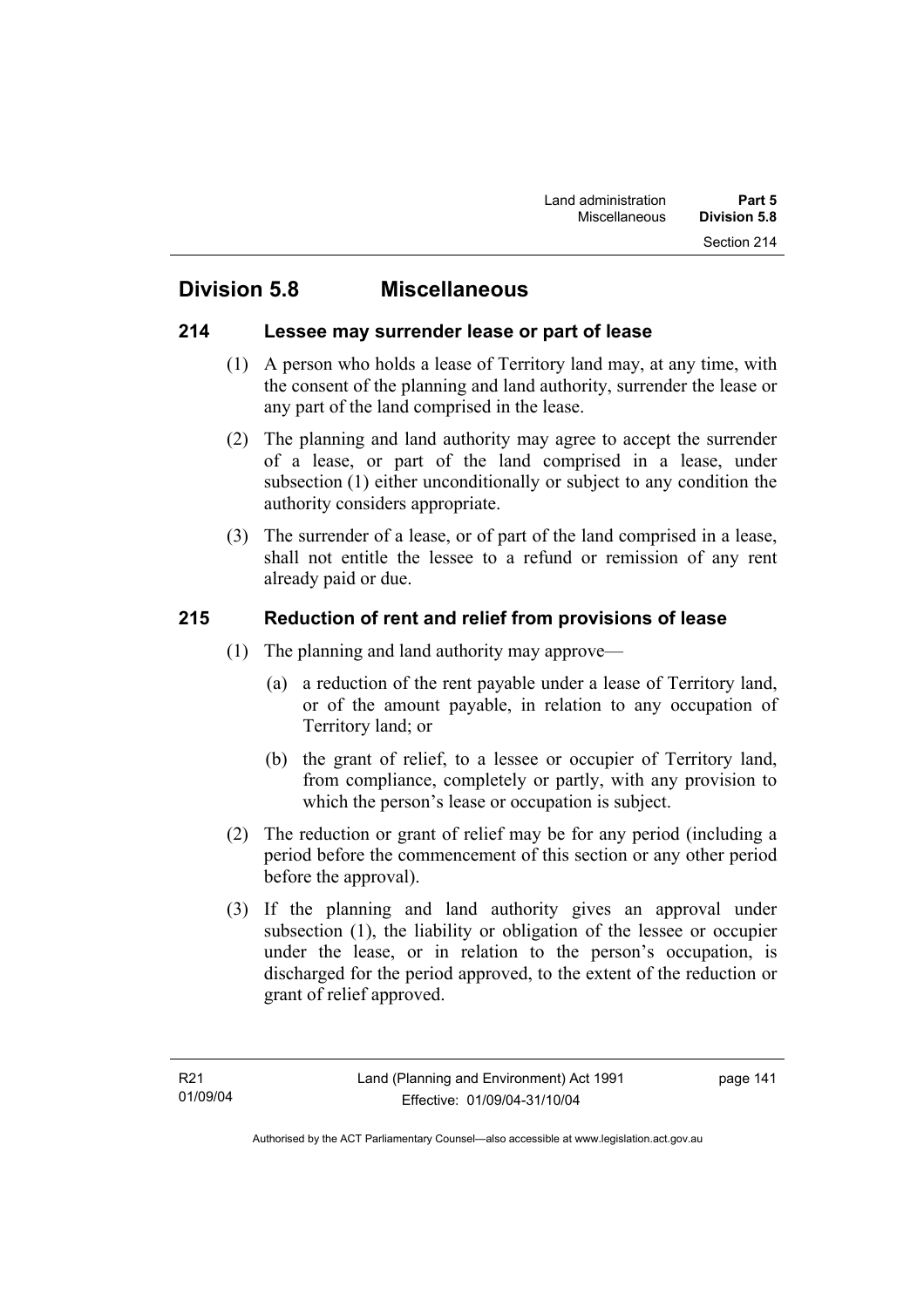| Part 5       | Land administration |
|--------------|---------------------|
| Division 5.8 | Miscellaneous       |
| Section 216  |                     |

- (4) An approval under subsection (1) may be made subject to conditions.
- (5) If the planning and land authority approves a grant of relief to a lessee or occupier under subsection (1), it must give to the lessee or occupier notice of the reduction of rent or other grant of relief approved.

*Note* For how documents may be given, see Legislation Act, pt 19.5.

#### **216 Access to leased land from roads and road related areas**

- (1) The planning and land authority may grant a lease of Territory land only if satisfied that the lessee will, during the term of the lease, have—
	- (a) direct access to the leased land from a road or road related area; or
	- (b) access to the leased land from a road or road related area by way of an access road or track, or in another way, that the lessee may use without charge and for all purposes at any hour of the day or night.
- (2) A way of access to leased land provided by the planning and land authority because of subsection (1) (b)—
	- (a) must not interfere with a building, garden or stockyard on the land at the time the way of access is provided; and
	- (b) must be located in a way that causes as little damage or inconvenience to the lessee as possible.
- (3) The validity of a lease granted under this part is not affected by a failure to comply with this section.
- (4) In this section:

*road*—see the *Road Transport (General) Act 1999*, dictionary.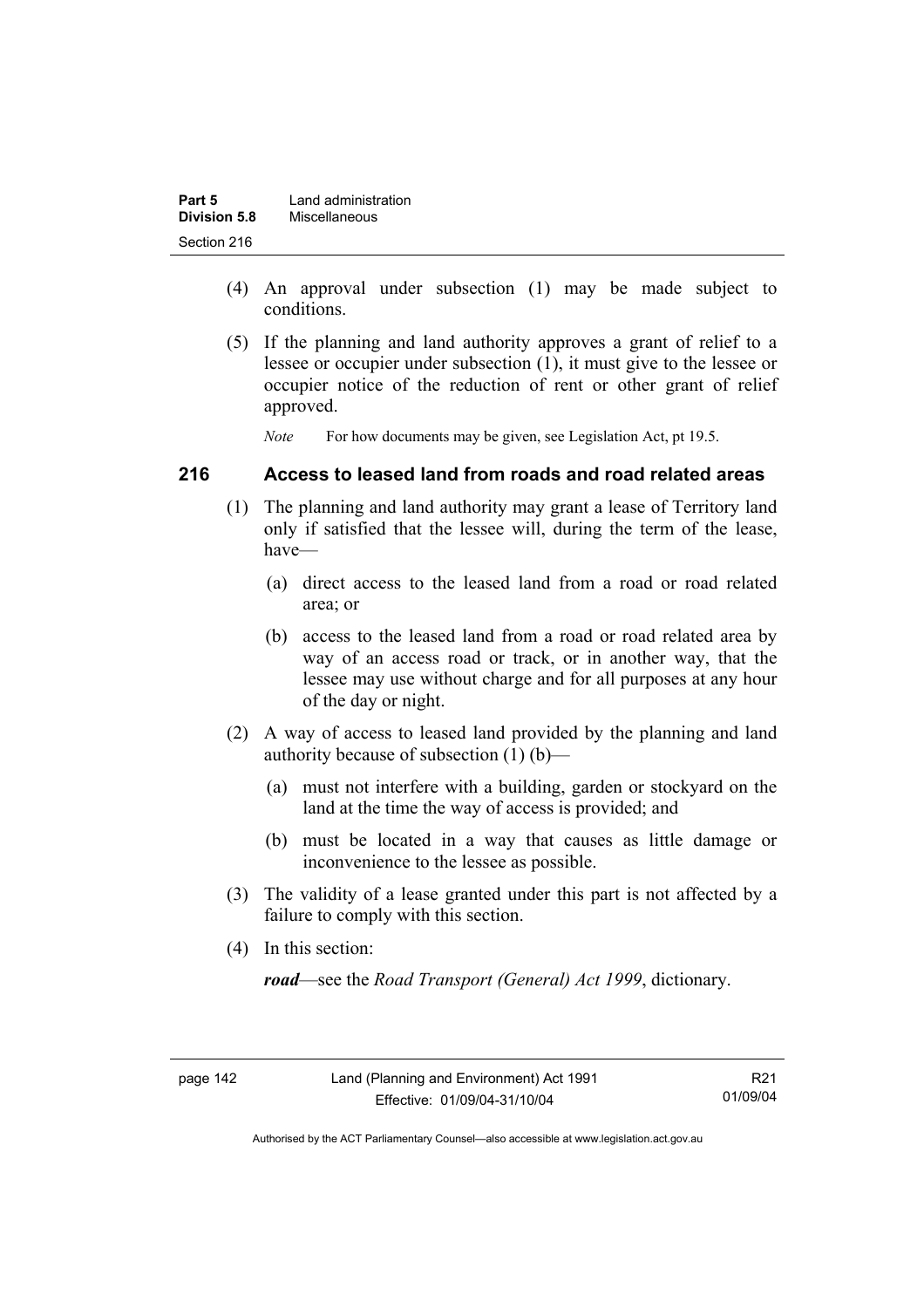*road related area*—see the *Road Transport (General) Act 1999*, dictionary.

### **216A Notification of certain leases**

- (1) This section applies if, during a quarter, the planning and land authority grants a lease—
	- (a) by direct grant; or
	- (b) under section 163 (Leases to community organisations), section 164 (Special leases) or section 209 (Grant of leases).
- (2) The planning and land authority must, within 5 working days after the end of the quarter, give the Minister a statement that sets out, in relation to any lease mentioned in subsection (1) granted during the quarter—
	- (a) the name of the lessee; and
	- (b) a description of the land comprised in the lease in accordance with the *Districts Act 2002*, section 9 (Description of parcel of land for dealings); and
	- (c) the amount (if any) paid for the grant of the lease; and
	- (d) the provision of this Act under which the lease was granted.
- (3) The Minister must present to the Legislative Assembly a copy of a statement received under subsection (2) within 5 sitting days after the day the Minister receives it.
- (4) The validity of a lease is not affected by a failure to comply with subsection  $(2)$  or  $(3)$ .
- (5) In this section—

*quarter* means a period of 3 months beginning on 1 January, 1 April, 1 July or 1 October in a year.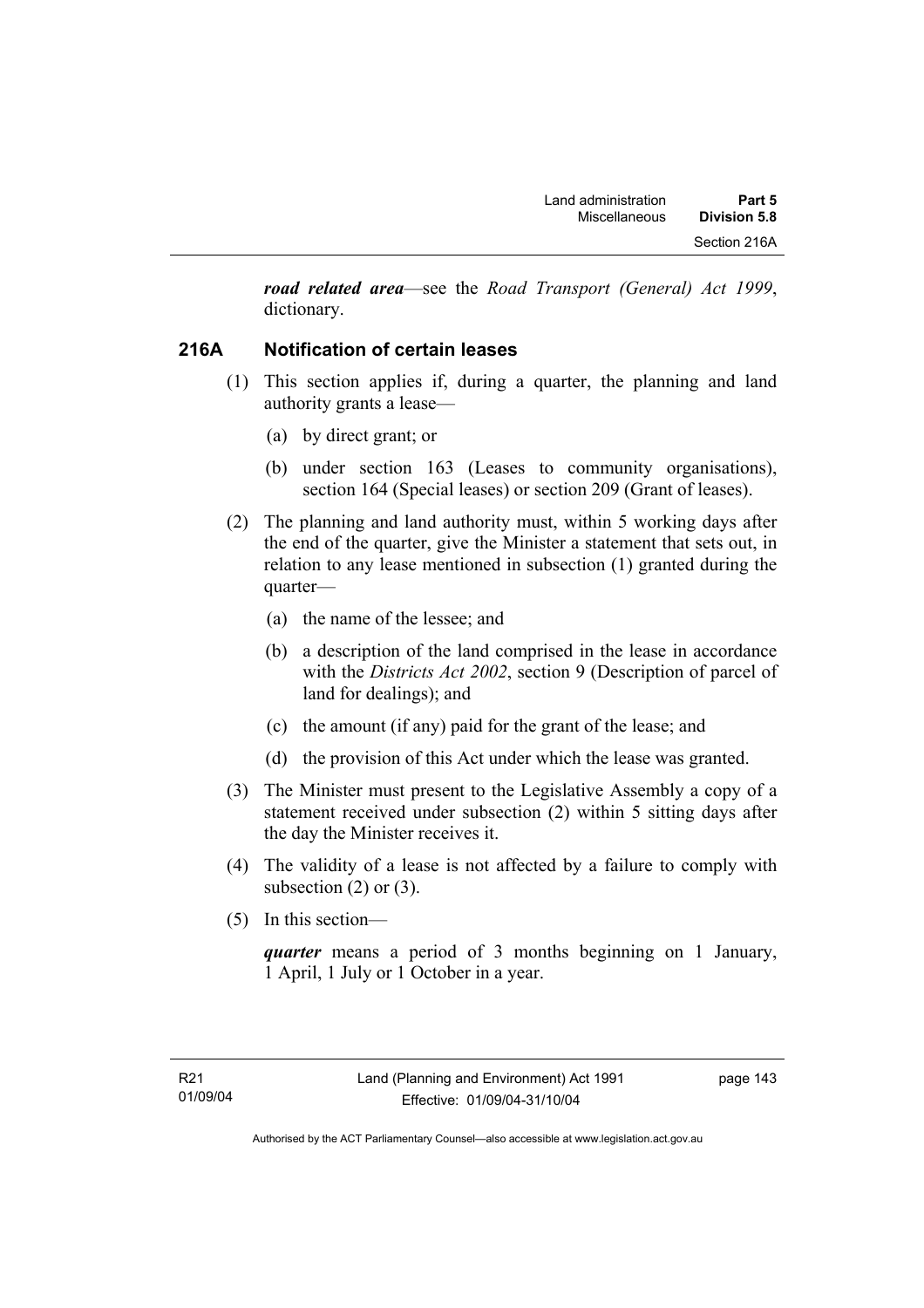| Part 5              | Land administration |
|---------------------|---------------------|
| <b>Division 5.8</b> | Miscellaneous       |
| Section 217         |                     |

### **217 Licences in relation to land that is not public land**

 (1) A person may apply to the planning and land authority for a licence to occupy or use an area of unleased Territory land that is not public land.

#### **Example of when a licence might be given to a person**

To allow a building (including a fitting attached to the building) owned or occupied by the person to encroach onto, over or under an area of unleased Territory land that is not public land.

- *Note* An example is part of the Act, is not exhaustive and may extend, but does not limit, the meaning of the provision in which it appears (see Legislation Act, s 126 and s 132).
- (2) An application under subsection (1) shall—
	- (a) be in writing signed by the applicant; and
	- (b) specify—
		- (i) the land in relation to which the licence is sought; and
		- (ii) the period for which the licence is sought; and
		- (iii) the purposes for which it is proposed that the land should be used under the licence.
	- *Note* A fee may be determined under s 287 for this subsection.
- (3) On receiving an application under subsection (1) the planning and land authority may grant the applicant a licence to occupy or use the land specified in the application for the purposes and period specified in the application.
- (4) A licence under subsection (1) shall—
	- (a) be in writing; and
	- (b) apply to the person to whom it is granted and to all other persons to whom it is expressed to apply; and
	- (c) specify the period for which it is granted; and

| page 144 | Land (Planning and Environment) Act 1991 | R <sub>21</sub> |
|----------|------------------------------------------|-----------------|
|          | Effective: 01/09/04-31/10/04             | 01/09/04        |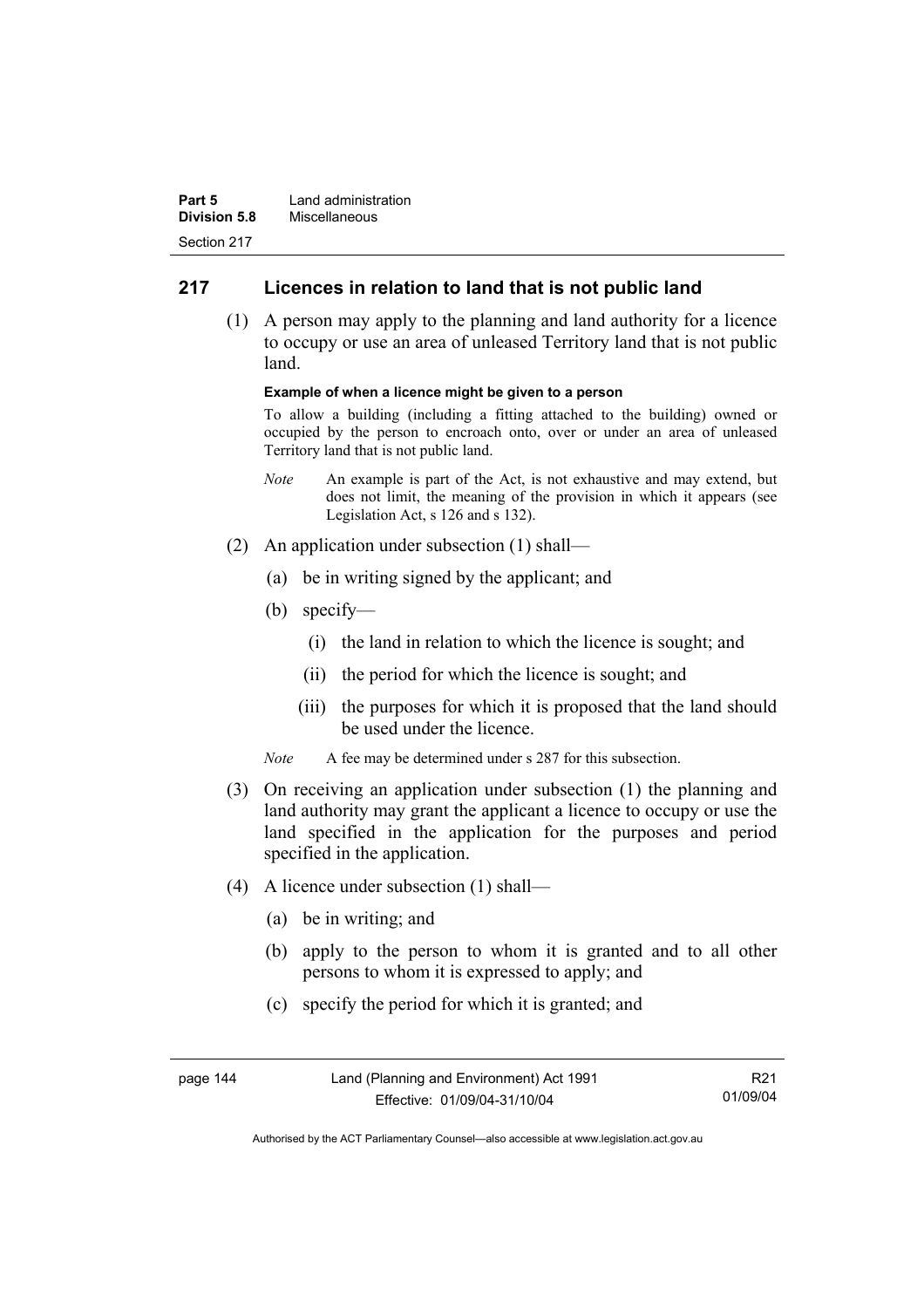- (d) be subject to the conditions (if any) that are specified in the licence.
- (5) A person is not required to hold a licence under this section to occupy or use an area of unleased Territory land that is not public land if—
	- (a) the person holds a permit under the *Roads and Public Places Act 1937* to place an object in, over or across the area; and
	- (b) the area is being occupied or used in accordance with the permit; and
	- (c) for an occupation or use that requires an approval under division 6.2 (Approvals)—
		- (i) the occupation or use has been approved under that division; and
		- (ii) the person is complying with any conditions under section 245 (Conditional approvals) that apply to the approval.

### **218 Reservation of minerals**

A reservation of minerals contained in a lease of Territory land shall be read as a reservation of all minerals and mineral substances in or on the land, including gold, silver, copper, tin, other metals, ores and substances containing metals, gems, precious stones, coal, limestone, shale, mineral oils, valuable earths and substances, stone, clay, gravel and sand.

### **219 Rights to extract minerals**

- (1) The planning and land authority may, by a lease or other agreement, grant a person the right to extract minerals from specified Territory land.
- (2) The provisions of a lease or other agreement entered under subsection (1) shall be the provisions agreed between the parties.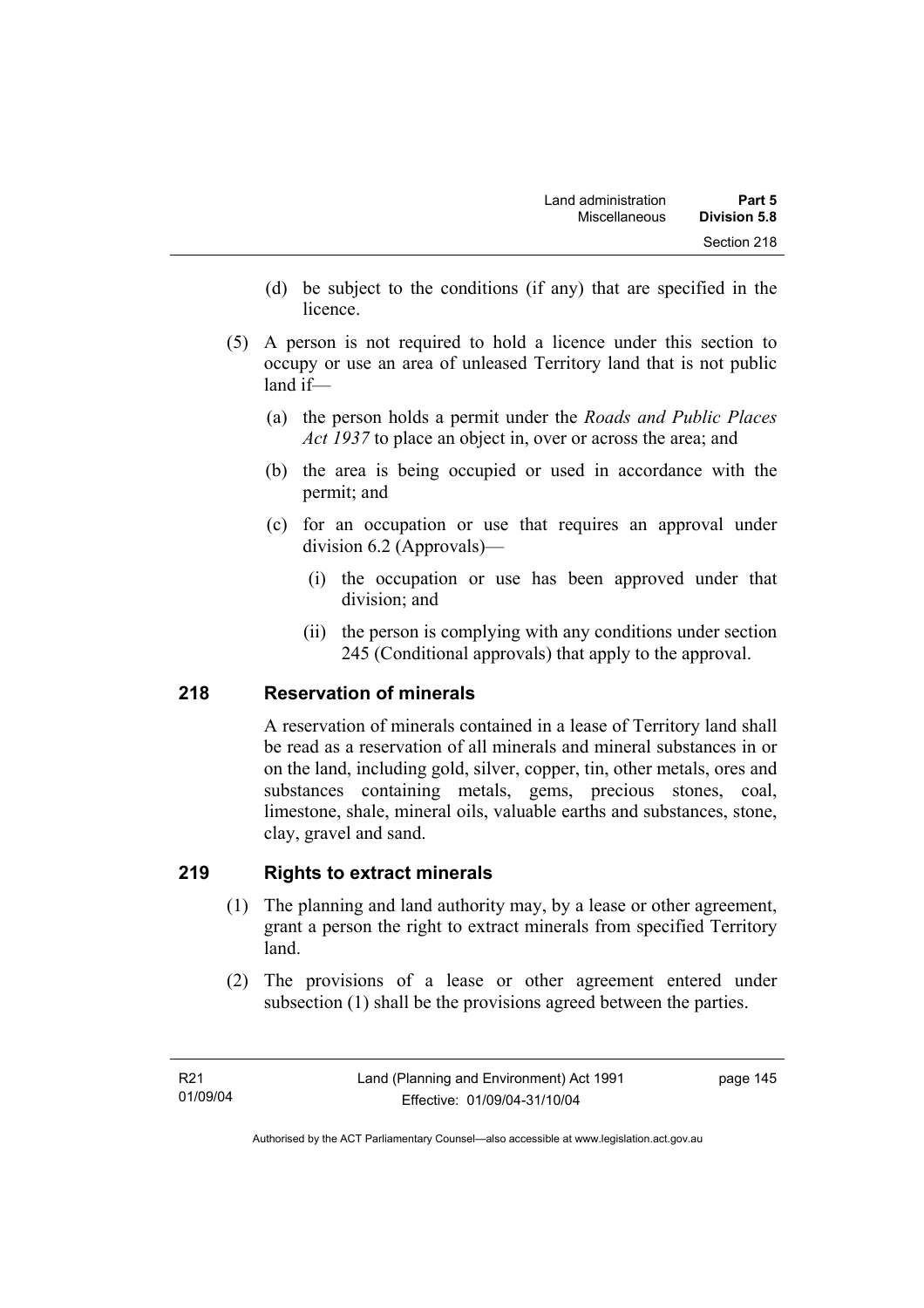| Part 5              | Land administration |
|---------------------|---------------------|
| <b>Division 5.8</b> | Miscellaneous       |
| Section 220         |                     |

#### **220 Access to lease documents and development agreements**

- (1) The *Freedom of Information Act 1989*, section 11 (2) does not apply to a document that is—
	- (a) a lease; or
	- (b) a variation of a lease; or
	- (c) a renewal of a lease;

if the document became a document of a Commonwealth agency before 1 January 1977.

- (2) A document that is—
	- (a) a lease; or
	- (b) a variation of a lease; or
	- (c) a renewal of a lease;

shall be deemed not to be an exempt document for the *Freedom of Information Act 1989*.

 (3) A reference in this section to a *lease* is a reference to a lease of Territory land.

page 146 Land (Planning and Environment) Act 1991 Effective: 01/09/04-31/10/04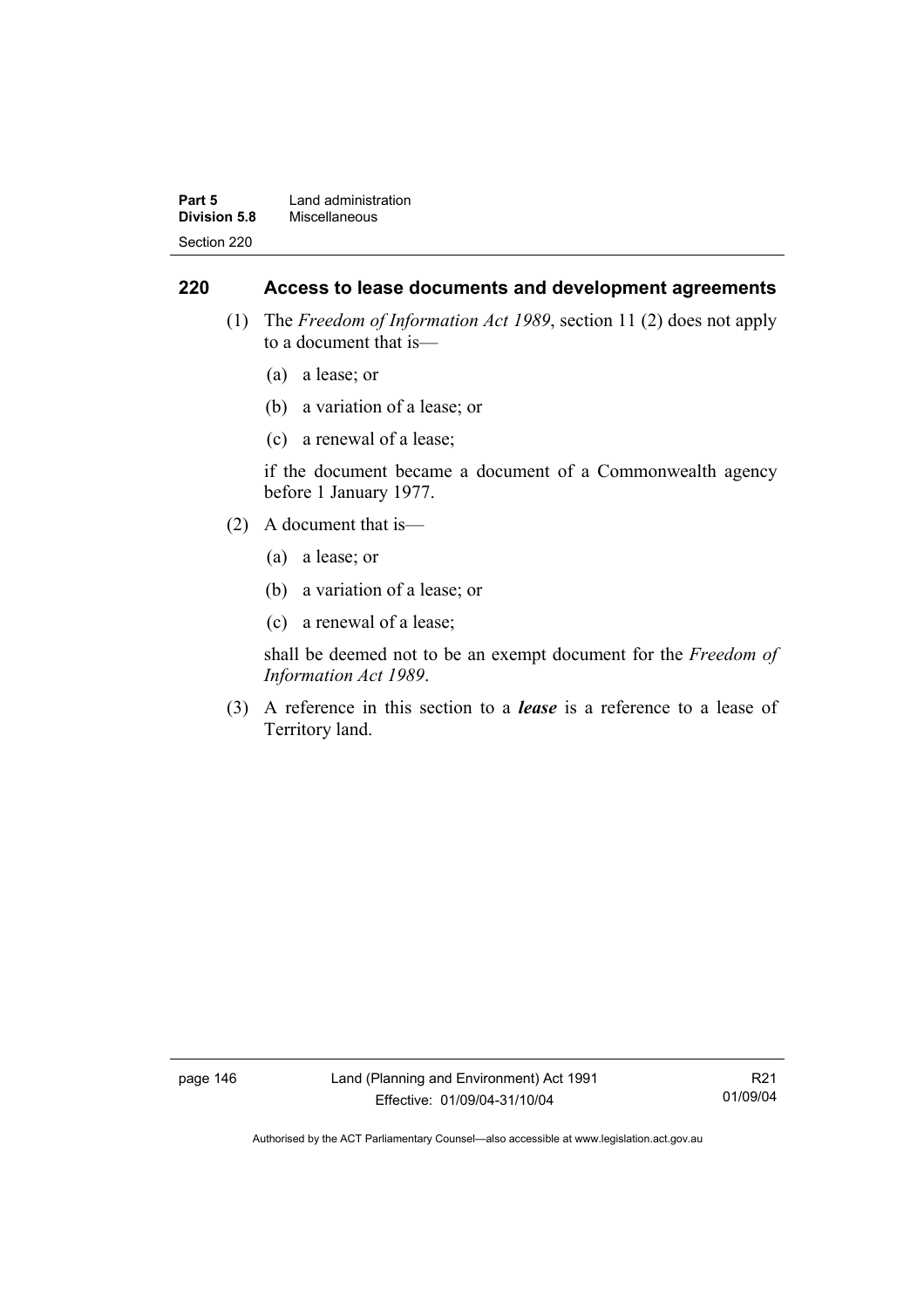# **Part 6 Approvals and orders**

## **Division 6.1 Preliminary**

### **222 Definitions for pt 6**

In this part:

*application* means an application for approval to undertake a development.

#### *approval* means—

- (a) an approval under section 230 (Approvals); or
- (b) if, on reconsideration of an original decision, an application for development is approved—an approval on reconsideration.
- *Note* Subdivision 6.2.4 deals with reconsideration of original decisions.

#### *building* includes—

- (a) an addition to a building; and
- (b) a structure attached to a building; and
- (c) a part of a building.

*building work*—see the *Building Act 2004*, section 6.

*consolidation*—see section 159.

*development* means activity in relation to land that consists of 1 or more of the following activities:

- (a) the erection, alteration or demolition of a building or structure on or under the land;
- (b) the carrying out of earthworks or other construction work on or under the land;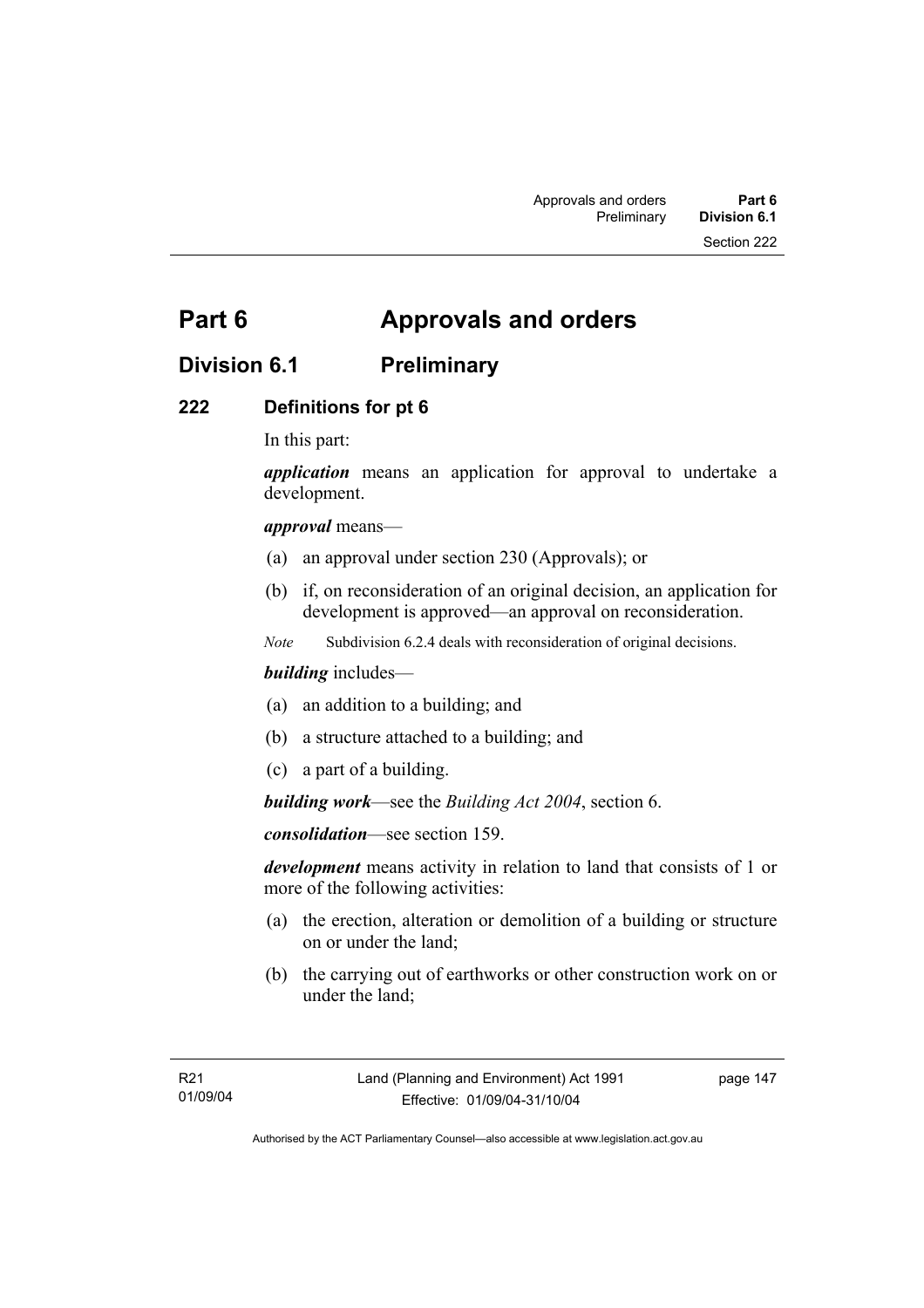| Part 6       | Approvals and orders |
|--------------|----------------------|
| Division 6.1 | Preliminary          |
| Section 222  |                      |

- (c) the carrying out of work that would affect the landscape of the land except if the land is leased for residential purposes only and is not specified in the heritage places register, or an interim heritage places register, as a heritage place;
- (d) a use of the land for a business—
	- (i) that is a home business within the meaning of the plan; and
	- (ii) that is not expressly authorised by a current lease;
- (e) a use of the land for an activity—
	- (i) that is prescribed for section  $175(3)(a)$ ; and
	- (ii) that is not expressly authorised by a current lease;
- (f) if the land is unleased Territory land—a use of the land that is not authorised by a current licence or permit granted for the land under an Act;
- (g) the erection, fixing or displaying of a sign or advertising material on the land, or on a structure or building on the land, otherwise than in accordance with a right to do so expressly given by a current licence granted under this Act, a current lease or a current permit under the *Roads and Public Places Act 1937*;
- (h) a variation of a lease of the land;
- (i) an activity declared by another Act to be a development activity for the purposes of this part;

but does not include a use of unleased Territory land by or on behalf of the Territory for a purpose for which it was used before the commencement of this Act.

*Executive* includes a Minister acting on behalf of the Executive.

*inspector* means a person appointed as an inspector under section 263 (1).

| page 148 | Land (Planning and Environment) Act 1991 | R <sub>21</sub> |
|----------|------------------------------------------|-----------------|
|          | Effective: 01/09/04-31/10/04             | 01/09/04        |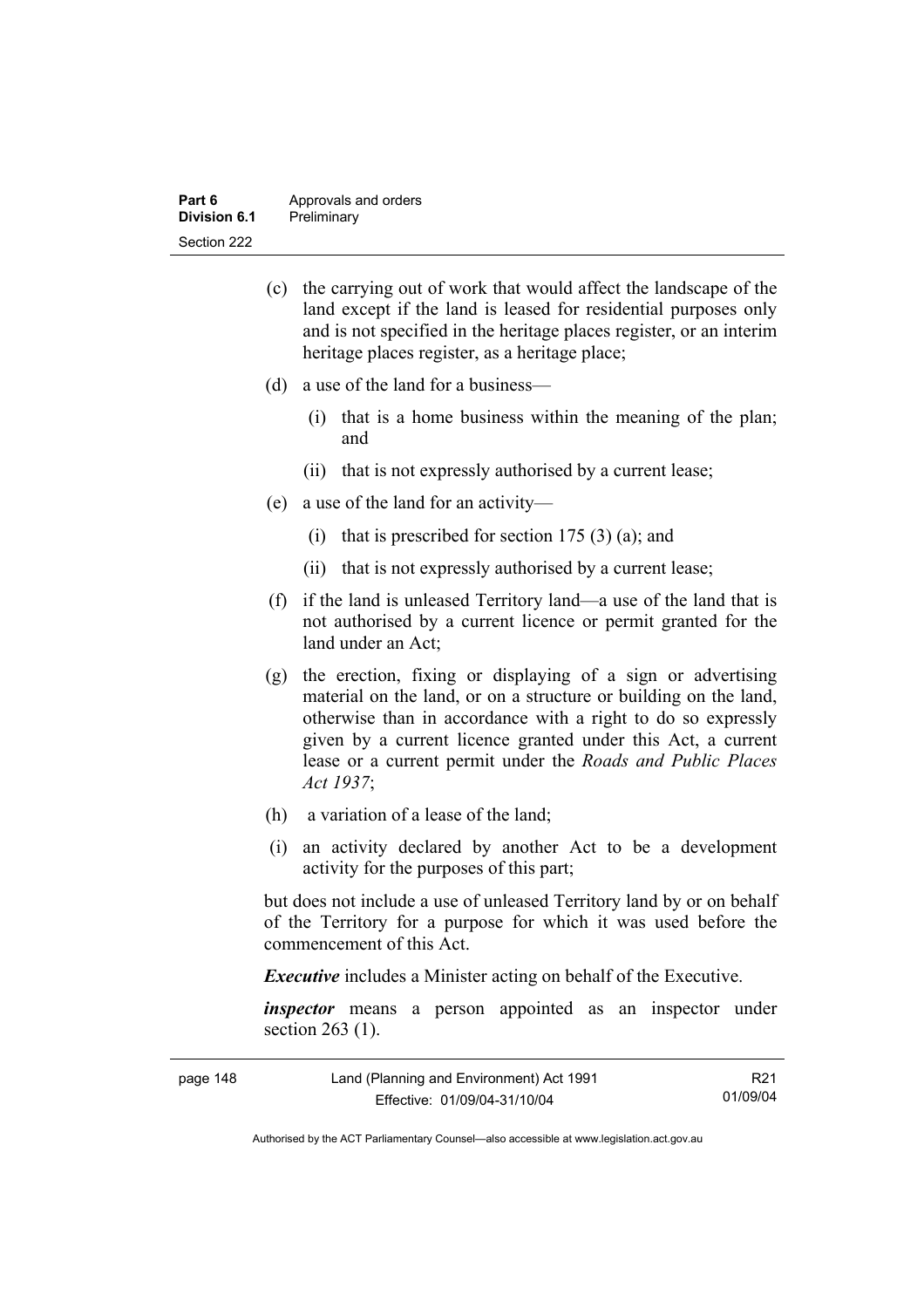*lease*—see section 159.

*lessee*—see section 159.

*objection* means an objection under section 237.

*order* means—

- (a) an order under division 6.3; or
- (b) a decision under another Act that is declared by an Act to be an order for this part.

*original decision*—see section 246 (1).

*prescribed period* means the period specified in, or ascertained in accordance with, the regulations.

*prohibition notice*—see section 260 (1).

*relevant authority*, in relation to an application, means—

- (a) if the Minister has, under section 229B (Minister may decide some applications), decided to consider an application—the Minister; or
- (b) the planning and land authority.

*structure* includes a fence, mast, antenna, aerial, road, footpath, driveway, carpark, culvert or service conduit or cable.

*subdivision—*see section 159.

*variation*, of a lease—see section 223.

#### **223 Meaning of** *variation* **for pt 6**

- (1) In this part, *variation*, of a lease, includes—
	- (a) the surrender of a lease and the granting of a new lease subject to different provisions to the same lessee over all or part of the land comprised in the surrendered lease; and
	- (b) a consolidation; and

| R21      |  |
|----------|--|
| 01/09/04 |  |

page 149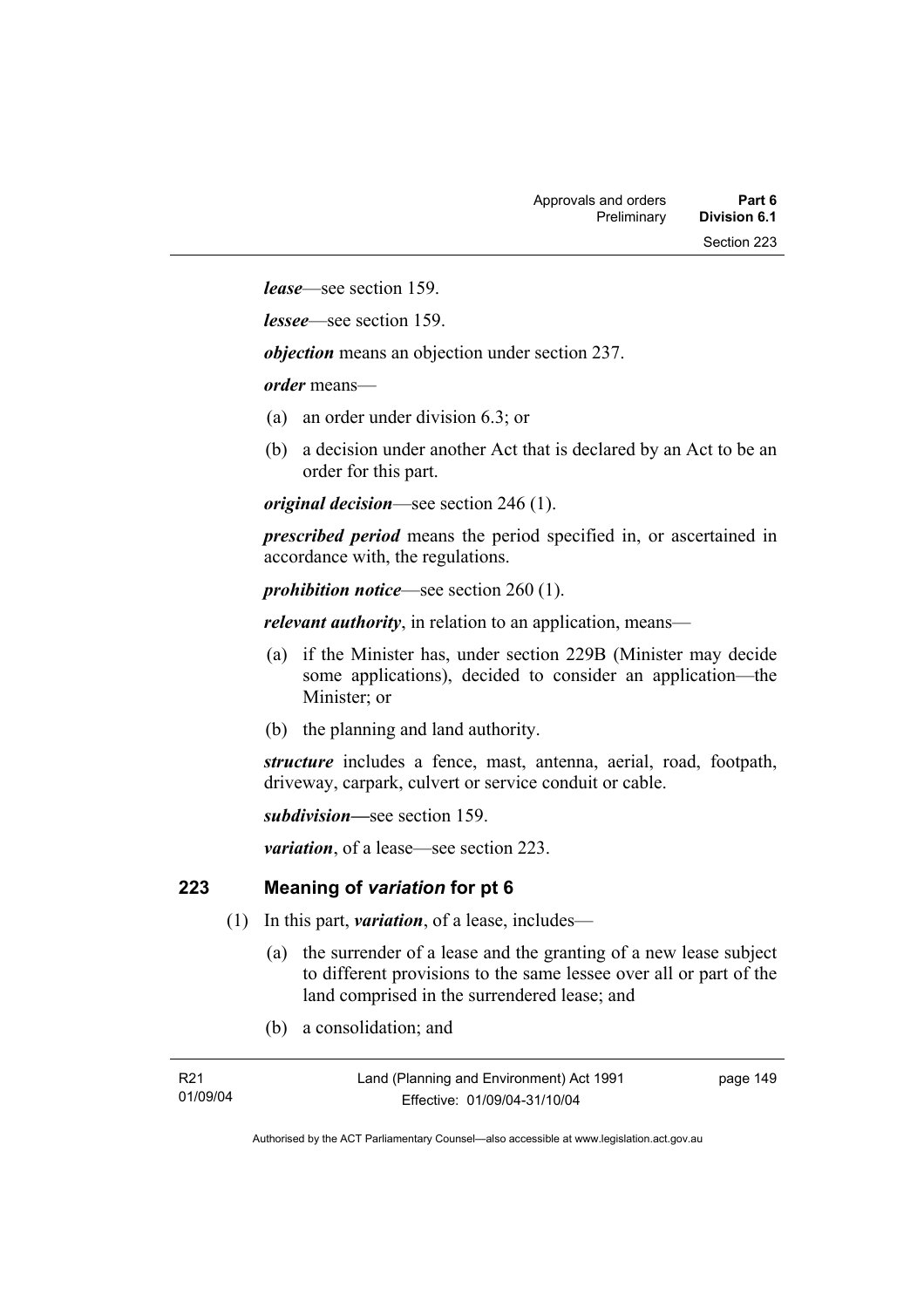| Part 6              | Approvals and orders |
|---------------------|----------------------|
| <b>Division 6.2</b> | Approvals            |
| Section 225         |                      |

- (c) a subdivision.
- (2) However, the *variation* of a lease does not include the surrender of a lease and the granting of a new lease to the same lessee over all or part of the land comprised in the surrendered lease if—
	- (a) the land is defined land within the meaning of section 31; or
	- (b) the new lease is granted under any of the following provisions:
		- (i) section 171 (Grant of further residential leases);
		- (ii) section 171A (Grant of further rural leases);
		- (iii) section 172 (Grant of further leases for purposes other than residential or rural).

### **Division 6.2 Approvals**

### **Subdivision 6.2.1 General**

#### **225 Offence—development**

 (1) A person shall not, without reasonable excuse, undertake a development otherwise than in accordance with an approval.

Maximum penalty: 50 penalty units.

 (2) A Territory authority shall not, without reasonable excuse, undertake a development except in accordance with an approval.

### **226 Application to undertake development**

- (1) An application for approval must—
	- (a) be signed by the applicant; and
	- (b) if the application is for approval of a variation of a lease—be accompanied by an assessment by an accredited valuer that sets out the amounts of the values represented by  $V_1$  and  $V_2$ in—

page 150 Land (Planning and Environment) Act 1991 Effective: 01/09/04-31/10/04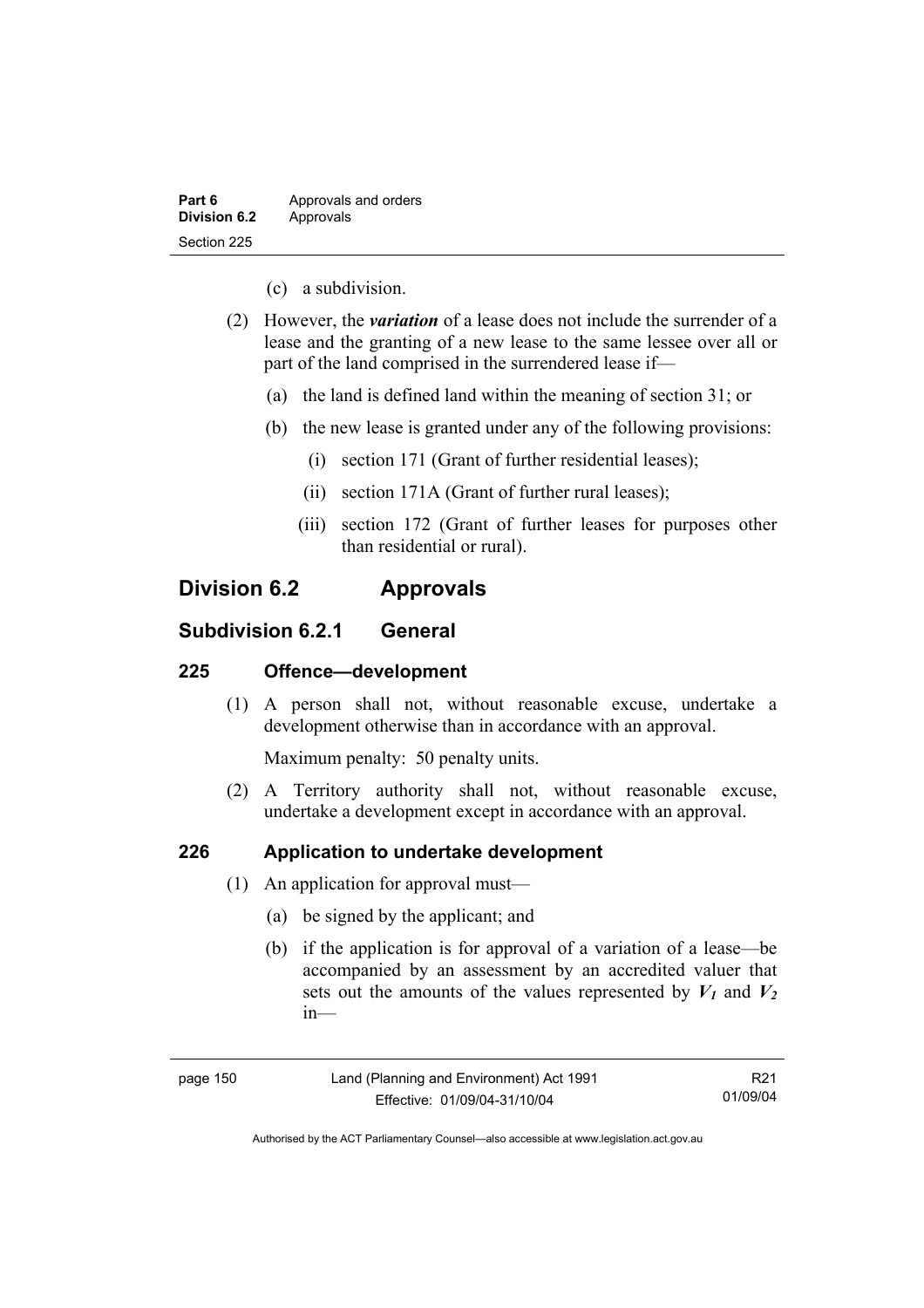- (i) for a variation that is not a consolidation or subdivision section 184A; or
- (ii) for a variation consisting of a consolidation or subdivision—section 187C.
- *Note 1* A fee may be determined under s 287 for this subsection.
- *Note 2* If a form is approved under s 287A for an application or a declaration, the form must be used.
- (2) If the development to which the application relates requires construction work to be carried out on land that has previously been developed, and that is not leased for rural purposes, the application must be accompanied by a survey certificate given by a registered surveyor that shows—
	- (a) the boundaries of the land where the development is to be undertaken; and
	- (b) the location of each building or structure on the land; and
	- (c) the existing contours of the land.
- (3) A person is not entitled to apply to undertake a development of a rural lease if—
	- (a) the development is a variation of the lease that is a consolidation or subdivision; and
	- (b) the planning and land authority may not consent to the consolidation or subdivision under section 186H.
- (4) If an application is made by a person who is not the lessee of the place to which the application relates, the application shall, in addition to being signed by the person by whom it is made, be signed by—
	- (a) if the place to which the application relates is subject to a lease—the lessee of the place; or
	- (b) in any other case—the planning and land authority.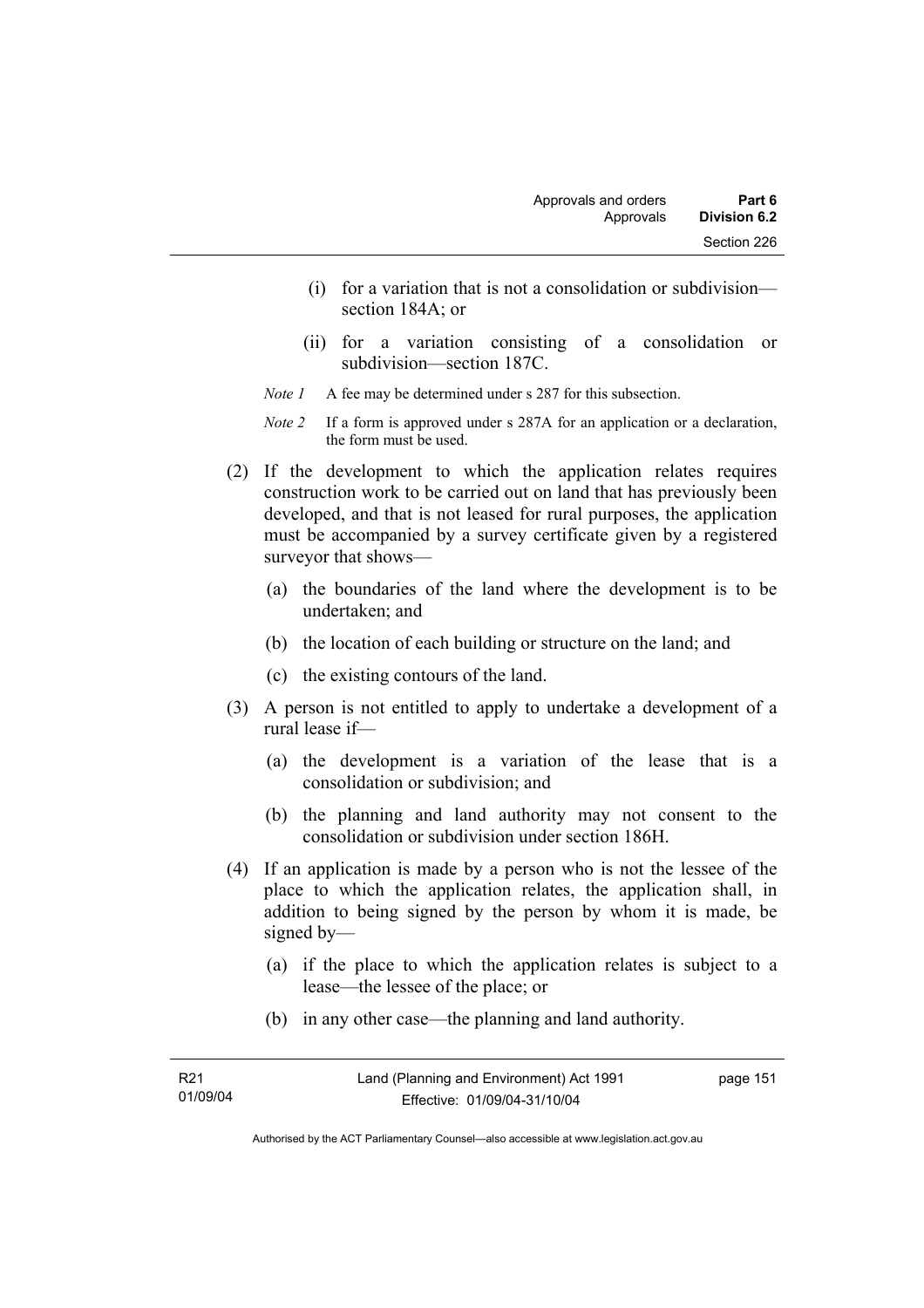| Part 6       | Approvals and orders |
|--------------|----------------------|
| Division 6.2 | Approvals            |
| Section 226  |                      |

- (5) A lessee may, by writing, appoint a person to act on his or her behalf in relation to an application.
- (6) A person who signs an application under subsection (4) (a) shall be taken to be an applicant in relation to the application.
- (7) The planning and land authority may—
	- (a) correct a formal error in an application; or
	- (b) at the request of the applicant, make an alteration to an application.
- (8) If the planning and land authority makes an alteration or correction under subsection (7), the authority must—
	- (a) advise the applicant, or if there is more than 1, each applicant, that the alteration or correction has been made; and
	- (b) if notice has been given under section 229 of the making of the application—give notice in accordance with that section of the application as so altered or corrected.
- (9) An application may be made under this section in relation to a development that has been undertaken without approval.
- (10) The Minister may, in writing, exempt developments mentioned in subsection (2) from the application of the subsection.
- (11) An exemption is a disallowable instrument.
	- *Note* A disallowable instrument must be notified, and presented to the Legislative Assembly, under the Legislation Act.
- (12) In this section:

*accredited valuer* means a person who is—

 (a) registered, licensed or approved under the law of the Commonwealth or a State to carry out valuations of property; or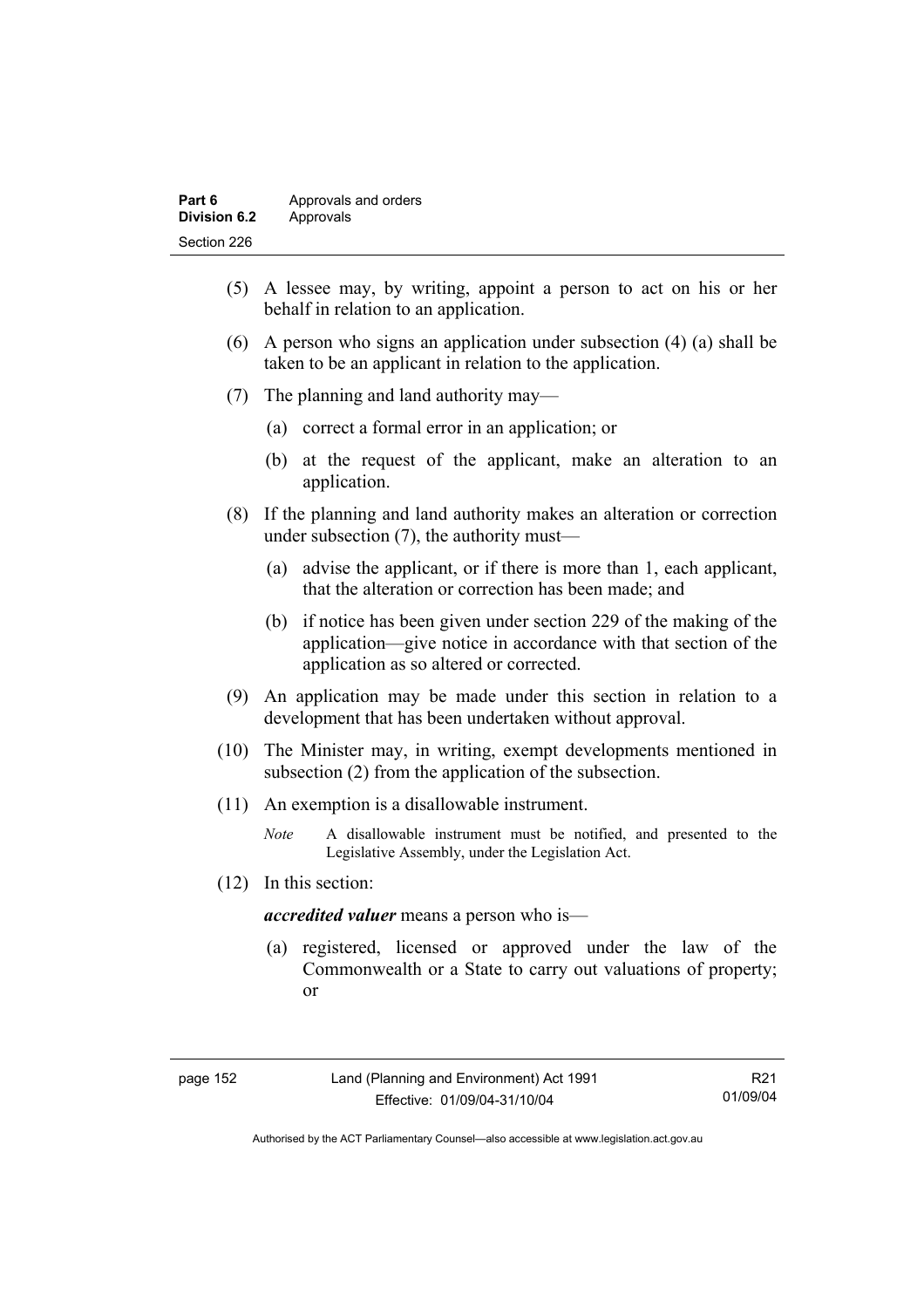(b) accredited as a certified practising valuer by the body known as the Australian Property Institute.

#### **227 Register of applications, approvals, orders and lease and development conditions**

- (1) The planning and land authority shall keep a register of—
	- (a) each alteration or correction to an application made under section 226 (7); and
	- (b) each application that has not been withdrawn, or that is not to be taken to have been withdrawn and in relation to which the period for making an application under section 275 or section 276 has not ended; and
	- (c) each approval in relation to which the period for making an application under section 275 or section 276 has not ended; and
	- (d) each approval, for the period for which it remains in force; and
	- (e) each order, for the period for which it remains in effect; and
	- (f) the lease and development conditions (if any) applicable to a lease granted after the commencement of this paragraph; and
	- (g) any comments of the planning and land authority or the planning and land council given to the planning and land authority for the Minister's consideration of an application under section 229B (Minister may decide some applications); and
	- (h) if an application has been reconsidered under subdivision 6.2.4—the date and details of the decision on reconsideration; and
	- (i) details of any minor amendment made under section 247.
- (2) The planning and land authority may enter in the register details of lease and development conditions applicable to a lease granted before the commencement of subsection (1) (f ).

| R21      | Land (Planning and Environment) Act 1991 | page 153 |
|----------|------------------------------------------|----------|
| 01/09/04 | Effective: 01/09/04-31/10/04             |          |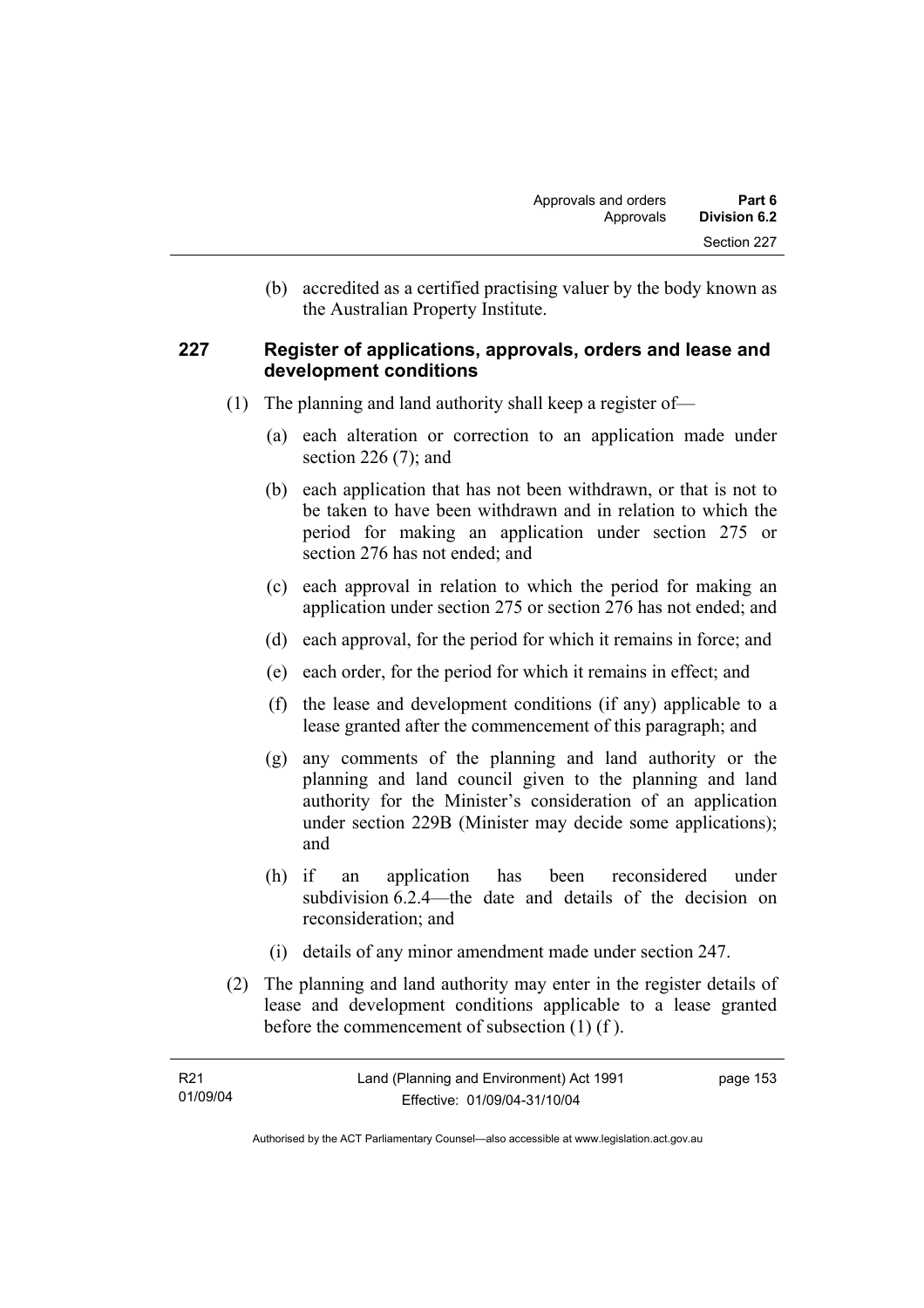- (3) A person may, during office hours—
	- (a) inspect the register; and
	- (b) make copies of, or take extracts from, the register or any part of a document relevant to an application.
	- *Note* A fee may be determined under s 287 for par (b).
- (4) In this section:

*lease and development condition*, for a lease, means a condition, other than a condition contained in the lease, that—

- (a) was approved by the Territory when the lease was granted; and
- (b) regulates the development or use of the land that is subject to the lease.

#### **228 Restrictions on inspection of applications**

- (1) An applicant for approval to undertake a development may apply in writing to the planning and land authority for a part of any copy of the application to be excluded from being made available to the public or for public inspection.
- (2) The planning and land authority may approve or refuse to approve an application under subsection (1).
- (3) The planning and land authority must approve an application if satisfied that—
	- (a) the part of the application for approval to undertake a development to which the application under subsection (1) relates contains information—
		- (i) about the personal or business affairs of a person; or
		- (ii) that has been given to the authority in confidence; or
		- (iii) the publication of which would disclose a trade secret; or

R21 01/09/04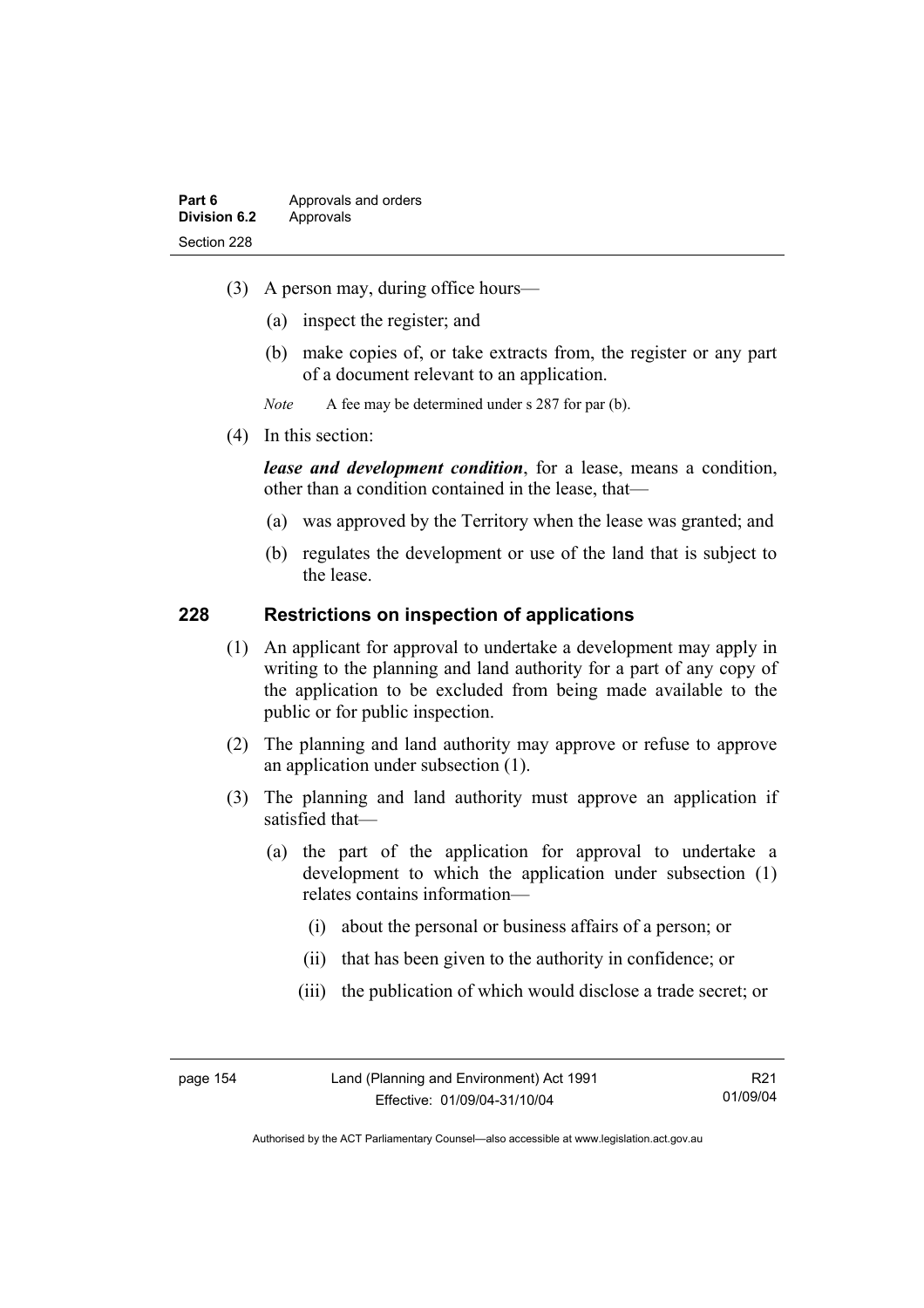- (iv) the disclosure of which is likely to affect the conduct of a person's lawful business affairs; and
- (b) it would not be in the public interest for the part to be published.
- (4) If a part of an application is excluded from the copies of that application made available to the public or for public inspection, each copy shall include a statement to the effect that an unspecified part of the application has been excluded for the purpose of protecting the confidentiality of information included in that part.

### **229 Notice of application**

- (1) The planning and land authority shall—
	- (a) if a place other than unleased land adjoining the place to which an application relates—
		- (i) is occupied—give notice by post of the making of the application to the lessee of the adjoining place at the address of the adjoining place; or
		- (ii) is unoccupied—give notice by post to the lessee of the adjoining place at the address of the lessee last-known to the authority; and
	- (b) publish notice of the making of each application in a daily newspaper.
- (2) Subsection (1) (a) does not apply—
	- (a) if, in the opinion of the planning and land authority, the number of places adjoining the place to which the application relates is such that it would be impractical to give notice by post to the lessee of each place; or
	- (b) in relation to a place adjoining the place to which the application relates that is leased by the applicant or a person for whom the applicant has been appointed to act as agent.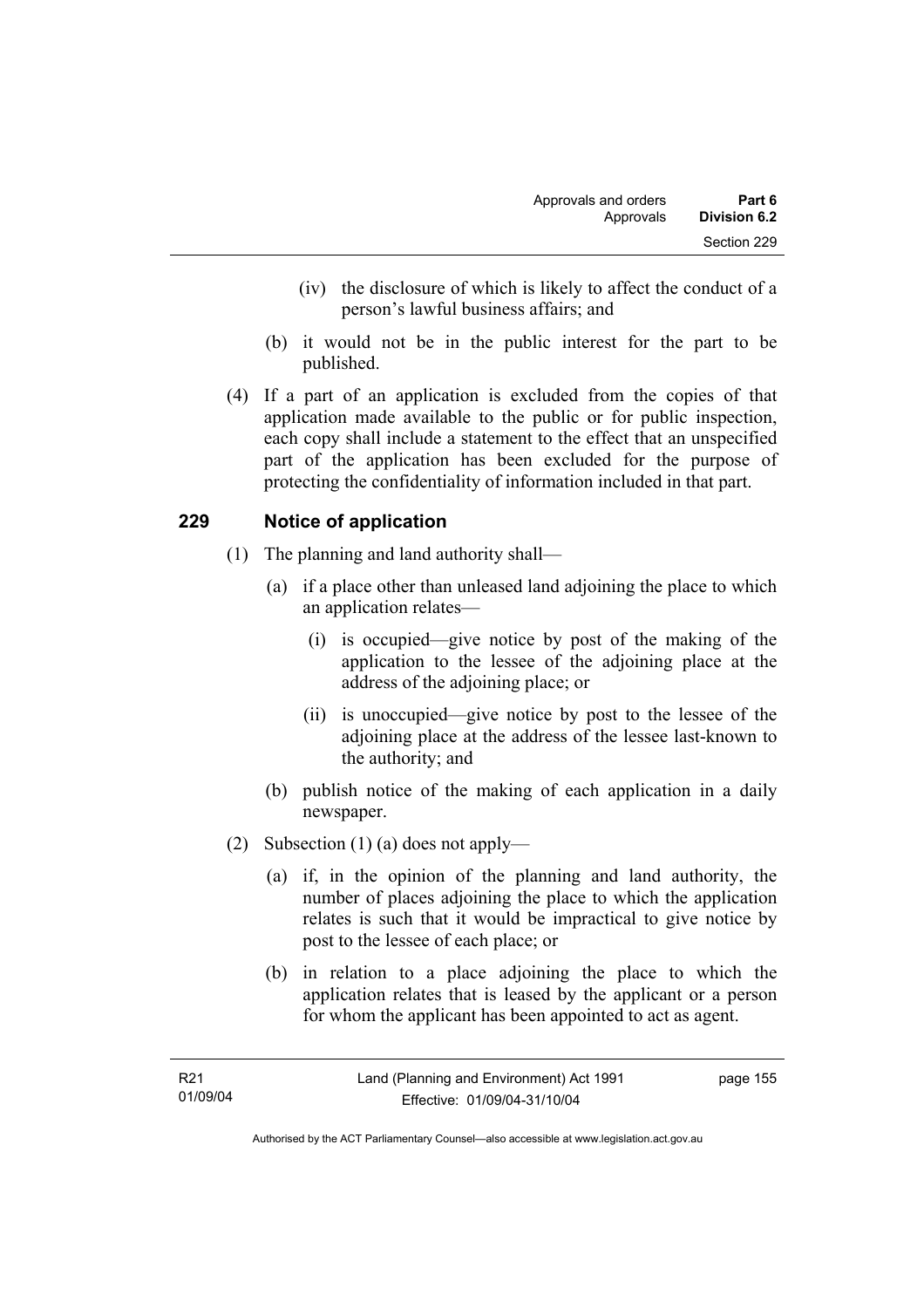| Part 6       | Approvals and orders |
|--------------|----------------------|
| Division 6.2 | Approvals            |
| Section 229  |                      |

 (3) The planning and land authority shall, if the application relates to a development that is or includes a variation of a lease, give written notice of the making of the application to each person having an estate or interest in the land subject to the lease to be varied (being an estate or interest that is registered under the *Land Titles Act 1925*).

*Note* For how documents may be given, see Legislation Act, pt 19.5.

- (4) The planning and land authority
	- (a) must give to the heritage council for comment a copy of each application that relates to a place specified in the heritage places register, or an interim heritage places register, as a heritage place; and
	- (b) must give to the conservator a copy of each application that involves, or is likely to involve, damage to a significant tree under the *Tree Protection (Interim Scheme) Act 2001*; and
	- (c) must give to the conservator for comment a copy of each application that relates to public land; and
	- (d) may give a copy of an application to any other person or body for comment.
- (5) The planning and land authority shall give the environment management authority written notice of an application in relation to a development—
	- (a) listed in the *Environment Protection Act 1997*, schedule 1; or
	- (b) that has the potential to cause serious or material environmental harm within the meaning of that Act.
- (6) The planning and land authority shall cause to be erected on the place to which an application relates a sign that specifies the development proposed to be undertaken in relation to that place.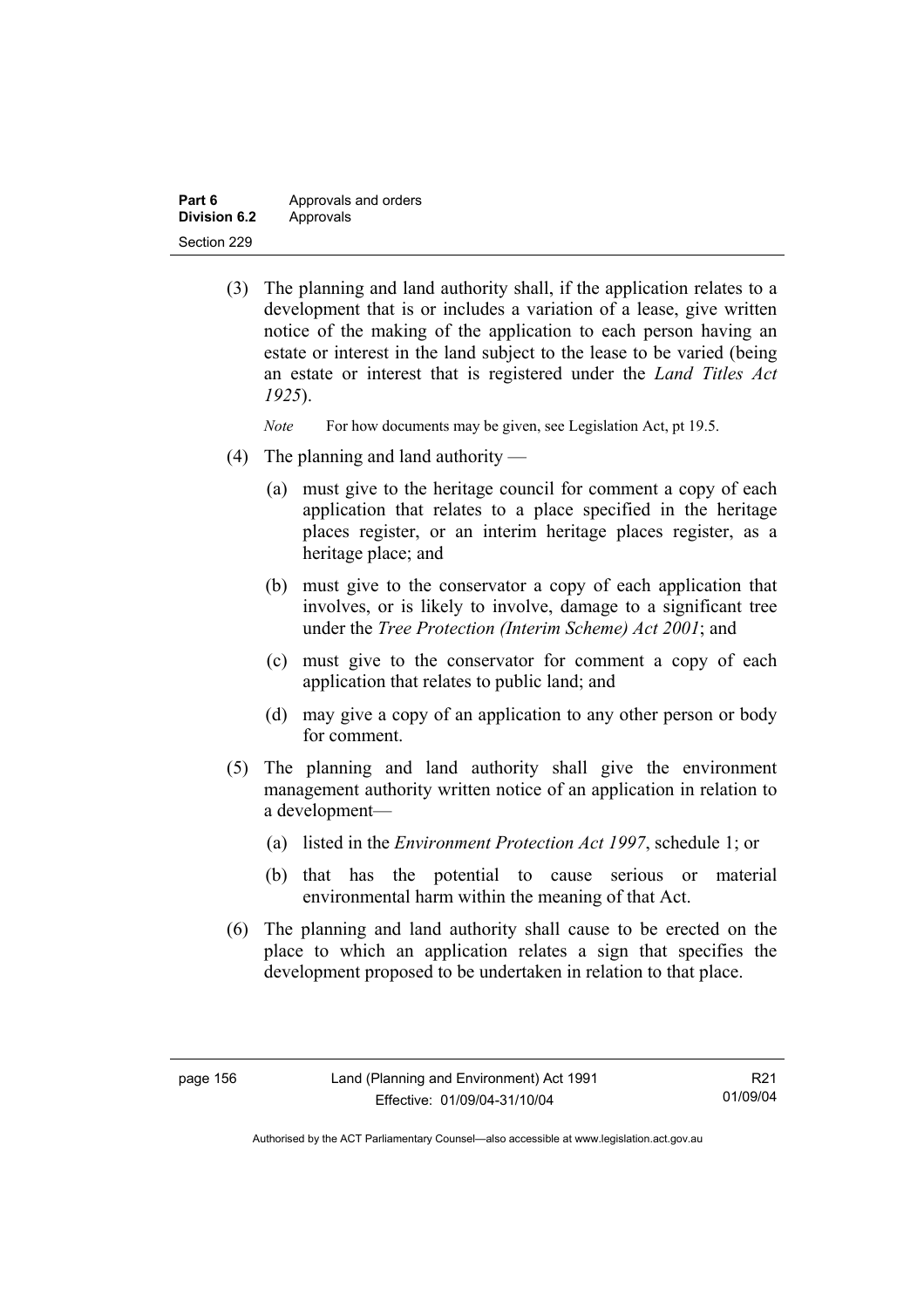(7) A person shall not, without lawful excuse, move, deface, damage, obscure or otherwise interfere with a sign erected under subsection  $(6)$ .

Maximum penalty: 5 penalty units.

 (8) A person shall not, without reasonable excuse, prevent or restrict access to a sign erected under subsection (6).

Maximum penalty: 5 penalty units.

- (9) The validity of an approval is not to be taken to be affected by a failure by the planning and land authority to comply with subsection  $(6)$ .
- (10) A reference in subsection (1) to a *lessee* is a reference to the person registered as lessee in the register kept under the *Land Titles Act 1925* in relation to the place to which the application relates.

### **229A Direction that applications be submitted to Minister**

- (1) The Minister may, in writing, direct the planning and land authority to refer to the Minister an application that has not been decided by the authority.
	- *Note* The *Planning and Land Act 2002*, s 10 provides that the planning and land authority must comply with directions given to it under a Territory law.
- (2) When complying with the direction, the planning and land authority must also give the Minister—
	- (a) the information and documents received by the authority in relation to the application; and
	- (b) any other relevant information and documents held by the authority.
- (3) If the Minister gives a direction under subsection (1) in relation to an application, the planning and land authority must take no further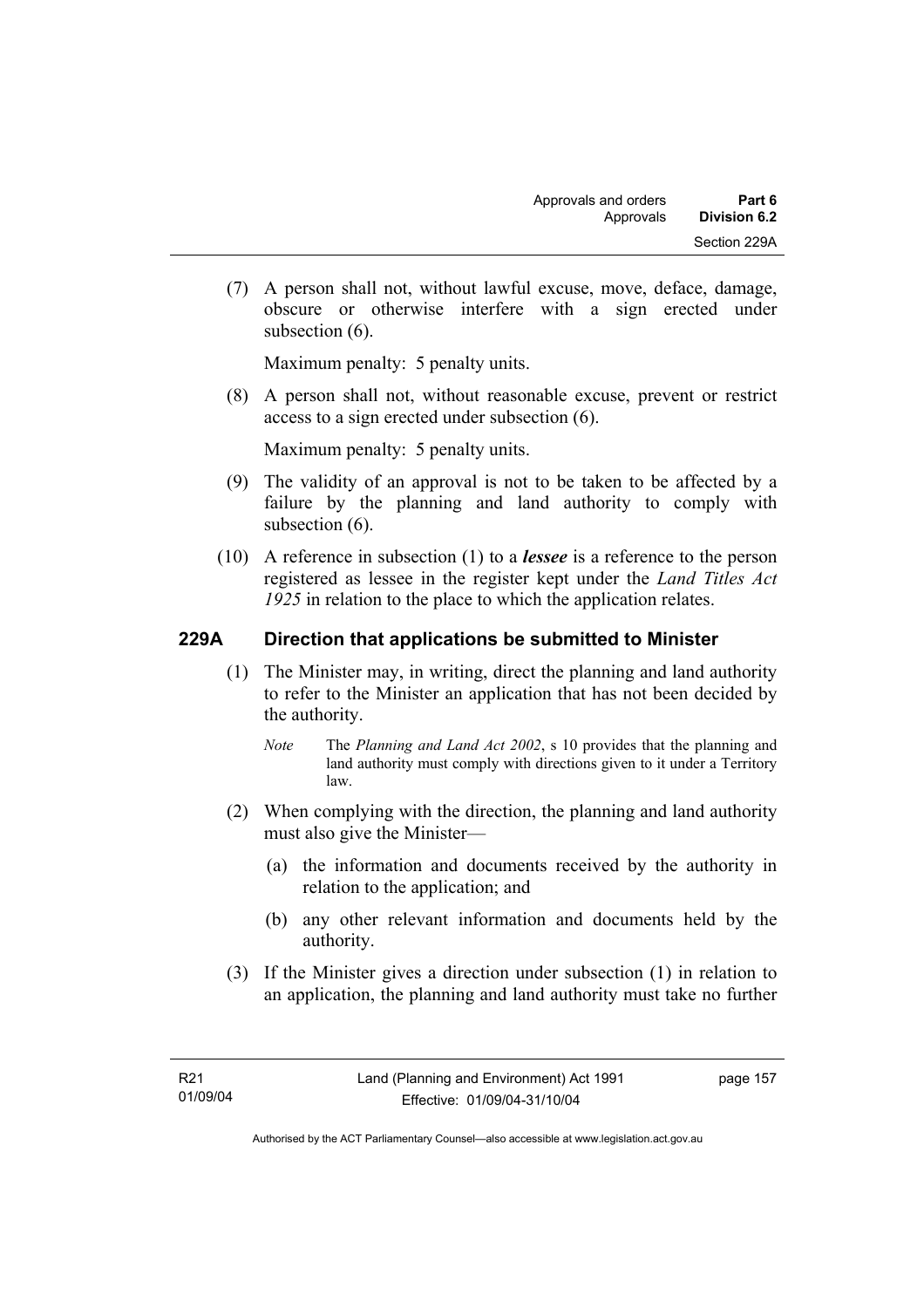| Part 6              | Approvals and orders |
|---------------------|----------------------|
| <b>Division 6.2</b> | Approvals            |
| Section 229B        |                      |

action that would lead to a decision by the authority on the application.

#### **229B Minister may decide some applications**

- (1) This section applies in relation to an application referred to the Minister under section 229A.
- (2) The Minister may decide to consider the application if, in the Minister's opinion—
	- (a) the application raises a major policy issue; or
	- (b) the application seeks approval for a development that may have a substantial effect on the achievement or development of objectives of the Territory plan; or
	- (c) the approval or refusal of the application would provide a substantial public benefit.
- (3) If the Minister decides to consider an application, the Minister must tell the planning and land authority in writing about the decision.
- (4) An advice under subsection (3) is a notifiable instrument.

*Note* A notifiable instrument must be notified under the Legislation Act.

- (5) An advice under subsection (3) must be notified under the Legislation Act within 3 weeks after the day it is given.
- (6) If the Minister decides to consider an application, the Minister must—
	- (a) tell the applicant in writing about the decision and the grounds on which the decision has been taken; and
	- (b) ensure that the Minister has the comments of the planning and land authority and the planning and land council on the application; and
	- (c) approve or refuse the application under section 230.

| page 158 | Land (Planning and Environment) Act 1991 | R21      |
|----------|------------------------------------------|----------|
|          | Effective: 01/09/04-31/10/04             | 01/09/04 |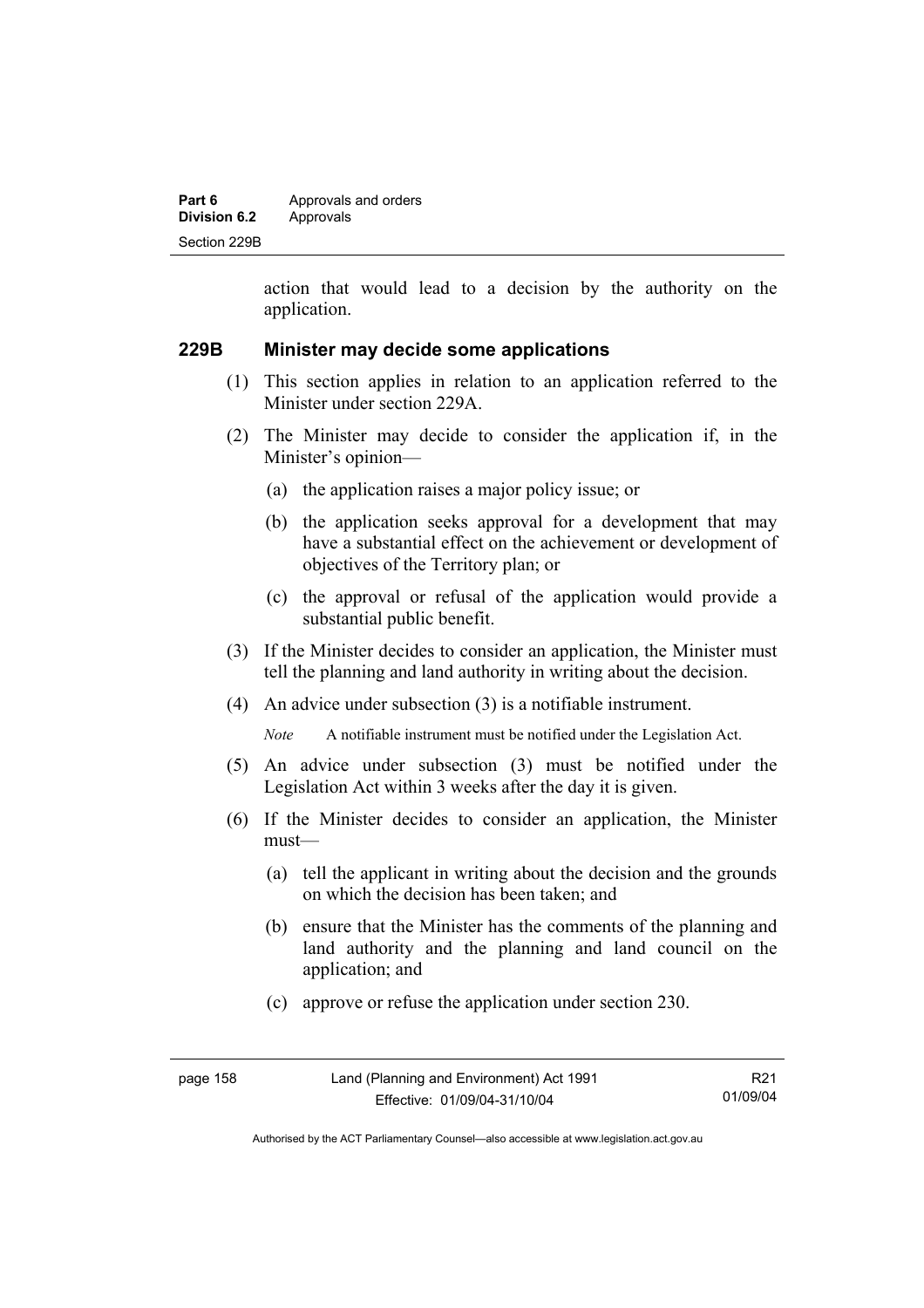- (7) Within 3 sitting days after the day the Minister decides an application, the Minister must present to the Legislative Assembly a statement containing—
	- (a) a description of the development to which the application relates; and
	- (b) details of the land where the development is proposed to take place; and
	- (c) the applicant's name; and
	- (d) details of the Minister's decision; and
	- (e) the grounds for the decision.
- (8) The statement under subsection (7) must be accompanied by a copy of the comments of the planning and land council on the application to which the statement relates.
- (9) If the Minister is satisfied that the Minister should not consider the application, the Minister must refer the application back to the planning and land authority for decision.

### **230 Approvals**

- (1) The relevant authority may approve or refuse to approve an application.
- (2) The relevant authority is to be taken to have refused to approve an application if he or she fails to make a decision in relation to the application before the end of the prescribed period.
- (3) Notwithstanding subsection (2), the relevant authority may approve an application at any time until the earliest of the following dates:
	- (a) the date when the administrative appeals tribunal has finally dealt with an application under section 275 to review the relevant authority's deemed refusal under subsection (2) of this section;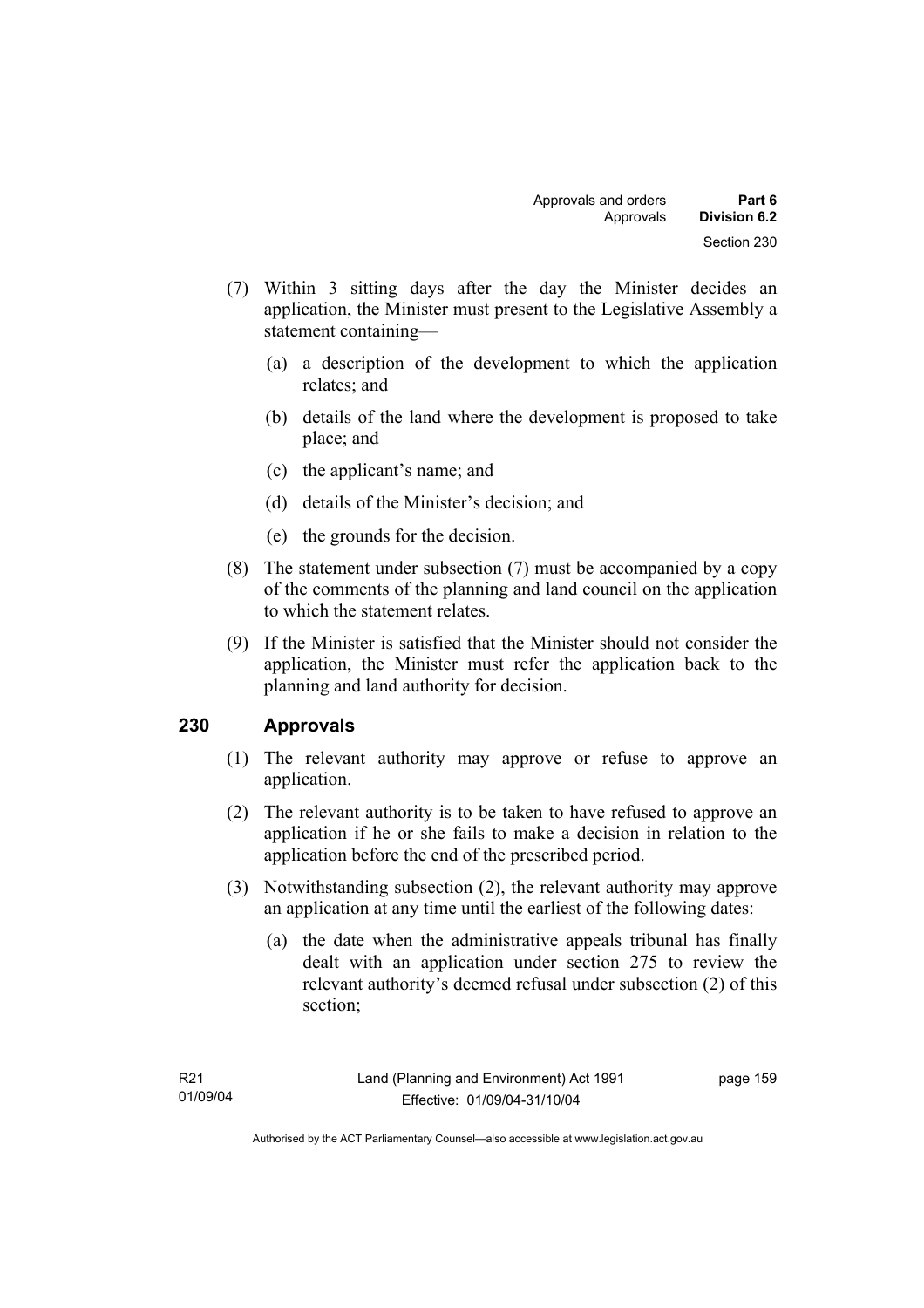- (b) 6 months after the date of the application, unless paragraph (c) applies;
- (c) if an assessment or a variation to the plan is required in relation to the application—12 months after the date of the application.
- (4) Subject to subsection (5), if the relevant authority approves an application to undertake a development that includes an activity that is not permitted by a lease of the land where the activity is to be carried out, the approval shall not take effect in relation to that activity until the lease is varied to permit the activity.
- (5) Subsection (4) does not apply in relation to—
	- (a) an activity referred to in section 222 (1), definition of *development*, paragraph (c); or
	- (b) an activity included in a development of a type prescribed for section 175 (3) (a); or
	- (c) an activity prescribed for section 175 (3) (b).

#### **231 Matters to be considered**

- (1) Before approving or refusing to approve an application, the relevant authority must —
	- (a) consider—
		- (i) any comments of a person or body to which the application has been referred for comment; and
		- (ii) each objection or other submission the planning and land authority has received in relation to the application that has not been withdrawn; and
		- (iii) a preliminary assessment under division 4.2, or a report under section 128; and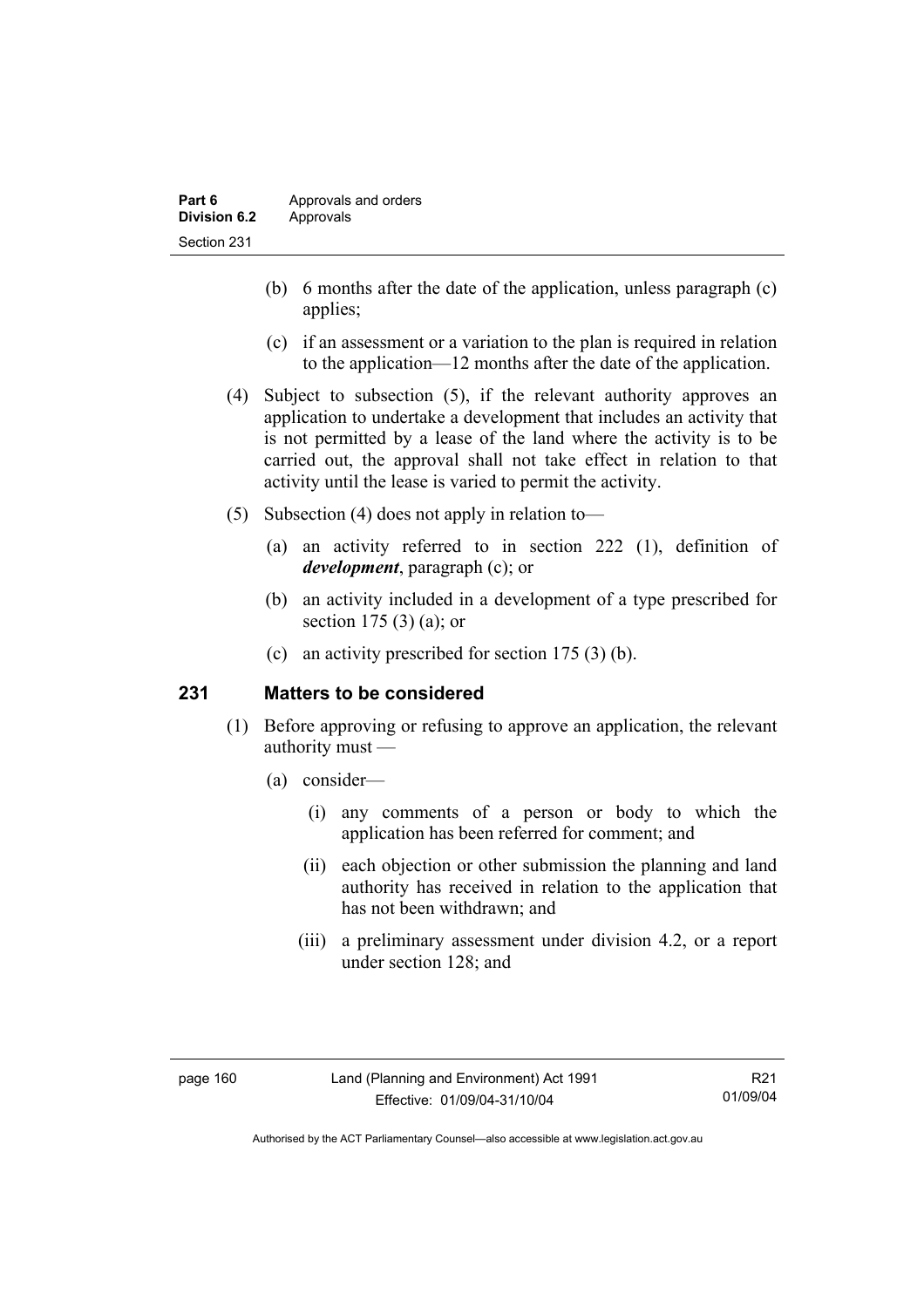- (iv) any assessment made, or the report of any inquiry conducted, in relation to the development to which the application relates; and
- (v) if the relevant authority is the Minister—the comments of the planning and land authority and the planning and land council; and
- (b) for an application for approval to undertake a development that would be affected by requirements relating to the conservation of the heritage significance of an Aboriginal place included in the heritage places register or an interim heritage places register—take all reasonable steps to consult with, and consider the views of, any relevant Aboriginal organisation.
- (2) In subsection  $(1)$  (b):

*Aboriginal place*—see section 52.

*relevant Aboriginal organisation*—see section 52.

### **232 Duty of applicants**

- (1) The planning and land authority may direct an applicant—
	- (a) to give the notice of the application that the authority would, apart from this section, be required to give; and
	- (b) to give notice to any other person.
- (2) The planning and land authority need not give notice of an application under section 229 (Notice of application) or another Act if the authority gives a direction under subsection (1).
- (3) If an applicant fails to comply with a direction under subsection (1), the application is to be taken to have been withdrawn.
- (4) The applicant shall pay the cost of a notice given in accordance with a direction under subsection (1).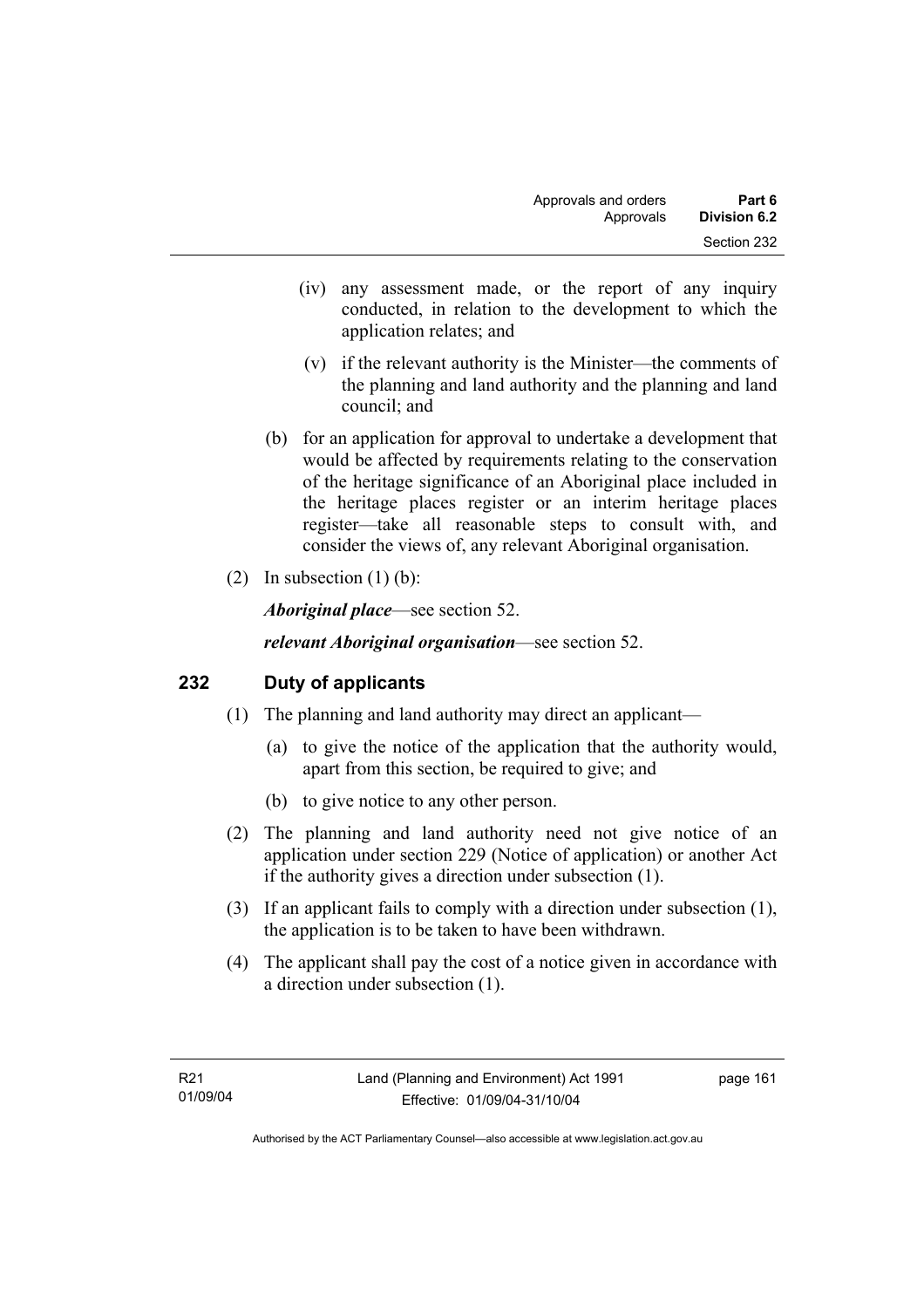| Part 6       | Approvals and orders |
|--------------|----------------------|
| Division 6.2 | Approvals            |
| Section 233  |                      |

- (5) If the planning and land authority publishes a notice under section 229 (1) (b), the reasonable cost of the notice is a debt payable by the applicant to the Territory.
	- *Note* If a form is approved under s 287A for a notice under par (a) or (b), the form must be used.

### **233 More information**

- (1) The planning and land authority may, by written notice, require an applicant to give to the authority, within the period specified in the notice (of not less than 28 days), either orally or in writing, the further information relating to the application that is specified in the notice.
- (2) An applicant may, at any time before the end of the period specified in a notice under subsection (1), apply to the planning and land authority for an extension of the period within which the applicant is to give information.
- (3) On receipt of an application under subsection (2), the planning and land authority may grant an extension of the period of not more than 6 months.

#### **234 Effect of failure to give further information**

If a person fails to give information in accordance with a notice under section 233 (1), the planning and land authority shall, for the purposes of enabling an application to be made to the administrative appeals tribunal under section 275, be taken to have made a decision refusing the application for approval to undertake the development.

#### **236 Environmental assessments and inquiries**

The Minister may—

- (a) direct that an assessment be made; or
- (b) establish a panel to conduct an inquiry;

page 162 Land (Planning and Environment) Act 1991 Effective: 01/09/04-31/10/04

R21 01/09/04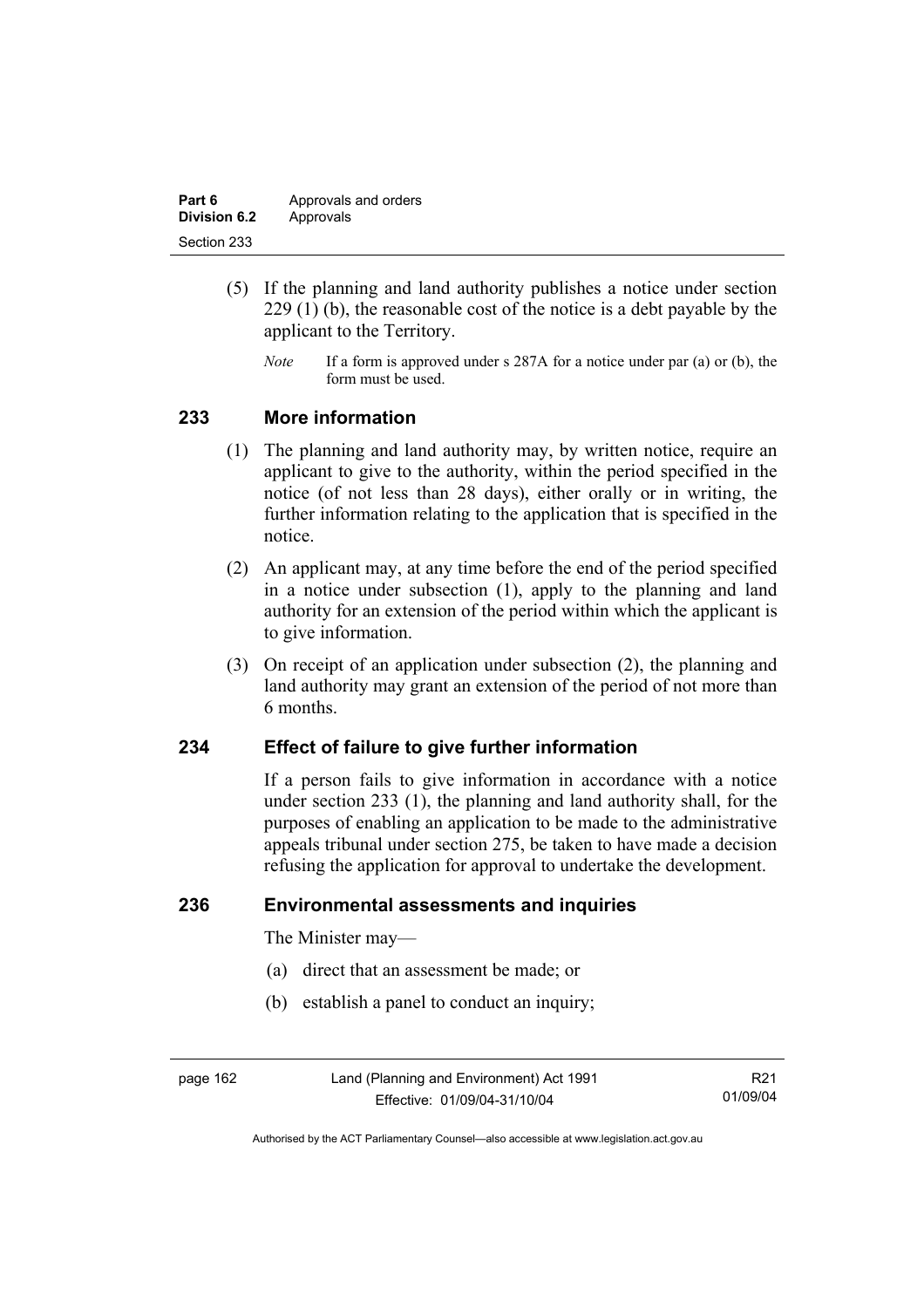about any aspect of an application.

### **Subdivision 6.2.2 Objections**

#### **237 Objections—general**

- (1) Any person who may be affected by the approval of an application may, within the prescribed period (or that period as extended under this section), object to the grant of the approval.
- (2) The planning and land authority may, by notice published in a daily newspaper, extend or further extend the period allowed under subsection (1) for the objection to the grant of an approval of an application.
- (3) The power under subsection (2) may be exercised after the end of the period to be extended.
- (4) An objection shall be made to the planning and land authority in writing and shall set out the grounds of the objection.
- (5) The planning and land authority shall give an applicant for approval to undertake a development a copy of each objection to the application, and any other submission received by the authority in relation to the application, that has not been withdrawn.
- (6) In this section:

*person* includes an unincorporated association.

### **238 Inspection of objections**

The planning and land authority shall make a copy of each objection available for inspection by members of the public during office hours until the end of the period during which application may be made to the administrative appeals tribunal for a review of a decision in relation to the application.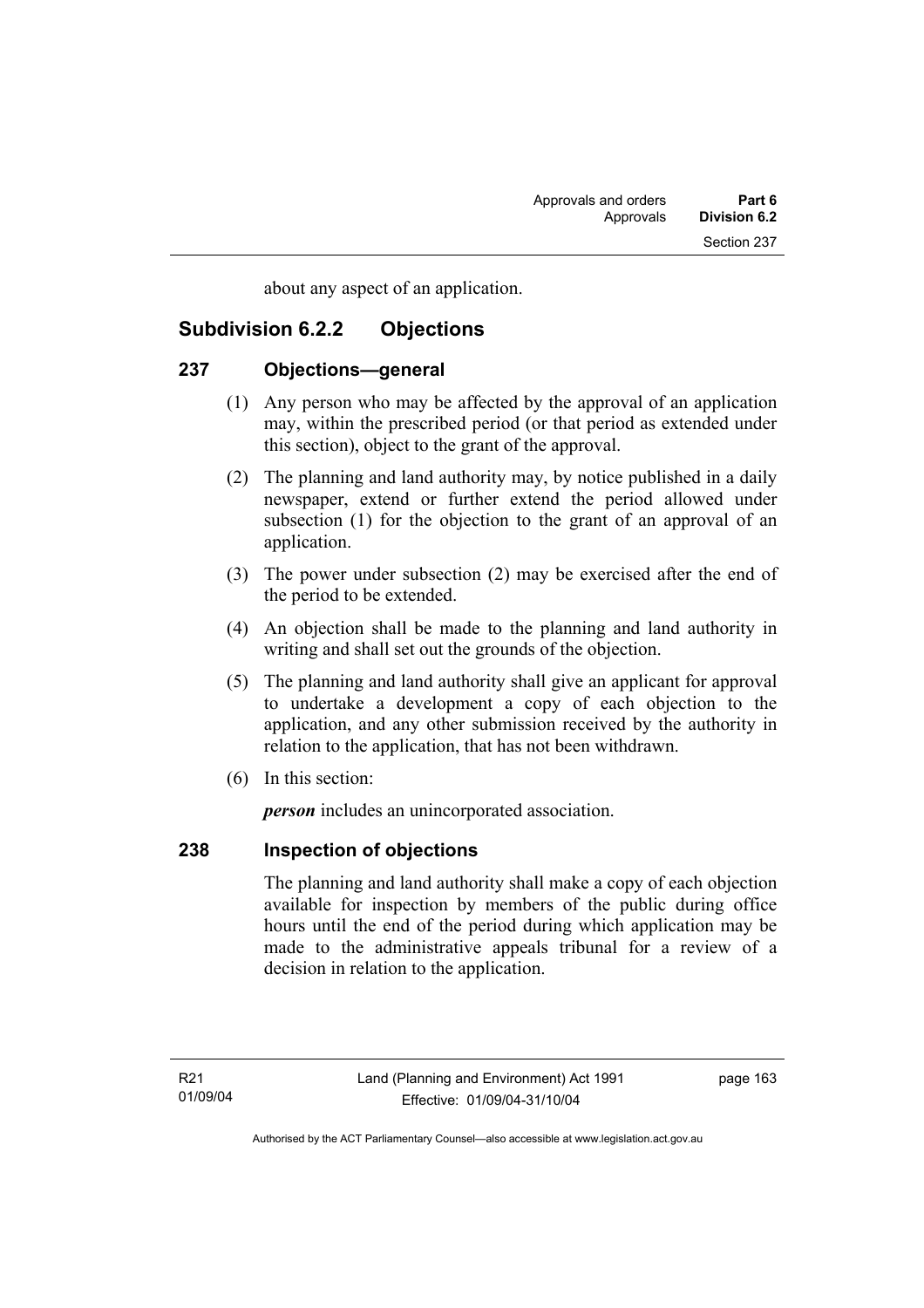| Part 6              | Approvals and orders |
|---------------------|----------------------|
| <b>Division 6.2</b> | Approvals            |
| Section 239         |                      |

### **239 Identity of objectors**

The planning and land authority may, on request by a person making an objection, exclude the identity of the objector from being made available under section 237 (5) or section 238 if, in the authority's opinion, based on reasonable grounds, it would not be in the public interest for that identity to be published.

#### **Subdivision 6.2.3 Approvals**

### **242 Approvals—notices to applicants and registrar-general**

- (1) If an application is approved, the planning and land authority must give written notice—
	- (a) to the applicant; and
	- (b) if the application approved relates to a variation of a lease—to the registrar-general for notification under the *Land Titles Act 1925*.
	- *Note* An application may be approved under s 246A on reconsideration of an original refusal—see s 222 (1), def *approval*.
- (2) A notice to an applicant must state the date the approval takes effect.

*Note* For date of effect of an approval, see s 249.

#### **243 Notification of approval or refusal of application**

- (1) If an application is approved, the planning and land authority must give each person who objected under section 237 (1) written notice of the approval.
	- *Note* An application may be approved under s 246A on reconsideration of an original refusal—see s 222 (1), def *approval*.
- (2) Subsection (1) does not apply to an approval for which the planning and land authority has issued a certificate that an environmental impact statement made, or an inquiry conducted, under part 4 has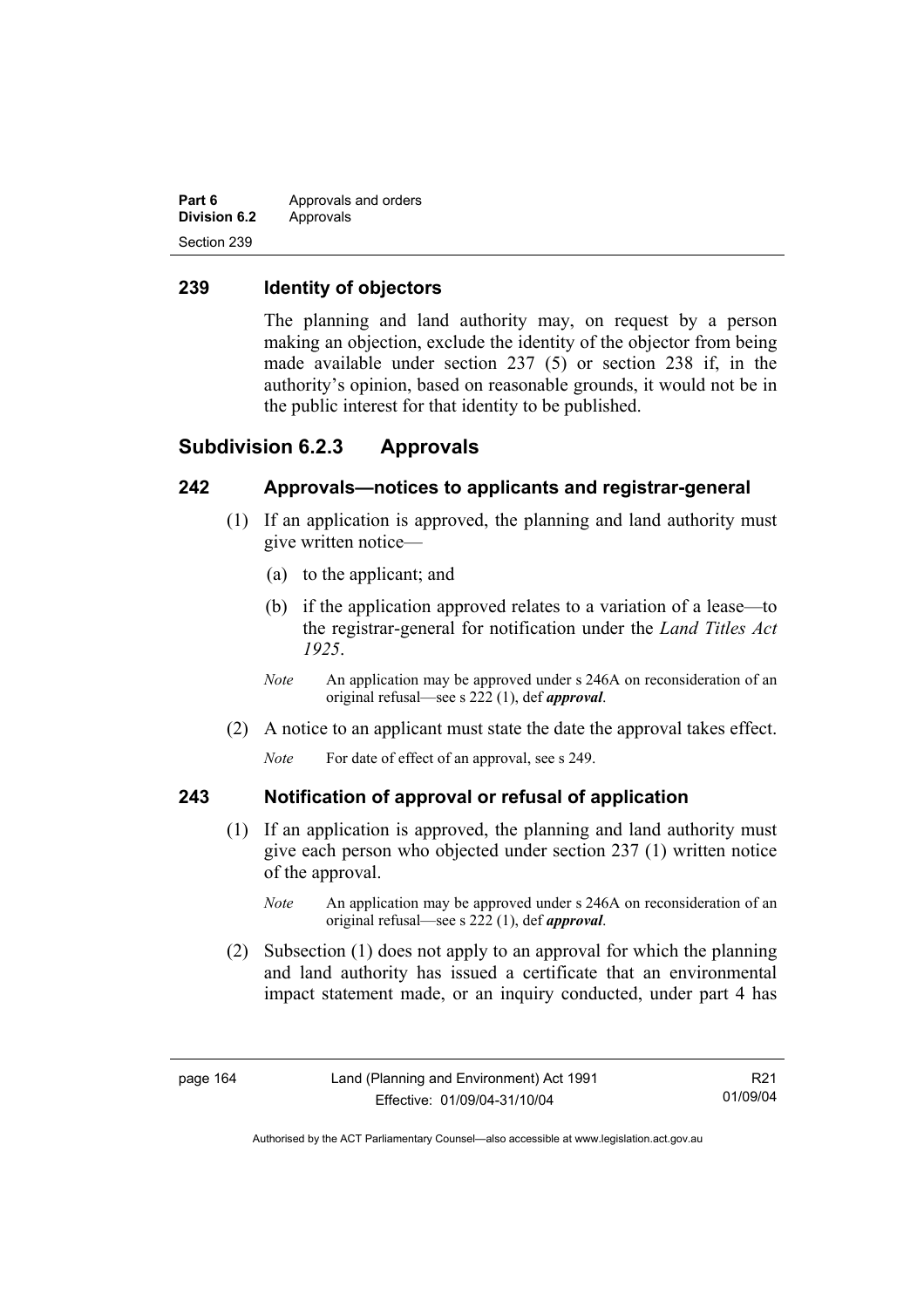substantially dealt with the matters forming the basis of the decision to approve the application.

- (3) A notice under subsection (1) must—
	- (a) contain—
		- (i) a description of the place to which the decision relates; and
		- (ii) a brief description of the development the subject of the decision; and
	- (b) set out the decision and the reasons for the decision; and
	- (c) specify—
		- (i) the place where, and times when, a copy of the application and the decision may be inspected; and
		- (ii) how application may be made to the administrative appeals tribunal for a review of the decision.
- (4) If an application is refused, the planning and land authority must give written notice of the refusal to the applicant and each person who objected under section 237 (1).
- (5) In this section:

*refused*, for an application, includes confirming a decision to refuse an application on reconsideration of the decision under subdivision 6.2.4

- (6) A notice under subsection (4) shall set out the reasons for the decision.
- (7) A notice under subsection (1) or (4) must comply with the requirements of the code of practice in force under the *Administrative Appeals Tribunal Act 1989*, section 25B (1).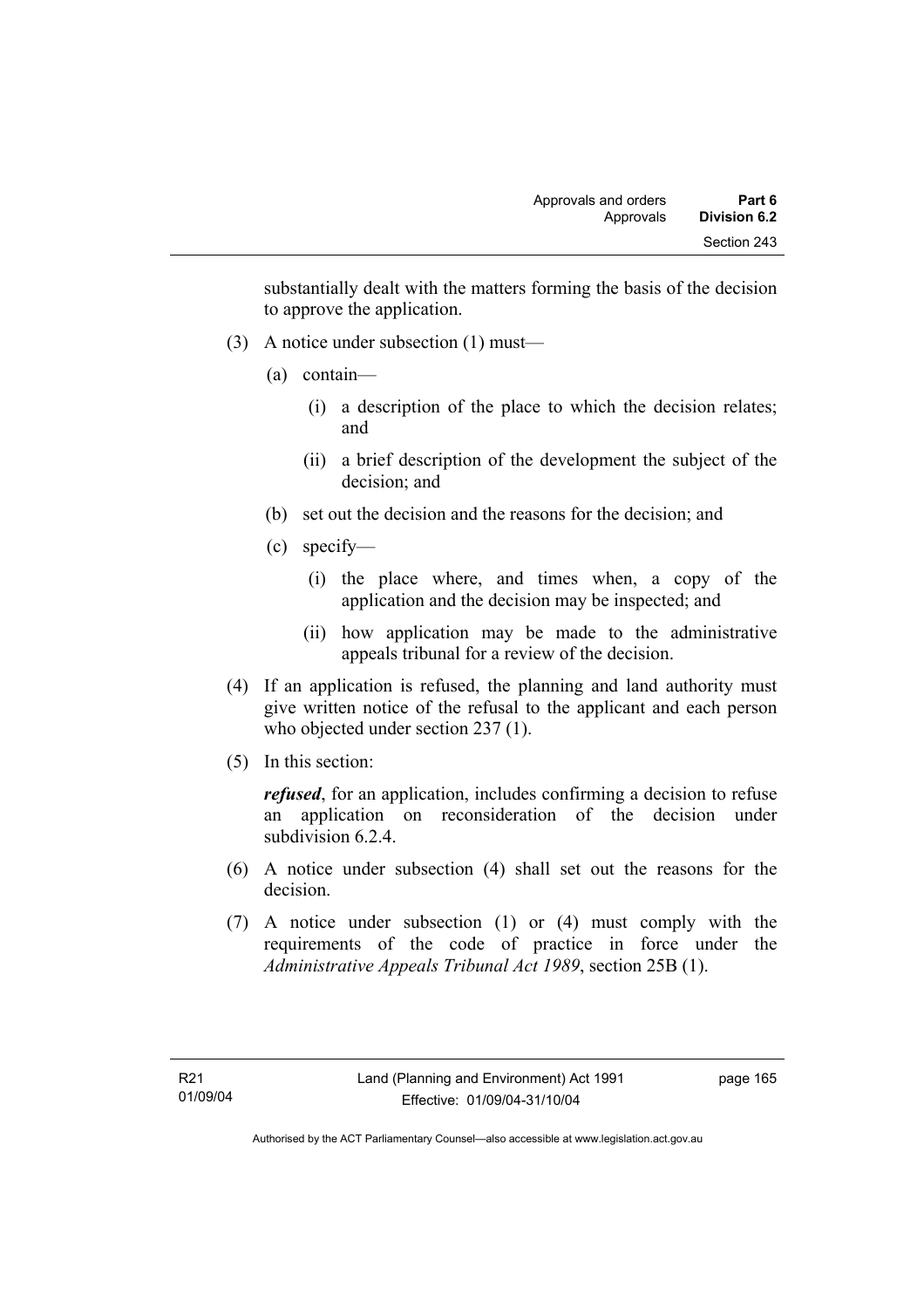#### **Part 6 Approvals and orders Division 6.2** Approvals Section 244

### **244 Notification if more than 1 objector**

If a number of persons make 1 objection, the planning and land authority is to be taken to have complied with section 243 (1) or (3), as the case may be, if the authority gives notice—

- (a) if the name and address of 1 of those persons have been given as the person to whom notice of the decision is to be given—to that person; or
- (b) if no name and address has so been given—to 1 of the persons who made that objection.

#### **245 Conditional approvals**

- (1) An approval may be conditional.
- (2) The relevant authority—
	- (a) shall include in an approval any condition that is required to be included by the plan; and
	- (b) shall not include in an approval a condition inconsistent with a condition included under paragraph (a).
- (3) Without limiting subsection (1), the conditions subject to which an approval may be given may include a condition—
	- (a) that a development is to be carried out to the satisfaction of a specified person or body; or
	- (b) requiring a development to be carried out in stages within the periods specified in or under the approval; or
	- (c) specifying a period in which a development or any stage of a development is to be carried out; or
	- (d) that an approval does not take effect unless a specified approval is revoked, amended or given; or
	- (e) in relation to an approval to carry out a development for a specified period—that—

| page 166 | Land (Planning and Environment) Act 1991 | R <sub>21</sub> |
|----------|------------------------------------------|-----------------|
|          | Effective: 01/09/04-31/10/04             | 01/09/04        |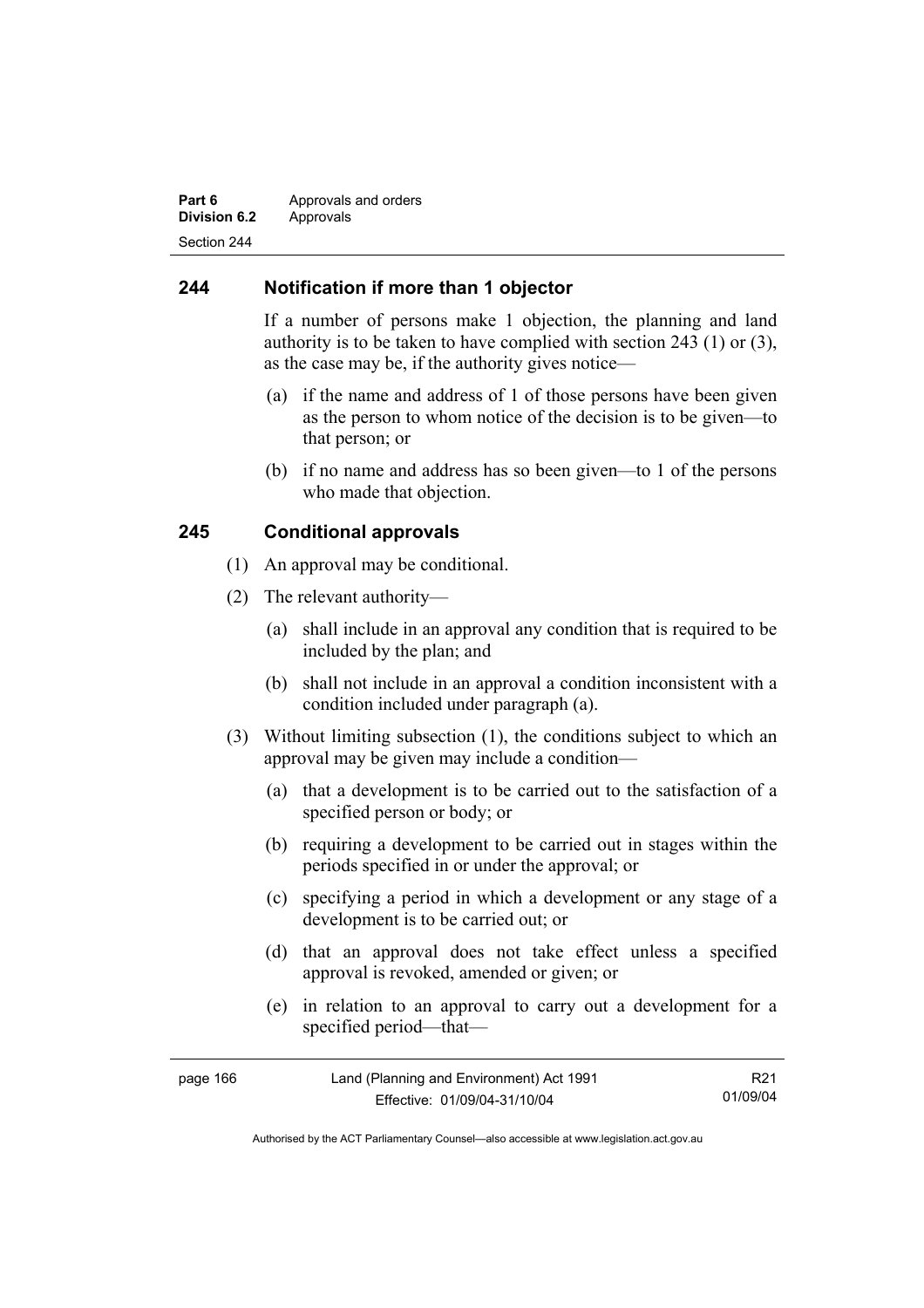- (i) building works or other works carried out in or on a place the subject of the approval are to be removed at the end of that period; or
- (ii) the place is to be restored to a specified state at the end of that period; or
- (f) that a bond be entered into securing performance against the conditions of an approval; or
- (g) that the applicant is to enter into an agreement with the Minister for the conservation of the heritage significance of places specified in the heritage places register; or
- (h) that a development be carried out to a specified standard; or
- (i) that specified works, services or facilities that the relevant authority considers reasonable in the circumstances—
	- (i) be provided by the applicant on or to a place the subject of the approval, or on or to another place; or
	- (ii) be paid for in whole or in part by the applicant; or
	- (iii) be provided on or to a place the subject of the approval by agreement between the applicant and the Minister responsible for the provision of the works, services or facilities; or
- (j) that plans, drawings or other documents be prepared by the applicant and lodged with the planning and land authority for approval before the development or a specified part of it is begun; or
- (k) requiring changes to be made to any plan, drawing or other document forming part of the application for approval; or
- (l) that the applicant give to the planning and land authority a further assessment by a valuer that complies with section  $226$  (1) (b).

page 167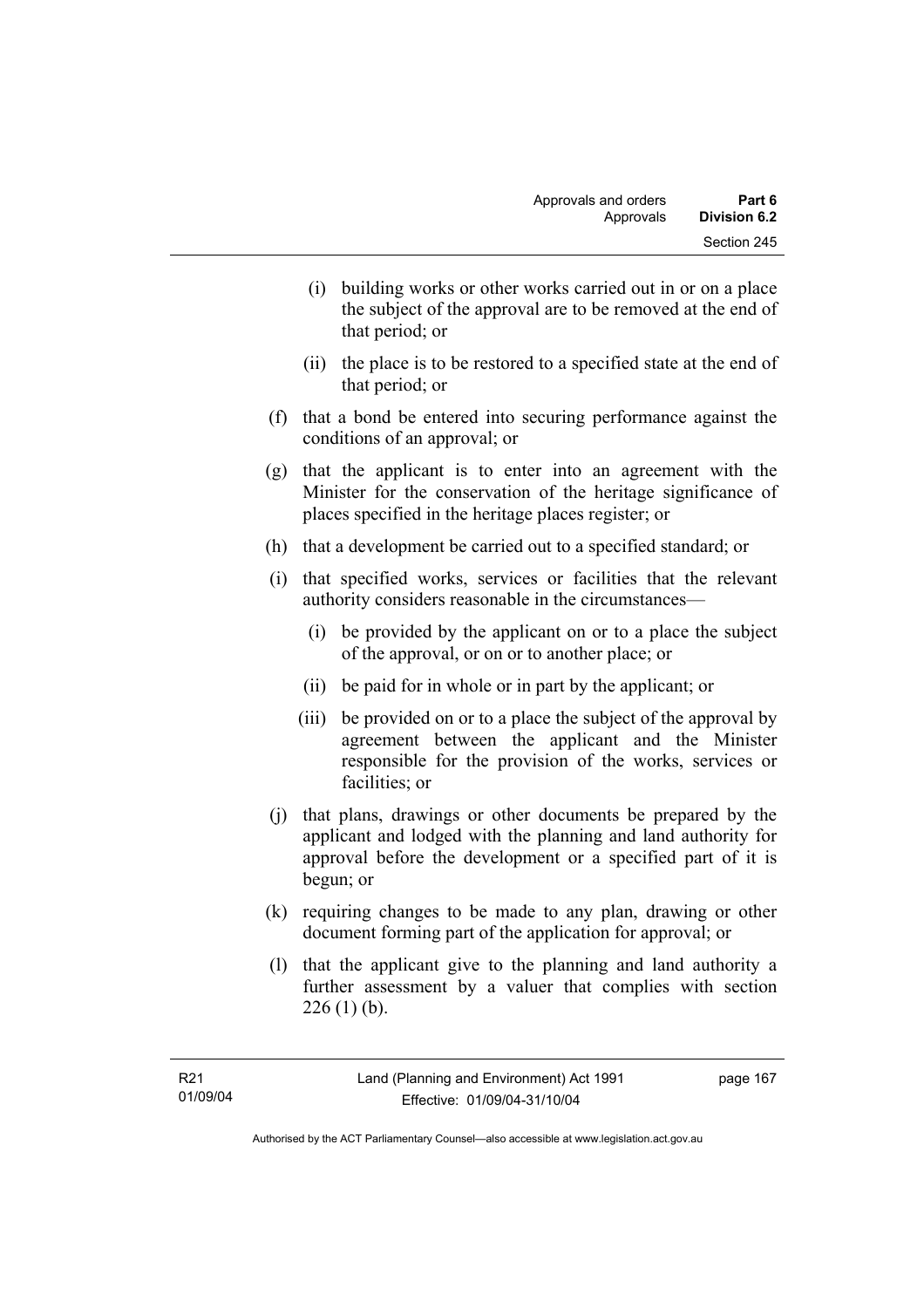| Part 6       | Approvals and orders |
|--------------|----------------------|
| Division 6.2 | Approvals            |
| Section 245A |                      |

 (4) The planning and land authority may approve an amendment to a plan, drawing or other document approved under subsection (3) (j) if the amendment is not inconsistent with section 230 (4) or an approval under subsection (3) (j).

# **Subdivision 6.2.4 Reconsideration of applications for approval**

#### **245A Definitions for sdiv 6.2.4**

In this subdivision:

*new application*—see section 246 (2).

*original application*—see section 246 (1) (a).

*original decision*—see section 246 (1) (a).

### **246 Applications for reconsideration**

- (1) This section applies if—
	- (a) an application (the *original application*) has been approved or refused (the *original decision*) by the planning and land authority; and
	- (b) either—
		- (i) an application has not previously been made under this section for reconsideration of the original decision; or
		- (ii) an application has been previously made and the original decision was taken to be confirmed under section 246B (No action by planning and land authority within time).
- (2) The applicant for the original application may apply (the *new application*) for reconsideration of the original decision.
- (3) The new application must be made within—

R21 01/09/04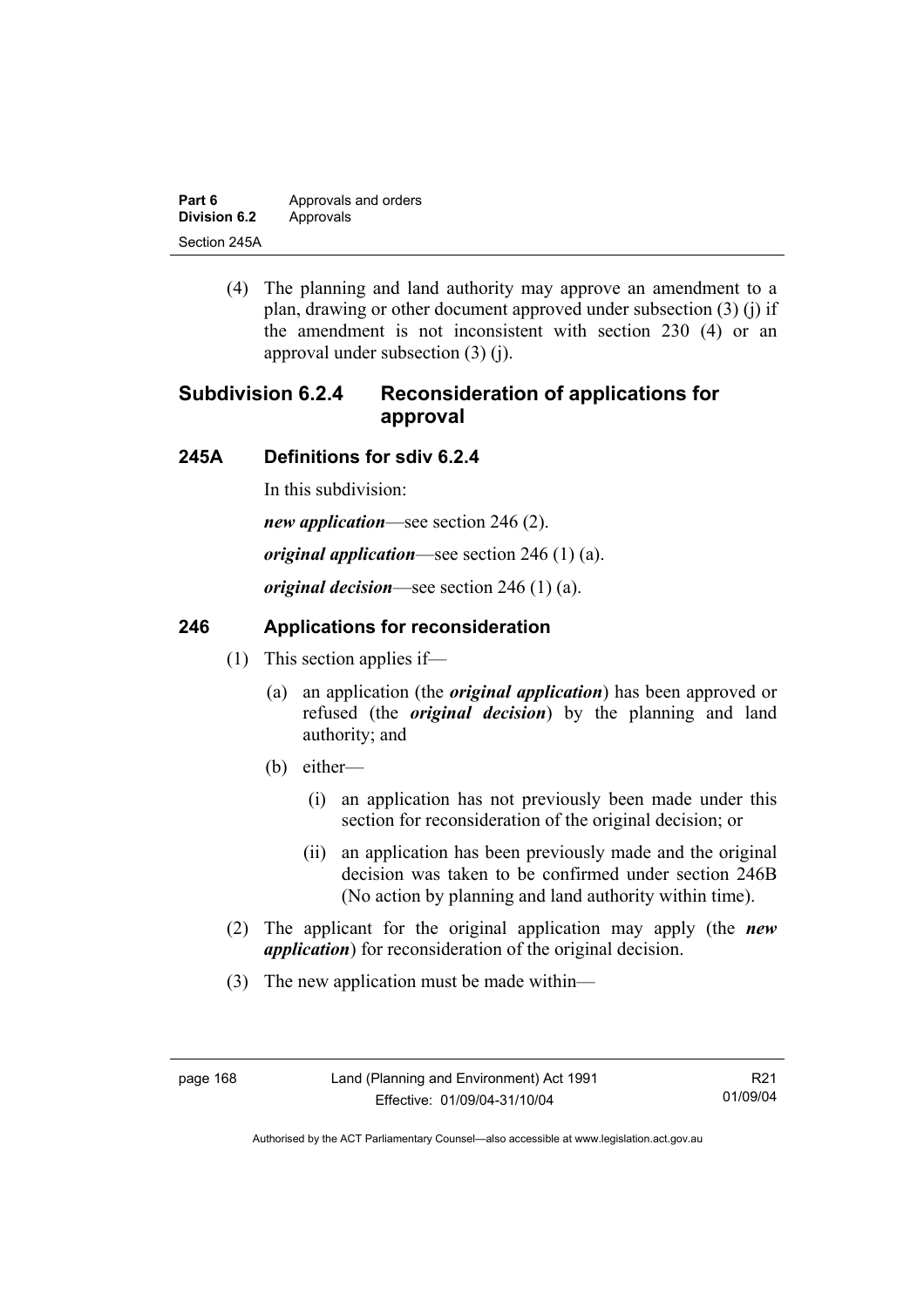- (a) 4 weeks after the day the applicant is told about the decision by the planning and land authority; or
- (b) any longer period allowed by the planning and land authority, either before or after the end of the 4 weeks.
- (4) The application must set out the grounds on which reconsideration of the original decision is sought.
- (5) The making of the application for reconsideration of the original decision automatically stays the operation of the decision.

## **246A Reconsideration of decisions**

- (1) Within 4 weeks after the day the planning and land authority receives the new application, the authority must—
	- (a) reconsider the original decision; and
	- (b) after reconsideration—
		- (i) make any decision in substitution for the original decision that the authority could have made on the original application; or
		- (ii) confirm the original decision.
- (2) The 4 weeks mentioned in subsection (1) may be extended for a stated period by agreement between the planning and land authority and the applicant.
- (3) In reconsidering the original decision, the planning and land authority—
	- (a) need not give notice of the new application under section 229; but
	- (b) must give written notice of the new application to anyone who objected to the grant of approval for the original application, allow the person reasonable time (that is not shorter than 2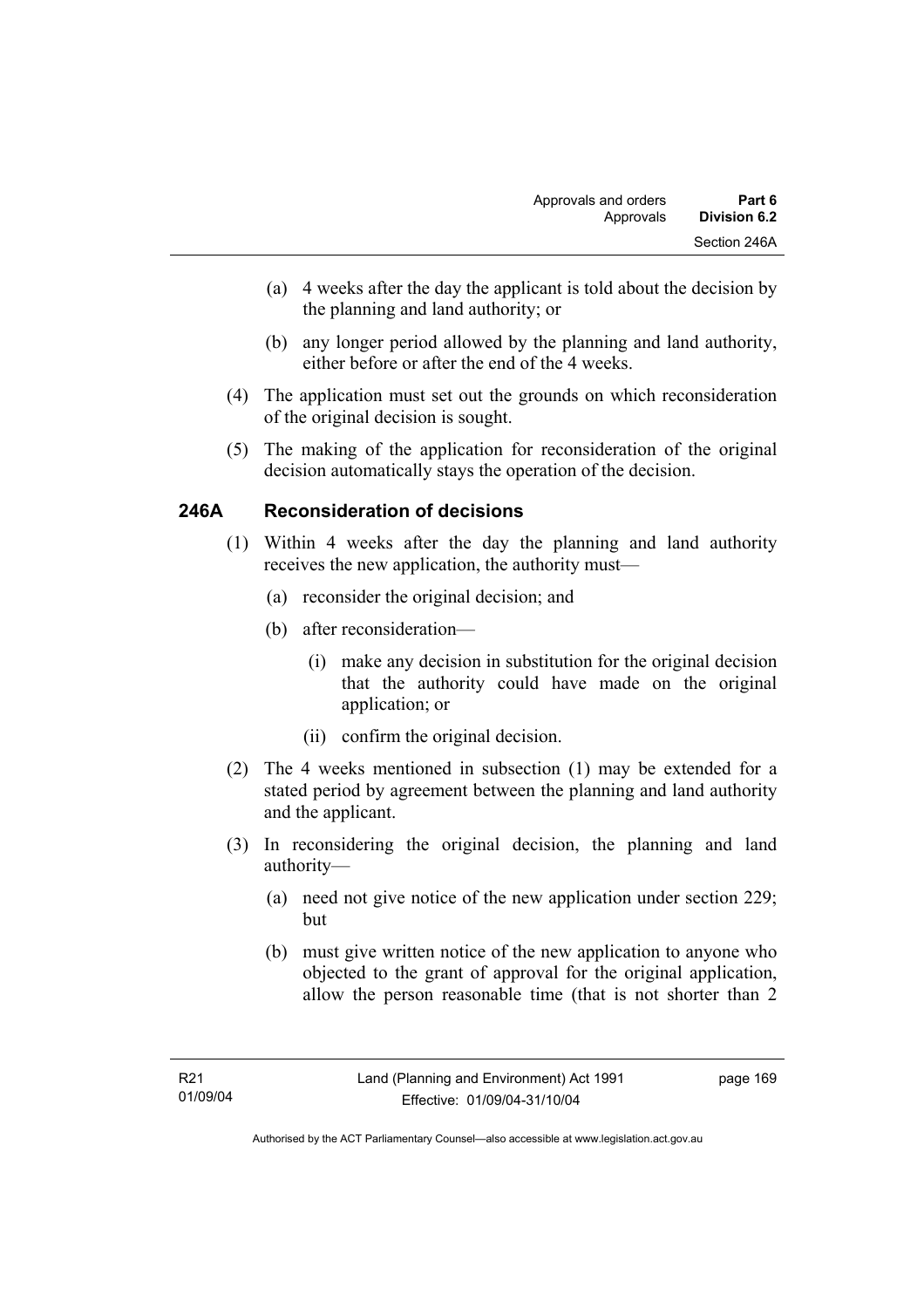| Part 6              | Approvals and orders |  |
|---------------------|----------------------|--|
| <b>Division 6.2</b> | Approvals            |  |
| Section 246B        |                      |  |

weeks) to make a submission on the new application, and consider any submission made within the time allowed.

- (4) Also, in reconsidering the original decision, the planning and land authority—
	- (a) must consider any information available to it when it made the original decision and information given in the new application; and
	- (b) may consider any other relevant information.

#### **Examples of other relevant information**

- 1 information from submissions by objectors
- 2 information from an assessment or panel ordered under section 236
- *Note* An example is part of the Act, is not exhaustive and may extend, but does not limit, the meaning of the provision in which it appears (see Legislation Act, s 126 and s 132).
- (5) The planning and land authority must ensure that, if the original decision is made on its behalf by a person (the *original decision-maker*), the authority or someone other than the original decision-maker reconsiders the decision.

### **246B No action by planning and land authority within time**

If the planning and land authority does not make a substitute decision, nor confirm the original decision, within the 4 weeks mentioned in section 246A, the planning and land authority is taken to have confirmed the original decision.

#### **246C Notice of decision on reconsideration**

 (1) As soon as practicable after reconsidering the original decision, the planning and land authority must give written notice of the decision on the reconsideration to the applicant and anyone who was given notice of the new application under section 246A (3) (b).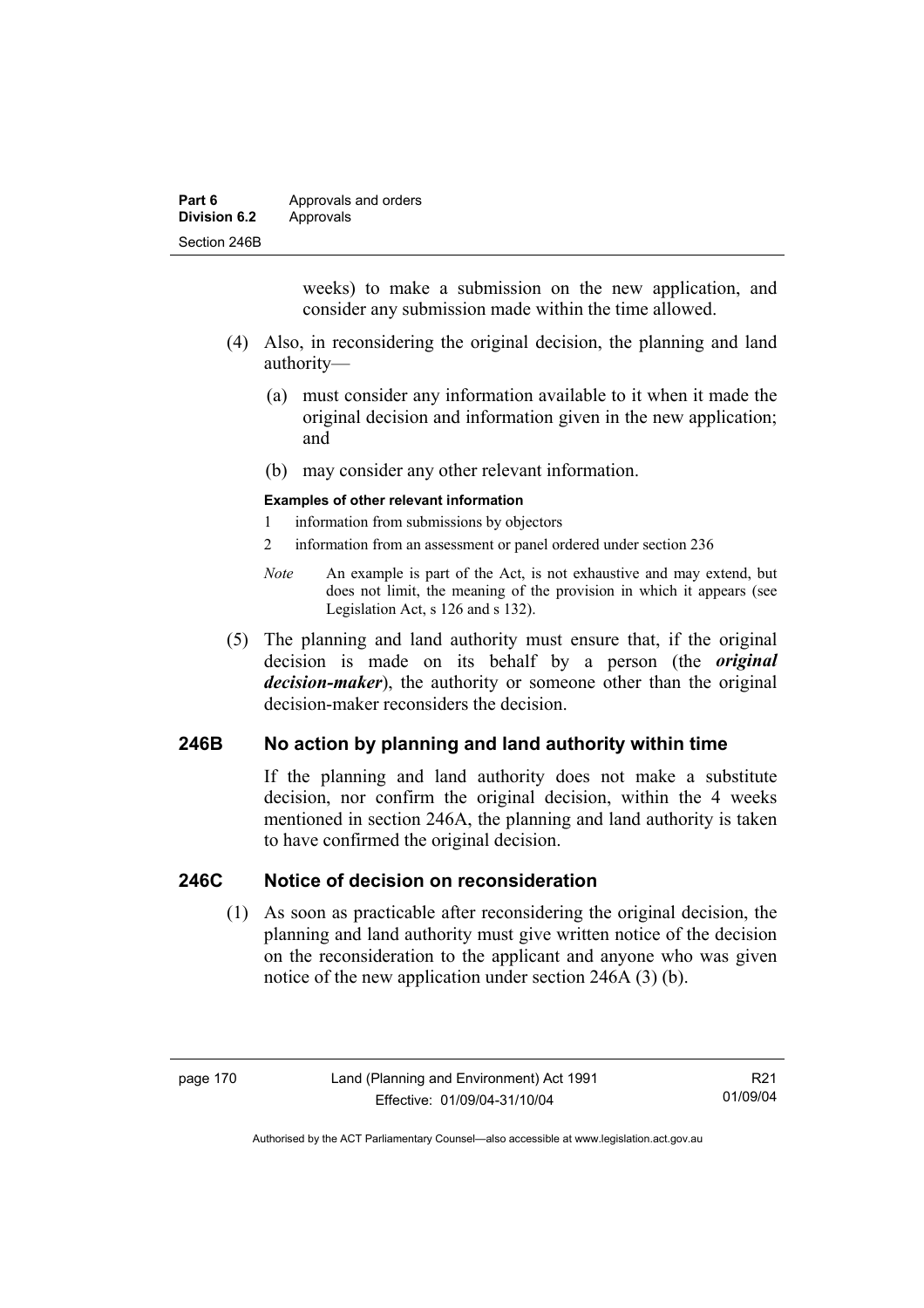(2) The notice must be in accordance with the requirements of the code of practice in force under the *Administrative Appeals Tribunal Act 1989*, section 25B (1).

# **Subdivision 6.2.5 Approvals—miscellaneous**

### **247 Minor amendments**

- (1) The lessee or an occupier of a place in relation to which an approval is in force may apply in writing to the planning and land authority for an amendment of it.
- (2) The planning and land authority may amend an approval, if satisfied that the amendment—
	- (a) does not change the effect of a condition subject to which the approval was given; and
	- (b) will not cause a significant increase in detriment to any person; and
	- (c) does not change the kind of development approved but only the activity permitted.
- (3) The planning and land authority shall give notice of an amendment—
	- (a) to the person who made the application to amend; and
	- (b) if that person is not the lessee or occupier of the place to which the approval relates—to the lessee; and
	- (c) to each person who had objected under section 237 (Objections—general) to the grant of the approval; and
	- (d) to any relevant Territory authority.
	- *Note* For how documents may be given, see Legislation Act, pt 19.5.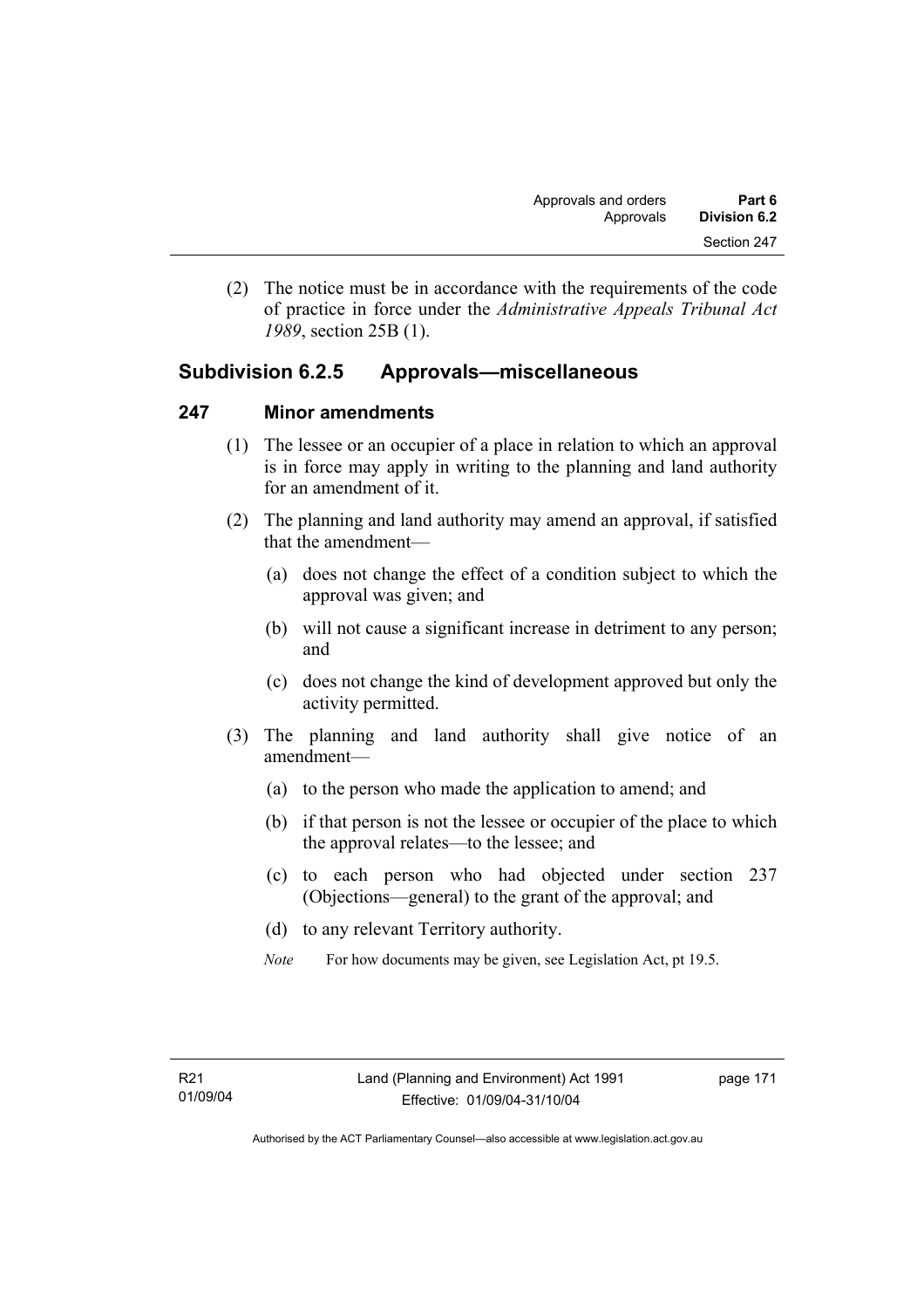| Part 6       | Approvals and orders |
|--------------|----------------------|
| Division 6.2 | Approvals            |
| Section 248  |                      |

### **248 Corrections**

If the planning and land authority is satisfied that an approval contains a formal error, the authority must—

- (a) correct the approval; and
- (b) notify the applicant in writing.

#### **249 When approvals take effect**

- (1) This section is subject to section 230 (4) and section 245 (3) (d).
	- *Note* Section 230 (4) prevents an approval of a development application for an activity not permitted by the lease from taking effect until the lease is varied. Section 245 (3) (d) allows a condition to be included in an application for approval that the approval does not take effect until a specified approval is given, amended or varied.
- (2) An approval under section 230 (Approvals) takes effect—
	- (a) if no objection to the relevant application has been made under section 237—on the day the approval is given; or
	- (b) if an objection to the relevant application has been made under section 237 and no application has been made to the AAT for review of the decision within 4 weeks after the day of the decision—on the day after the end of the period of 4 weeks; or
	- (c) if application is made to the AAT for a review of the decision to grant the approval and the tribunal decides to confirm the decision (whether or not a condition is varied, omitted or imposed)—on the day the tribunal makes its decision.
- (3) An approval on reconsideration under division 6.2.4 takes effect on the day the decision granting the approval is given.
- (4) However, the operation of an approval mentioned in subsection (2) (a) or (3) is stayed if application is made to the  $AAT$ for review of the decision to grant the approval.

R21 01/09/04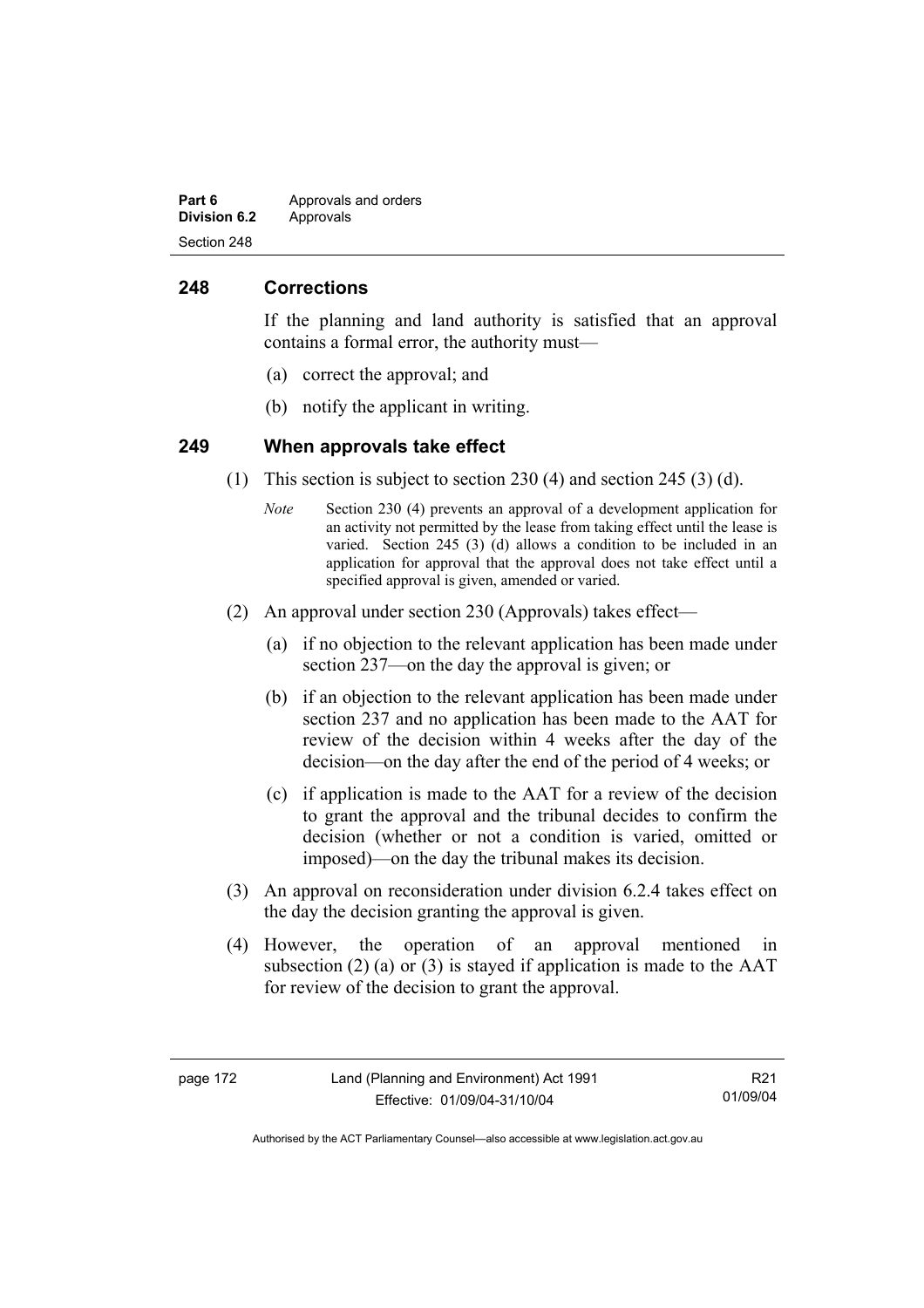(5) The stay of the operation of the approval remains in force until the application for review is decided by the tribunal.

# **250 Execution of approvals for variations of leases**

Subject to division 5.3, if an approval to undertake a development takes effect under section 249, being a development that consists of or includes a variation of a lease, the planning and land authority shall vary the lease in accordance with the terms of the approval.

# **251 End of approvals**

- (1) An approval to undertake a development (other than a development that consists wholly of a variation of a lease) ends if—
	- (a) the development or any stage of the development is not begun within the period specified in the approval; or
	- (b) the development or any stage of the development is not completed within the period specified in the approval; or
	- (c) if no period is specified in an approval for the beginning of the development or any stage of the development—the development or stage of development is not begun within 2 years after the day the approval takes effect.

*Note* For when an approval takes effect, see s 249.

 (2) The end of an approval does not affect anything done under the approval before its end.

## **252 Extension of time**

 (1) The lessee or occupier of a place in relation to which an approval to undertake a development (other than a development that consists wholly of a variation of a lease) applies (being an approval that specifies the date for the completion of the development or any stage of the development) may, before the end of the approval, apply to the planning and land authority for an extension of the period within which to complete the development or any stage of it.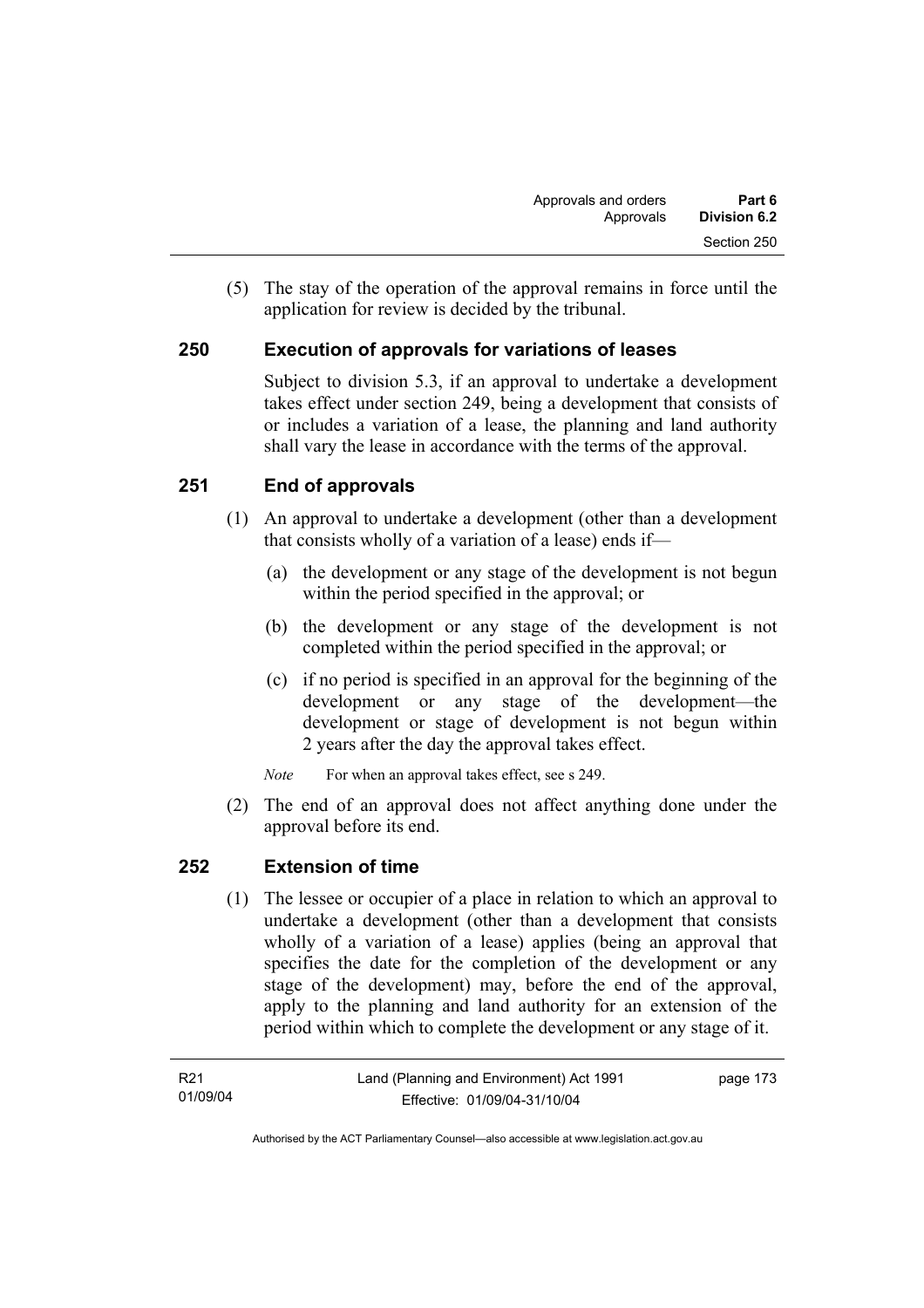| Part 6       | Approvals and orders |
|--------------|----------------------|
| Division 6.2 | Approvals            |
| Section 253  |                      |

 (2) On receipt of an application under subsection (1), the planning and land authority may extend the period within which the development, or the stage of the development, is to be completed.

#### **253 Revocation of approval**

A relevant authority may revoke an approval given by the authority—

- (a) if satisfied that the approval was obtained by fraud or misrepresentation; or
- (b) if the approval is in relation to a place that is specified in the heritage places register or interim heritage places register—if the applicant is convicted of an offence under this part.

# **Subdivision 6.2.6 Powers of Supreme Court**

#### **253A Injunctions to require compliance with approvals**

- (1) This section applies if a person (the *relevant person*) has failed, is failing, or proposes to fail, to do something in accordance with the terms of an approval.
- (2) The planning and land authority or anyone else may apply to the Supreme Court for an injunction requiring the relevant person to do the thing.
- (3) On application under subsection (2), the Supreme Court may grant an injunction requiring the relevant person to do the thing.
- (4) The Supreme Court may grant an injunction requiring the relevant person to do a thing—
	- (a) if satisfied that the person has failed to do the thing, whether or not it appears to the court that the person intends to fail again, or to continue to fail, to do the thing; or
	- (b) if it appears to the court that, if an injunction is not granted, it is likely the person will fail to do the thing, whether or not the

| page 174 | Land (Planning and Environment) Act 1991 | R21      |
|----------|------------------------------------------|----------|
|          | Effective: 01/09/04-31/10/04             | 01/09/04 |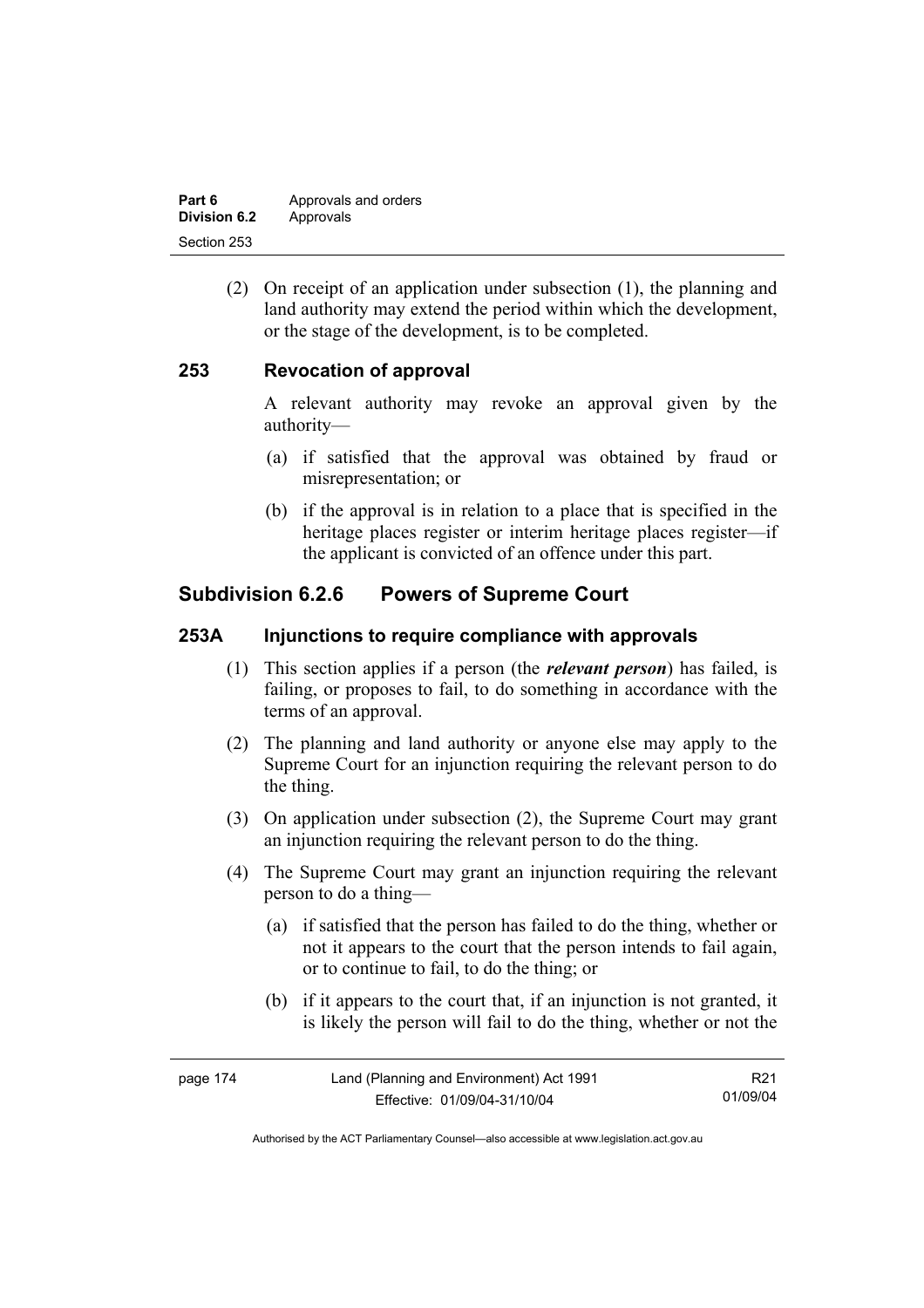person has previously failed to do the thing and whether or not there is an imminent danger of substantial damage to someone else if the person fails to do the thing.

 (5) This section applies whether or not a proceeding for an offence against this part has begun or is about to begin.

# **Division 6.3 Orders**

## **Subdivision 6.3.1 Making of orders**

#### **254 Applications to planning and land authority for orders**

- (1) A person may apply to the planning and land authority for an order directed to 1 or more of the following:
	- (a) the lessee or occupier of a place where a controlled activity was, is being, or is to be, conducted;
	- (b) anyone by whom or on whose behalf a controlled activity was, is being, or is to be, conducted.
- (2) The application must state—
	- (a) the matter about which the order is sought; and
	- (b) the kind of order sought by the person; and
	- (c) each person to whom the order sought is to be directed; and
	- (d) the place in relation to which the order is sought; and
	- (e) the grounds on which the order is sought.
	- *Note* If a form is approved under s 287A for an application, the form must be used.
- (3) The planning and land authority must give written notice of the application to—
	- (a) each person to whom the order sought is to be directed; and

page 175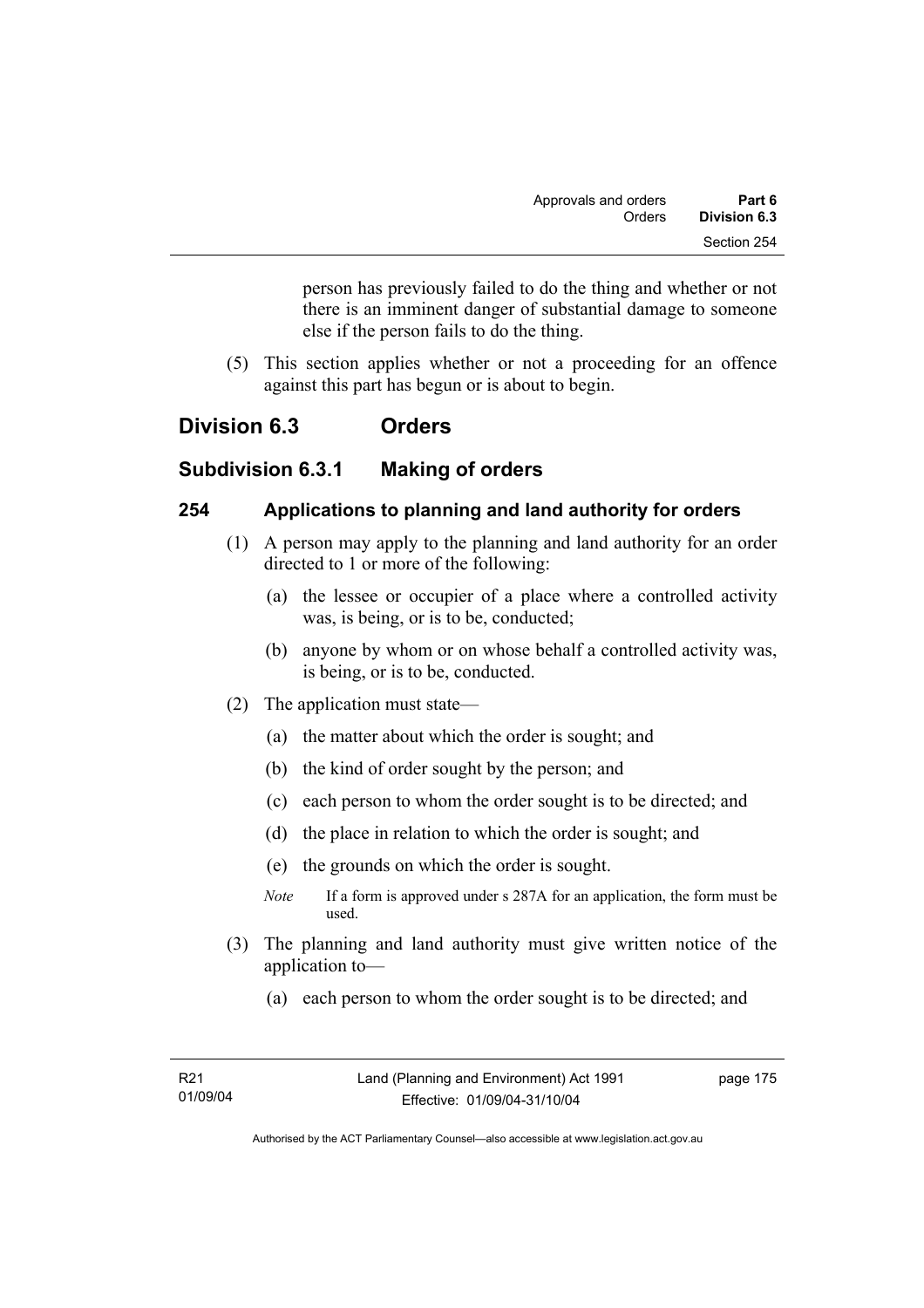| Part 6       | Approvals and orders |  |
|--------------|----------------------|--|
| Division 6.3 | Orders               |  |
| Section 254A |                      |  |

- (b) if different from the person or people mentioned in paragraph (a)—the lessee or occupier of the place in relation to which the order is sought; and
- (c) if the order sought relates to the control of a pest animal or plant—the conservator; and
- (d) if the order sought relates to the pruning of a significant tree under the *Tree Protection (Interim Scheme) Act 2001*—the conservator; and
	- *Note* For restrictions on pruning etc a significant tree, see *Tree Protection (Interim Scheme) Act 2001*, s 10.
- (e) if the order sought relates to the parking of a heavy vehicle on residential land under the *Road Transport (Safety and Traffic Management) Regulations 2000*, division 3.1.3—the road transport authority.

*Note* For how documents may be given, see Legislation Act, pt 19.5.

- (4) The notice must—
	- (a) be accompanied by a copy of the application; and
	- (b) contain a statement to the effect that the person to whom it is given may, within 7 days after the day the person is given the notice, make a submission to the planning and land authority about the making of the order.
- (5) The notice may also include any other information that the planning and land authority considers appropriate.

#### **254A Decision on application to planning and land authority for order**

 (1) Before deciding whether to make an order on an application under section 254, the planning and land authority must consider any submission made by a person within 7 days after the day the person was given notice of the application under that section.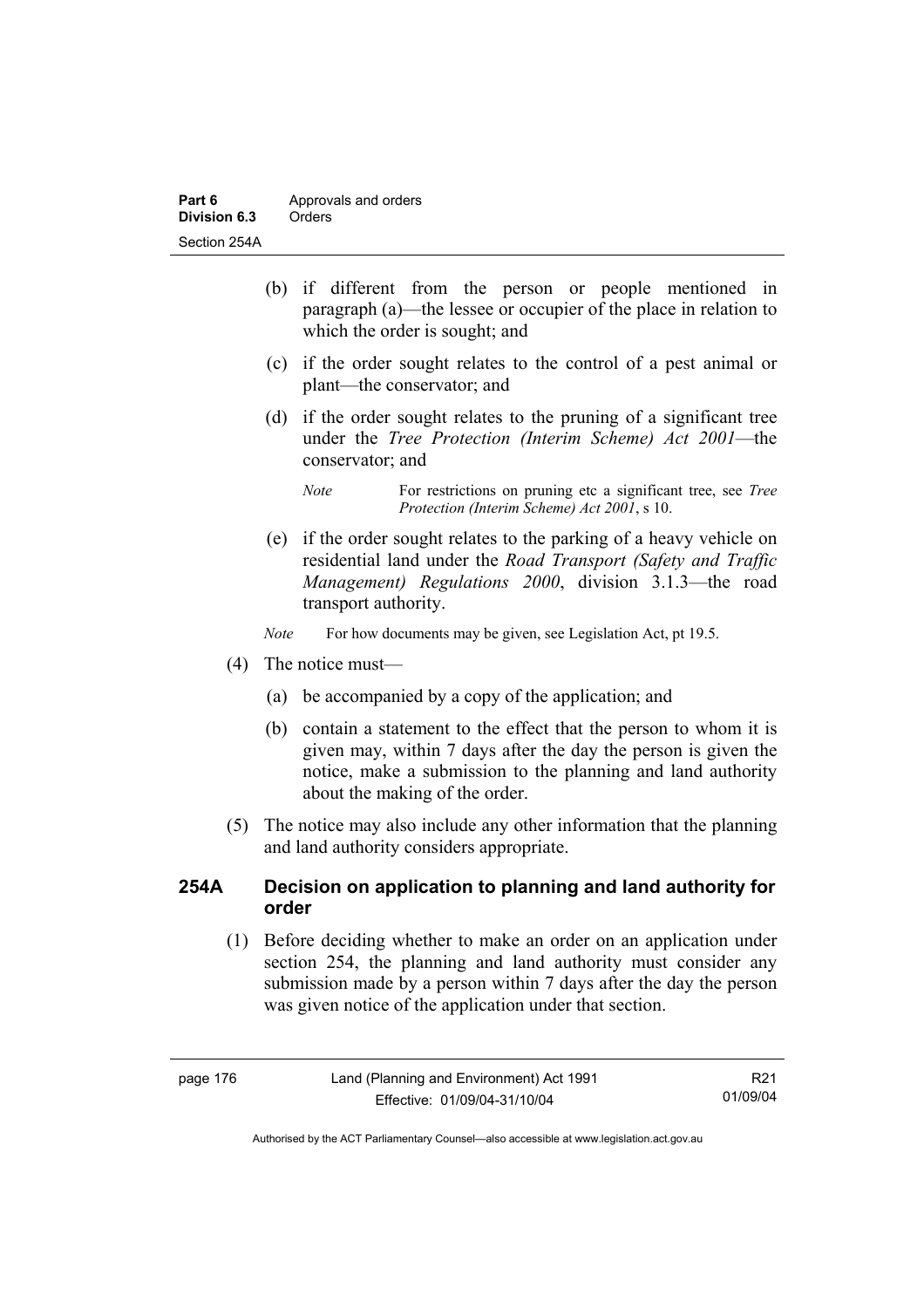- (2) The planning and land authority may decide—
	- (a) to make an order of the kind sought; or
	- (b) to make an order (including a different kind of order) that is not more onerous than the order sought; or
	- (c) not to make an order.

#### **Example of less onerous order—par (b)**

A person applies for an order for the demolition of an unapproved structure but the planning and land authority makes an order that a development application be lodged for the structure within a stated period and, if the application is not lodged within that period or is not approved, the structure is to be demolished.

- *Note* An example is part of the Act, is not exhaustive and may extend, but does not limit, the meaning of the provision in which it appears (see Legislation Act, s 126 and s 132).
- (3) An order may be directed to 1 or more of the following:
	- (a) the person against whom the order is sought to be directed;
	- (b) if the planning and land authority considers that the order would be more appropriately directed to someone else mentioned in section 254 (3) (a) or (b)—that person.
- (4) The planning and land authority is to be taken to have refused to make the order applied for under section 254 if the authority fails to decide the application before the end of the period prescribed under the regulations.
- (5) The planning and land authority must refuse to make an order about the use or management of land in a way that fails to control a pest animal or plant if—
	- (a) there is a written agreement between the lessee or occupier of the land and the Environment Minister about control of the propagation of the pest animal or plant; and
	- (b) the authority is satisfied that the lessee or occupier is giving effect to the agreement.

page 177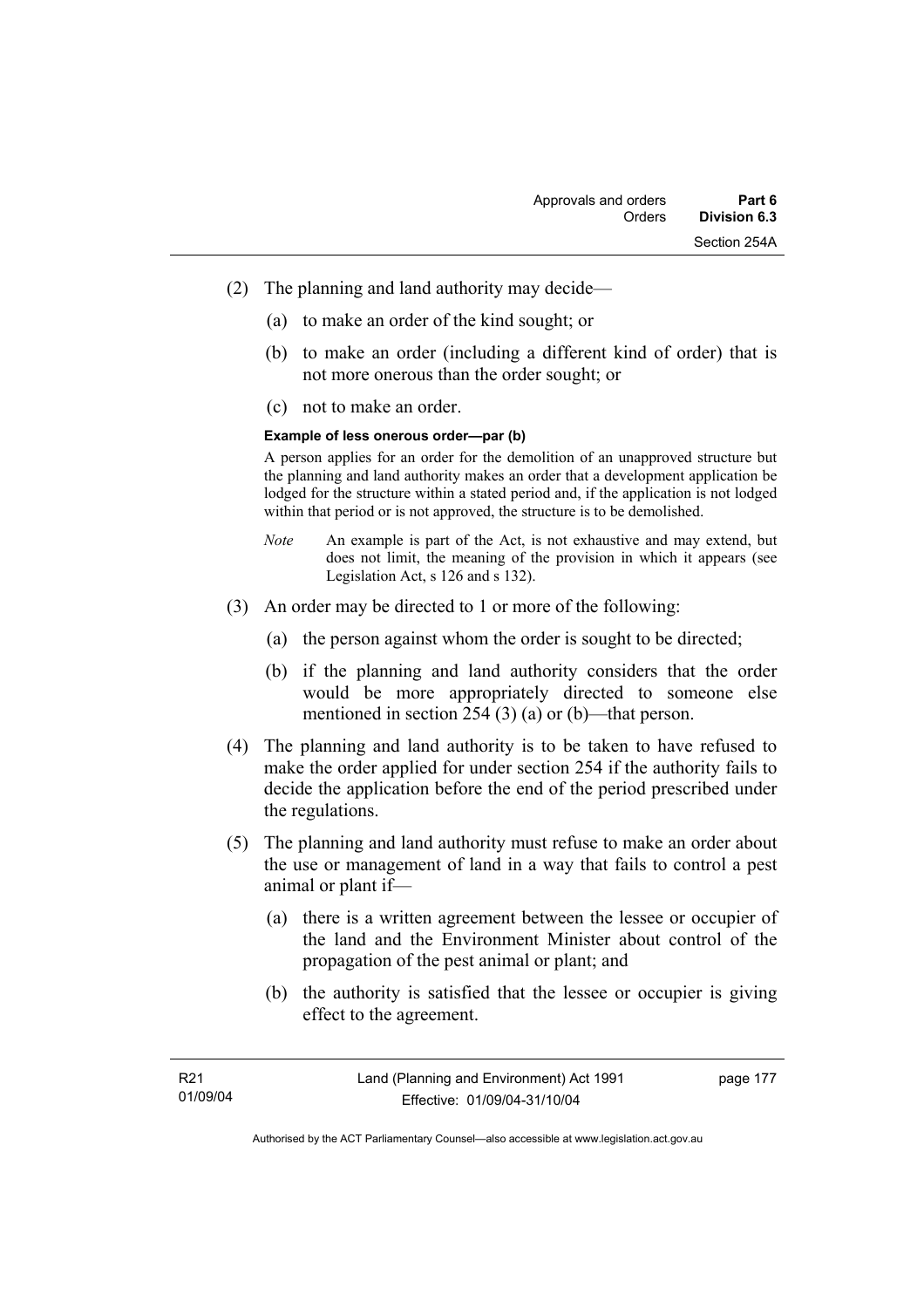| Part 6       | Approvals and orders |
|--------------|----------------------|
| Division 6.3 | Orders               |
| Section 255  |                      |

### **255 Proposed orders on planning and land authority's own initiative**

- (1) This section applies if the planning and land authority proposes, on the authority's own initiative, to make an order (the *proposed order*) directed to 1 or more of the following:
	- (a) the lessee or occupier of a place where a controlled activity was, is being, or is to be, conducted;
	- (b) anyone by whom or on whose behalf a controlled activity was, is being, or is to be, conducted.
- (2) The planning and land authority must give written notice of the proposed order to—
	- (a) each person to whom the proposed order is directed; and
	- (b) if different from the person or people mentioned in paragraph (a)—the lessee or occupier of the place in relation to which the proposed order is to apply; and
	- (c) if the proposed order relates to the control of a pest animal or plant—the conservator; and
	- (d) if the proposed order relates to the pruning of a significant tree under the *Tree Protection (Interim Scheme) Act 2001*—the conservator; and
		- *Note* For restrictions on pruning etc a significant tree, see *Tree Protection (Interim Scheme) Act 2001*, s 10.
	- (e) if the proposed order relates to the parking of a heavy vehicle on residential land under the *Road Transport (Safety and Traffic Management) Regulations 2000*, division 3.1.3—the road transport authority.
	- *Note* For how documents may be given, see Legislation Act, pt 19.5.
- (3) The notice must state—
	- (a) each person to whom the proposed order is directed; and

| page 178 | Land (Planning and Environment) Act 1991 | R21      |
|----------|------------------------------------------|----------|
|          | Effective: 01/09/04-31/10/04             | 01/09/04 |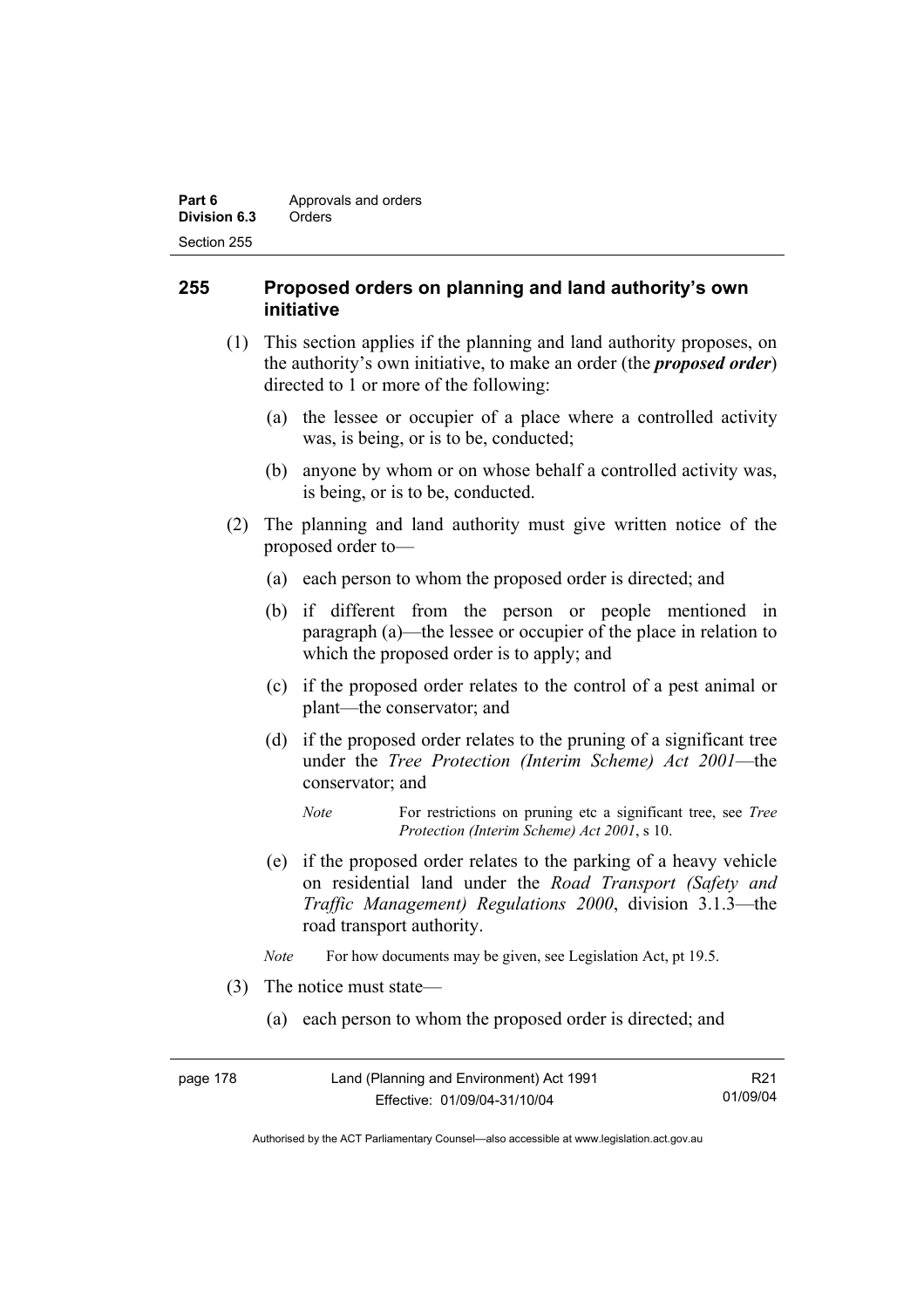- (b) the terms of the proposed order and the place in relation to which it is to apply; and
- (c) the grounds for making the proposed order; and
- (d) when the proposed order will take effect; and
- (e) if appropriate—
	- (i) the period for compliance with the proposed order; and
	- (ii) when the proposed order will end (including, for example, on the happening of an event stated in the order).
- *Note* An example is part of the Act, is not exhaustive and may extend, but does not limit, the meaning of the provision in which it appears (see Legislation Act, s 126 and s 132).
- (4) Also, the notice must contain a statement to the effect that the person to whom it is given may, within 7 days after the day the person receives the notice, make a submission to the planning and land authority about the making of the proposed order.
- (5) Further, the notice may include any other information that the planning and land authority considers appropriate

## **256 Decision on proposed order on planning and land authority's own initiative**

- (1) Before deciding whether to make the proposed order mentioned in section 255, the planning and land authority must consider any submission made by a person within 7 days after the day the person was given notice of the proposed order under section 255 (2).
- (2) The planning and land authority may decide—
	- (a) to make the proposed order; or
	- (b) to make an order (including a different kind of order) that is not more onerous than the proposed order; or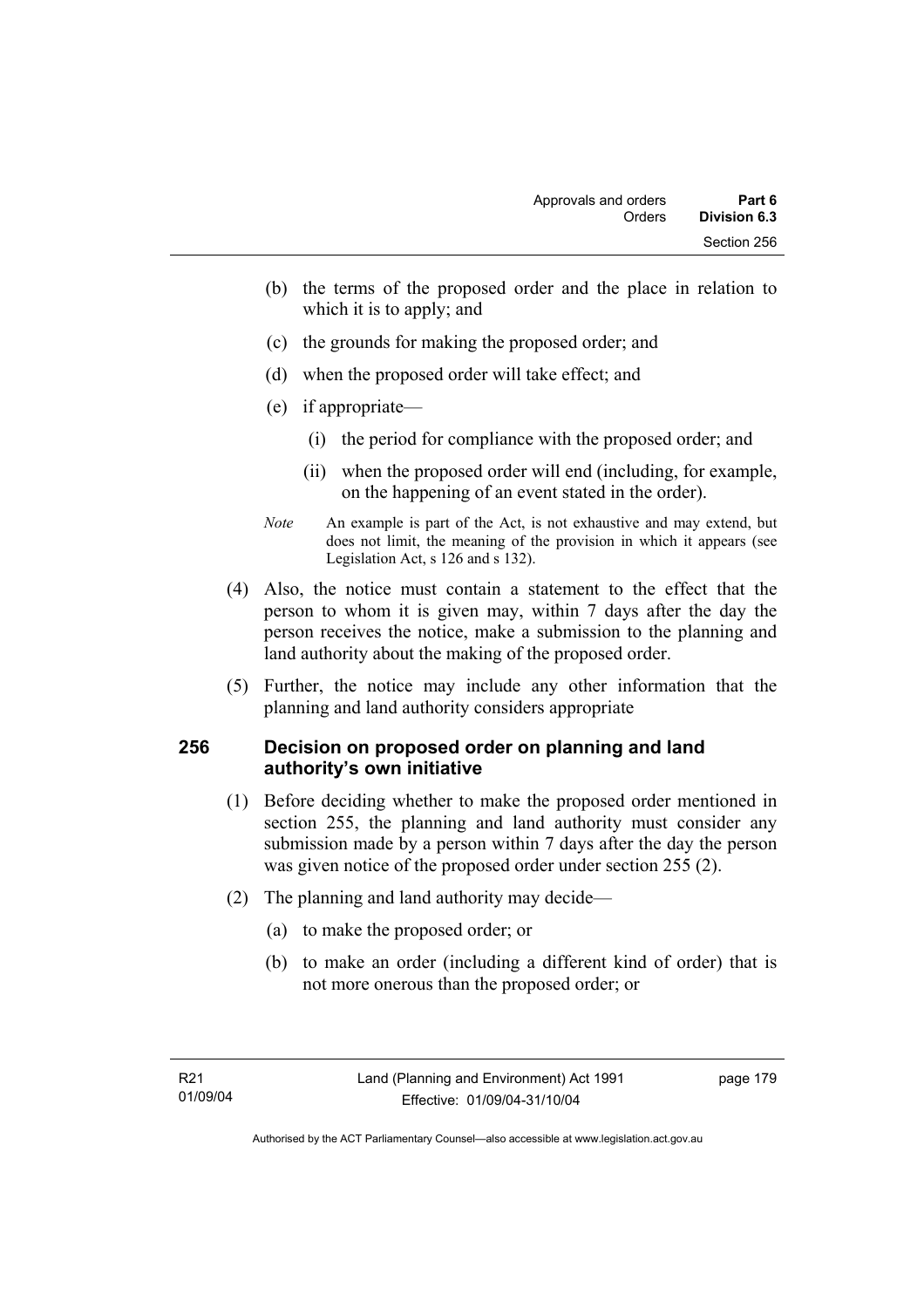| Part 6       | Approvals and orders |
|--------------|----------------------|
| Division 6.3 | Orders               |
| Section 257  |                      |

(c) not to make the proposed order.

#### **Example of less onerous order—par (b)**

an order that requires the doing of an act within a period longer than that stated in the proposed order

- *Note* An example is part of the Act, is not exhaustive and may extend, but does not limit, the meaning of the provision in which it appears (see Legislation Act, s 126 and s 132).
- (3) An order may be directed to 1 or more of the following:
	- (a) the person against whom the proposed order is directed; or
	- (b) if the planning and land authority considers that the order would be more appropriately directed to someone else mentioned in section 255 (2) (a) or (b)—that person.

#### **257 Content of orders**

- (1) An order must state—
	- (a) that it is an order under this Act made by the planning and land authority; and
	- (b) each person to whom the order is directed; and
	- (c) anyone else who is bound by the order (see section 257B); and
	- (d) the terms of the order and the place in relation to which the order applies; and
	- (e) the grounds on which the order is made; and
	- (f) when the order takes effect; and
	- (g) if appropriate—
		- (i) the period for compliance with the order; and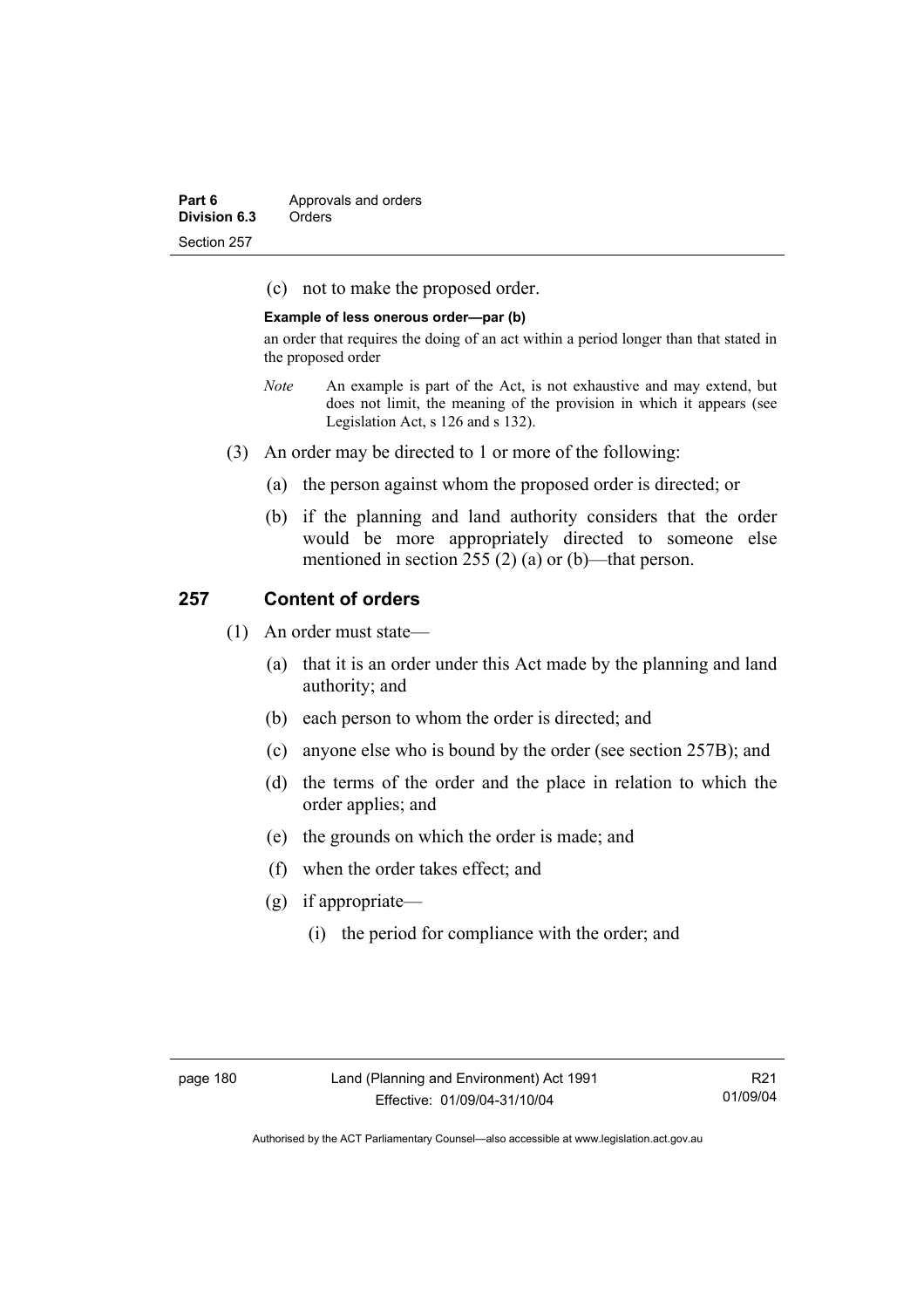- (ii) when the order ends (including, for example, on the happening of an event stated in the order).
- *Note* An example is part of the Act, is not exhaustive and may extend, but does not limit, the meaning of the provision in which it appears (see Legislation Act, s 126 and s 132).
- (2) An order must also contain a statement to the effect that the order operates until it is revoked or ends in accordance with the order.
- (3) An order may direct anyone to whom it is directed—
	- (a) not to begin a development without approval; or
	- (b) to stop carrying out a development without approval; or
	- (c) to stop, or not begin, a controlled activity other than a development; or
	- (d) to comply with the terms of an approval to undertake a development; or
	- (e) to stop carrying out a development other than in accordance with the conditions under which an approval to carry out the development was given; or
	- (f) to demolish a building or structure, or a part of a building or structure, that has been constructed or erected without approval or permission required under a Territory law; or
	- (g) to demolish a building or structure, or a part of a building or structure, that encroaches onto, over or under unleased Territory land without approval granted under a Territory law; or
	- (h) to restore any land, building or structure that has been altered without approval or permission required under a Territory law; or
	- (i) to replace with an identical building or structure any building or structure that has been demolished without approval or permission required under a Territory law; or

| R21      | Land (Planning and Environment) Act 1991 | page 181 |
|----------|------------------------------------------|----------|
| 01/09/04 | Effective: 01/09/04-31/10/04             |          |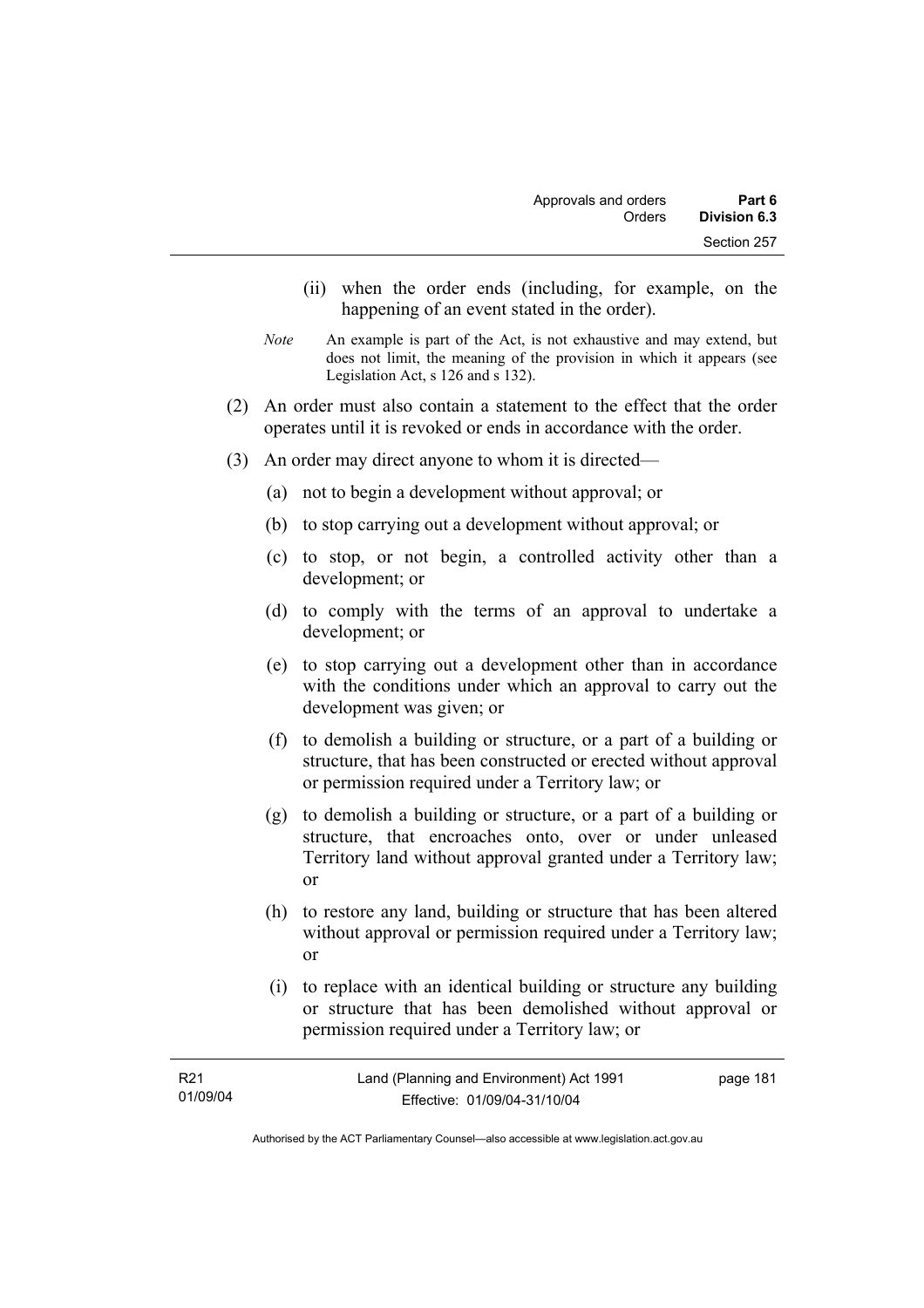- (j) to clean up a leasehold; or
- (k) to prune, in a way stated in the order, a tree, sapling, plant or shrub that overhangs a public place; or
	- *Note* For restrictions on pruning etc a significant tree, see *Tree Protection (Interim Scheme) Act 2001*, s 10.
- (l) to stop carrying out an activity that is likely to cause soil erosion; or
- (m) to stop carrying out an activity that involves destroying, damaging, removing or otherwise interfering with vegetation (living or dead) or removing or otherwise interfering with soil that is—
	- (i) between the banks of a watercourse; or
	- (ii) within 20m of a bank of a watercourse; or
	- (iii) on land having a slope of more than 18° from the horizontal; or
- (n) to manage land held under a rural lease in accordance with the land management agreement applying to it; or
- (o) if the person to whom the order is directed is bound by a land management agreement—to comply with the land management agreement.

### **257A Notice of making of orders**

If the planning and land authority makes an order, the authority must give notice of the making of the order to the following:

- (a) each person to whom the order is directed;
- (b) the applicant (if any) for the order;
- (c) the lessee or occupier of the place in relation to which the order applies;
- (d) the registrar-general;

| page 182 | Land (Planning and Environment) Act 1991 | R <sub>21</sub> |
|----------|------------------------------------------|-----------------|
|          | Effective: 01/09/04-31/10/04             | 01/09/04        |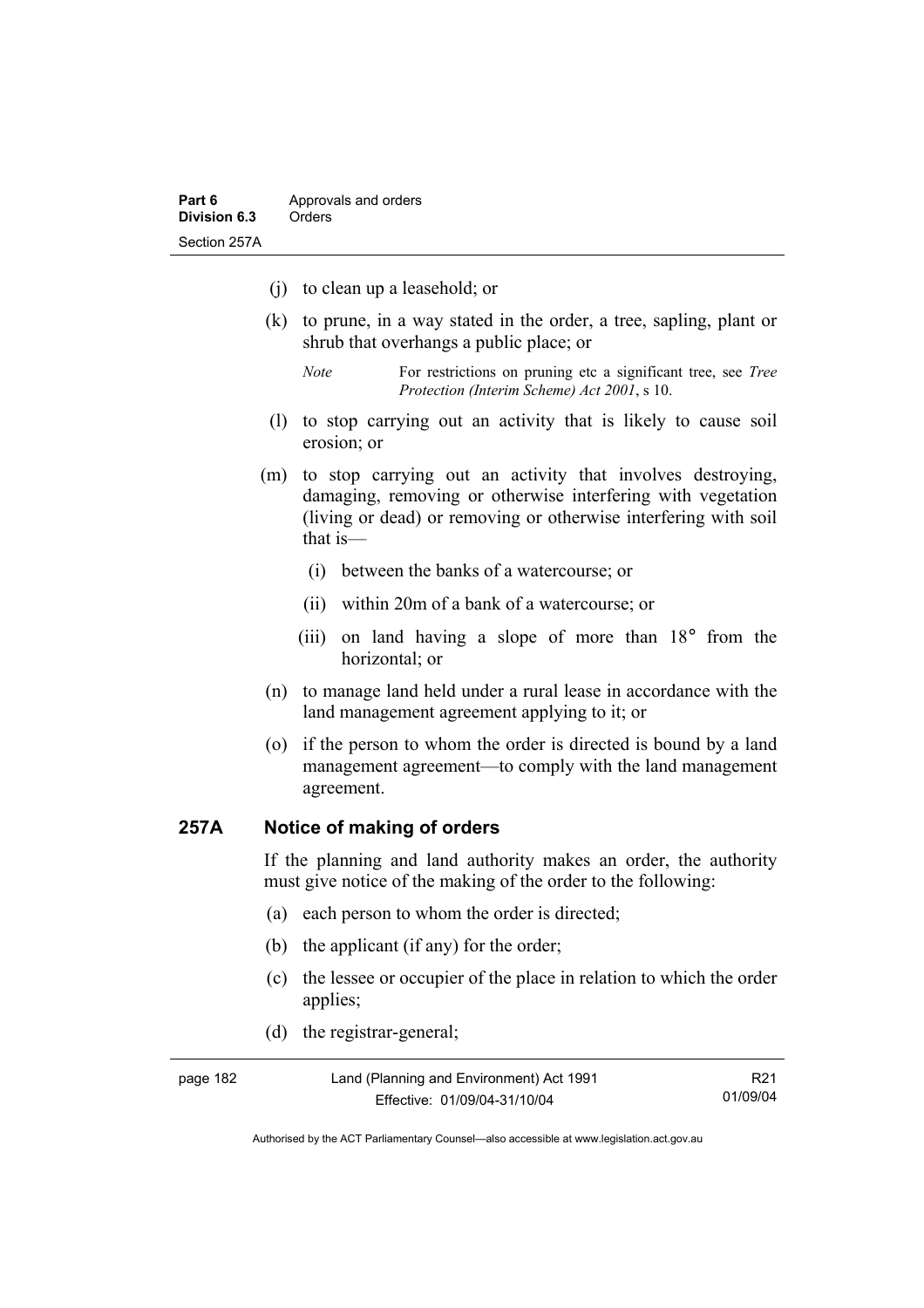- (e) if the order relates to the control of a pest animal or plant—the conservator;
- (f) if the order relates to the pruning of a significant tree under the *Tree Protection (Interim Scheme) Act 2001*—the conservator; and
- (g) if the order relates to the parking of a heavy vehicle on residential land under the *Road Transport (Safety and Traffic Management) Regulations 2000*, division 3.1.3—the road transport authority;
- (h) anyone else whose interests the authority believes are adversely affected by the order.
- *Note* For how documents may be given, see Legislation Act, pt 19.5.

## **257B Who is bound by an order?**

- (1) An order binds each person to whom it is directed.
- (2) If an order binds the lessee of the place to which the order applies, the order also binds anyone who becomes the lessee of the place after the order is made (a *future lessee*) to the same extent as if the order had been directed to that person.
- (3) If an order binds the occupier of the place to which the order applies, the order also binds anyone who becomes an occupier of the place after the order is made (a *future occupier*) to the same extent as if the order had been directed to that person.
- (4) However, subsection (2) or (3) does not apply to an order if the order states that it does not bind a future lessee or a future occupier (as appropriate) of the lease.

## **258 Contravening orders**

- (1) A person commits an offence if—
	- (a) the planning and land authority makes an order directed to the person; and

| R21      | Land (Planning and Environment) Act 1991 | page 183 |
|----------|------------------------------------------|----------|
| 01/09/04 | Effective: 01/09/04-31/10/04             |          |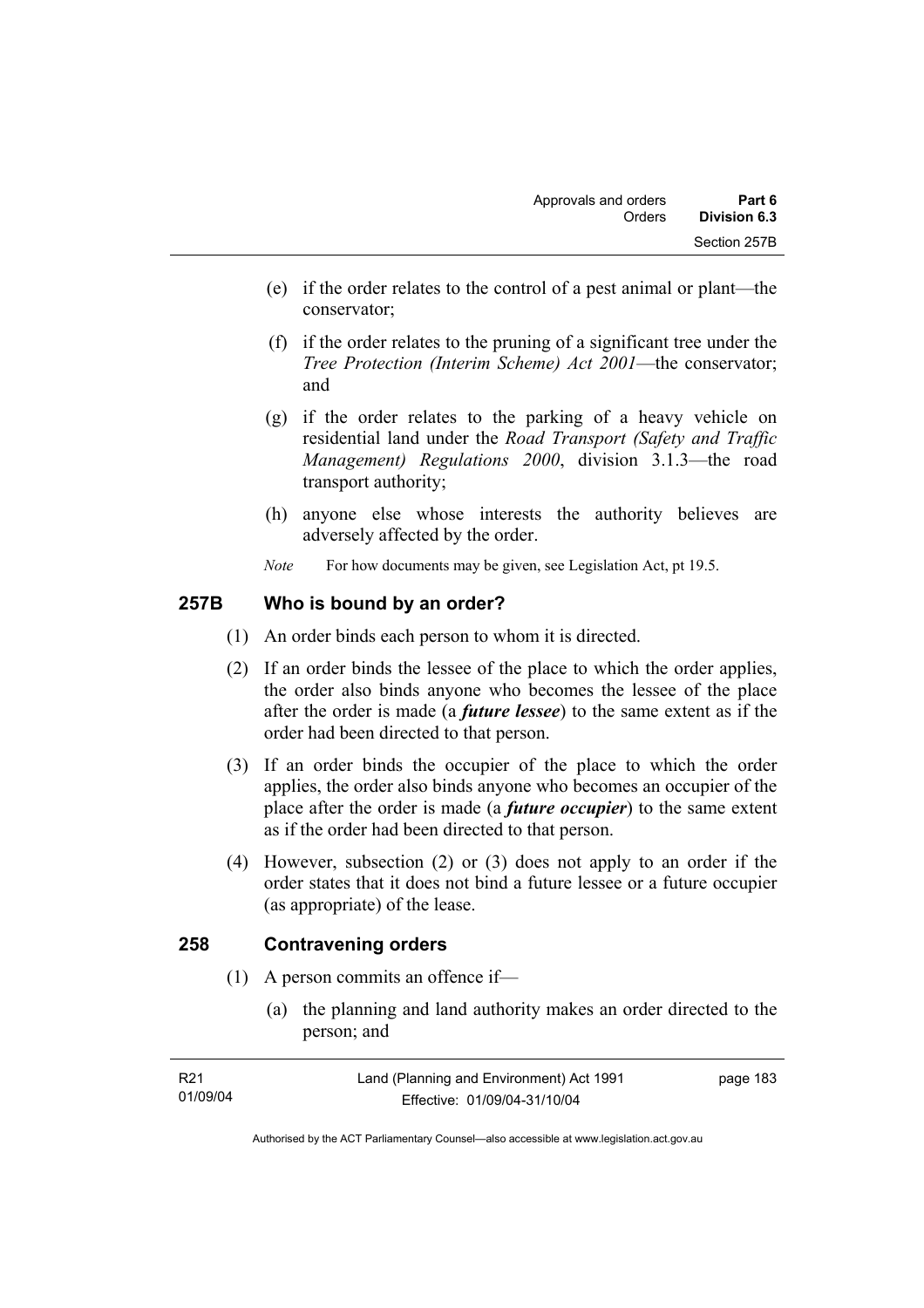- (b) the order requires the person to do, or not do, something stated in the order; and
- (c) the person is given notice of the making of the order (whether by being given a copy of the order or otherwise); and
- (d) the person contravenes the order.

Maximum penalty: the amount stated in schedule 5, column 3 in relation to the activity for which the order was made.

- *Note* A Territory authority is not liable to be prosecuted for an offence against this section (see Legislation Act, s 121).
- (2) An offence against this section is a strict liability offence.

## **258A Ending of orders**

- (1) An order operates until it is revoked or ends in accordance with the order.
- (2) A person who is bound by an order may, in writing, apply to the planning and land authority for the revocation of the order.
- (3) The application must state the grounds on which the revocation of the order is sought.
- (4) The planning and land authority may revoke the order if satisfied, on reasonable grounds, that the order is no longer necessary or appropriate.

#### **258B Notice ending orders**

- (1) If an order ends otherwise than by being revoked, the planning and land authority must give written notice of the ending of the order to the registrar-general.
- (2) If the planning and land authority revokes an order, the authority must give written notice of the revocation to—
	- (a) each person to whom the order was directed; and

R21 01/09/04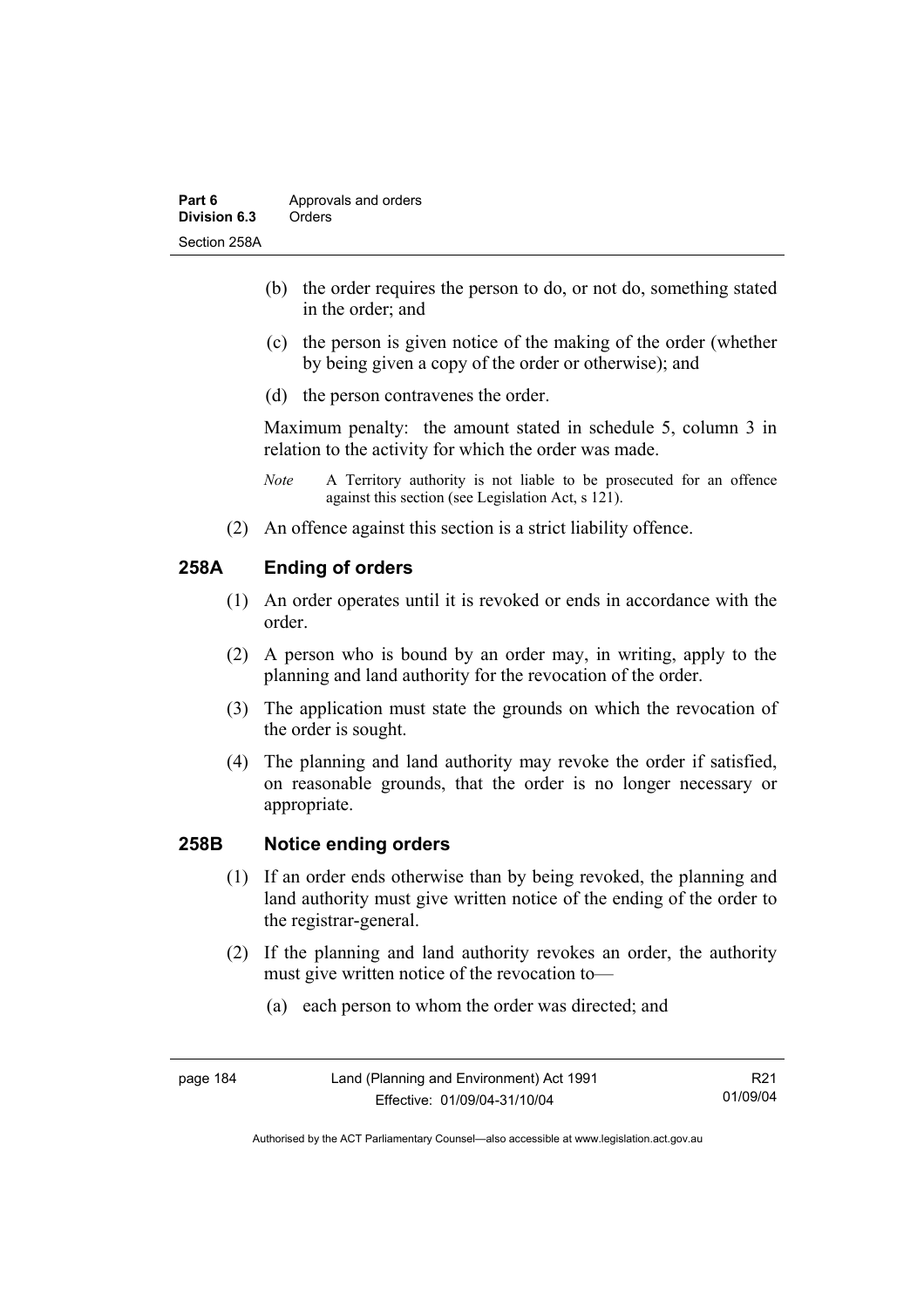- (b) if different from the person or people mentioned in paragraph (a)—the lessee or occupier of the place in relation to which the order applied; and
- (c) the registrar-general.

## **258C Effect of orders about pest animals or plants**

- (1) This section applies if an order relates to the control of a pest animal or plant.
- (2) A person to whom the order is directed is not required to hold a licence under the *Nature Conservation Act 1980* for any action required to comply with the order in relation to the pest animal or plant.

# **Subdivision 6.3.2 Rectification work**

#### **259 Definitions for sdiv 6.3.2**

In this subdivision:

*authorised person*—see section 259C (1).

#### *rectification work* means—

- (a) work in relation to a place where a controlled activity is being conducted to ensure compliance with the approval for the activity; or
- (b) the conduct of an activity required under an order that was not carried out within the period stated in the order.

## **259A Direction to carry out rectification work**

- (1) The planning and land authority may direct 1 or more of the following to carry out rectification work in relation to a controlled activity:
	- (a) the lessee or occupier of a place where the activity was or is being conducted;

| R21      | Land (Planning and Environment) Act 1991 | page 185 |
|----------|------------------------------------------|----------|
| 01/09/04 | Effective: 01/09/04-31/10/04             |          |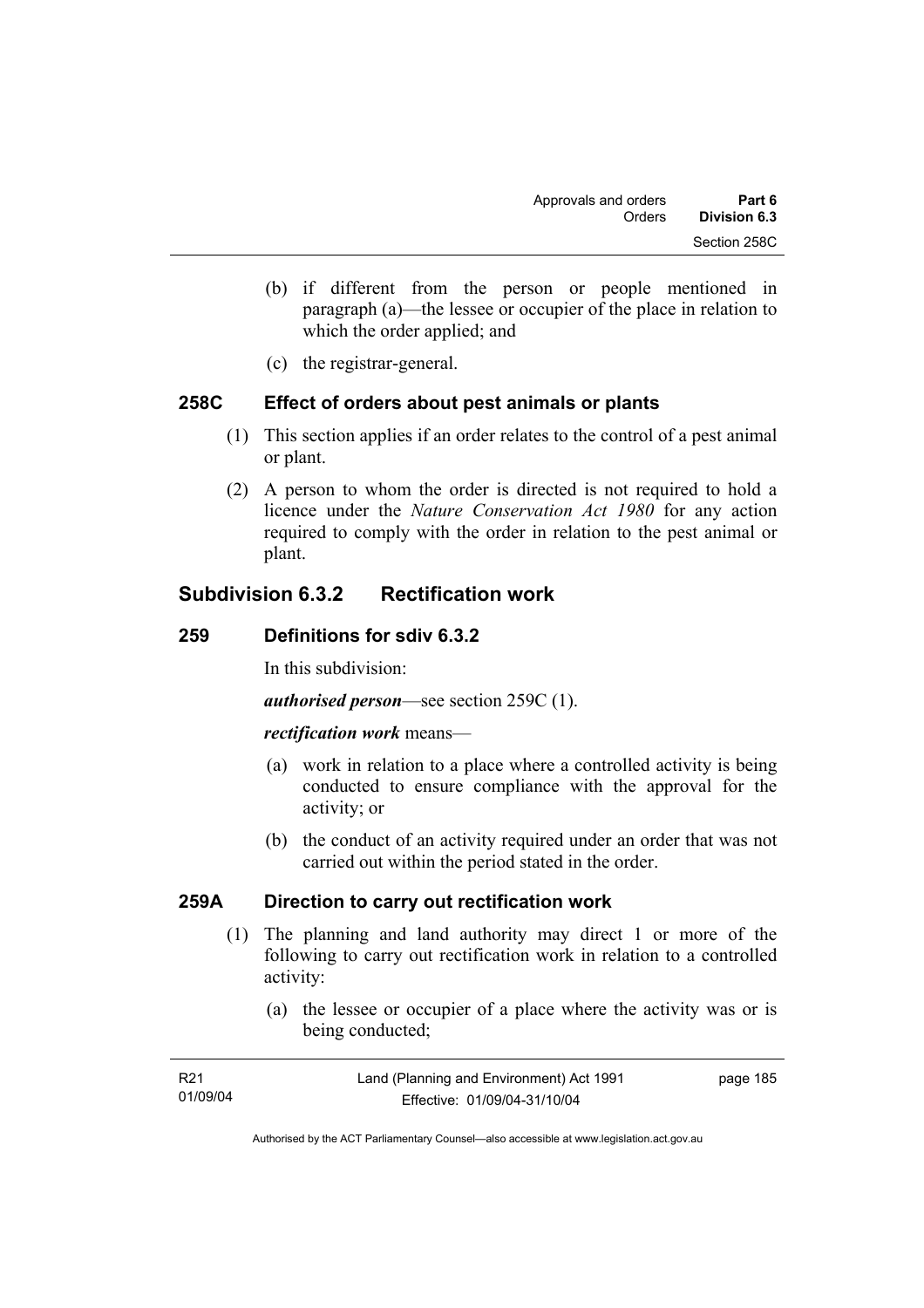- (b) anyone by whom or on whose behalf the activity was or is being conducted.
- (2) The planning and land authority must give notice of the direction to—
	- (a) the person who is required to comply with the direction; and
	- (b) if different from the person mentioned in paragraph (a)—the lessee or occupier of the place to which the direction applies.
	- *Note* For how documents may be given, see Legislation Act, pt 19.5.
- (3) The notice must state—
	- (a) that it is a direction under this Act made by the planning and land authority; and
	- (b) the person who is required to comply with the direction; and
	- (c) the place in relation to which the direction applies; and
	- (d) the rectification work required; and
	- (e) the grounds on which the direction is made; and
	- (f) that the rectification work must be completed within 7 days after the day the notice is given to the person or any longer period stated in the notice.
- (4) The notice must also contain a statement to the effect that, if the rectification work is not completed within the period required by the notice—
	- (a) the planning and land authority may authorise someone else to carry out the work; and
	- (b) the reasonable cost of carrying out the work is a debt to the Territory by the person who is required to comply with the direction.
- (5) This section applies whether or not a proceeding for an offence against this part has been begun or is about to begin.

| page 186 | Land (Planning and Environment) Act 1991 | R <sub>21</sub> |
|----------|------------------------------------------|-----------------|
|          | Effective: 01/09/04-31/10/04             | 01/09/04        |

Authorised by the ACT Parliamentary Counsel—also accessible at www.legislation.act.gov.au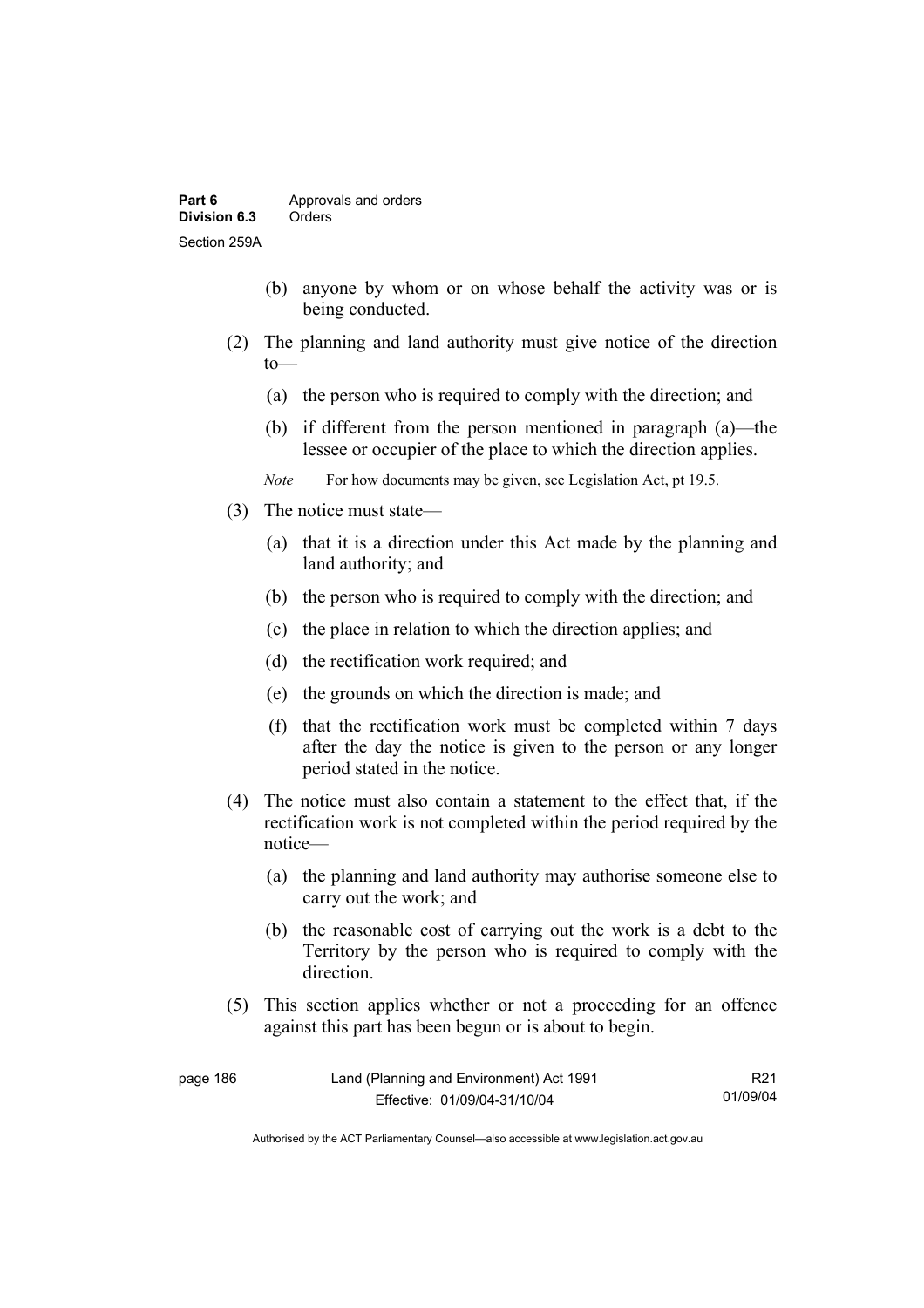### **259B Contravening direction to carry out rectification work**

- (1) A person commits an offence if—
	- (a) the planning and land authority makes a direction to carry out rectification work in relation to a controlled activity; and
	- (b) the person is required to comply with the direction; and
	- (c) the person is given notice of the making of the direction; and
	- (d) the person contravenes the direction.

Maximum penalty: 50 penalty units.

- *Note* A Territory authority is not liable to be prosecuted for an offence against this section (see Legislation Act, s 121).
- (2) An offence against this section is a strict liability offence.

### **259C Authorisation to carry out rectification work**

- (1) The planning and land authority may authorise a person (an *authorised person*) to enter the place to which a direction under section 259A applies to carry out the rectification work required by the notice under that section if the work is not completed within the period required by the notice.
- (2) However, the planning and land authority must not give the authorisation—
	- (a) until the end of the period within which an application may be made to the administrative appeals tribunal for the review of the decision to make the order to which the rectification work relates; or
	- (b) if an application is made to the administrative appeals tribunal for a review of the decision—unless the decision is upheld or the application is withdrawn.
- (3) The authorised person must carry out the rectification work in accordance with the directions of an inspector.

| R21      | Land (Planning and Environment) Act 1991 | page 187 |
|----------|------------------------------------------|----------|
| 01/09/04 | Effective: 01/09/04-31/10/04             |          |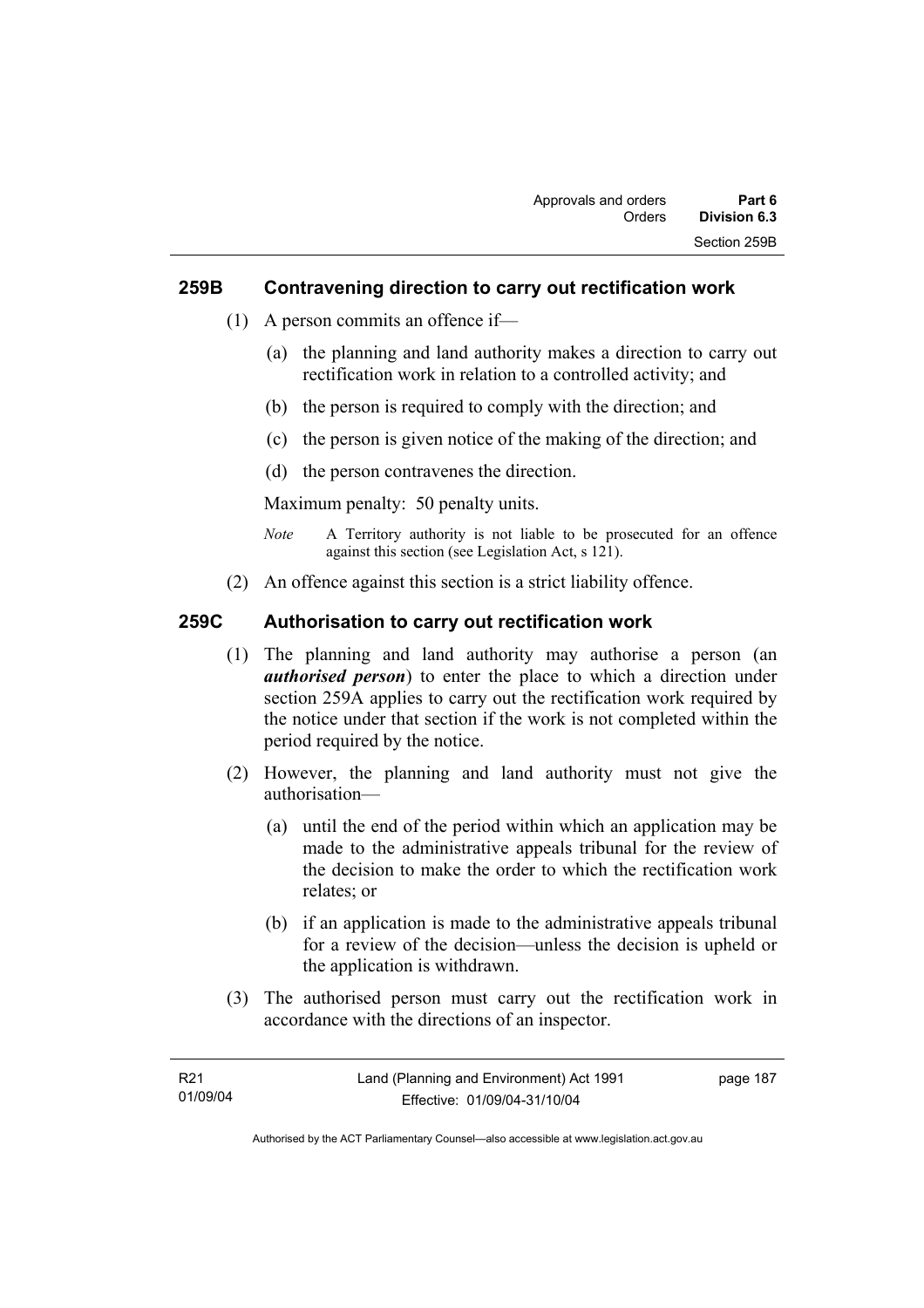### **259D Obstructing etc authorised people**

- (1) A person commits an offence if—
	- (a) the person knows that, or is reckless about the fact that, a person is an authorised person; and
	- (b) the person obstructs, hinders, intimidates or resists the authorised person in the exercise of the person's functions.

Maximum penalty: 50 penalty units, imprisonment for 6 months or both.

(2) Strict liability applies to subsection (1) (b).

#### **259E Liability for cost of rectification work**

The person who is required to comply with a direction under section 259A (Direction to carry out rectification work) must pay to the Territory the reasonable cost of any rectification work carried out by an authorised person to which the direction related.

*Note* An amount owing under a law may be recovered as a debt in a court of competent jurisdiction (see Legislation Act, s 177).

## **259F Determination of criteria for deferral of rectification work cost**

- (1) The planning and land authority may, in writing, determine circumstances when the payment of all or part of the cost of rectification work carried out by an authorised person on a lessee's leasehold may be deferred by the lessee.
- (2) A determination under subsection (1) is a notifiable instrument.

*Note* A notifiable instrument must be notified under the Legislation Act.

#### **259G Application for deferral of rectification work cost**

 (1) A lessee who is required to pay the cost of rectification work carried out on the lessee's leasehold may, in writing, apply to the planning

page 188 Land (Planning and Environment) Act 1991 Effective: 01/09/04-31/10/04 R21 01/09/04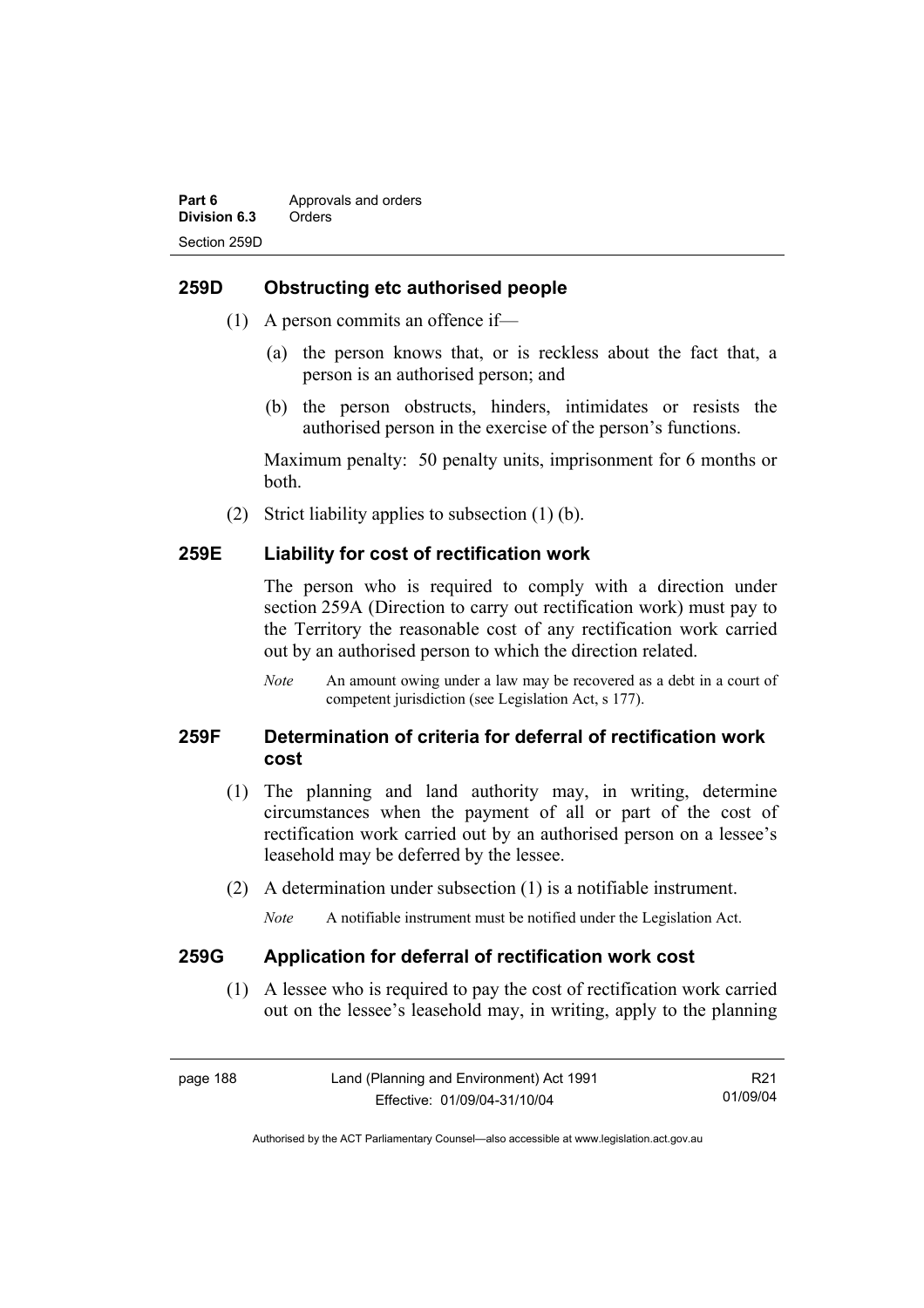and land authority for the deferment of payment of all or part of the cost of the rectification work.

- (2) The application must state the grounds for the application.
	- *Note* If a form is approved under s 287A for an application, the form must be used.

## **259H Deferral of rectification work cost**

 (1) The planning and land authority may, in writing, declare that all or part of the cost of rectification work payable by a lessee is deferred if satisfied that a circumstance determined under section 259F (1) applies to the lessee.

*Note* Interest is payable on the deferred amount, see s 259I.

- (2) The declaration must state—
	- (a) the leasehold to which the declaration relates; and
	- (b) the amount of the cost of the rectification work deferred.

## **259I Security for deferred rectification work cost**

- (1) The planning and land authority must—
	- (a) lodge a copy of a declaration under section 259H with the registrar-general for registration under the *Land Titles Act 1925*; and
	- (b) give a copy of the declaration to the lessee of the leasehold to which the declaration relates and anyone else who has an interest in the leasehold.
- (2) For the *Land Titles Act 1925*, section 104 (1) (Lodging of caveat), the Territory is taken to be a person claiming an interest in the leasehold to which the declaration relates.
- (3) The registration under the *Land Titles Act 1925* of the copy of a declaration under section 259H creates a charge over the leasehold to which the declaration relates for—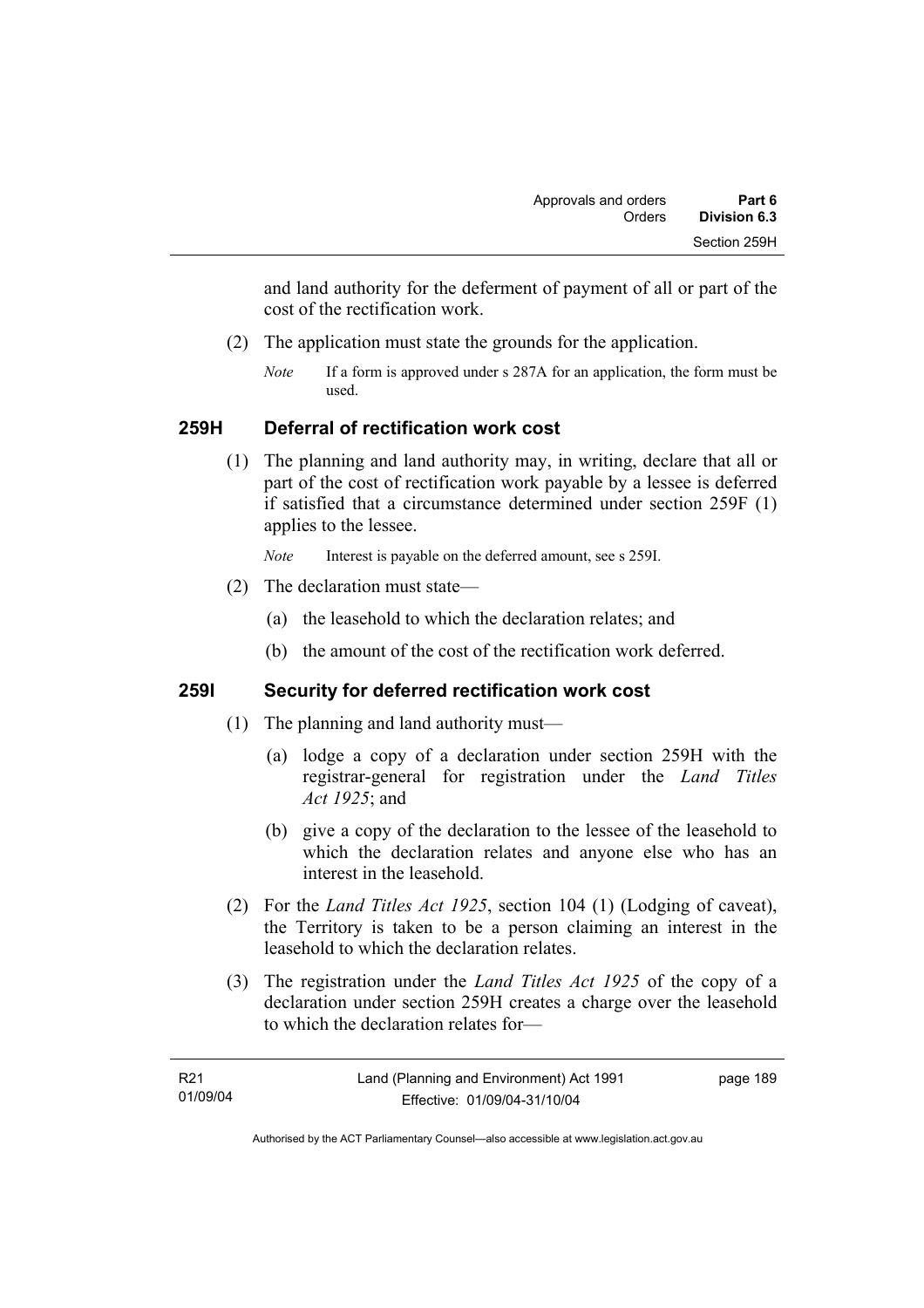- (a) the amount stated in the declaration; and
- (b) interest on the amount calculated on a daily basis at the interest rate applying from time to time under the *Taxation Administration Act 1999*, section 26 (Interest rate).

#### **259J Payment of deferred rectification work cost**

- (1) If the full amount of the charge mentioned in section 259I (3) is paid to the Territory, the planning and land authority must—
	- (a) revoke the declaration to which the charge relates; and
	- (b) lodge a copy of the revocation with the registrar-general for registration under the *Land Titles Act 1925*; and
	- (c) give a copy of the revocation to the lessee of the charged leasehold and anyone else who has an interest in the leasehold.
- (2) The charge is discharged on the registration under the *Land Titles Act 1925* of the copy of the revocation of the declaration.
- (3) The lessees of a charged leasehold are liable separately and together for the payment to the Territory of the full amount of the charge.
- (4) A registered charge under this section does not give a power of sale over the leasehold to which it relates.

#### **Subdivision 6.3.3 Prohibition notices and injunctions**

#### **260 Prohibition notices—making**

- (1) This section applies if the planning and land authority believes, on reasonable grounds, that the giving of a notice under this section (a *prohibition notice*) is necessary to prevent or lessen a significant threat or likelihood of irreversible damage to a thing because of the conduct, or likely conduct, of a controlled activity.
- (2) Also, this section applies whether or not—

R21 01/09/04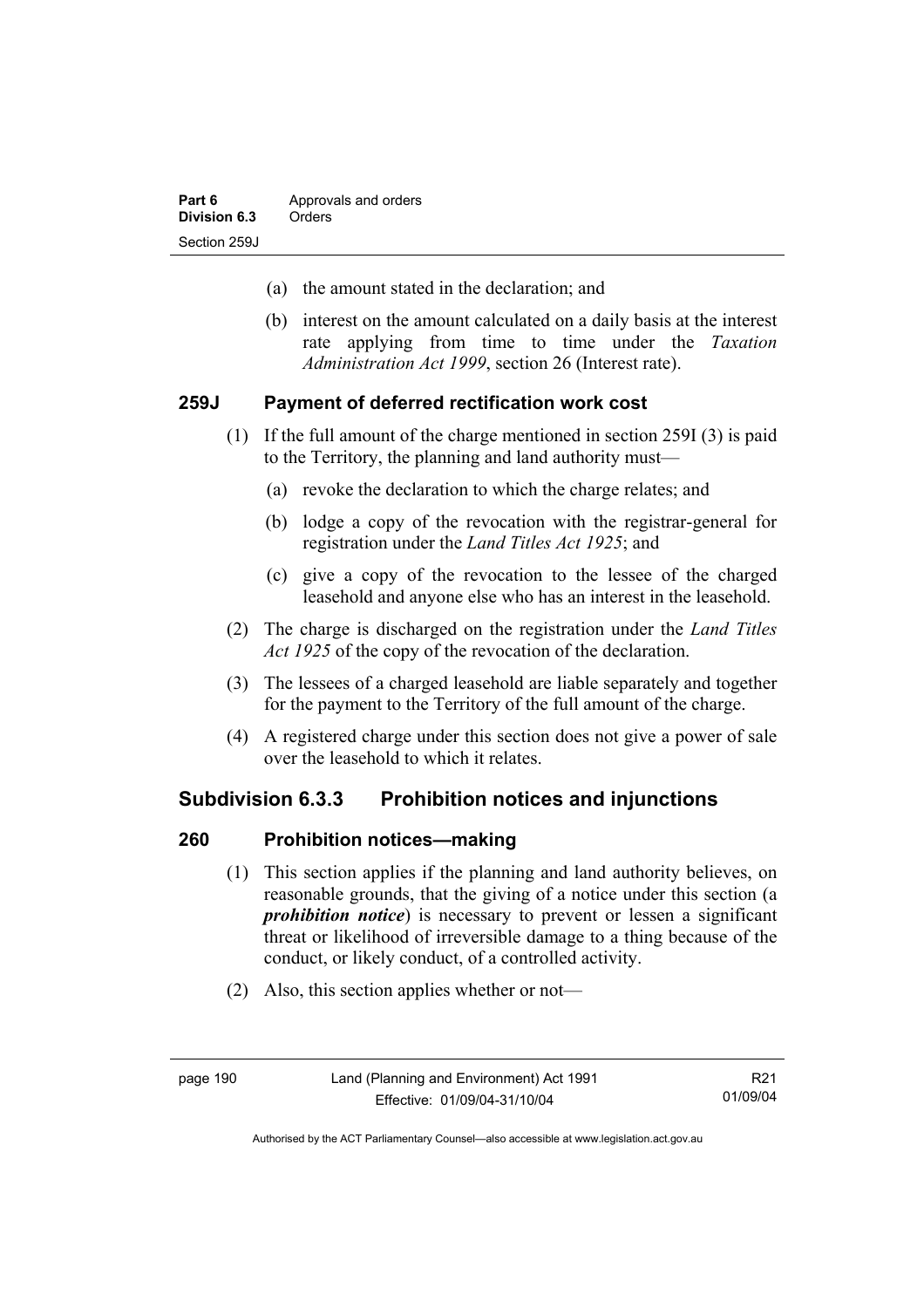- (a) an order has been made or is proposed to be made in relation to a controlled activity; or
- (b) a proceeding for an offence against this part has begun or is about to begin.
- (3) The planning and land authority may give a prohibition notice to 1 or more of the following:
	- (a) the lessee or occupier of a place to which the controlled activity relates;
	- (b) anyone by whom or on whose behalf the activity—
		- (a) was, is being, or is to be, conducted; or
		- (b) is likely to be conducted.
	- *Note* For how documents may be given, see Legislation Act, pt 19.5.
- (4) The prohibition notice must state—
	- (a) that it is a prohibition notice under this Act; and
	- (b) each person to whom it is directed; and
	- (c) that the notice takes effect when it is given to a person to whom it is directed; and
	- (d) the grounds on which the notice is given; and
	- (e) the activity, and the place, in relation to which the notice applies; and
	- (f) that the activity—
		- (i) must not be carried on by the person; or
		- (ii) must not be carried on by the person except in accordance with the notice; and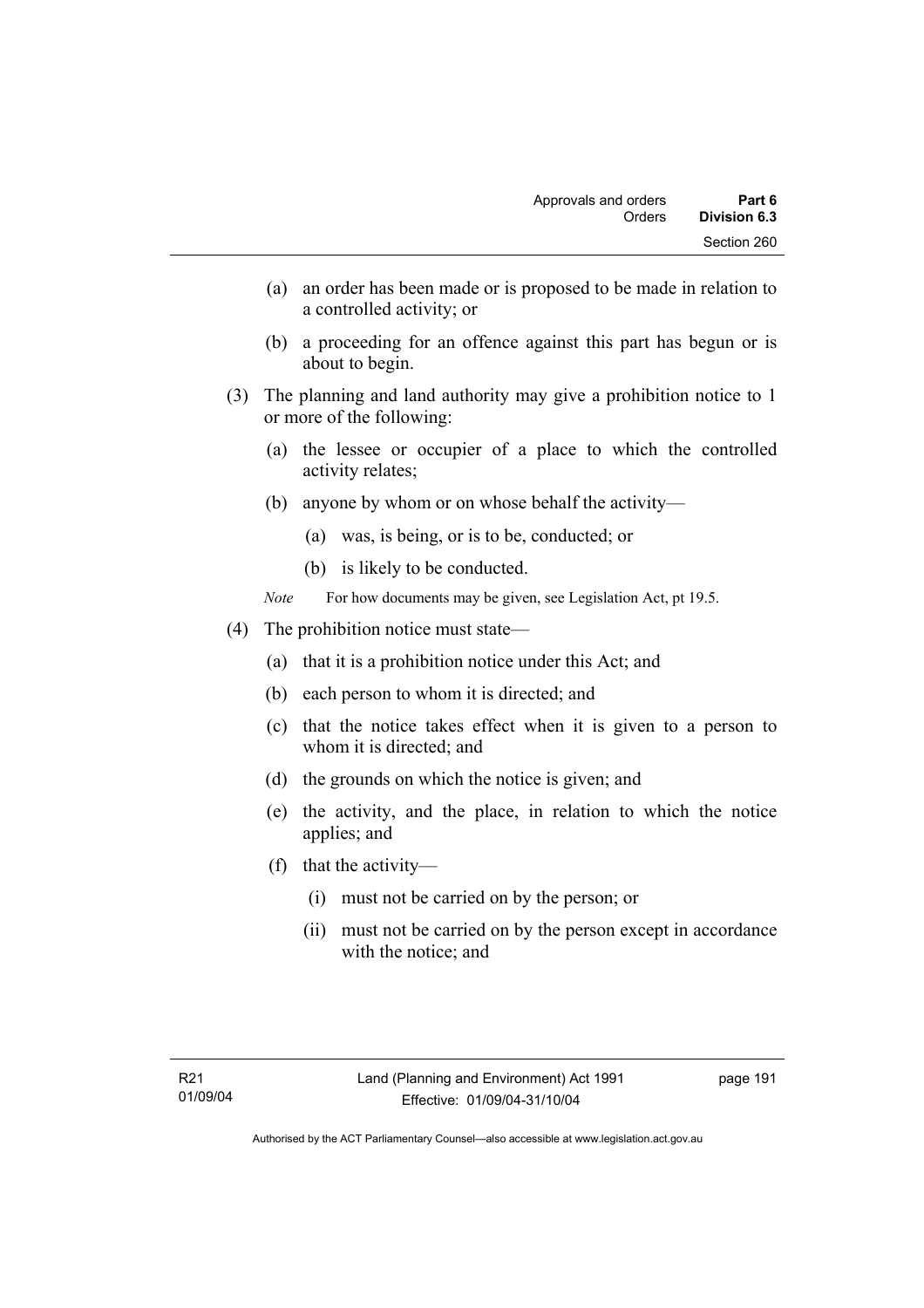- (g) when the notice ends (including, for example, on the happening of an event stated in the notice).
- *Note* An example is part of the Act, is not exhaustive and may extend, but does not limit, the meaning of the provision in which it appears (see Legislation Act, s 126 and s 132).
- (5) A prohibition notice takes effect when it is given to a person to whom it is directed.
- (6) To remove any doubt, 2 or more prohibition notices may be given in relation to the same activity.

### **260A Contravening prohibition notices**

- (1) A person commits an offence if—
	- (a) the planning and land authority gives a prohibition notice to the person; and
	- (b) the notice is directed to the person; and
	- (c) the notice states that a controlled activity must not be carried on by the person in relation to a place; and
	- (d) the person carries on the activity in relation to the place.

Maximum penalty: 50 penalty units, imprisonment for 6 months or both.

- *Note* A Territory authority is not liable to be prosecuted for an offence against this section (see Legislation Act, s 121).
- (2) A person commits an offence if—
	- (a) the planning and land authority gives a prohibition notice to the person; and
	- (b) the notice is directed to the person; and
	- (c) the notice states that a controlled activity must not be carried on by the person in relation to a place except in accordance with the notice; and

| page 192 | Land (Planning and Environment) Act 1991 | R <sub>21</sub> |
|----------|------------------------------------------|-----------------|
|          | Effective: 01/09/04-31/10/04             | 01/09/04        |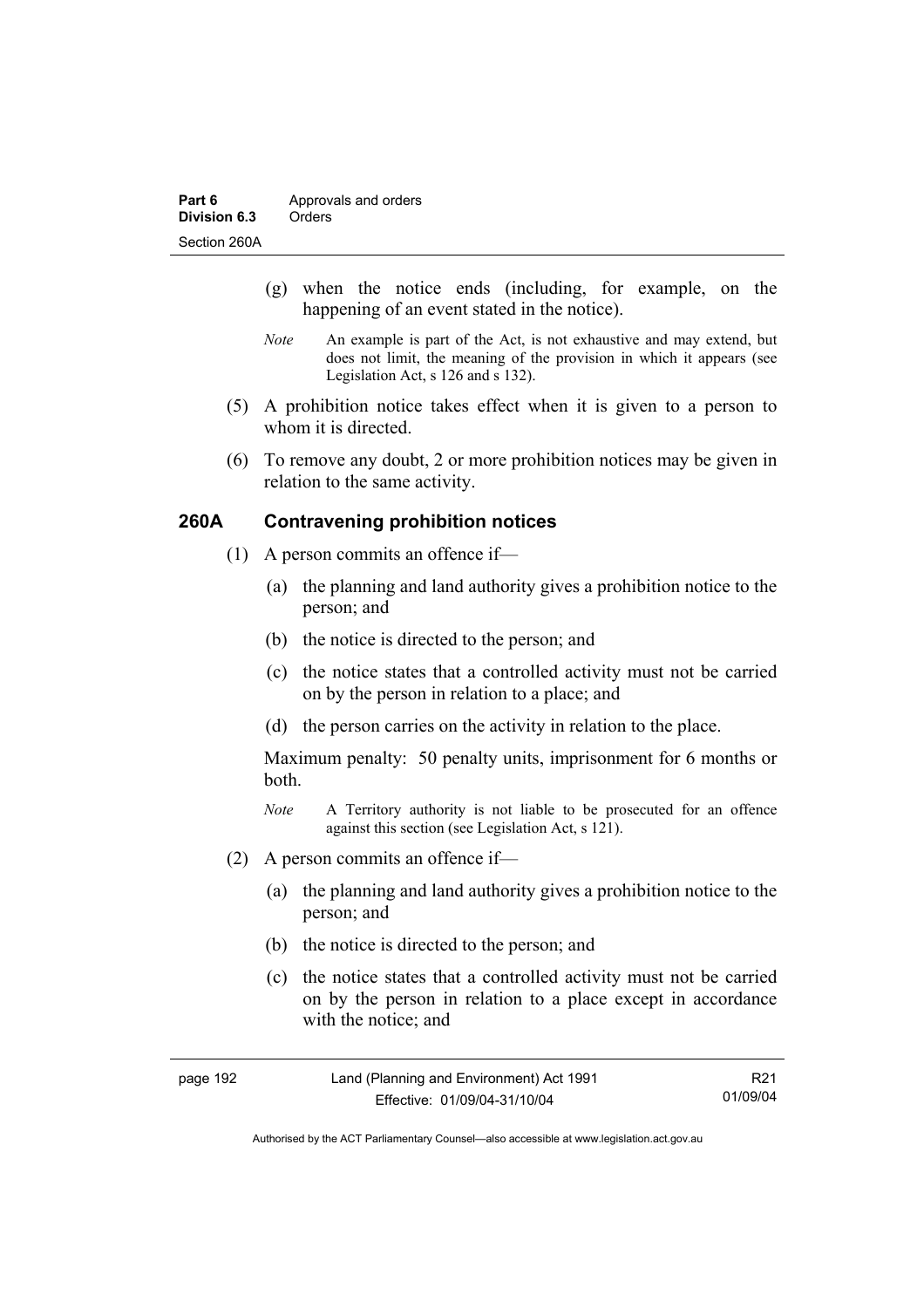(d) the person carries on the activity in relation to the place otherwise than in accordance with the notice.

Maximum penalty: 50 penalty units, imprisonment for 6 months or both.

(3) An offence against this section is a strict liability offence.

## **260B Prohibition notices—ending**

- (1) A prohibition notice remains in force until it ends in accordance with this section
- (2) A prohibition notice ends on the earlier of the following:
	- (a) 60 days after the day it is given to a person to whom the notice is directed:
	- (b) the notice ends in accordance with the notice;
	- (c) the notice is revoked.
- (3) A person to whom a prohibition notice is directed may, in writing, apply to the planning and land authority for the revocation of the notice.
- (4) The application must state the grounds on which the revocation of the prohibition notice is sought.
- (5) The planning and land authority may revoke the prohibition notice if satisfied, on reasonable grounds, that the notice is no longer necessary or appropriate.

### **260C Injunctions to restrain contravention of orders or prohibition notices**

 (1) This section applies if a person (the *relevant person*) has engaged, is engaging, or proposes to engage, in conduct that was, is, or would be, a contravention of an order or a prohibition notice.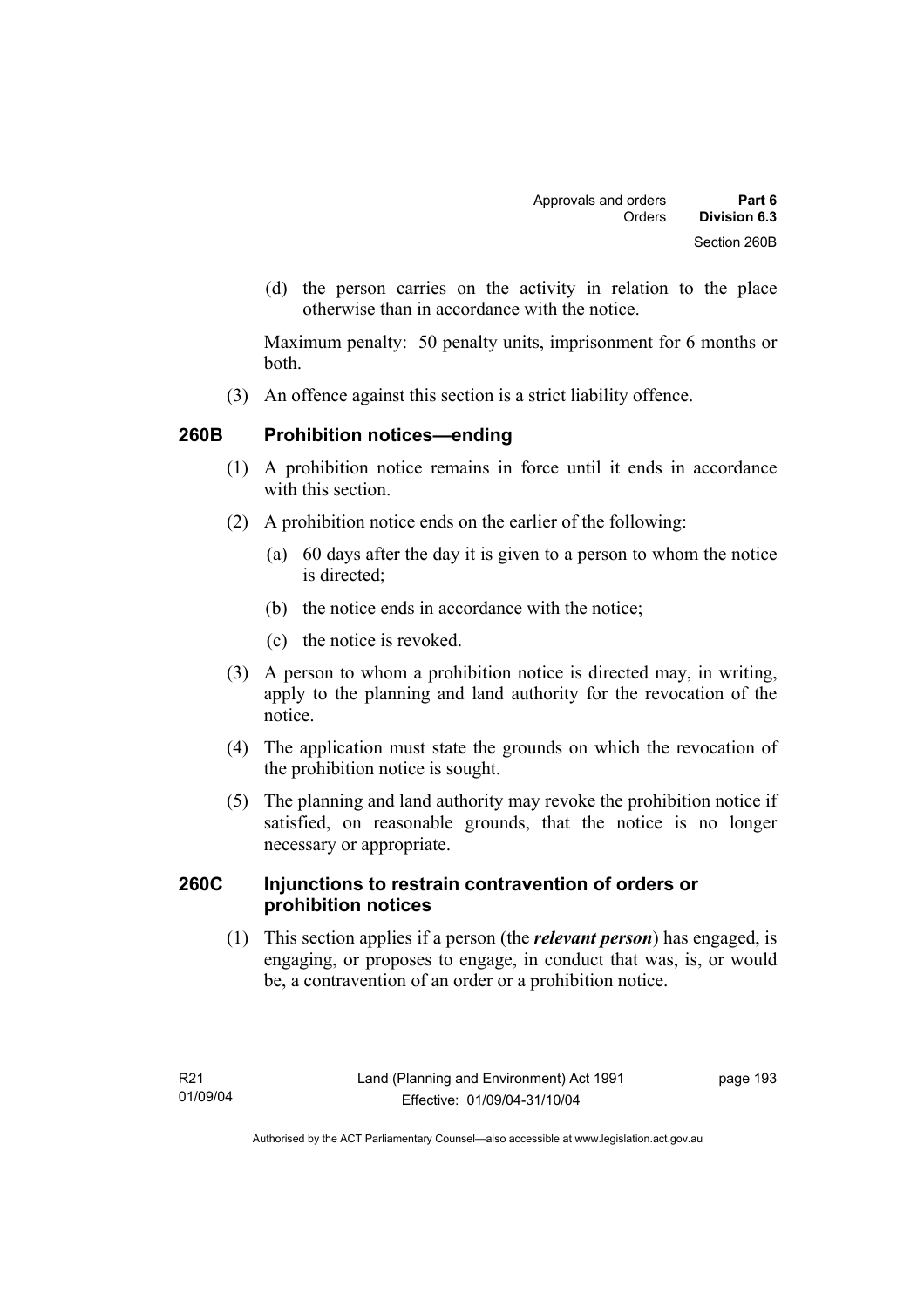| Part 6       | Approvals and orders |
|--------------|----------------------|
| Division 6.3 | Orders               |
| Section 261  |                      |

- (2) The planning and land authority or anyone else may apply to the Supreme Court for an injunction.
- (3) On application under subsection (2), the Supreme Court may grant an injunction—
	- (a) restraining the relevant person from engaging in the conduct; and
	- (b) if, in the court's opinion, it is desirable to do so, requiring the relevant person to do anything.
- (4) The Supreme Court may grant an injunction restraining a relevant person from engaging in conduct of a particular kind—
	- (a) if satisfied that the person has engaged in conduct of that kind, whether or not it appears to the court that the person intends to engage again, or to continue to engage, in conduct of that kind; or
	- (b) if it appears to the court that, if an injunction is not granted, it is likely the person will engage in conduct of that kind, whether or not the person has previously engaged in conduct of that kind and whether or not there is an imminent danger of substantial damage to someone else if the person engages in conduct of that kind.
- (5) This section applies whether or not a proceeding for an offence against this part has begun or is about to begin.

# **Subdivision 6.3.4 Other matters**

## **261 Declaration of pest animal or pest plant**

- (1) The Environment Minister may, in writing, declare—
	- (a) an animal to be a pest animal; or
	- (b) a plant to be a pest plant.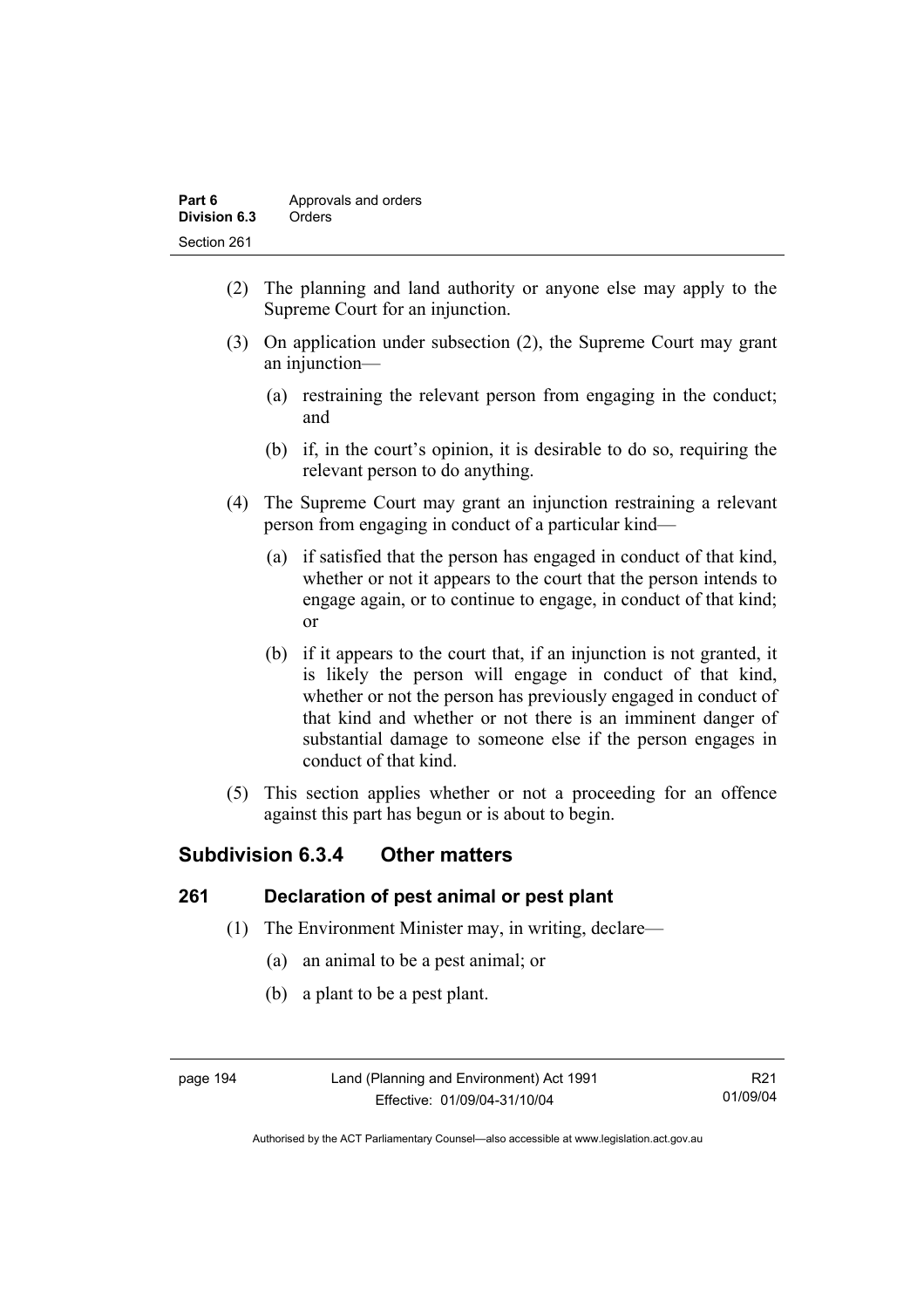- (2) The Environment Minister must not make a declaration unless the Minister has consulted with—
	- (a) the flora and fauna committee under the *Nature Conservation Act 1980*; and
	- (b) for a proposed declaration under subsection  $(1)$  (a)—the animal welfare advisory committee under the *Animal Welfare Act 1992*.
- (3) After making a declaration, the Environment Minister—
	- (a) must arrange for the preparation of a plan for the control of the propagation of the pest animal or plant; and
	- (b) if the declaration was made under subsection (1) (a)—may arrange for the preparation of a code of practice under the *Animal Welfare Act 1992* for the pest animal.
- (4) A declaration is a disallowable instrument.
	- *Note* A disallowable instrument must be notified, and presented to the Legislative Assembly, under the Legislation Act.
- (5) In subsection (1):

*animal* means any live vertebrate, but does not include a human being.

# **Division 6.4 Inspection and seizure powers**

## **Subdivision 6.4.1 Preliminary**

### **262 Definitions for div 6.4**

In this division:

*connected*—a thing is *connected* with an offence if—

- (a) the offence has been committed in relation to it; or
- (b) it will provide evidence of the commission of the offence; or

| R21      | Land (Planning and Environment) Act 1991 | page 195 |
|----------|------------------------------------------|----------|
| 01/09/04 | Effective: 01/09/04-31/10/04             |          |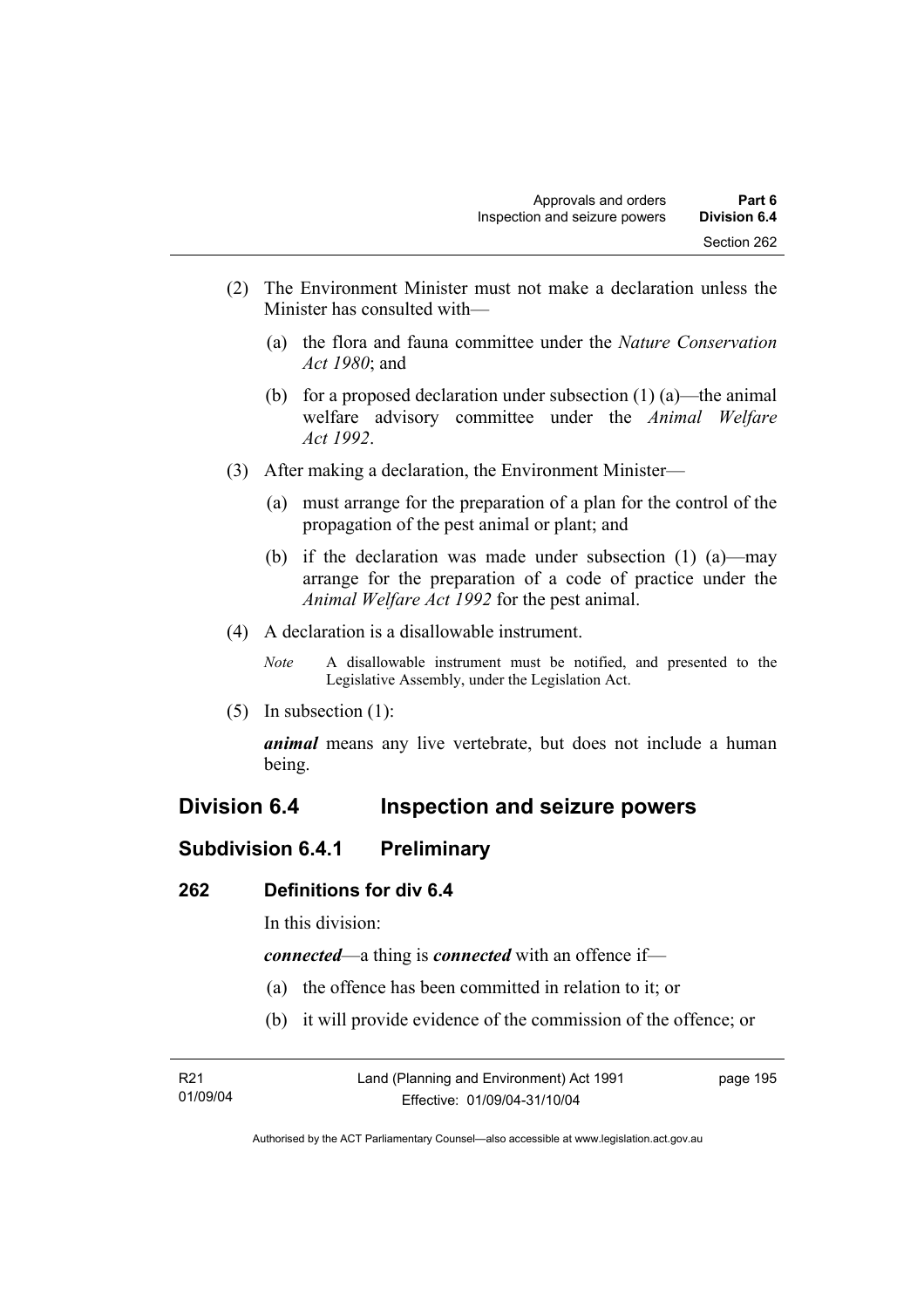(c) it was used, is being used, or is intended to be used, to commit the offence.

*occupier*, of premises, includes—

- (a) a person believed, on reasonable grounds, to be an occupier of the premises; and
- (b) a person apparently in charge of the premises.

*offence* includes an offence that there are reasonable grounds for believing has been, is being, or will be committed.

#### **263 Appointment of inspectors**

- (1) The planning and land authority may appoint a person as an inspector for this part.
	- *Note 1* For the making of appointments (including acting appointments), see Legislation Act, div 19.3.
	- *Note 2* In particular, a person may be appointed for a particular provision of a law (see Legislation Act, s 7 (3)) and an appointment may be made by naming a person or nominating the occupant of a position (see s 207).
- (2) An inspector has the functions that the planning and land authority directs.

#### **264 Identity cards**

- (1) The planning and land authority must issue an inspector with an identity card that states the person is an inspector for this Act, or for stated provisions of this Act, and shows—
	- (a) a recent photograph of the person; and
	- (b) the name of the person or the particulars that are prescribed under the *Magistrates Court Act 1930* as the identifying particulars for the person (or both); and
	- (c) the date of issue of the card; and
	- (d) a date of expiry for the card; and

| page 196 | Land (Planning and Environment) Act 1991 | R <sub>21</sub> |
|----------|------------------------------------------|-----------------|
|          | Effective: 01/09/04-31/10/04             | 01/09/04        |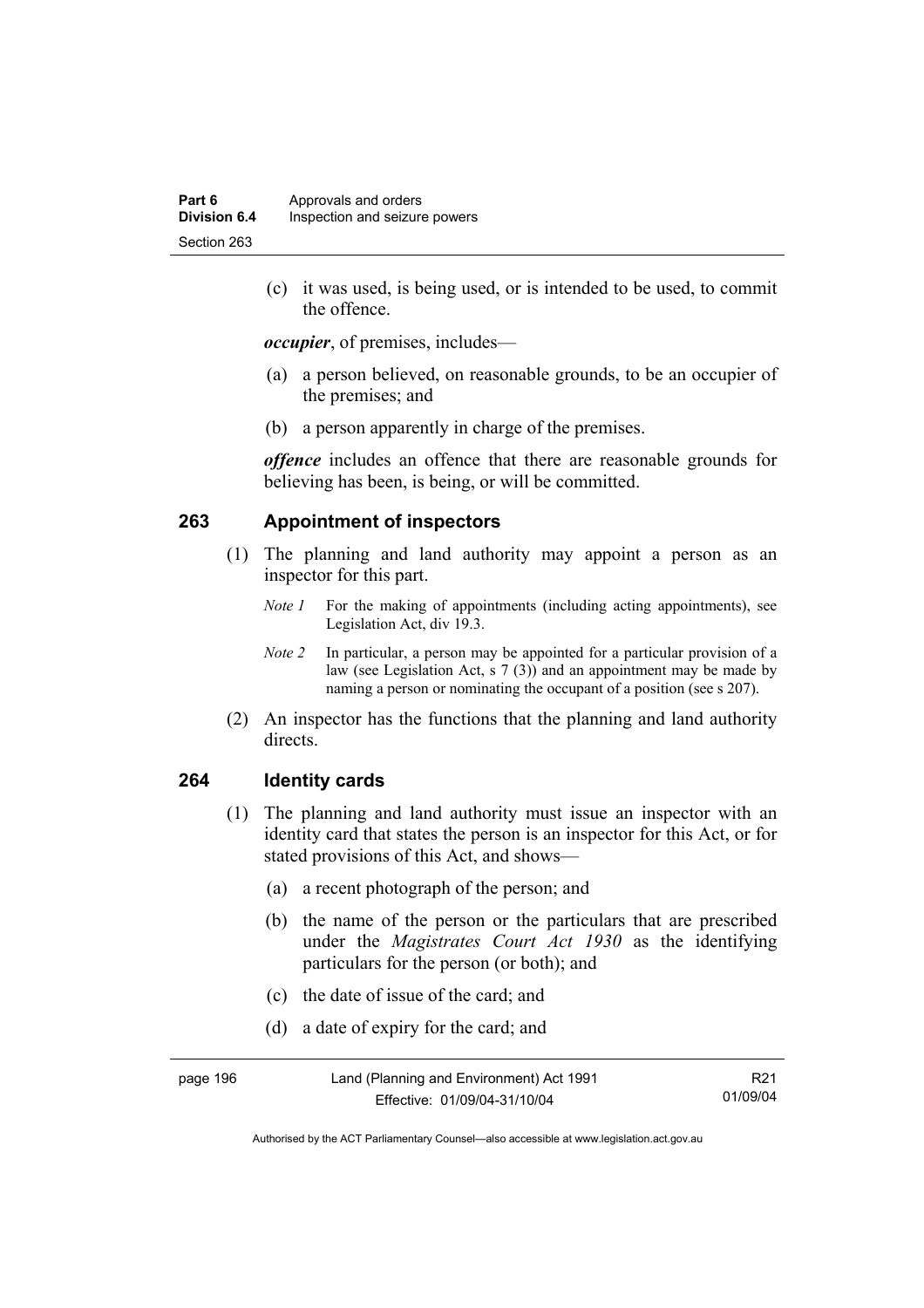- (e) anything else prescribed under the regulations.
- (2) A person commits an offence if—
	- (a) the person ceases to be an inspector; and
	- (b) the person does not return the person's identity card to the chief executive as soon as practicable (but within 7 days) after the day the person ceases to be an inspector.

Maximum penalty: 1 penalty unit.

(3) An offence against this section is a strict liability offence.

#### **265 Power not to be exercised before identity card shown**

An inspector may exercise a power under this Act in relation to a person only if the inspector first shows the person his or her identity card.

### **Subdivision 6.4.2 Inspection**

### **266 Inspections etc**

For the purposes of ascertaining whether or not a controlled activity is being conducted in or on any place—

- (a) in accordance with an approval; or
- (b) without an approval; or
- (c) contrary to the conditions of an approval; or
- (d) in accordance with, or in contravention of, an order;

an inspector may enter the place—

- (e) with the consent of the occupier of the place; or
- (f) under a warrant issued under section 273; or
- (g) with the assistance and by the force that is reasonable, if the inspector believes on reasonable grounds that the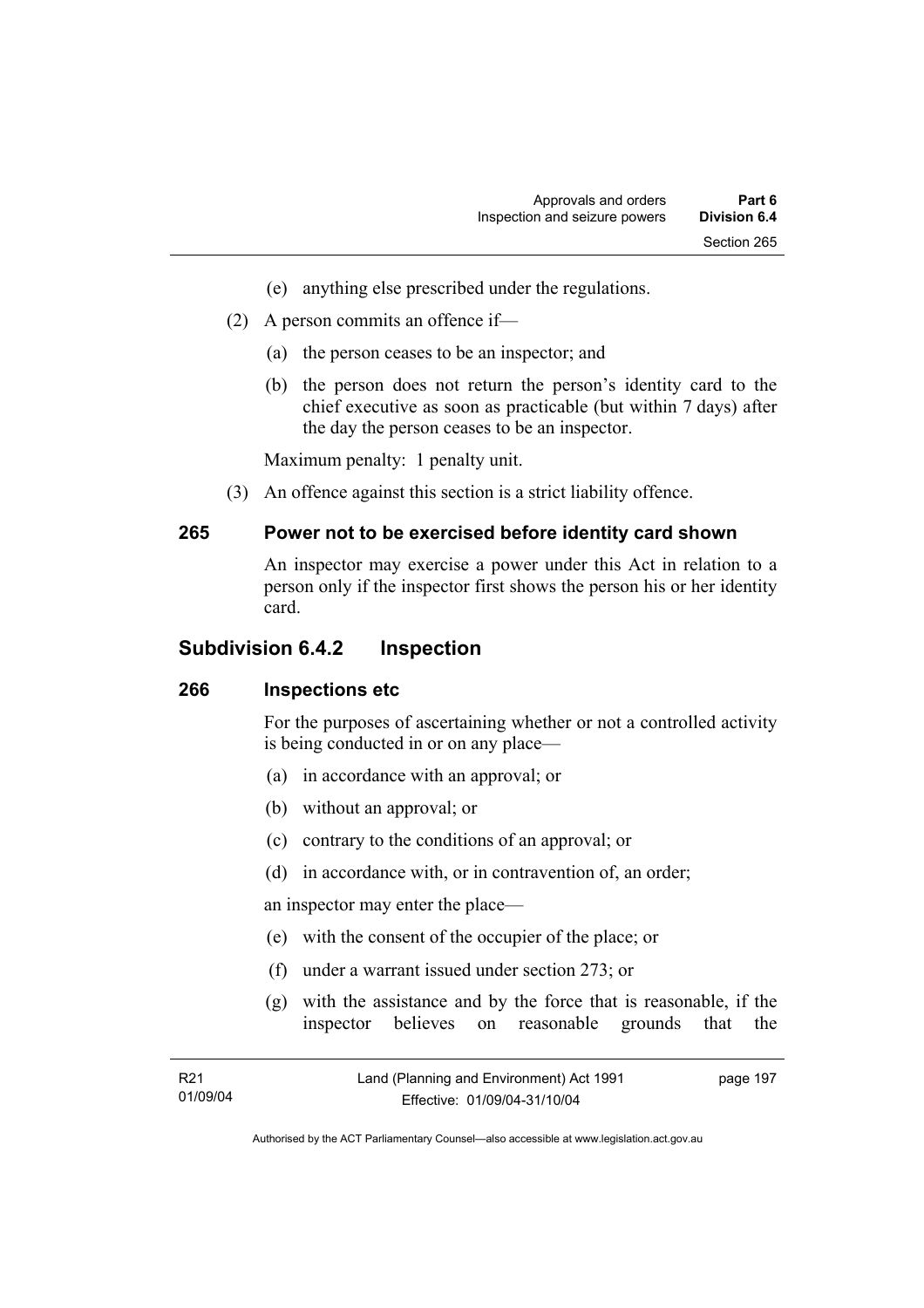| Part 6              | Approvals and orders          |
|---------------------|-------------------------------|
| <b>Division 6.4</b> | Inspection and seizure powers |
| Section 267         |                               |

circumstances are of such seriousness and urgency as to require the immediate exercise of those powers without the authority of a warrant issued under section 273;

and, subject to section 268, exercise any power referred to in section 269 if the inspector believes on reasonable grounds that a controlled activity is, or is intended to be, conducted in or on that place.

#### **267 Consent to entry**

- (1) Before seeking the consent of the occupier of a place for section 266, an inspector shall inform the occupier that he or she may refuse to give that consent.
- (2) If an inspector obtains the occupier's consent for those purposes, the inspector shall ask the occupier to sign a written acknowledgment—
	- (a) that the occupier has been informed that he or she may refuse to give consent, for section 266, for the inspector to enter the place and to exercise any power under section 269; and
	- (b) that the occupier has given the inspector that consent; and
	- (c) of the day and time when the consent was given.
- (3) If it is material, in any proceedings, for a court to be satisfied that an occupier has consented for section 266 and an acknowledgment, in accordance with subsection (2), signed by the occupier, is not produced in evidence, it shall be presumed that the occupier did not consent, but that presumption is rebuttable.

#### **269 Powers of inspection**

- (1) Subject to this part, an inspector who enters a place under section 266 may—
	- (a) inspect, examine, take measurements of, or conduct tests relating to, the premises or a controlled activity conducted in or on that place; and

| page 198 | Land (Planning and Environment) Act 1991 | R <sub>21</sub> |
|----------|------------------------------------------|-----------------|
|          | Effective: 01/09/04-31/10/04             | 01/09/04        |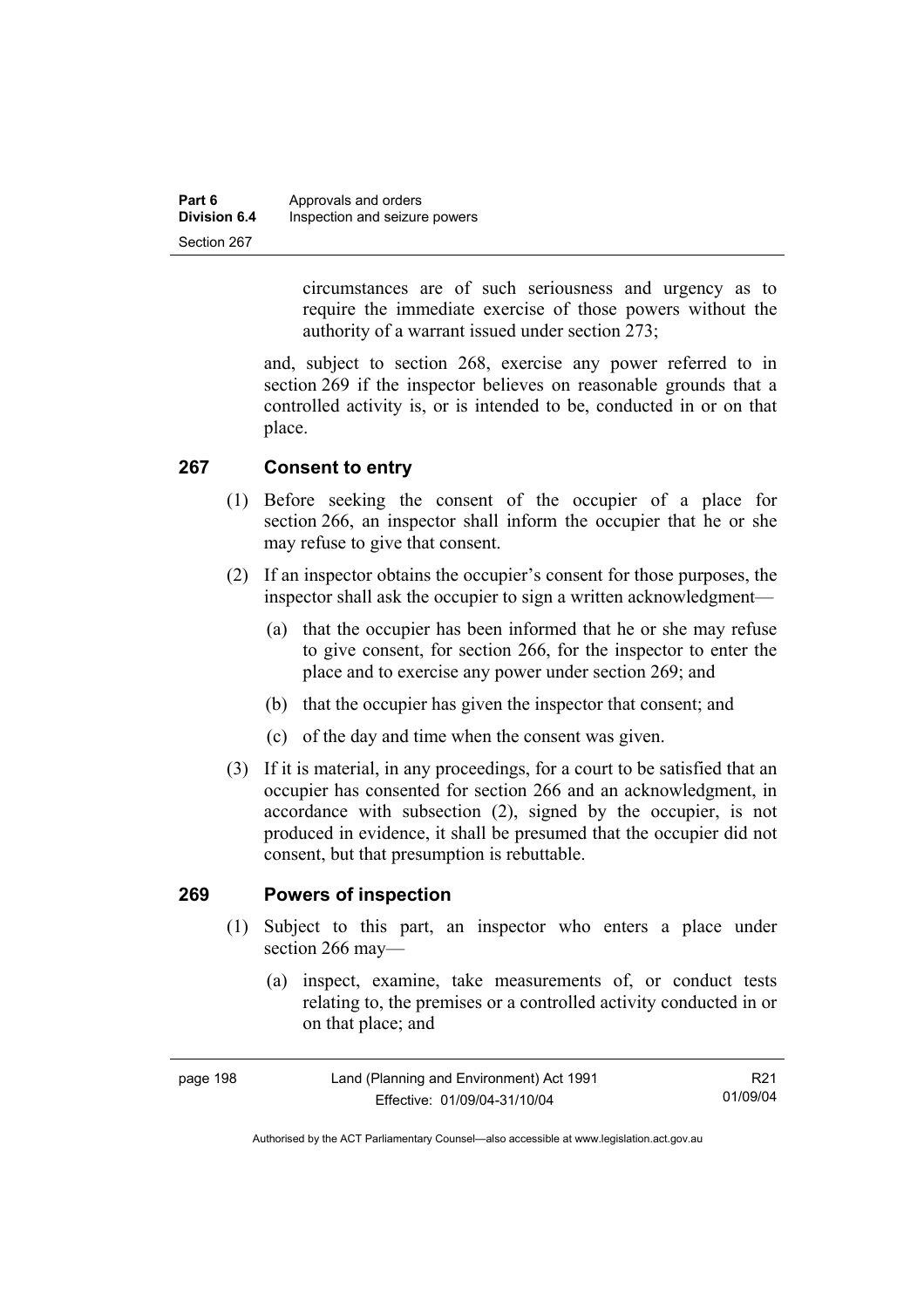- (b) take the photographs, video recordings, or make the sketches or other recordings, that the inspector believes on reasonable grounds to be necessary; and
- (c) take samples of anything that the inspector believes on reasonable grounds is connected with an offence against this part; and
- (d) seize anything that the inspector believes on reasonable grounds to be connected with an offence against this part; and
- (e) inspect, make copies of, or take extracts from, any document in or on that place that the inspector believes on reasonable grounds is connected with an offence against this part; and
- (f) require any person in or on the place—
	- (i) to give the inspector such information; or
	- (ii) to produce to the inspector any document containing such information;

relating to the use of the place in relation to the conduct of a controlled activity; and

- (g) require any person in or on the place to answer questions; and
- (h) require any person on the premises to give the inspector the assistance that is reasonable to enable the inspector to exercise his or her powers under this section.
- (2) A person shall not, without reasonable excuse, fail to comply with a requirement made of the person under subsection  $(1)$   $(f)$ ,  $(g)$  or  $(h)$ .

Maximum penalty: 50 penalty units.

### **271 Taking samples**

An inspector who takes samples under section 269 (1) (c) shall—

 (a) ensure that the sample permits paragraph (c) to be complied with; and

| R21      | Land (Planning and Environment) Act 1991 | page 199 |
|----------|------------------------------------------|----------|
| 01/09/04 | Effective: 01/09/04-31/10/04             |          |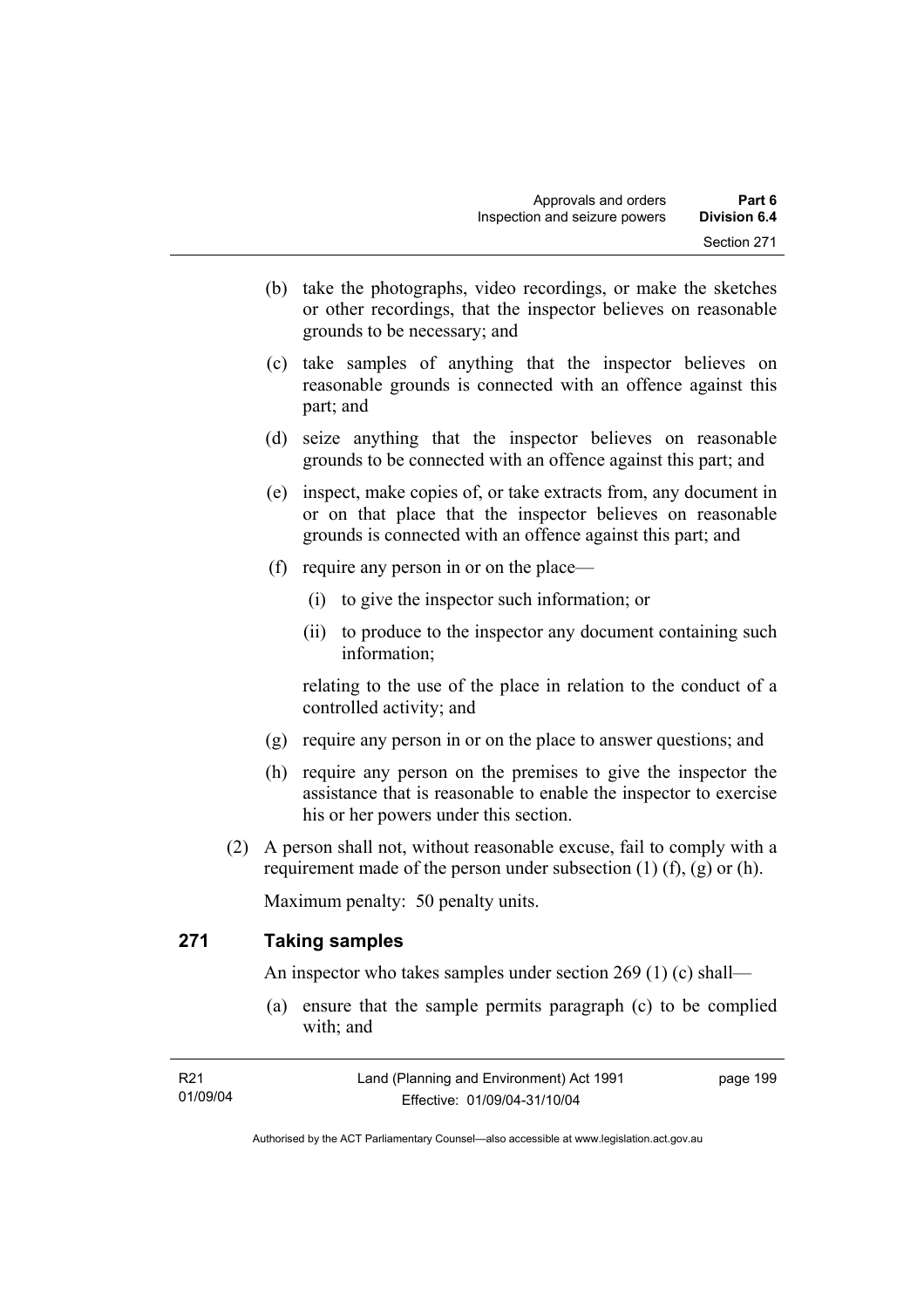- (b) give a receipt for the sample to the occupier of the place from where the sample was taken; and
- (c) divide the sample into 2 parts as nearly as practicable identical in size and composition to each other and each suitable for the purpose of analysis; and
- (d) place each of those parts in a separate container and seal each container; and
- (e) attach to each container a label bearing the signature of the inspector and particulars of the date and time when, and the place where, the sample was taken; and
- (f) give 1 container to the occupier of the place.

### **272 Disposal of seized items**

- (1) If a thing has been seized under section 269 (1) (d) and—
	- (a) a prosecution for an offence against this part in relation to that thing has not been instituted within 90 days after the day of seizure; or
	- (b) a person is so charged but is not convicted;

subject to subsection (2), the planning and land authority shall take all reasonably practical steps to give the thing to the person whom the authority reasonably believes to be entitled to it.

- (2) If a person is—
	- (a) convicted of an offence against this part; or
	- (b) dealt with under the *Crimes Act 1900*, section 402 in relation to an offence against this Act;

the court may order that anything seized under section 269 (1) (d) and connected with the offence—

 (c) be given to the person who appears to the court to be entitled to it; or

| page 200 | Land (Planning and Environment) Act 1991 | R21      |
|----------|------------------------------------------|----------|
|          | Effective: 01/09/04-31/10/04             | 01/09/04 |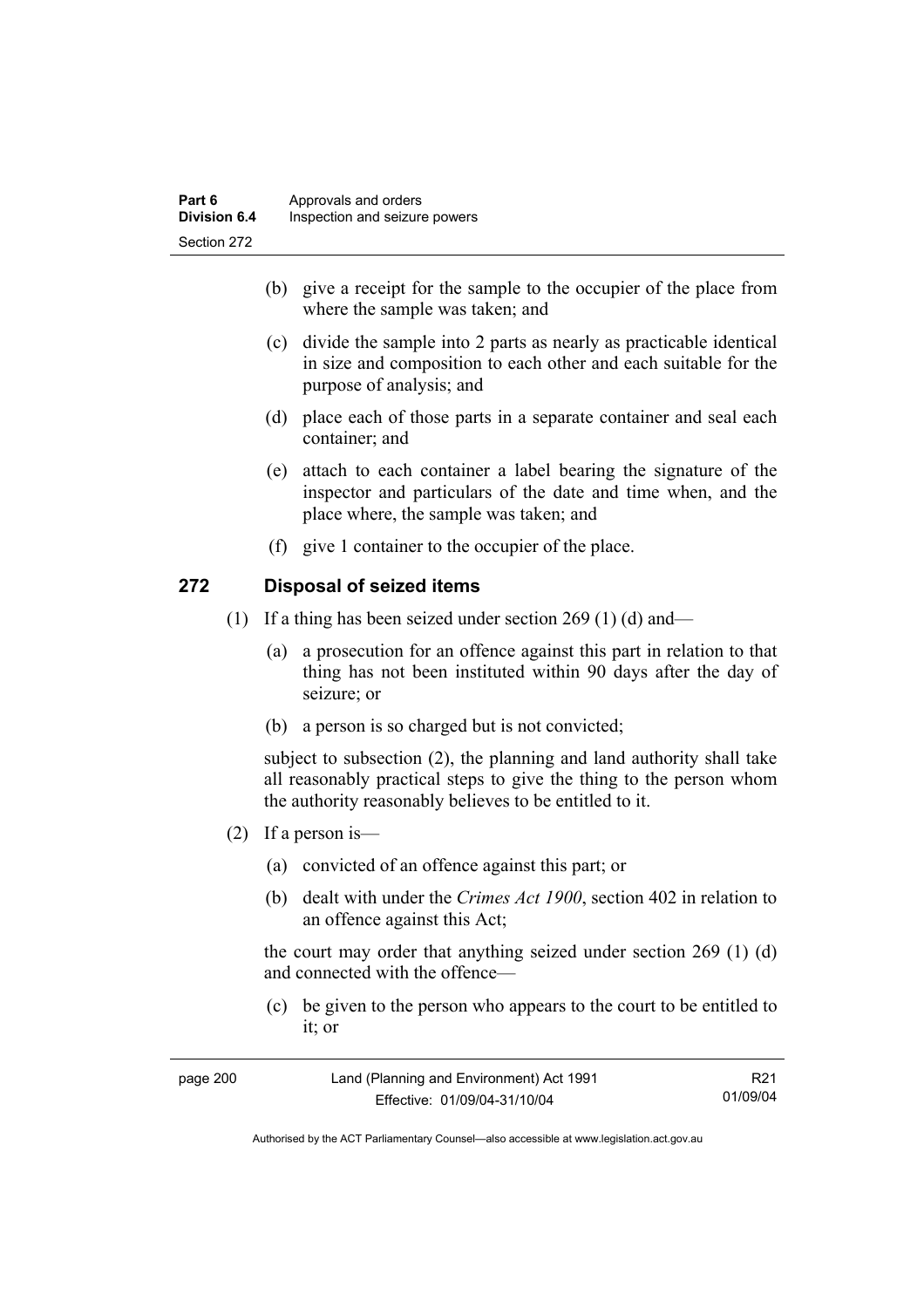(d) be forfeited to the Territory.

#### **273 Search warrants**

- (1) If an inspector suspects on reasonable grounds that there is in or on any place a thing of a particular kind connected with a particular offence against this part or the regulations, the inspector may—
	- (a) lay before a magistrate an information on oath setting out those grounds; and
	- (b) apply for the issue of a warrant to search the place for things of that kind.
- (2) If an application is made under subsection (1) for a warrant to search a place, a magistrate may, subject to subsection (3), issue a warrant authorising an inspector named in the warrant, with the assistance and by the force that is necessary and reasonable—
	- (a) to enter the place; and
	- (b) to ascertain whether or not a controlled activity is being conducted in or on the place; and
	- (c) to search the place for things of the kind specified in the warrant; and
	- (d) to seize anything found in the course of the search that the inspector believes on reasonable grounds to be a thing of that kind connected with the relevant offence.
- (3) A magistrate shall not issue a warrant under subsection (2) unless—
	- (a) the informant or another person has given the magistrate, either orally or by affidavit, any further information that the magistrate requires about the grounds on which the issue of the warrant is being sought; and
	- (b) the magistrate is satisfied that there are reasonable grounds for issuing the warrant.

page 201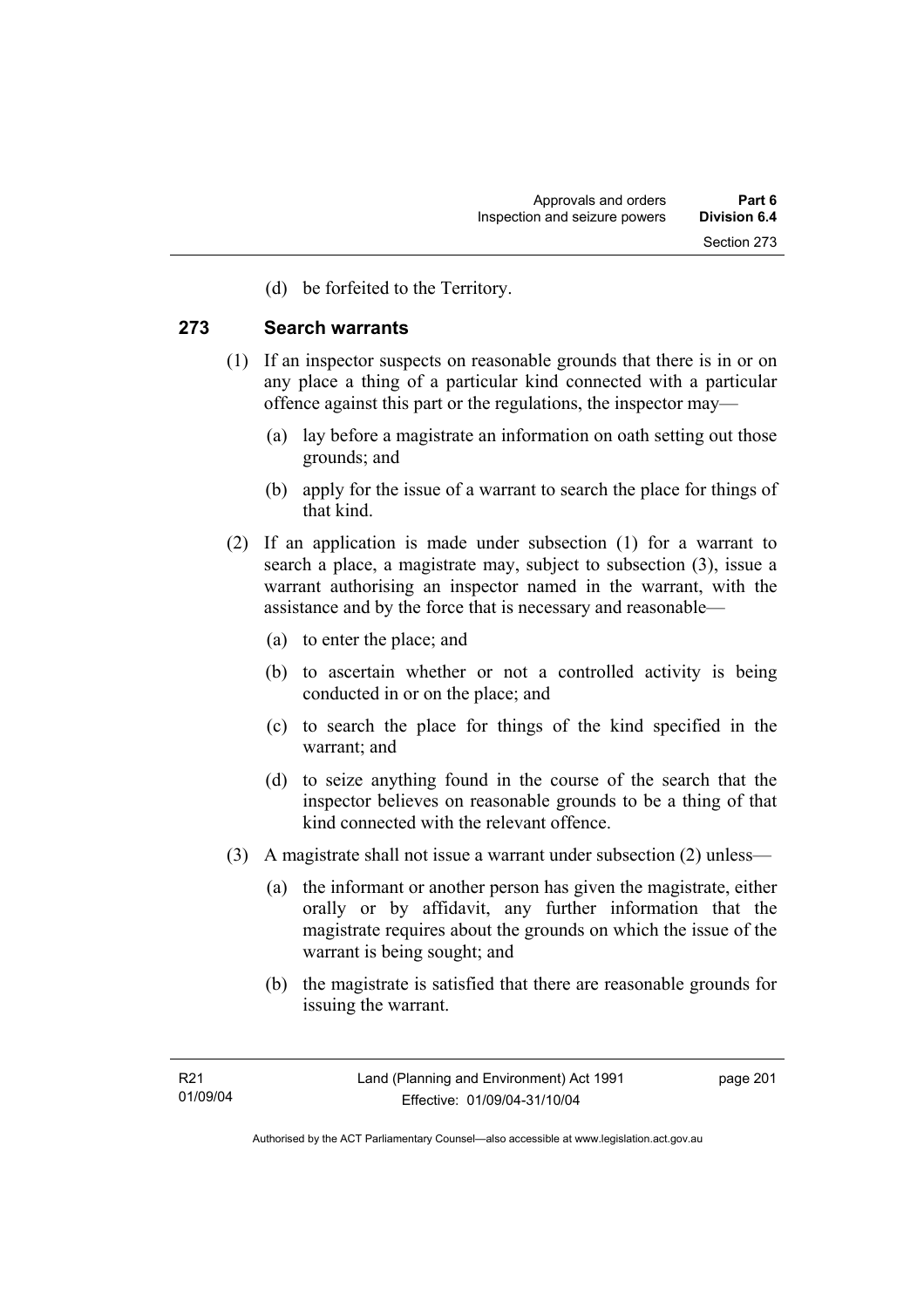- (4) A warrant shall—
	- (a) state the purpose for which it is issued; and
	- (b) specify the nature of the relevant offence; and
	- (c) specify particular hours during which the entry is authorised, or state that the entry is authorised at any time of the day or night; and
	- (d) include a description of the kinds of things in relation to which the powers under the warrant may be exercised; and
	- (e) specify the date (not later than 28 days after the date of issue of the warrant) when the warrant ceases to have effect.

## **Division 6.6 Miscellaneous**

## **Subdivision 6.6.1 Review of decisions**

## **275 AAT review—general**

- (1) A person whose interests are affected by a decision mentioned in schedule 4, part 4.1, column 4 may apply to the AAT for review of the decision.
- (2) A person mentioned in schedule 4, part 4.1, column 2 who makes a decision mentioned in column 4 of the item mentioning the person must give written notice to people whose interests the person believes are affected by the decision.
- (3) The notice under subsection (2) must comply with the requirements of the code of practice in force under the *Administrative Appeals Tribunal Act 1989*, section 25B (1).

## **275A Approvals subject to entity's satisfaction**

(1) This section applies if—

R21 01/09/04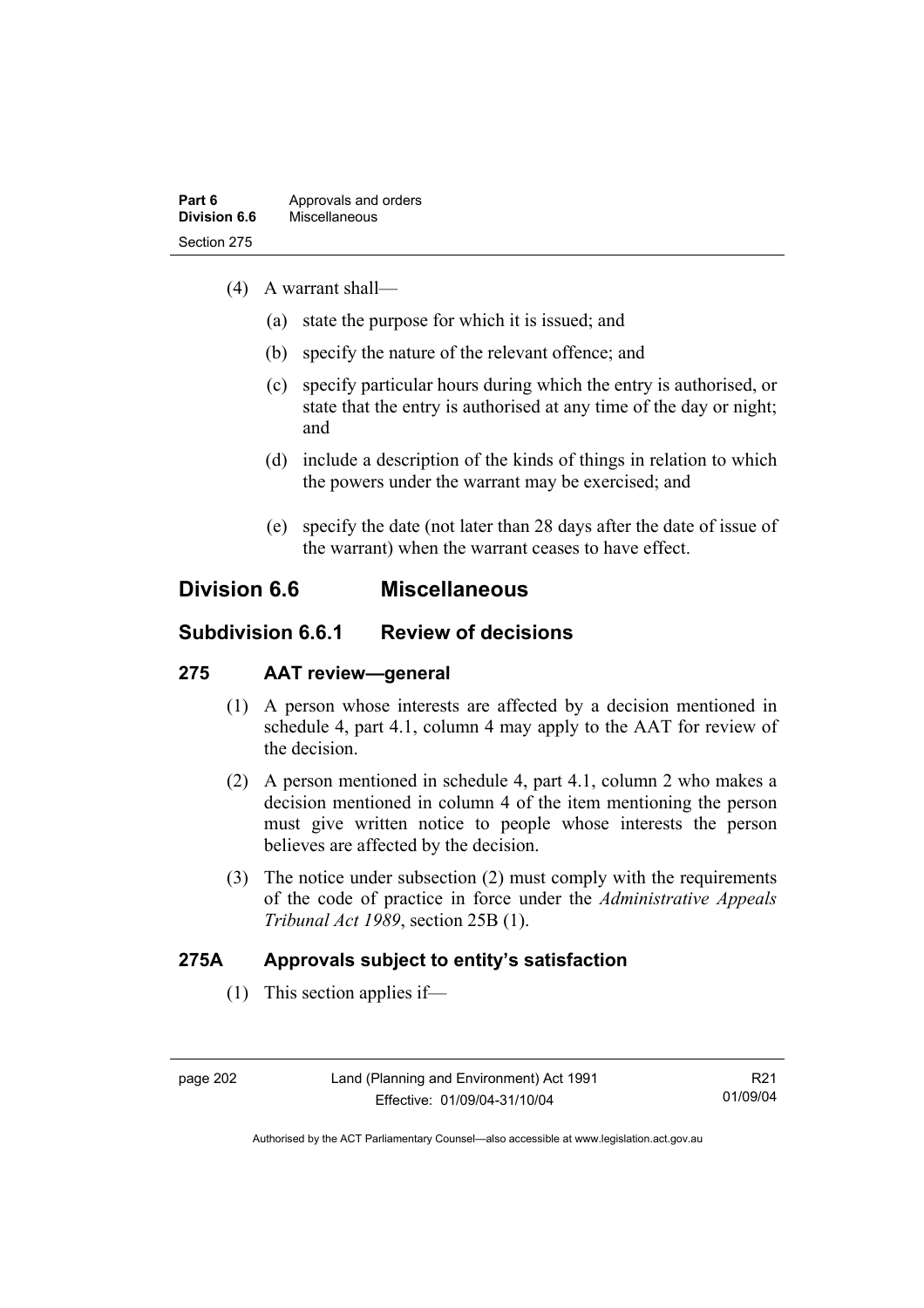- (a) an approval given to a person contains a condition that a development is to be carried out to the satisfaction of an entity mentioned in the approval; and
- (b) the entity decides that the development has not been carried out to its satisfaction.
- *Note* Section 245 (3) (a) allows a relevant authority to impose a condition of the kind mentioned in s (1) (a).
- (2) The entity must give the person written notice of the decision.
- (3) The notice must be in accordance with the requirements of the code of practice in force under the *Administrative Appeals Tribunal Act 1989*, section 25B (1).
- (4) A person whose interests are affected by a decision mentioned in subsection (1) (b) may apply to the AAT for review of the decision.

#### **276 Review of decisions—objectors and third parties to approvals**

- (1) A person who is qualified under subsection (2) may apply to the AAT for review of a decision of the relevant authority to—
	- (a) approve an application under section 230 or section 246A; or
	- (b) include a condition in an approval.
	- *Note* Section 245 deals with inclusion of conditions.
- (2) A person is qualified to make an application under subsection (1) if—
	- (a) the person objected to the grant of the approval of the relevant application to undertake development under section 237; or
	- (b) the AAT is satisfied that the person had reasonable grounds for not objecting within the prescribed period.
- (3) An application under subsection (1) must be made within 4 weeks after the day the person was notified of the decision.

page 203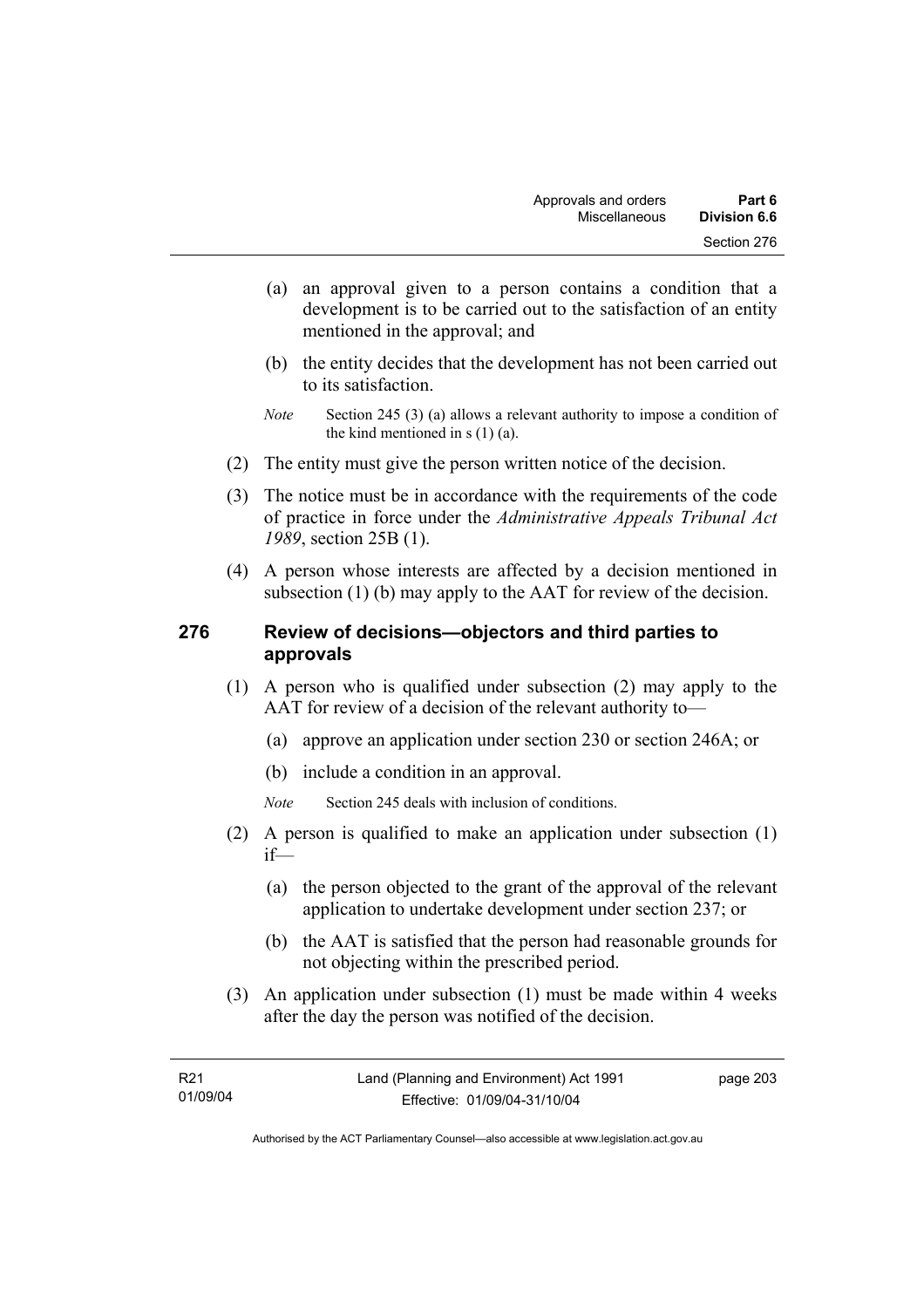| Part 6       | Approvals and orders |
|--------------|----------------------|
| Division 6.6 | Miscellaneous        |
| Section 277  |                      |

- (4) A notice given under section 243 to a person who objected under section 237 shall be in accordance with the requirements of the code of practice in force under the *Administrative Appeals Tribunal Act 1989*, section 25B (1)*.*
- (5) At the hearing of a proceeding before the administrative appeals tribunal, the tribunal shall have regard to—
	- (a) any decisions or recommendations of a committee of the Legislative Assembly in relation to; and
	- (b) any environmental impact statement made, or inquiry conducted into;

a matter that is in issue in the hearing.

(6) In this section:

*person* includes an unincorporated association.

 (7) For this section, an organisation or association of persons, whether incorporated or not, shall be taken to have interests that are affected by a decision if the decision relates to a matter included in the objects or purposes of the organisation or association.

#### **277 Review of decisions—orders and prohibition notices**

- (1) Application may be made to the administrative appeals tribunal for review of a decision of the planning and land authority—
	- (a) to make an order under section 254A (2) (Decision on application to planning and land authority for order) or section 256 (2) (Decision on proposed order on planning and land authority's own initiative); or
	- (b) not to make an order under section 254A (2); or
	- (c) to include in an order under section 254A (2) or section 256 (2) a direction of a kind mentioned in section 257 (3); or

R21 01/09/04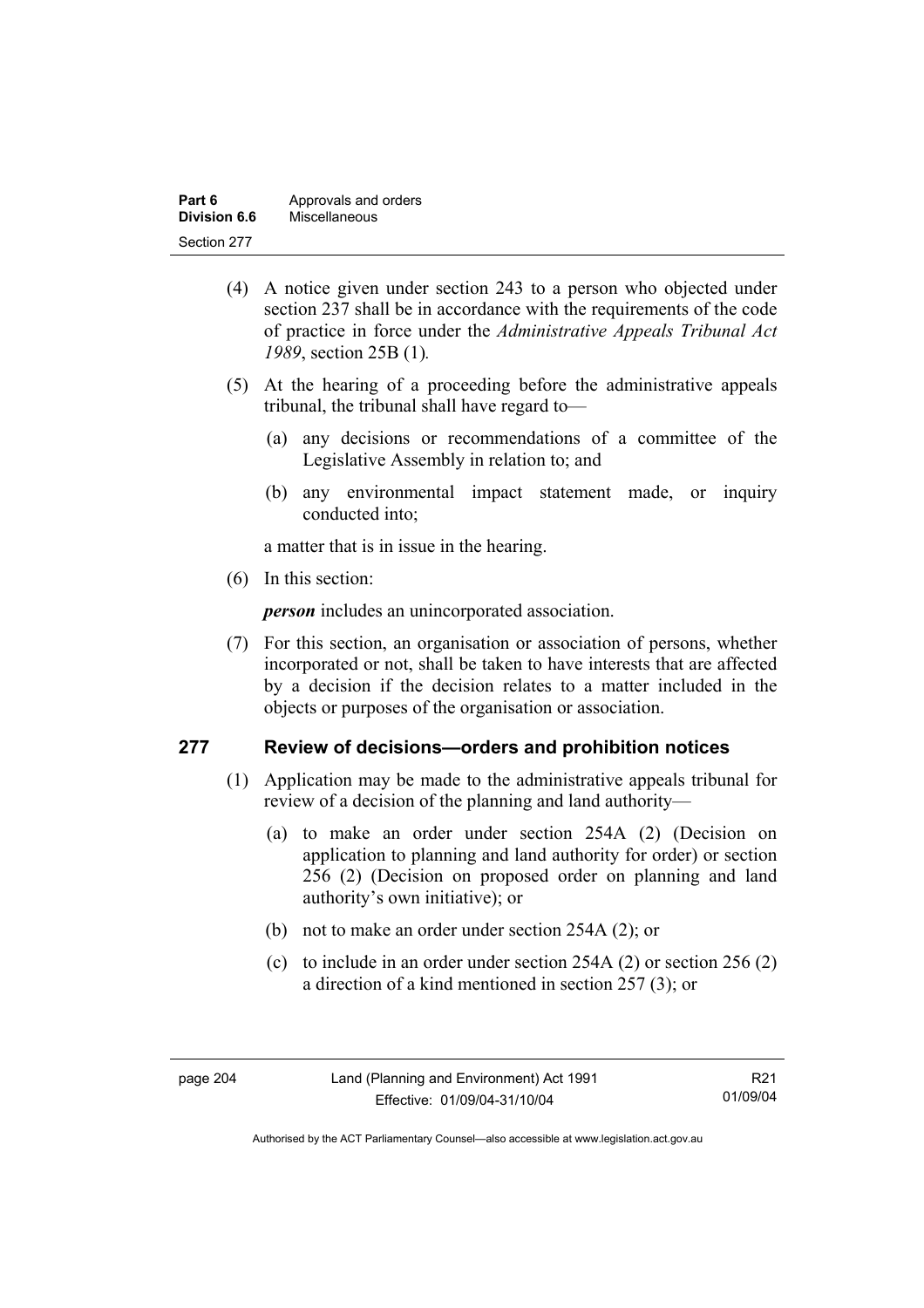- (d) to refuse, under section 258A (4) (Ending of orders), to revoke an order; or
- (e) to give a prohibition notice under section 260 (3) (Prohibition notices—making); or
- (f) to refuse, under section 260B (5) (Prohibition notices ending), to revoke a prohibition notice.
- (2) A notice given by the planning and land authority to a person in accordance with section 257A (a), (b), (c) or (g) (Notice of making of orders) must be in accordance with the requirements of the code of practice under the *Administrative Appeals Tribunal Act 1989*, section 25B (1).

## **278 Notification of objectors**

- (1) This section applies in relation to a decision mentioned in schedule 4, part 4.1.
- (2) The person who made the decision must, as soon as practicable, tell each person who, under section 237, objected to the application in relation to which the decision was made, in writing, about the application to the tribunal.
- (3) A notice under subsection (1) shall include a statement to the effect that the person to whom it is given is entitled, on application to the administrative appeals tribunal, to be made a party to the proceedings for the review.
- (4) In this section:

*applicant* means—

- (a) for a decision mentioned in schedule 4, part 4.1, items 1 to  $7$ the applicant for the decision; or
- (b) for a decision mentioned in schedule 4, part 4.1 item 8—the person to whom the approval was granted.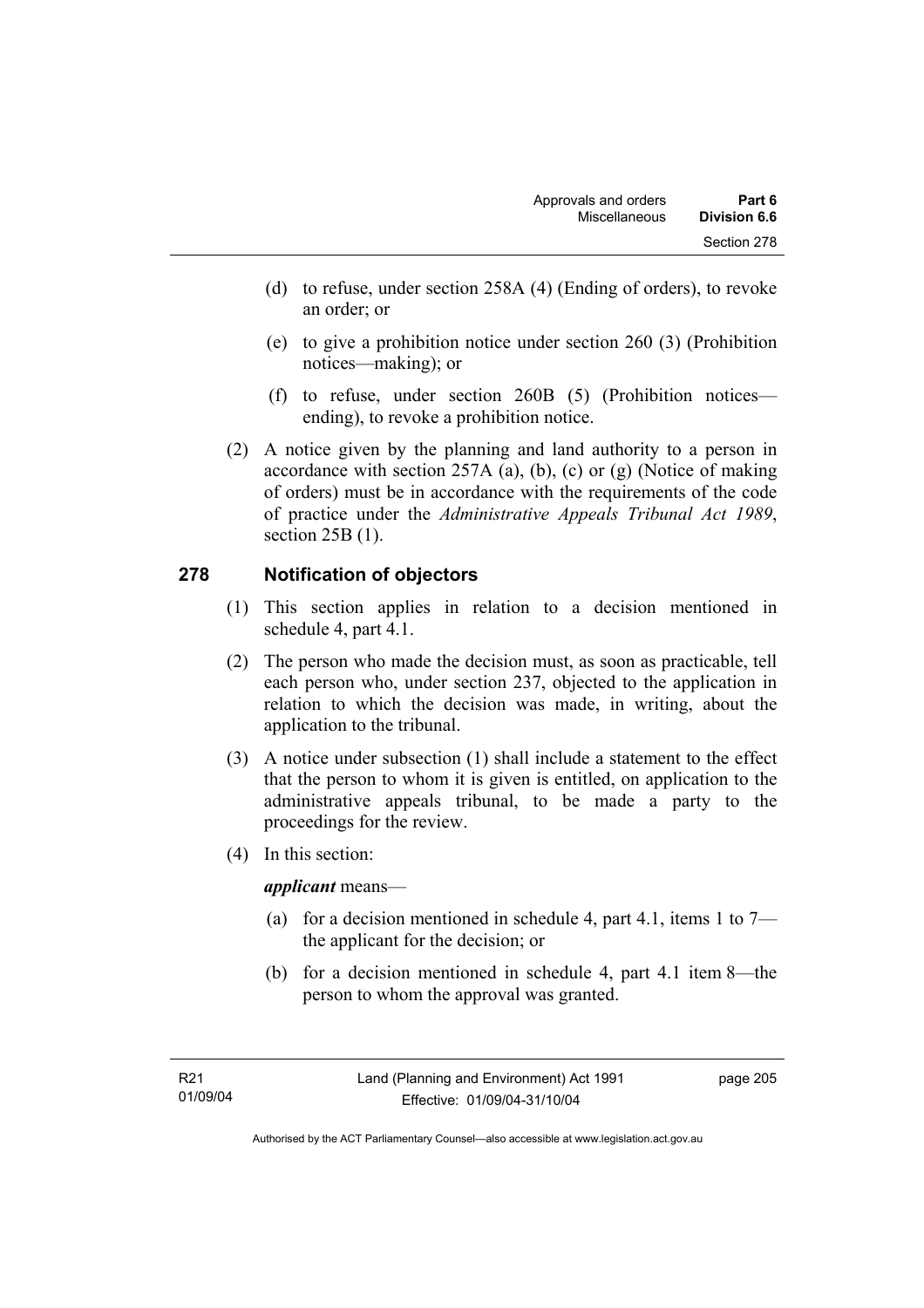| Part 6       | Approvals and orders |
|--------------|----------------------|
| Division 6.6 | Miscellaneous        |
| Section 279  |                      |

## **279 Application for review by objectors—notification to applicants**

- (1) If an objector makes an application under section 276 for the review of a decision, the objector shall, at the same time, give notice to the person who made the application for approval of the decision in relation to which the objector has applied for review.
- (2) A notice under subsection (1) shall include a statement to the effect that the person to whom it is given is entitled, on application to the administrative appeals tribunal, to be made a party to the proceedings for the review.
- (3) In subsection (1):

*objector* means a person mentioned in section 276 (2).

## **279A Challenge to validity of certain decisions**

- (1) The validity of a decision made by the Minister on an application to which section 229B (6) applies may not be questioned in any legal proceedings except those begun within 28 days after the date of the decision.
- (2) In this section:

*legal proceedings* does not include an application to the administrative appeals tribunal.

## **Subdivision 6.6.2 General**

## **282 Regulations for pt 6**

- (1) The regulations may make provision for—
	- (a) the lodging of applications; and
	- (b) the form and conditions of a bond referred to in section 245 (3) (f), including the method of calculating the amount of the bond and the conditions of payment under the bond; and

| page 206 | Land (Planning and Environment) Act 1991 | R <sub>21</sub> |
|----------|------------------------------------------|-----------------|
|          | Effective: 01/09/04-31/10/04             | 01/09/04        |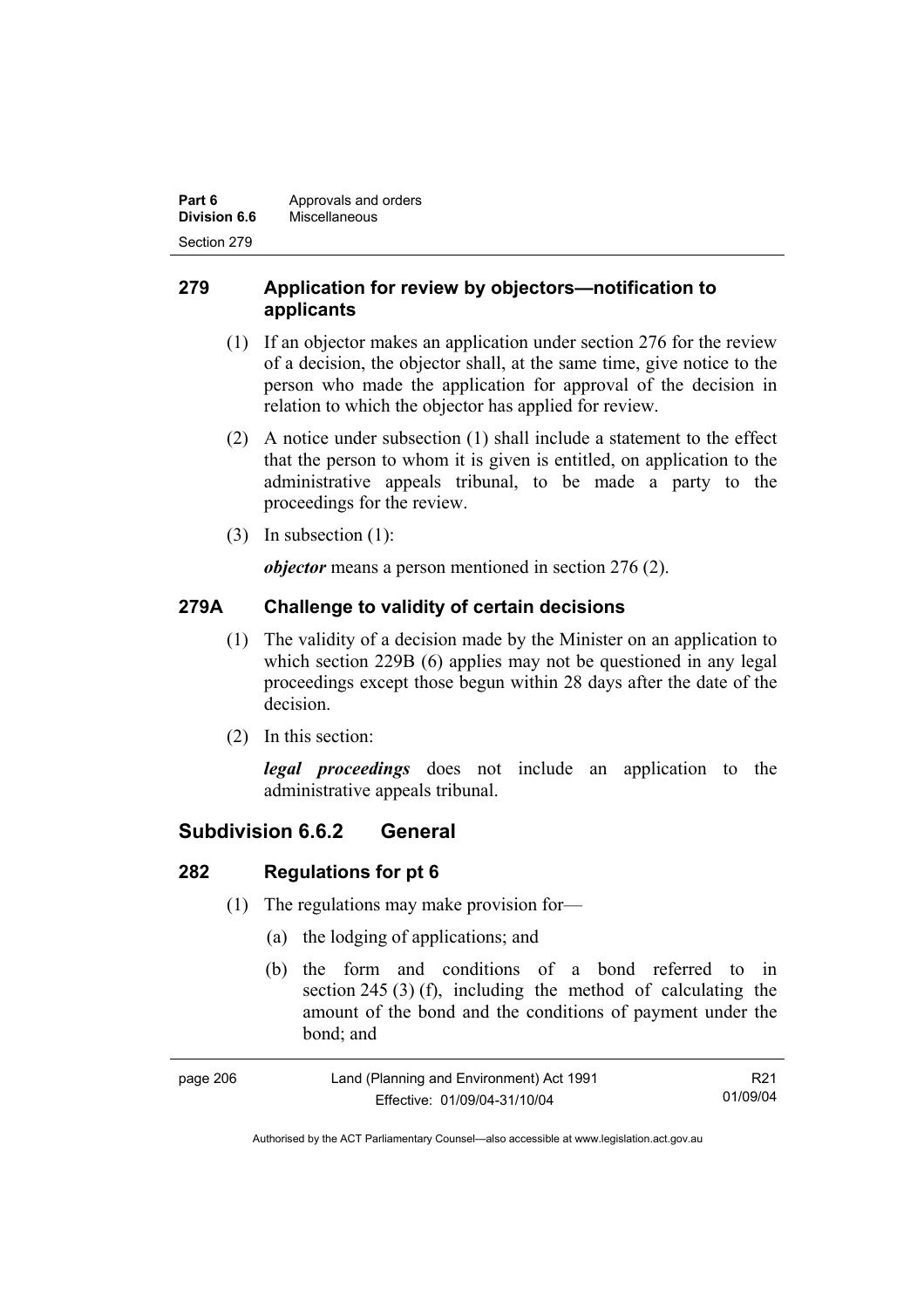- (c) the exemption of the Territory or a Territory authority from the requirements of all or any of the provisions of this part; and
- (d) the circumstances, whether generally or in a particular case, in which an exemption under paragraph (c) applies; and
- (e) exempting a development of a kind specified in the regulations, either absolutely or subject to conditions, from the application of this part or any provision of this part; and
- (f) exempting a controlled activity of a kind specified in the regulations, either absolutely or subject to conditions, from the application of this part or any provision of this part; and
- (g) the extension of any period within which action is to be taken by the Minister, the planning and land authority or anyone else, under this part or the regulations.
- (2) The regulations may authorise the Minister to exempt from this part or any provision of this part a development that consists of the erection, fixing or displaying of a sign or advertising material on the land, otherwise than in accordance with a right to do so expressly given by a current licence granted under this Act or a current lease.
- (3) An exemption under a regulation mentioned in subsection (2) is a disallowable instrument.
	- *Note* A disallowable instrument must be notified, and presented to the Legislative Assembly, under the Legislation Act.
- (4) An exemption under subsection (1) or (2) that relates to a development mentioned in subsection (2) may be conditional.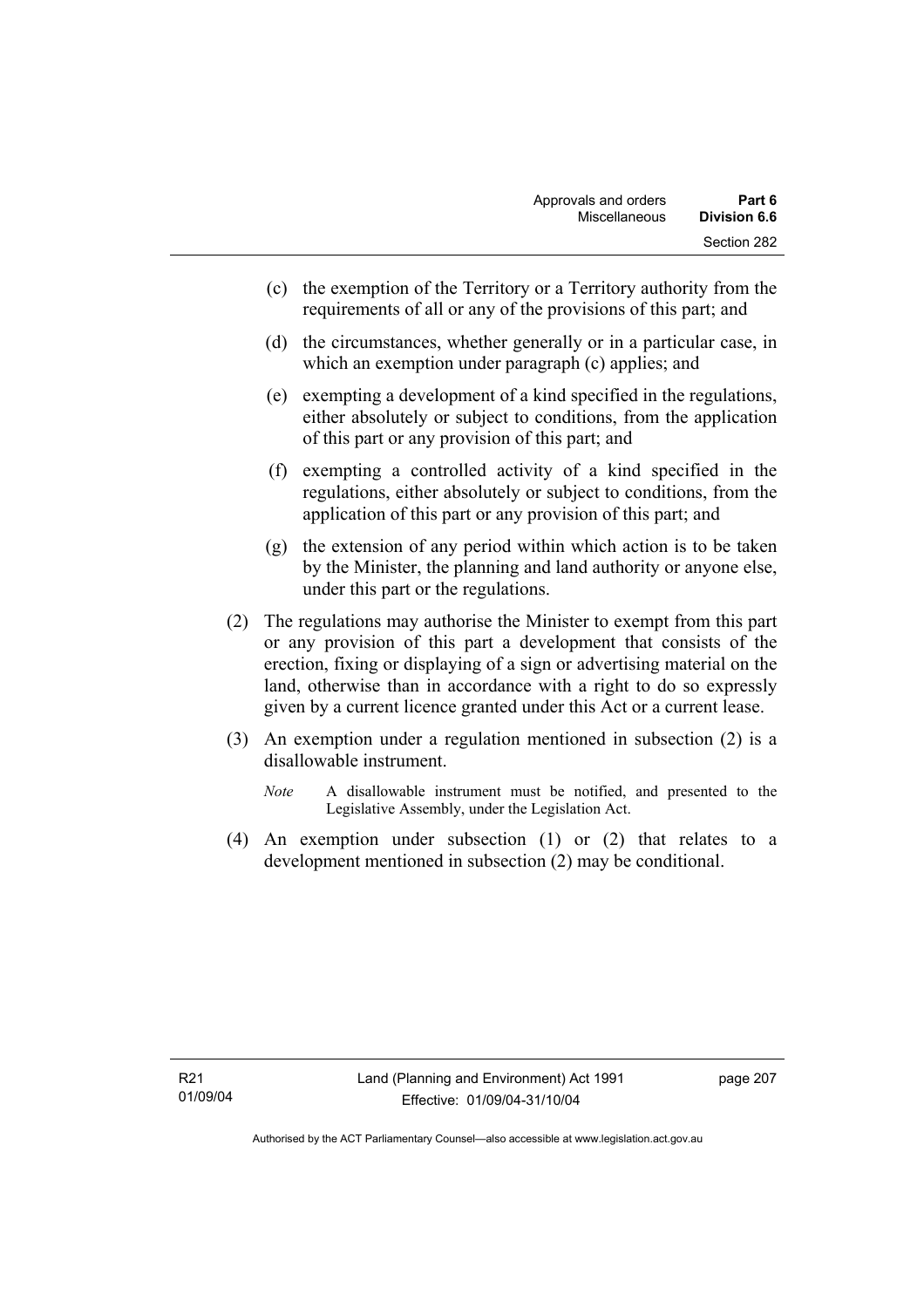#### **Part 7 Administrative appeals**

Section 282A

## **Part 7 Administrative appeals**

#### **282A AAT review of decisions**

- (1) Application may be made to the AAT for review of the following decisions:
	- (a) a decision mentioned in subsection (3) or (4);
	- (b) a decision not to register a place under section 69 (1) (b) or 73 (1) (b);
	- (c) a decision mentioned in schedule 4, part 4.2, column 4.
- (2) A person mentioned in schedule 4, part 4.2, column 2, who makes a decision mentioned in column 4 of the item in which the person is mentioned must give written notice to people whose interests the person believes are affected by the decision.
- (3) If the Environment Minister, under section 125 (5), fixes a maximum price for the sale by a proponent of a copy of a draft environmental impact statement, the Environment Minister must give written notice of the decision to the proponent.
- (4) If the conservator decides to vary a land management agreement under a provision of the agreement mentioned in section 186C (3), the conservator must give written notice of the decision to the other party to the agreement.
- (5) A notice under subsection (2), (3) or (4) must comply with the requirements of the code of practice in force under the *Administrative Appeals Tribunal Act 1989*, section 25B (1).

R21 01/09/04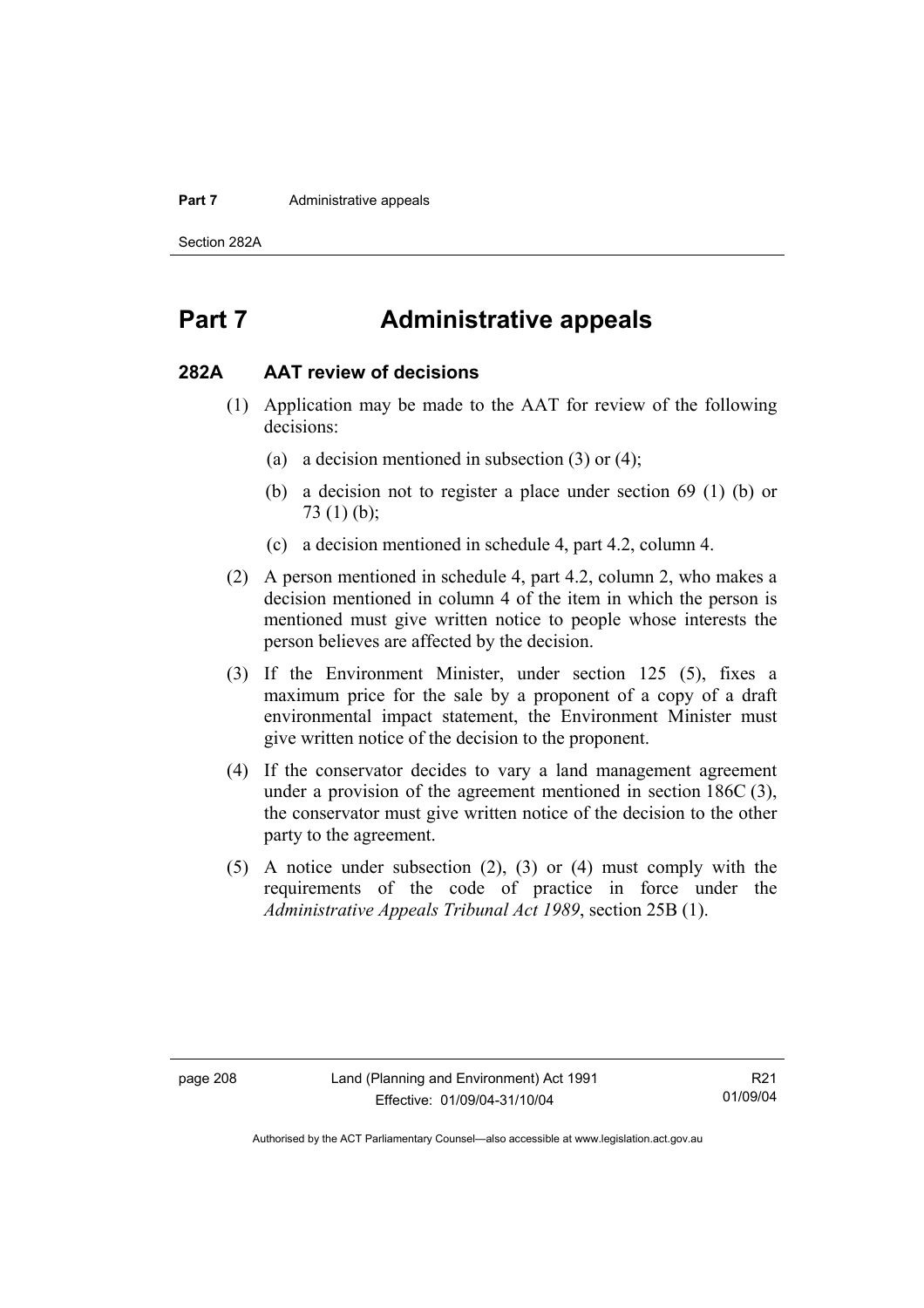## **Part 8 Miscellaneous**

#### **283 People authorised to exercise powers of Executive**

- (1) The Executive may, in writing, authorise anybody to act on its behalf in the exercise of a function under part 2 (Planning) or part 5 (Land administration), other than a function under the following provisions:
	- section 163 (4) (Leases to community organisations)
	- section 164 (3) (Special leases)
	- section 167 (1) (Eligibility for certain classes of leases)
	- section 178 (3) (Refund of amount paid for grant of lease).
- (2) If the exercise of a function by the Executive in accordance with this part is dependent on the opinion, belief or state of mind of the Executive in relation to a matter and a person has, under subsection (1), been authorised to exercise that function, the function may be exercised by the person so authorised on his, her or its opinion, belief or state of mind in relation to the matter.

#### **284 Power of administrative appeals tribunal and Supreme Court**

If a person appeals, or purports to appeal, under this Act—

- (a) to the administrative appeals tribunal; or
- (b) against a determination or decision of the administrative appeals tribunal to the Supreme Court;

and it appears to the tribunal or court, as the case may be—

 (c) that the appeal, or purported appeal, or the decision, or the purported decision, against which the appeal, or purported

page 209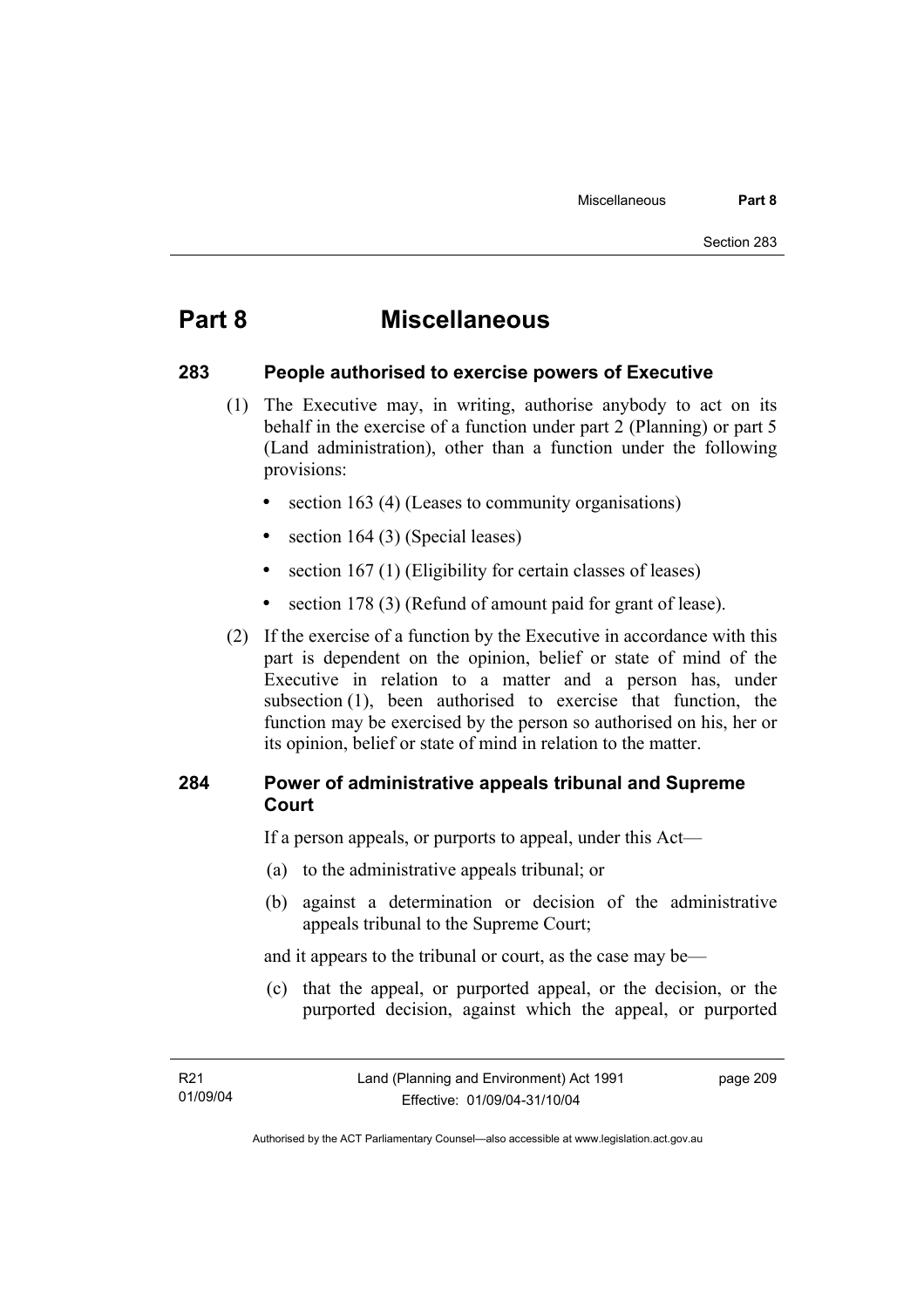#### **Part 8** Miscellaneous

Section 286

appeal, has been brought is affected by a failure to comply with a requirement of this Act; and

 (d) that to exercise the powers given by this section would not be unjust or inequitable;

the tribunal or court may order that, subject to any specified conditions, the requirement concerned be dispensed with to the necessary extent.

#### **286 Acts and omissions of representatives**

(1) In this section:

*person* means an individual.

*Note* See the Criminal Code, pt 2.5 for provisions about corporate criminal responsibility.

*representative*, of a person, means an employee or agent of the person.

*state of mind*, of a person, includes—

- (a) the person's knowledge, intention, opinion, belief or purpose; and
- (b) the person's reasons for the intention, opinion, belief or purpose.
- (2) This section applies to a prosecution for any offence against this Act.
- (3) If it is relevant to prove a person's state of mind about an act or omission, it is enough to show—
	- (a) the act was done or omission made by a representative of the person within the scope of the representative's actual or apparent authority; and
	- (b) the representative had the state of mind.

R21 01/09/04

Authorised by the ACT Parliamentary Counsel—also accessible at www.legislation.act.gov.au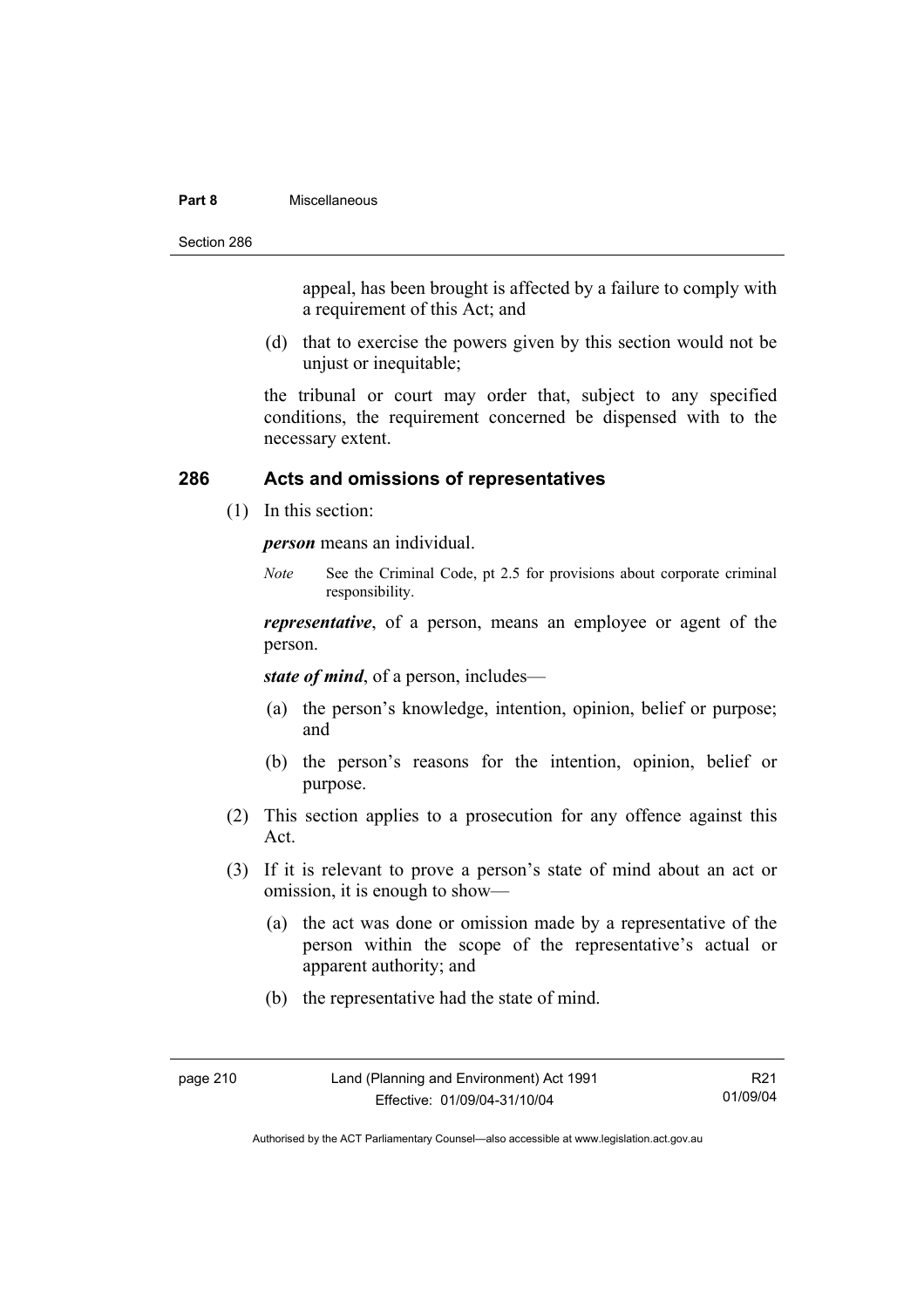- (4) An act done or omitted to be done on behalf of a person by a representative of the person within the scope of the representative's actual or apparent authority is also taken to have been done or omitted to be done by the person.
- (5) However, subsection (4) does not apply if the person establishes that reasonable precautions were taken and appropriate diligence was exercised to avoid the act or omission.
- (6) A person who is convicted of an offence cannot be punished by imprisonment for the offence if the person would not have been convicted of the offence without subsection (3) or (4).

#### **287 Determination of fees**

- (1) The Minister may, in writing, determine fees for this Act.
	- *Note* The Legislation Act contains provisions about the making of determinations and regulations relating to fees (see pt 6.3).
- (2) A determination is a disallowable instrument.
	- *Note* A disallowable instrument must be notified, and presented to the Legislative Assembly, under the Legislation Act.

## **287A Approved forms**

- (1) The Minister may, in writing, approve forms for section 186C (Land management agreements).
- (2) The planning and land authority may approve forms for any other provision of this Act.
- (3) If a form is approved for a particular purpose, the form must be used for that purpose.

*Note* For other provisions about forms, see Legislation Act, s 255.

- (4) A form approved for section 186C is a disallowable instrument.
	- *Note* A disallowable instrument must be notified, and presented to the Legislative Assembly, under the Legislation Act.

| R21      |  |
|----------|--|
| 01/09/04 |  |

page 211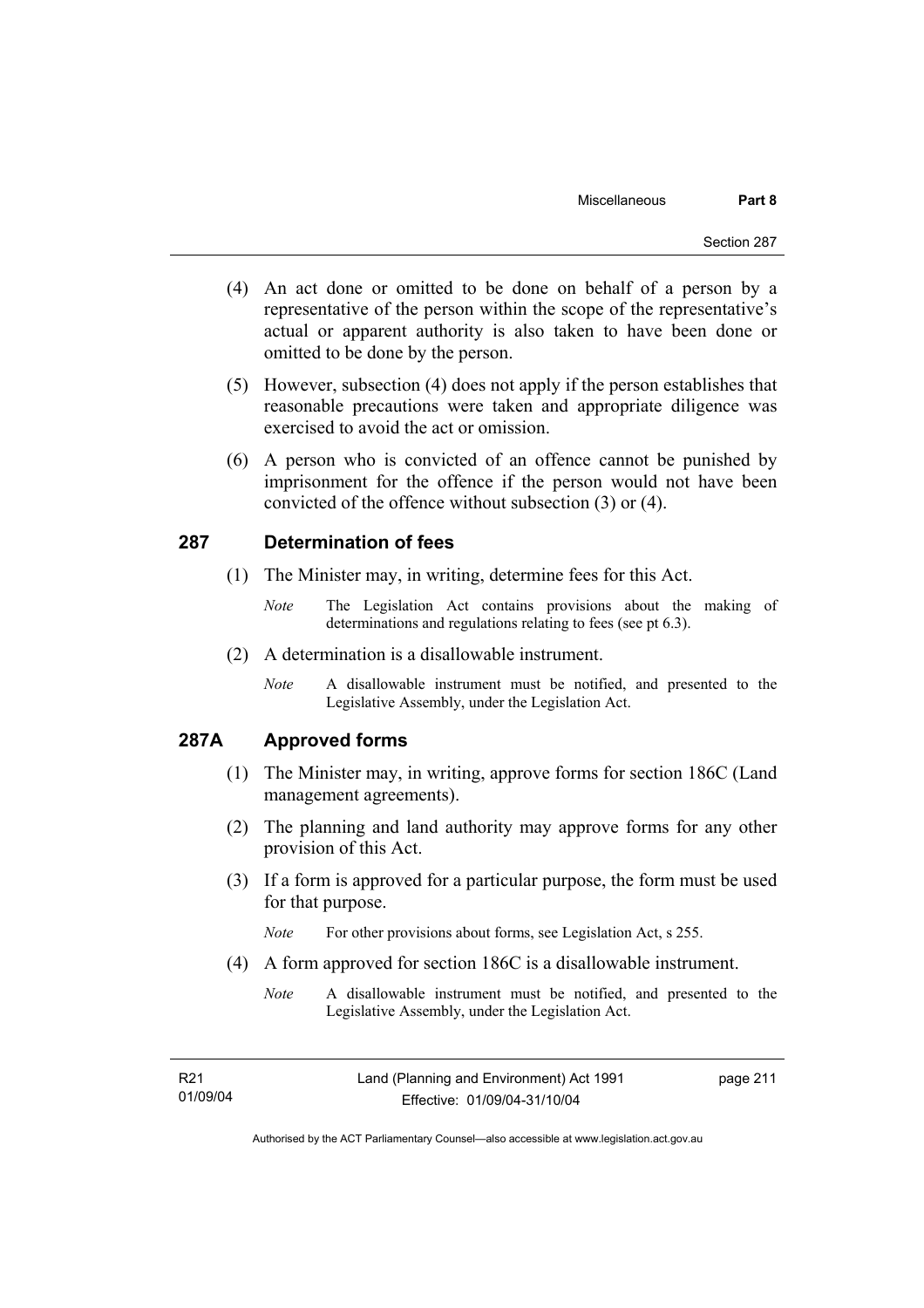#### **Part 8** Miscellaneous

Section 288

(5) A form approved for any other provision is a notifiable instrument.

*Note* A notifiable instrument must be notified under the Legislation Act.

#### **288 Regulation-making power**

- (1) The Executive may make regulations for this Act.
	- *Note* Regulations must be notified, and presented to the Legislative Assembly, under the Legislation Act.
- (2) The regulations may prescribe offences for contraventions of the regulations and prescribe maximum penalties of not more than 10 penalty units for offences against the regulations.

page 212 Land (Planning and Environment) Act 1991 Effective: 01/09/04-31/10/04

R21 01/09/04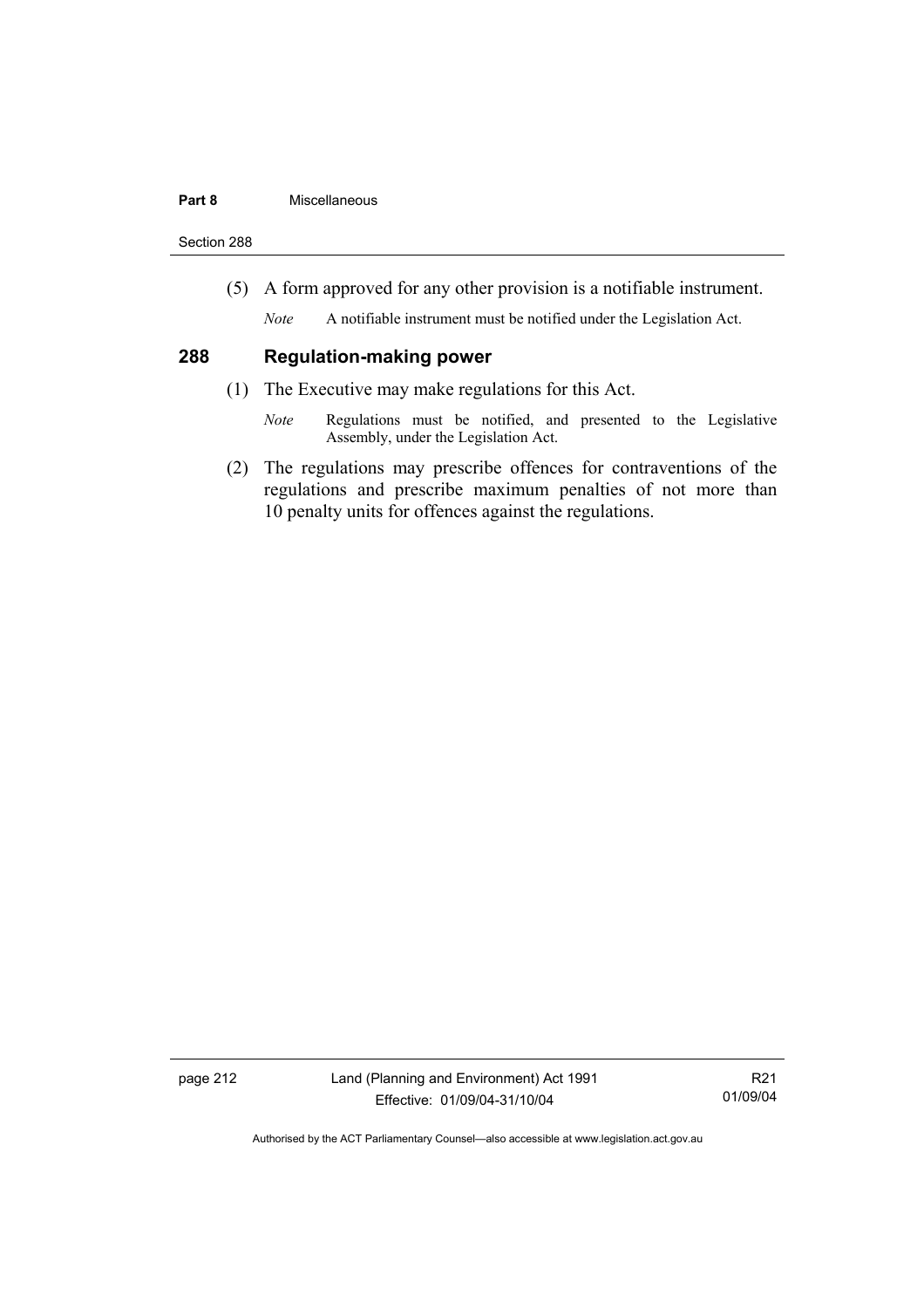# **Part 9 Transitional**

#### **289 Status of leases and licences**

- (1) Subject to section 290, a lease or licence granted or continued, or purported to have been granted or continued, under a repealed Act and in force immediately before 2 April 1992 is taken, on and after that day, to have been granted under this Act.
- (2) In this section:

*repealed Act* means any of the following Acts:

- (a) the *Leases Act 1918* No 2;
- (b) the *Leases (Special Purposes) Act 1925* No 11;
- (c) the *City Area Leases Act 1936* No 31.

#### **290 Continued application of certain repealed Acts and provisions**

- (1) Despite the repeal of the *Australian National University (Leases) Act 1967*, that Act continues to apply in relation to a lease granted under, or continued in force by, that Act and in force immediately before 2 April 1992.
- (2) Despite the repeal of the *Canberra College of Advanced Education (Leases) Act 1977* and subject to subsection (3), that Act continues to apply in relation to a lease granted under that Act and in force immediately before 2 April 1992.
- (3) For subsection (2), the *Canberra College of Advanced Education (Leases) Act 1977*, section 5 is taken to apply as if that section had been amended by omitting 'in perpetuity'.
- (4) Despite the repeal of the *Church Lands Leases Act 1924*, that Act, sections 5, 6, 8 and 10 continue to apply in relation to a lease

page 213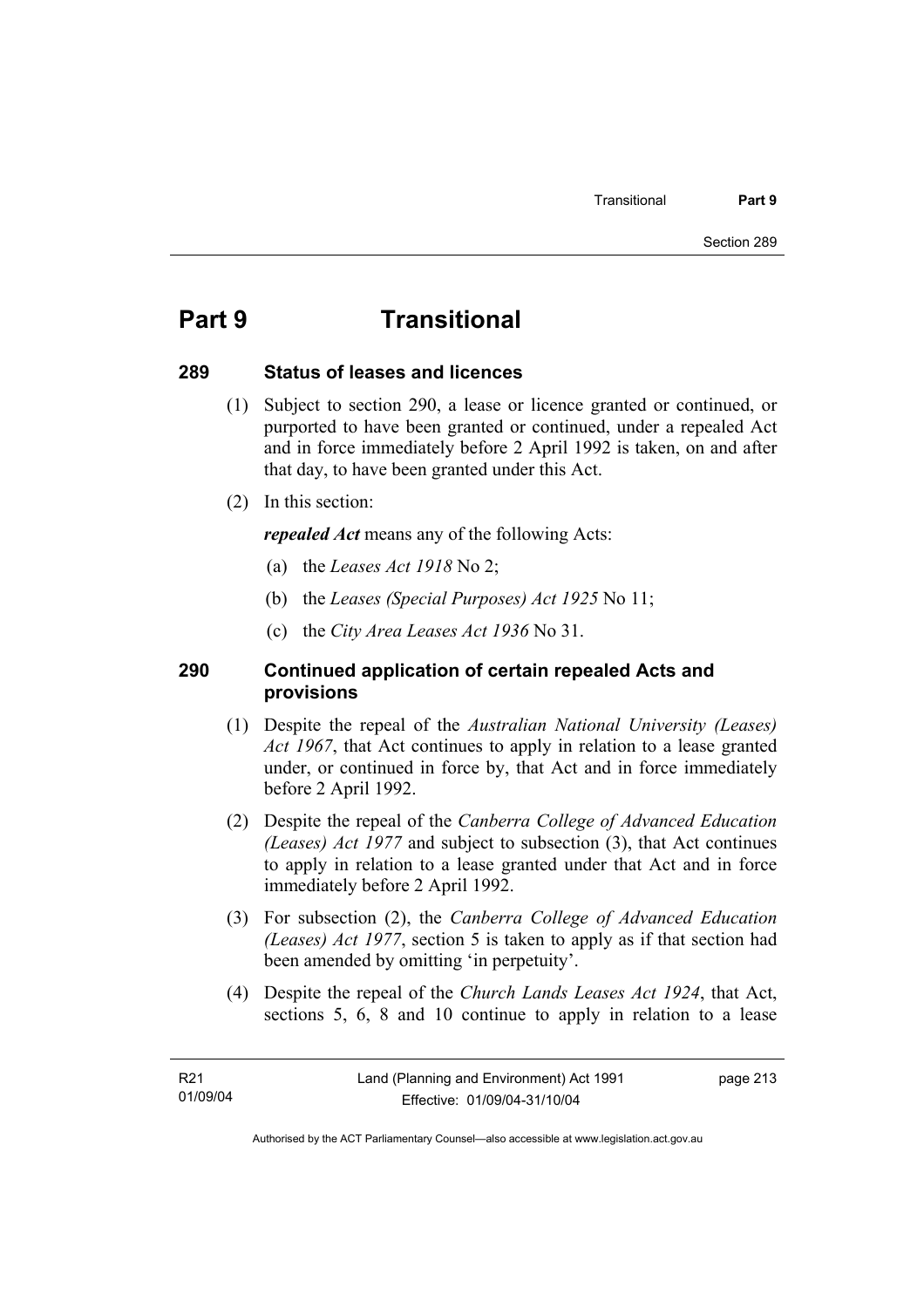#### **Part 9** Transitional

Section 290

granted under that Act and in force immediately before 2 April 1992.

- (5) In a continuing lease, a reference to *improvements* is a reference to improvements other than improvements by way of clearing, draining, grading, filling, excavating or levelling made by the Territory or the Commonwealth or the cost of which the Territory or the Commonwealth has paid.
- (6) Despite the repeal of the *City Area Leases Act 1936*, the following sections of that Act continue to apply:
	- (a) so far as the section relates to a continuing lease in which provision is made for the land comprised in the lease to be used for a purpose specified in that Act, section 8A (1)—section 8A;
	- (b) so far as the section relates to a variation of a continuing lease in respect of which notice under that Act, section 18A of that Act was given before the commencement day—section 18B;
	- (c) so far as the section relates to a continuing lease in relation to which notice under the section was given before the commencement day—section 22;
	- (d) so far as the section relates to a continuing lease specified in that Act, section 28A (1)—section 28A;
	- (e) so far as the section relates to a continuing lease specified in that Act, section 28DA (1)—section 28DA;
	- (f) so far as the section relates to a sublease specified in that Act, section 30A (2) and in force immediately before 2 April 1992—section 30A.
- (7) Despite the repeal of the *Leases (Special Purposes) Act 1925*, that Act, sections 5AC, 5AD, 5A and 5B continue to apply in relation to a lease of Territory Land—
	- (a) granted under that Act, section 3 (2) as in force immediately before 11 May 1989; and

| page 214 | Land (Planning and Environment) Act 1991 | R21      |
|----------|------------------------------------------|----------|
|          | Effective: 01/09/04-31/10/04             | 01/09/04 |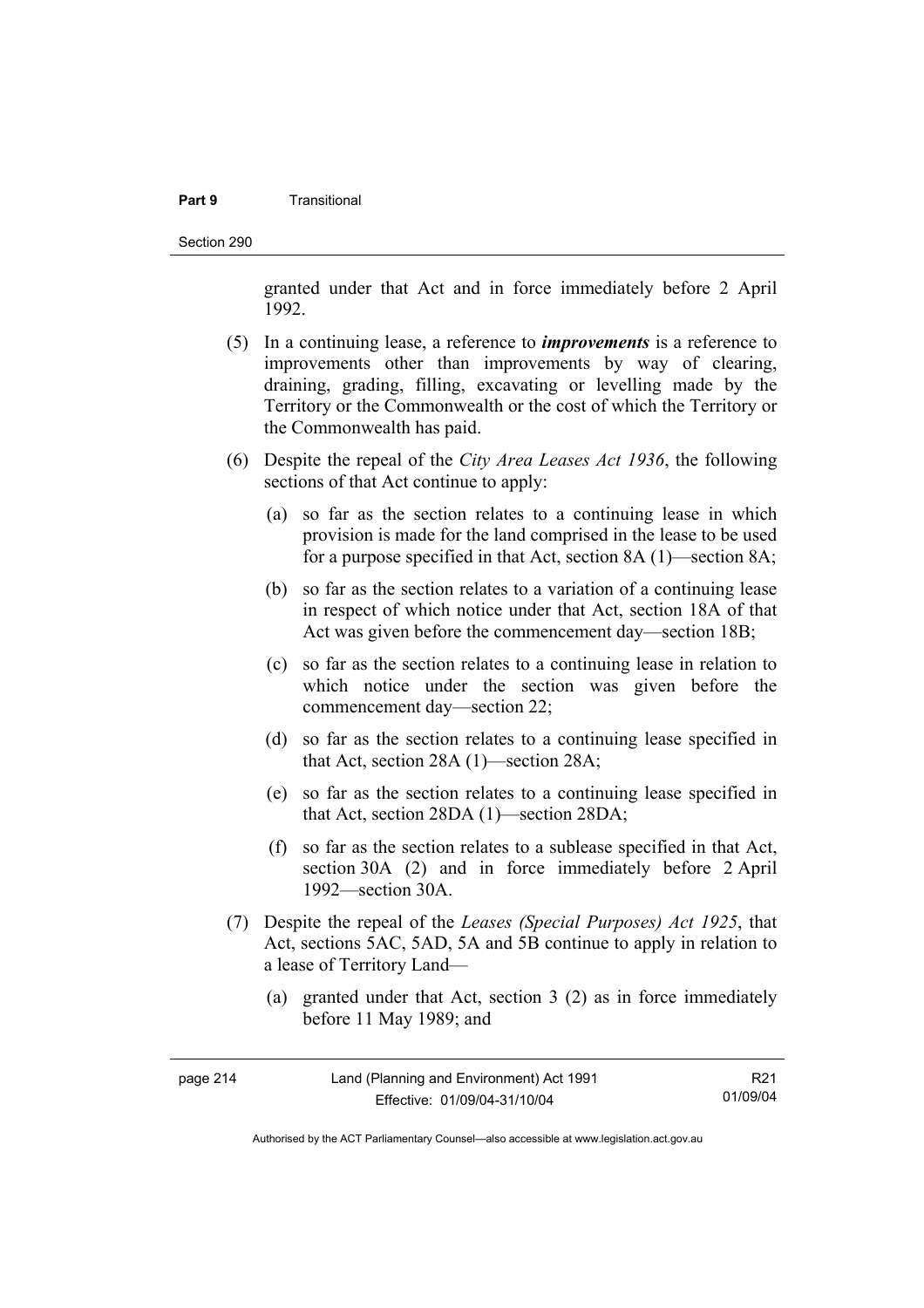- (b) in force immediately before 2 April 1992.
- (8) Despite the repeal of the *Leases (Special Purposes) Act 1925*, that Act, section 5BA (6) continues to apply in relation to a lease granted under that Act and in force immediately before 2 April 1992.
- (9) In this section:

*continuing lease* means a lease granted or continued, or purported to have been granted or continued, under the *City Area Leases Act 1936* and to which this Act, section 289 applies.

#### **291 Conversion of Commonwealth leases**

- (1) This section applies if—
	- (a) a declaration under the *Australian Capital Territory (Planning and Land Management) Act 1988* (Cwlth), section 27 (1) has been rescinded, revoked, amended or varied and as a consequence land that had been national land has ceased to be national land; and
	- (b) a lease had been granted under a prescribed law over all or part of that land and the lease was in force immediately before the rescission, revocation, amendment or variation of the declaration.
- (2) The lease is taken to have been granted under this Act from the day of the rescission, revocation, amendment or variation of the declaration.
- (3) In this section:

*prescribed law* means any of the following laws:

- (a) the *Leases Ordinance 1918*;
- (b) the *Leases (Special Purposes) Ordinance 1925*;
- (c) the *City Area Leases Ordinance 1936*;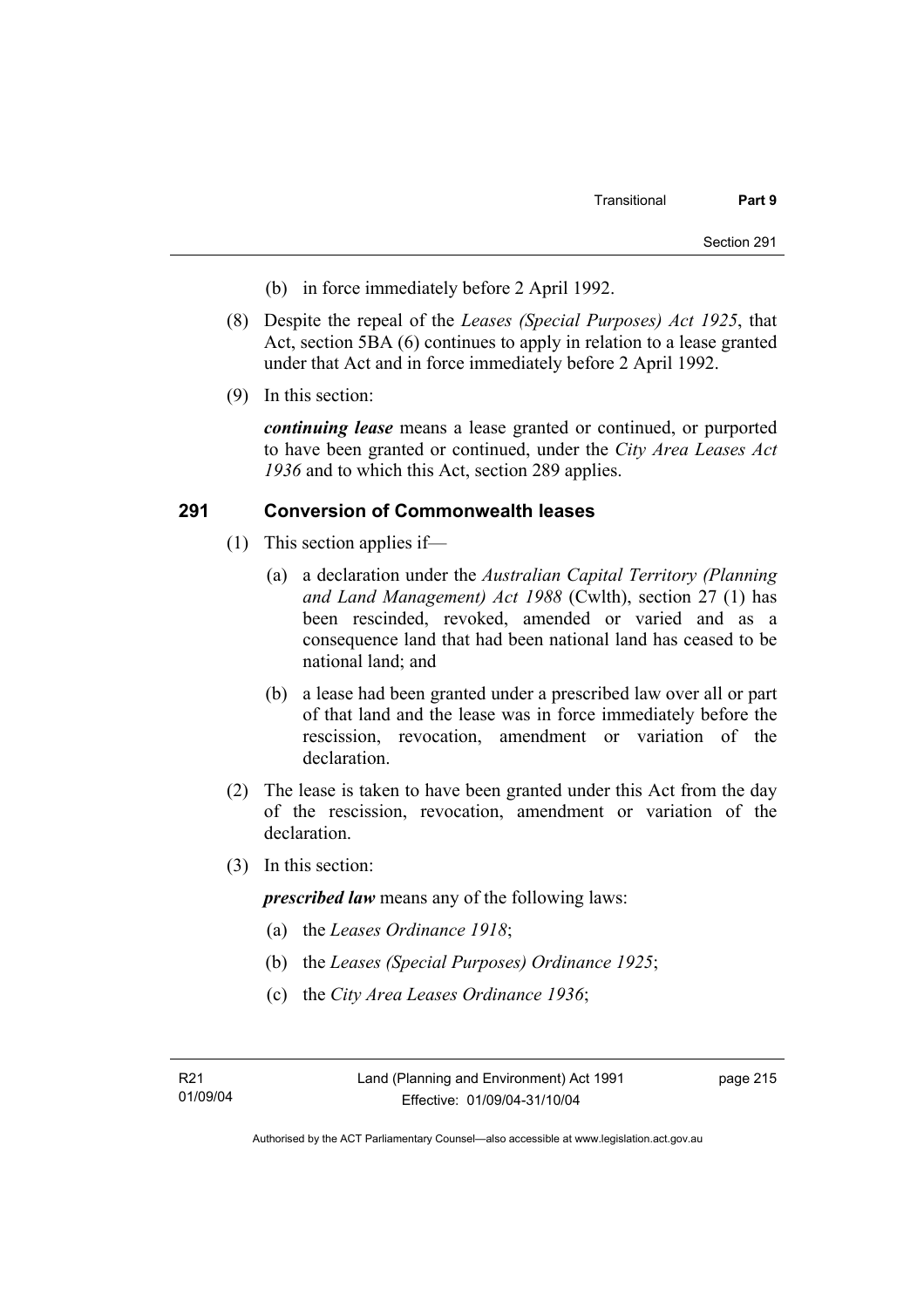#### **Part 9 Transitional**

#### Section 291

(d) the provisions of a law mentioned in paragraph  $(a)$ ,  $(b)$  or  $(c)$  as in effect under the *National Land Ordinance 1989*.

page 216 Land (Planning and Environment) Act 1991 Effective: 01/09/04-31/10/04

R21 01/09/04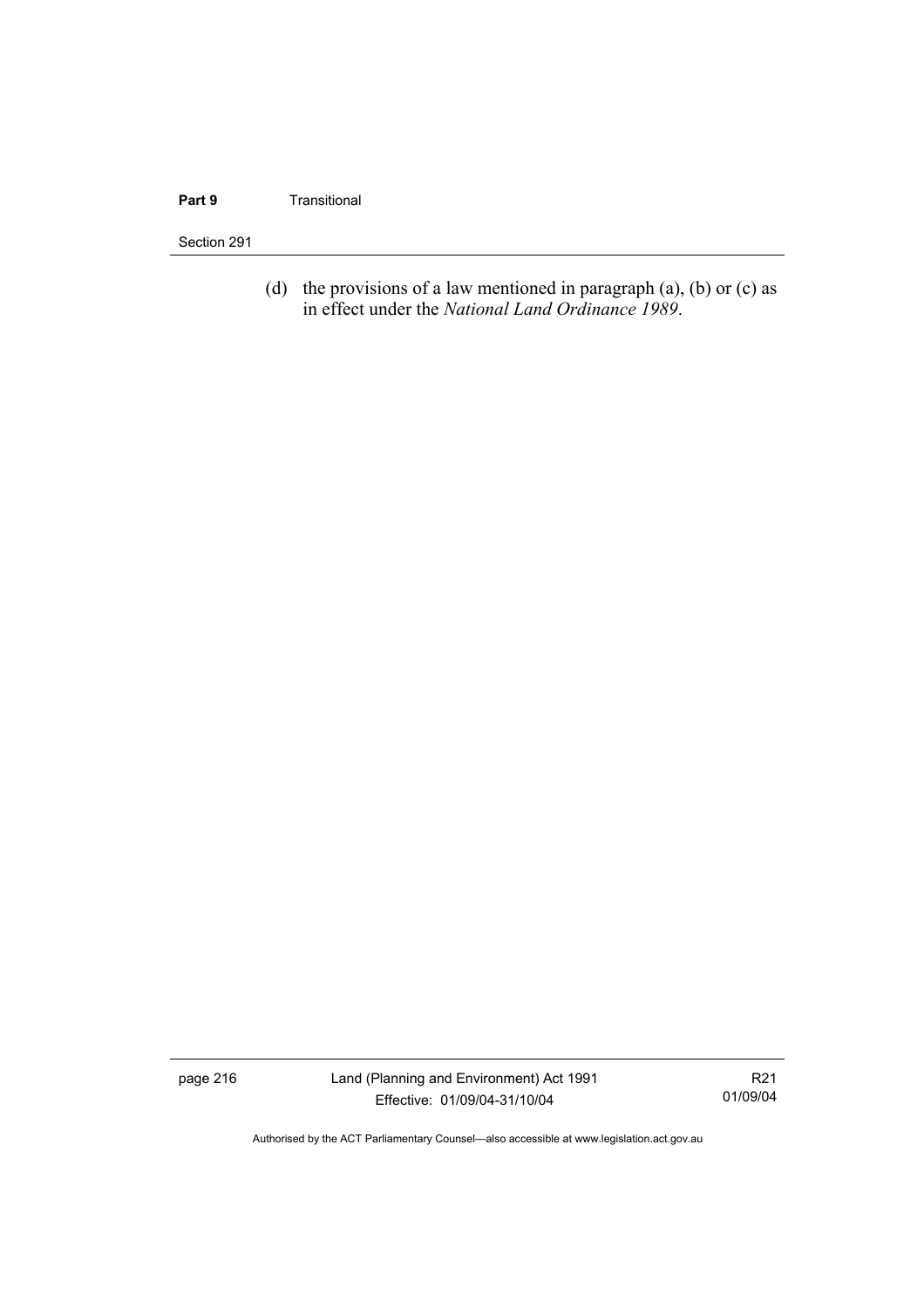# **Schedule 1 Management objectives for public land**

(see s 195)

| column 1<br>item | column <sub>2</sub><br>reserve | column 3<br>management objectives |                                                                                                                                                                                                                 |
|------------------|--------------------------------|-----------------------------------|-----------------------------------------------------------------------------------------------------------------------------------------------------------------------------------------------------------------|
| $\mathbf{1}$     | wilderness area                | $\mathbf{1}$                      | to conserve the natural<br>environment in a way<br>ensuring that disturbance to<br>that environment is minimal                                                                                                  |
|                  |                                | 2                                 | to provide for the use of the<br>area (other than by vehicles<br>or other mechanised<br>equipment) for recreation by<br>limited numbers of people,<br>to ensure that opportunities<br>for solitude are provided |
| $\overline{2}$   | national park                  | 1                                 | to conserve the natural<br>environment                                                                                                                                                                          |
|                  |                                | $\overline{2}$                    | to provide for public use of<br>the area for recreation,<br>education and research                                                                                                                              |
| 3                | nature reserve                 | 1                                 | to conserve the natural<br>environment                                                                                                                                                                          |
|                  |                                | $\overline{2}$                    | to provide for public use of<br>the area for recreation,<br>education and research                                                                                                                              |
| 4                | special purpose reserve        | $\mathbf{1}$                      | to provide for public and<br>community use of the area<br>for recreation and education                                                                                                                          |

| R21      | Land (Planning and Environment) Act 1991 | page 217 |
|----------|------------------------------------------|----------|
| 01/09/04 | Effective: 01/09/04-31/10/04             |          |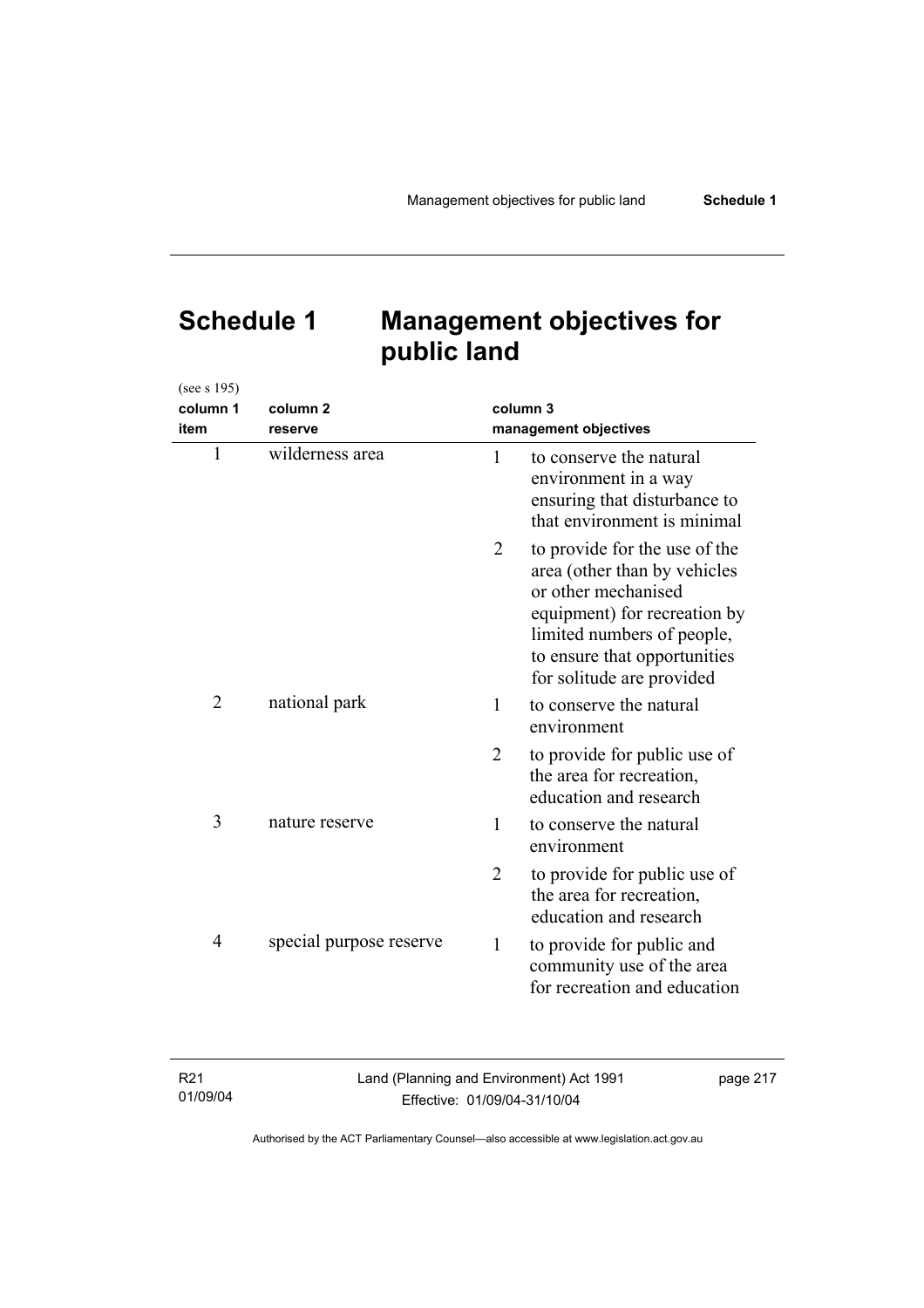## **Schedule 1** Management objectives for public land

| column 1<br>item | column <sub>2</sub><br>reserve |   | column <sub>3</sub><br>management objectives                                                                            |
|------------------|--------------------------------|---|-------------------------------------------------------------------------------------------------------------------------|
| 5                | cemetery or burial ground      | 1 | to provide for the interment<br>or cremation of human<br>remains and the interment of<br>the ashes of human remains     |
| 6                | sport and recreation reserve   | 1 | to provide for public and<br>community use of the area<br>for sport and recreation                                      |
| 7                | urban open space               | 1 | to provide for public and<br>community use of the area                                                                  |
|                  |                                | 2 | to develop the area for public<br>and community use                                                                     |
| 8                | lake                           | 1 | to prevent and control floods<br>by providing a reservoir to<br>receive flows from rivers,<br>creeks and urban run-offs |
|                  |                                | 2 | to prevent and control<br>pollution of waterways                                                                        |
|                  |                                | 3 | to provide for public use of<br>the lake for recreation                                                                 |
|                  |                                | 4 | to provide a habitat for fauna<br>and flora                                                                             |

page 218 Land (Planning and Environment) Act 1991 Effective: 01/09/04-31/10/04

R21 01/09/04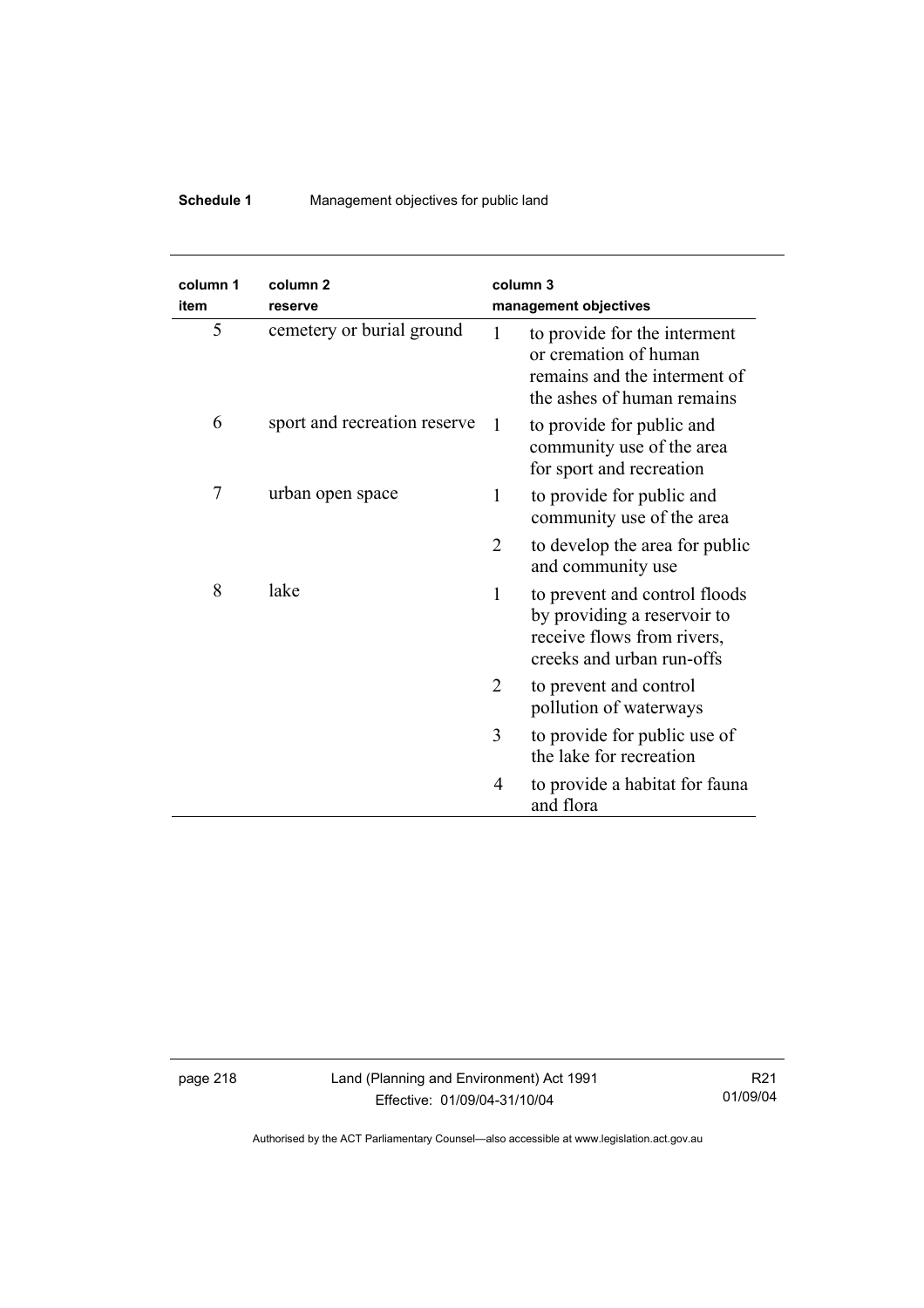## **Schedule 2 Criteria for assessment of heritage significance of places**

(see s 56)

- 1 Under the *Land (Planning and Environment) Act 1991*, section 56 the criteria for the assessment of the heritage significance of places are:
	- (a) a place that demonstrates a high degree of technical, creative achievement, or both by showing qualities of innovation or departure or representing a new achievement of its time; or
	- (b) a place that exhibits outstanding design or aesthetic qualities valued by the community or a cultural group; or
	- (c) a place that demonstrates a distinctive way of life, taste, tradition, religion, land use, custom, process, design or function that is no longer practised, is in danger or being lost, or is of exceptional interest; or
	- (d) a place that is highly valued by the community or a cultural group for reasons of strong or special religious, spiritual, cultural, educational or social associations; or
	- (e) a place that is the only know or only comparatively intact example of its type; or
	- (f) a place that is a notable example of a class of natural or cultural places or landscapes and that demonstrates the principal characteristics of that class; or
	- (g) a place that has strong or special associations with person, group, event, development or cultural phase that played a significant part in local or national history; or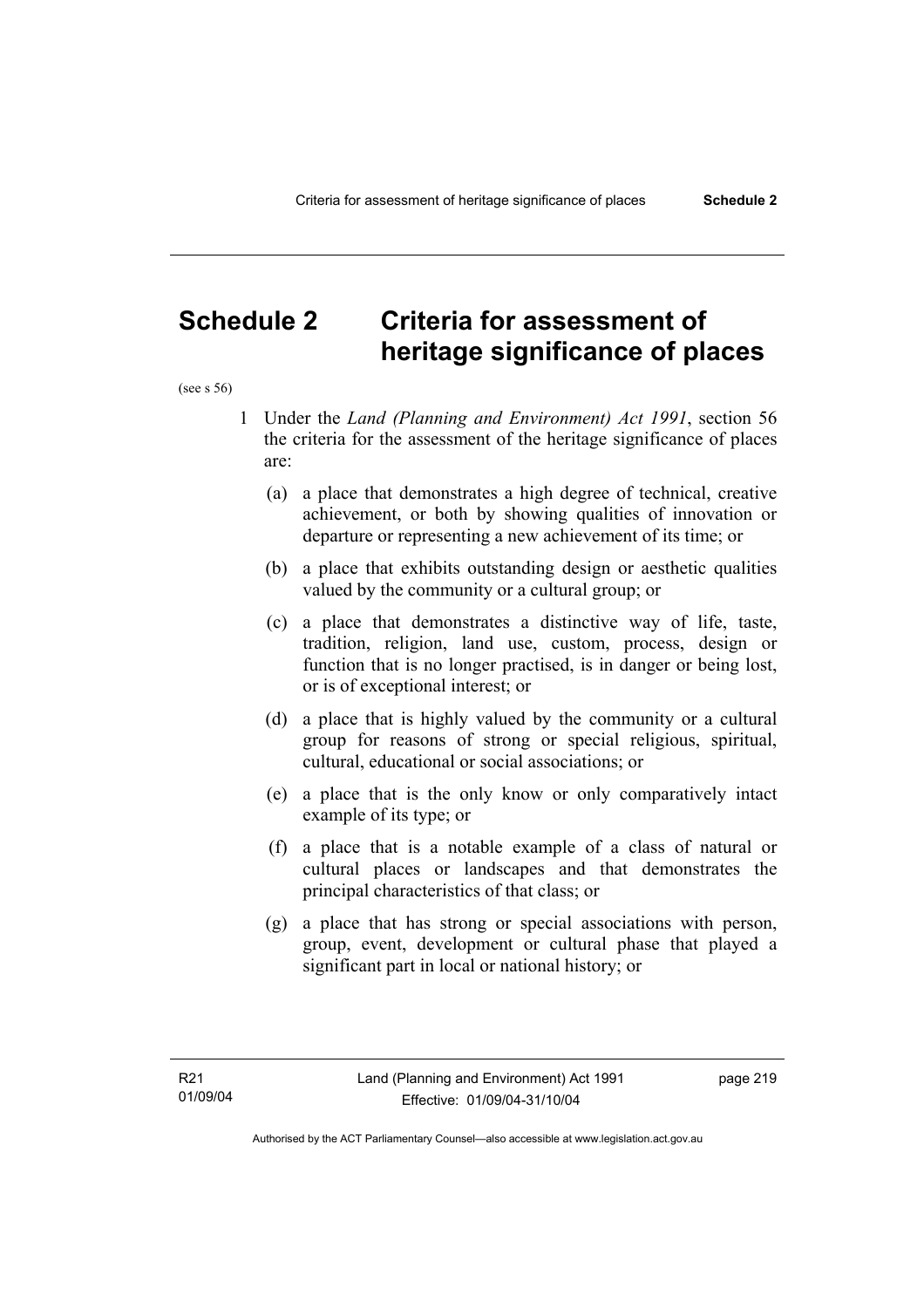- (h) a place that represents the evolution of a natural landscape, including significant geological features, landforms, biota or natural processes; or
- (i) a place that is a significant habitat or locality for the life cycle of native species; for rare, endangered or uncommon species, for species at the limits of their natural range, or for district occurrences of species; or
- (j) a place that exhibits unusual richness, diversity or significant transitions of flora, fauna or natural landscapes and their elements; or
- (k) a place that demonstrates a likelihood of providing information that will contribute significantly to a wider understanding of natural or cultural history, because of its use as a research site, teaching site, type locality or benchmark site.

page 220 Land (Planning and Environment) Act 1991 Effective: 01/09/04-31/10/04

R21 01/09/04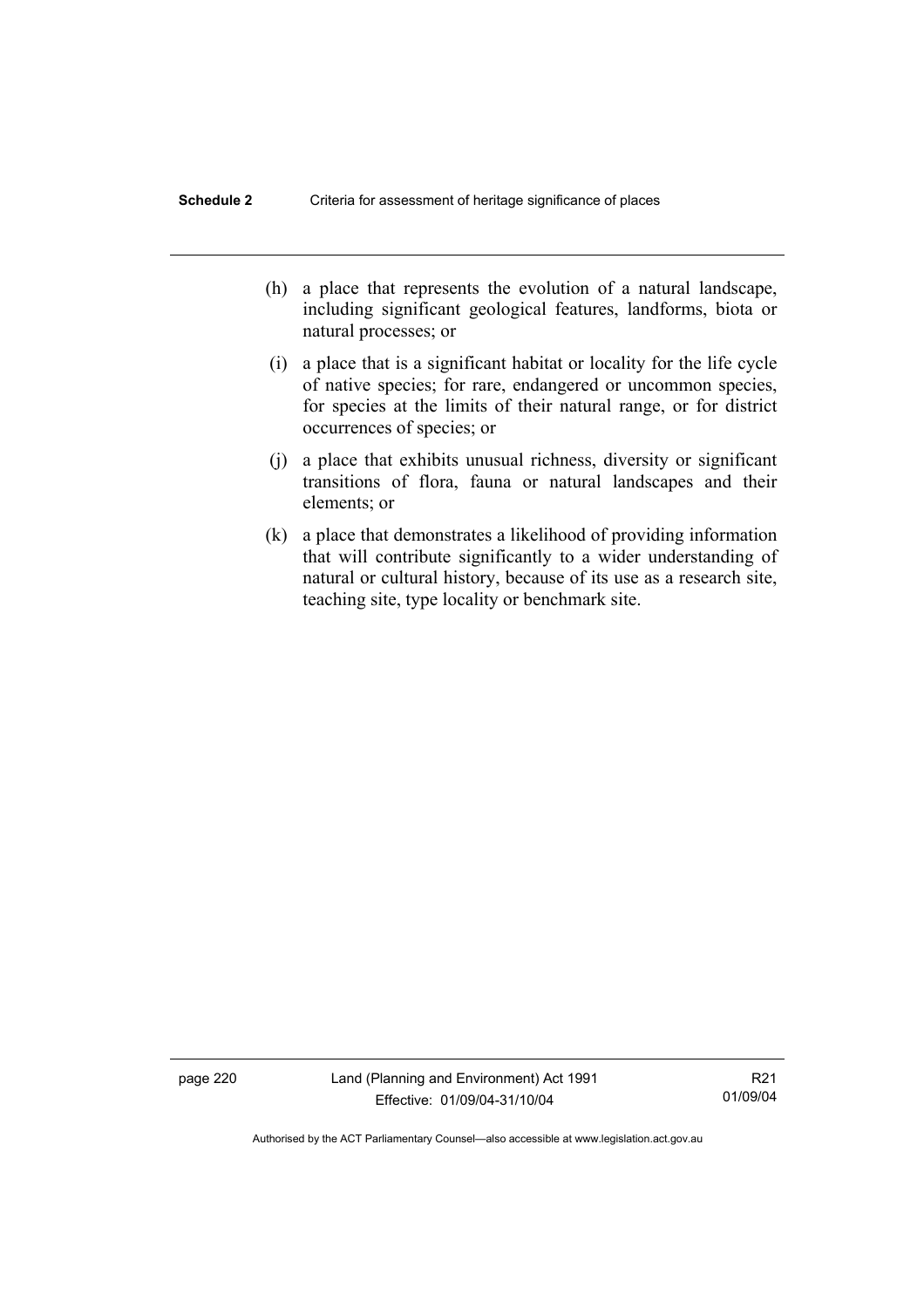# **Schedule 3 Content of preliminary assessments**

(see s 115)

**1** The following format is to be used for a preliminary assessment required under section 115.

- 1. **General Information**
- 1.1 **Name and address of proponent** This is to include the details of any ACT government authority or agency.
- 1.2 **Details of the contact** This is to include the contact officer within any ACT government authority or agency.
- 1.3 **Status of the project** Advise the current position on the planning of the project, studies begun or planned and the proposed targets for planning, development or construction.

#### 1.4 **Location of the project**

- (a) project site description sufficient for precise location on a map or a map included to show the exact site location;
- (b) information on possible future extensions.

#### 1.5 **Description of the project**

- (a) the type and form of the project including supporting developments including those not the responsibility of the proponent;
- (b) the purpose and need for the project, intended utilisation and operation of the facilities;
- (c) the relationship of the project with surrounding development, to connected facilities and services or to other proposed projects.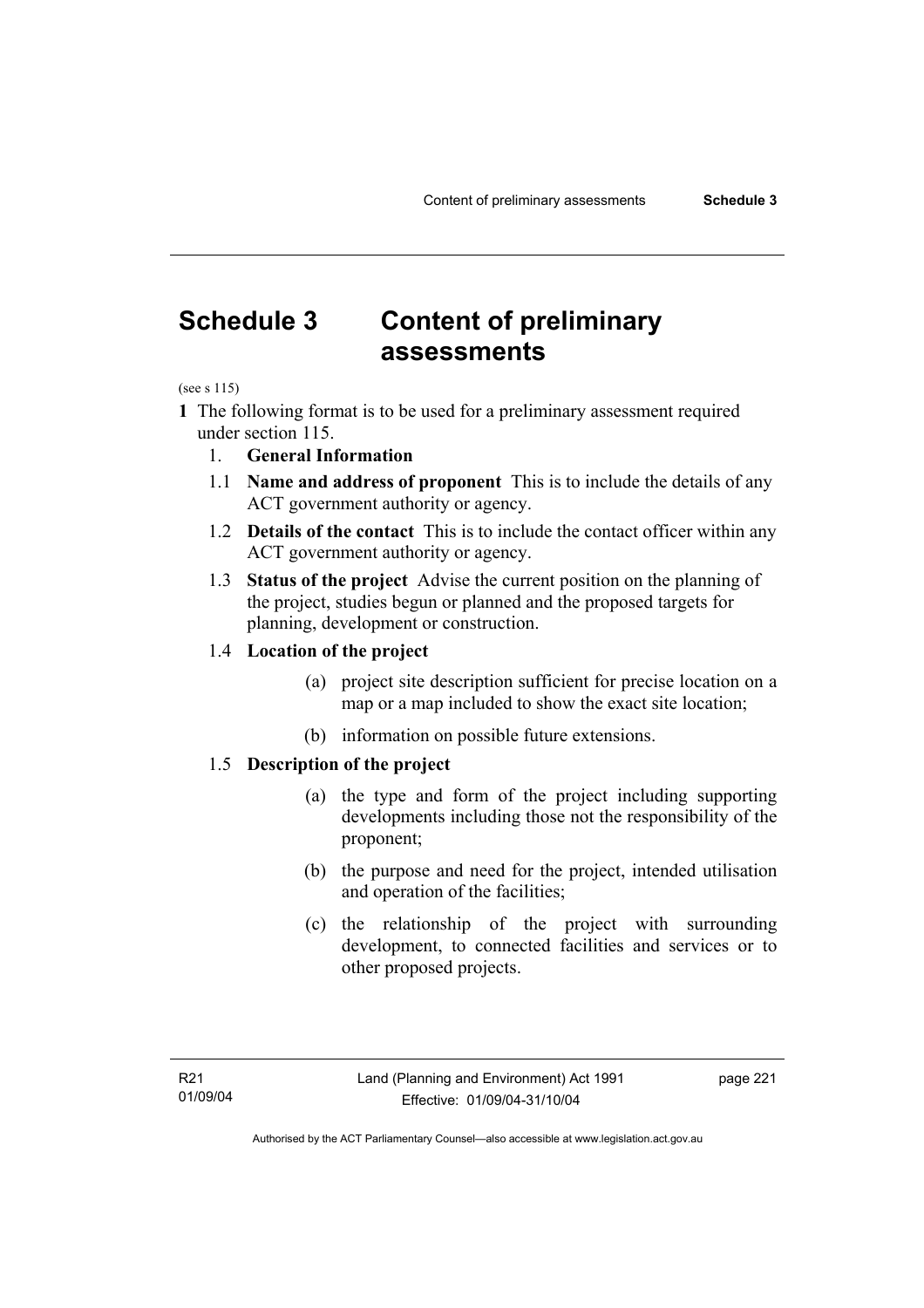## **2 Existing Environmental Conditions**

- 2.1 **Description of project site** A brief description of the overall appearance and current land use with mention made of any special features including the built and natural heritage factors (if any) of the site.
- 2.2 **Description of region surrounding the project site** Significant differences between the site and surrounding areas should be noted eg variation in population density, watershed, proximity to watercourses and water bodies.
- 2.3 **Current land use policy and lease conditions of the site**
- **3 Potential Impact of the Project on the Environment** 
	- 3.1 **On the physical environment**
	- 3.2 **On the human environment**
	- 3.3 **On the non-human biological environment**
	- 3.4 **Potentially beneficial impacts**
- **4 Summary and Conclusions** 
	- 4.1 A summary of the potential benefits and disadvantages of the project. Can the benefits to the community be said to offset any unavoidable permanent or temporary adverse effects?

page 222 Land (Planning and Environment) Act 1991 Effective: 01/09/04-31/10/04

R21 01/09/04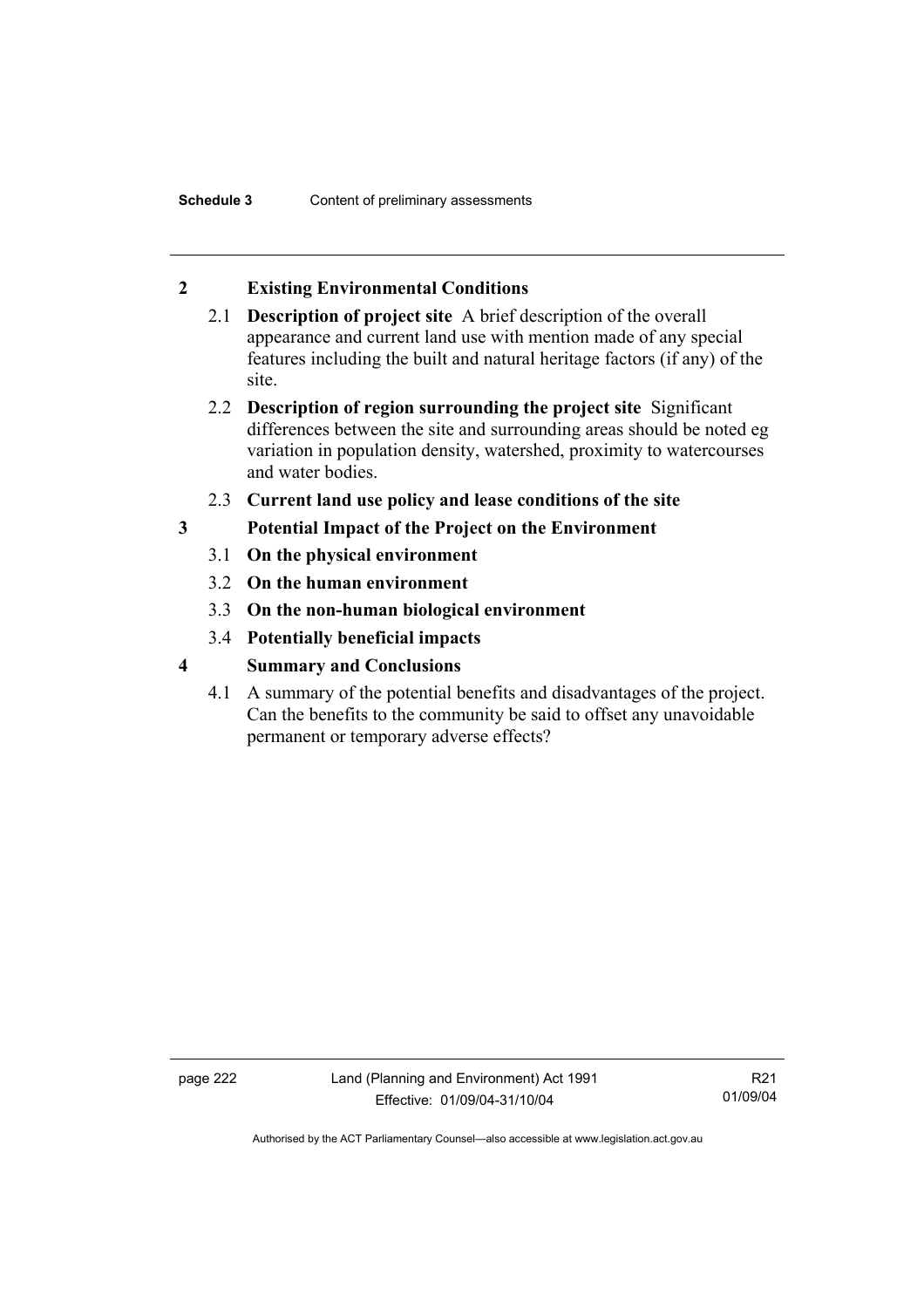# **Schedule 4 Decisions reviewable by AAT**

(see s 275, 282A)

## **Part 4.1 Reviewable decisions under part 6**

| column 1       | column <sub>2</sub>            | column 3            | column $\overline{4}$                    |
|----------------|--------------------------------|---------------------|------------------------------------------|
| item           | decision-maker                 | provision of<br>Act | decision                                 |
| 1              | planning and land<br>authority | 228(2)              | refusing to approve<br>application       |
| $\overline{2}$ | relevant authority             | 230                 | refusing to approve<br>application       |
| 3              | planning and land<br>authority | 233(3)              | refusing to grant extension of<br>period |
| 4              | relevant authority             | 245                 | giving approval subject to<br>condition  |
| 5              | planning and land<br>authority | 245(4)              | refusing to approve<br>amendment         |
| 6              | planning and land<br>authority | 246A                | refusing to approve<br>application       |
| 7              | planning and land<br>authority | 246A                | giving approval subject to<br>condition  |
| 8              | planning and land<br>authority | 247(2)              | refusing to amend approval               |
| 9              | planning and land<br>authority | 252(2)              | refusing to extend period                |

R21 01/09/04 Land (Planning and Environment) Act 1991 Effective: 01/09/04-31/10/04

page 223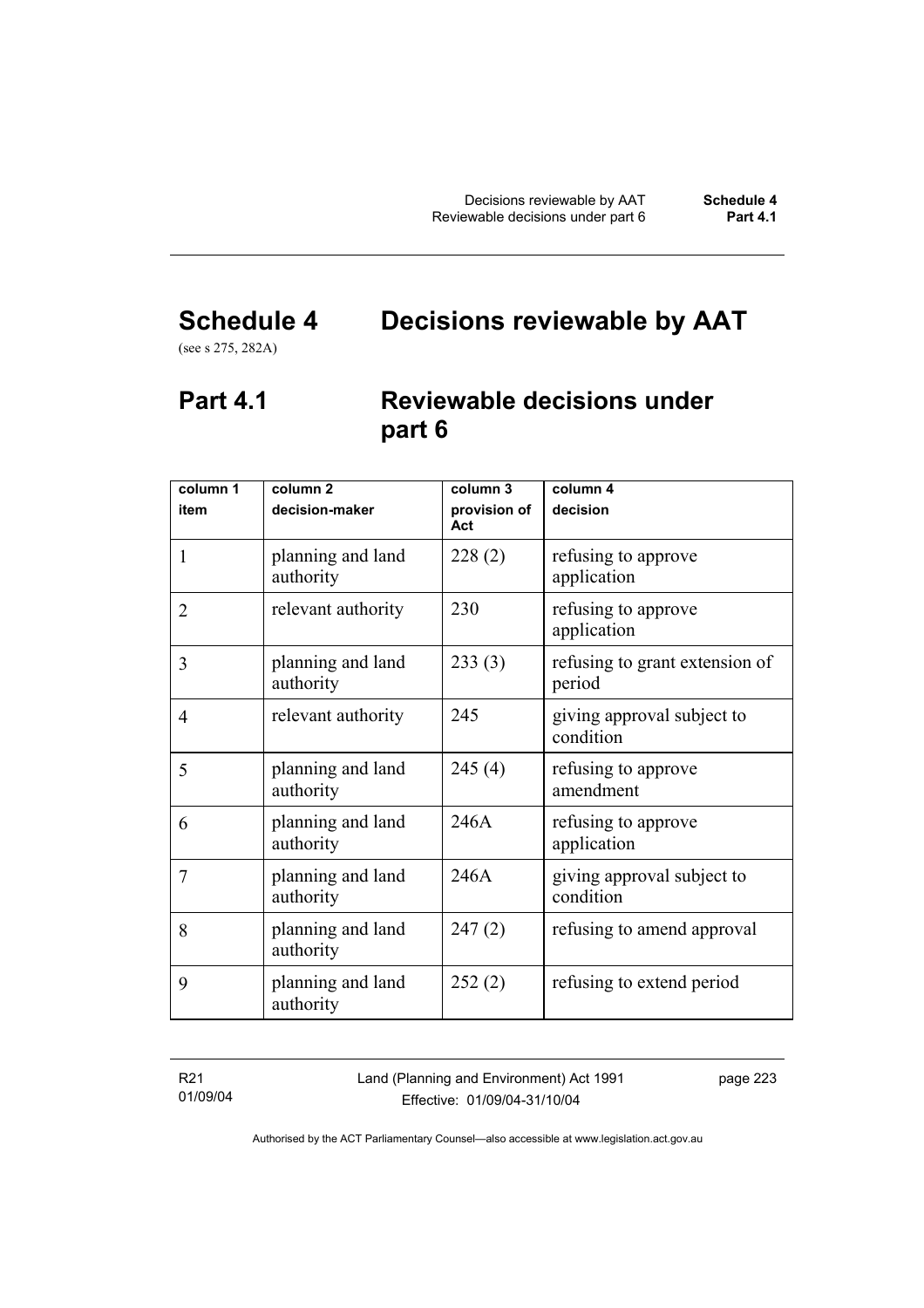| Schedule 4      | Decisions reviewable by AAT |
|-----------------|-----------------------------|
| <b>Part 4.2</b> | Other reviewable decisions  |

| column 1<br>item | column 2<br>decision-maker | column 3<br>provision of<br>Act | column 4<br>decision |
|------------------|----------------------------|---------------------------------|----------------------|
|                  | relevant authority         | 253                             | revoking approval    |

# **Part 4.2 Other reviewable decisions**

| column 1       | column <sub>2</sub> | column 3            | column 4                                                                                     |
|----------------|---------------------|---------------------|----------------------------------------------------------------------------------------------|
| item           | decision-maker      | provision of<br>Act | decision                                                                                     |
| 1              | heritage council    | 59 $(3)$            | including provision in interim<br>heritage places register                                   |
| $\overline{2}$ | heritage council    | 59 $(3)$            | refusing application for<br>inclusion of provision in<br>interim heritage places register    |
| 3              | heritage council    | 62(1)(b)            | revision of interim heritage<br>places register by removal of<br>provision relating to entry |
| $\overline{4}$ | Minister            | 64                  | acquiring place or object                                                                    |
| 5              | Minister            | 69(1)(a)            | directing heritage council to<br>notify interim heritage places<br>register                  |
| 6              | Minister            | 73 $(1)(a)$         | directing heritage council to<br>notify interim heritage places<br>register                  |
| 7              | Minister            | 76(1)               | refusing to compensate                                                                       |
| 8              | Minister            | 82(1)               | declaring information to be<br>restricted information                                        |

page 224 Land (Planning and Environment) Act 1991 Effective: 01/09/04-31/10/04

R21 01/09/04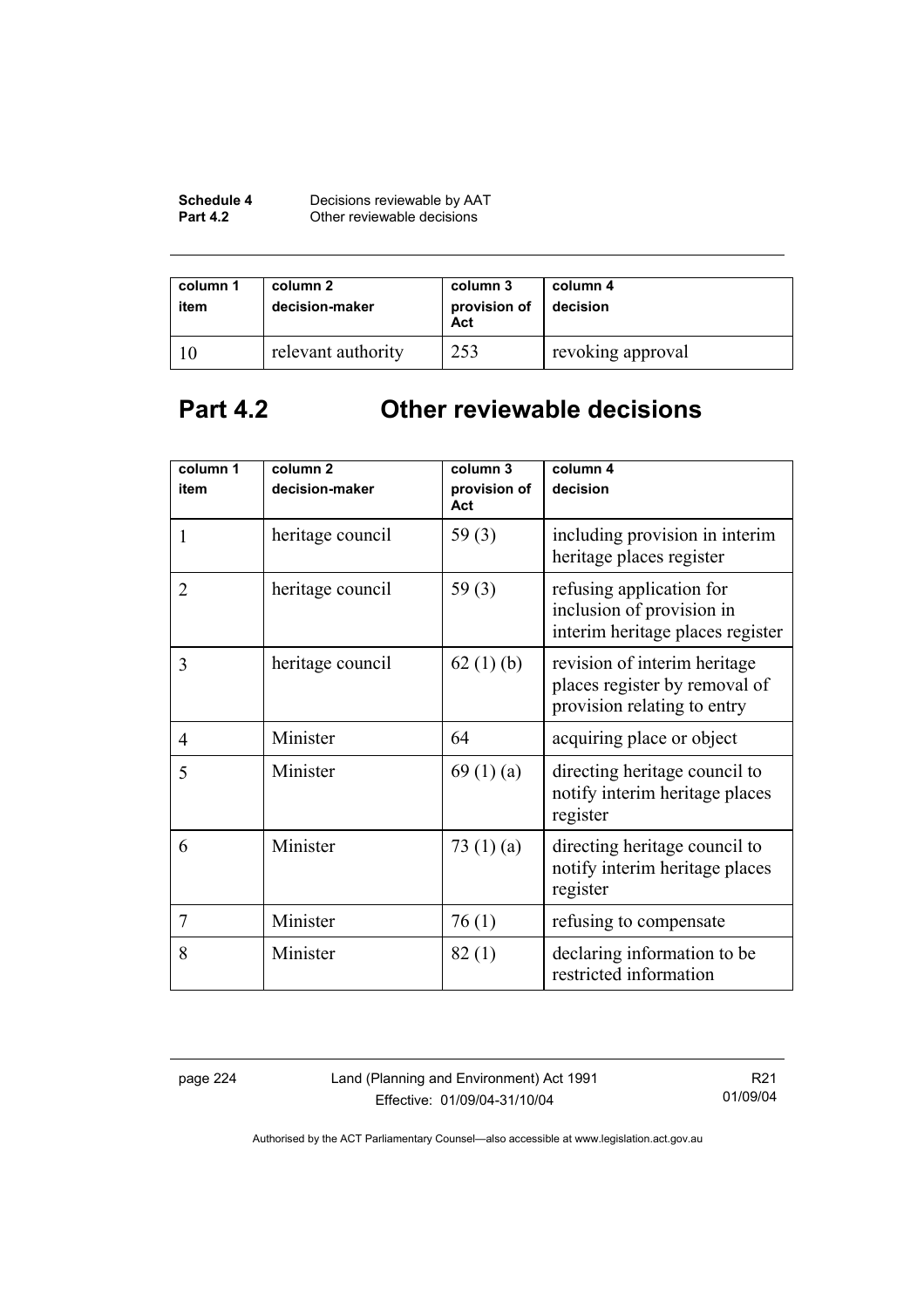Decisions reviewable by AAT **Schedule 4** Other reviewable decisions **Part 4.2** 

| column 1<br>item | column <sub>2</sub><br>decision-maker | column 3<br>provision of<br>Act | column 4<br>decision                                                                                              |
|------------------|---------------------------------------|---------------------------------|-------------------------------------------------------------------------------------------------------------------|
| 9                | heritage council                      | 84(2)                           | refusing to approve<br>publication of restricted<br>information about Aboriginal<br>place                         |
| 10               | planning and land<br>authority        | 167(3)                          | deciding that person not<br>eligible for grant of lease of<br>specified class                                     |
| 11               | planning and land<br>authority        | 167(5)                          | refusing to consent to<br>assignment, transfer or<br>subletting of lease or parting<br>of possession of leasehold |
| 12               | planning and land<br>authority        | 170(1)                          | terminating person's right to<br>grant of lease                                                                   |
| 13               | planning and land<br>authority        | 171(2)                          | refusing to grant further<br>residential lease                                                                    |
| 14               | planning and land<br>authority        | 171A(1)                         | refusing to grant further rural<br>lease                                                                          |
| 15               | planning and land<br>authority        | 172(2)                          | refusing to grant further lease<br>other than residential or rural<br>lease                                       |
| 16               | planning and land<br>authority        | 174(2)                          | determining market value of<br>improvements                                                                       |
| 17               | planning and land<br>authority        | 177(3)                          | confirming variation of rent                                                                                      |
| 18               | planning and land<br>authority        | 177(3)                          | on review of variation of rent,<br>substituting other variation                                                   |

R21 01/09/04 Land (Planning and Environment) Act 1991 Effective: 01/09/04-31/10/04

page 225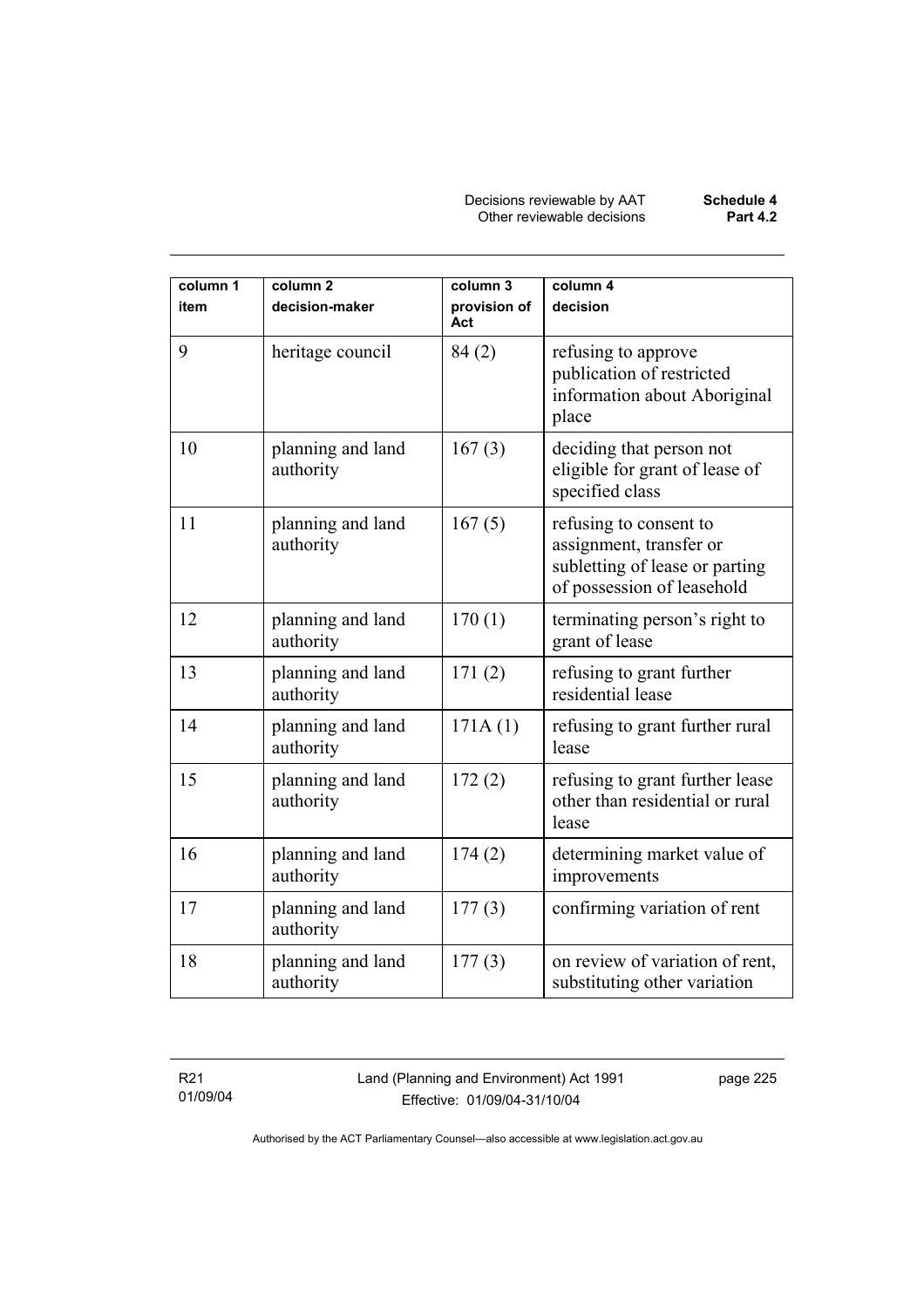#### **Schedule 4** Decisions reviewable by AAT **Part 4.2 Other reviewable decisions**

| column 1<br>item | column <sub>2</sub><br>decision-maker | column 3<br>provision of<br>Act | column 4<br>decision                                                                                                                                          |
|------------------|---------------------------------------|---------------------------------|---------------------------------------------------------------------------------------------------------------------------------------------------------------|
| 19               | planning and land<br>authority        | 178(1)                          | refusing to authorise payment<br>of amount                                                                                                                    |
| 20               | planning and land<br>authority        | 179(1)                          | refusing to issue certificate of<br>compliance                                                                                                                |
| 21               | planning and land<br>authority        | 179(2)                          | on application for certificate of<br>compliance under s 179 (1)—<br>issuing certificate that building<br>and development condition<br>partially complied with |
| 22               | planning and land<br>authority        | 179(2)                          | refusing to issue certificate<br>that building and development<br>condition partially complied<br>with                                                        |
| 23               | planning and land<br>authority        | 179(2)                          | issuing certificate of<br>compliance subject to<br>condition under s 179 (3)                                                                                  |
| 24               | planning and land<br>authority        | 180(2)                          | refusing to consent to<br>assignment or transfer of lease<br>or interest in lease                                                                             |
| 25               | planning and land<br>authority        | 184A(2)                         | determining change of use<br>charge for variation of<br>nominal rent lease                                                                                    |
| 26               | planning and land<br>authority        | 184C(1)                         | refusing to remit change of use<br>charge for variation of<br>nominal rent lease                                                                              |

page 226 Land (Planning and Environment) Act 1991 Effective: 01/09/04-31/10/04

R21 01/09/04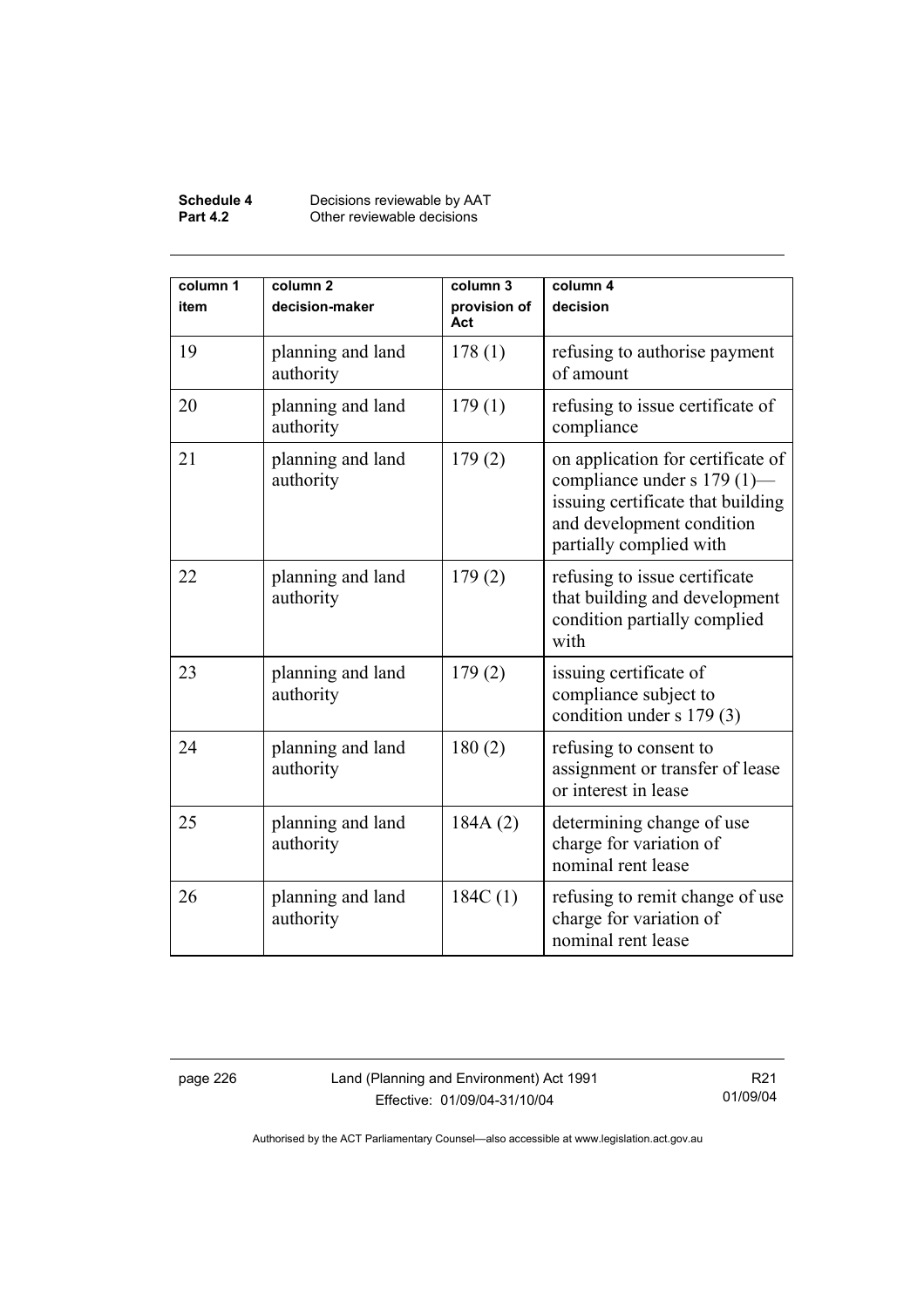Decisions reviewable by AAT **Schedule 4** Other reviewable decisions **Part 4.2** 

| column 1<br>item | column <sub>2</sub><br>decision-maker | column 3<br>provision of<br>Act | column 4<br>decision                                                                                               |
|------------------|---------------------------------------|---------------------------------|--------------------------------------------------------------------------------------------------------------------|
| 27               | planning and land<br>authority        | 184C(1)                         | remitting change of use charge<br>for variation of nominal rent<br>lease by amount less than<br>amount applied for |
| 28               | planning and land<br>authority        | 184C(2)                         | increasing change of use<br>charge for variation of<br>nominal rent lease                                          |
| 29               | planning and land<br>authority        | 184D(2)                         | reappraising rent payable<br>under rental lease                                                                    |
| 30               | planning and land<br>authority        | 186(1)(d)                       | determining amount payable<br>to reduce lease rent to nominal<br>rent                                              |
| 31               | planning and land<br>authority        | 187A(2)                         | determining change of use<br>charge for consolidation or<br>subdivision                                            |
| 32               | planning and land<br>authority        | 187C(1)                         | refusing to remit change of use<br>charge for consolidation or<br>subdivision                                      |
| 33               | planning and land<br>authority        | 187C(1)                         | remitting change of use charge<br>for consolidation or<br>subdivision by amount less<br>than amount applied for    |
| 34               | planning and land<br>authority        | 187C(2)                         | increasing change of use<br>charge for consolidation or<br>subdivision                                             |
| 35               | planning and land<br>authority        | 188(1)                          | terminating lease                                                                                                  |

R21 01/09/04 Land (Planning and Environment) Act 1991 Effective: 01/09/04-31/10/04

page 227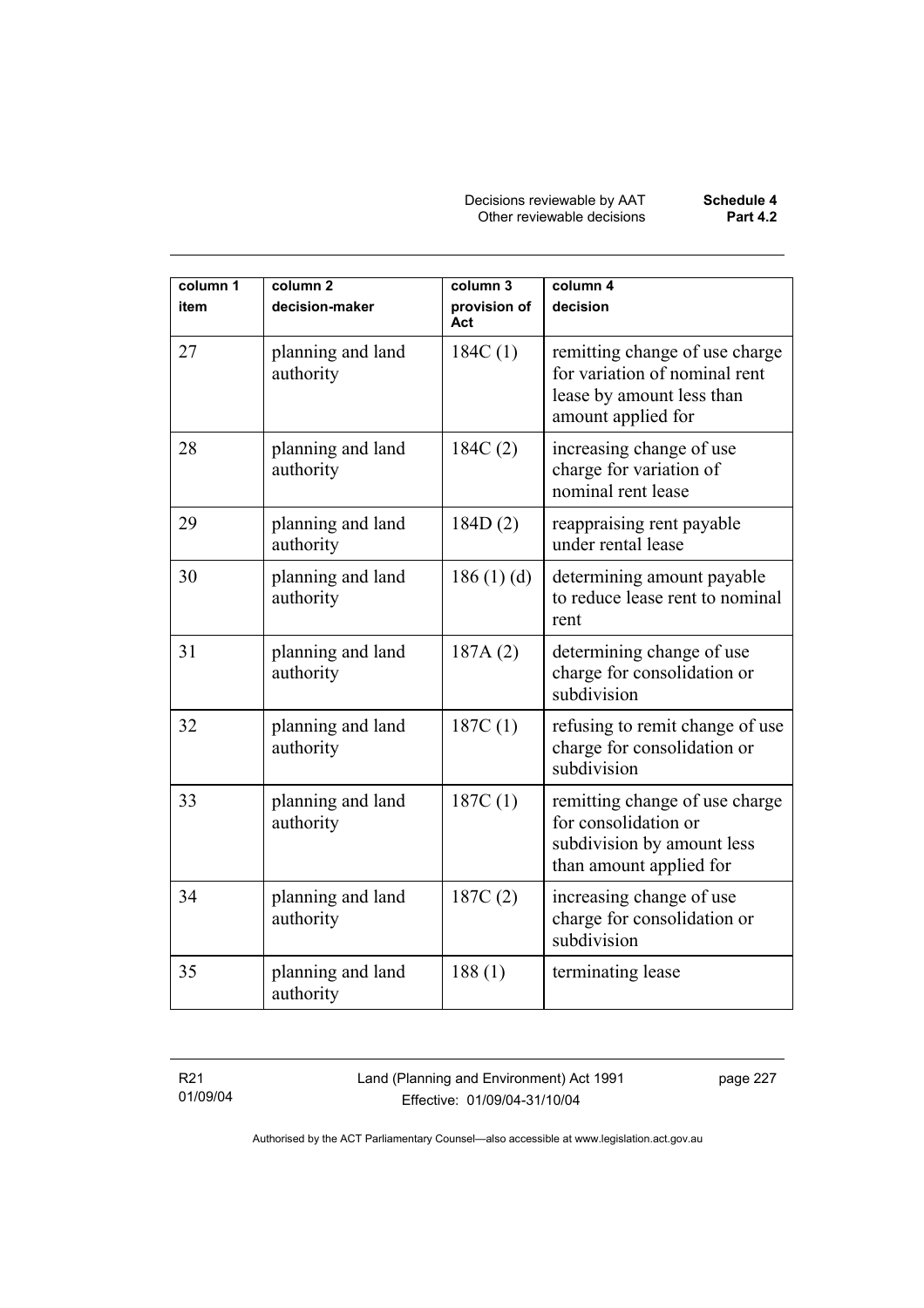| Schedule 4      | Decisions reviewable by AAT |
|-----------------|-----------------------------|
| <b>Part 4.2</b> | Other reviewable decisions  |

| column 1<br>item | column 2<br>decision-maker     | column 3<br>provision of<br>Act | column 4<br>decision                                                         |
|------------------|--------------------------------|---------------------------------|------------------------------------------------------------------------------|
| 36               | planning and land<br>authority | 188(4)                          | terminating licence                                                          |
| 37               | planning and land<br>authority | 214(1)                          | refusing consent to surrender<br>of lease or part of leasehold               |
| 38               | planning and land<br>authority | 214(2)                          | accepting surrender of lease or<br>part of leasehold subject to<br>condition |
| 39               | planning and land<br>authority | 219(1)                          | refusing to grant right to<br>extract minerals                               |

page 228 Land (Planning and Environment) Act 1991 Effective: 01/09/04-31/10/04

R21 01/09/04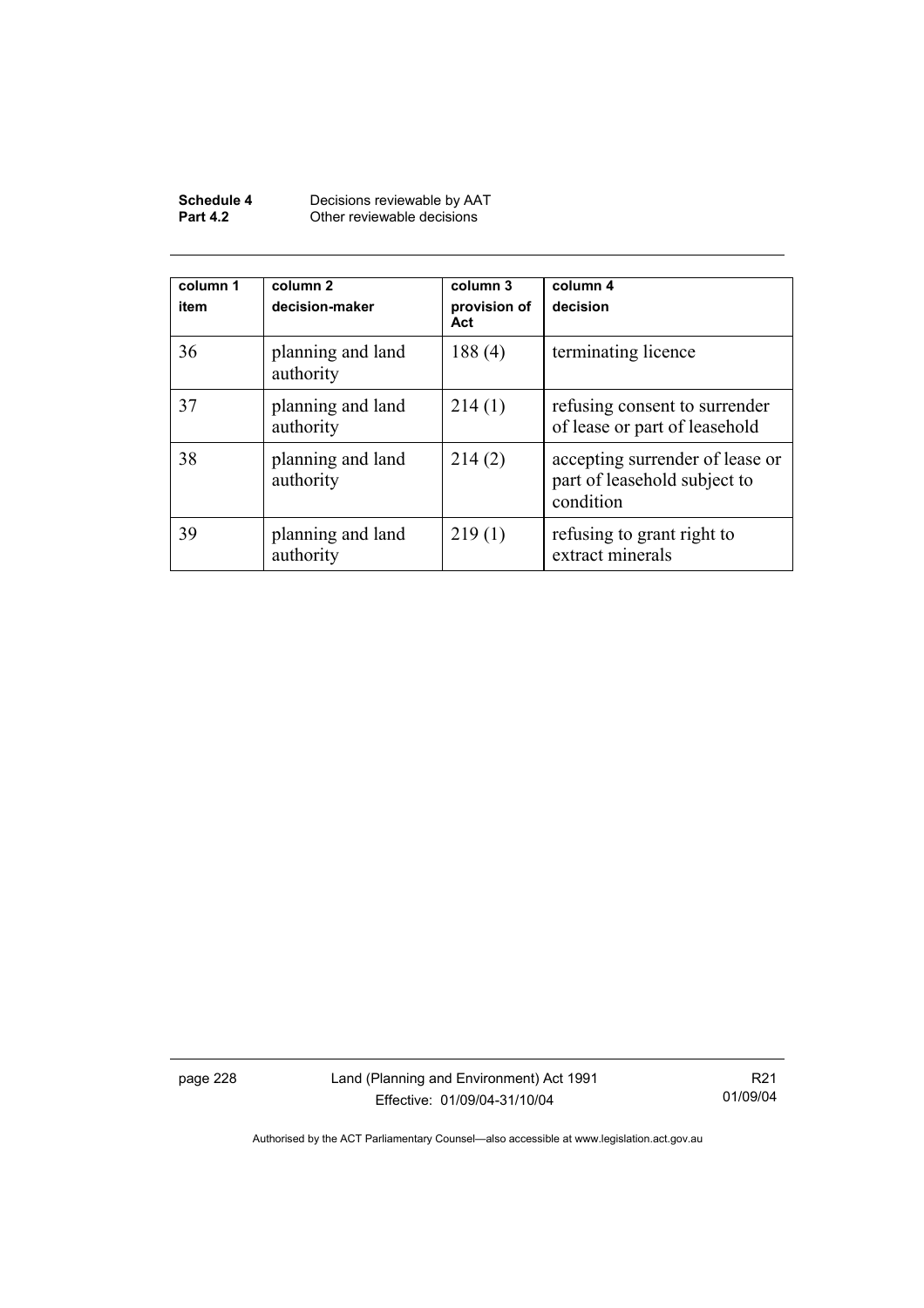# **Schedule 5 Activities subject to orders**

| (see s 4, s 258) |                                                                                                                                                                                                                                                       |                      |
|------------------|-------------------------------------------------------------------------------------------------------------------------------------------------------------------------------------------------------------------------------------------------------|----------------------|
| column 1<br>item | column <sub>2</sub><br>activities                                                                                                                                                                                                                     | column 3<br>penalty  |
| $\mathbf{1}$     | work affecting the requirements for<br>the conservation of the heritage<br>significance of places included in the<br>heritage places register or an interim<br>heritage places register conducted<br>otherwise than in accordance with an<br>approval | 200 penalty<br>units |
| $\overline{2}$   | failure to comply with-<br>(a) a lease; or<br>(b) if a lease is granted subject to<br>the lessee entering into a<br>development agreement and<br>the lessee has entered into such<br>an agreement—the<br>development agreement                        | 50 penalty<br>units  |
| $\overline{4}$   | failure to keep a leasehold clean                                                                                                                                                                                                                     | 50 penalty<br>units  |
| 5                | undertaking a development                                                                                                                                                                                                                             | 50 penalty<br>units  |
| 6                | having a building or structure that was<br>constructed or erected without<br>approval required by-<br>(a) this Act, division 6.2; or<br>the Buildings (Design and<br>(b)<br>Siting) Act 1964                                                          | 50 penalty<br>units  |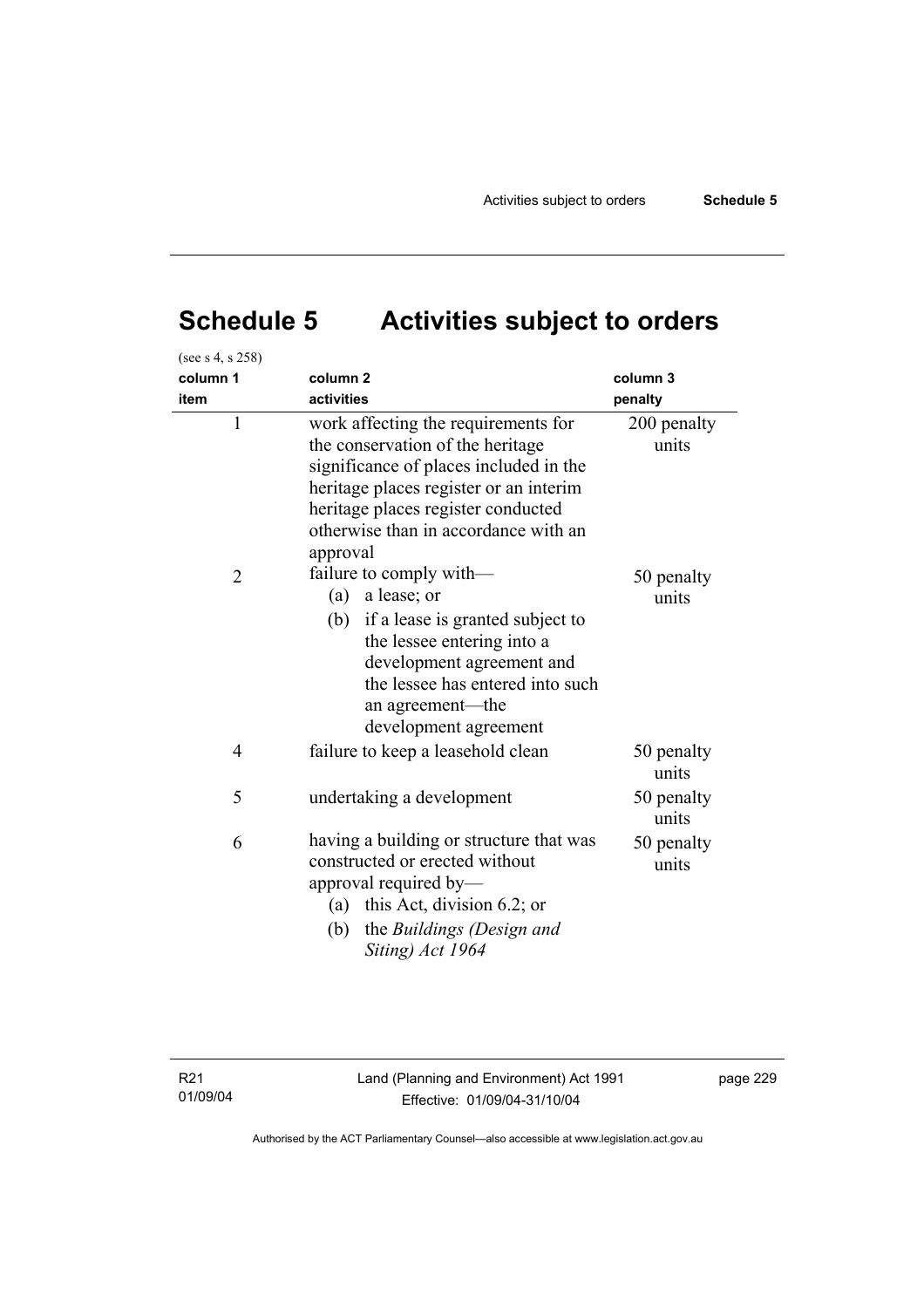## **Schedule 5** Activities subject to orders

| column 1<br>item | column <sub>2</sub><br>activities                                                                                                                                                                                                                                                                                                             | column 3<br>penalty  |
|------------------|-----------------------------------------------------------------------------------------------------------------------------------------------------------------------------------------------------------------------------------------------------------------------------------------------------------------------------------------------|----------------------|
| 9                | permitting a tree, sapling, plant or<br>shrub to overhang a public place so as<br>to obstruct or inconvenience a person<br>in that place                                                                                                                                                                                                      | 5 penalty units      |
| 10               | an activity that is likely to cause soil<br>erosion, or an activity that involves<br>destroying, damaging, removing or<br>otherwise interfering with vegetation<br>(living or dead) or soil between the<br>banks, or within 20m of the bank, of a<br>watercourse, or on land with a slope of<br>more than 18 <sup>°</sup> from the horizontal | 100 penalty<br>units |
| 11               | using or managing land in a way that<br>fails to control the propagation of a<br>pest animal or pest plant                                                                                                                                                                                                                                    | 50 penalty<br>units  |
| 12               | parking a heavy vehicle on residential<br>land in contravention of a code of<br>practice under the <i>Road Transport</i><br>(Safety and Traffic Management)<br>Regulations 2000, division 3.1.3 about<br>the parking of heavy vehicles                                                                                                        | 20 penalty<br>units  |
| 13               | managing land held under a rural lease<br>other than in accordance with the land<br>management agreement that applies to<br>it                                                                                                                                                                                                                | 50 penalty<br>units  |

page 230 Land (Planning and Environment) Act 1991 Effective: 01/09/04-31/10/04

R21 01/09/04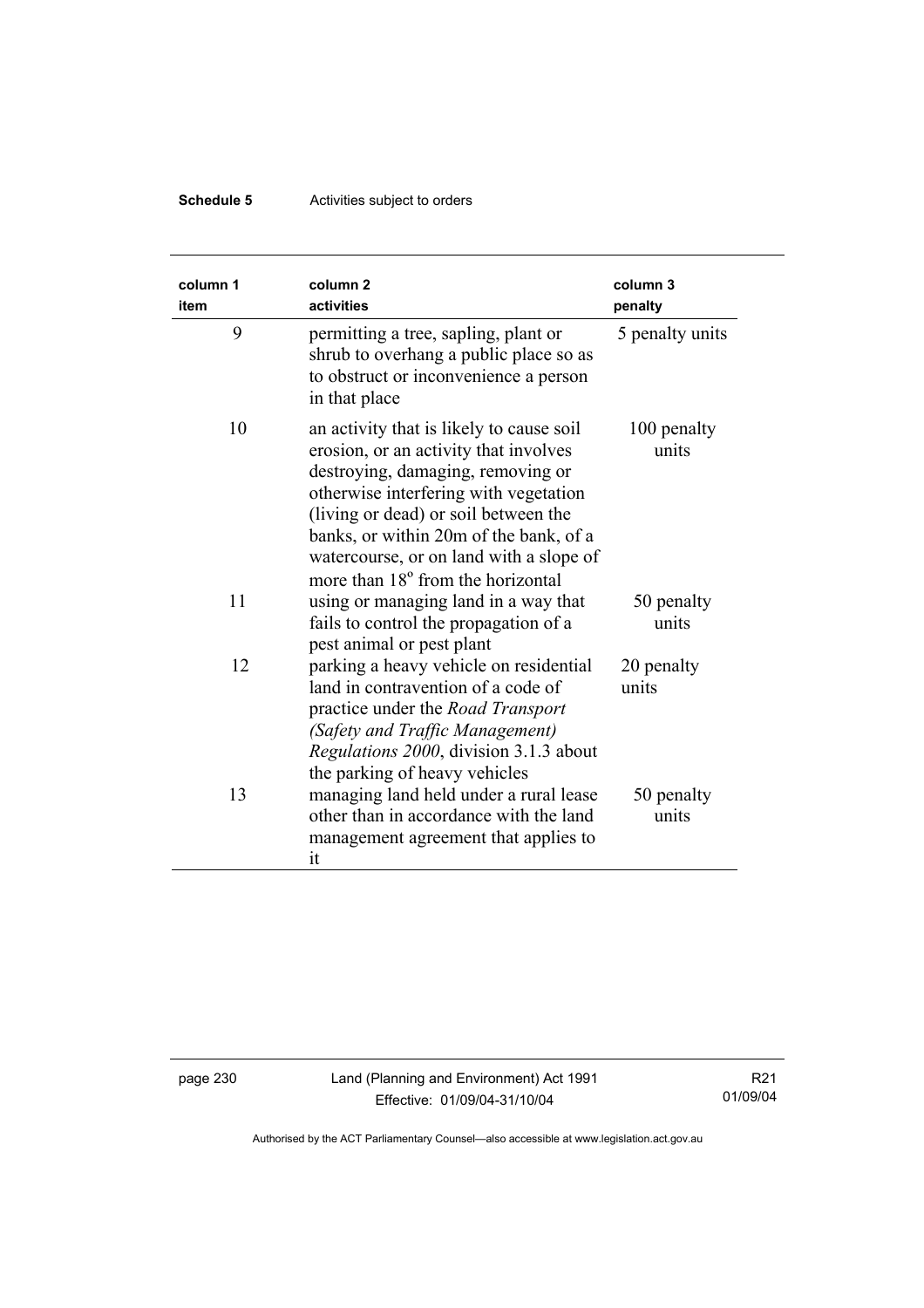# **Dictionary**

(see s 2)

*Note 1* The Legislation Act contains definitions and other provisions relevant to this Act.

*Note 2* For example, the Legislation Act, dict, pt 1, defines the following terms:

- ΑΑΤ
	- administrative appeals tribunal
	- amend
	- appoint
	- change
	- conservator of flora and fauna
	- contravene
	- document
	- domestic partner (see s 169)
	- exercise
	- function
	- month
	- national capital authority
	- penalty unit (see s 133)
	- the Territory.

*Aboriginal object*, for part 3 (Heritage)—see section 52.

*Aboriginal place*, for part 3 (Heritage)—see section 52. *Aboriginal tradition*, for part 3 (Heritage)—see section 52. *application*, for part 6 (Approvals and orders)—see section 222. *approval*, for part 6 (Approvals and orders)—see section 222. *assessment* means an assessment made under division 4.3

R21 01/09/04 page 231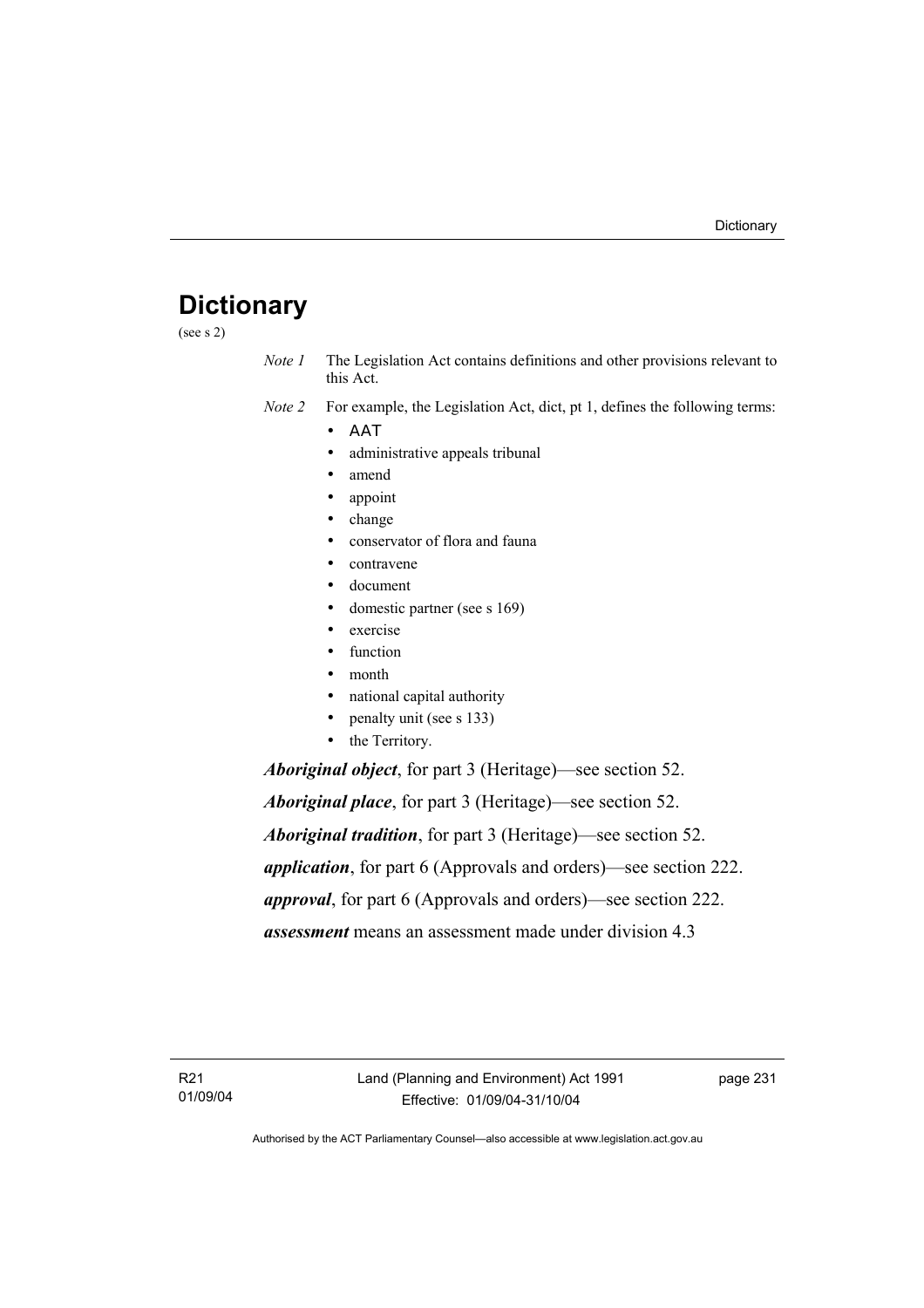#### *authorised person*—

- (a) for subdivision 4.4.3 (Procedures and powers)—see section 143; and
- (b) for subdivision 6.3.2 (Rectification work)—see section 259C (1).

*background papers*, for part 2 (Planning)—see section 5.

*building*, for part 6 (Approvals and orders)—see section 222.

*building and development provision*, for part 5 (Land administration)—see section 159.

*building work*, for part 6 (Approvals and orders)—see section 222.

*cemetery* includes crematorium.

*chairperson*, for division 3.7 (Australian Capital Territory Heritage Council)—see section 90.

*compensation*, for subdivision 3.5.4 (Compensation claims)—see section 74.

*Note* Subdivision 3.5.4 is about compensation claims in relation to Aboriginal heritage discoveries and places.

*connected*, with an offence, for division 6.4 (Enforcement)—see section 262.

*conservation*, for part 3 (Heritage)—see section 52.

*conservator* means the conservator of flora and fauna*.*

*consolidation—*

- (a) for part 5 (Land administration)—see section 159; and
- (b) for part 6 (Approvals and orders)—see section 222.

*consultation notice*, for part 2 (Planning)—see section 19.

*controlled activity* means—

(a) an activity of a kind mentioned in schedule 5; or

| page 232 | Land (Planning and Environment) Act 1991 | R <sub>21</sub> |
|----------|------------------------------------------|-----------------|
|          | Effective: 01/09/04-31/10/04             | 01/09/04        |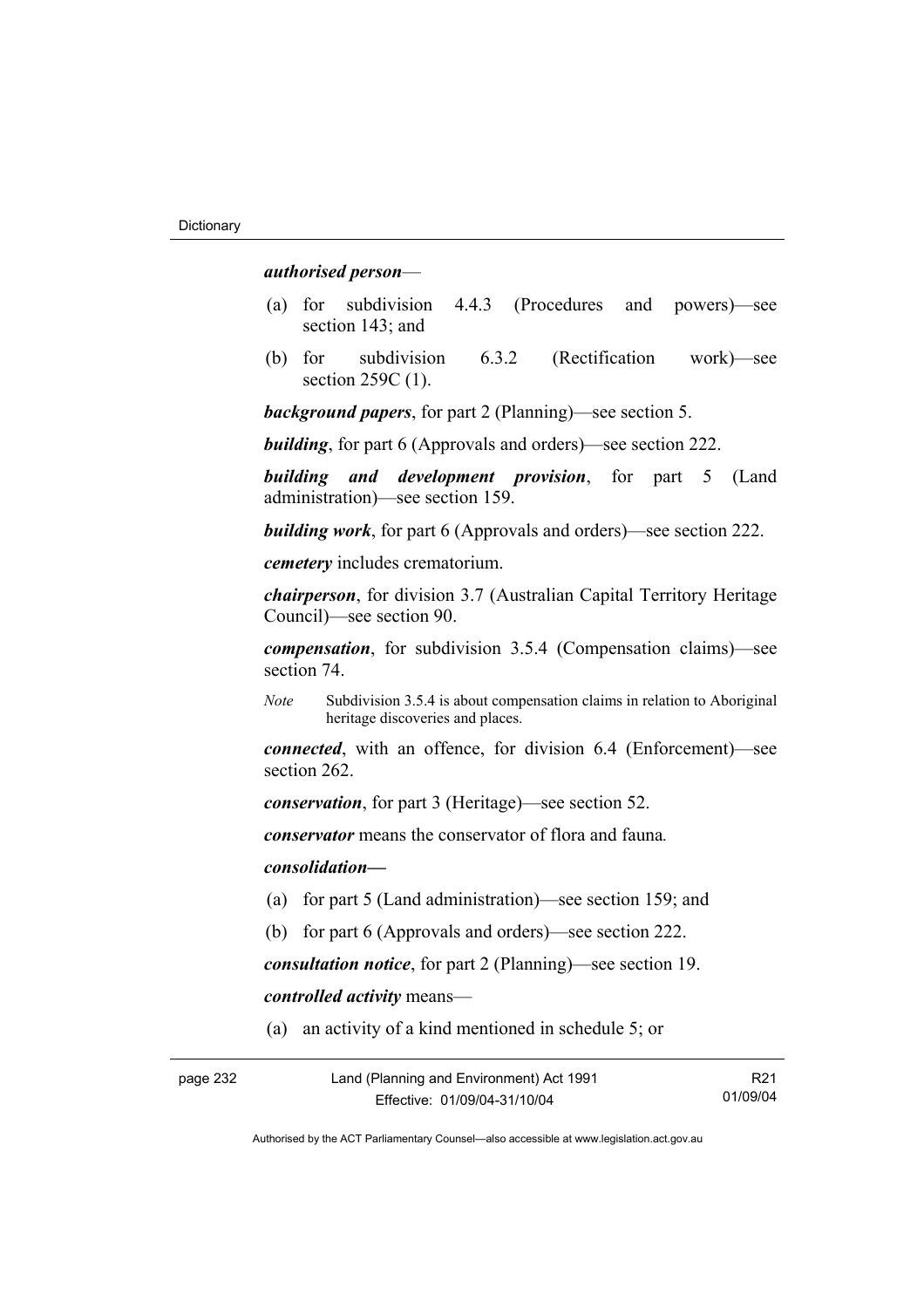(b) an activity under another Act that is declared by that Act to be a controlled activity for schedule 5.

*dealing*, for division 5.4 (Restrictions on rural leases)—see section 186B.

*defined decision*, for part 4 (Environmental assessments and inquiries)—see section 111.

*deputy chairperson*, for division 3.7 (Australian Capital Territory Heritage Council)—see section 90.

*development*, in relation to land—

- (a) for part 2 (Planning)—see section 5; and
- (b) for part 6 (Approvals and orders)—see section 222.

*discharge amount*, for division 5.4 (Restrictions on rural leases) see section 186B.

*draft plan variation*, for part 2 (Planning)—see section 5.

*earlier index number*, for division 5.4 (Restrictions on rural leases)—see section 186B.

*environmental impact*, for part 4 (Environmental assessments and inquiries)—see section 111.

*environmental impact statement*, for part 4 (Environmental assessments and inquiries)—see section 111.

*environmental report*, for part 2 (Planning)—see section 5.

*Environment Minister* means the Minister administering part 4 (Environmental assessments and inquiries).

*Executive*, for part 6 (Approvals and orders)—see section 222.

*expert member*, for division 3.7 (Australian Capital Territory Heritage Council)—see section 90.

page 233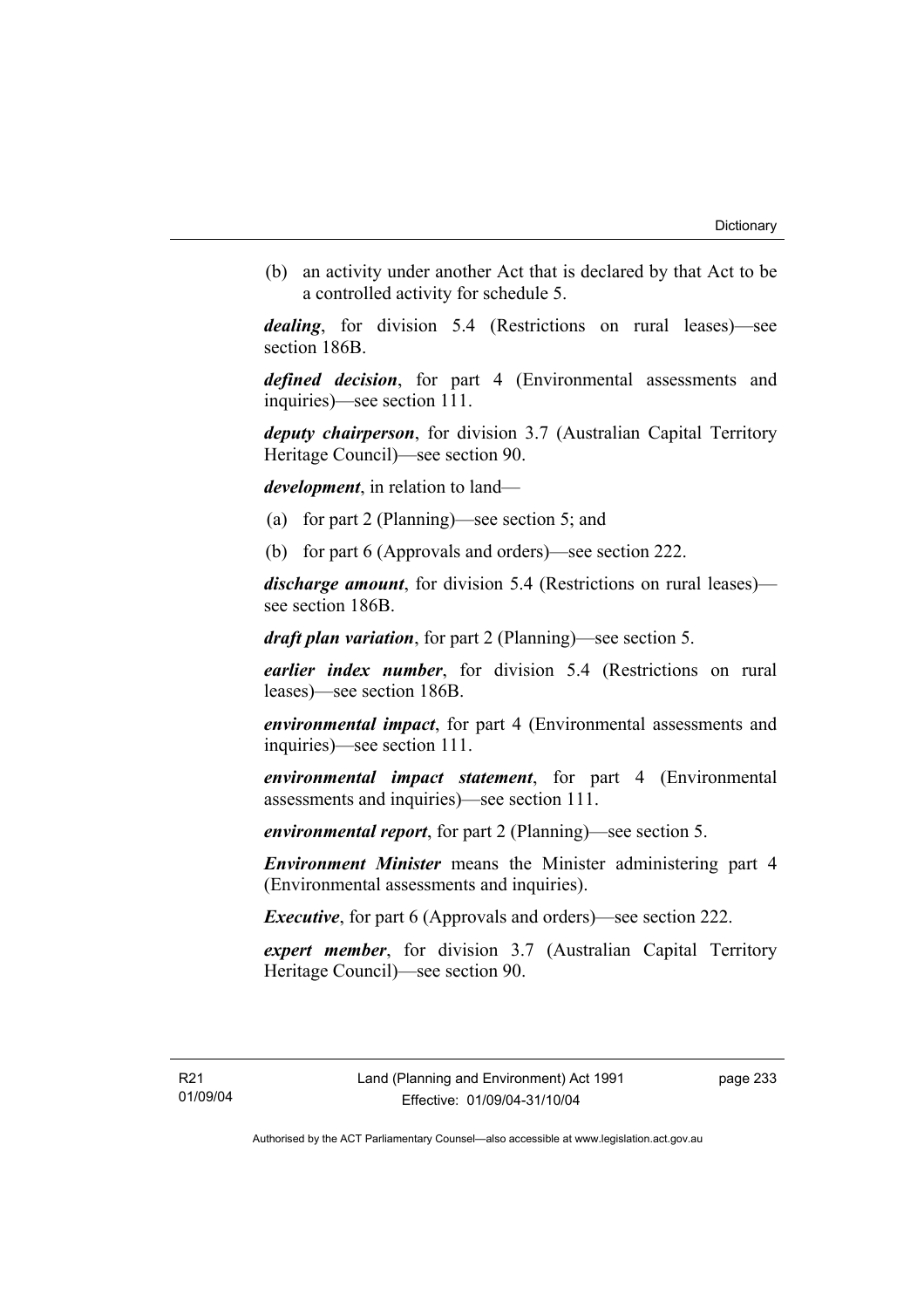*formal error* means—

- (a) a clerical error; or
- (b) an error arising from an accidental slip or omission; or
- (c) a defect of form.

*heritage council* means the Australian Capital Territory Heritage Council established under section 91.

*heritage object*, for part 3 (Heritage)—see section 52.

*heritage objects register*, for division 3.7 (Australian Capital Territory Heritage Council)—see section 90.

*heritage place*, for part 3 (Heritage)—see section 52.

*heritage places register* means the register of heritage places incorporated in the plan.

*heritage significance* means archaeological, historic, aesthetic, architectural, scientific, natural or social significance, or other special significance in relation to the environment, for the present community, and for future generations.

*holding period*, for division 5.4 (Restrictions on rural leases)—see section 186B.

*index number*, for division 5.4 (Restrictions on rural leases)—see section 186G

*inquiry* means an inquiry conducted under division 4.4 (Inquiries).

*inspector*, for part 6 (Approvals and orders), means a person appointed as an inspector under section 263 (1).

*interim heritage places register*—see section 52.

*interim variation*, in relation to the heritage places register, for part 3 (Heritage)—see section 52.

R21 01/09/04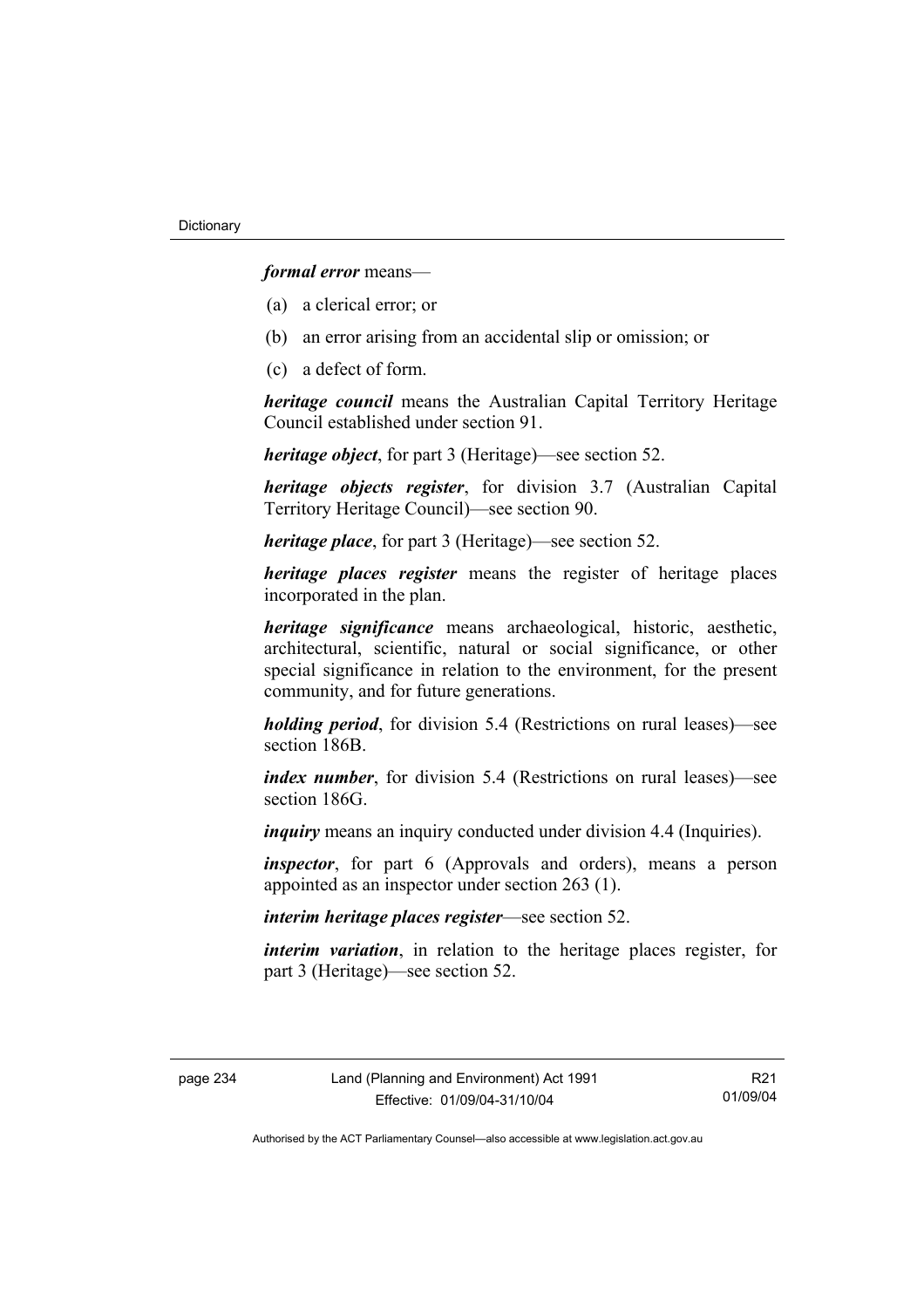#### *land*—

- (a) for part 2 (Planning)—see section 5; and
- (b) for part 4 (Environmental assessments and inquiries)—see section 111.

*land management agreement* means an agreement under section 186C.

*Note* A reference to an instrument (including a land management agreement) includes a reference to the instrument as originally made and as amended (see Legislation Act, s 102).

*later index number*, for division 5.4 (Restrictions on rural leases) see section 186B.

#### *lease—*

- (a) for part 5 (Land administration)—see section 159; and
- (b) for part 6 (Approvals and orders)—see section 222.

#### *lessee—*

- (a) for part 5 (Land administration)—see section 159; and
- (b) for part 6 (Approvals and orders)—see section 222.

*long lease*, for division 5.4 (Restrictions on rural leases)—see section 186B.

*market value*, for part 5 (Land administration)—see section 159.

*member*, for division 3.7 (Australian Capital Territory Heritage Council)—see section 90.

*national capital plan*, for part 2 (Planning)—see section 5.

*natural environment*, for schedule 1 (Management objectives for public land)—see section 195 (6).

*new application*, for subdivision 6.2.4 (Reconsideration of applications for approval)—see section 245A.

page 235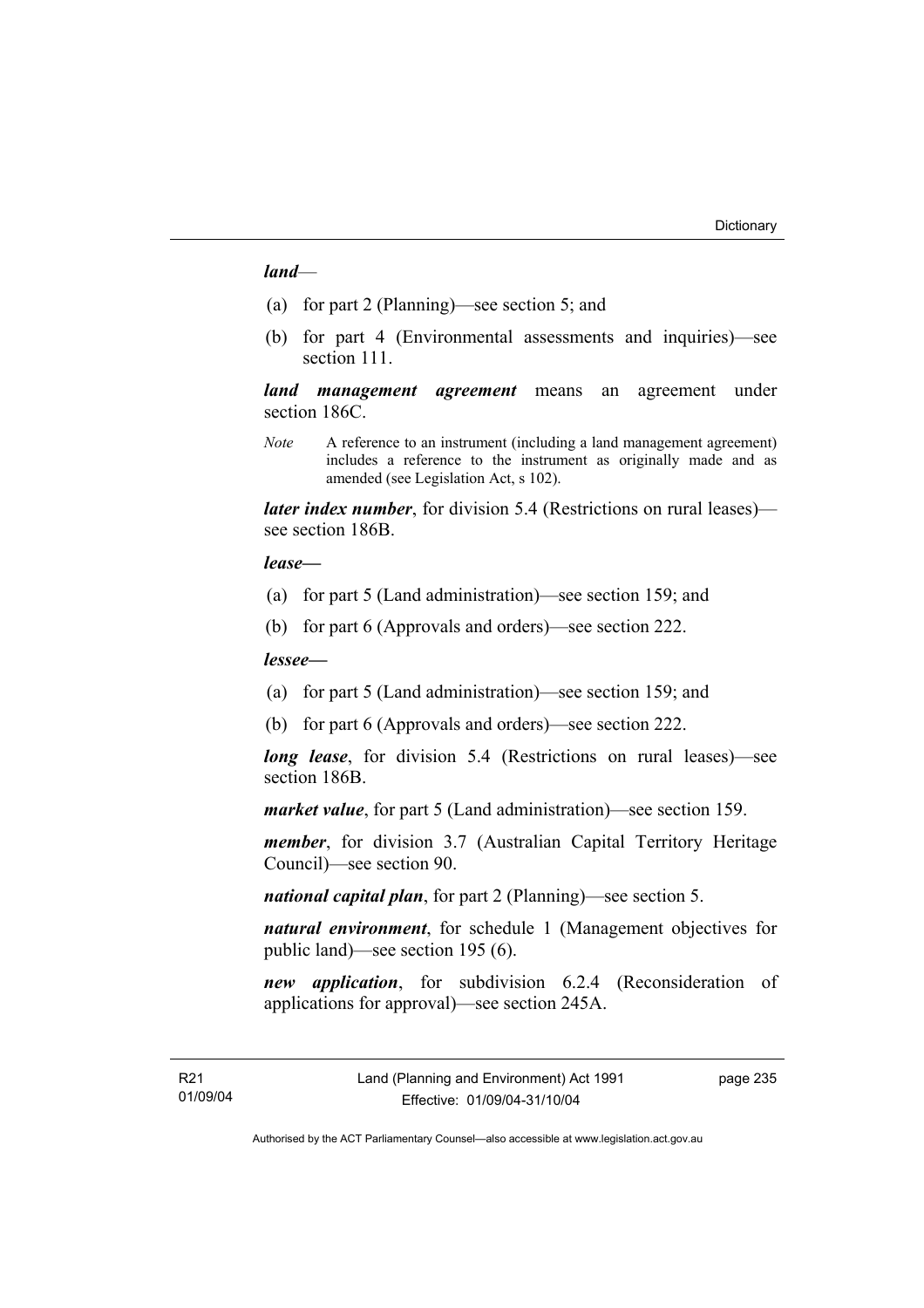*newspaper* means a newspaper published and circulating in the ACT.

*nominal rent lease*, for part 5 (Land administration)—see section 159.

*objection*, for part 6 (Approvals and orders)—see section 222.

*occupier*—

- (a) for subdivision 4.4.3 (Procedures and powers)—see section 143; and
- (b) for division 6.4 (Enforcement)—see section 262.

*offence*, for division 6.4 (Enforcement)—see section 262.

*order*, for part 6 (Approvals and orders)—see section 222.

*original application*, for subdivision 6.2.4 (Reconsideration of applications for approval)—see section 245A.

*original decision*, for subdivision 6.2.4 (Reconsideration of applications for approval)—see section 245A.

*panel*, for part 4 (Environmental assessments and inquiries)—see section 111.

*permanent member*, for division 3.7 (Australian Capital Territory Heritage Council)—see section 90.

*pest animal* means an animal declared to be a pest animal under section 261.

*pest plant* means a plant declared to be a pest plant under section 261.

*place*, for subdivision 4.4.3 (Procedures and powers)—see section 143.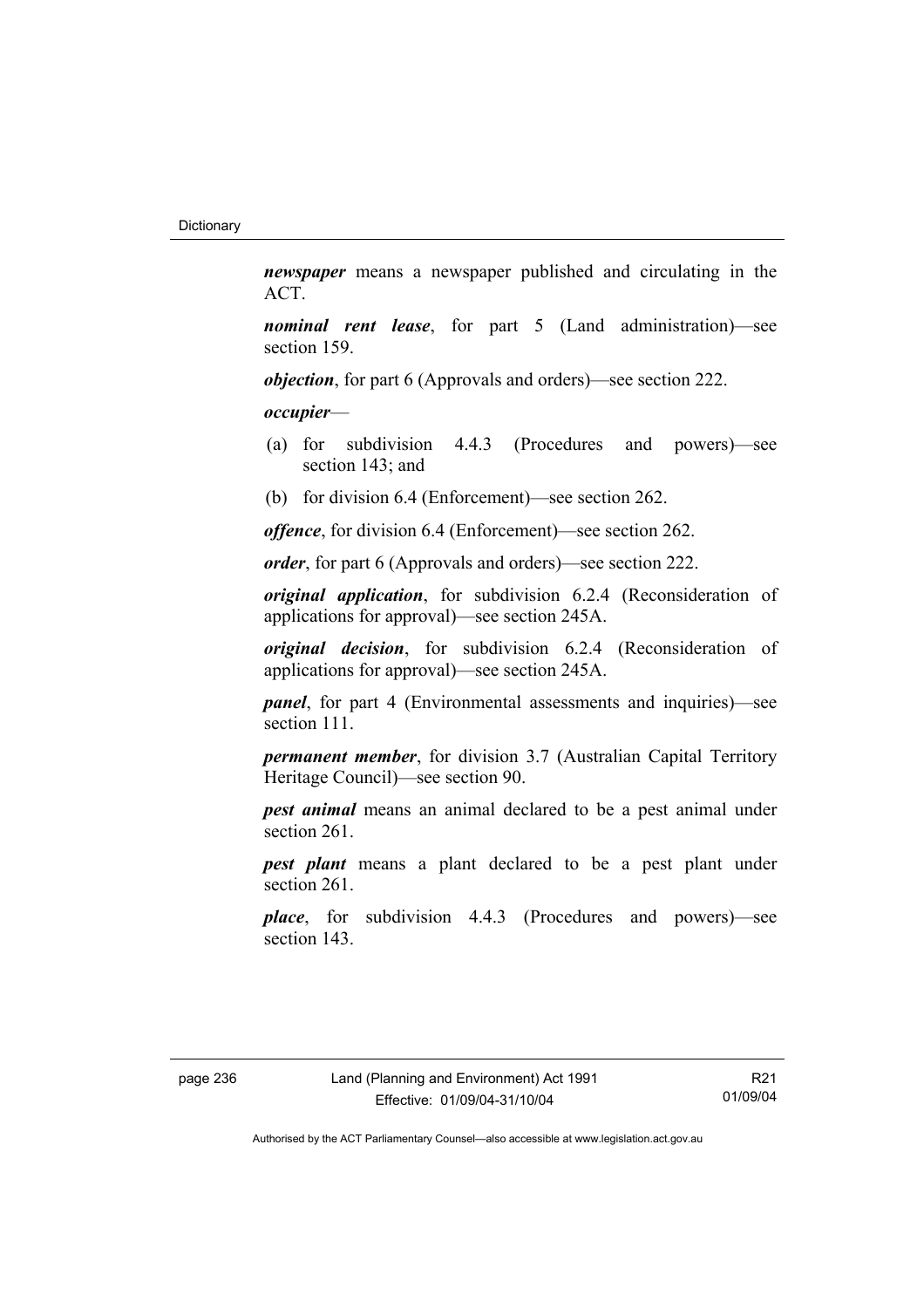*plan* means the Territory plan.

*Note* A reference to an instrument (including the plan) includes a reference to the instrument as originally made and as amended (see Legislation Act, s 102).

*plan of management*, for division 5.7 (Public land)—see section 191.

*preliminary assessment*, for part 4 (Environmental assessments and inquiries)—see section 111.

*prescribed period*, for part 6 (Approvals and orders)—see section 222.

*prohibition notice*, for part 6 (Approvals and orders)—see section 260 (1).

*proponent*, for part 4 (Environmental assessments and inquiries) see section 111.

*provision*, of a lease, for part 5 (Land administration)—see section 159.

*public car park*, for part 5 (Land administration)—see section 159.

*public environment report*, for part 4 (Environmental assessments and inquiries)—see section 111.

*public land* means land identified by the plan as public land.

*rectification work*, for subdivision 6.3.2 (Rectification work)—see section 259.

*registered*, for division 3.5 (Aboriginal heritage)—see section 66.

*registered lease*, for part 5 (Land administration)—see section 159.

*registered proprietor*, for part 5 (Land administration)—see section 159.

*registration*, for division 3.5 (Aboriginal heritage)—see section 66.

page 237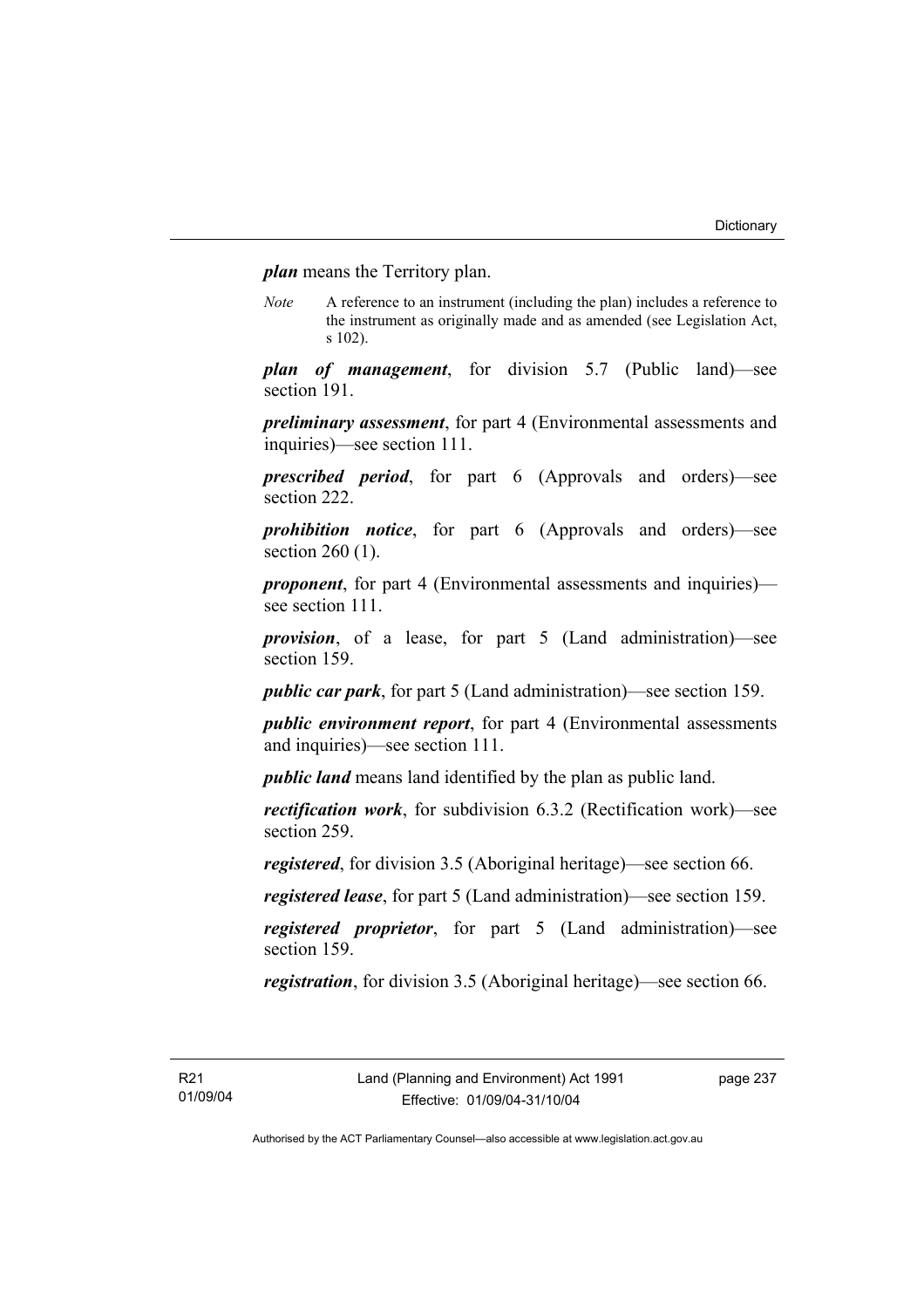*relevant Aboriginal organisation*, for part 3 (Heritage)—see section 52.

*relevant authority*, for part 6 (Approvals and orders)—see section 222.

*relevant Minister*, for part 4 (Environmental assessments and inquiries)—see section 111.

*rental lease*, for part 5 (Land administration)—see section 159.

*residential lease*, for part 5 (Land administration)—see section 159.

*restricted information*, for part 3 (Heritage)—see section 52.

*rural lease*, for part 5 (Land administration)—see section 159.

*secretary*, for division 3.7 (Australian Capital Territory Heritage Council)—see section 90.

*short lease*, for division 5.4 (Restrictions on rural leases)—see section 186B.

*special Pialligo lease*, for division 5.4 (Restrictions on rural leases)—see section 186B.

*structure*, for part 6 (Approvals and orders)—see section 222.

## *subdivision—*

- (a) for part 5 (Land administration)—see section 159; and
- (b) for part 6 (Approvals and orders)—see section 222.

*sublease*, for part 5 (Land administration)—see section 159.

*sublessee*, for part 5 (Land administration)—see section 159.

#### *Territory authority* means—

- (a) a body (whether or not incorporated) established by the Executive; or
- (b) the holder of a position established under an Act or by the Executive.

| page 238 | Land (Planning and Environment) Act 1991 | R <sub>21</sub> |
|----------|------------------------------------------|-----------------|
|          | Effective: 01/09/04-31/10/04             | 01/09/04        |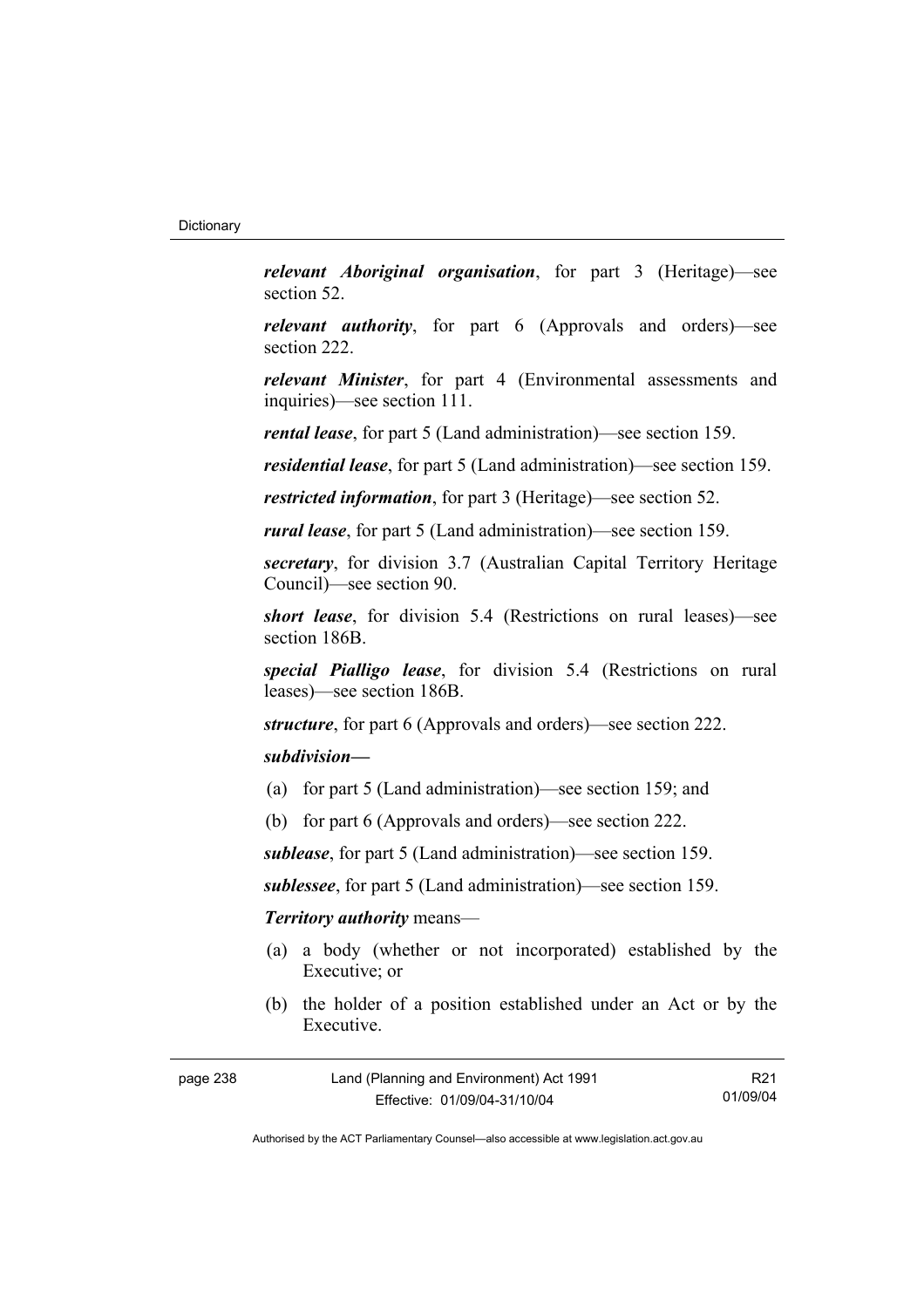*unregistered*, for division 3.5 (Aboriginal heritage)—see section 66. *variation*, for part 3 (Heritage)—see section 52. *variation*, of a lease— (a) for division 5.3 (Variation of leases)—see section 184; and

(b) for part 6 (Approvals and orders)—see section 223.

*variation*, of the plan, for part 2 (Planning)—see section 5.

*variation*, of a plan of management, for division 5.7 (Public land) see section 191.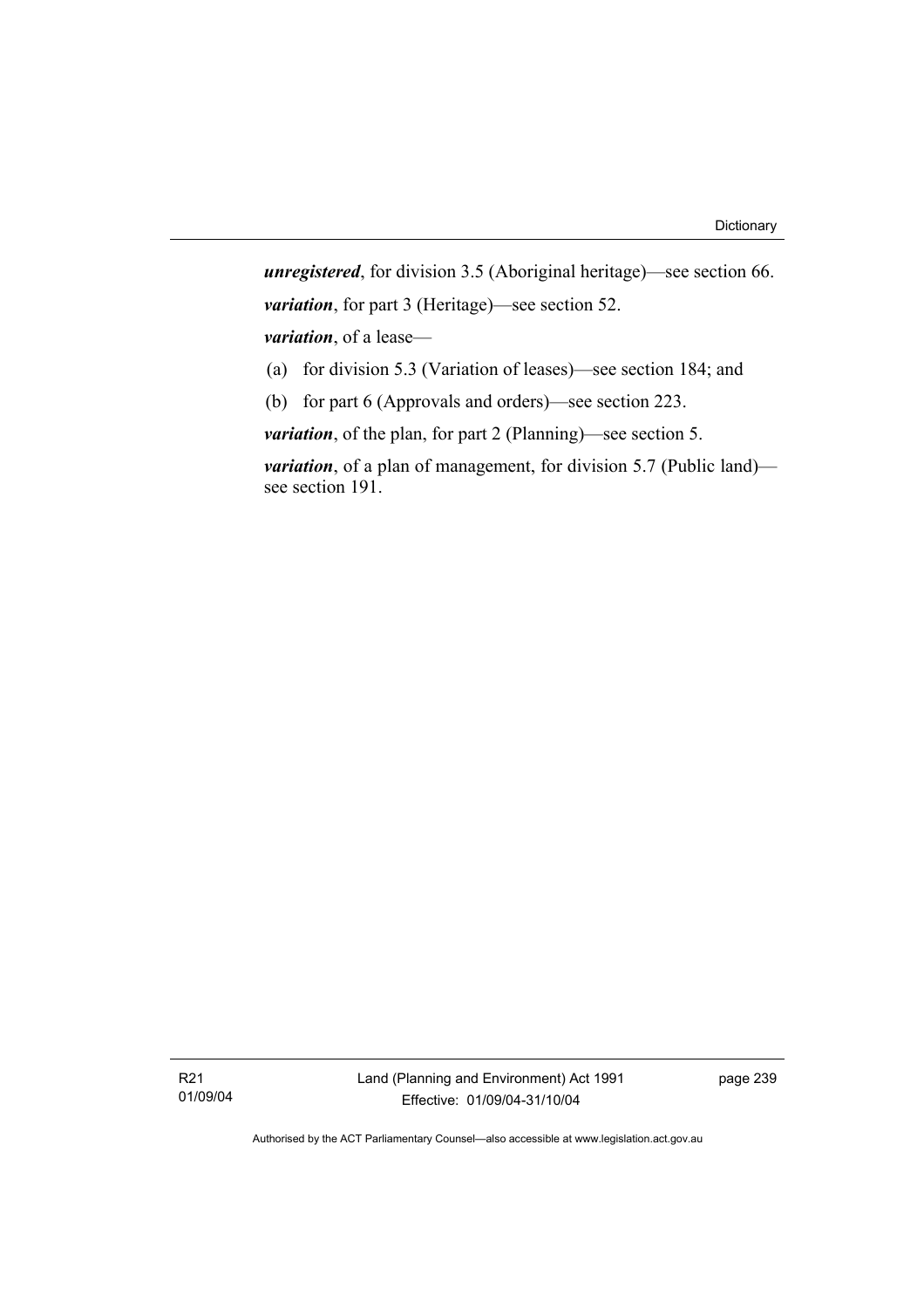1 About the endnotes

## **Endnotes**

## **1 About the endnotes**

Amending and modifying laws are annotated in the legislation history and the amendment history. Current modifications are not included in the republished law but are set out in the endnotes.

Not all editorial amendments made under the *Legislation Act 2001*, part 11.3 are annotated in the amendment history. Full details of any amendments can be obtained from the Parliamentary Counsel's Office.

Uncommenced amending laws and expiries are listed in the legislation history and the amendment history. These details are underlined. Uncommenced provisions and amendments are not included in the republished law but are set out in the last endnote.

If all the provisions of the law have been renumbered, a table of renumbered provisions gives details of previous and current numbering.

The endnotes also include a table of earlier republications.

## **2 Abbreviation key**

page 240 Land (Planning and Environment) Act 1991 Effective: 01/09/04-31/10/04

R21 01/09/04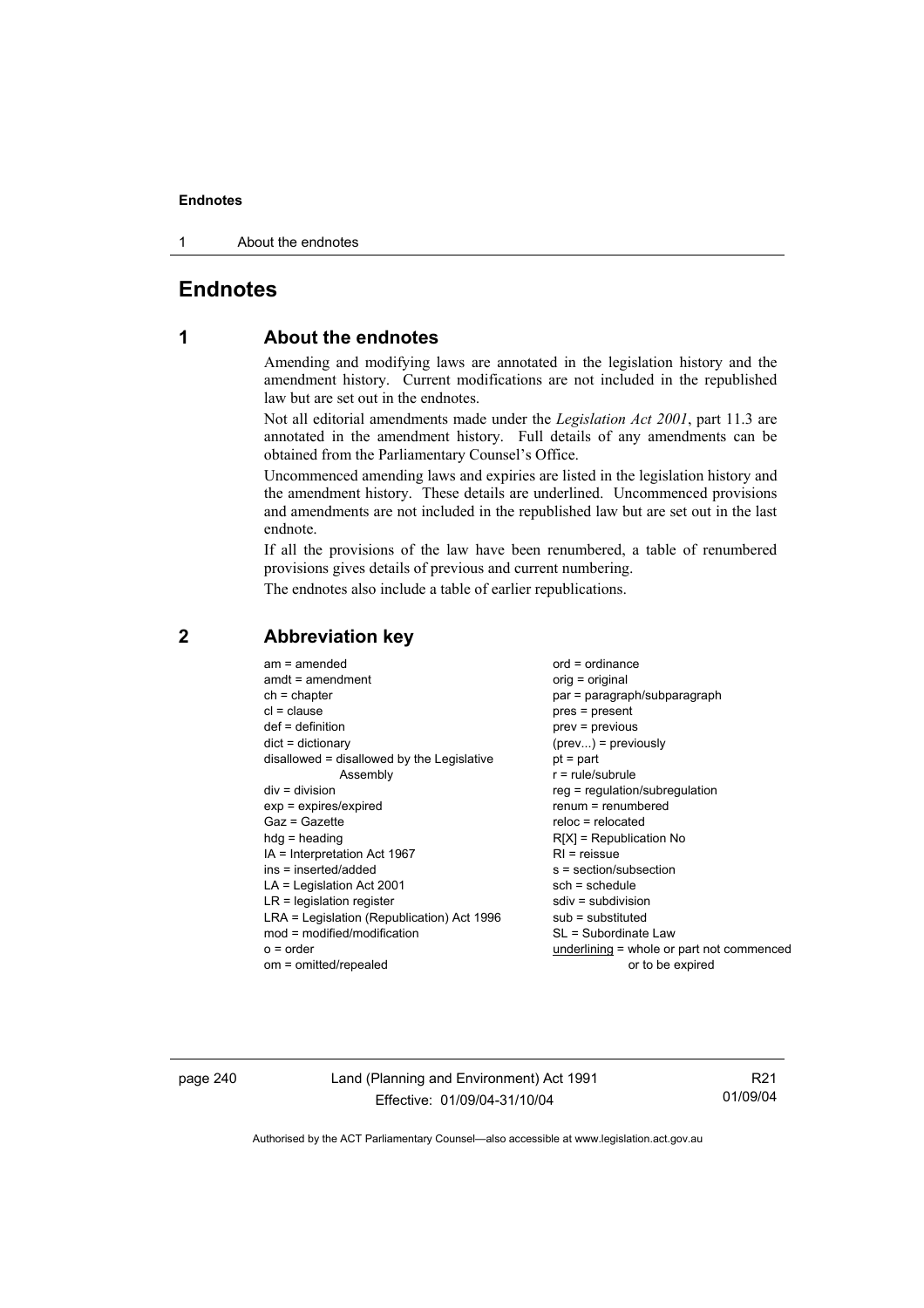# **3 Legislation history Land (Planning and Environment) Act 1991 No 100**  notified 15 January 1992 s 1 and s 2 commenced 15 January 1992 remainder commenced 2 April 1992 as amended by **Land (Planning and Environment) (Amendment) Act 1992 No 32**  notified 3 July 1992 commenced 3 July 1992 **Land (Planning and Environment) (Amendment) Act 1993 No 11**  notified 1 March 1993 commenced 1 March 1993 **Acts Revision (Position of Crown) Act 1993 No 44 sch 2**  notified 27 August 1993 (Gaz 1993 No S165) sch 2 commenced 27 August 1993 (s 2) **Registrar-General (Consequential Provisions) Act 1993 No 64**  notified 6 September 1993 s 1, s 2 commenced 6 September 1993 remainder commenced 1 October 1993 (s 2 (2) and Gaz 1993 No S207) **Land (Planning and Environment) (Amendment) Act (No 2) 1993 No 75**  notified 2 November 1993 s 1, s 2 commenced 2 November 1993 remainder commenced 1 December 1993 (Gaz 1993 No S247) **Land (Planning and Environment) (Amendment) Act (No 3) 1993 No 77**  notified 2 November 1993 s 1, s 2 commenced 2 November 1993 remainder commenced 1 December 1993 (Gaz 1993 No S243)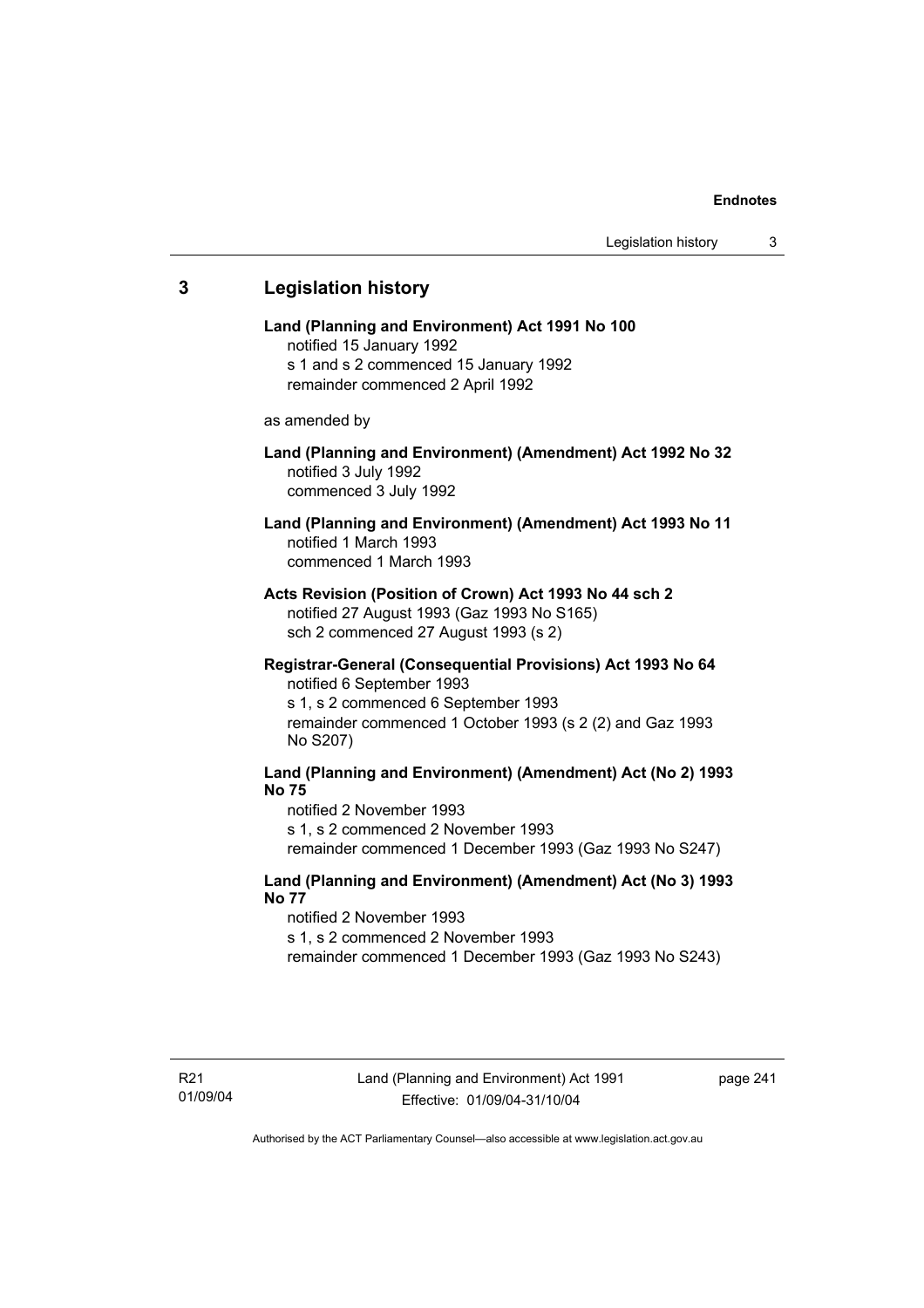3 Legislation history

# **Real Property (Consequential Provisions) Act 1993 No 90**  notified 17 December 1993 s 1, s 2 commenced 17 December 1993 remainder commenced 1 January 1994 (s 2 (2) and Gaz 1993 No S270) **Statute Law Revision Act 1994 No 26**  notified 31 May 1994 commenced 31 May 1994 **Public Sector Management (Consequential and Transitional Provisions) Act 1994 No 38**  notified 30 June 1994 s 1, s 2 commenced 30 June 1994 remainder commenced 1 July 1994 (Gaz 1994 No S142) **Administrative Appeals (Consequential Amendments) Act 1994 No 60**  notified 11 October 1994 s 1, s 2 commenced 11 October 1994 remainder commenced 14 November 1994 (s 2 (2) and Gaz 1994 No S250) **Statute Law Revision (Penalties) Act 1994 No 81**  notified 29 November 1994 s 1, s 2 commenced 29 November 1994 remainder commenced 29 November 1994 (Gaz 1994 No S269) **Statutory Offices (Miscellaneous Provisions) Act 1994 No 97**  notified 15 December 1994 s 1, s 2 commenced 15 December 1994 remainder commenced 15 December 1994 (Gaz 1994 No S293) **Land (Planning and Environment) (Amendment) Act 1995 No 20**  notified 5 September 1995 commenced 5 September 1995 **Land (Planning and Environment) (Amendment) Act (No 2) 1995 No 21**  notified 5 September 1995 ss 1-3 commenced 5 September 1995 remainder commenced 1 January 1996 (Gaz 1995 No S316)

page 242 Land (Planning and Environment) Act 1991 Effective: 01/09/04-31/10/04

R21 01/09/04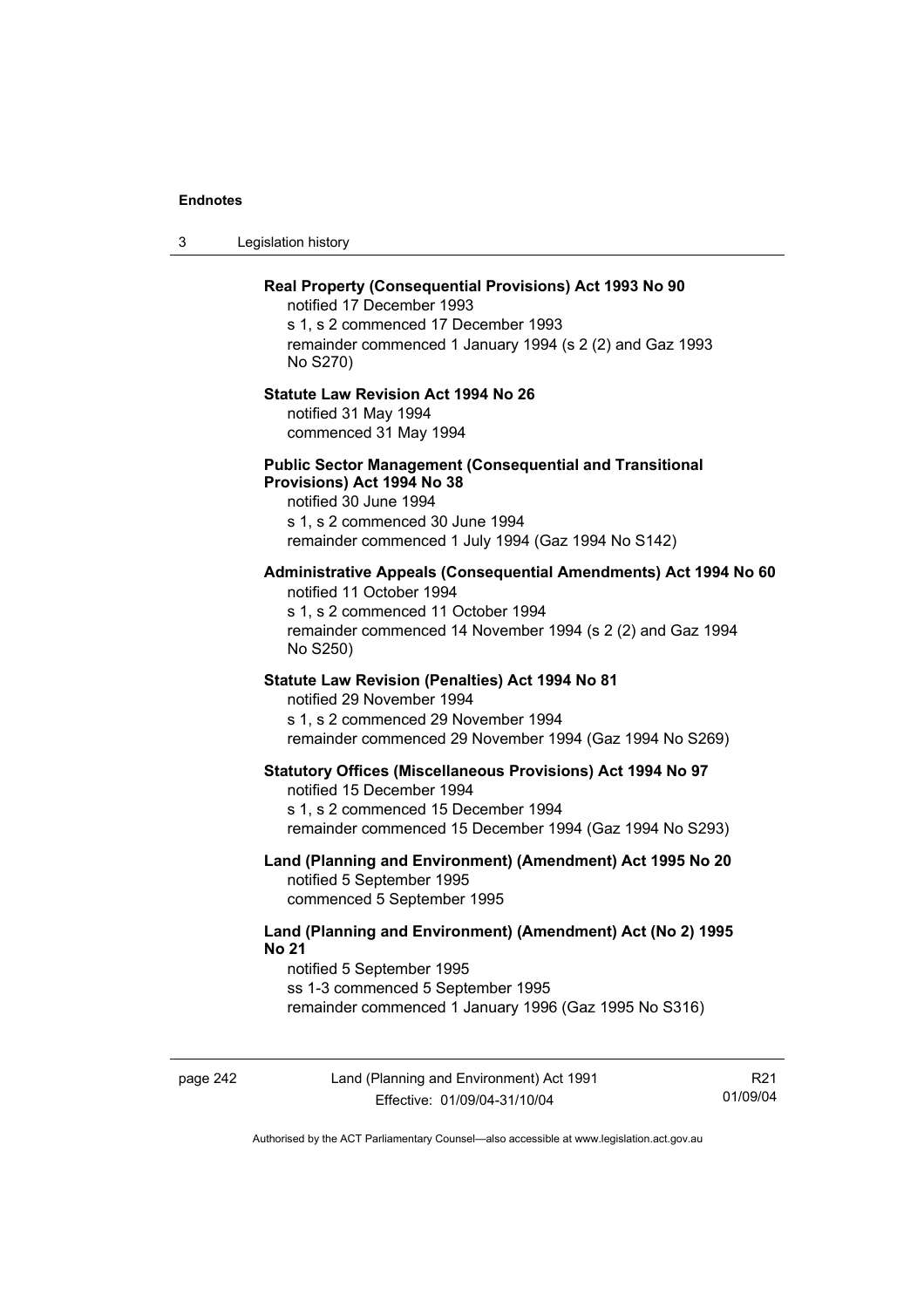## **Annual Reports (Government Agencies) (Consequential Provisions) Act 1995 No 25**

notified 5 September 1995 commenced 5 September 1995

## **Land Titles (Consequential Amendments) Act 1995 No 54**

notified 20 December 1995 commenced 20 June 1996 (s 2)

#### **Remuneration Tribunal (Consequential and Transitional Provisions) Act 1995 No 56**

notified 20 December 1995 commenced 21 December 1995 (s 2 and Gaz 1995 No S315)

#### **Gungahlin Development Authority (Consequential Provisions) Act 1996 No 39**

notified 10 July 1996 commenced 19 August 1996 (s 2 and Gaz 1996 No S212)

#### **Land (Planning and Environment) (Amendment) Act 1996 No 62**  notified 3 December 1996 commenced 3 December 1996

#### **Land (Planning and Environment) (Amendment) Act (No 2) 1996 No 71**

notified 20 December 1996 ss 1-3 commenced 20 December 1996 remainder commenced 1 January 1997 (Gaz 1996 No S352)

#### **Motor Traffic (Amendment) Act (No 3) 1996 No 83**

notified 20 December 1996 ss 1-3 commenced 20 December 1996 remainder commenced 1 January 1997 (Gaz 1996 No S353)

## **Land (Planning and Environment) (Amendment) Act (No 3) 1996 No 85**

notified 24 December 1996 s 1, s 2 commenced 24 December 1996 remainder commenced 24 June 1997

R21 01/09/04 page 243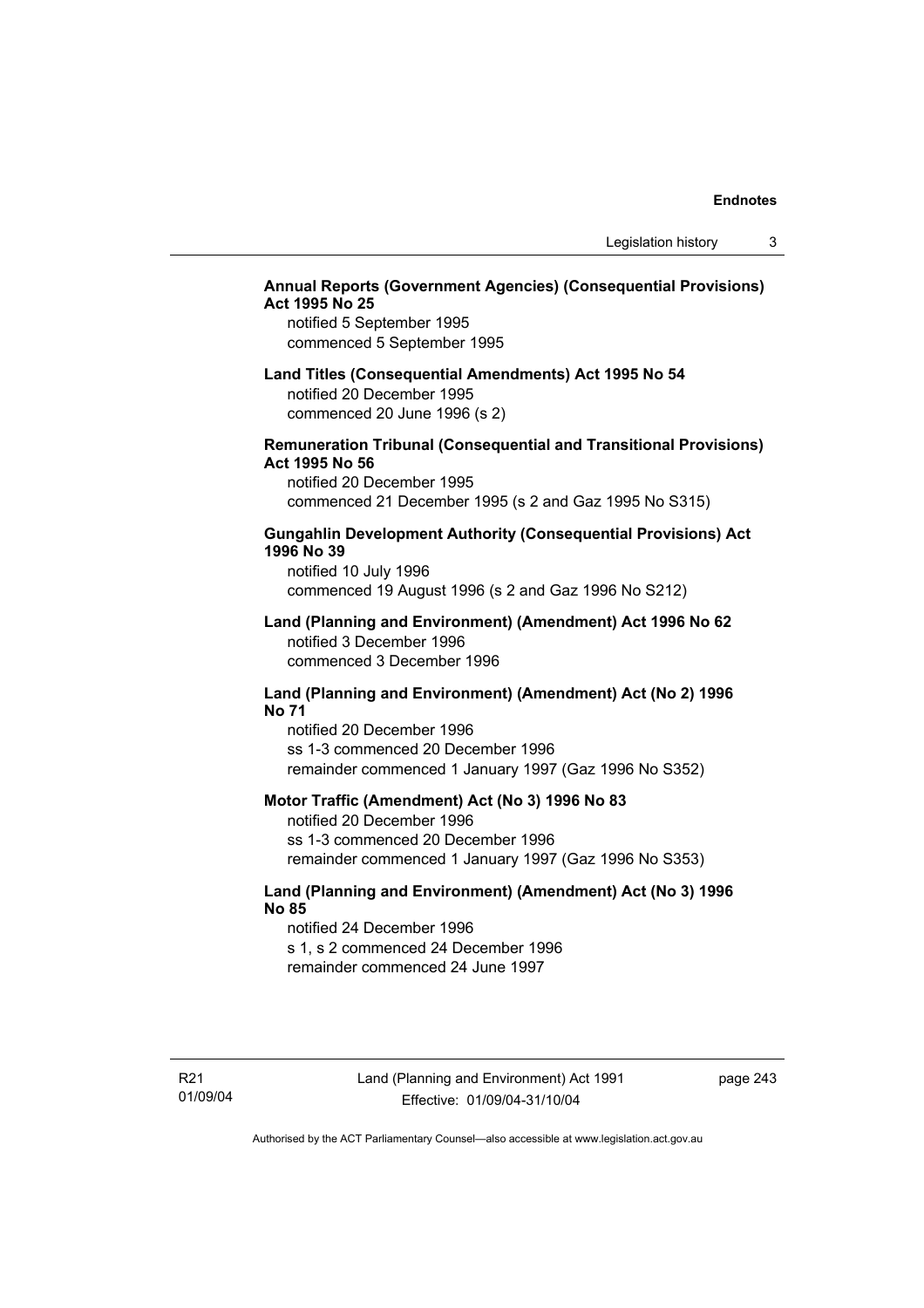| Legislation history<br>3 |  |
|--------------------------|--|
|--------------------------|--|

## **Land (Planning and Environment) (Amendment) Act 1997 No 7**

notified 22 April 1997 ss 1-3 commenced 22 April 1997 remainder commenced 24 June 1997 (s 2 (2))

### **Remuneration Tribunal (Consequential Amendments) Act 1997 No 41 (as am by Act 2002 No 49 amdt 3.222)**

notified 19 September 1997 commenced 24 September 1997 (s 2 as am by Act 2002 No 49 amdt 3.222)

## **Environment Protection (Consequential Provisions) Act 1997 No 93**

notified 1 December 1997 s 1, s 2 commenced 1 December 1997 remainder commenced 1 June 1998

## **Land (Planning and Environment) (Amendment) Act (No 2) 1997 No 116**

notified 24 December 1997 commenced 24 December 1997

#### **Statute Law Revision (Penalties) Act 1998 No 54**

notified 27 November 1998 s 1, s 2 commenced 27 November 1998 remainder commenced 9 December 1998 (Gaz 1998 No 49)

#### **Water Resources Act 1998 No 63 s 83**  notified 11 December 1998 (Gaz 1998 No S209)

s 83 commenced 11 December 1998

#### **Land (Planning and Environment) (Amendment) Act 1998 No 65**  notified 23 December 1998 commenced 23 December 1998

## **Land (Planning and Environment) (Amendment) Act 1999 No 40**  notified 16 July 1999 commenced 16 July 1999

## **Land Planning and Environment Amendment Act (No 2) 1999 No 73**  notified 15 December 1999 commenced 15 December 1999

page 244 Land (Planning and Environment) Act 1991 Effective: 01/09/04-31/10/04

R21 01/09/04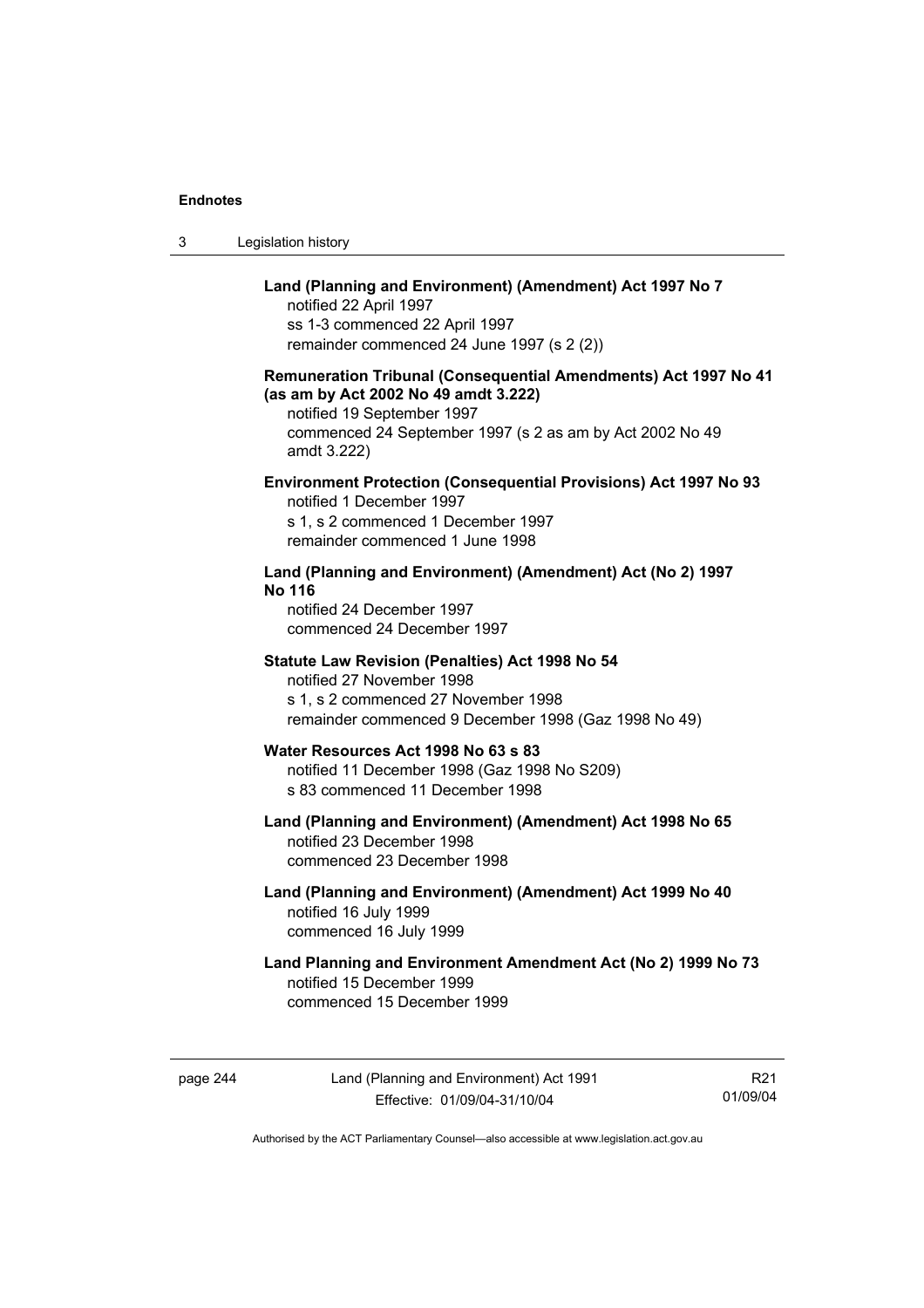#### **Road Transport Legislation Amendment Act 1999 No 79**

notified 23 December 1999 commenced 1 March 2000 (s 2 and Gaz 2000 No S5)

#### **Land (Planning and Environment) Amendment Act (No 3) 1999 No 87**  notified 23 December 1999 commenced 23 December 1999

**Land (Planning and Environment) Amendment Act 2000 No 14**  notified 31 March 2000 commenced 31 March 2000

#### **Land (Planning and Environment) Amendment Act 2000 (No 2) 2000 No 15**  notified 20 April 2000

commenced 20 April 2000

#### **Land (Planning and Environment) Amendment Act 2000 (No 3) 2000 No 37**  notified 20 July 2000

s 1, s 2 commenced 20 July 2000 remainder commenced 24 July 2000 (Gaz 2000 No S39)

## **Land (Planning and Environment) Amendment Act 2000 (No 4) 2000 No 49**

notified 28 September 2000 commenced 28 September 2000

#### **Statute Law Amendment Act 2000 No 80**

notified 21 December 2000 commenced 21 December 2000

## **Land (Planning and Environment) Amendment Act 2001 No 1**

notified 19 February 2001 (Gaz 2001 No S7) s 1, s 2 commenced 19 February 2001 (IA s 10B) remainder commenced 31 May 2001 (Gaz 2001 No 22)

### **Unit Titles Consequential Amendments Act 2001 No 17 sch 2**

notified 5 April 2001 (Gaz 2001 No 14) s 1, s 2 commenced 5 April 2001 (IA s 10B) sch 2 commenced 5 October 2001 (s 2)

R21 01/09/04 page 245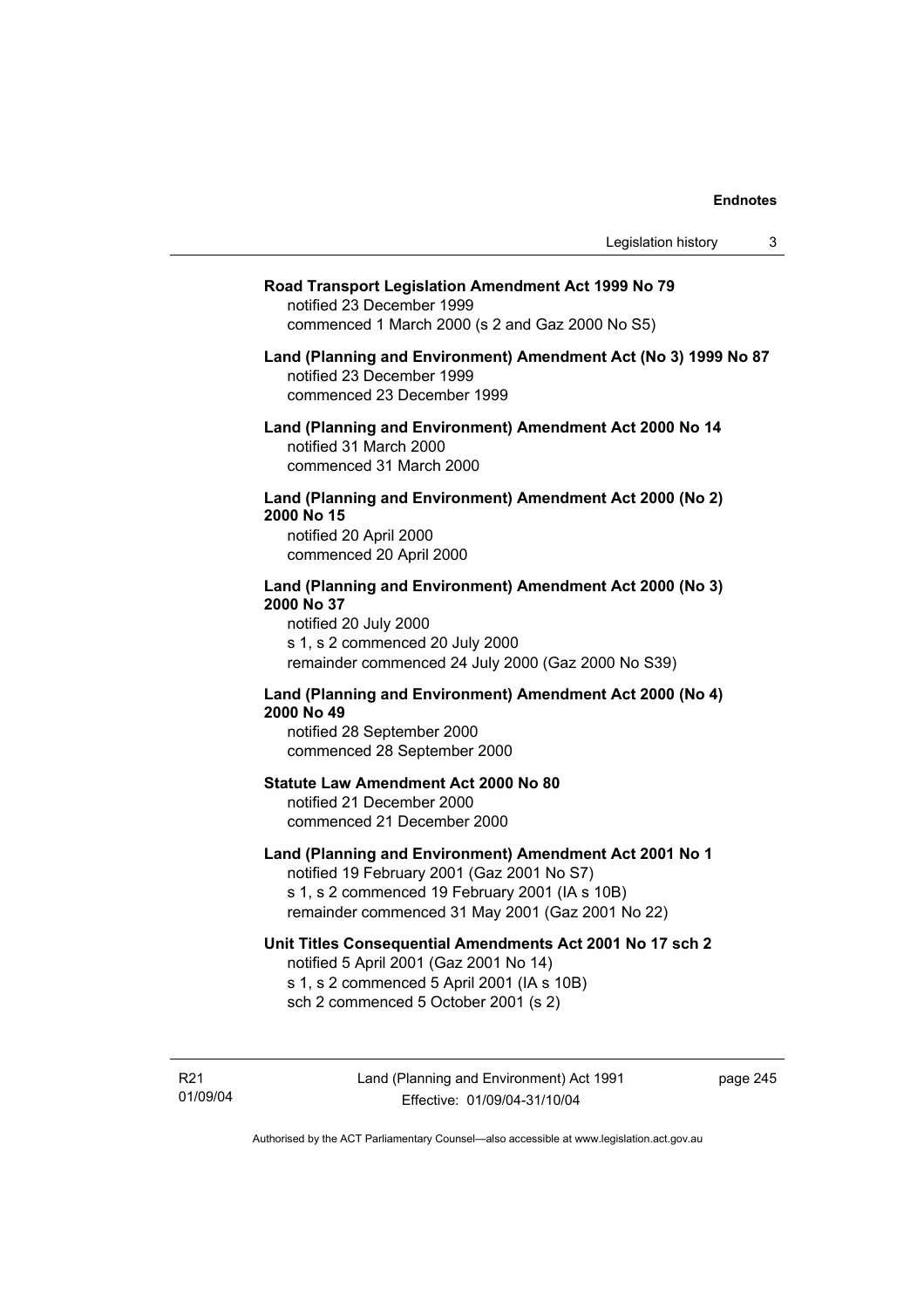| -3 | Legislation history |
|----|---------------------|
|----|---------------------|

#### **Tree Protection (Interim Scheme) Act 2001 No 20 s 54**

notified 3 April 2001 (Gaz 2001 No S16) s 1, s 2 commenced 3 April 2001 (IA s 10B)

s 54 taken to have commenced 29 March 2001 (s 2)

## **Land (Planning and Environment) Amendment Act 2001 (No 2) 2001 No 32**

notified 21 June 2001 (Gaz 2001 No S33) taken to have commenced 15 June 2001 (s 2)

#### **Legislation (Consequential Amendments) Act 2001 No 44 pt 207**

notified 26 July 2001 (Gaz 2001 No 30) s 1, s 2 commenced 26 July 2001 (IA s 10B) pt 207 commenced 12 September 2001 (s 2 and see Gaz 2001 No S65)

#### **Statute Law Amendment Act 2001 (No 2) 2001 No 56 pt 3.29**

notified 5 September 2001 (Gaz 2001 No S65) amdt 3.436 taken to have commenced 21 December 2000 (s 2 (2)) pt 3.29 remainder commenced 5 September 2001 (s 2 (1))

#### **Community Title Act 2001 No 58 s 101, s 102**

notified 10 September 2001 (Gaz 2001 No S66) s 1, s 2 commenced 10 September 2001 (IA s 10B) s 101, s 102 commenced 10 March 2002 (s 2 and LA s 79)

#### **Land (Planning and Environment) Amendment Act 2001 (No 3) 2001 No 73**

notified LR 12 September 2001 commenced 12 September 2001 (s 2)

## **Land (Planning and Environment) Amendment Act 2001 (No 4) 2001 No 80**

notified 10 September 2001 (Gaz 2001 No S66) s 1, s 2 commenced 10 September 2001 (IA s 10B) s 3, s 4 commenced 10 September 2001 (s 2 (1))

remainder commenced 12 September 2001 (s 2 (2))

# **Legislation Amendment Act 2002 No 11 pt 2.32**

notified LR 27 May 2002

s 1, s 2 commenced 27 May 2002 (LA s 75)

pt 2.32 commenced 28 May 2002 (s 2 (1))

page 246 Land (Planning and Environment) Act 1991 Effective: 01/09/04-31/10/04 R21 01/09/04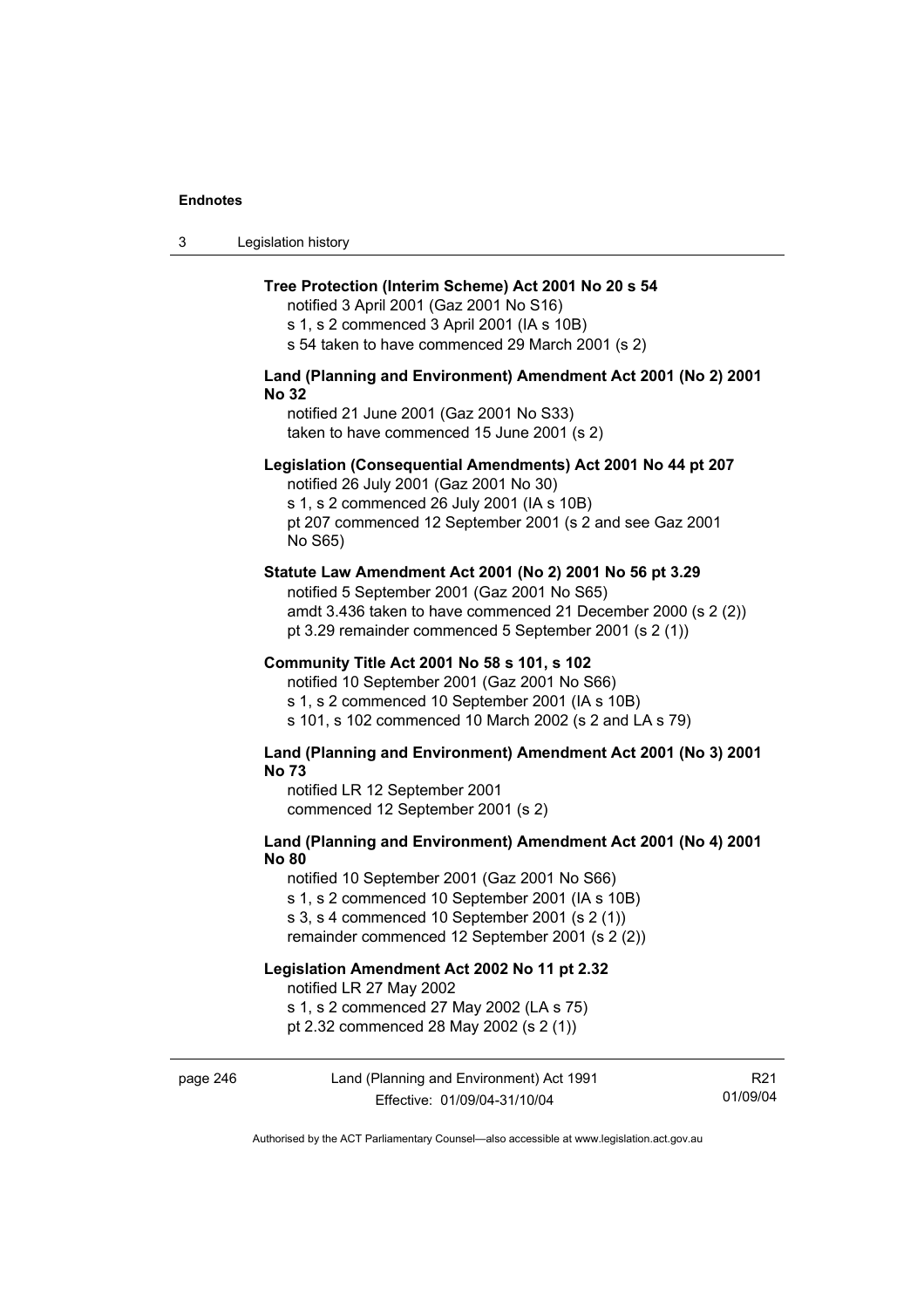## **Statute Law Amendment Act 2002 No 30 pt 3.38**

notified LR 16 September 2002

s 1, s 2 commenced 16 September 2002 (LA s 75) pt 3.38 commenced 17 September 2002 (s 2 (1))

#### **Land (Planning and Environment) Amendment Act 2002 No 37**

notified LR 10 October 2002

s 1, s 2 commenced 10 October 2002 (LA s 75 (1)) remainder commenced 11 October 2002 (s 2)

#### **Districts Act 2002 No 39 pt 1.4**

notified LR 10 October 2002

s 1, s 2 commenced 10 October 2002 (LA s 75 (1))

pt 1.4 commenced 11 October 2002 (s 2)

#### **Statute Law Amendment Act 2002 (No 2) No 49 amdt 3.222**

notified LR 20 December 2002

s 1, s 2 taken to have commenced 7 October 1994 (LA s 75 (2))

amdt 3.222 commenced 24 September 1997 (s 2 (3))

*Note* This Act only amends the Remuneration Tribunal (Consequential Amendments) Act 1997 No 41.

#### **Planning and Land (Consequential Amendments) 2002 A2002-56 sch 1**

notified LR 20 December 2002 s 1, s 2 commenced 20 December 2002 (LA s 75 (1)) sch 1 commenced 1 July 2003 (s 2 and see Planning and Land Act 2002 A2002-55, s 2)

#### **Cemeteries and Crematoria Act 2003 A2003-11 sch 1 pt 1.1**

notified LR 27 March 2003 s 1, s 2 commenced 27 March 2003 (LA s 75 (1)) sch 1 pt 1.1 commenced 27 September 2003 (s 2 and LA s 79)

## **Legislation (Gay, Lesbian and Transgender) Amendment Act 2003 A2003-14 sch 1 pt 1.20**

notified LR 27 March 2003 s 1, s 2 commenced 27 March 2003 (LA s 75 (1)) sch 1 pt 1.20 commenced 28 March 2003 (s 2)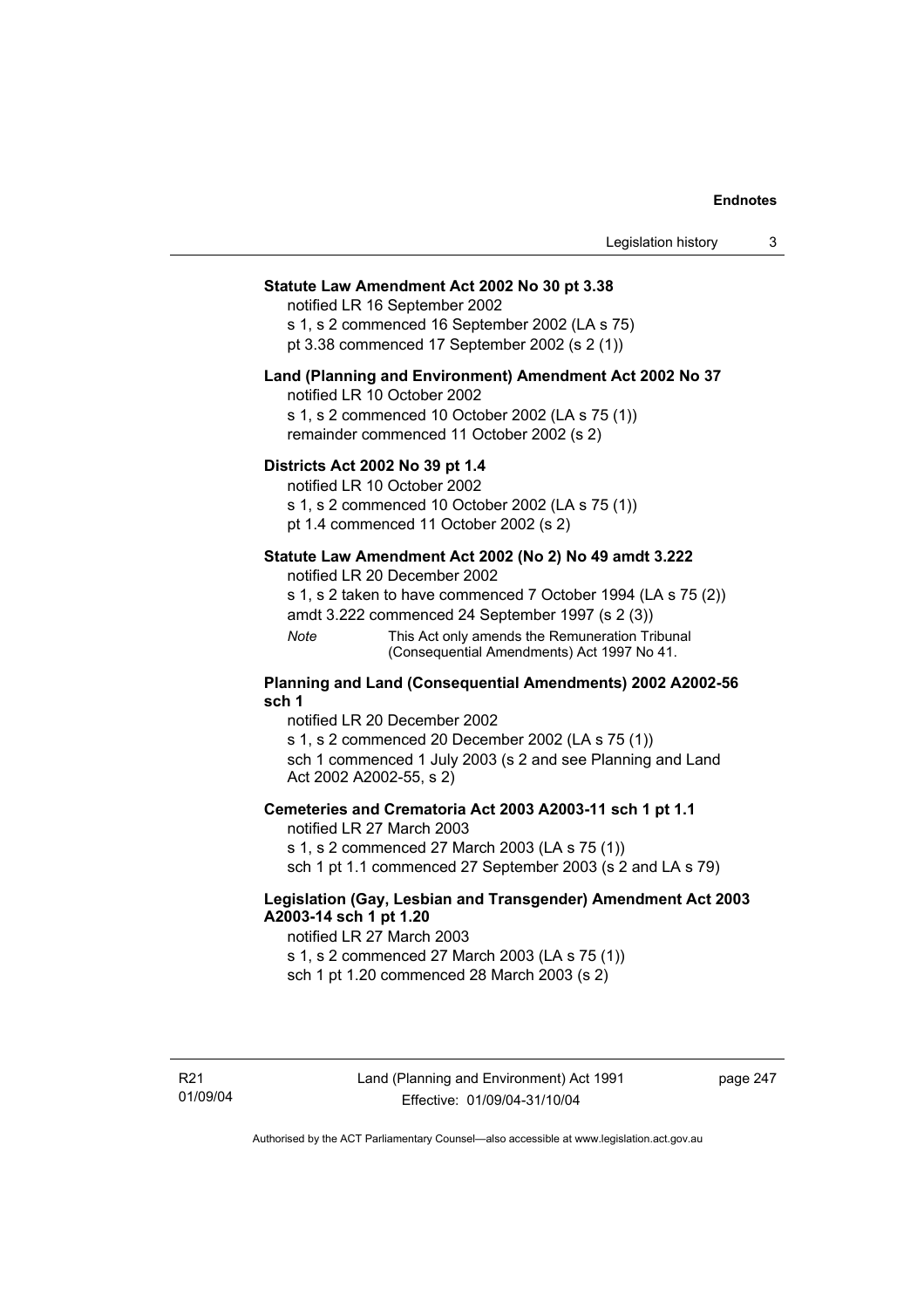3 Legislation history

#### **Planning and Land Legislation Amendment Act 2003 A2003-30 sch 1 pt 1.1**

notified LR 30 June 2003

s 1, s 2 commenced 30 June 2003 (LA s 75 (1))

sch 1 pt 1.1 commenced 1 July 2003 (s 2 and see Planning and Land Act 2002 A2002-55, s 2)

#### **Land (Planning and Environment) (Compliance) Amendment Act 2003 A2003-34 pt 2, sch 1 pt 1.2, sch 2**

notified LR 7 July 2003

s 1, s 2 commenced 7 July 2003 (LA s 75 (1))

pt 2, sch 1 pt 1.2, sch 2 commenced 1 September 2003 (s 2 and CN2003-8)

#### **Sexuality Discrimination Legislation Amendment Act 2004 A2004-2 sch 1 pt 1.9**

notified LR 18 February 2004

s 1, s 2 commenced 18 February 2004 (LA s 75 (1))

sch 1 pt 1.9 commenced 22 March 2004 (s 2 and CN2004-4)

#### **Construction Occupations Legislation Amendment Act 2004 A2004-13 sch 2 pt 2.16**

notified LR 26 March 2004

s 1, s 2 commenced 26 March 2004 (LA s 75 (1)) sch 2 pt 2.16 commenced 1 September 2004 (s 2 and see Construction Occupations (Licensing) Act 2004 A2004-12, s 2 and CN2004-8)

## **Criminal Code (Theft, Fraud, Bribery and Related Offences) Amendment Act 2004 A2004-15 sch 1 pt 1.27, sch 2 pt 2.48**

notified LR 26 March 2004

s 1, s 2 commenced 26 March 2004 (LA s 75 (1))

sch 1 pt 1.27, sch 2 pt 2.48 commenced 9 April 2004 (s 2 (1))

## **Gungahlin Drive Extension Authorisation Act 2004 A2004-27 s 16, s 17**

notified LR 26 May 2004

s 1, s 2 commenced 26 May 2004 (LA s 75 (1))

s 16, s 17 commenced 27 May 2004 (s 2)

R21 01/09/04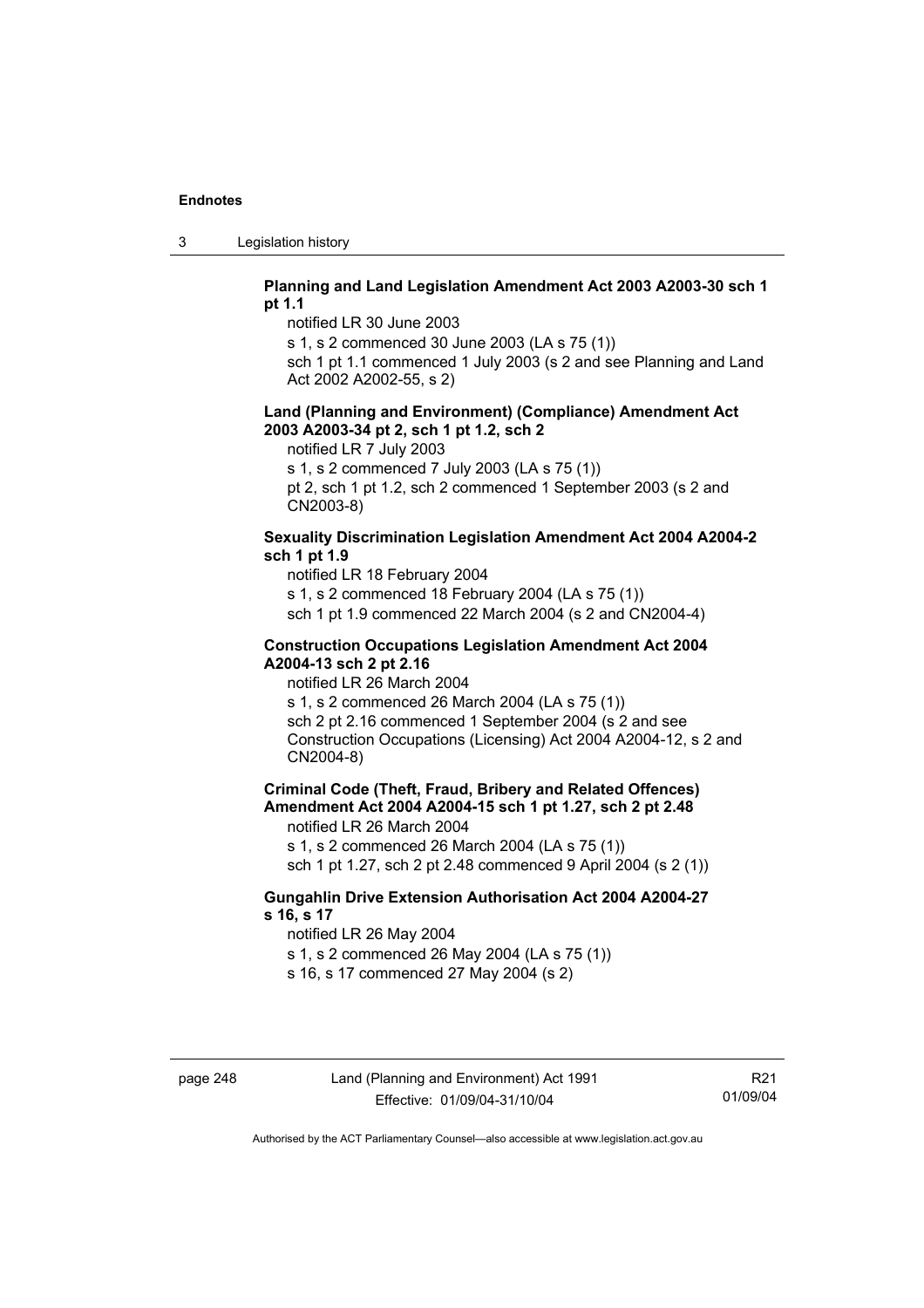## **Statute Law Amendment Act 2004 A2004-42 sch 1 pt 1.3**

notified LR 11 August 2004 s 1, s 2 commenced 11 August 2004 (LA s 75 (1)) sch 1 pt 1.3 commenced 25 August 2004 (s 2 (1))

## **4 Amendment history**

| Name of Act       |                                                                    |
|-------------------|--------------------------------------------------------------------|
| s <sub>1</sub>    | sub 2002 No 30 amdt 3.404                                          |
| <b>Dictionary</b> |                                                                    |
| s <sub>2</sub>    | om 2001 No 44 amdt 1.2333                                          |
|                   | ins 2002 No 30 amdt 3.404                                          |
| <b>Notes</b>      |                                                                    |
| s 3               | om 1993 No 44                                                      |
|                   | ins 2002 No 30 amdt 3.404                                          |
|                   | <b>Offences against Act—application of Criminal Code etc</b>       |
| s 4               | om 2002 No 30 amdt 3.404                                           |
|                   | def <i>appeals board</i> ins 1993 No 77 s 4                        |
|                   | def commissioner ins 1996 No 85 s 4                                |
|                   | def conservator am 1994 No 97 sch                                  |
|                   | def controlled activity am 1996 No 85 s 4                          |
|                   | def determined fee om 2001 No 44 amdt 1.2334                       |
|                   | def <i>Environment Minister</i> ins 1996 No 71 s 4                 |
|                   | def Gungahlin central area ins 1996 No 39 s 8                      |
|                   | def land management agreement ins 1999 No 73 s 4                   |
|                   | sub 2001 No 44 amdt 1.2335                                         |
|                   | def pest animal ins 1997 No 7 s 4                                  |
|                   | def pest plant ins 1997 No 7 s 4                                   |
|                   | def <i>plan</i> sub 2001 No 44 amdt 1.2335                         |
|                   | def <i>public land</i> ins 1996 No 85 s 4                          |
|                   | def <i>public</i> street ins 1996 No 85 s 4<br>om 1999 No 79 sch 3 |
|                   | def registrar ins 1993 No 77 s 4                                   |
|                   | def <i>public works</i> om 1993 No 75 s 4                          |
|                   | pres s 4 ins A2003-34 amdt 2.1                                     |
|                   |                                                                    |
| Preliminary       |                                                                    |
| div 2.1 hdg       | (prev pt 2 div 1 hdg) renum R6 LA                                  |

R21 01/09/04 Land (Planning and Environment) Act 1991 Effective: 01/09/04-31/10/04

page 249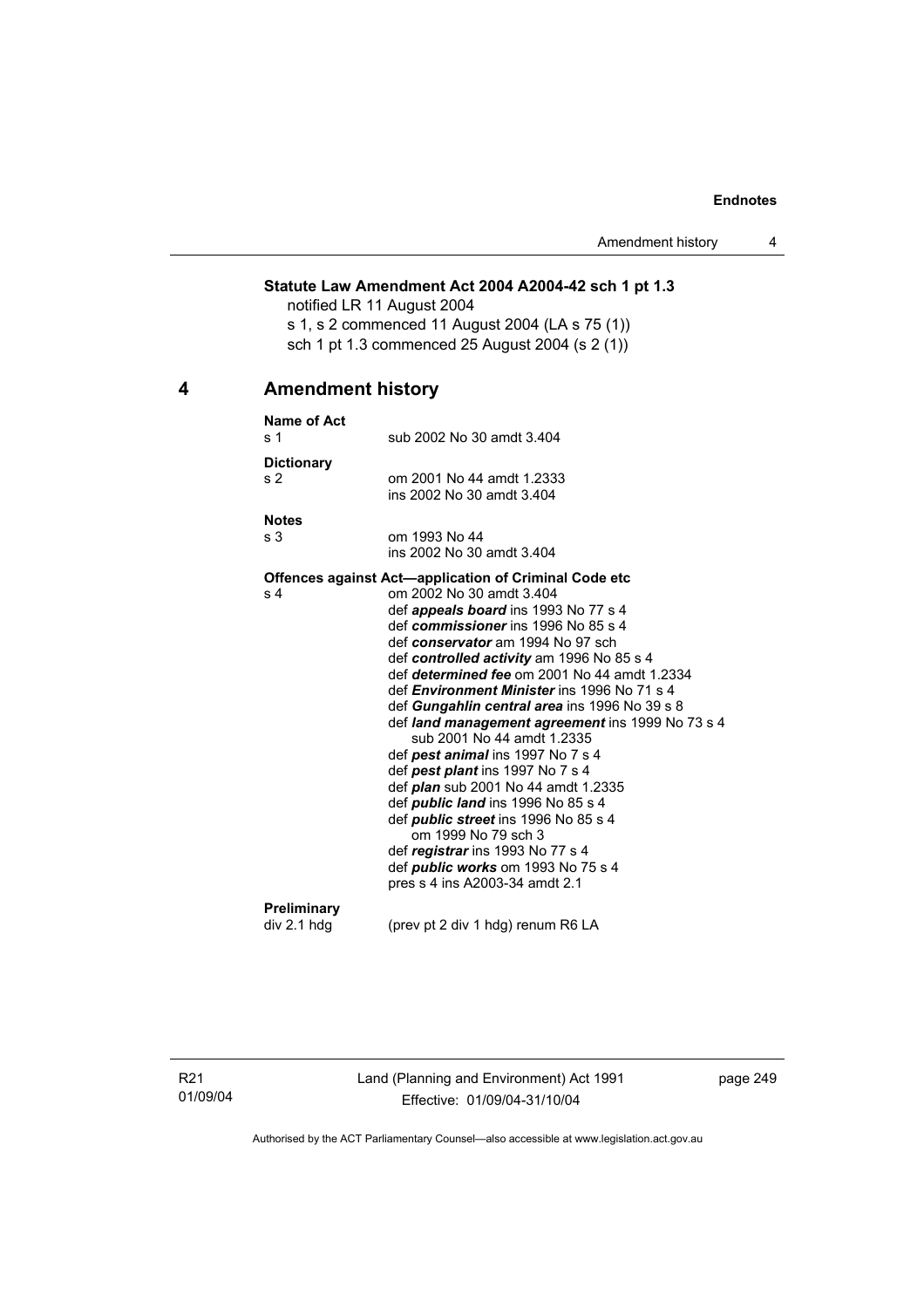4 Amendment history

```
Definitions for pt 2 
s 5 am 1996 Nos 71 and 85 
                  def background papers am A2002-56 amdts 1.1-1.3, 
                  amdt 1.24 
                  def Commonwealth Planning Act om 2002 No 30 
                  amdt 3.405 
                  def consultation notice ins 2002 No 30 amdt 3.406 
                  def draft plan variation sub 2002 No 30 amdt 3.407, 
                  A2002-56 amdt 1.4 
                  def national authority om 2002 No 30 amdt 3.408 
                  def national capital plan sub 2002 No 30 amdt 3.409 
Stages and parts of the plan 
s 6 om 2002 No 30 amdt 3.410 
Territory plan—object and effect 
div 2.2 hdg (prev pt 2 div 2 hdg) renum R6 LA 
Object 
s 7 am 1996 No 85; 2002 No 30 amdt 3.411 
Effect of plan 
s 8 am 1993 No 77; 1996 No 85 
Effect of draft plan variation 
s 9 am 1996 No 85; 2000 No 37 s 4; 2001 No 44 amdt 1.2336; 
                  R6 LA (see 2001 No 44 amdt 1.2337); 2002 No 30 
                  amdt 3.412, amdt 3.413; ss renum R9 LA (see 2002 No 30 
                  amdt 3.414); A2002-56 amdt 1.5, amdt 1.6; pars renum R15 
                  LA 
Effect of interim heritage places register 
s 10 am A2002-56 amdt 1.23, amdt 1.24 
Territory plan—continuation and variation 
div 2.3 hdg (prev pt 2 div 3 hdg) renum R6 LA 
Territory plan 
                 (prev pt 2 div 3 sdiv A hdg) renum R6 LA
Preparation of variations of Territory plan 
sdiv 2.3.2 hdg (prev pt 2 div 3 sdiv B hdg) renum R6 LA 
Preparation of plan variations 
s 15 am 1996 No 85 
                  sub A2002-56 amdt 1.7 
Consultation with conservator 
s 16 sub 1996 No 85
                  am A2002-56 amdt 1.24
```
page 250 Land (Planning and Environment) Act 1991 Effective: 01/09/04-31/10/04

R21 01/09/04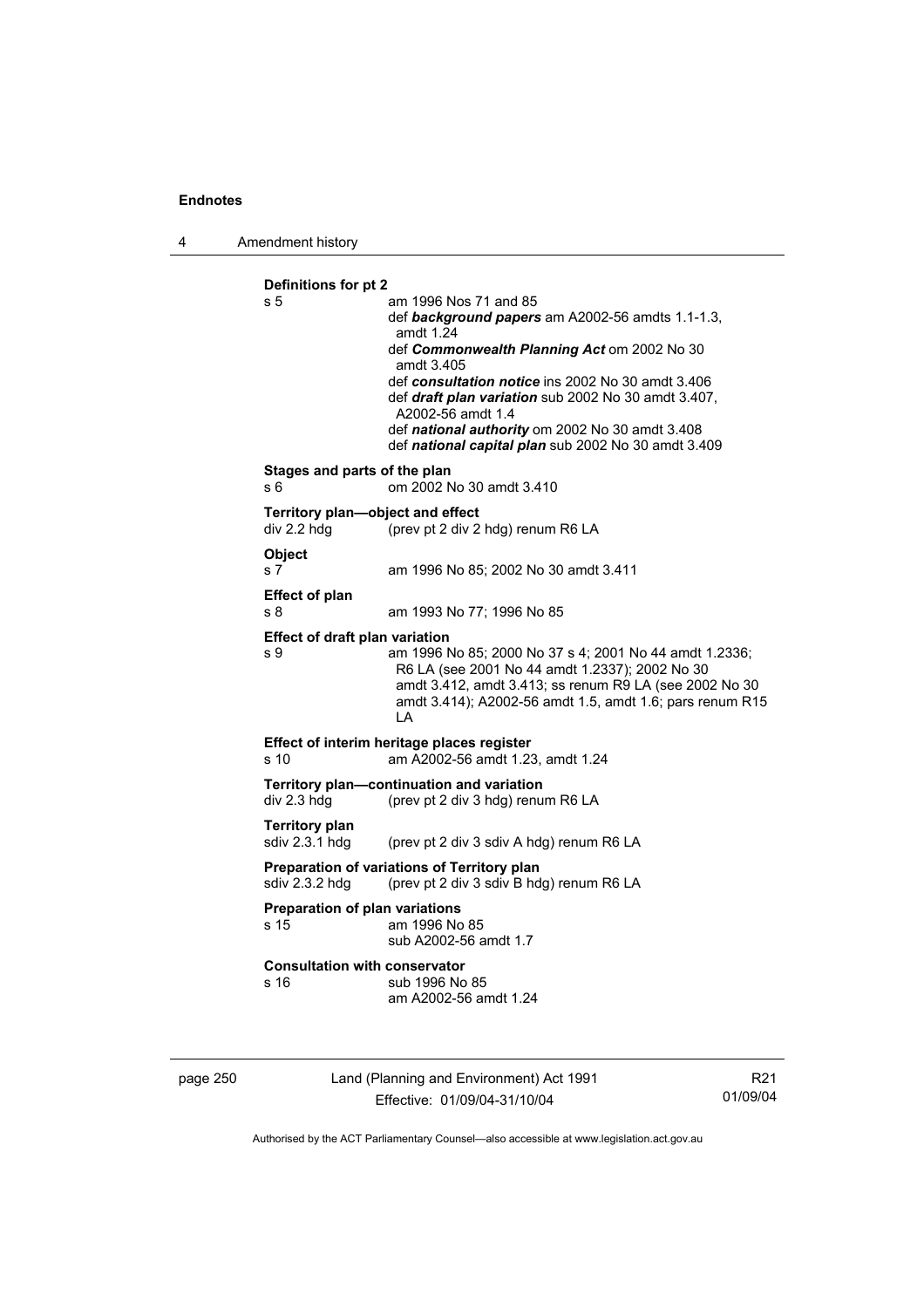|                                                 | Amendment history                                                                                                                                                                                                                  |          | 4 |
|-------------------------------------------------|------------------------------------------------------------------------------------------------------------------------------------------------------------------------------------------------------------------------------------|----------|---|
| <b>Heritage</b><br>s 17                         | am 2001 No 44 amdt 1.2338, amdt 1.2339; 2002 No 30 amdt<br>3.415, amdt 3.508; A2002-56 amdt 1.24                                                                                                                                   |          |   |
| s 18                                            | <b>Environmental reports and inquiries</b><br>am 2002 No 30 amdt 3.416; A2002-56 amdt 1.24                                                                                                                                         |          |   |
| <b>Public consultation—notification</b><br>s 19 | am 1993 No 75; 1996 No 85; 2000 No 37 s 5<br>sub 2001 No 44 amdt 1.2340<br>am 2002 No 30 amdt 3.417; A2002-56 amdt 1.8, amdt 1.23,<br>amdt 1.24                                                                                    |          |   |
| s 19A                                           | Public consultation—notice of interim effect etc<br>ins 2001 No 44 amdt 1.2340<br>am 2002 No 30 amdt 3.418                                                                                                                         |          |   |
| s 19B                                           | Public consultation-availability of draft plan variation etc<br>ins 2001 No 44 amdt 1.2340<br>am 2002 No 30 amdt 3.419; A2002-56 amdt 1.9, amdt 1.10,<br>amdt 1.24; ss renum R12 LA (see A2002-56 amdt 1.11)                       |          |   |
| s 19C                                           | Draft plan variations that do not affect rights<br>ins 2001 No 44 amdt 1.2340<br>sub A2002-56 amdt 1.12                                                                                                                            |          |   |
| s 20                                            | Consultation with national capital authority<br>am 2002 No 30 amdt 3.420<br>sub A2002-56 amdt 1.12                                                                                                                                 |          |   |
| <b>Public inspection of comments</b><br>s 21    | am 1996 No 85; 2002 No 30 amdt 3.421<br>sub A2002-56 amdt 1.13                                                                                                                                                                     |          |   |
| s 22                                            | Revision, deferral or withdrawal of draft plan variations<br>am 1996 No 85; 2001 No 44 amdts 1.2341-1.2345; R6 LA<br>(see 2001 No 44 amdt 1.2346); 2002 No 30 amdt 3.422;<br>A2002-56 amdt 1.23, amdt 1.24                         |          |   |
| sdiv 2.3.3 hdg                                  | <b>Executive approval and consideration by Legislative Assembly</b><br>(prev pt 2 div 3 sdiv C hdg) renum R6 LA                                                                                                                    |          |   |
| s 24                                            | Submission of draft plan variation to Executive<br>am 1996 No 85; 2001 No 44 amdt 1.2347; 2002 No 30<br>amdt 3.422, amdt 3.423; A2002-56 amdt 1.23, amdt 1.24;<br>A2003-30 amdt 1.1; ss renum R12 LA (see A2003-30<br>amdt $1.2$ ) |          |   |
| s 25                                            | <b>Consideration by Legislative Assembly committee</b><br>am A2002-56 amdt 1.23                                                                                                                                                    |          |   |
|                                                 | Land (Planning and Environment) Act 1991                                                                                                                                                                                           | page 251 |   |

R21 01/09/04

Effective: 01/09/04-31/10/04

page 251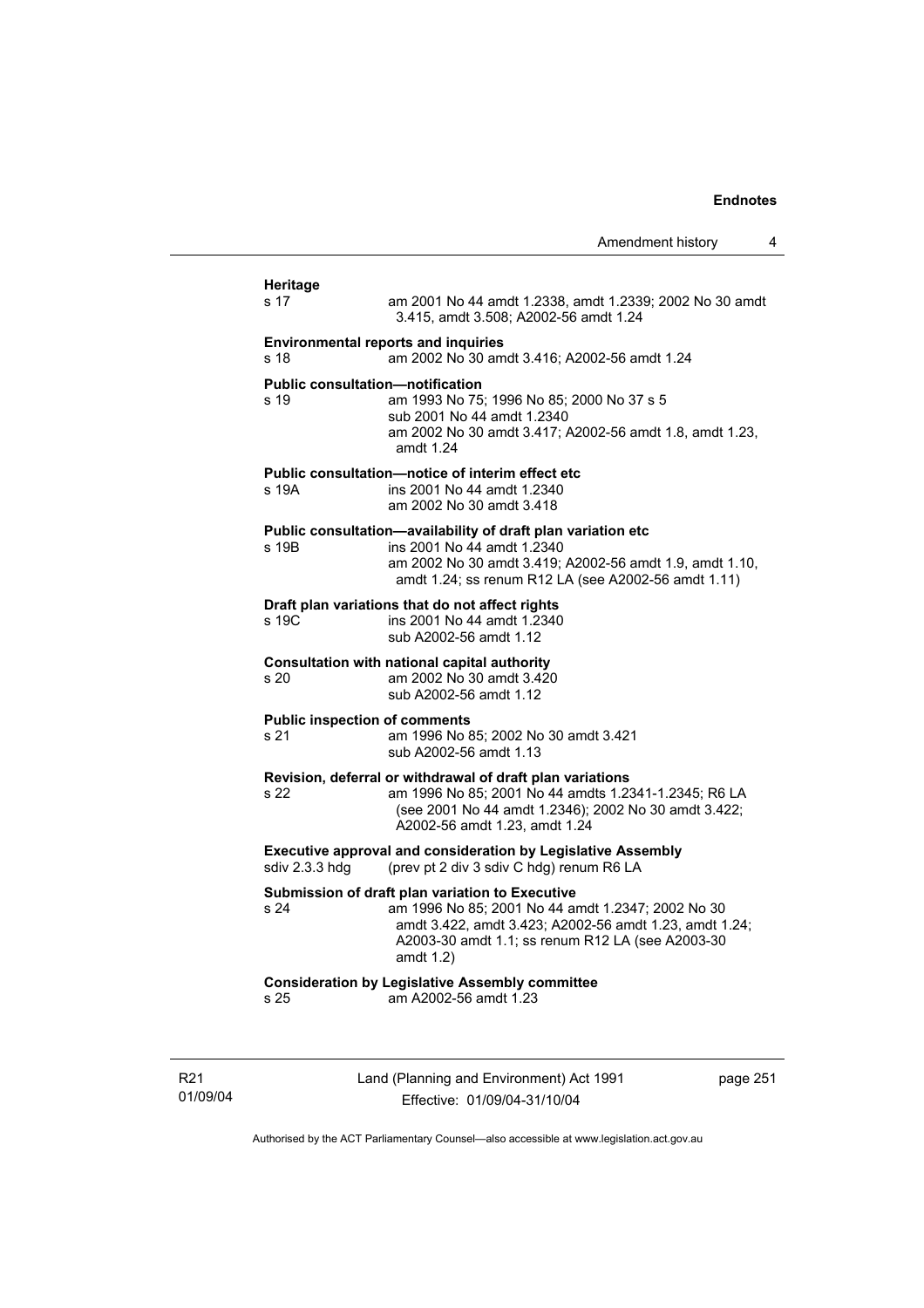4 Amendment history

| Minister's powers<br>s 26 hdg<br>s 26                 | sub A2002-56 amdt 1.14<br>am 1996 No 85; 2001 No 44 amdts 1.2348-1.2350; 2002 No<br>30 amdt 3.424; A2002-56 amdts 1.15-1.17, amdt 1.23,<br>amdt 1.24                                                                                                                                          |
|-------------------------------------------------------|-----------------------------------------------------------------------------------------------------------------------------------------------------------------------------------------------------------------------------------------------------------------------------------------------|
| s <sub>27</sub>                                       | Return of draft plan variation to authority<br>sub 2002 No 30 amdt 3.425<br>am A2002-56 amdt 1.18, amdt 1.19, amdt 1.23                                                                                                                                                                       |
| s 28                                                  | Notice of revival of deferred draft plan variation<br>am 2001 No 44 amdt 1.2351, amdt 1.2352; A2002-56<br>amdt 1.20, amdt 1.23, amdt 1.24                                                                                                                                                     |
| s 29                                                  | <b>Consideration of plan variation by Legislative Assembly</b><br>am 1996 No 85; 2001 No 44 amdts 1.2353-1.2356, amdt<br>1.2358; R6 LA (see 2001 No 44 amdt 1.2357); 2002 No 30<br>amdts 3.426-3.430; ss renum R9 LA (see 2002 No 30<br>amdt 3.431); A2002-56 amdt 1.20, amdt 1.21, amdt 1.23 |
| s 30                                                  | Rejection of plan variation by Legislative Assembly<br>om 2001 No 44 amdt 1.2359<br>ins 2001 No 44 amdt 1.2358<br>am A2002-56 amdt 1.21, amdt 1.24                                                                                                                                            |
| s 30A                                                 | Partial rejection of plan variation by Legislative Assembly<br>ins 2001 No 44 amdt 1.2358<br>am 2002 No 30 amdt 3.432                                                                                                                                                                         |
| s 30 <sub>B</sub>                                     | Partial rejection of plan variation-newspaper publication etc<br>ins 2001 No 44 amdt 1.2358<br>am A2002-56 amdt 1.21                                                                                                                                                                          |
| <b>Plan variations-defined land</b><br>sdiv 2.3.4 hdg | (prev pt 2 div 3 sdiv D hdg) renum R6 LA                                                                                                                                                                                                                                                      |
| s 32                                                  | Plan variations in relation to defined land<br>am 1996 No 85; 2001 No 44 amdts 1.2360-1.2366; R6 LA<br>(see 2001 No 44 amdt 1.2367); am A2002-56 amdt 1.24                                                                                                                                    |
| div 2.4 hdg                                           | <b>Australian Capital Territory Planning Authority</b><br>(prev pt 2 div 4 hdg) renum R6 LA<br>om A2002-56 amdt 1.22                                                                                                                                                                          |
| div 4 subdiv A hdg om 1996 No 85                      | Establishment, constitution, functions and powers                                                                                                                                                                                                                                             |
| <b>Establishment of authority</b><br>s 33             | am 1996 No 85<br>sub 2002 No 30 amdt 3.433<br>om A2002-56 amdt 1.22                                                                                                                                                                                                                           |

page 252 Land (Planning and Environment) Act 1991 Effective: 01/09/04-31/10/04

R21 01/09/04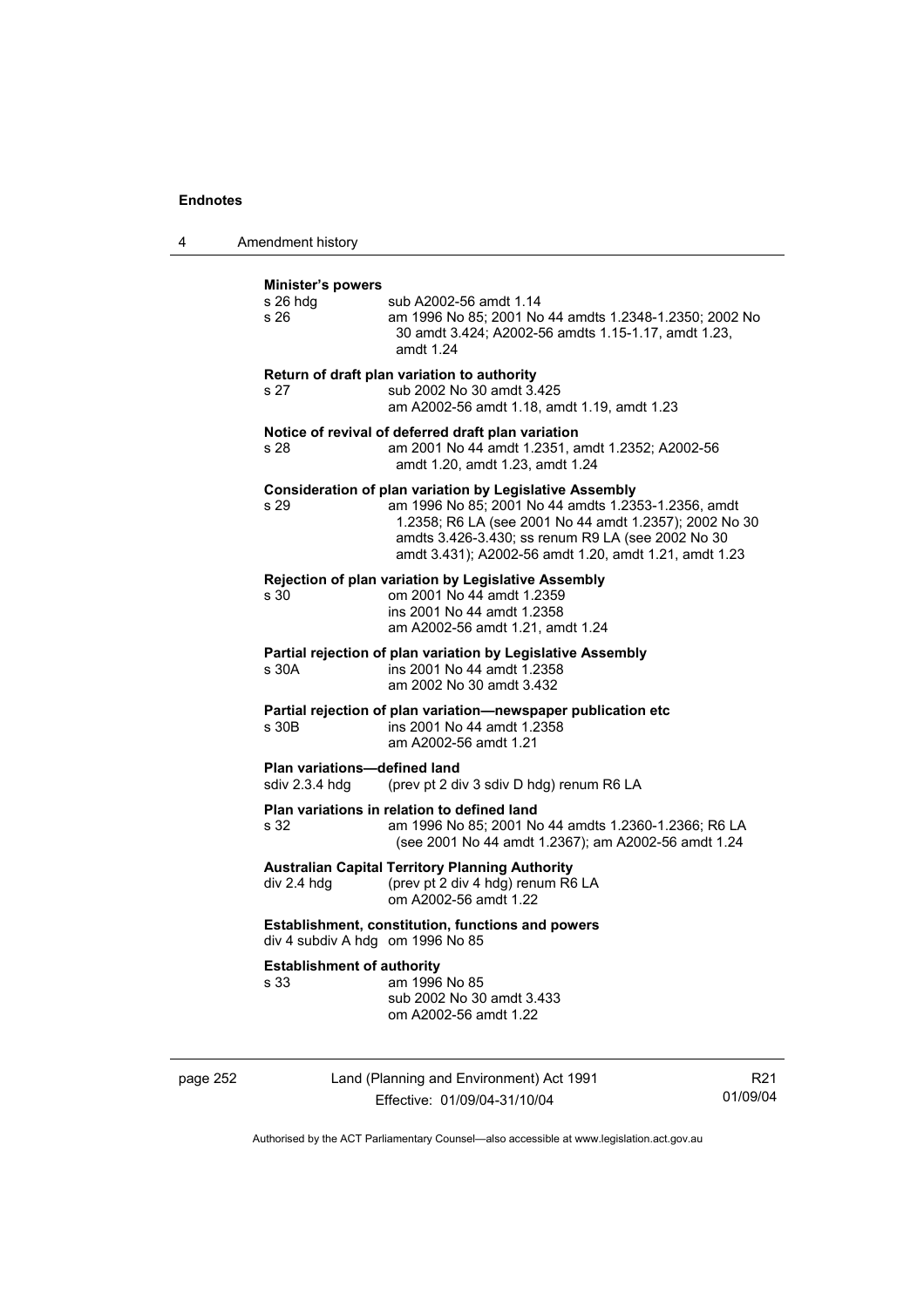|                                                          |                                                                                                                                          | Amendment history |
|----------------------------------------------------------|------------------------------------------------------------------------------------------------------------------------------------------|-------------------|
| <b>Constitution</b>                                      |                                                                                                                                          |                   |
| s 34                                                     | om 1996 No 85                                                                                                                            |                   |
| <b>Functions</b><br>s 36                                 | am 2002 No 30 amdt 3.434, amdt 3.435<br>om A2002-56 amdt 1.22                                                                            |                   |
| <b>Executive policy directions</b><br>s 37               | am 1995 No 25; 1996 No 85; 2001 No 44 amdt 1.2368; R6 LA<br>(see 2001 No 44 amdt 1.2369); 2002 No 30 amdt 3.436<br>om A2002-56 amdt 1.22 |                   |
| <b>Power to enter into contracts</b><br>s 38             | am 1994 No 38<br>sub 2002 No 30 amdt 3.437<br>om A2002-56 amdt 1.22                                                                      |                   |
| <b>Annual report</b><br>s 39                             | om 1995 No 25                                                                                                                            |                   |
| <b>Delegation</b><br>s 40                                | sub 2002 No 30 amdt 3.437<br>om A2002-56 amdt 1.22                                                                                       |                   |
| Staff<br>s 41                                            | am 2002 No 30 amdt 3.438<br>om A2002-56 amdt 1.22                                                                                        |                   |
| s 42                                                     | Effect of irregularity of appointment of chief planner<br>om 1996 No 85                                                                  |                   |
| <b>Chief planner</b><br>div 4 subdiv B hdg om 1996 No 85 |                                                                                                                                          |                   |
| <b>Chief planner</b><br>s 43                             | om 1996 No 85                                                                                                                            |                   |
| <b>Acting chief planner</b>                              |                                                                                                                                          |                   |
| s 44                                                     | om 1996 No 85                                                                                                                            |                   |
| <b>Remuneration and allowances</b><br>s 45               | am 1994 No 38<br>om 1995 No 56                                                                                                           |                   |
| Leave of absence<br>s 46.                                | om 1996 No 85                                                                                                                            |                   |
| <b>Disclosure of interests</b><br>s 47                   | om 1996 No 85                                                                                                                            |                   |
| s 48                                                     | Other employment, remuneration, business etc<br>om 1996 No 85                                                                            |                   |

R21 01/09/04 Land (Planning and Environment) Act 1991 Effective: 01/09/04-31/10/04

page 253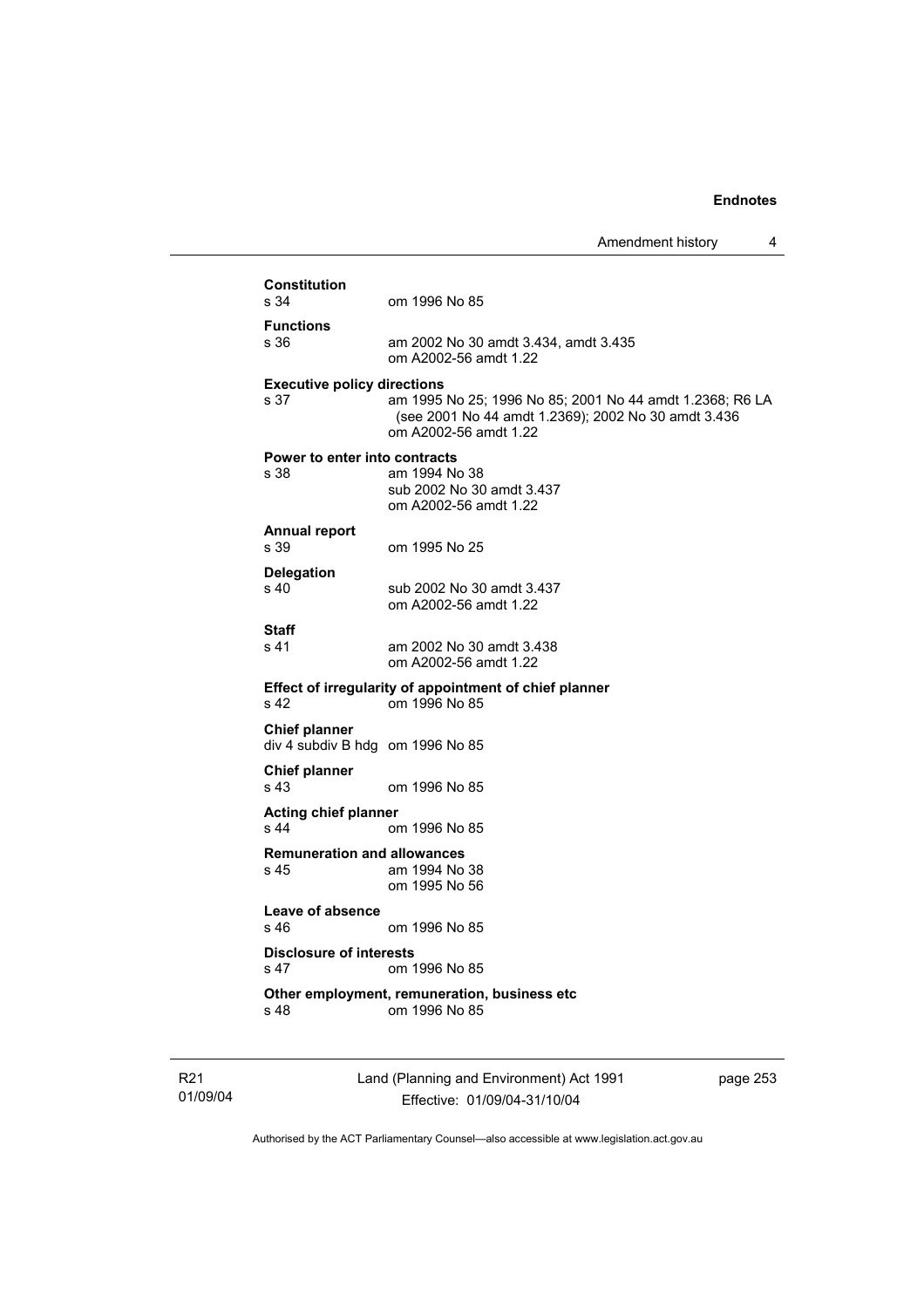4 Amendment history

| s 49                                                 | om 1996 No 85                                                                                                                                                                                                                  |
|------------------------------------------------------|--------------------------------------------------------------------------------------------------------------------------------------------------------------------------------------------------------------------------------|
| <b>Termination of appointment</b><br>s 50            | om 1996 No 85                                                                                                                                                                                                                  |
| <b>Miscellaneous</b><br>div 2.5 hdg                  | (prev pt 2 div 5 hdg) renum R6 LA                                                                                                                                                                                              |
| <b>Preliminary</b><br>div 3.1 hdg                    | (prev pt 3 div 1 hdg) renum R6 LA                                                                                                                                                                                              |
| Definitions for pt 3<br>$s52$ hdg<br>s <sub>52</sub> | sub 2002 No 30 amdt 3.439<br>am 2002 No 30 amdt 3.440, amdt 3.442<br>def interim heritage places register ins 2001 No 44 amdt<br>1.2370<br>am 2002 No 30 amdt 3.441<br>def <i>interim variation</i> ins 2001 No 44 amdt 1.2371 |
| s 53                                                 | Compliance with requirements for consultation or notification<br>om 2001 No 44 amdt 1.2372<br>ins 2002 No 30 amdt 3.443                                                                                                        |
| Heritages places register<br>div 3.2 hdg             | (prev pt 3 div 2 hdg) renum R6 LA                                                                                                                                                                                              |
| s 54                                                 | Content of heritage places register<br>am 2002 No 30 amdt 3.444, amdt 3.445                                                                                                                                                    |
| Interim heritage places registers<br>div 3.3 hdg     | (prev pt 3 div 3 hdg) renum R6 LA                                                                                                                                                                                              |
| <b>Effect</b><br>sdiv 3.3.1 hdg                      | (prev pt 3 div 3 sdiv A hdg) renum R6 LA                                                                                                                                                                                       |
| <b>Effect of interim registers</b><br>s 55           | am 2001 No 44 amdt 1.2373; 2002 No 30 amdt 3.446                                                                                                                                                                               |
| sdiv 3.3.2 hdg                                       | Preparation, notification and submission of registers<br>(prev pt 3 div 3 sdiv B hdg) renum R6 LA                                                                                                                              |
| s.59                                                 | Application for inclusion of places in interim register<br>am 1993 No 77; 1996 No 71; ss renum R15 LA                                                                                                                          |
| <b>Public notification</b><br>s 60                   | am 1993 No 77; 1996 No 71; 2001 No 44 amdt 1.2374, amdt<br>1.2375; R6 LA (see 2001 No 44 amdt 1.2376); 2002 No 30<br>amdt 3.447, amdt 3.448                                                                                    |
|                                                      | Notification of lessees and occupiers<br>am 2001 No 44 amdt 1.2377; 2002 No 30 amdt 3.508                                                                                                                                      |

page 254 Land (Planning and Environment) Act 1991 Effective: 01/09/04-31/10/04

R21 01/09/04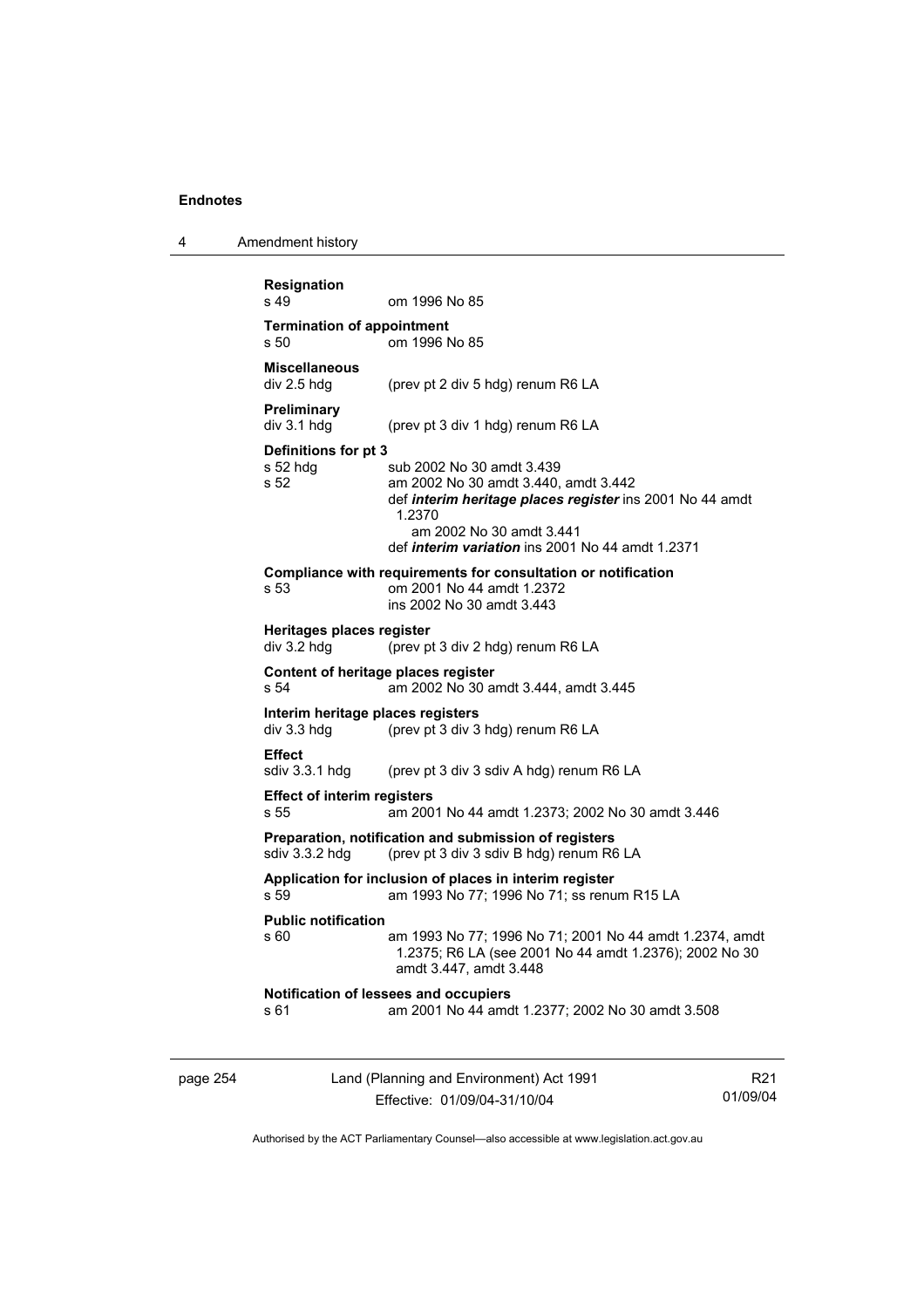| Amendment history |  |
|-------------------|--|
|-------------------|--|

|                                                                                                                                                                                | Amendment history                                                                                                                                    | 4 |  |
|--------------------------------------------------------------------------------------------------------------------------------------------------------------------------------|------------------------------------------------------------------------------------------------------------------------------------------------------|---|--|
| <b>Revision of interim register</b><br>s 62                                                                                                                                    | am 1993 No 77; 1996 No 71; 2001 No 44 amdts 1.2378-                                                                                                  |   |  |
|                                                                                                                                                                                | 1.2381; R6 LA (see 2001 No 44 amdt 1.2382); 2002 No 30<br>amdt 3.449, amdt 3.508                                                                     |   |  |
|                                                                                                                                                                                | Submission of interim register to planning and land authority                                                                                        |   |  |
| $s$ 63 hdg<br>s 63                                                                                                                                                             | am A2002-56 amdt 1.25<br>am 1993 No 77; 1996 No 71; 2001 No 44 amdt 1.2383;<br>A2002-56 amdt 1.25-1.29                                               |   |  |
| <b>Acquisition</b><br>s 64                                                                                                                                                     | am A2002-56 amdt 1.30, amdt 1.31                                                                                                                     |   |  |
| div 3.4 hdg                                                                                                                                                                    | Acquisition of heritage places and objects<br>(prev pt 3 div 4 hdg) renum R6 LA                                                                      |   |  |
| Notice of acquistion                                                                                                                                                           |                                                                                                                                                      |   |  |
| s 65                                                                                                                                                                           | am 1993 No 77<br>om 1996 No 71                                                                                                                       |   |  |
| <b>Aboriginal heritage</b><br>div 3.5 hdg                                                                                                                                      | (prev pt 3 div 5 hdg) renum R6 LA                                                                                                                    |   |  |
| Preliminary<br>sdiv 3.5.1 hdg                                                                                                                                                  | (prev pt 3 div 5 sdiv A hdg) renum R6 LA                                                                                                             |   |  |
| Definitions for div 3.5<br>s 66                                                                                                                                                | sub 2002 No 30 amdt 3.450                                                                                                                            |   |  |
| sdiv 3.5.2 hdg                                                                                                                                                                 | Reporting discoveries of unregistered Aboriginal places<br>(prev pt 3 div 5 sdiv B hdg) renum R6 LA                                                  |   |  |
| <b>Reports</b><br>s 67                                                                                                                                                         | am 1994 No 81                                                                                                                                        |   |  |
| Aboriginal heritage discoveries-consideration of reports<br>s 68<br>am 2002 No 30 amdt 3.508                                                                                   |                                                                                                                                                      |   |  |
| Aboriginal heritage discoveries—Ministerial directions and declarations<br>am 1993 No 77; 1996 No 71; 2001 No 44 amdts 1.2384-<br>s 69<br>1.2386; 2002 No 30 amdts 3.451-3.454 |                                                                                                                                                      |   |  |
| subdiv 3.5.3 hdg                                                                                                                                                               | Protection of unregistered Aboriginal heritage<br>(prev pt 3 div 5 subdiv C hdg) renum R6 LA                                                         |   |  |
| Damaging unregistered Aboriginal places<br>s 70 am 1994 No 81                                                                                                                  |                                                                                                                                                      |   |  |
| Orders for protection of unregistered Aboriginal places—application of pt 6<br>am 1993 No 77; A2002-56 amdt 1.31; A2003-34 amdt 1.3<br>s 71                                    |                                                                                                                                                      |   |  |
| s 73                                                                                                                                                                           | <b>Orders-Ministerial directions and declarations</b><br>am 1993 No 77; 1996 No 71; 2001 No 44 amdts 1.2387-<br>1.2389; 2002 No 30 amdt 3.455, 3.456 |   |  |
| Land (Planning and Environment) Act 1991<br>page 255<br>Effective: 01/09/04-31/10/04                                                                                           |                                                                                                                                                      |   |  |
|                                                                                                                                                                                |                                                                                                                                                      |   |  |

R21 01/09/04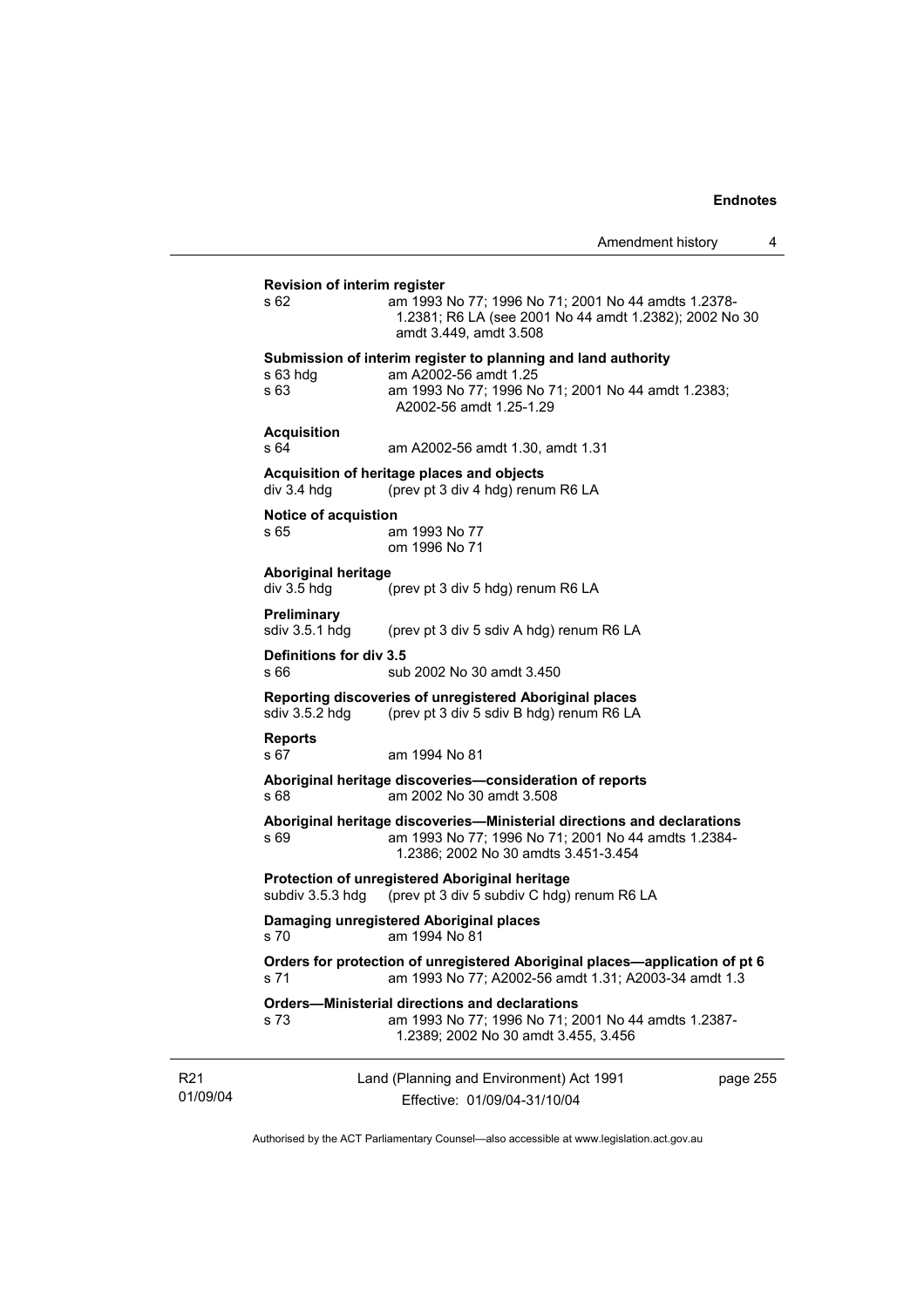| 4 | Amendment history |
|---|-------------------|
|---|-------------------|

**Compensation claims**<br>sdiv 3.5.4 hdg (pre (prev pt 3 div 5 sdiv D hdg) renum R6 LA **Application of sdiv 3.5.4**  s 75 am 2002 No 30 amdt 3.457 **Loss for which compensation is recoverable**  s 77 am 2002 No 30 amdt 3.458 **Consultation with applicants**  s 79 am 1996 No 71 **Notice of decisions about compensation**  s 80 am 1993 No 77 sub 1996 No 71 **Consultation in relation to registers**  sdiv 3.5.5 hdg (prev pt 3 div 5 sdiv E hdg) renum R6 LA **Consultation with Aboriginal organisations**  s 81 am 2002 No 30 amdt 3.459 **Restricted information**<br>sdiv 3.5.6 hdg (pre (prev pt 3 div 5 sdiv F hdg) renum R6 LA **Restricted information**  s 82 am 1993 No 77; 1996 No 71; 2001 No 56 amdt 3.432; 2002 No 30 amdt 3.508 **Publication of restricted information generally**  s 84 am 1993 No 77; 1994 No 81; 1996 No 71 **Access to restricted information**  s 85 am 1996 No 71 **Administrative review** pt 3 div 6 hdg om om 1996 No 71 **Review of decisions**  s 86 am 1993 No 77 om 1996 No 71 **Public access to heritage information**  div 3.6 hdg (prev pt 3 div 7 hdg) renum R6 LA **Information about administrative action**<br>sdiv 3.6.1 hdg (prev pt 3 div 7 sdiv A l (prev pt 3 div 7 sdiv A hdg) renum R6 LA **Searching administrative records**  s 88 am 2001 No 44 amdt 1.2390, amdt 1.2391 **Access to heritage registers**<br>sdiv 3.6.2 hdg (prev pt 3 dots) (prev pt 3 div 7 sdiv B hdg) renum R6 LA

page 256 Land (Planning and Environment) Act 1991 Effective: 01/09/04-31/10/04

R21 01/09/04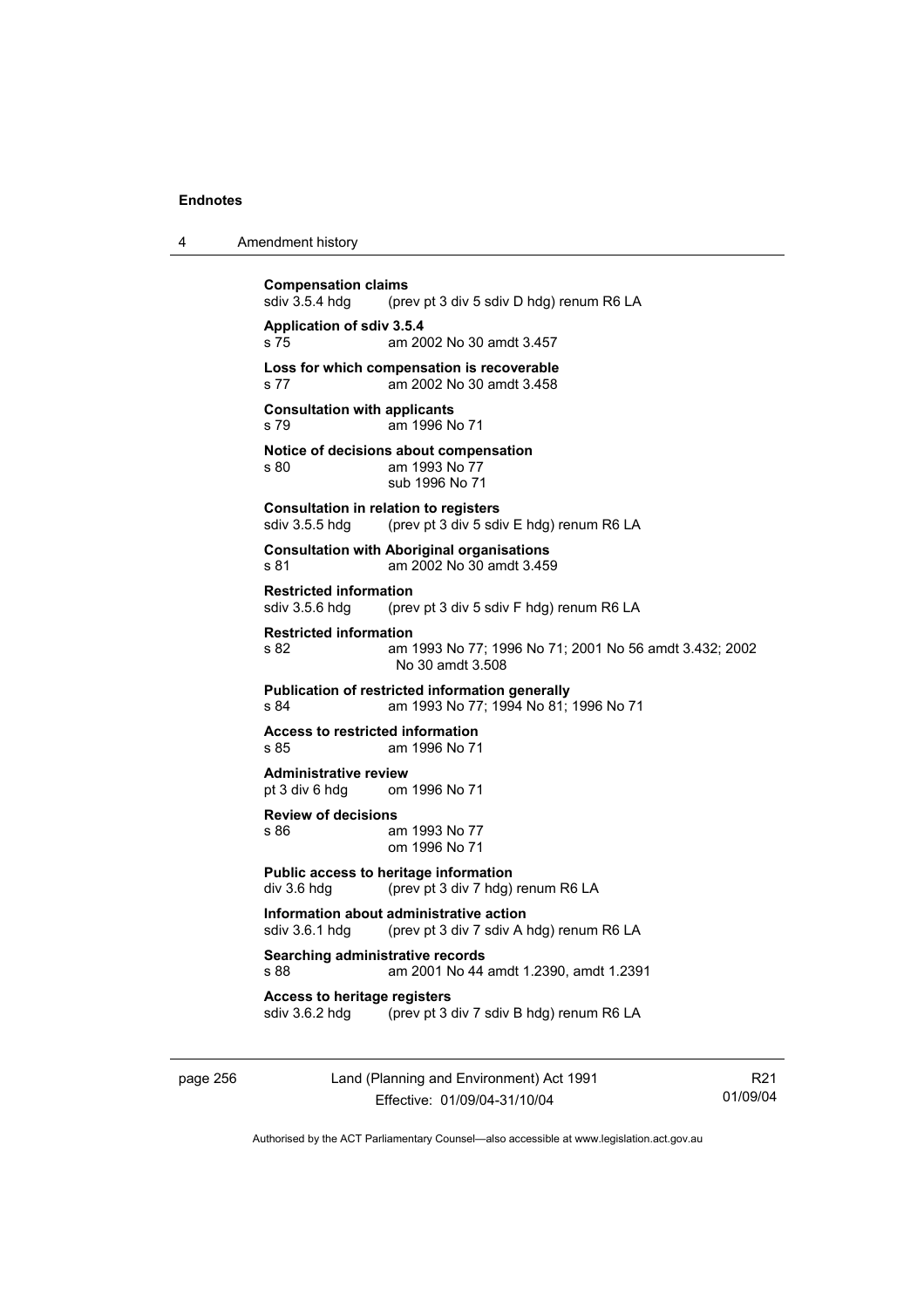| Amendment history |  |
|-------------------|--|
|-------------------|--|

| s 89                                               | am 2001 No 44 amdt 1.2392, amdt 1.2393<br>sub 2002 No 30 amdt 3.460                                                    |
|----------------------------------------------------|------------------------------------------------------------------------------------------------------------------------|
| div 3.7 hdg                                        | <b>Australian Capital Territory Heritage Council</b><br>(prev pt 3 div 8 hdg) renum R6 LA<br>sub 2002 No 30 amdt 3.461 |
| Preliminary<br>sdiv 3.7.1 hdg                      | (prev pt 3 div 8 sdiv A hdg) renum R6 LA<br>om 2002 No 30 amdt 3.461                                                   |
| Definitions for div 3.7<br>s 90                    | sub 2002 No 30 amdt 3.461                                                                                              |
| sdiv 3.7.2 hdg                                     | <b>Establishment, functions and powers</b><br>(prev pt 3 div 8 sdiv B hdg) renum R6 LA<br>om 2002 No 30 amdt 3.461     |
| <b>Establishment of heritage council</b><br>s 91   | sub 2002 No 30 amdt 3.461                                                                                              |
| <b>Constitution</b><br>s 92                        | sub 2002 No 30 amdt 3.461<br>am A2002-56 amdt 1.32                                                                     |
| <b>Functions of heritage council</b><br>s 93       | am 1995 No 25; 2001 No 44 amdt 1.2394<br>sub 2002 No 30 amdt 3.461                                                     |
| <b>Ministerial directions</b><br>s 94              | sub 2002 No 30 amdt 3.461                                                                                              |
| Deputies of permanent members<br>s 95              | om 1995 No 25<br>ins 2002 No 30 amdt 3.461                                                                             |
| <b>Appointment of expert members</b><br>s 96       | sub 2002 No 30 amdt 3.461                                                                                              |
| <b>Constitution and meetings</b><br>sdiv 3.7.3 hdg | (prev pt 3 div 8 sdiv C hdg) renum R6 LA<br>om 2002 No 30 amdt 3.461                                                   |
| s 97                                               | Term of appointment of expert members<br>am 1996 No 85<br>sub 2002 No 30 amdt 3.461                                    |
| s 98                                               | Conditions of appointment of expert members generally<br>sub 2002 No 30 amdt 3.461                                     |
| s 99                                               | Chairperson, deputy chairperson and secretary<br>sub 2002 No 30 amdt 3.461                                             |

R21 01/09/04 Land (Planning and Environment) Act 1991 Effective: 01/09/04-31/10/04

page 257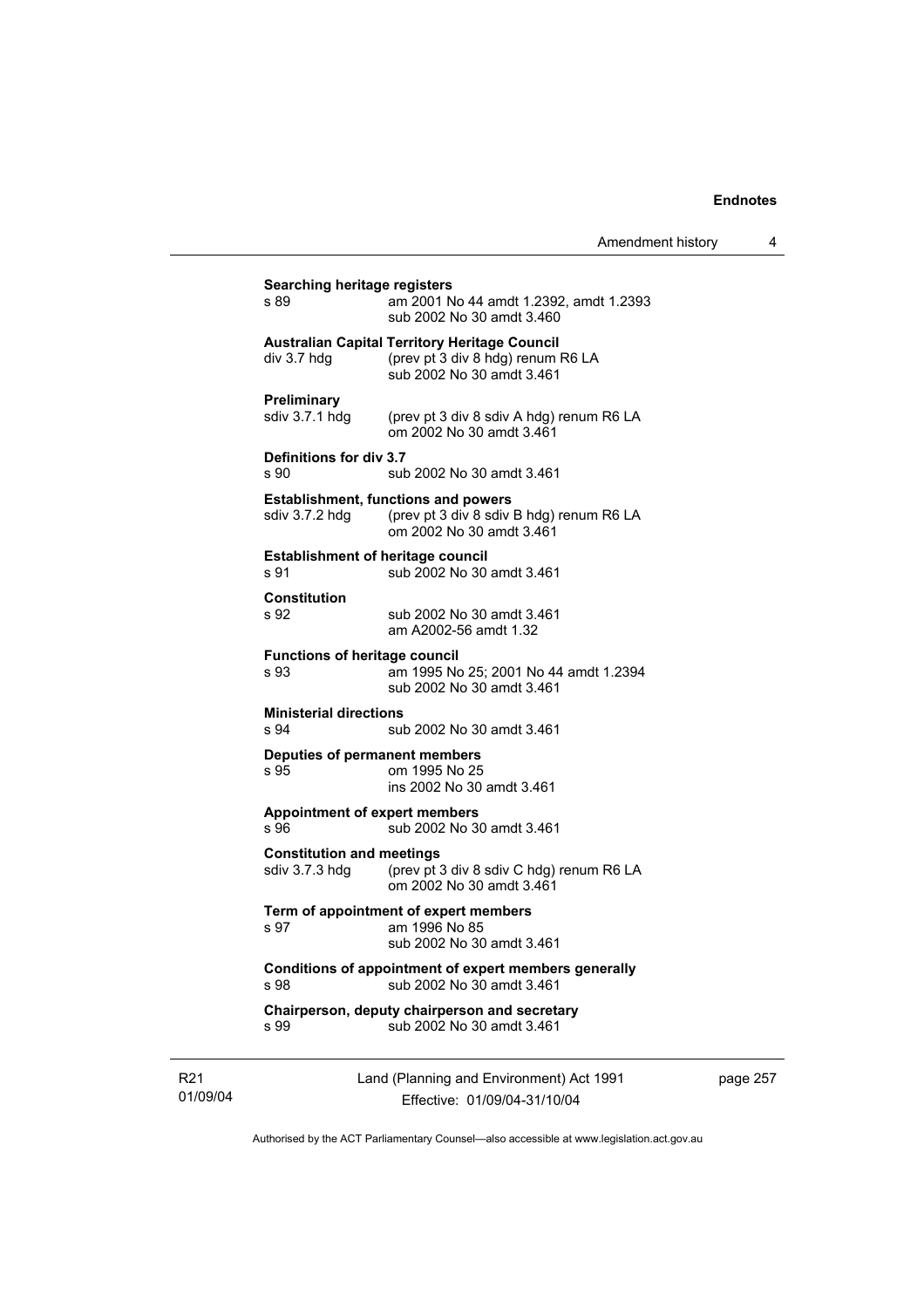| Amendment history<br>л |  |
|------------------------|--|
|------------------------|--|

```
Leave of absence 
                sub 2002 No 30 amdt 3.461
Disclosure of interests 
                sub 2002 No 30 amdt 3.461
Ending of appointments 
                om 1997 No 41
                 ins 2002 No 30 amdt 3.461 
Calling meetings 
s 103 am 1997 No 41 
                 sub 2002 No 30 amdt 3.461 
Procedure at meetings 
                sub 2002 No 30 amdt 3.461
Delegation to secretary 
s 105 sub 2002 No 30 amdt 3.461 
Termination of appointment 
s 106 om 2002 No 30 amdt 3.461 
Acting members 
s 107 om 2002 No 30 amdt 3.461 
Convening meetings 
s 108 om 2002 No 30 amdt 3.461 
Procedure at meetings 
                om 2002 No 30 amdt 3.461
Quorum 
s 110 om 2002 No 30 amdt 3.461 
Preliminary 
                (prev pt 4 div 1 hdg) renum R6 LA
div 4.1 note ins A2002-56 amdt 1.33 
Definitions for pt 4 
s 111 am 1996 No 71 
Preliminary assessments 
div 4.2 hdg (prev pt 4 div 2 hdg) renum R6 LA
Directions 
                am 1996 No 85
Submission to Minister 
s 116 am 1996 No 85; 2001 No 44 amdt 1.2395, amdt 1.2396
```
page 258 Land (Planning and Environment) Act 1991 Effective: 01/09/04-31/10/04

R21 01/09/04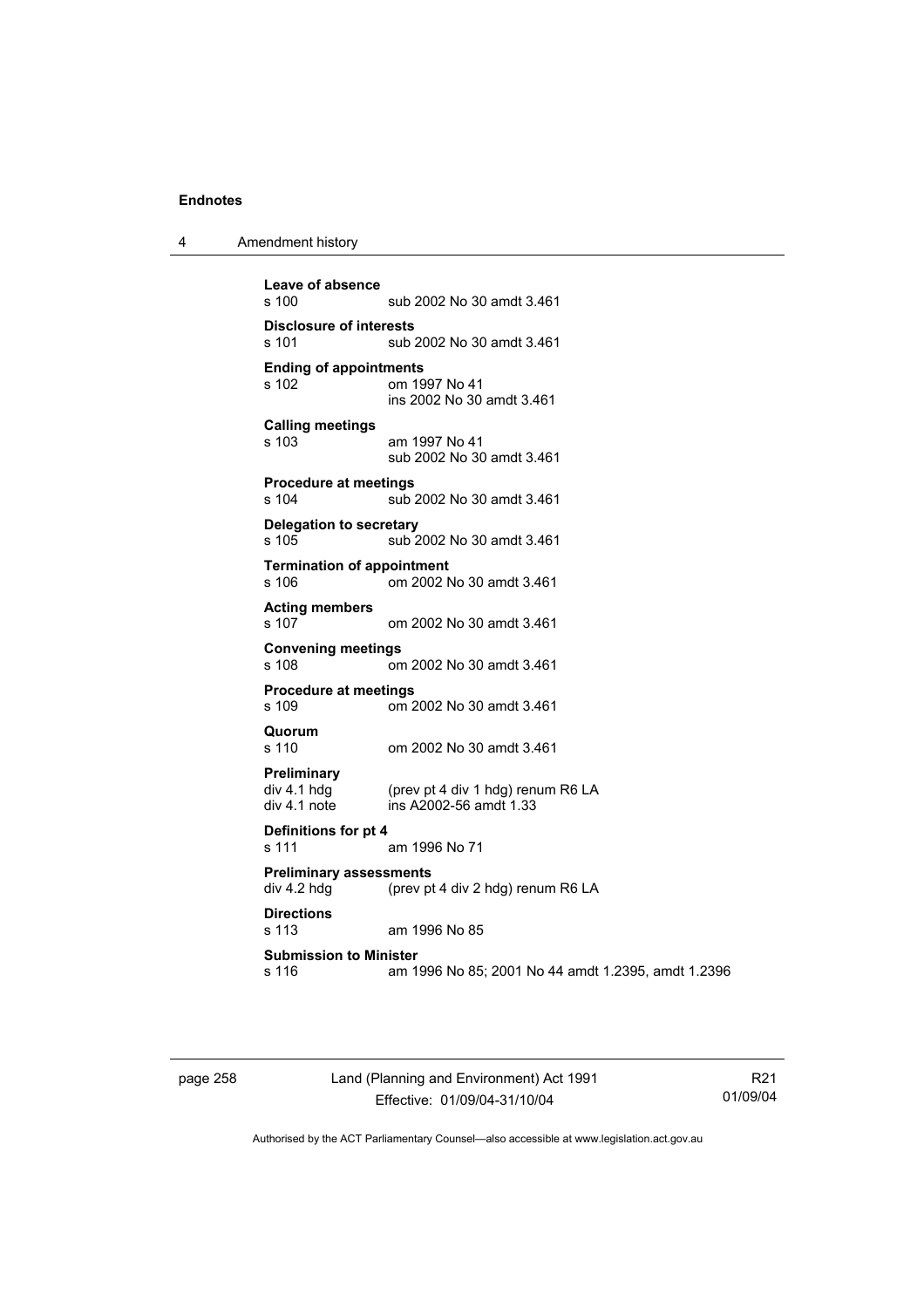s 117 am 1993 No 77; 1996 No 71

Amendment history 4

 am 2000 No 37 s 6; 2001 No 44 amdts 1.2397-1.2400; R6 LA (see 2001 No 44 amdt 1.2401); A2002-56 amdt 1.34 **Assessments**  div 4.3 hdg (prev pt 4 div 3 hdg) renum R6 LA **Form and content**  (prev pt 4 div 3 sdiv A hdg) renum R6 LA **Direction of assessments**  sdiv 4.3.2 hdg (prev pt 4 div 3 sdiv B hdg) renum R6 LA **Decisions to direct assessments**  s 121 am 2000 No 37 s 7; ss renum R15 LA **Directions**  s 123 am 1996 No 85; 2001 No 44 amdt 1.2402, amdt 1.2403; R6 LA (see 2001 No 44 amdt 1.2404) **Preparation, evaluation and consideration by Legislative Assembly**  sdiv 4.3.3 hdg (prev pt 4 div 3 sdiv C hdg) renum R6 LA **Environmental impact statements—consultation and public inspection s 125 am 1993 No 77: 1996 No 71: 2000 No 37 s 8: 2001 No 4** am 1993 No 77; 1996 No 71; 2000 No 37 s 8; 2001 No 44 amdt .2405, amdt 1.2406; 2001 No 56 amdt 3.433; R6 LA (see 2001 No 44 amdt 1.2407); A2002-56 amdt 1.35 **Consultation**  s 128 am 2001 No 44 amdts 1.2408-1.2410 **Presentation to Legislative Assembly and public inspection**  s 132 am 2001 No 44 amdt 1.2411; 2002 No 30 amdt 3.462 **Exclusion of material**  s 133 am 2002 No 30 amdt 3.463 **Exemptions**  s 134 am 2001 No 44 amdts 1.2412-1.2414 **Inquiries**  (prev pt 4 div 4 hdg) renum R6 LA **Establishment of panels and terms of reference**  sdiv 4.4.1 hdg (prev pt 4 div 4 sdiv A hdg) renum R6 LA **Remuneration**  om 1997 No 41 **Terms of reference**  s 138 am 2001 No 44 amdt 1.2415, amdt 1.2416

**Public inspection** 

sub 1996 No 85

R21 01/09/04 Land (Planning and Environment) Act 1991 Effective: 01/09/04-31/10/04

page 259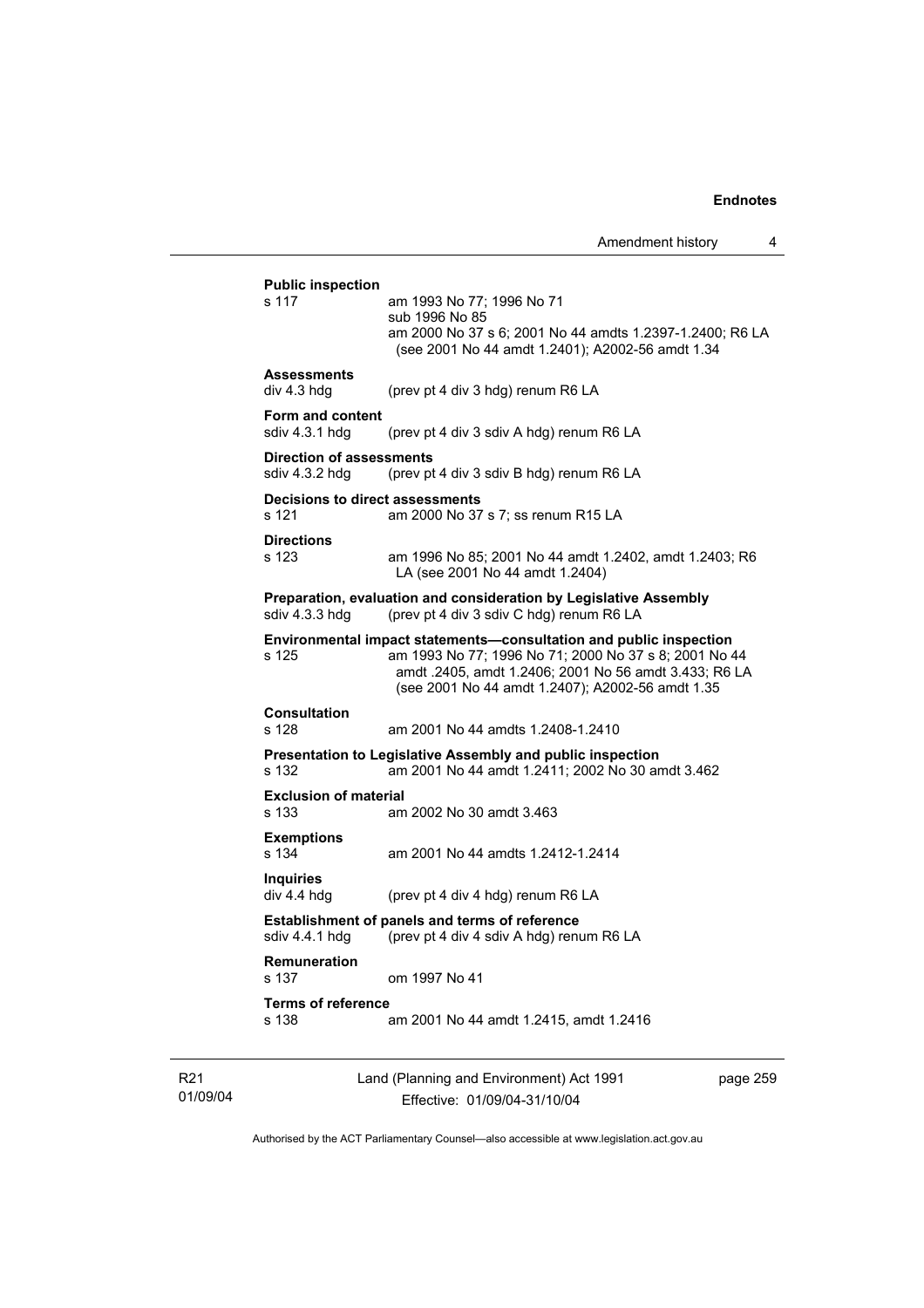| Amendment history<br>4 |  |
|------------------------|--|
|------------------------|--|

```
Notification 
                 am 2001 No 44 amdt 1.2417, amdt 1.2418
Inquiry reports 
sdiv 4.4.2 hdg (prev pt 4 div 4 sdiv B hdg) renum R6 LA
Presentation to Legislative Assembly and public inspection 
s 141 am 2001 No 44 amdt 1.2419; 2002 No 30 amdt 3.464 
Exclusion of material 
s 142 am 2002 No 30 amdt 3.465, amdt 3.466 
Procedures and powers<br>sdiv 4.4.3 hdg (prev
                 (prev pt 4 div 4 sdiv C hdg) renum R6 LA
Definitions for sdiv 4.4.3 
s 143 sub 2002 No 30 amdt 3.467 
                  def authorised person sub 2002 No 30 amdt 3.467 
                  def occupier ins 2002 No 30 amdt 3.467 
                  def place sub 2002 No 30 amdt 3.467 
Notice of inquiry hearings 
s 144 am 2001 No 44 amdts 1.2420-1.2422 
General procedure 
s 146 am 2002 No 30 amdt 3.468 
Special hearings—consultation with interested persons 
s 147 am 2002 No 30 amdt 3.508 
Assessments for purpose of inquiries 
s 148 am 2002 No 30 amdt 3.469 
Witnesses—summons to appear 
s 149 am 1994 No 81 
Victimisation of witnesses 
s 150 am 1994 No 81 
Powers of search and inspection 
s 154 am 1994 No 81 
Obstructing or resisting authorised person 
s 155 am 1994 No 81 
                  om A2004-15 amdt 2.105 
Contempt 
s 156 am 1994 No 81; 2002 No 30 amdt 3.470 
Protection of panel members and witnesses 
s 157 am 2002 No 30 amdt 3.471 
Administrative review pt 4 div 5 hdg om
                om 1996 No 71
```
page 260 Land (Planning and Environment) Act 1991 Effective: 01/09/04-31/10/04

R21 01/09/04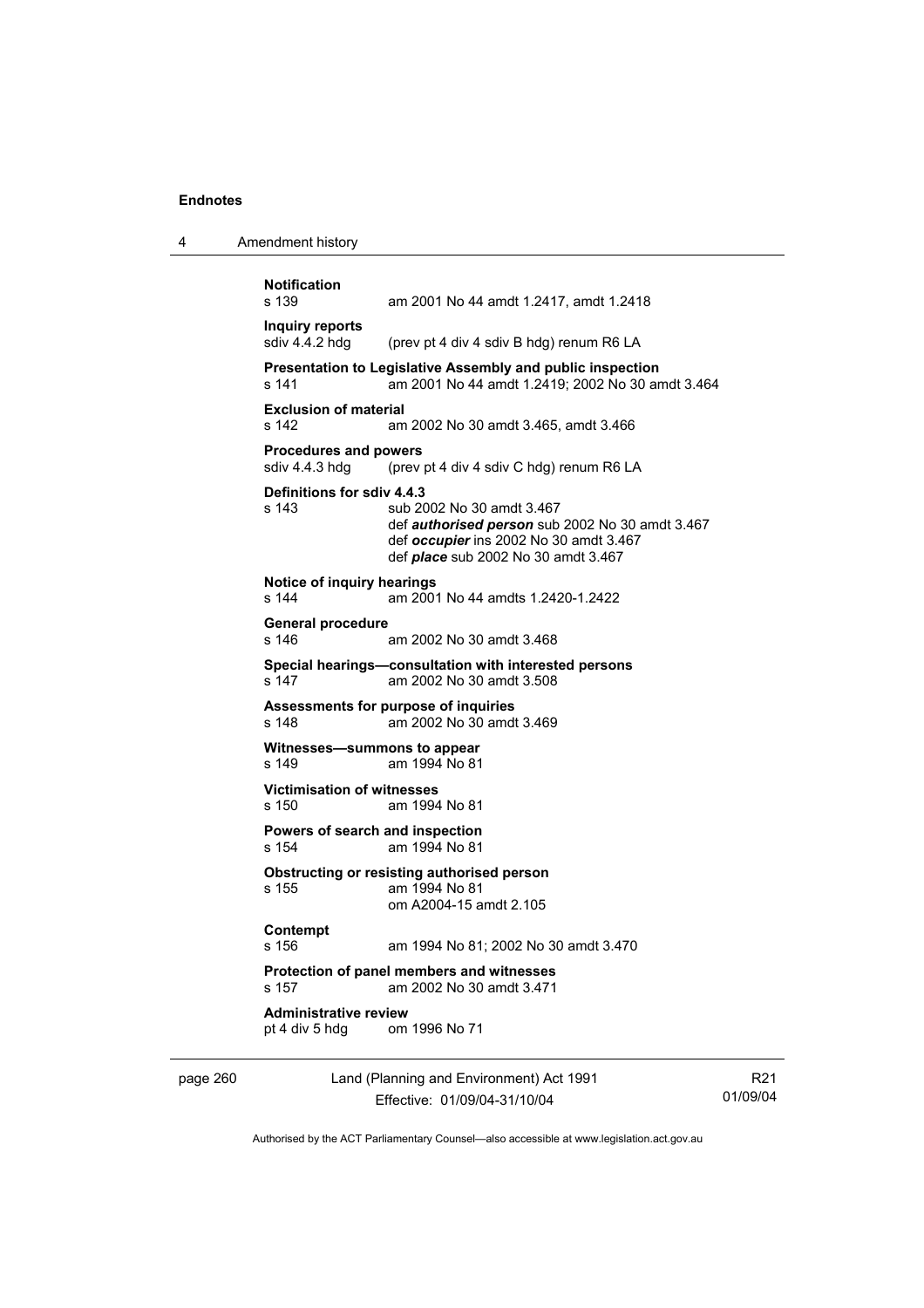|                                          | Amendment nistory                                                                                                                                                                                                                                                                                                                                 |          | 4 |
|------------------------------------------|---------------------------------------------------------------------------------------------------------------------------------------------------------------------------------------------------------------------------------------------------------------------------------------------------------------------------------------------------|----------|---|
| <b>Review of decisions</b><br>s 158      | am 1993 No 77                                                                                                                                                                                                                                                                                                                                     |          |   |
|                                          | om 1996 No 71                                                                                                                                                                                                                                                                                                                                     |          |   |
| Preliminary<br>div 5.1 hdg               | (prev pt 5 div 1 hdg) renum R6 LA                                                                                                                                                                                                                                                                                                                 |          |   |
| Definitions for pt 5                     |                                                                                                                                                                                                                                                                                                                                                   |          |   |
| s 159 hdg<br>s 159                       | sub 2002 No 30 amdt 3.472<br>am 1993 No 90; 1995 No 54; 1996 No 85; 1999 No 79 sch 3;<br>2001 No 17 amdt 2.9; 2002 No 30 amdt 3.473, amdt 3.477<br>def <i>lease</i> sub 2002 No 30 amdt 3.474<br>def <i>market value</i> ins 2002 No 30 amdt 3.475<br>def <i>provision</i> ins 2002 No 30 amdt 3.475<br>def repealed Act om 2002 No 30 amdt 3.476 |          |   |
| <b>Application of pt 5</b><br>s 160      | am A2002-56 amdt 1.36                                                                                                                                                                                                                                                                                                                             |          |   |
| Leases<br>div 5.2 hdg                    | (prev pt 5 div 2 hdg) renum R6 LA                                                                                                                                                                                                                                                                                                                 |          |   |
| <b>Effect qualified</b><br>s 160A        | ins 1999 No 73 s 5                                                                                                                                                                                                                                                                                                                                |          |   |
| s 160B                                   | Planning and land authority may grant leases<br>ins A2002-56 amdt 1.37                                                                                                                                                                                                                                                                            |          |   |
| <b>Granting of leases</b><br>s 161       | am 1993 No 11; 1996 No 85; 2001 No 44 amdts 1.2423-<br>1.2425; R6 LA (see 2001 No 44 amdt 1.2426); A2002-56<br>amdt 1.38, amdt 1.78                                                                                                                                                                                                               |          |   |
| <b>Fees for granting leases</b><br>s 162 | om 2001 No 44 amdt 1.2427                                                                                                                                                                                                                                                                                                                         |          |   |
| s 163                                    | Leases to community organisations<br>am 1993 No 11; 2001 No 44 amdt 1.2428, amdt 1.2429; 2002<br>No 30 amdt 3.478; A2002-56 amdt 1.39, amdt 1.78; ss renum<br><b>R15 LA</b>                                                                                                                                                                       |          |   |
| <b>Special leases</b><br>s 164           | am 1993 No 11; 2001 No 44 amdt 1.2428, amdt 1.2429;<br>A2002-56 amdt 1.40, amdt 1.78; ss renum R15 LA                                                                                                                                                                                                                                             |          |   |
| s 165                                    | Authority to consider proposed leases<br>am 1993 No 11; 1996 No 39<br>om 1996 No 85                                                                                                                                                                                                                                                               |          |   |
| s 166                                    | Inquiries and assessments in relation to granting of leases<br>am A2002-56 amdt 1.41, amdt 1.42                                                                                                                                                                                                                                                   |          |   |
|                                          | Land (Planning and Environment) Act 1991                                                                                                                                                                                                                                                                                                          | page 261 |   |

Authorised by the ACT Parliamentary Counsel—also accessible at www.legislation.act.gov.au

Effective: 01/09/04-31/10/04

R21 01/09/04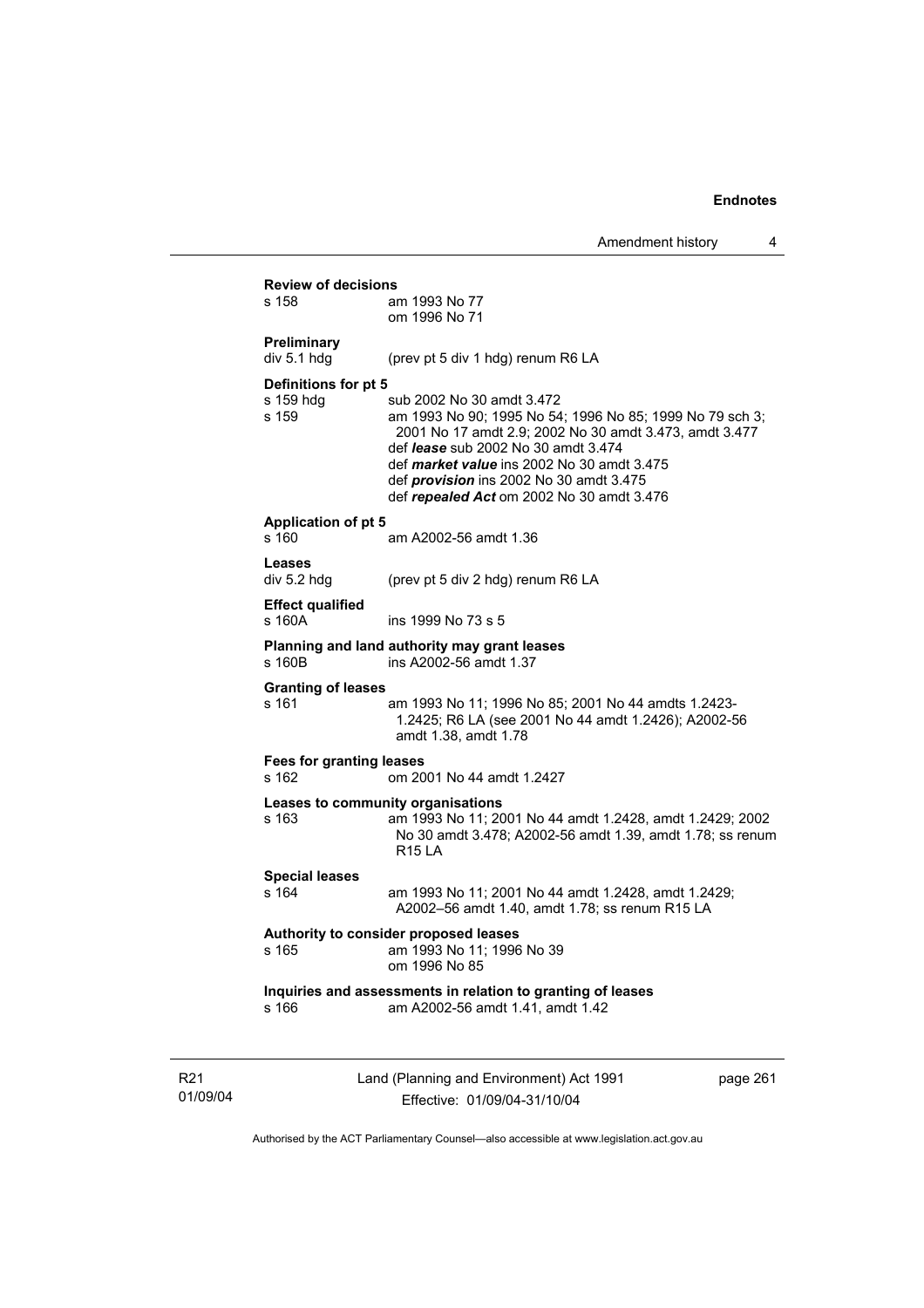| 4        | Amendment history                                   |                                                                                                                                                                                                            |                |
|----------|-----------------------------------------------------|------------------------------------------------------------------------------------------------------------------------------------------------------------------------------------------------------------|----------------|
|          | s 166A                                              | Grants of leases after inquiries or assessments<br>ins A2002-56 amdt 1.42                                                                                                                                  |                |
|          | s 167                                               | Eligibility for certain classes of leases<br>am 1996 No 85; 2001 No 44 amdt 1.2428, amdt 1.2429;<br>A2002-56 amdt 1.78                                                                                     |                |
|          | Authority need not grant lease<br>s 168             | sub A2002-56 amdt 1.43                                                                                                                                                                                     |                |
|          | <b>Payment for leases</b><br>s 169                  | am 2000 No 37 s 9; A2002-56 amdt 1.78                                                                                                                                                                      |                |
|          | s 170                                               | Failure to accept and execute lease<br>am 2002 No 30 amdt 3.479; A2002-56 amdt 1.78                                                                                                                        |                |
|          | <b>Grant of further residential leases</b><br>s 171 | am 1996 No 85; 2001 No 44 amdt 1.2429, amdt 1.2430<br>sub A2002-56 amdt 1.44                                                                                                                               |                |
|          | <b>Grant of further rural leases</b><br>s 171A      | ins 1996 No 85<br>am 1999 No 73 s 6; 2001 No 32 s 4, s 5; 2001 No 44<br>amdt 1.2429, amdt 1.2430; R6 LA (see 2001 No 32 s 6);<br>A2002-56 amdt 1.45, amdt 1.46, amdt 1.78; pars, ss renum<br><b>R15 LA</b> |                |
|          | s 172                                               | Grant of further leases for purposes other than residential or rural<br>am 1996 No 85; 2001 No 44 amdt 1.2429; amdt 1.2430<br>sub A2002-56 amdt 1.47                                                       |                |
|          | <b>Grant of further lease-unit titles</b><br>s 172A | ins 1996 No 85<br>sub 2001 No 17 amdt 2.10<br>am A2002-56 amdt 1.48, amdt 1.78                                                                                                                             |                |
|          | s 172B                                              | Grant of further lease-community title<br>ins 2001 No 58 s 102<br>am A2002-56 amdt 1.49, amdt 1.78                                                                                                         |                |
|          | s 172C                                              | No right to use, flow and control of water<br>(prev s 172B) ins 1998 No 63<br>renum 2001 No 58 s 101                                                                                                       |                |
|          | s 173                                               | Lessee's rights in relation to improvements<br>am 1996 No 85; A2002-56 amdts 1.50-1.54, amdt 1.78,<br>amdt 1.79; ss renum R12 LA (see A2002-56 amdt 1.55)                                                  |                |
|          | s 174                                               | Determination of value of improvements<br>am 1996 No 85; A2002-56 amdt 1.79                                                                                                                                |                |
|          | Use of land for leased purpose<br>s 175             | am 1996 No 85                                                                                                                                                                                              |                |
| page 262 |                                                     | Land (Planning and Environment) Act 1991                                                                                                                                                                   | R <sub>2</sub> |

Effective: 01/09/04-31/10/04

R21 01/09/04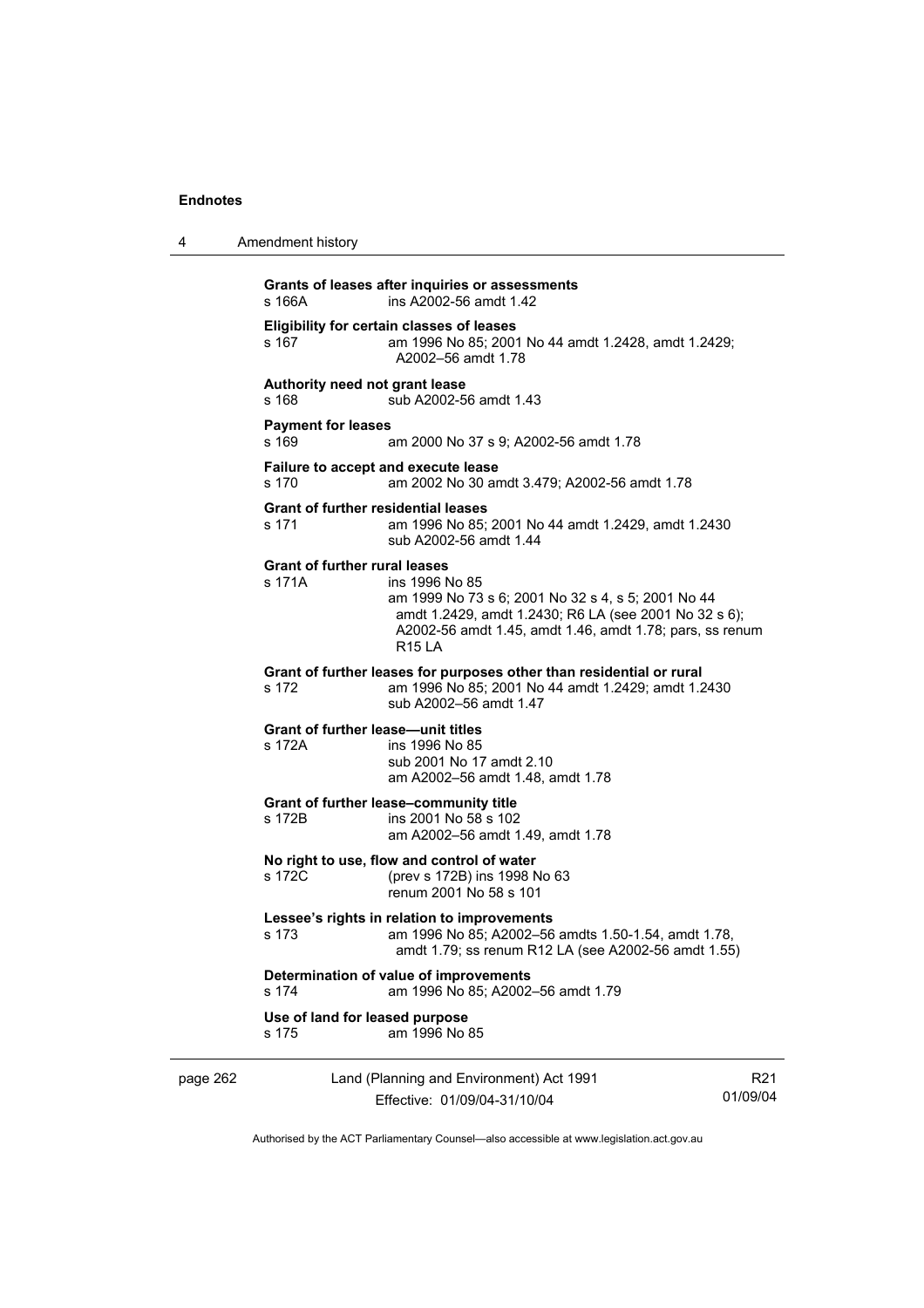| s 176                                      | am A2002-56 amdt 1.79                                                                                                                                                                   |          |
|--------------------------------------------|-----------------------------------------------------------------------------------------------------------------------------------------------------------------------------------------|----------|
| s 177                                      | <b>Review of variations of rent</b><br>am A2002-56 amdt 1.56, amdt 1.79                                                                                                                 |          |
| s 178                                      | Refund of amount paid for grant of lease<br>am 2001 No 44 amdt 1.2428, amdt 1.2429; A2002-56<br>amdt 1.79                                                                               |          |
| <b>Certificates of compliance</b><br>s 179 | am 1996 No 85; 2001 No 17 amdt 2.11; 2001 No 44<br>amdt 1.2431, amdt 1.2432; R6 LA (see 2001 No 44<br>amdt 1.2433); A2002-56 amdt 1.57, amdt 1.79                                       |          |
| s 180                                      | Transfer of land subject to building and development provision<br>am 1996 No 85; 2001 No 44 amdt 1.2434, amdt 1.2435;<br>A2002-56 amdt 1.58, amdt 1.59, amdt 1.79; A2004-2<br>amdt 1.31 |          |
| s 181                                      | Mortgage of leasehold subject to building and development provision<br>am 1996 No 85                                                                                                    |          |
| $s$ 183                                    | Power of lessee to sublet part of building or land in certain cases<br>am 1995 No 20                                                                                                    |          |
| <b>Variation of leases</b><br>div 5.3 hdg  | (prev pt 5 div 3 hdg) renum R6 LA                                                                                                                                                       |          |
| <b>Effect qualified</b><br>s 183A          | ins 1999 No 73 s 7                                                                                                                                                                      |          |
| s 184                                      | Application to surrender and regrant of leases<br>am 1996 No 62<br>sub 1996 No 85                                                                                                       |          |
| s 184A                                     | Variation of nominal rent lease-change of use charge<br>ins 1996 No 85<br>am 2001 No 1 s 4; A2002-56 amdt 1.60, amdt 1.79; ss renum<br><b>R15 LA</b>                                    |          |
| s 184B                                     | New change of use charge formula<br>ins 1996 No 85<br>am 1998 No 65; 1999 No 40 s 4; 2000 No 14 s 4; 2000 No 49<br>s <sub>4</sub><br>om 2001 No 1 s 5                                   |          |
| s 184C                                     | Change of use charge for variations of nominal rent leases<br>ins 1996 No 85<br>am 2000 No 49 s 5; 2001 No 1 s 6<br>sub 2001 No 80 s 3<br>am A2002-56 amdt 1.79                         |          |
|                                            | Land (Planning and Environment) Act 1991                                                                                                                                                | page 263 |

R21 01/09/04

J.

Effective: 01/09/04-31/10/04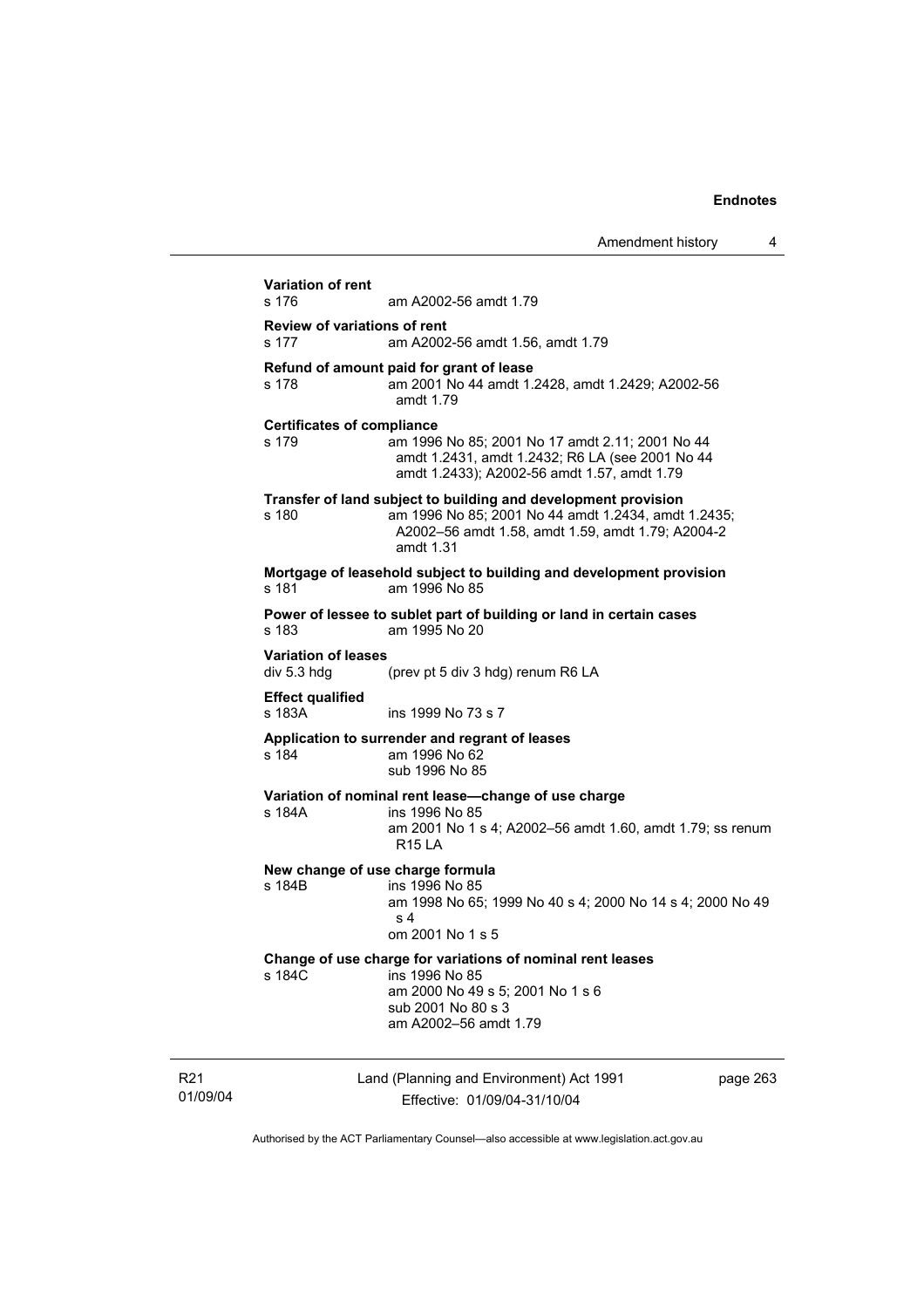| 4        | Amendment history                                  |                                                                                                                                                                                                                                                                                                                                                                                                                                            |                 |
|----------|----------------------------------------------------|--------------------------------------------------------------------------------------------------------------------------------------------------------------------------------------------------------------------------------------------------------------------------------------------------------------------------------------------------------------------------------------------------------------------------------------------|-----------------|
|          | Variation of rental leases<br>s 184D               | ins 1996 No 85<br>am A2002-56 amdt 1.61, amdt 1.78                                                                                                                                                                                                                                                                                                                                                                                         |                 |
|          | s 185                                              | Advice of rent payable on variation of lease<br>am A2002-56 amdt 1.62, amdt 1.78                                                                                                                                                                                                                                                                                                                                                           |                 |
|          | Variation of lease to pay out rent<br>s 186        | am 1996 No 85; 2001 No 44 amdt 1.2436, amdt 1.2437;<br>A2002-56 amdt 1.79; ss renum R15 LA                                                                                                                                                                                                                                                                                                                                                 |                 |
|          | No variations to extend term<br>s 186A             | ins 1996 No 85<br>am A2002-56 amdt 1.78                                                                                                                                                                                                                                                                                                                                                                                                    |                 |
|          | <b>Restrictions on rural leases</b><br>div 5.4 hdg | (prev pt 5 div 3AA hdg) ins 1999 No 73 s 8<br>renum R6 LA                                                                                                                                                                                                                                                                                                                                                                                  |                 |
|          | <b>Definitions for div 5.4</b><br>s 186B           | ins 1999 No 73 s 8<br>def <i>dealing</i> ins 1999 No 73 s 8<br>def discharge amount ins 1999 No 73 s 8<br>def earlier index number ins 1999 No 73 s 8<br>def <i>holding period</i> ins 1999 No 73 s 8<br>def <i>index number</i> ins 1999 No 73 s 8<br>def <i>later index number</i> ins 1999 No 73 s 8<br>def <i>long lease</i> ins 1999 No 73 s 8<br>def short lease ins 1999 No 73 s 8<br>def special Pialligo lease ins 1999 No 73 s 8 |                 |
|          | Land management agreements<br>s 186C               | ins 1999 No 73 s 8<br>am 2001 No 44 amdt 1.2438, amdt 1.2439; A2002-56<br>amdt 1.63, amdt 1.64, amdt 1.78; A2004-42 amdt 1.6                                                                                                                                                                                                                                                                                                               |                 |
|          | Dealings with rural leases<br>s 186D               | ins 1999 No 73 s 8<br>am 2001 No 32 s 7; R6 LA (see 2001 No 32 s 8); A2002-56<br>amdt 1.65, amdt 1.78; A2003-14 amdt 1.67, amdt 1.68                                                                                                                                                                                                                                                                                                       |                 |
|          | Discharge amount<br>s 186F                         | ins 1999 No 73 s 8<br>am A2003-34 amdt 2.2                                                                                                                                                                                                                                                                                                                                                                                                 |                 |
|          | s 186F                                             | Discharge amount-special Pialligo leases<br>ins 1999 No 73 s 8<br>am 2001 No 56 amdt 3.434                                                                                                                                                                                                                                                                                                                                                 |                 |
|          | <b>Index numbers</b><br>s 186G                     | ins 1999 No 73 s 8                                                                                                                                                                                                                                                                                                                                                                                                                         |                 |
| page 264 |                                                    | Land (Planning and Environment) Act 1991<br>Effective: 01/09/04-31/10/04                                                                                                                                                                                                                                                                                                                                                                   | R21<br>01/09/04 |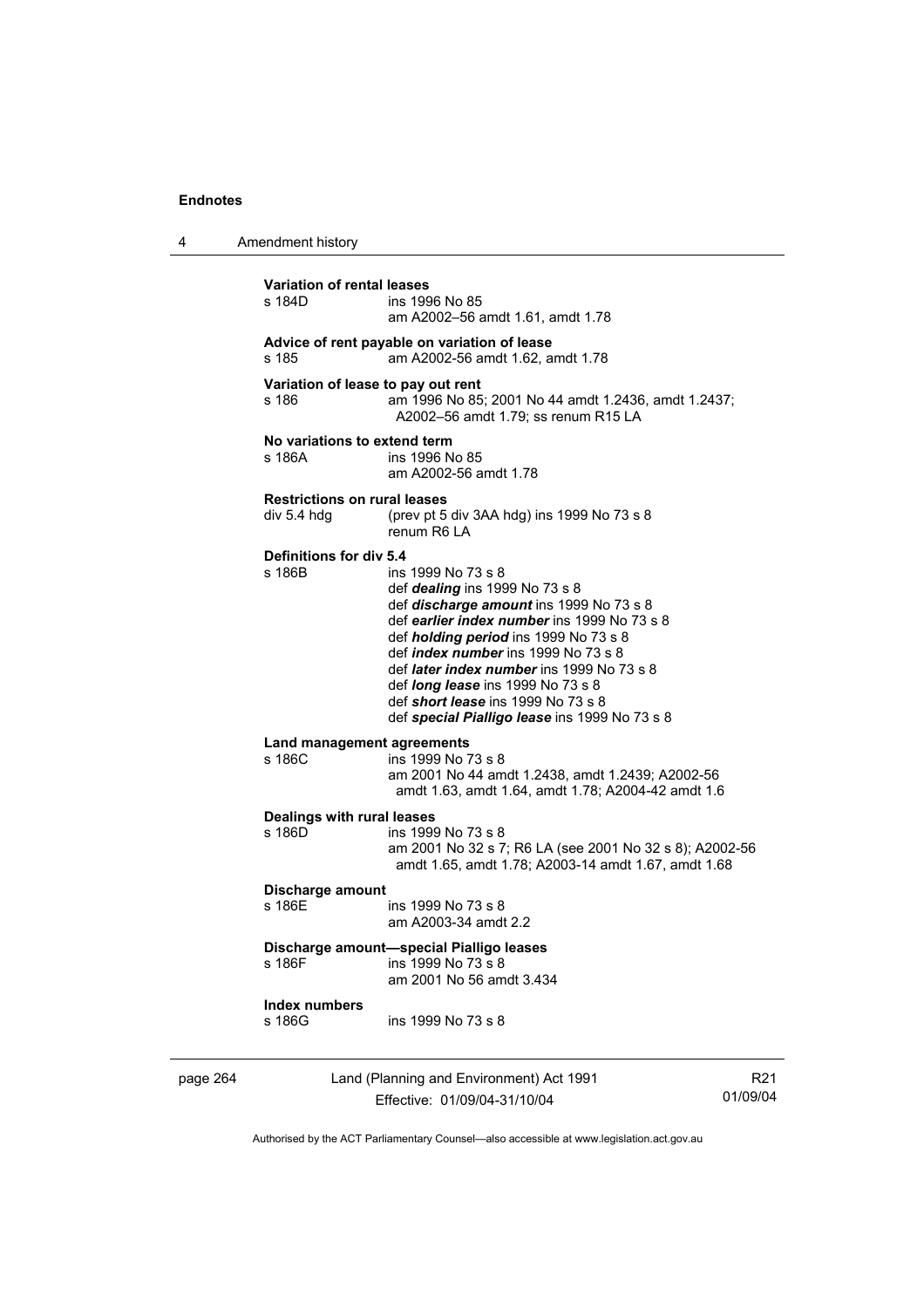Amendment history 4

**No subdivision or consolidation**  ins 1999 No 73 s 8 am A2002-56 amdt 1.78 **Consolidation and subdivision**  div 5.5 hdg (prev pt 5 div 3A hdg) ins 1996 No 85 renum R6 LA **Effect qualified**  s 187AA ins as s 187A 1999 No 73 s 9 renum 2000 No 80 amdt 3.8 **Application—nominal rent leases of Territory land**  s 187 om 1993 No 75 ins 1996 No 85 **Consolidation and subdivision—change of use charge**  s 187A ins 1996 No 85 am 2001 No 1 s 7; A2002-56 amdt 1.66, amdt 1.79; ss renum R15 LA **New change of use charge formula**  s 187B ins 1996 No 85 am 1998 No 65; 1999 No 40 s 5; 2000 No 14 s 5; 2000 No 49 s 6 om 2001 No 1 s 8 **Change of use charge for consolidations and subdivisions**  ins 1996 No 85 am 2000 No 49 s 7; 2001 No 1 s 9 sub 2001 No 80 s 4 am A2002–56 amdt 1.79 **Recovery of land**  div 5.6 hdg (prev pt 5 div 4 hdg) renum R6 LA **Termination of leases**<br>s 188 am s 188 am 1996 No 85; A2002-56 amdt 1.67, amdt 1.78, amdt 1.79; ss renum R15 LA **How land may be recovered**  s 189 sub A2002-56 amdt 1.68 **Evidence of ending of lease**  sub A2002-56 amdt 1.68 **Public land**  div 5.7 hdg (prev pt 5 div 5 hdg) renum R6 LA **Preliminary**  sdiv 5.7.1 hdg (prev pt 5 div 5 sdiv A hdg) renum R6 LA

R21 01/09/04 Land (Planning and Environment) Act 1991 Effective: 01/09/04-31/10/04

page 265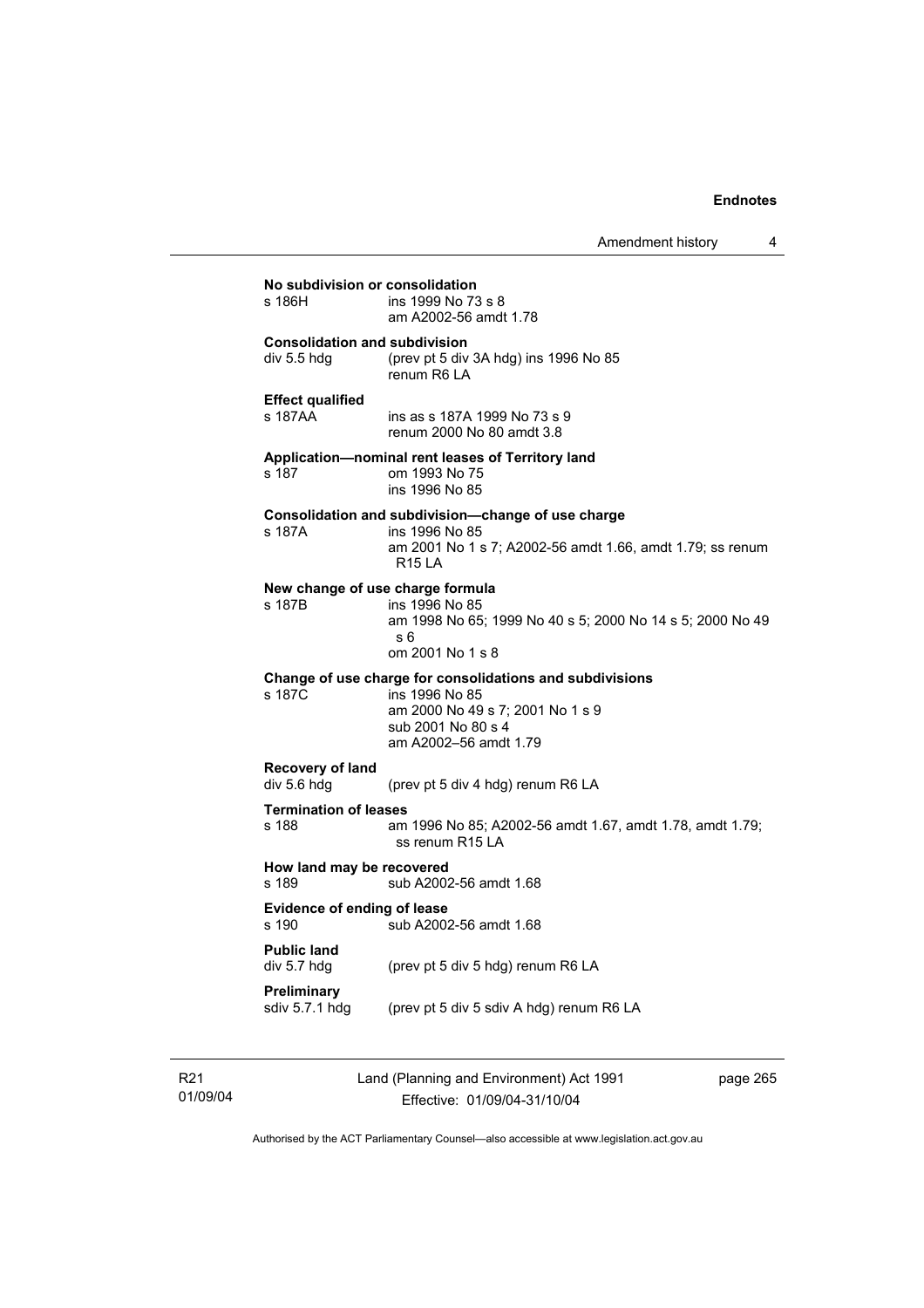| 4 | Amendment history                                                                                                                  |
|---|------------------------------------------------------------------------------------------------------------------------------------|
|   | <b>Definitions for div 5.7</b><br>s 191 hdg<br>sub 2002 No 30 amdt 3.480                                                           |
|   | <b>Public land</b><br>sdiv 5.7.2 hdg<br>(prev pt 5 div 5 sdiv B hdg) renum R6 LA                                                   |
|   | Recommendations to planning and land authority<br>s 192 hdg<br>am A2002-56 amdt 1.69<br>s 192<br>am 1996 No 85; A2002-56 amdt 1.70 |
|   | <b>Management of public land</b><br>sdiv 5.7.3 hdg<br>(prev pt 5 div 5 sdiv C hdg) renum R6 LA                                     |
|   | <b>Reserved areas</b><br>s 193<br>am 1996 No 85                                                                                    |
|   | <b>Management objectives</b><br>s 195<br>am 2001 No 44 amdt 1.2440; 2002 No 30 amdt 3.481                                          |
|   | <b>Plans of management</b><br>sdiv 5.7.4 hdg<br>(prev pt 5 div 5 sdiv D hdg) renum R6 LA                                           |
|   | <b>Public consultation</b><br>s 200<br>am 2001 No 44 amdt 1.2441, amdt 1.2442                                                      |
|   | <b>Minister's powers</b><br>s 204<br>am 2001 No 44 amdts 1.2443-1.2446                                                             |
|   | <b>Referral back to conservator</b><br>s 205<br>am 2001 No 44 amdt 1.2447, amdt 1.2448                                             |
|   | Notice of revival of deferred draft plan of management<br>sub 2001 No 44 amdt 1.2449<br>s 206                                      |
|   | Notification, presentation, disallowance and date of effect<br>am 2001 No 44 amdt 1.2450, amdt 1.2451<br>s 207                     |
|   | <b>Leases and licences</b><br>sdiv 5.7.5 hdg<br>(prev pt 5 div 5 sdiv E hdg) renum R6 LA                                           |
|   | Leases-generally<br>s 208<br>am A2002-56 amdt 1.78                                                                                 |
|   | <b>Grant of leases</b><br>s 209<br>am 1993 No 11, A2002-56 amdt 1.71                                                               |
|   | <b>Licences</b><br>s 210<br>am 1992 No 32; 1996 No 71; 2001 No 44 amdts 1.2452-<br>1.2454; A2002-56 amdt 1.78; A2003-34 s 4, s 5   |
|   | Miner's rights in relation to public land<br>am 2002 No 30 amdt 3.482<br>s 211                                                     |
|   |                                                                                                                                    |

page 266 Land (Planning and Environment) Act 1991 Effective: 01/09/04-31/10/04

R21 01/09/04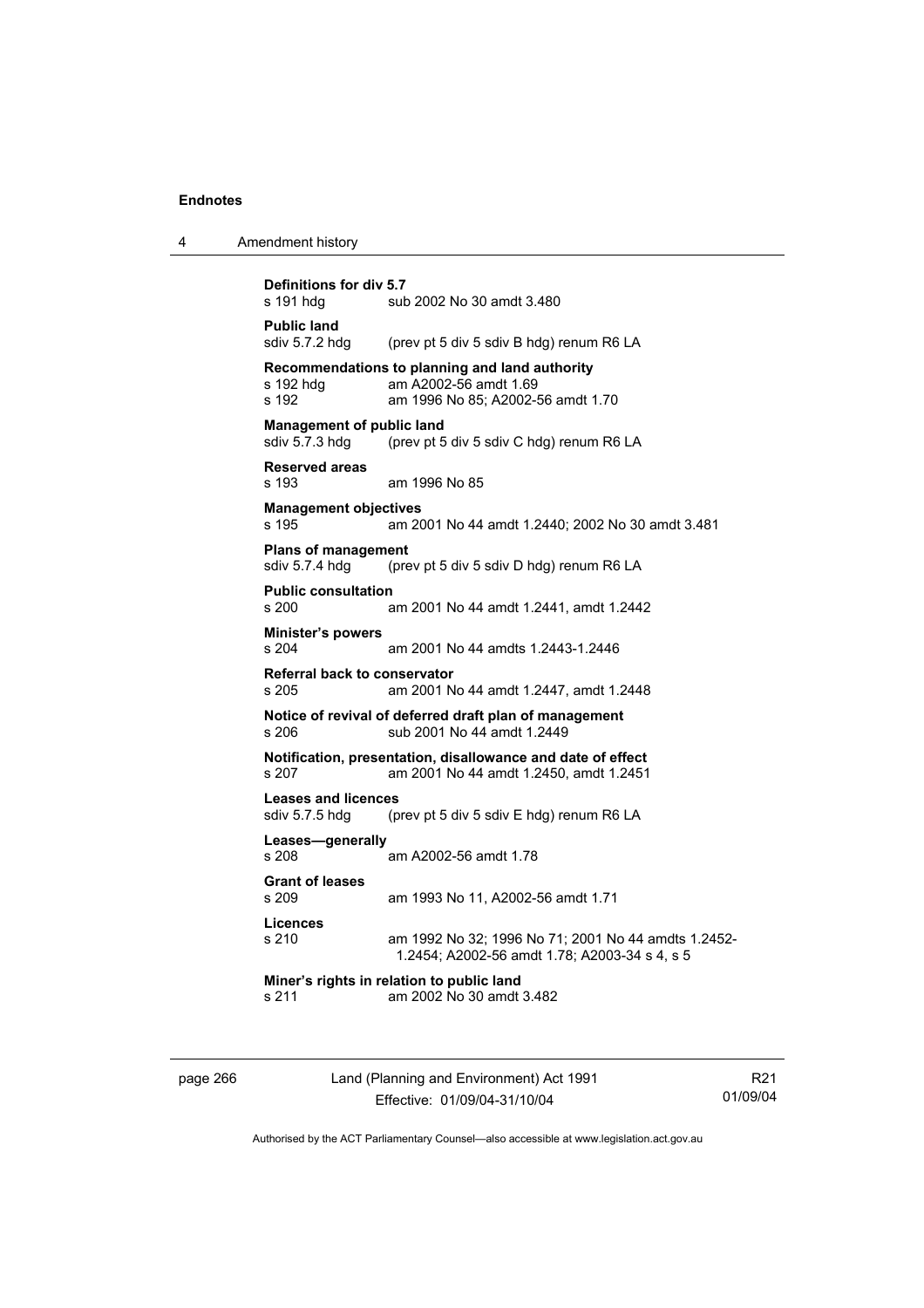**Administrative review** pt 5 div 6 hdg om om 1996 No 71 **Notice of decisions**  s 212 am 1993 No 77 om 1996 No 71 **Review by appeals board**  s 213 sub 1993 No 77 om 1996 No 71 **Notice of decisions under s 174, s 177, s 178 or s 184**  s 213A ins 1993 No 77 am 1994 No 60 om 1996 No 71 **Review by administrative appeals tribunal**  s 213B ins 1993 No 77 om 1996 No 71 **Lessee may surrender lease or part of lease**  s 214 am A2002-56 amdt 1.72, amdt 1.78 **Miscellaneous**  div 5.8 hdg (prev pt 5 div 7 hdg) renum R6 LA **Reduction of rent and relief from provisions of lease**  sub 2002 No 30 amdt 3.483 am A2002-56 amdt 1.78 **Access to leased land from roads and road related areas**  s 216 am 1996 No 85 sub 1999 No 79 sch 3 am A2002-56 amdt 1.73, amdt 1.74, amdt 1.78; ss renum R12 LA (see A2002-56 amdt 1.75) **Notification of certain leases**  s 216A ins 1993 No 11 am 1996 No 85 sub 2002 No 30 amdt 3.484 am 2002 No 39 amdt 1.4 sub A2002-56 amdt 1.76 **Licences in relation to land that is not public land**  am 2001 No 44 amdts 1.2455-1.2457 am A2002-56 amdt 1.78; A2003-34 s 6, s 7 **Rights to extract minerals**  am A2002-56 amdt 1.78

R21 01/09/04 Land (Planning and Environment) Act 1991 Effective: 01/09/04-31/10/04

page 267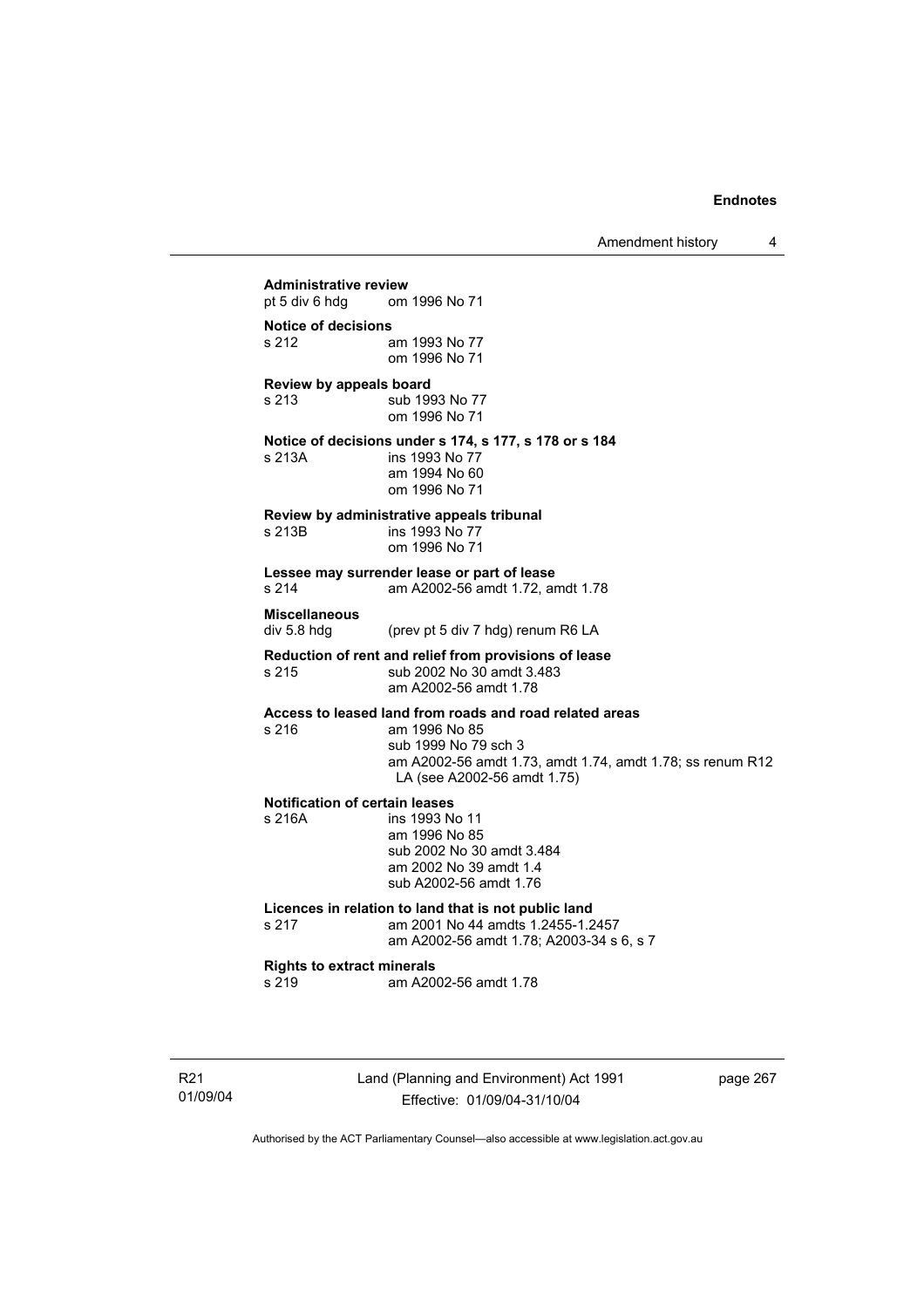4 Amendment history

page 268 Land (Planning and Environment) Act 1991 R21 **False or misleading statements in relation to leases**  s 221 am 1994 No 81 sub A2002-56 amdt 1.77 om A2004-15 amdt 2.105 **Preliminary**  div 6.1 hdg (prev pt 6 div 1 hdg) renum R6 LA **Definitions for pt 6**  s 222 hdg sub 2002 No 30 amdt 3.485<br>s 222 sm 1996 No 85: 1997 No 11 am 1996 No 85; 1997 No 116; 2000 No 37 s 10; 2002 No 30 amdt 3.486, amdt 3.491 def *approval* sub A2002-56 amdt 1.80 def *building work* sub 2002 No 30 amdt 3.487; A2004-13 amdt 2.73 def *consolidation* sub 2002 No 30 amdt 3.487 def *development* am A2003-34 amdt 1.4; pars renum R15 LA def *Executive* ins 2002 No 30 amdt 3.488 def *inspector* ins A2003-34 amdt 2.3 def *lease* sub 2002 No 30 amdt 3.489 def *lessee* sub 2002 No 30 amdt 3.489 def *order* sub A2003-34 amdt 1.5 def *original decision* ins A2002-56 amdt 1.81 def *prohibition notice* ins A2003-34 amdt 1.6 def *relevant authority* sub A2002-56 amdt 1.82 def *subdivision* sub 2002 No 30 amdt 3.489 def *variation* ins 2002 No 30 amdt 3.490 **Meaning of** *variation* **for pt 6**  s 223 om 1996 No 85 ins 2002 No 30 amdt 3.492 **Approvals**  div 6.2 hdg (prev pt 6 div 2 hdg) renum R6 LA **Preliminary**  pt 6 div 2 sdiv A hdg om 1996 No 85 **Interpretation**  s 224 om 1996 No 85 **General**  sdiv 6.2.1 hdg (prev pt 6 div 2 sdiv B hdg) renum R6 LA **Offence—development**  s 225 am 1996 No 85 **Application to undertake development**  s 226 am 1996 No 85; 1999 No 73 s 10; 2001 No 44 amdts 1.2458- 1.2460; 2001 No 73 s 4, s 5; 2001 No 80 ss 5-7; R6 LA (see

Authorised by the ACT Parliamentary Counsel—also accessible at www.legislation.act.gov.au

01/09/04

Effective: 01/09/04-31/10/04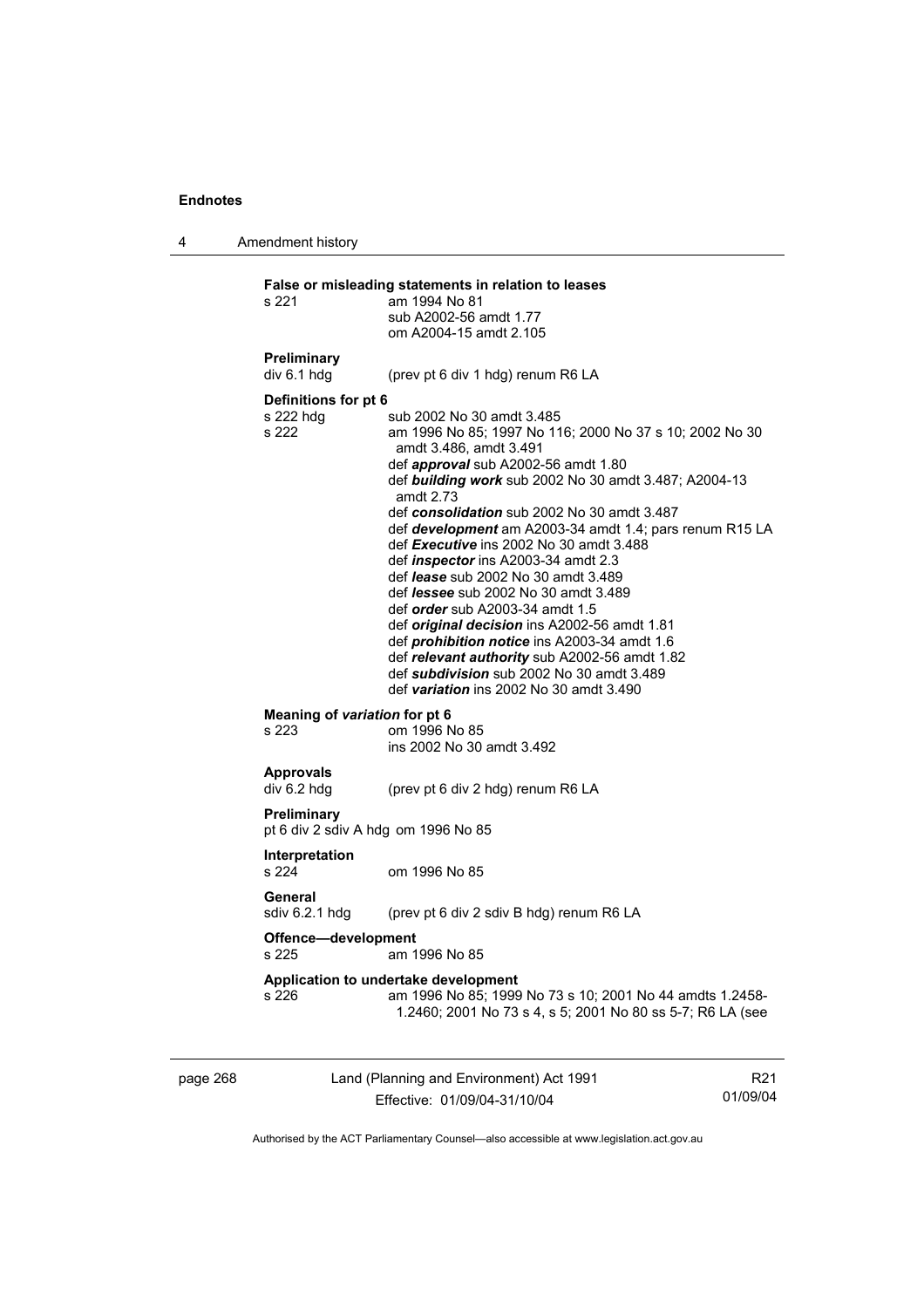|                                       |                                                                                                                                                                                                          | Amendment history | 4 |  |
|---------------------------------------|----------------------------------------------------------------------------------------------------------------------------------------------------------------------------------------------------------|-------------------|---|--|
|                                       | 2001 No 44 amdt 1.2461 and 2001 No 73 s 6); A2002-56<br>amdts 1.83-1.85, amdt 1.133, amdt. 1.134                                                                                                         |                   |   |  |
| conditions                            | Register of applications, approvals, orders and lease and development                                                                                                                                    |                   |   |  |
| s 227 hdg<br>s 227                    | sub 2000 No 37 s 11<br>am 2000 No 37 s 11; 2001 No 44 amdt 1.2462, amdt 1.2463;<br>R6 LA (see 2001 No 44 amdt 1.2464); A2002-56 amdt 1.86,<br>amdt 1.87, amdt 1.134                                      |                   |   |  |
| s 228                                 | Restrictions on inspection of applications<br>am 1996 No 85; A2002-56 amdt 1.88, amdt 1.134                                                                                                              |                   |   |  |
| Notice of application                 |                                                                                                                                                                                                          |                   |   |  |
| s 229                                 | am 1993 No 90; 1995 No 54; 1996 No 71; 1996 No 85; 1997<br>No 93; 2000 No 37 s 12; 2001 No 20 s 54; 2002 No 30<br>amdt 3.508; A2002-56 amdt 1.89, amdt 1.134; A2003-30<br>amdt 1.3; ss renum R15 LA      |                   |   |  |
|                                       | Direction that applications to be submitted to Minister                                                                                                                                                  |                   |   |  |
| s 229A hdg<br>s 229A                  | sub 2001 No 44 amdt 1.2465<br>ins 1996 No 85<br>am 1999 No 87 s 3; 2001 No 44 amdts 1.2466-1.2472; R6 LA<br>(see 2001 No 44 amdt 1.2473); 2002 No 30 amdt 3.493,<br>amdt 3.494<br>sub A2002-56 amdt 1.90 |                   |   |  |
| Minister may decide some applications |                                                                                                                                                                                                          |                   |   |  |
| s 229B                                | ins A2002-56 amdt 1.90<br>am A2004-27 s 16                                                                                                                                                               |                   |   |  |

# **Approvals**

am 1993 No 77; 1996 No 71 sub 1996 No 85 am 2000 No 37 s 13

#### **Matters to be considered**

s 231 am 1996 No 85; 2002 No 30 amdt 3.495; A2002-56 amdt 1.91, amdt 1.134, amdt 1.135; A2004-27 s 17

#### **Duty of applicants**

s 232 am 2001 No 44 amdt 1.2474, amdt 1.2475; 2002 No 30 amdt 3.508; A2002-56 amdt 1.92-1.94, amdt 1.134; ss renum R12 La (see A2002-56 amdt 1.95)

# **More information**

am 1996 No 85; A2002-56 amdt 1.135

# **Effect of failure to give further information**

am 1996 No 85; A2002-56 amdt 1.135

R21 01/09/04 Land (Planning and Environment) Act 1991 Effective: 01/09/04-31/10/04

page 269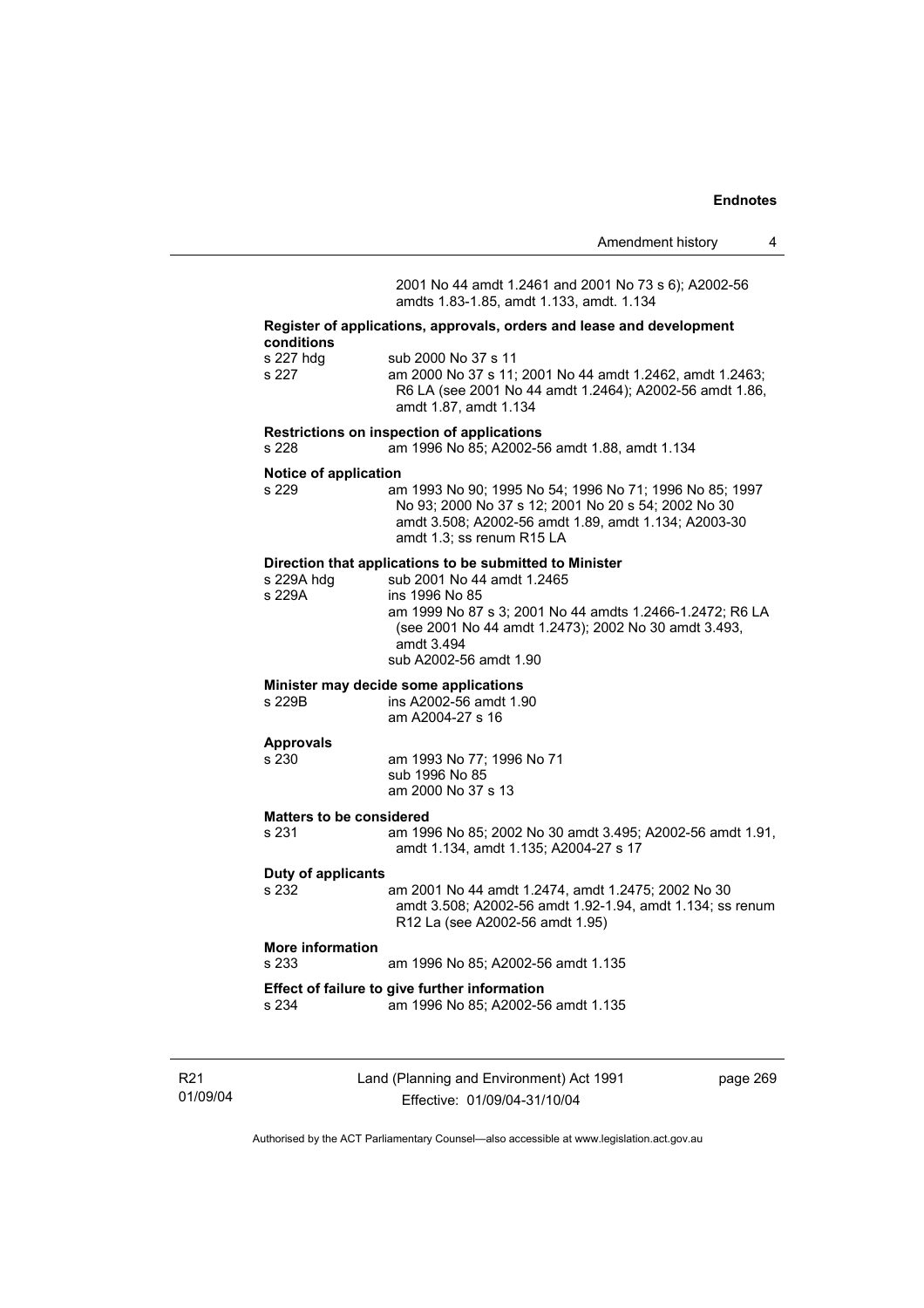4 Amendment history

|          | Duties of concurring authorities<br>s 235     | am 1996 No 39<br>om 1996 No 85                                                                                                                                                                         |                             |
|----------|-----------------------------------------------|--------------------------------------------------------------------------------------------------------------------------------------------------------------------------------------------------------|-----------------------------|
|          | <b>Objections</b><br>sdiv 6.2.2 hdg           | (prev pt 6 div 2 sdiv C hdg) renum R6 LA                                                                                                                                                               |                             |
|          | Objections-general<br>s 237                   | am 1996 No 85; 1997 No 116; 2000 No 37 s 14; A2002-56<br>amdt 1.96, amdt 1.134; ss renum R12 LA (see A2002-56<br>amdt 1.97)                                                                            |                             |
|          | <b>Inspection of objections</b><br>s 238      | am 1993 No 77; 1996 No 71; A2002-56 amdt 1.134                                                                                                                                                         |                             |
|          | <b>Identity of objectors</b><br>s 239         | am A2002-56 amdt 1.98, amdt 1.134                                                                                                                                                                      |                             |
|          | s 240                                         | Circumstances in which Executive approves applications, other than lease<br>variations, subdivisions, consolidations<br>om 1996 No 85                                                                  |                             |
|          | s 241                                         | Circumstances in which Executive approves applications for lease<br>variations, subdivisions, consolidations<br>om 1996 No 85                                                                          |                             |
|          | <b>Approvals</b><br>sdiv $6.2.3$ hdg          | (prev pt 6 div 2 sdiv D hdg) renum R6 LA                                                                                                                                                               |                             |
|          | s 242                                         | Approvals-notices to applicants and registrar-general<br>am 1992 No 32; 1993 No 64<br>sub 1996 No 85; A2002-56 amdt 1.99                                                                               |                             |
|          | s 243                                         | Notification of approval or refusal of application<br>am 1993 No 77; 1996 Nos 71 and 85; 2000 No 37 s 15;<br>A2002-56 amdt 1.100, amdt 1.101, amdt 1.135; ss renum<br>R12 LA (see A2002-56 amdt 1.102) |                             |
|          | Notification if more than 1 objector<br>s 244 | am 1996 No 85; A2002-56 amdt 1.103, amdt 1.134                                                                                                                                                         |                             |
|          | <b>Conditional approvals</b><br>s 245         | am 1996 No 85; 2001 No 80 s 8, s 9; A2002-56<br>amdt 1.104-1.106, amdt 1.134; pars renum R15 LA                                                                                                        |                             |
|          | sdiv 6.2.4 hdg                                | Reconsideration of applications for approval<br>ins A2002-56 amdt 1.107                                                                                                                                |                             |
|          | Definitions for sdiv 6.2.4<br>s 245A          | ins A2002-56 amdt 1.107<br>def new application ins A2002-56 amdt 1.107<br>def original application ins A2002-56 amdt 1.107<br>def <i>original decision</i> ins A2002-56 amdt 1.107                     |                             |
| page 270 |                                               | Land (Planning and Environment) Act 1991<br>Effective: 01/09/04-31/10/04                                                                                                                               | R <sub>21</sub><br>01/09/04 |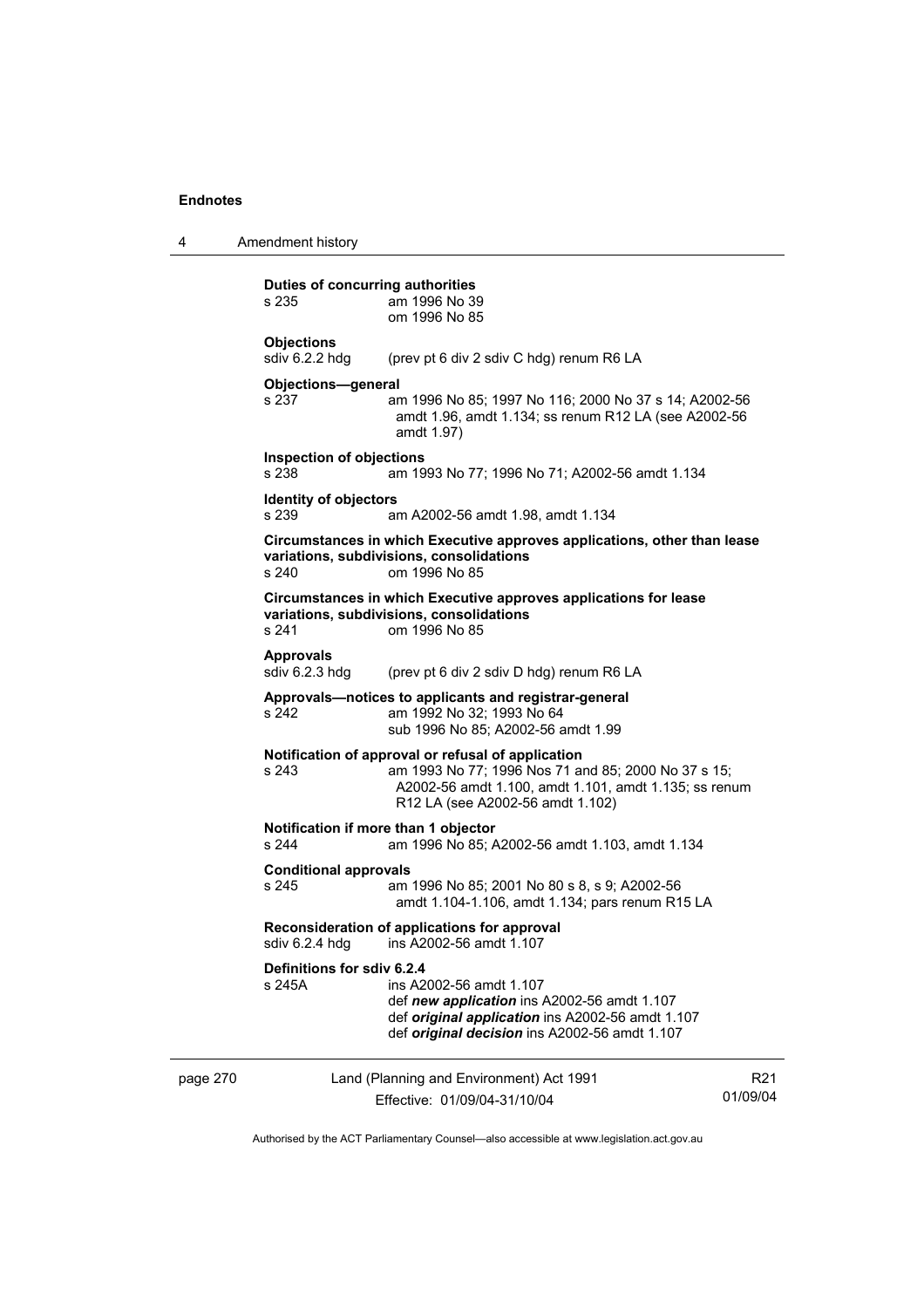**Applications for reconsideration**  om 1996 No 85 ins A2002-56 amdt 1.107 am A2003-30 amdt 1.4 **Reconsideration of decisions**  s 246A ins A2002-56 amdt 1.107 **No action by planning and land authority within time**  s 246B ins A2002-56 amdt 1.107 **Notice of decision on reconsideration**  s 246C ins A2002-56 amdt 1.107 **Approvals—miscellaneous**  ins A2002-56 amdt 1.107 **Minor amendments**  s 247 am 1996 No 85; 2002 No 30 amdt 3.508; 2002 No 37 ss 4-6; ss (4), (5) om R10 LA; pars renum R10 LA; A2002-56 amdt 1.108, amdt 1.135 **Corrections**  s 248 am 1996 No 85; A2002-56 amdt 1.109 **When approvals take effect**  sub 1993 No 77 am 1996 No 71; 1996 No 85; 2002 No 30 amdt 3.496 sub A2002-56 amdt 1.110 **Execution of approvals for variations of leases**  s 250 sub 1996 No 85 am A2002-56 amdt 1.133 **End of approvals**  s 251 am 1996 No 85; A2002-56 amdt 1.111 **Extension of time**  s 252 am 1996 No 85; A2002-56 amdt 1.134 **Revocation of approval**  s 253 am A2002-56 amdt 1.112 **Powers of Supreme Court**<br>sdiv 6.2.6 hdg ins A200 ins A2003-34 amdt 1.7 **Injunctions to require compliance with approvals**  ins A2003-34 amdt 1.7 **Orders**<br>div 6.3 hdg (prev pt 6 div 3 hdg) renum R6 LA sub A2003-34 s 8

R21 01/09/04 Land (Planning and Environment) Act 1991 Effective: 01/09/04-31/10/04

page 271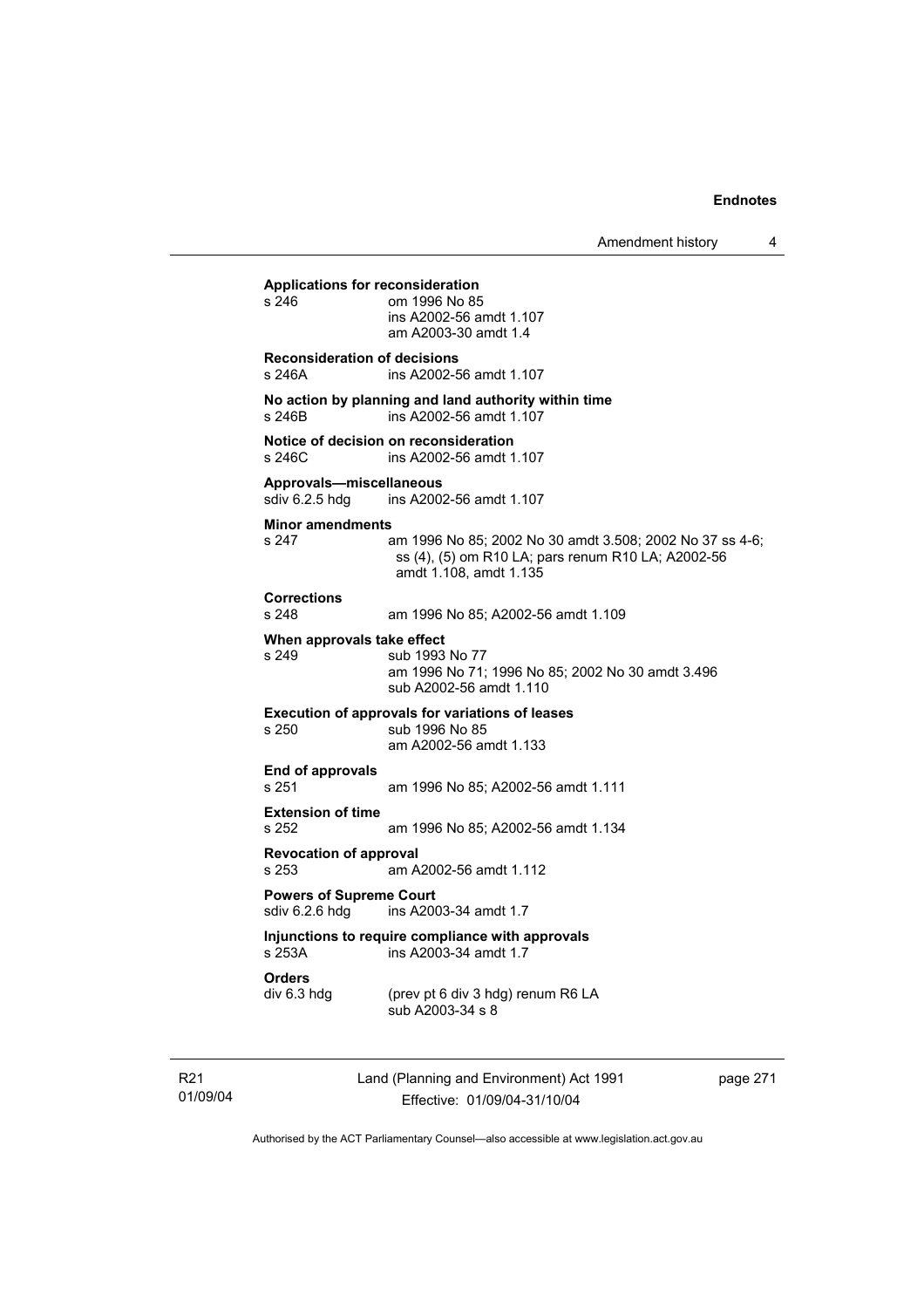4 Amendment history

page 272 Land (Planning and Environment) Act 1991 **Making of orders**  ins A2003-34 s 8 **Applications to planning and land authority for orders**  s 254 om 1996 No 85 ins 1997 No 7 am 2001 No 44 amdt 1.2476-1.2478; A2002-56 amdt 1.113 sub A2003-34 s 8 **Decision on application to planning and land authority for order**  s 254A ins A2003-34 s 8 **Proposed orders on planning and land authority's own initiative**  s 255 sub A2003-34 s 8 **Decision on proposed order on planning and land authority's own initiative**  s 256 am 1993 No 77; 1996 No 71; 1996 No 83; 1996 No 85; 1997 No 7; 1999 No 73 s 11; 1999 No 79 sch 3; 2001 No 44 amdt 1.2479; 2002 No 30 amdt 3.508; A2002-56 amdts 1.114-1.117, amdt 1.134 sub A2003-34 s 8 **Effect of certain orders**  ins 1997 No 7 om A2003-34 s 8 **Content of orders**  s 257 am 1993 Nos 64 and 77; 1996 No 71; 2002 No 30 amdt 3.508; A2002-56 amdt 1.118, amdt 1.119, amdt 1.134 sub A2003-34 s 8 **Notice of making orders**  s 257A ins A2003-34 s 8 **Who is bound by an order?**<br>s 257B **ins A2003** ins A2003-34 s 8 **Contravening orders**  s 258 am 1993 No 77; 1996 No 71; A2002-56 amdt 1.120 sub A2003-34 s 8 **Ending of orders**  s 258A ins A2003-34 s 8 **Notice ending orders**  s 258B ins A2003-34 s 8 **Effect of orders about pest animals or plants**  s 258C ins A2003-34 s 8 **Rectification work**  ins A2003-34 s 8

Effective: 01/09/04-31/10/04

R21 01/09/04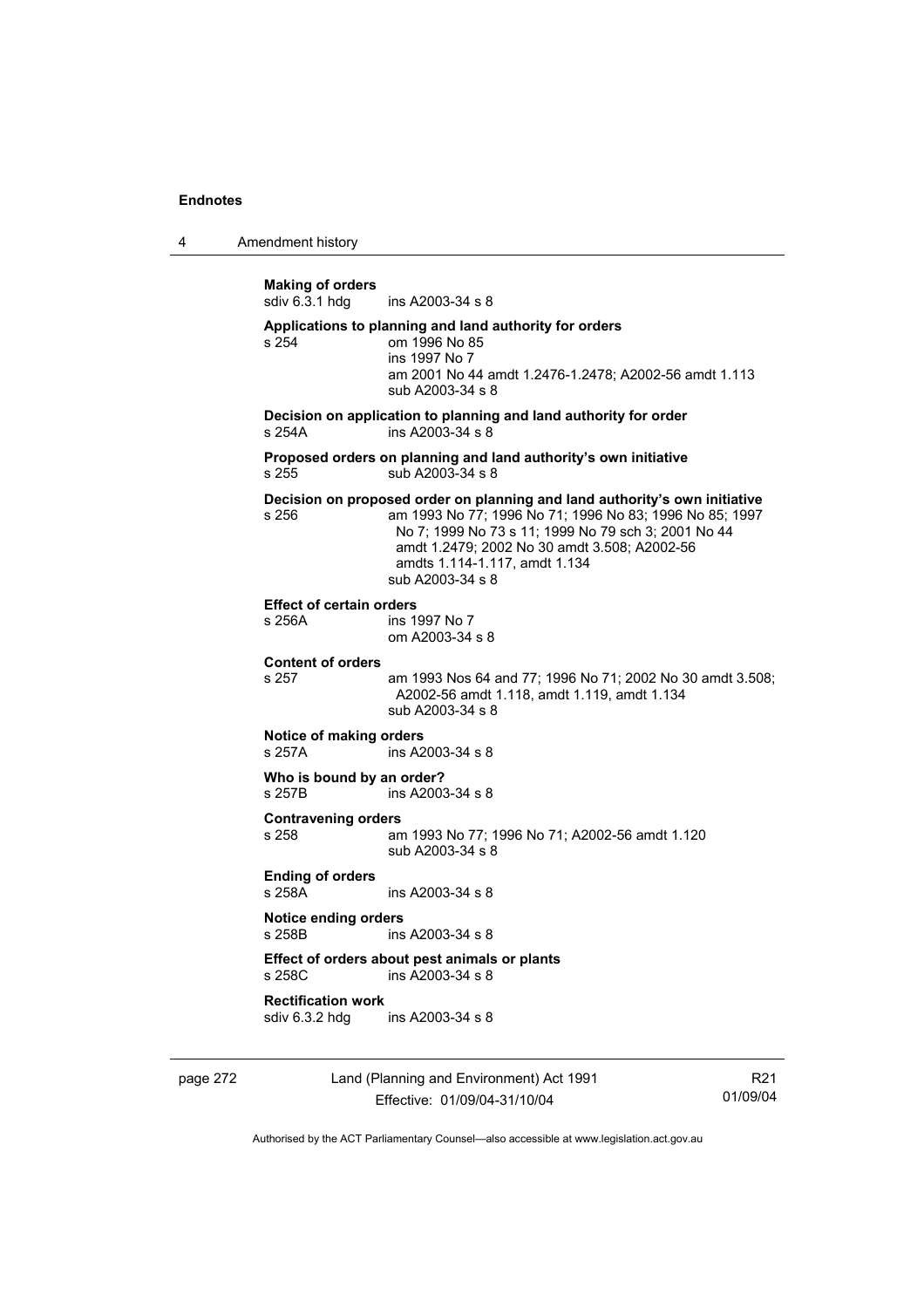# **Definitions for sdiv 6.3.2**  am 1993 No 77; 1996 No 71; A2002-56 amdt 1.121, amdt 1.134 sub A2003-34 s 8 **Direction to carry out rectification work**  s 259A ins A2003-34 s 8 **Contravening direction to carry out rectification work**  s 259B ins A2003-34 s 8 **Authorisation to carry out rectification work**  s 259C ins A2003-34 s 8 **Obstructing etc authorised people**  s 259D ins A2003-34 s 8 **Liability for cost of rectification work**  s 259E **ins A2003-34 s 8 Determination of criteria for deferral of rectification work cost**  s 259F ins A2003-34 s 8 **Application for deferral of rectification work cost**  ins A2003-34 s 8 **Deferral of rectification work cost**  s 259H ins A2003-34 s 8 **Security for deferred rectification work cost**  s 259I ins A2003-34 s 8 **Payment of deferred rectification work cost**  s 259J ins A2003-34 s 8 **Prohibition notices and injunctions**<br>sdiv 6.3.3 hdg ins A2003-34 s 8  $ins A2003-34 s 8$ **Prohibition notices—making**  s 260 am 1993 Nos 64 and 77; 1996 No 71; A2002-56 amdt 1.122 sub A2003-34 s 8 **Contravening prohibition notices**  s 260A ins A2003-34 s 8 **Prohibition notices—ending**   $ins A2003 - 34 s 8$ **Injunctions to restrain contravention of orders or prohibition notices**  s 260C ins A2003-34 s 8 **Other matters**<br>sdiv 6.3.4 hdg ins A2003-34 s 8

R21 01/09/04 Land (Planning and Environment) Act 1991 Effective: 01/09/04-31/10/04

page 273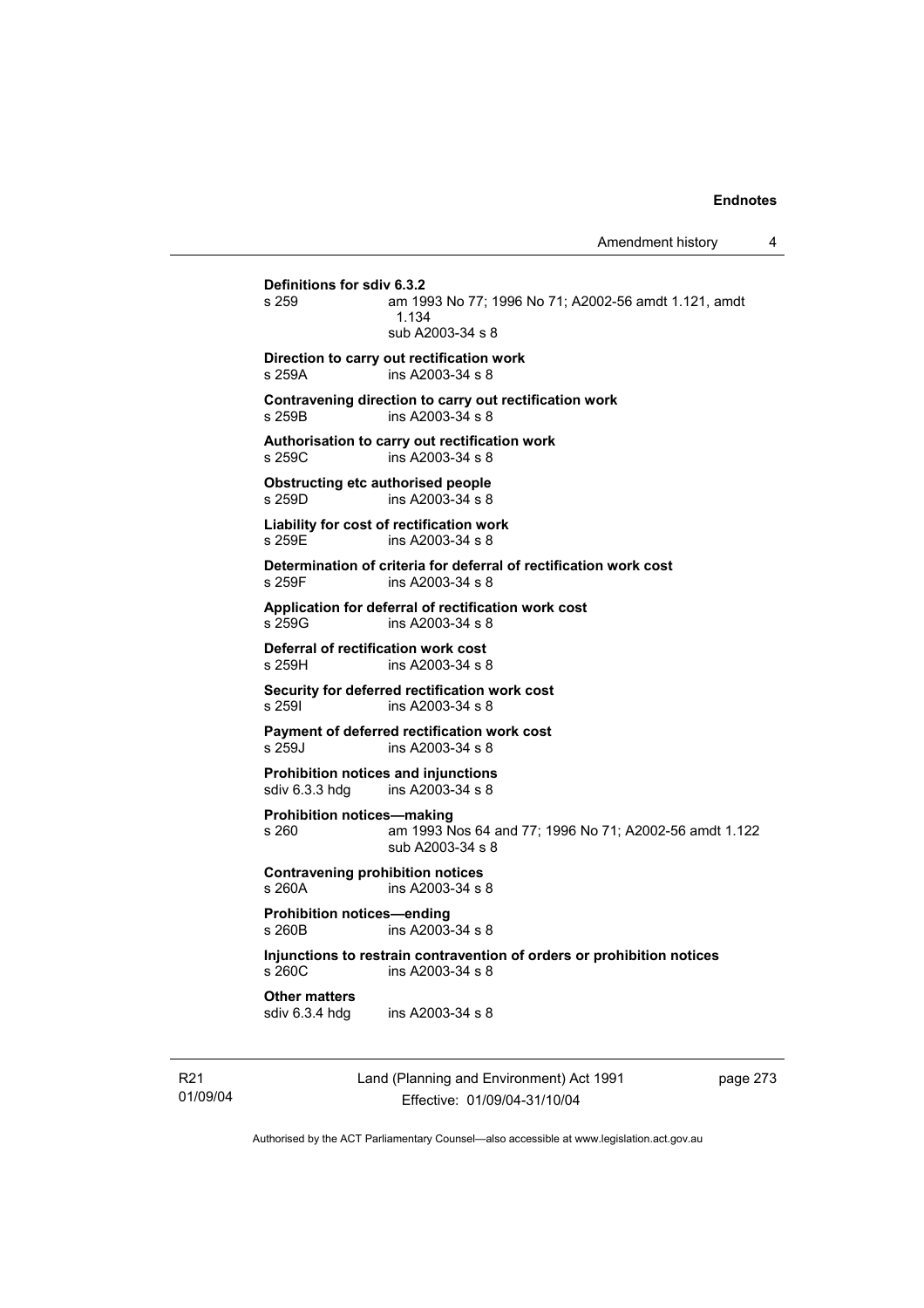| 4 | Amendment history                    |                                                                                                                                                               |                                                                                                                                                                |
|---|--------------------------------------|---------------------------------------------------------------------------------------------------------------------------------------------------------------|----------------------------------------------------------------------------------------------------------------------------------------------------------------|
|   | s 261                                |                                                                                                                                                               | Declaration of pest animal or pest plant<br>sub A2003-34 s 8                                                                                                   |
|   | div 6.4 hdg                          |                                                                                                                                                               | Inspection and seizure powers<br>(prev pt 6 div 4 hdg) renum R6 LA<br>sub A2003-34 amdt 2.4                                                                    |
|   | <b>Preliminary</b><br>sdiv 6.4.1 hdg |                                                                                                                                                               | (prev pt 6 div 4 sdiv A hdg) renum R6 LA                                                                                                                       |
|   | s 262                                | Definitions for div 6.4                                                                                                                                       | sub 2002 No 30 amdt 3.497<br>def connected ins 2002 No 30 amdt 3.497<br>def occupier ins 2002 No 30 amdt 3.497<br>def <i>offence</i> ins 2002 No 30 amdt 3.497 |
|   | s 263                                | <b>Appointment of inspectors</b>                                                                                                                              | am A2002-56 amdt 1.134<br>sub A2003-34 amdt 2.5                                                                                                                |
|   | <b>Identity cards</b><br>s 264       |                                                                                                                                                               | am A2002-56 amdt 1.134<br>sub A2003-34 amdt 1.8                                                                                                                |
|   | s 265                                |                                                                                                                                                               | Power not to be exercised before identity card shown<br>am 1994 No 81; A2002-56 amdt 1.134<br>sub A2003-34 amdt 1.8                                            |
|   | <b>Inspection</b><br>sdiv 6.4.2 hdg  |                                                                                                                                                               | (prev pt 6 div 4 sdiv B hdg) renum R6 LA                                                                                                                       |
|   | s 268                                | <b>Display of identity cards</b>                                                                                                                              | om A2003-34 amdt 1.9                                                                                                                                           |
|   | s 269                                | <b>Powers of inspection</b>                                                                                                                                   | am 1994 No 81                                                                                                                                                  |
|   | s 270                                |                                                                                                                                                               | Work carried out at direction of inspector<br>om A2003-34 amdt 1.9                                                                                             |
|   | s 272                                | <b>Disposal of seized items</b><br>am A2002-56 amdt 1.123, amdt 1.134<br><b>Obstruction of inspectors</b><br>s 274<br>am 1994 No 81<br>om A2004-15 amdt 2.105 |                                                                                                                                                                |
|   |                                      |                                                                                                                                                               |                                                                                                                                                                |
|   | div 6.5 hdg                          |                                                                                                                                                               | <b>Commissioner for land and planning</b><br>(prev pt 6 div 4A hdg) ins 1996 No 85<br>renum R6 LA<br>om A2002-56 amdt 1.124                                    |

page 274 Land (Planning and Environment) Act 1991 Effective: 01/09/04-31/10/04

R21 01/09/04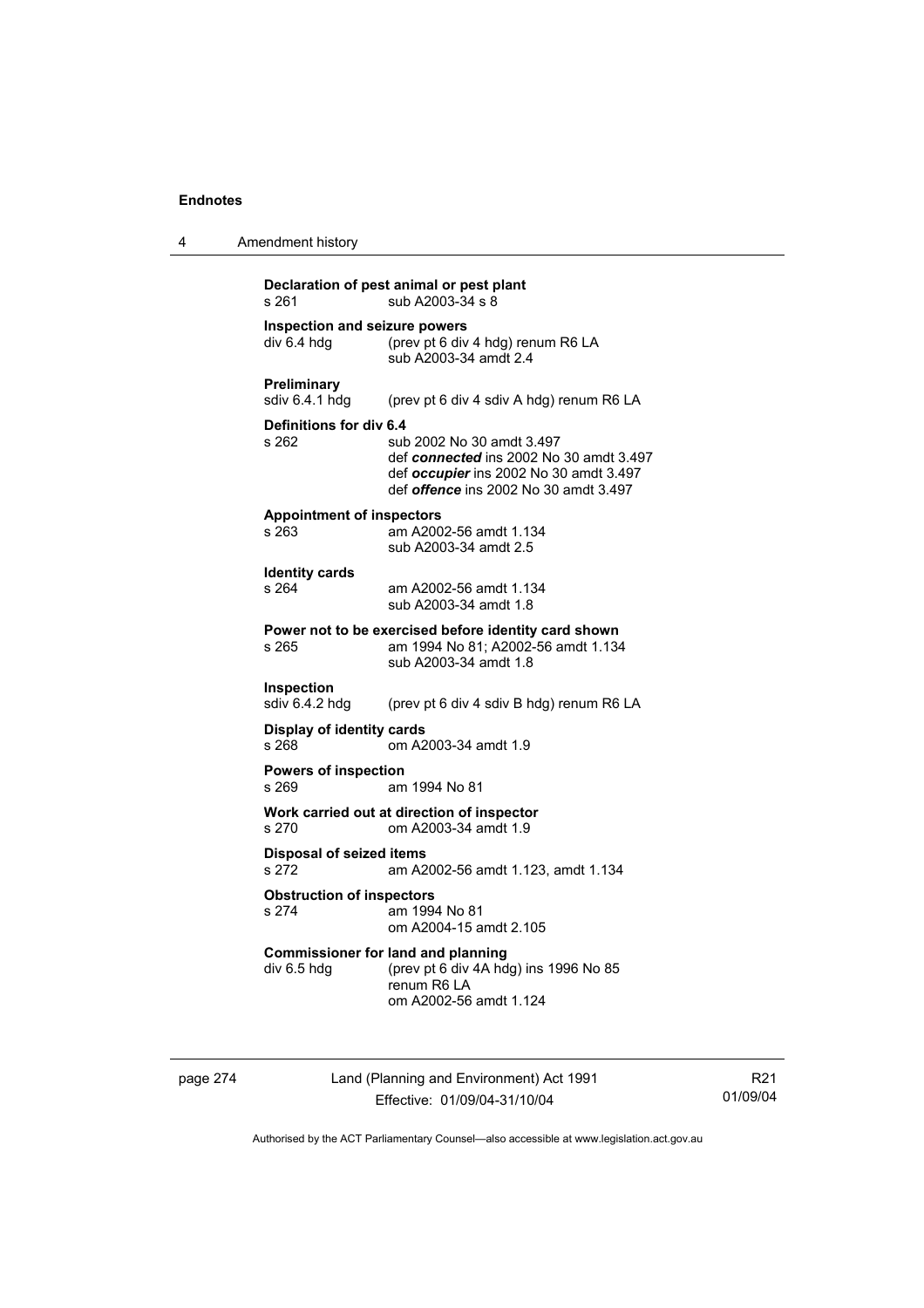Amendment history 4

| ins 1996 No 85<br>am 2002 No 30 amdt 3.503<br>om A2002-56 amdt 1.124<br>(prev pt 6 div 5 hdg) renum R6 LA<br><b>Review of decisions</b><br>(prev pt 6 div 5 sdiv A hdg) renum R6 LA |                                                                                                                                                                                                                                                                                                                                                                      |
|-------------------------------------------------------------------------------------------------------------------------------------------------------------------------------------|----------------------------------------------------------------------------------------------------------------------------------------------------------------------------------------------------------------------------------------------------------------------------------------------------------------------------------------------------------------------|
|                                                                                                                                                                                     |                                                                                                                                                                                                                                                                                                                                                                      |
|                                                                                                                                                                                     |                                                                                                                                                                                                                                                                                                                                                                      |
|                                                                                                                                                                                     |                                                                                                                                                                                                                                                                                                                                                                      |
|                                                                                                                                                                                     |                                                                                                                                                                                                                                                                                                                                                                      |
|                                                                                                                                                                                     |                                                                                                                                                                                                                                                                                                                                                                      |
| <b>Protection from suit</b>                                                                                                                                                         |                                                                                                                                                                                                                                                                                                                                                                      |
| om A2002-56 amdt 1.124                                                                                                                                                              |                                                                                                                                                                                                                                                                                                                                                                      |
|                                                                                                                                                                                     |                                                                                                                                                                                                                                                                                                                                                                      |
|                                                                                                                                                                                     |                                                                                                                                                                                                                                                                                                                                                                      |
|                                                                                                                                                                                     |                                                                                                                                                                                                                                                                                                                                                                      |
| ins 1996 No 85                                                                                                                                                                      |                                                                                                                                                                                                                                                                                                                                                                      |
|                                                                                                                                                                                     |                                                                                                                                                                                                                                                                                                                                                                      |
| om A2002-56 amdt 1.124                                                                                                                                                              |                                                                                                                                                                                                                                                                                                                                                                      |
| ins 1996 No 85                                                                                                                                                                      |                                                                                                                                                                                                                                                                                                                                                                      |
| Suspension and removal of commissioner                                                                                                                                              |                                                                                                                                                                                                                                                                                                                                                                      |
| om 2002 No 30 amdt 3.498                                                                                                                                                            |                                                                                                                                                                                                                                                                                                                                                                      |
| ins 1996 No 85                                                                                                                                                                      |                                                                                                                                                                                                                                                                                                                                                                      |
|                                                                                                                                                                                     |                                                                                                                                                                                                                                                                                                                                                                      |
| om 2002 No 30 amdt 3.498                                                                                                                                                            |                                                                                                                                                                                                                                                                                                                                                                      |
|                                                                                                                                                                                     |                                                                                                                                                                                                                                                                                                                                                                      |
|                                                                                                                                                                                     |                                                                                                                                                                                                                                                                                                                                                                      |
| ins 1996 No 85                                                                                                                                                                      |                                                                                                                                                                                                                                                                                                                                                                      |
| Leave of absence                                                                                                                                                                    |                                                                                                                                                                                                                                                                                                                                                                      |
| om A2002-56 amdt 1.124                                                                                                                                                              |                                                                                                                                                                                                                                                                                                                                                                      |
| sub 2002 No 30 amdt 3.498                                                                                                                                                           |                                                                                                                                                                                                                                                                                                                                                                      |
| ins 1996 No 85                                                                                                                                                                      |                                                                                                                                                                                                                                                                                                                                                                      |
|                                                                                                                                                                                     |                                                                                                                                                                                                                                                                                                                                                                      |
|                                                                                                                                                                                     |                                                                                                                                                                                                                                                                                                                                                                      |
| ins 1996 No 85                                                                                                                                                                      |                                                                                                                                                                                                                                                                                                                                                                      |
|                                                                                                                                                                                     |                                                                                                                                                                                                                                                                                                                                                                      |
| om A2002-56 amdt 1.124                                                                                                                                                              |                                                                                                                                                                                                                                                                                                                                                                      |
|                                                                                                                                                                                     |                                                                                                                                                                                                                                                                                                                                                                      |
| ins 1996 No 85                                                                                                                                                                      |                                                                                                                                                                                                                                                                                                                                                                      |
|                                                                                                                                                                                     | <b>Commissioner for land and planning</b><br>am 2002 No 11 amdt 2.66<br>sub 2002 No 30 amdt 3.498<br>sub 2002 No 30 amdt 3.498<br>om A2002-56 amdt 1.124<br>Leave of absence<br>om 2002 No 30 amdt 3.498<br><b>Acting appointments</b><br>ins 1996 No 85<br>am 2002 No 30 amdts 3.499-3.501<br>om A2002-56 amdt 1.124<br>ins 1996 No 85<br>sub 2002 No 30 amdt 3.502 |

R21 01/09/04

Effective: 01/09/04-31/10/04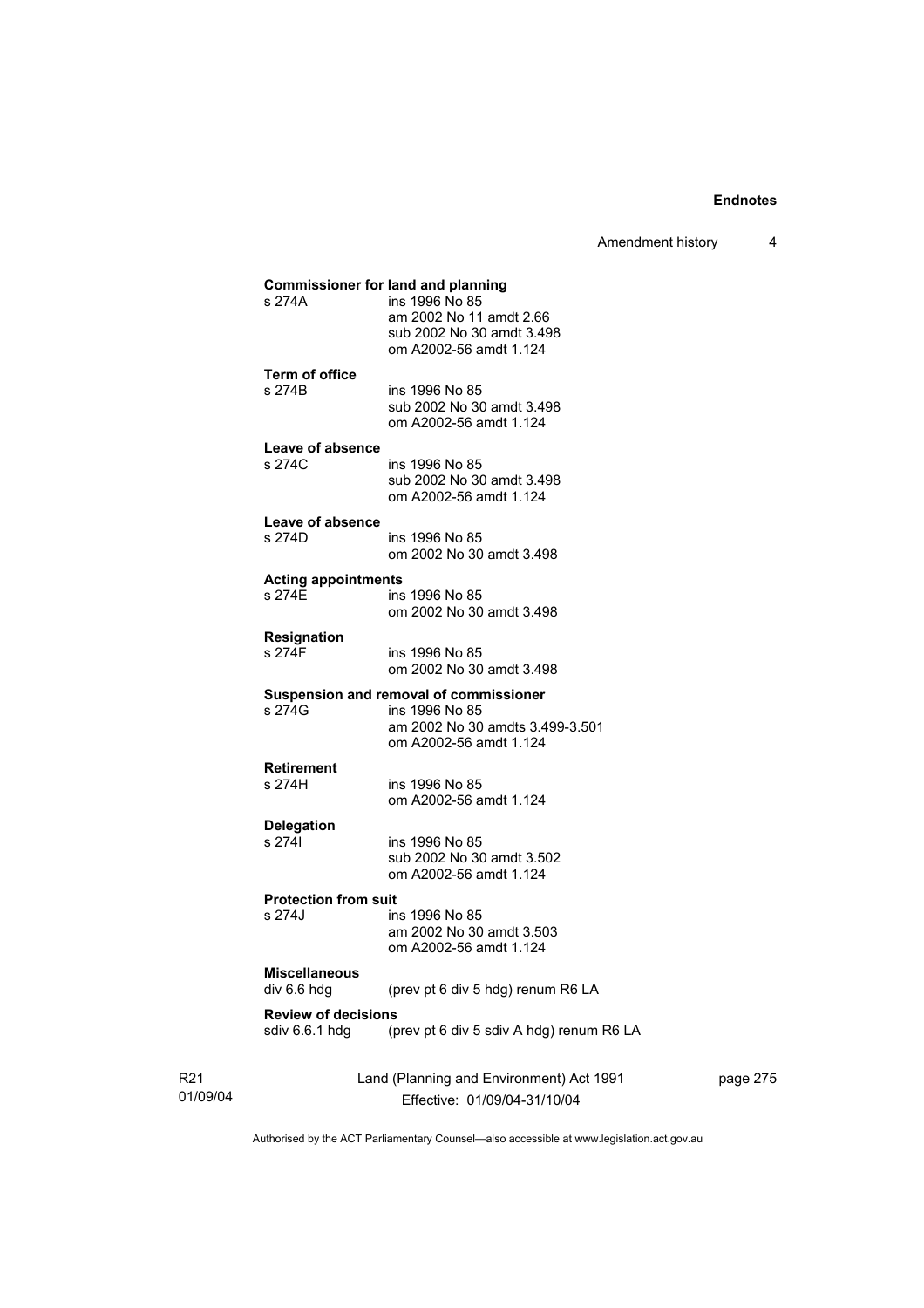4 Amendment history

|          | <b>AAT review-general</b>                 |                                                                                                                                                                                                                                                    |                 |
|----------|-------------------------------------------|----------------------------------------------------------------------------------------------------------------------------------------------------------------------------------------------------------------------------------------------------|-----------------|
|          | s 275                                     | am 1993 No 77<br>sub 1996 No 71<br>am 1996 No 85<br>sub A2002-56 amdt 1.125                                                                                                                                                                        |                 |
|          | s 275A                                    | Approvals subject to entity's satisfaction<br>ins A2002-56 amdt 1.125                                                                                                                                                                              |                 |
|          | s 276 hdg<br>s 276                        | Review of decisions-objectors and third parties to approvals<br>sub A2003-34 amdt 2.6<br>am 1993 No 77; 1996 No 71; 1996 No 85; 1997 No 116; 2000<br>No 15 s 4; 2000 No 37 s 16; A2002-56 amdt 1.126; ss renum<br>R12 LA (see A2002-56 amdt 1.127) |                 |
|          | s 277                                     | Review of decisions-orders and prohibition notices<br>am 1993 No 77<br>sub 1996 No 7; A2003-34 amdt 1.10                                                                                                                                           |                 |
|          | <b>Notification of objectors</b><br>s 278 | am 1993 No 77; 1996 No 71; 1996 No 85; 2002 No 30<br>amdt 3.508; A2002-56 amdt 1.128, amdt 1.129; ss renum<br>R12 LA (see A2002-56 amdt 1.130)                                                                                                     |                 |
|          | s 279 hdg<br>s 279                        | Application for review by objectors-notification to applicants<br>sub A2003-34 amdt 2.7<br>am 1993 No 77; 1996 No 71; 1996 No 85                                                                                                                   |                 |
|          | s 279A                                    | Challenge to validity of certain decisions<br>ins 1999 No 87 s 4<br>am A2002-56 amdt 1.131                                                                                                                                                         |                 |
|          | s 280                                     | Applicants and objectors may be made parties to proceedings<br>sub 1993 No 77<br>om 1996 No 71                                                                                                                                                     |                 |
|          | s 281                                     | Failure to comply with certain notification requirements<br>om 1996 No 71                                                                                                                                                                          |                 |
|          | General<br>sdiv 6.6.2 hdg                 | (prev pt 6 div 5 sdiv B hdg) renum R6 LA                                                                                                                                                                                                           |                 |
|          | <b>Regulations</b><br>s 282               | am 1992 No 32; 1996 No 85; 2000 No 37 s 17; 2001 No 44<br>amdts 1.2480-1.2482; A2002-56 amdt 1.132; pars renum<br><b>R15 LA</b>                                                                                                                    |                 |
|          | <b>Administrative appeals</b><br>pt 7 hdg | (prev pt 6A hdg) ins 1993 No 77<br>sub 1996 No 71<br>renum R6 LA                                                                                                                                                                                   |                 |
| page 276 |                                           | Land (Planning and Environment) Act 1991                                                                                                                                                                                                           | R <sub>21</sub> |

Effective: 01/09/04-31/10/04

01/09/04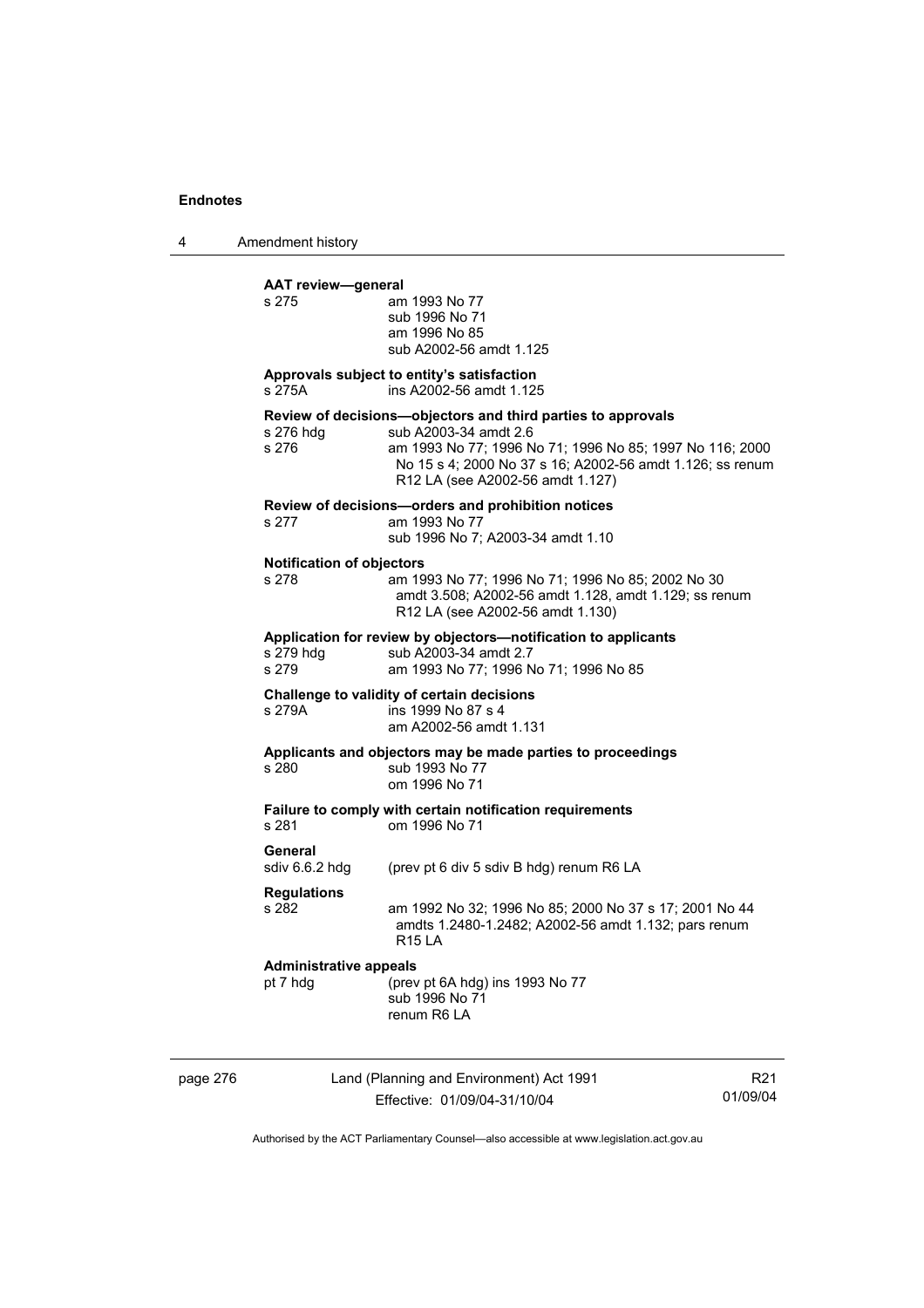## **Preliminary**  pt 6A div 1 hdg ins 1993 No 77 om 1996 No 71 **AAT review of decisions**  ins 1993 No 77 sub 1996 No 71 am 1996 No 85; 1999 No 73 s 12; 2000 No 15 s 5; 2001 No 56 amdt 3.435 sub A2002-56 amdt 1.136 am A2004-42 amdt 1.7 **Establishment of land planning and appeals board** pt 6A div 2 hdg ins 1993 No 77 pt 6A div 2 hdg om 1996 No 71 **Establishment of board**<br>**s** 282B **ins** 19 ins 1993 No 77 om 1996 No 71 **Appointment of members**  ins 1993 No 77 om 1996 No 71 **Remuneration and allowances**  ins 1993 No 77 om 1996 No 71 **Acting appointments**  s 282E ins 1993 No 77 om 1996 No 71 **Deputy chairperson to act for chairperson**  ins 1993 No 77 om 1996 No 71 **Delegation**  ins 1993 No 77 om 1996 No 71 **Leave of absence**  s 282H ins 1993 No 77 om 1996 No 71 **Other terms and conditions**  s 282I ins 1993 No 77 om 1996 No 71 **Resignation**  s 282J ins 1993 No 77 om 1996 No 71

R21 01/09/04 Land (Planning and Environment) Act 1991 Effective: 01/09/04-31/10/04

page 277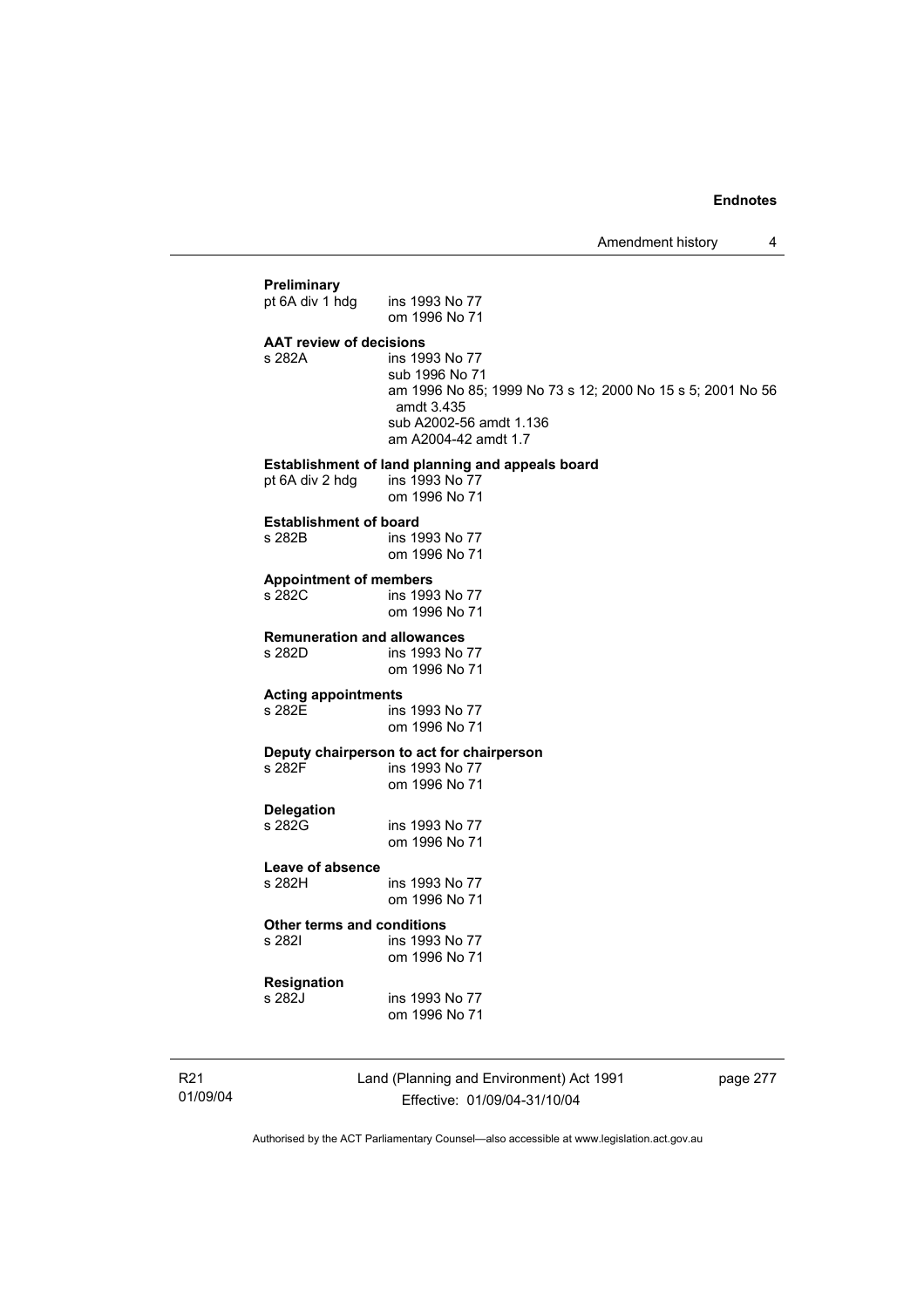4 Amendment history

**Removal from office**  ins 1993 No 77 om 1996 No 71 **Organisation of appeals board**<br>pt 6A div 3 hdg ins 1993 No 77 pt  $6A$  div 3 hdg om 1996 No 71 **Disclosure of interests**  s 282L ins 1993 No 77 om 1996 No 71 **Arrangement of business**  s 282M ins 1993 No 77 om 1996 No 71 **Constitution of appeals board**  s 282N ins 1993 No 77 om 1996 No 71 **Member presiding**  ins 1993 No 77 om 1996 No 71 **Member of appeals board ceasing to be available**  s 282Q ins 1993 No 77 om 1996 No 71 **Places of sitting**  ins 1993 No 77 om 1996 No 71 **Review by the appeals board of decisions**  pt 6A div 4 hdg om 1996 No 71 **Reviewable decisions**  s 282S ins 1993 No 77 om 1996 No 71 **Persons who may apply to appeals board**<br>s 282T ins 1993 No 77 ins 1993 No 77 om 1996 No 71 **Manner of applying for review**<br>s 282U<br>ins 1993 No  $\overline{5}$  ins 1993 No 77 om 1996 No 71 **Parties to proceedings before appeals board**  s 282V ins 1993 No 77 om 1996 No 71

page 278 Land (Planning and Environment) Act 1991 Effective: 01/09/04-31/10/04

R21 01/09/04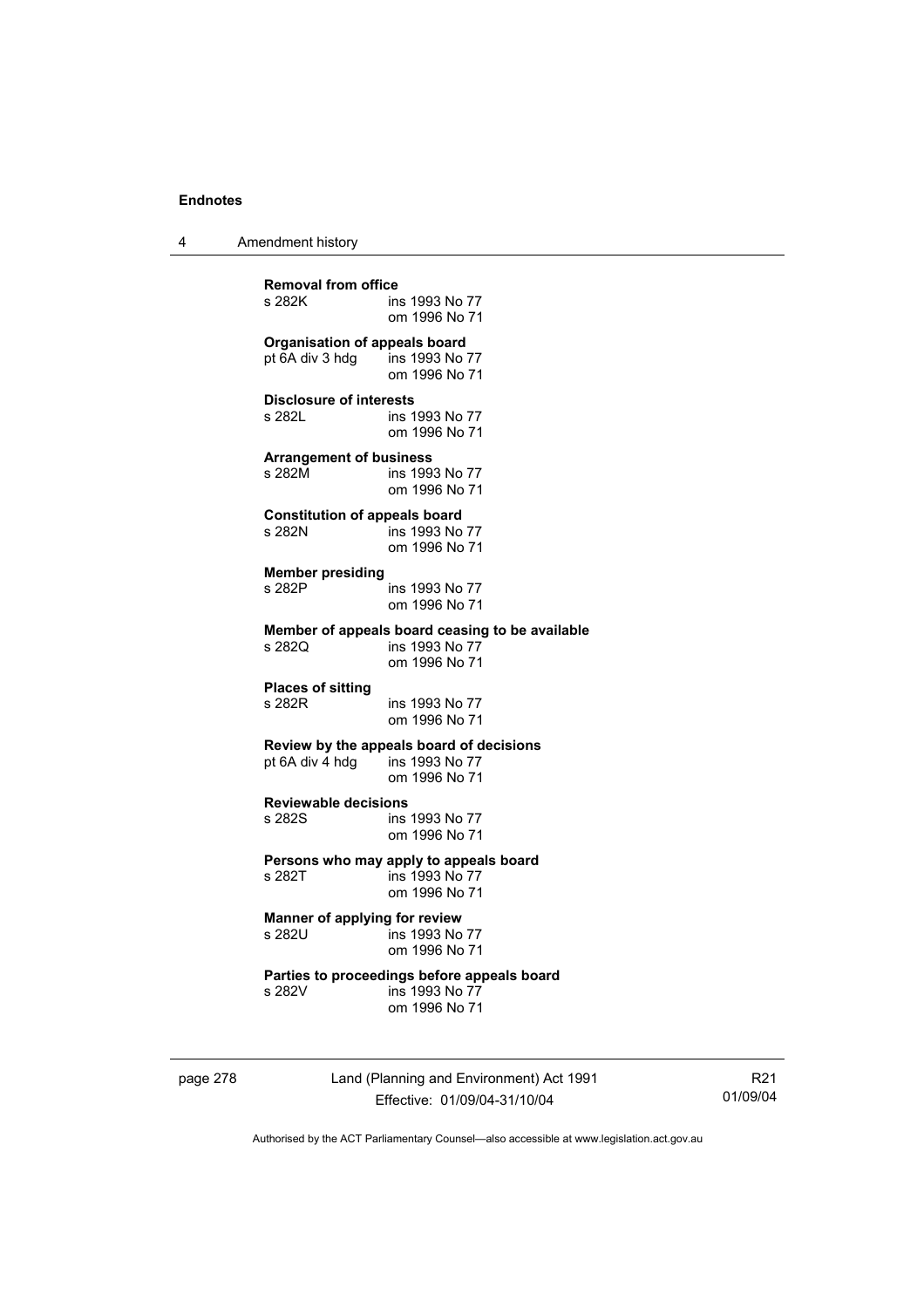Amendment history 4

**Representation before appeals board**  ins 1993 No 77 om 1996 No 71 **Procedure of appeals board**<br>s 282X **ins 1993** ins 1993 No 77 om 1996 No 71 **Conferences**  s 282Y ins 1993 No 77 om 1996 No 71 **Hearings to be in public s 282Z** ins 19 ins 1993 No 77 om 1996 No 71 **Lodging of material documents with appeals board**  s 282ZA ins 1993 No 77 om 1996 No 71 **Power of appeals board to obtain additional statements**  ins 1993 No 77 om 1996 No 71 **Opportunity to make submissions**  ins 1993 No 77 om 1996 No 71 **Powers of appeals board**  ins 1993 No 77 om 1996 No 71 **Operation and implementation of a decision that is subject to review**  ins 1993 No 77 om 1996 No 71 **Power of appeals board to dismiss application or strike out party**  s 282ZF ins 1993 No 77 om 1996 No 71 **Review by appeals board**  ins 1993 No 77 om 1996 No 71 **Return of documents etc at completion of proceeding**   $ins$  1993 No 77 om 1996 No 71 **Appeals to Supreme Court from decisions of the appeals board**  s 282ZI ins 1993 No 77 om 1996 No 71

R21 01/09/04 Land (Planning and Environment) Act 1991 Effective: 01/09/04-31/10/04

page 279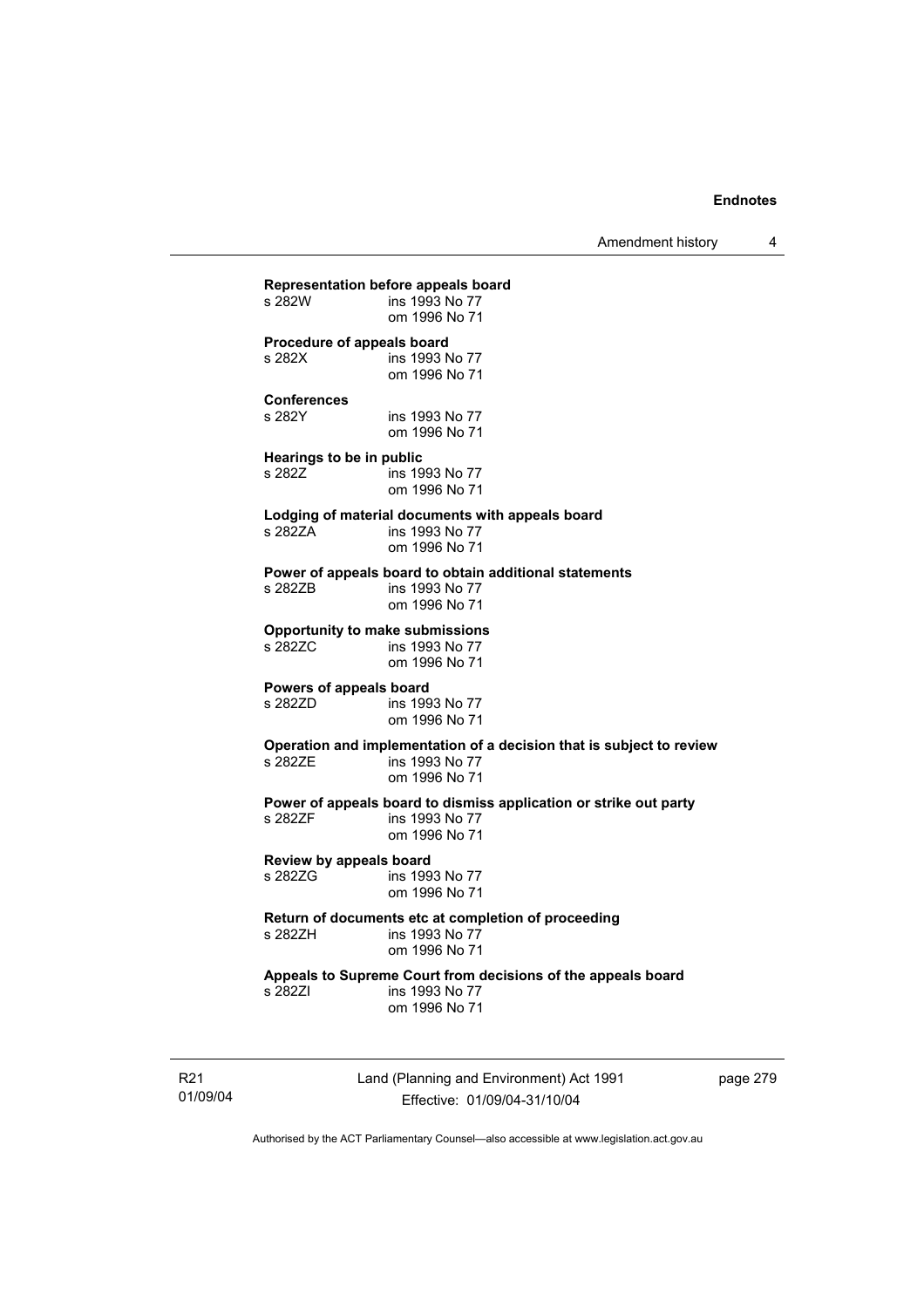4 Amendment history

**Operation and implementation of a decision that is subject to appeal**  ins 1993 No 77 om 1996 No 71 **Reference of questions of law to Supreme Court**  s 282ZK ins 1993 No 77 om 1996 No 71 **Sending of documents to, and disclosure of documents by, the Supreme Court**  ins 1993 No 77 om 1996 No 71 **Miscellaneous**  pt 6A div 5 hdg ins 1993 No 77 om 1996 No 71 **Protection of members, representatives and witnesses**  ins 1993 No 77 om 1996 No 71 **Failure of witness to attend**  s 282ZN ins 1993 No 77 om 1996 No 71 **Refusal to answer questions**  s 282ZP ins 1993 No 77 om 1996 No 71 **False or misleading evidence**  s 282ZQ ins 1993 No 77 om 1996 No 71 **Contempt of appeals board**  ins 1993 No 77 om 1996 No 71 **Registry**  ins 1993 No 77 om 1996 No 71 **Registrar**  ins 1993 No 77 om 1996 No 71 **Giving of notices**  ins 1993 No 77 am 1994 No 38 om 1996 No 71

page 280 Land (Planning and Environment) Act 1991 Effective: 01/09/04-31/10/04

R21 01/09/04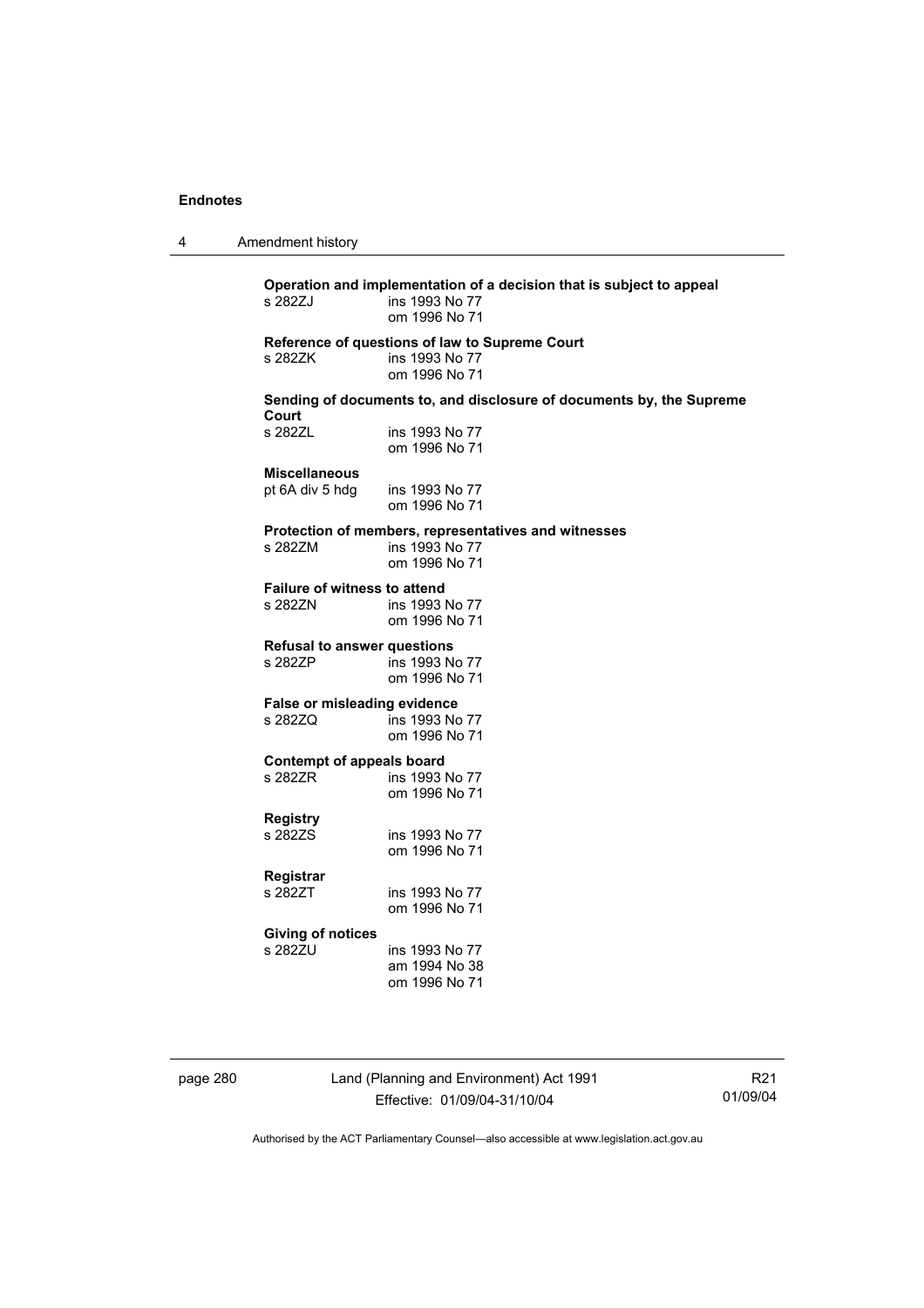| <b>Lodging of documents</b><br>s 282ZV        | ins 1993 No 77                                                                                                                                 |
|-----------------------------------------------|------------------------------------------------------------------------------------------------------------------------------------------------|
|                                               | om 1996 No 71                                                                                                                                  |
| <b>Miscellaneous</b><br>pt 8 hdg              | (prev pt 7 hdg) renum R6 LA                                                                                                                    |
| s 283                                         | People authorised to exercise powers of Executive<br>am 1996 No 39; 2002 No 30 amdt 3.504; A2002-56<br>amdt 1.137; A2003-30 amdt 1.5, amdt 1.6 |
| s 284                                         | Power of administrative appeals tribunal and Supreme Court<br>sub 1993 No 77; 1996 No 71                                                       |
| <b>Corporations-penalites</b><br>s 285        | am 1994 No 26<br>om R5 LRA                                                                                                                     |
| s 286                                         | Acts and omissions of representatives<br>sub A2004-15 amdt 1.31                                                                                |
| Determination of fees<br>s 287                | sub 2001 No 44 amdt 1.2483                                                                                                                     |
| <b>Approved forms</b><br>s 287A               | ins 2001 No 44 amdt 1.2483<br>am 2002 No 30 amdt 3.505<br>sub A2002-56 amdt 1.138                                                              |
| <b>Regulation-making power</b><br>s 288       | am 1994 No 81<br>sub 2001 No 44 amdt 1.2483                                                                                                    |
| <b>Transitional</b><br>pt 9 hdg               | (prev pt 8 hdg) ins 2000 No 80 amdt 3.9<br>renum R6 LA                                                                                         |
| <b>Status of leases and licences</b><br>s 289 | ins 2000 No 80 amdt 3.9<br>am 2002 No 30 amdt 3.506                                                                                            |
| s 290                                         | Continued application of certain repealed Acts and provisions<br>ins 2000 No 80 amdt 3.9                                                       |
| s 291                                         | <b>Conversion of Commonwealth leases</b><br>ins 2001 No 56 amdt 3.436<br>am A2003-34 s 9<br>(4), (5) exp 1 December 2003 (s 291 (5))           |
|                                               | Consent under City Area Leases Ordinance 1936, s 28                                                                                            |

R21 01/09/04

Effective: 01/09/04-31/10/04

page 281

 $\overline{\phantom{a}}$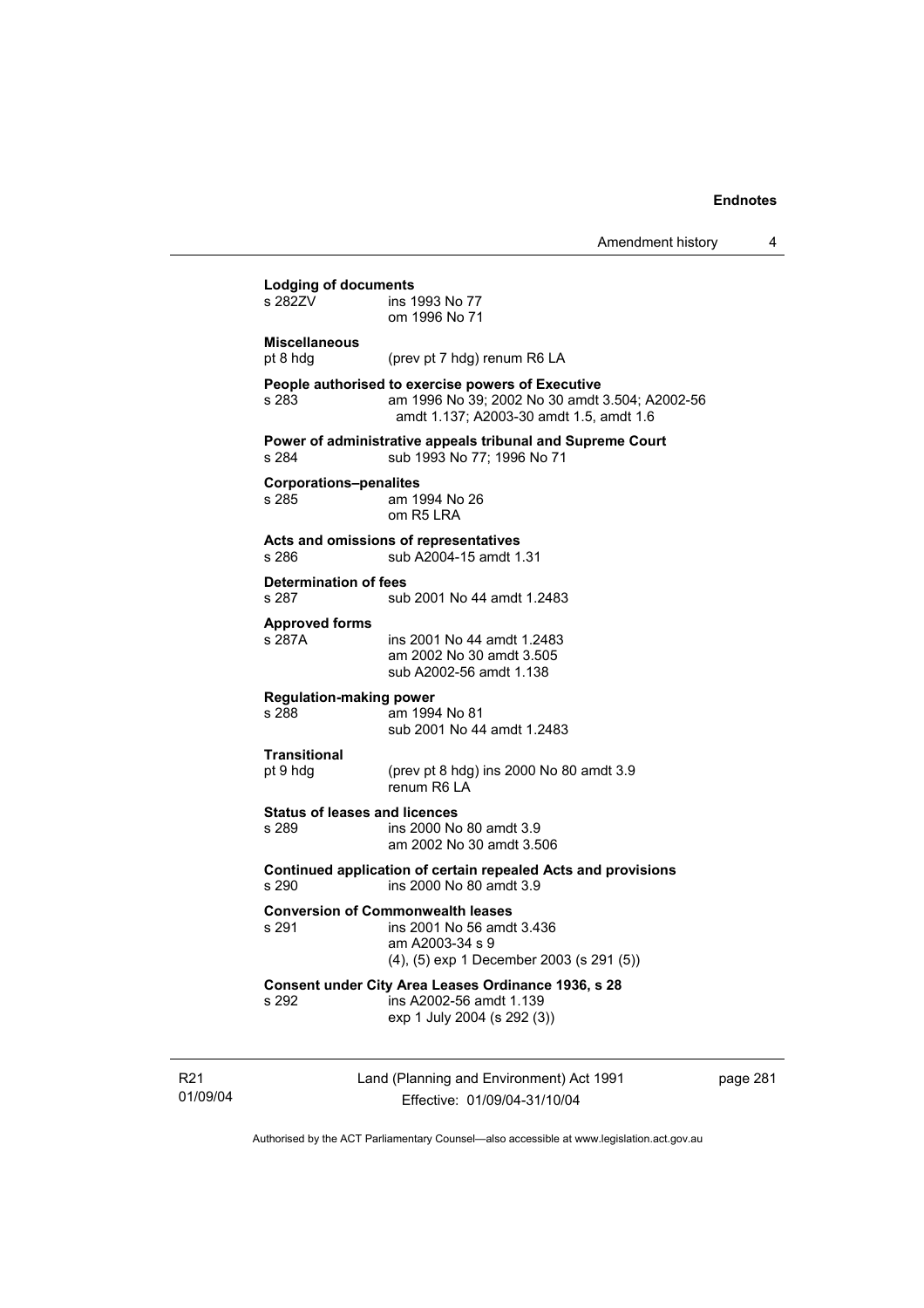4 Amendment history

| s 293                                | Proceedings and evidence<br>ins A2003-30 amdt 1.7<br>exp 1 July 2004 (s 293 (9))                                                                                                                                                                                                                                                                                                                                                                                                                                                                                                                                                                                                                                                                          |  |  |
|--------------------------------------|-----------------------------------------------------------------------------------------------------------------------------------------------------------------------------------------------------------------------------------------------------------------------------------------------------------------------------------------------------------------------------------------------------------------------------------------------------------------------------------------------------------------------------------------------------------------------------------------------------------------------------------------------------------------------------------------------------------------------------------------------------------|--|--|
| sch 1                                | Management objectives for public land<br>am A2003-11 amdt 1.1                                                                                                                                                                                                                                                                                                                                                                                                                                                                                                                                                                                                                                                                                             |  |  |
| Decisions reviewable by AAT<br>sch 4 | am 1993 No 75; 1996 No 39<br>om 1996 No 85<br>ins A2002-56 amdt 1.140                                                                                                                                                                                                                                                                                                                                                                                                                                                                                                                                                                                                                                                                                     |  |  |
|                                      |                                                                                                                                                                                                                                                                                                                                                                                                                                                                                                                                                                                                                                                                                                                                                           |  |  |
| <b>Activities subject to orders</b>  |                                                                                                                                                                                                                                                                                                                                                                                                                                                                                                                                                                                                                                                                                                                                                           |  |  |
| sch 5 hdg<br>sch 5                   | am A2003-34 amdt 1.11<br>am 1993 No 75; 1995 No 21; 1996 No 85; 1997 No 7; 1998 No<br>54; 1999 No 73 s 13; 1999 No 79 sch 3; 2000 No 37 s 18;<br>R6 LA; A2003-34 amdt 2.8                                                                                                                                                                                                                                                                                                                                                                                                                                                                                                                                                                                 |  |  |
| <b>Dictionary</b>                    |                                                                                                                                                                                                                                                                                                                                                                                                                                                                                                                                                                                                                                                                                                                                                           |  |  |
| dict                                 | ins 2002 No 30 amdt 3.507<br>am A2002-56 amdt 1.141; A2003-14 amdt 1.69<br>def <b>Aboriginal project</b> ins 2002 No 30 amdt 3.507<br>def Aboriginal place ins 2002 No 30 amdt 3.507<br>def Aboriginal tradition ins 2002 No 30 amdt 3.507<br>def application ins 2002 No 30 amdt 3.507<br>def approval ins 2002 No 30 amdt 3.507<br>def assessment ins 2002 No 30 amdt 3.507<br>def authorised person ins 2002 No 30 amdt 3.507<br>sub A2003-34 amdt 1.12<br>def <i>authority</i> ins 2002 No 30 amdt 3.507<br>om A2002-56 amdt 1.142<br>def background papers ins 2002 No 30 amdt 3.507<br>def building ins 2002 No 30 amdt 3.507<br>def building and development provision ins 2002 No 30<br>amdt 3.507<br>def building work ins 2002 No 30 amdt 3.507 |  |  |
|                                      | def cemetery ins A2003-11 amdt 1.2<br>def <i>chairperson</i> ins 2002 No 30 amdt 3.507<br>def commissioner ins 2002 No 30 amdt 3.507<br>om A2002-56 amdt 1.143                                                                                                                                                                                                                                                                                                                                                                                                                                                                                                                                                                                            |  |  |
|                                      | def compensation ins 2002 No 30 amdt 3.507<br>def connected ins 2002 No 30 amdt 3.507<br>def conservation ins 2002 No 30 amdt 3.507<br>def conservator ins 2002 No 30 amdt 3.507<br>def consolidation ins 2002 No 30 amdt 3.507<br>def consultation notice ins 2002 No 30 amdt 3.507<br>def controlled activity ins 2002 No 30 amdt 3.507                                                                                                                                                                                                                                                                                                                                                                                                                 |  |  |

page 282 Land (Planning and Environment) Act 1991 Effective: 01/09/04-31/10/04

R21 01/09/04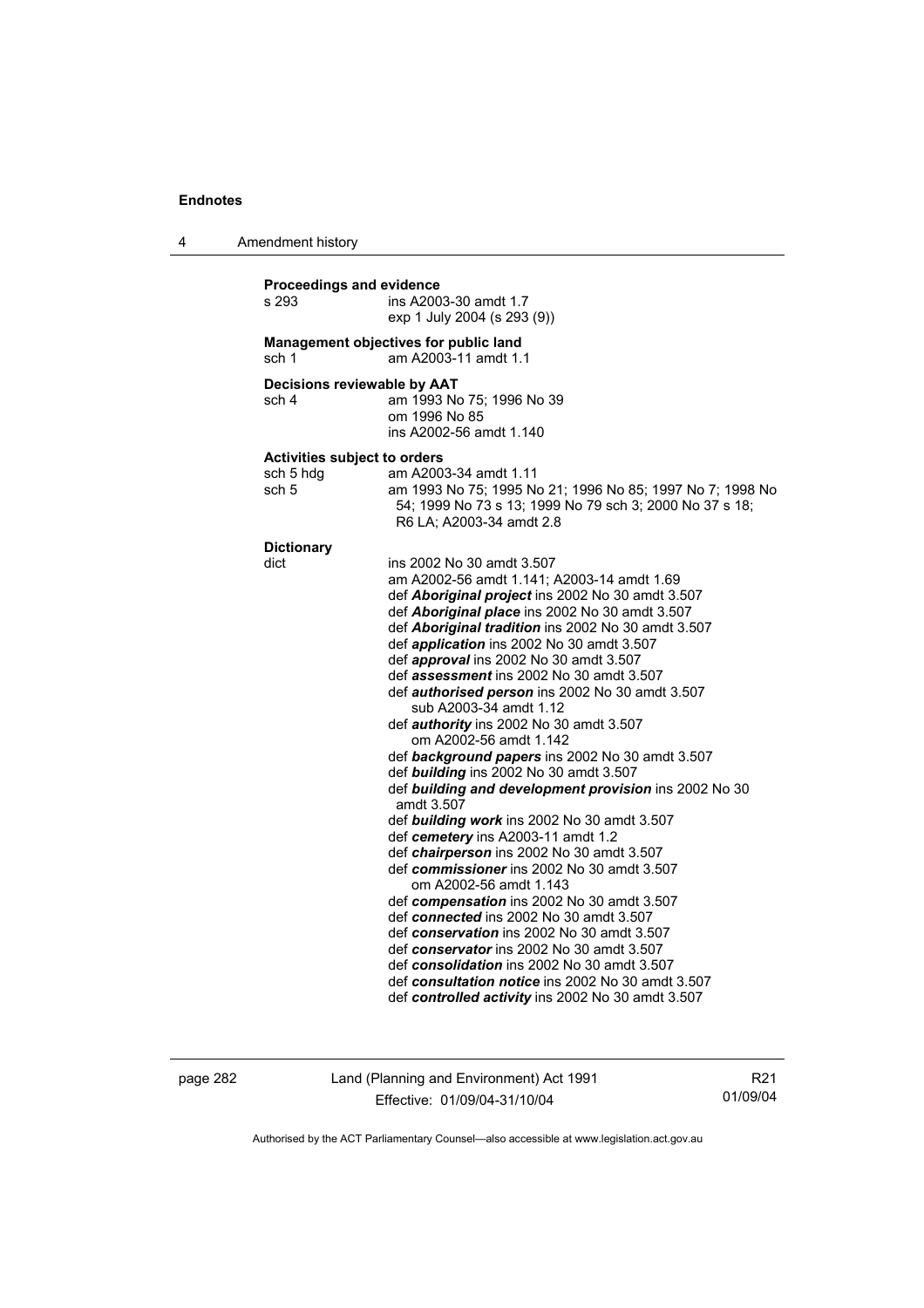def *dealing* ins 2002 No 30 amdt 3.507 def *defined decision* ins 2002 No 30 amdt 3.507 def *deputy chairperson* ins 2002 No 30 amdt 3.507 def *development* ins 2002 No 30 amdt 3.507 def *discharge amount* ins 2002 No 30 amdt 3.507 def *draft plan variation* ins 2002 No 30 amdt 3.507 def *earlier index number* ins 2002 No 30 amdt 3.507 def *environmental impact* ins 2002 No 30 amdt 3.507 def *environmental impact statement* ins 2002 No 30 amdt 3.507 def *environmental report* ins 2002 No 30 amdt 3.507 def *Environment Minister* ins 2002 No 30 amdt 3.507 def *Executive* ins 2002 No 30 amdt 3.507 def *expert member* ins 2002 No 30 amdt 3.507 def *formal error* ins 2002 No 30 amdt 3.507 def *Gungahlin central area* ins 2002 No 30 amdt 3.507 om A2003-30 amdt 1.8 def *heritage council* ins 2002 No 30 amdt 3.507 def *heritage object* ins 2002 No 30 amdt 3.507 def *heritage objects register* ins 2002 No 30 amdt 3.507 def *heritage place* ins 2002 No 30 amdt 3.507 def *heritage places register* ins 2002 No 30 amdt 3.507 def *heritage significance* ins 2002 No 30 amdt 3.507 def *holding period* ins 2002 No 30 amdt 3.507 def *index number* ins 2002 No 30 amdt 3.507 def *inquiry* ins 2002 No 30 amdt 3.507 def *inspector* ins A2003-34 amdt 2.9 def *interim heritage places register* ins 2002 No 30 amdt 3.507 def *interim variation* ins 2002 No 30 amdt 3.507 def *land* ins 2002 No 30 amdt 3.507 def *land management agreement* ins 2002 No 30 amdt 3.507 def *later index number* ins 2002 No 30 amdt 3.507 def *lease* ins 2002 No 30 amdt 3.507 def *lessee* ins 2002 No 30 amdt 3.507 def *long lease* ins 2002 No 30 amdt 3.507 def *market value* ins 2002 No 30 amdt 3.507 def *member* ins 2002 No 30 amdt 3.507 def *national capital plan* ins 2002 No 30 amdt 3.507 def *natural environment* ins 2002 No 30 amdt 3.507 def *new application* ins A2002-56 amdt 1.144 def *newspaper* ins 2002 No 30 amdt 3.507 def *nominal rent lease* ins 2002 No 30 amdt 3.507 def *objection* ins 2002 No 30 amdt 3.507 def *occupier* ins 2002 No 30 amdt 3.507 def *offence* ins 2002 No 30 amdt 3.507

R21 01/09/04 Land (Planning and Environment) Act 1991 Effective: 01/09/04-31/10/04

page 283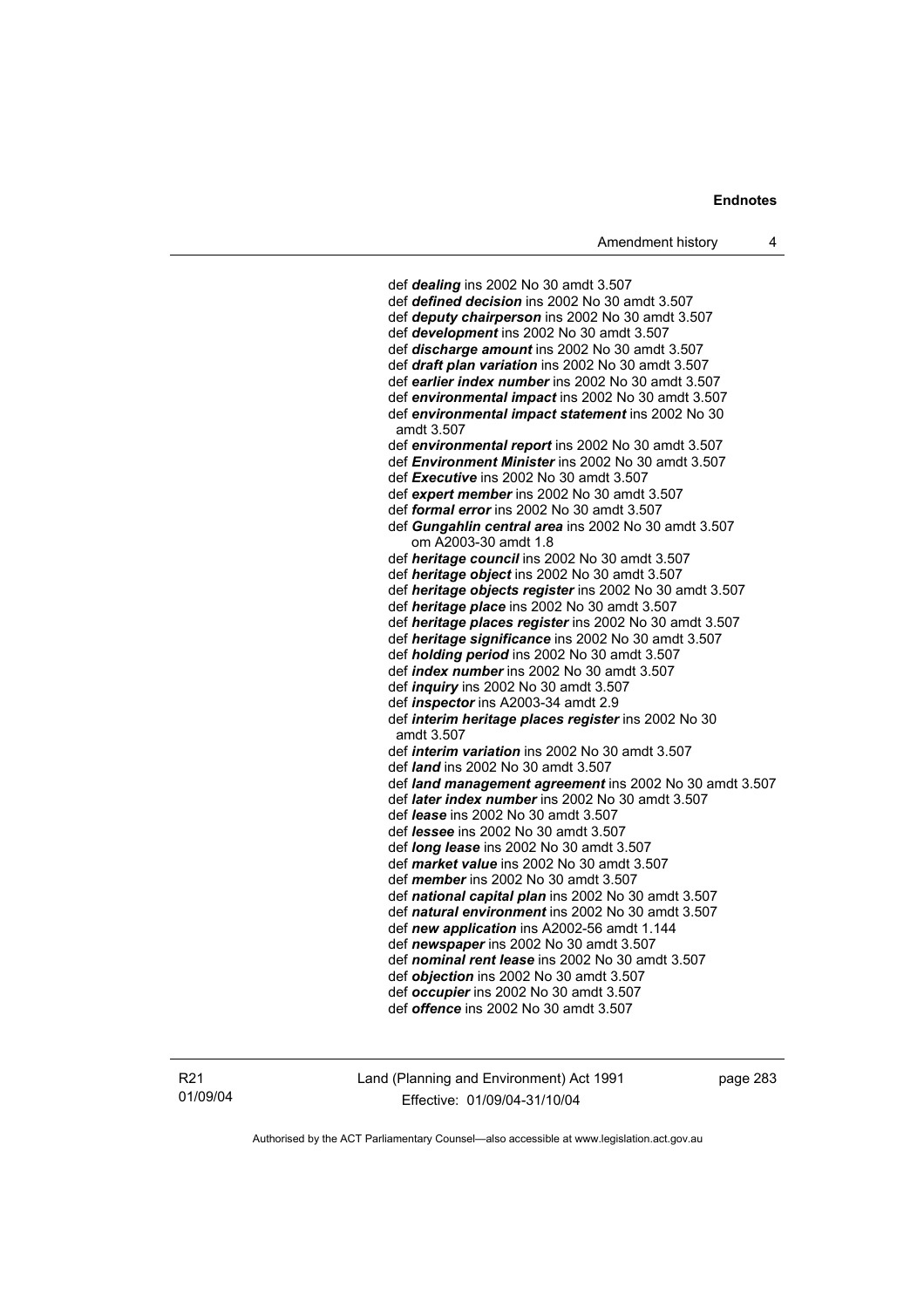4 Amendment history

 def *order* ins 2002 No 30 amdt 3.507 def *original application* ins A2002-56 amdt 1.144 def *original decision* ins A2002-56 amdt 1.144 def *panel* ins 2002 No 30 amdt 3.507 def *permanent member* ins 2002 No 30 amdt 3.507 def *pest animal* ins 2002 No 30 amdt 3.507 sub A2003-34 amdt 1.13 def *pest plant* ins 2002 No 30 amdt 3.507 sub A2003-34 amdt 1.14 def *place* ins 2002 No 30 amdt 3.507 def *plan* ins 2002 No 30 amdt 3.507 def *plan of management* ins 2002 No 30 amdt 3.507 def *preliminary assessment* ins 2002 No 30 amdt 3.507 def *prescribed period* ins 2002 No 30 amdt 3.507 def *prohibition notice* ins A2003-34 amdt 1.15 def *proponent* ins 2002 No 30 amdt 3.507 def *provision* ins 2002 No 30 amdt 3.507 def *public car park* ins 2002 No 30 amdt 3.507 def *public environment report* ins 2002 No 30 amdt 3.507 def *public land* ins 2002 No 30 amdt 3.507 def *rectification work* ins A2003-34 amdt 1.15 def *registered* ins 2002 No 30 amdt 3.507 def *registered lease* ins 2002 No 30 amdt 3.507 def *registered proprietor* ins 2002 No 30 amdt 3.507 def *registration* ins 2002 No 30 amdt 3.507 def *relevant Aboriginal organisation* ins 2002 No 30 amdt 3.507 def *relevant authority* ins 2002 No 30 amdt 3.507 def *relevant Minister* ins 2002 No 30 amdt 3.507 def *rental lease* ins 2002 No 30 amdt 3.507 def *residential lease* ins 2002 No 30 amdt 3.507 def *restricted information* ins 2002 No 30 amdt 3.507 def *rural lease* ins 2002 No 30 amdt 3.507 def *secretary* ins 2002 No 30 amdt 3.507 def *short lease* ins 2002 No 30 amdt 3.507 def *special Pialligo lease* ins 2002 No 30 amdt 3.507 def *structure* ins 2002 No 30 amdt 3.507 def *subdivision* ins 2002 No 30 amdt 3.507 def *sublease* ins 2002 No 30 amdt 3.507 def *sublessee* ins 2002 No 30 amdt 3.507 def *Territory authority* ins 2002 No 30 amdt 3.507 def *unregistered* ins 2002 No 30 amdt 3.507 def *variation* ins 2002 No 30 amdt 3.507

page 284 Land (Planning and Environment) Act 1991 Effective: 01/09/04-31/10/04

R21 01/09/04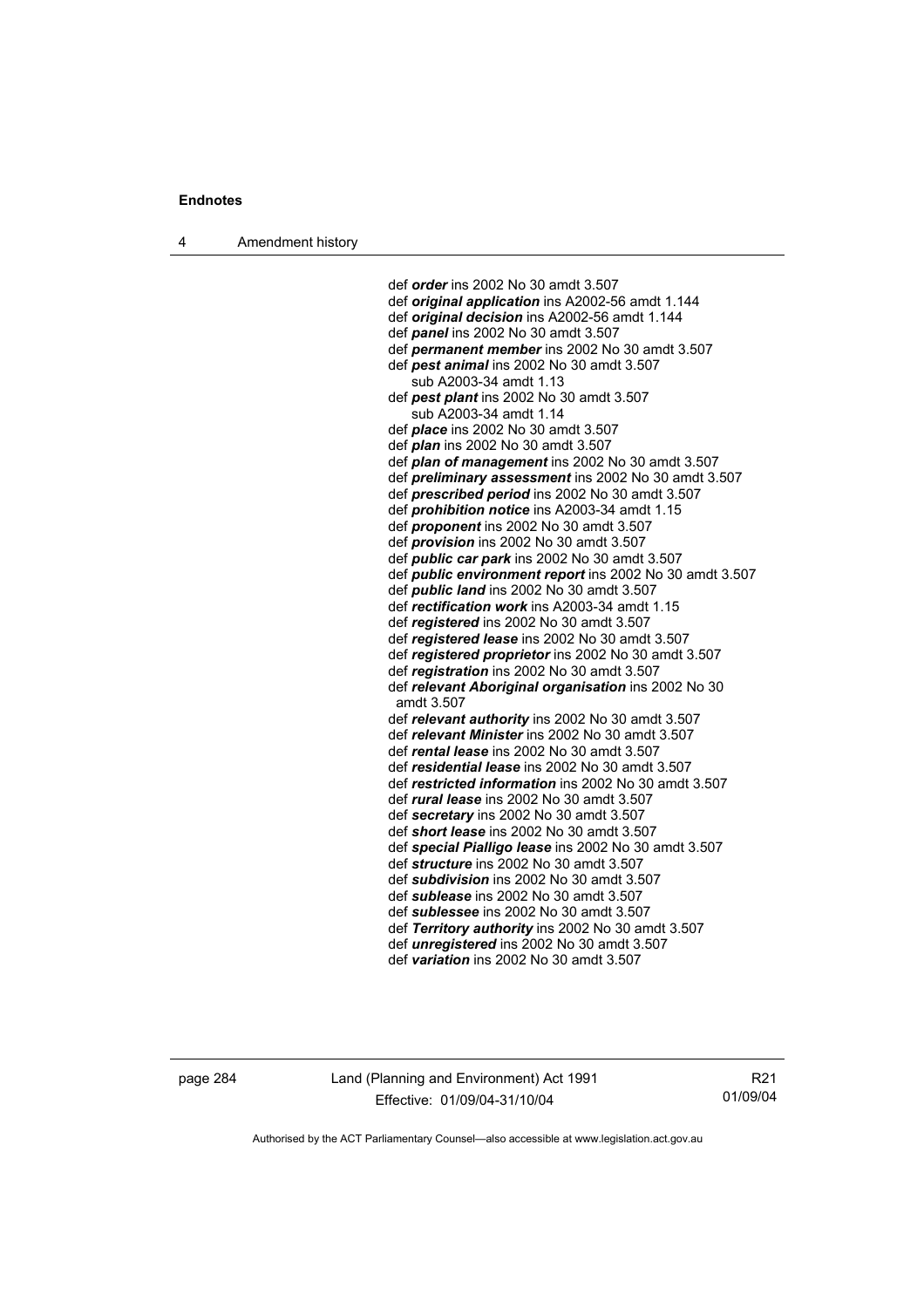# **5 Earlier republications**

Some earlier republications were not numbered. The number in column 1 refers to the publication order.

Since 12 September 2001 every authorised republication has been published in electronic pdf format on the ACT legislation register. A selection of authorised republications have also been published in printed format. These republications are marked with an asterisk (\*) in column 1. Except for the footer, electronic and printed versions of an authorised republication are identical.

| <b>Republication No</b> | <b>Amendments to</b> | <b>Republication date</b> |
|-------------------------|----------------------|---------------------------|
| 1                       | Act 1993 No 90       | 31 January 1994           |
| $\overline{2}$          | Act 1994 No 97       | 28 February 1995          |
| 3                       | Act 1997 No 7        | 24 June 1997              |
| 4                       | Act 1998 No 65       | 28 February 1999          |
| 5                       | Act 2000 No 15       | 30 May 2000               |
| $6*$                    | Act 2001 No 80       | 5 October 2001            |
| 7                       | Act 2001 No 80       | 11 March 2002             |
| 8                       | Act 2002 No 11       | 28 May 2002               |
| 9                       | Act 2002 No 30       | 17 September 2002         |
| 10                      | Act 2002 No 39       | 11 October 2002           |
| 10(RI)                  | Act 2002 No 39 ‡     | 11 October 2002           |
| 11                      | A2003-14             | 28 March 2003             |
| 12                      | A2003-30             | 1 July 2003               |
| 13                      | A2003-34             | 1 September 2003          |
| $14*$                   | A2003-34             | 27 September 2003         |
| 15                      | A2003-34             | 2 December 2003           |
| 16                      | A2004-2              | 22 March 2004             |
| 17                      | A2004-15             | 9 April 2004              |
| 18                      | A2004-27             | 27 May 2004               |
| 19                      | A2004-27             | 2 July 2004               |
|                         |                      |                           |

R21 01/09/04 Land (Planning and Environment) Act 1991 Effective: 01/09/04-31/10/04

page 285